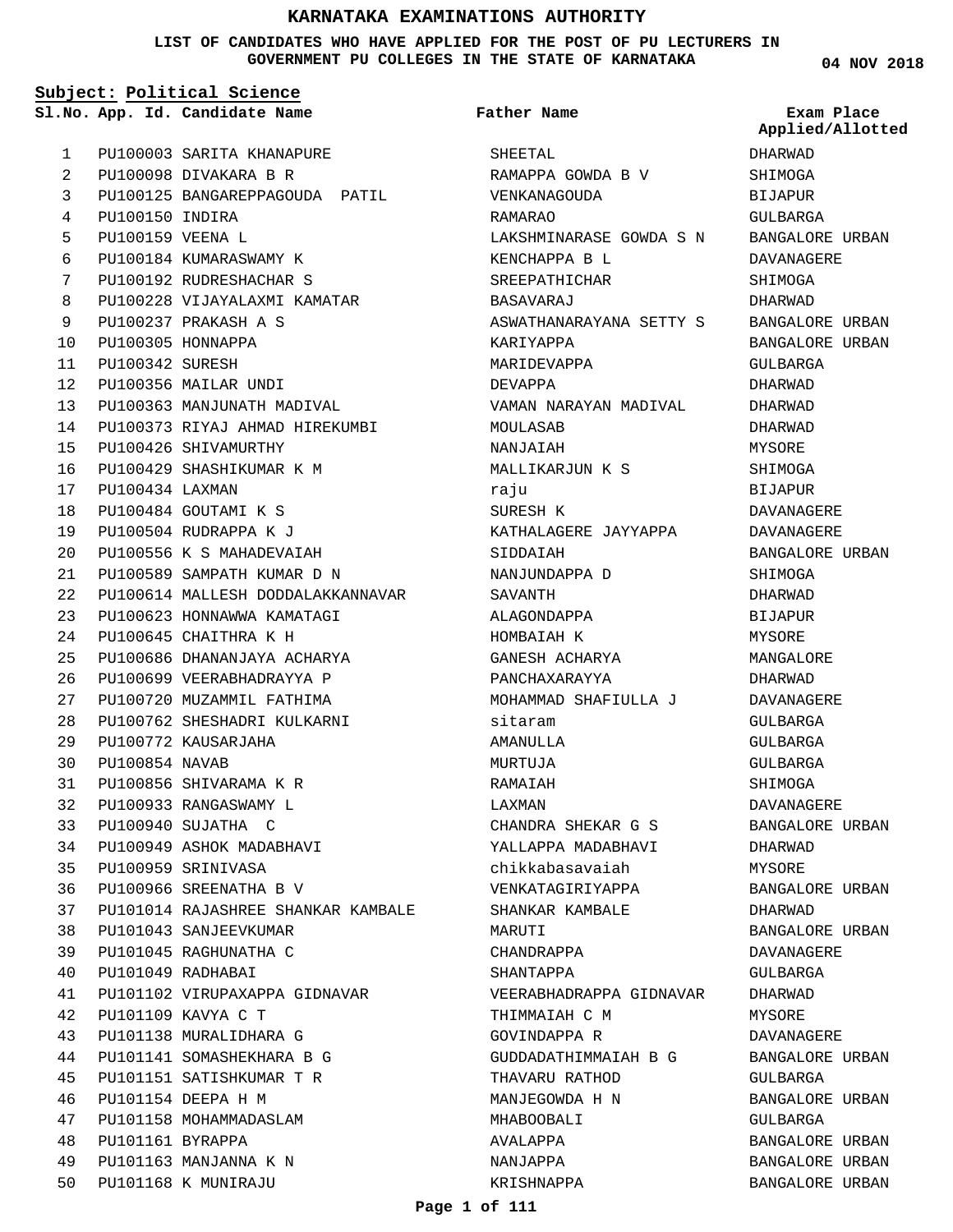#### **LIST OF CANDIDATES WHO HAVE APPLIED FOR THE POST OF PU LECTURERS IN GOVERNMENT PU COLLEGES IN THE STATE OF KARNATAKA**

**Subject: Political Science**

**App. Id. Candidate Name Sl.No. Exam Place**

**Father Name**

PU101184 MALIKASAB NADAF PU101188 SONA LAMANI 52 PU101192 RAVANA REDDY RV 53 PU101193 PARASAPPA BHAJANTRI PU101199 SURYAKANT PU101204 DAKSHAYANI M PU101299 GEETA MADAR PU101319 MOUNESH PU101325 LATHA T PU101346 HEMALATHA T S PU101375 PRASANNA R PU101402 SURESH PU101414 ACHYUTHA S H PU101427 SHARANAKUMAR BADIGER PU101453 SUDHAKARA PU101463 KOMALA R PU101480 KALLESHI H S PU101491 N SHIVARAJU PU101492 ANIL KUMAR K G PU101502 NETRAVATHI K B PU101522 VINAYA KUMARA R PU101551 AMBIKA PU101586 MALLIKARJUN PU101699 BALRAJA S PU101700 SHIVAPRASAD BG PU101754 ARUNKUMARA T PU101757 DUSHYANTH KUMAR S N PU101773 DINESH PU101778 MADHURA M PU101785 KEERTHI V PU101789 AMBIKA PU101800 UMAKANTH H T PU101822 SHIVAPPA JL PU101852 HARSHA PATIL PU101900 SUMALATHA Y M PU101927 HANAMANTARAYA PU101928 KANAKACHALA M PU101934 LINGABASAPPA KONGAWAD PU101952 VILASMATI PU101957 VEENA KATTIMANI PU101988 RAMYA RAO A PU101989 RAMESH PAMMAR PU102000 NAGARAJA B PU102041 RAMYA M S PU102055 MANU M K PU102056 NARASIMHAPPA PU102062 SUNEETHA B N PU102079 ARUNA KUMARI G PU102108 RENUKADEVI 100 PU102110 LEELAVATHI M C 51 54 55 56 57 58 59  $60$ 61 62 63 64 65 66 67  $68$ 69  $70$ 71 72 73 74 75 76 77 78 79 80 81 82 83 84 85  $86$ 87 **88** 89 90 91  $92$ 93 94  $95$ 96 97 98 99

HUSENASAB NANAPPA CHIKKA VENKATANNA BHEEMAPPA MARUTI MADAIAH BHIMAPPA DEVAPPA KANDAGAL THIPPESWAMY SHREENIVASA T K RAMAPPA C V BASAPPA HYATI HALESH H S NINGAPPA HARIJANA SHEENA RANGAPPA SIDDAPPA H N G NAGARAJAIAH GADREPPA K T BHIMAPPA REVANNA B GURUSIDDAPPA PANDURANG RAO SUBRAMANI GUNDAPPA BV THAMMAIAH NAGARAJ S J VITTAPPA MADHII VEERABHADRAIAH Bhimshetty THIMMEGOWDA LINGAPPA M JAGADISH MARIYAIAH ANNARAY BIRADAR MANGALAPPA TALAVAR BASAPPA BHAGAPPA GURUSHIDDAPPA UMESH RAO SOMALEPPA VENKAPPA NAIK B SHANTHAPPA KRISHNAMURTHY T DUGGAPPA NANJAPPA B K GURUMURTHY THIMMAPPA V CHANNAPPA

**04 NOV 2018**

DHARWAD DHARWAD BANGALORE URBAN DHARWAD GULBARGA MYSORE GULBARGA GULBARGA DAVANAGERE BANGALORE URBAN SHIMOGA DHARWAD SHIMOGA SHIMOGA MANGALORE BANGALORE URBAN DAVANAGERE BANGALORE URBAN DAVANAGERE DHARWAD MYSORE GULBARGA GULBARGA SHIMOGA BANGALORE URBAN MYSORE BANGALORE URBAN MANGALORE BANGALORE URBAN SHIMOGA GULBARGA MYSORE BANGALORE URBAN DHARWAD MYSORE GULBARGA **BIJAPUR** DHARWAD GULBARGA DHARWAD MANGALORE DHARWAD MYSORE MYSORE BANGALORE URBAN BANGALORE URBAN MYSORE DAVANAGERE SHIMOGA MYSORE **Applied/Allotted**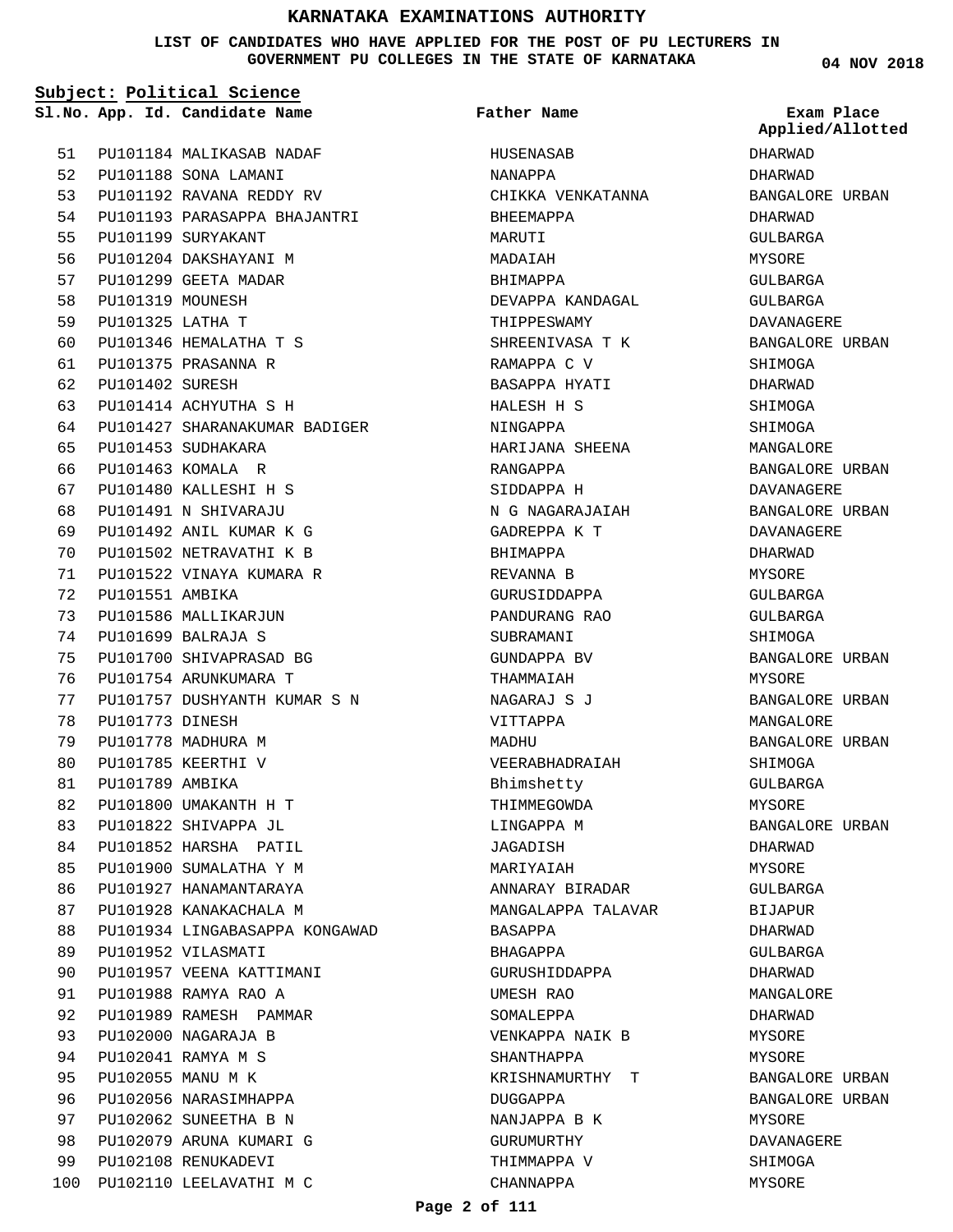**LIST OF CANDIDATES WHO HAVE APPLIED FOR THE POST OF PU LECTURERS IN GOVERNMENT PU COLLEGES IN THE STATE OF KARNATAKA**

**04 NOV 2018**

|     |                      | Sl.No. App. Id. Candidate Name            | <b>Father Name</b>                   | Exam Place<br>Applied/Allotted |
|-----|----------------------|-------------------------------------------|--------------------------------------|--------------------------------|
|     |                      | 101 PU102151 RAGHAVENDRA M                | MANJUNATHA H                         | DAVANAGERE                     |
|     |                      | 102 PU102157 VINODH KUMAR N               | NARAYANAPPA                          | BANGALORE URBAN                |
|     |                      | 103 PU102179 HANUMANTHAPPA T              | ANASUYA                              | DAVANAGERE                     |
|     |                      | 104 PU102205 KALAVATHI S                  | SHIVA KUMAR                          | BANGALORE URBAN                |
|     |                      | 105 PU102210 SUKANYA B                    | BYRAIAH                              | BANGALORE URBAN                |
|     |                      | 106 PU102220 JAVEED HUSSAIN               | MD MANSOOR AHAMAD                    | GULBARGA                       |
| 107 |                      | PU102227 CHIKKABIDRI RAJAKUMARA           | CHIKKABIDRI SUBHASCHANDRA DAVANAGERE |                                |
|     |                      | 108 PU102264 THIPPESWAMY S                | SIDDAIAH B                           | DAVANAGERE                     |
|     |                      | 109 PU102266 SHOBHA INGLESHWAR            | NAGENDRA INGLESHWAR                  | GULBARGA                       |
|     |                      | 110 PU102270 MANJULA M D                  | DEVENDRAPPA M                        | DAVANAGERE                     |
|     | 111 PU102279 JYOTI   |                                           | LAXMAN                               | GULBARGA                       |
|     | 112 PU102290 SATISH  |                                           | NAGENDRA INGALISHWAR                 | GULBARGA                       |
|     |                      | 113 PU102291 HEGGAPPA DEVENDRAPPA HARIJAN | DEVINDRAPPA                          | DHARWAD                        |
|     |                      | 114 PU102338 GOUDAR ASHOK YALLAPPA        | GOUDAR YALLAPPA                      | GULBARGA                       |
|     |                      | 115 PU102363 SARVAMANGLA                  | BAKKAPPA                             | GULBARGA                       |
|     |                      | 116 PU102373 SURESH SANKH                 | ISHWAR                               | <b>BIJAPUR</b>                 |
|     |                      | 117 PU102380 SIDDAPPA GAVADE              | FAKKIRAPPA                           | DHARWAD                        |
|     |                      | 118 PU102452 SHWETHA S                    | SHIVANNA                             | SHIMOGA                        |
| 119 |                      | PU102470 SATHISHKUMAR D S                 | SIDDAIAH                             | <b>MYSORE</b>                  |
| 120 |                      | PU102485 NATARAJU S T                     | TAMMAIAH                             | BANGALORE URBAN                |
|     |                      | 121 PU102520 LAKSHMI B V                  | VENKATESH B S                        | BANGALORE URBAN                |
|     |                      | 122 PU102530 OBAIAH T                     | THIPPESWAMY M D                      | SHIMOGA                        |
| 123 |                      | PU102541 SHILPA M S                       | SHIVAMURTHY M                        | DAVANAGERE                     |
|     |                      | 124 PU102547 LEELAMBIKA HR                | RAMAIAH                              | BANGALORE URBAN                |
|     |                      | 125 PU102558 NARASIMHAMURTHY M P          | PUTTAMARAIAH                         | BANGALORE URBAN                |
|     |                      | 126 PU102566 VIJAY KAMBLE                 | SHIVAJI KAMBLE                       | DHARWAD                        |
| 127 |                      | PU102573 VASANTAMMA                       | BICHAPPA                             | GULBARGA                       |
| 128 |                      | PU102581 MOHAN KUMAR B S                  | SHIVASHANKARACHARI                   | BANGALORE URBAN                |
|     |                      | 129 PU102582 SHANTAPPA                    | THANU                                | GULBARGA                       |
|     |                      | 130 PU102591 HANUMANTHARAYAPPA U          | UGRAPPA                              | BANGALORE URBAN                |
| 131 |                      | PU102609 VASANTAMMA                       | BICHAPPA                             | GULBARGA                       |
| 132 |                      | PU102629 MAHAMMADYASEEN MUDDAPUR          | MOULSAB                              | BIJAPUR                        |
|     |                      | 133 PU102643 CHANDRAKALA S                | SHIVARAMU                            | BANGALORE URBAN                |
|     |                      | 134 PU102651 NAGARATHNAMMA BS             | SUBBAIAH                             | BANGALORE URBAN                |
|     |                      | 135 PU102655 AAYESHA PARVEEN              | GULAM MUSTAFA                        | GULBARGA                       |
|     |                      | 136 PU102662 PUNITHA H S                  | SHANMUKHA H K                        | MYSORE                         |
|     |                      | 137 PU102702 UDAY MANKALE                 | KALLAPPA                             | DHARWAD                        |
|     |                      | 138 PU102707 DADAPEER HORAKERI            | DASTAGEERASAHEB                      | DHARWAD                        |
| 139 |                      | PU102711 PRADEEP CHALUKYA                 | BASAPPA                              | DHARWAD                        |
| 140 |                      | PU102728 MAHESH MAGADUM                   | MARUTI                               | DHARWAD                        |
|     |                      | 141 PU102767 JAYASHREE SURYAVANSHI        | APPASAHEB                            | DHARWAD                        |
|     |                      | 142 PU102809 NAGENDRAPPA                  | GUNDAPPA                             | GULBARGA                       |
| 143 |                      | PU102823 AKSHATA HALGEKAR                 | UDAY                                 | DHARWAD                        |
|     |                      | 144 PU102873 NACHIKET NOOLI               | NEELKANTH                            | BIJAPUR                        |
|     |                      | 145 PU102876 MANJULA K P                  | PUTTA SWAMY                          | BANGALORE URBAN                |
|     | 146 PU102880 KRISHNA |                                           | NAMDEV                               | GULBARGA                       |
| 147 |                      | PU102896 VASAPPA SURAPUR                  | KELUDEPPA SURAPUR                    | GULBARGA                       |
| 148 |                      | PU103040 KASHINATH                        | CHANDRASHA                           | GULBARGA                       |
|     |                      | 149 PU103047 HANUMANTHARAYA B             | BOPANA                               | DAVANAGERE                     |
|     |                      | 150 PU103099 SANTOSHA E                   | VEERANNA                             | SHIMOGA                        |

PU103099 SANTOSHA E 150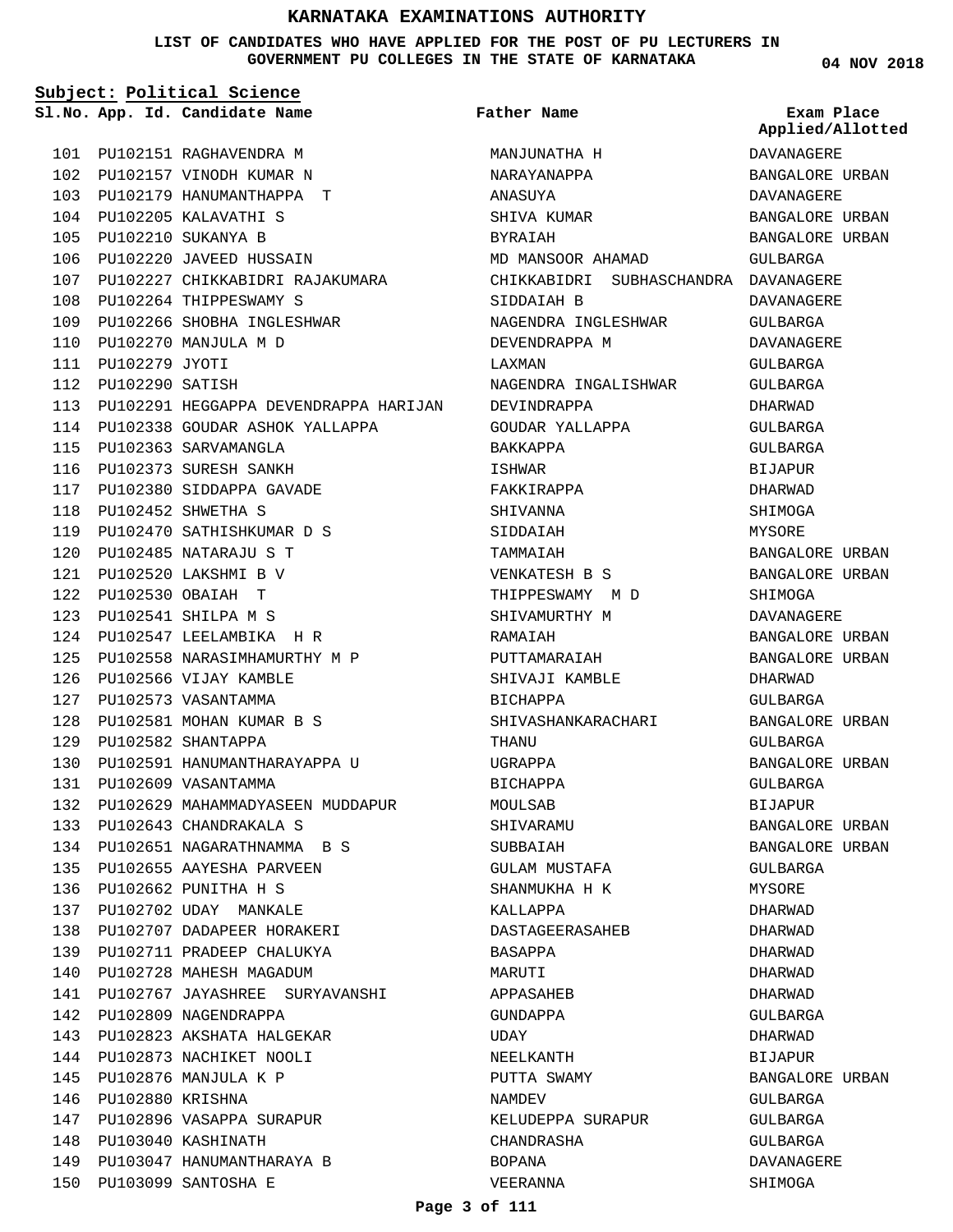### **LIST OF CANDIDATES WHO HAVE APPLIED FOR THE POST OF PU LECTURERS IN GOVERNMENT PU COLLEGES IN THE STATE OF KARNATAKA**

|     |                      | Subject: Political Science                                          |                                                      |                                |
|-----|----------------------|---------------------------------------------------------------------|------------------------------------------------------|--------------------------------|
|     |                      | Sl.No. App. Id. Candidate Name                                      | <b>Father Name</b>                                   | Exam Place<br>Applied/Allotted |
|     |                      | 151 PU103128 SANTOSH GANAGI                                         | IRANNA                                               | DHARWAD                        |
|     |                      | 152 PU103130 L PRAVEEN KUMAR                                        | LAKSHMANA GOWDA                                      | SHIMOGA                        |
|     | 153 PU103143 SHYLAJA |                                                                     | DEVAIAH                                              | BANGALORE URBAN                |
|     |                      | 154 PU103183 JAYAVARDHAN C                                          | CHANNEGOWDA                                          | MYSORE                         |
| 155 |                      | PU103238 PRABHAVATHI S K                                            | KALEGOWDA                                            | MYSORE                         |
|     |                      | 156 PU103246 THOPANNA P                                             | Pathiyappa                                           | DAVANAGERE                     |
|     |                      | 157 PU103288 MANJULA M S                                            | SREERAMAIAH                                          | BANGALORE URBAN                |
|     |                      | 158 PU103295 SIDDANNA DODAMANI                                      | IRANNA                                               | BIJAPUR                        |
|     |                      | 159 PU103299 JAYAPRAKASH ANOOR                                      | SHRIMANT                                             | <b>BIJAPUR</b>                 |
| 160 |                      | PU103302 SHANKARAGOUDA NAGARADDEPPAGOUDA NAGARADDEPPAGOUDA<br>PATIL |                                                      | DHARWAD                        |
| 161 |                      | PU103315 CHANDRAPPA S H                                             | SOKKI SANNA HANUMAPPA                                | SHIMOGA                        |
|     | 162 PU103349 ASHWATH |                                                                     | THIMMARAYEGOWDA                                      | MYSORE                         |
|     |                      | 163 PU103366 MUNIYAPPA A R                                          | RAMASWAMY                                            | BANGALORE URBAN                |
|     |                      | 164 PU103390 BHARATI MUCHANDI                                       | DHAREPPA                                             | <b>BIJAPUR</b>                 |
| 165 |                      | PU103412 RAMESHA N D                                                | DHARMAPPA N A                                        | MYSORE                         |
| 166 |                      | PU103448 VENKATACHALAPATHI J                                        | JAYAPPA                                              | BANGALORE URBAN                |
| 167 |                      | PU103475 ASHA S B                                                   | BASAPPA                                              | SHIMOGA                        |
|     |                      | 168 PU103494 NAGARAJA                                               | LINGAPPA                                             | BANGALORE URBAN                |
|     |                      | 169 PU103497 PRASANNA KUMAR TG                                      | GOLLAPPA V                                           | BANGALORE URBAN                |
|     |                      | 170 PU103515 SOUMYA ALMELKAR                                        | SHASHIDHAR                                           | DHARWAD                        |
| 171 |                      | PU103520 YASHODHA M                                                 | MADAIAH                                              | MYSORE                         |
|     |                      | 172 PU103532 LATHA T P                                              | PRASANNA                                             | BANGALORE URBAN                |
| 173 |                      | PU103556 T H MAHESHWARAPPA                                          | HANUMANTHAPPA T K                                    | SHIMOGA                        |
| 174 |                      | PU103567 SUMA D R                                                   | RANGANATHA D B                                       | BANGALORE URBAN                |
| 175 |                      | PU103578 SHIVKUMAR                                                  | RAJAPPA                                              | GULBARGA                       |
|     |                      | 176 PU103587 NINGANNA B                                             | BHEEMAIAH                                            | DAVANAGERE                     |
|     |                      | 177 PU103593 SILLEKYATHARA SHIVALINGA                               | SILLEKYATHARA HULUGAPPA                              | DHARWAD                        |
| 178 |                      | PU103628 LALITHAMMA                                                 | NINGAPPA                                             | BANGALORE URBAN                |
| 179 |                      | PU103649 SUVARNA P                                                  | MALLAPPA P                                           | <b>DAVANAGERE</b>              |
|     |                      | 180 PU103650 NEELAVATHI K                                           | KRISHNAPPA                                           | BANGALORE URBAN                |
|     |                      | 181 PU103654 MADIVALAPPA SHIGIHALLI                                 | BASALINGAPPA                                         | DHARWAD                        |
|     |                      | 182 PU103670 SHANKARA MURTHY H L LAKKADASAIAH                       |                                                      | BANGALORE URBAN                |
|     |                      | 183 PU103677 JAYASHREE B                                            | BASAVARAJU M N                       BANGALORE URBAN |                                |
|     |                      | 184 PU103678 SYEDA NAZNEEN FATHIMA SYED YEDULLA MYSORE              |                                                      |                                |
|     |                      | 185 PU103684 NAGAVENI HADIMANI                                      | MAHADEVAPPA HADIMANI                                 | DHARWAD                        |
|     |                      | 186 PU103711 SREENIVASA S K                                         | S K HANUMAPPA                                        | DHARWAD                        |
|     |                      | 187 PU103715 SOMASHEKARA K R                                        | RANGEGOWDA K H                                       | BANGALORE URBAN                |
|     |                      | 188 PU103719 THIPPAIAH                                              | DODDAUGRAPPA                                         | BANGALORE URBAN                |
|     |                      | 189 PU103726 LOKESH N                                               | NAGAPPA C                                            | DAVANAGERE                     |
|     |                      | 190 PU103732 SOWBHAGYA S K                                          | KRISHNAPPA                                           | BANGALORE URBAN                |
|     |                      | 191 PU103767 SREEDHAR M C                                           | CHAYAPATHI M R                                       | BANGALORE URBAN                |
|     |                      | 192 PU103786 PRABHU R                                               | RAMANNA                                              | SHIMOGA                        |
|     |                      | 193 PU103812 VEERESHA M                                             | UPPARA MALLAIAH                                      | DHARWAD                        |
|     |                      | 194 PU103836 SANTHOSH KUMAR N                                       | NARAYANASHETTY                                       | BANGALORE URBAN                |
|     |                      | 195 PU103850 DURAGAPPA                                              | HANAMAMMA                                            | GULBARGA                       |
|     |                      | 196 PU103859 SOMASHEKHAR HONNALI                                    | YEKAMBAREPPA                                         | DAVANAGERE                     |
|     |                      | 197 PU103864 SHIVARAJ C                                             | CHIKKADODDAIAH                                       | BANGALORE URBAN                |
|     |                      | 198 PU103873 LAKSHMIDEVI E                                          | UMAPATHI E                                           | DAVANAGERE                     |
|     |                      | 199 PU103876 DEVARAJA K                                             | KULLEGOWDA                                           | MYSORE                         |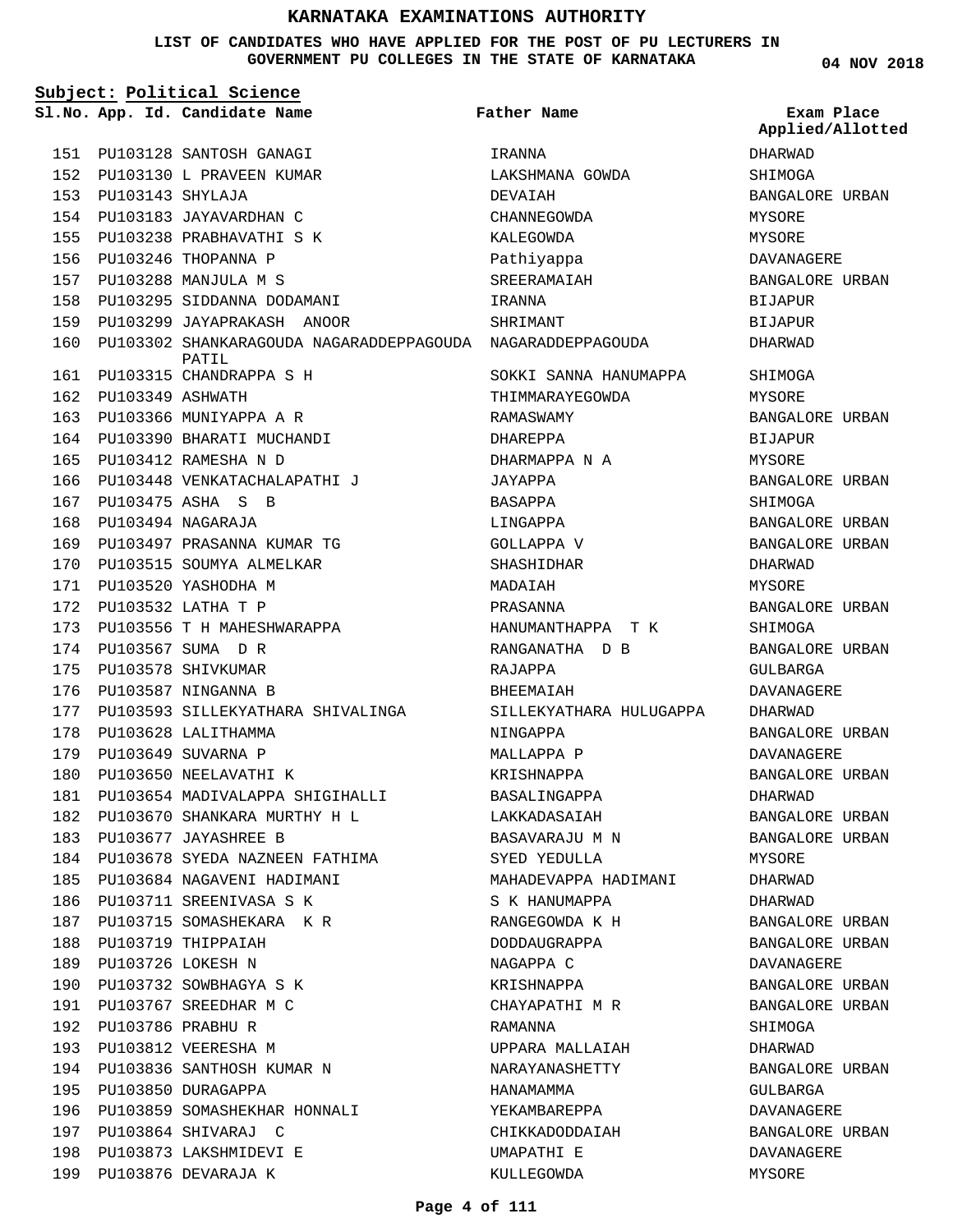#### **LIST OF CANDIDATES WHO HAVE APPLIED FOR THE POST OF PU LECTURERS IN GOVERNMENT PU COLLEGES IN THE STATE OF KARNATAKA**

**Subject: Political Science**

**App. Id. Candidate Name Sl.No. Exam Place**

PU103888 ROOPA M 201

PU103883 LALITA JADHAV 200

PU103933 ALLABHAKSHI D 202 PU103965 RANGANATH 203

PU103969 DODDA KISTAPPA 204 PU104059 PRAKASH HUDDAR 205 PU104082 PADMARANI P S 206

PU104210 SHILPA CHANNADASAR 207

**Father Name**

VENKATESH SIRMOKADDAM

MUDAKAPPA HUDDAR SOMASHEKARA N G

KUMARAPPA YERAGUNTE

SHANKARANARAYANA B N

VEERAYYA ITAGIMATH

KIDIYAPPA ANGADI

ANNAPPA GOWDA H V

CHANNABASAPPA KELAGERI

JAHIRUDDIN P M KRISHNEGOWDA

EERAPPA B M AMAREGOUDA A SAHUL HAMEED

ANNAYYA POOJARI

ANANT REDDY

KARABASAPPA SOMARAYA LINGEGOWDA LOKESHAPPA H R ANANDAPPA H

MARAIAH

VENKATRAMULU THANGANDAPPA

LAKSHMAMMA A

VENKATESH

ANNARAO

KEMPAIAH NARAYANAPPA YAMANOORAPPA

HEERU MAHADEVU DADAPEER SAB

SABANNA

VENKATESH MINEPPA

MALLAPPA KASHIMSAB THOMAPPA T NINGAIAH CHANNAYYA APPANNAIAH SHANMUKHAPPA RAJAPPA B S

ALLASHIKANDAR KRISHNAPPA S T PALAKSHAPPA T AMEENAGOUD THIPPESWAMY INDUSHEKHARA H

GULBARGA MYSORE DAVANAGERE DHARWAD GULBARGA DHARWAD MYSORE DHARWAD GULBARGA DHARWAD MYSORE DHARWAD BIJAPUR SHIMOGA SHIMOGA GULBARGA BIJAPUR DHARWAD BANGALORE URBAN BIJAPUR BANGALORE URBAN DAVANAGERE MYSORE DAVANAGERE GULBARGA BANGALORE URBAN BANGALORE URBAN BANGALORE URBAN DHARWAD MYSORE GULBARGA GULBARGA BANGALORE URBAN SHIMOGA DAVANAGERE BANGALORE URBAN GULBARGA BANGALORE URBAN DHARWAD BANGALORE URBAN DHARWAD MYSORE SHIMOGA GULBARGA **SHIMOGA** MYSORE DHARWAD **Applied/Allotted**

BANGALORE URBAN

GULBARGA MYSORE

PU104215 SAIBANNA 208 PU104253 DADABHAIDAWAL NADAF 209 PU104272 GIRISH S K 210 PU104275 SOUBHAGYA T P 211 PU104280 HEMA BILKAR 212 PU104322 NAGARAJA N T 213 PU104323 RANGASWAMY I J 214 PU104364 JYOTHI 215 PU104373 MAHAMMADGOUS PITALI 216 PU104382 DURUGAPPA T 217 PU104397 NAGARAJU N 218 PU104438 SIDRAMAYYA HIREMATH 219 PU104443 BASAVARAJU A 220 PU104497 BASAVARAJAPPA S 221 PU104525 RAVIKUMAR B R 222 PU104528 MALEPPA YARAGUNTE 223 PU104536 SHARANBASAMMA 224 PU104567 SHANTHA POOJARI 225 226 PU104570 MAHADEVA K PU104576 MURALIDHARA N 227 PU104592 JAYASHRI BHAJANTRI 228 PU104647 ASHA B S 229 PU104669 MALLIKARJUN 230 PU104672 SAPPANNA GOUDA 231 PU104707 SOWMYA SHREE L 232 PU104712 SHILPA H L 233 PU104776 KAVITHA A 234 235 PU104798 THEJASWINI M PU104821 SHIVAKUMAR 236 PU104833 VINODHA T 237 PU104837 MALLAYYA 238 PU104850 SRIVIDYA S 239 240 PU104851 UMESHA PU104854 KAVITHA K V 241 PU104855 SUPRIYA H A 242 PU104858 ASHWINI 243 244 PU104871 RIHAN PU104872 KUMARA K 245 PU104887 PRADEEPA 246 PU104889 INDIRAMATHI B E 247 PU104892 YOGESH A 248 PU104897 SIRAJDAULA S 249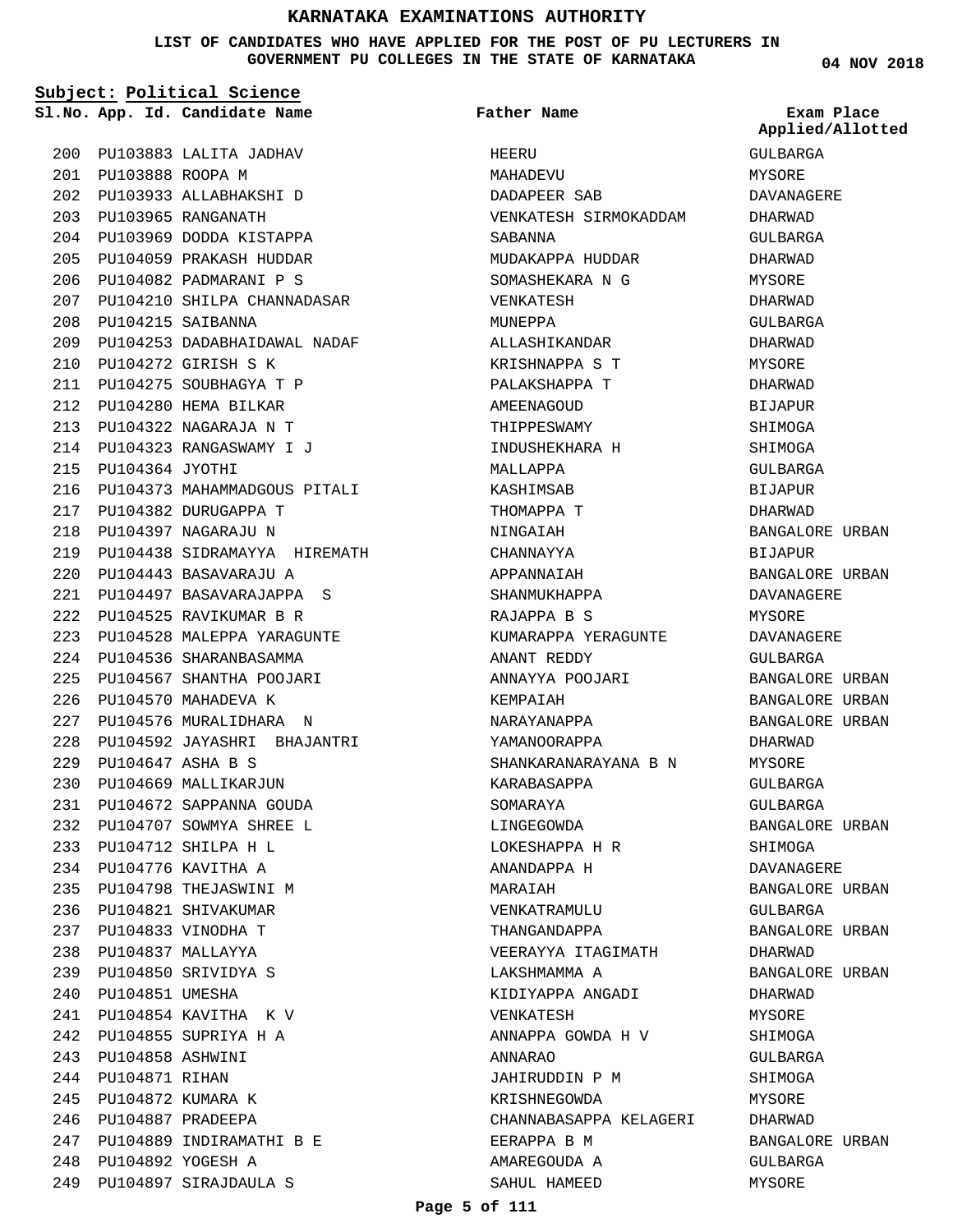#### **LIST OF CANDIDATES WHO HAVE APPLIED FOR THE POST OF PU LECTURERS IN GOVERNMENT PU COLLEGES IN THE STATE OF KARNATAKA**

**Subject: Political Science**

**App. Id. Candidate Name Sl.No. Exam Place**

PU104957 PAVITHRA H V 253 PU104964 UMESH BYAKOD 254 PU104965 BHAGYAMMA G Y 255 PU104972 ASHOK HUKUMANAVAR 256 PU104979 GOVINDAPPA G S 257 PU104983 PARASAPPA ALOOR 258

PU104999 SURESHA P G 259 PU105008 SAROJAMMA G 260 PU105121 VIDYA K V 261

PU105165 SURESH N 265 266 PU105182 AMBIKA M

PU105212 RAJU M S 269 270 PU105214 ARFATHUNNISA PU105229 BASAVARAJ 271

PU105283 ASHWINI 276

283 PU105441 ROOPA

PU105474 DEEPMALA 286 PU105494 SABU HARAGI 287 PU105504 BASAWARAJ 288 289 PU105545 POORNIMA M PU105551 VIDYAVATHI 290

292 PU105565 KOMALAMMA N

PU105586 AKABAR 293

296 PU105632 NINGANNA

PU105128 JANARDHANA R S 262 PU105131 CHAITHRA M P 263 264 PU105152 KHATIB MAHBOOBI

PU105186 RATHISHA M J 267 PU105187 THIPPESWAMY R C 268

PU105242 HAREESH KUMAR B 272 273 PU105247 ASHOK KAMBLE PU105255 ANJINEYA G 274 275 PU105264 CHANDRAKANTH

PU105284 PRABHAKARA A H 277 278 PU105294 HANUMANTHANAIK PU105324 NAGENDRA A 279 PU105376 MANJUNATH C S 280

PU105377 MADIWALAPPA SANAMANI 281 PU105428 ARKASALI RAGHAVENDRA 282

PU105556 MANJUNATH VIRAKTAMATH 291

PU105596 SHANTAPPA KALASAGOND 294

PU105621 VIJAYALAKSHMI G 295

PU105638 AHAMMAD KILLEDAR 297 PU105659 RANGADHAMAIAH G S 298 PU105670 MALLESHA S S 299

284 PU105459 PARASHURAM MADAR PU105473 BABUGOUDA PATIL 285

PU104952 NAVEEN MARIGOUDAR 252

PU104915 VEERANNA 250 PU104929 LAKSHMI K 251 **Father Name**

SAIRANNA KULLAIAH MARIGOUDA VENKATESH H R NINGAPPA YALLAPPA M YAMANAPPA SHIVAPPA SANGAPPA GANGANNA P VENKATESHGOUDA G Venkatresh SREEKANTHA PARASHIVAMURTHY M N KHADIRSAHEB Ningappa MUNIYAPPA JAYANNAGOWDA CHANDRAPPA R SHIVANNA S M FEROZ NARSING BOMMAIAH BASAVANT KAMBLE GANGAPPA HANUMANTHA ANANDA HANUMANTIAH KASNYA NAIK ANJEENAPPA SOMAIAH IRAPPA JAKKANACHARYA HANAMANTRAYA DODDAMANI JETTEPPA SANGANAGOUDA MAHESH MALLAPPA APPARAYA MOHANARAO D M SHANTHLINGAYYA SWAMY BASAYYA V NARAYANASWAMAPPA IBRAHIMASAB TALIKOTI APPASAHEBGOUD GOLLAPPA BASANNA NASHIRKHAN KILLEDAR SANNARANGAPPA

**04 NOV 2018**

GULBARGA MYSORE DHARWAD BANGALORE URBAN BIJAPUR BANGALORE URBAN BIJAPUR DAVANAGERE **BIJAPUR SHIMOGA** DAVANAGERE DAVANAGERE DAVANAGERE MYSORE DHARWAD DAVANAGERE BANGALORE URBAN **SHIMOGA** GULBARGA BANGALORE URBAN DAVANAGERE GULBARGA DAVANAGERE DHARWAD DAVANAGERE GULBARGA MANGALORE BANGALORE URBAN SHIMOGA BANGALORE URBAN SHIMOGA DHARWAD DHARWAD GULBARGA **BIJAPUR** BIJAPUR GULBARGA BIJAPUR GULBARGA BANGALORE URBAN GULBARGA DHARWAD BANGALORE URBAN BANGALORE URBAN GULBARGA BANGALORE URBAN GULBARGA DHARWAD BANGALORE URBAN BANGALORE URBAN **Applied/Allotted**

SIDDEGOWDA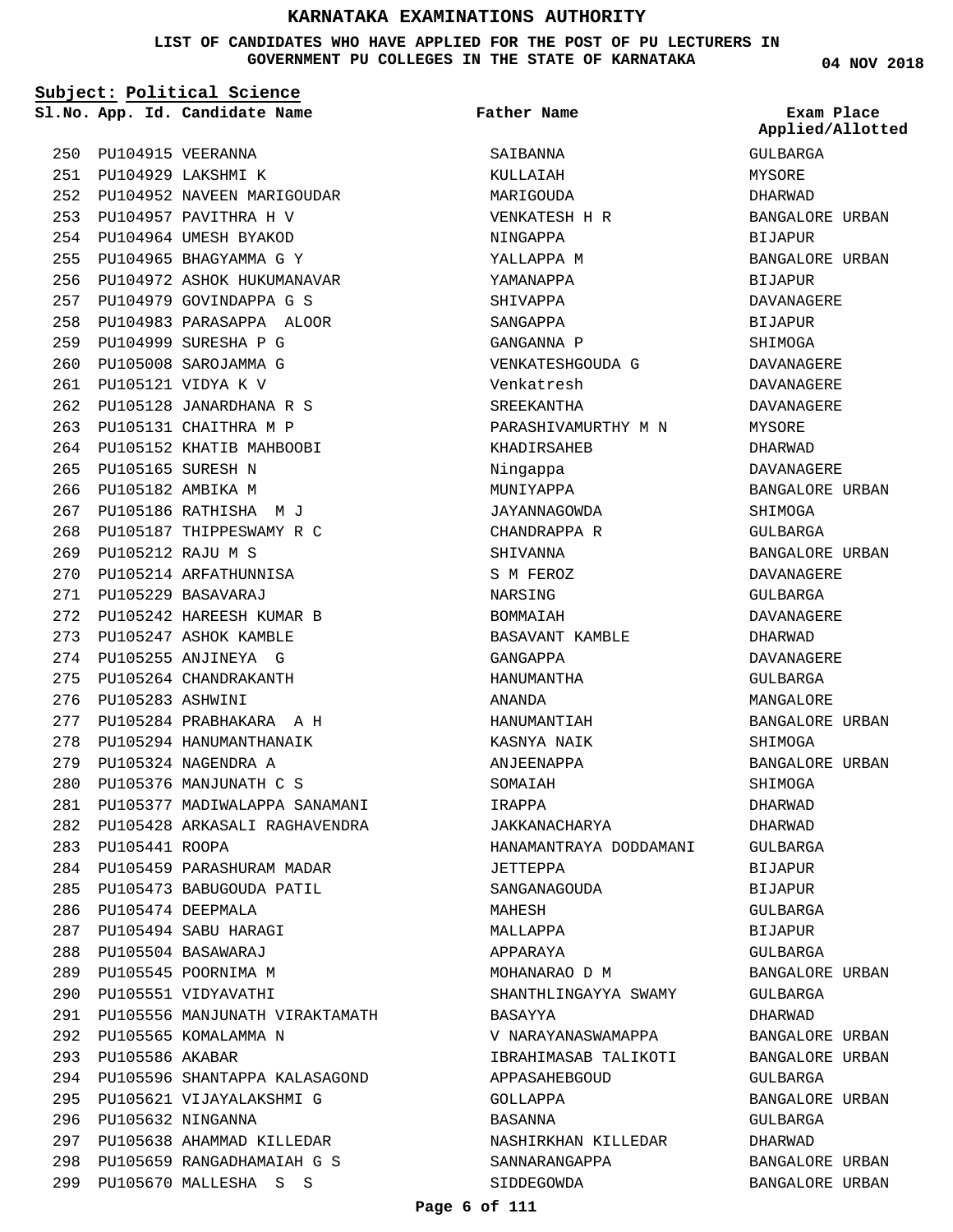### **LIST OF CANDIDATES WHO HAVE APPLIED FOR THE POST OF PU LECTURERS IN GOVERNMENT PU COLLEGES IN THE STATE OF KARNATAKA**

|     | Subject: Political Science |                                    |                             |                                |  |  |
|-----|----------------------------|------------------------------------|-----------------------------|--------------------------------|--|--|
|     |                            | Sl.No. App. Id. Candidate Name     | <b>Father Name</b>          | Exam Place<br>Applied/Allotted |  |  |
|     |                            | 300 PU105674 SYED SAJID ALI B      | SYED MIR B                  | GULBARGA                       |  |  |
|     |                            | 301 PU105677 IMRAN PASHA           | HAJI HUSAIN                 | GULBARGA                       |  |  |
|     |                            | 302 PU105699 RAMESH SOLONI         | HANAMANT                    | DHARWAD                        |  |  |
|     |                            | 303 PU105713 UMASHANKARA S C       | CHANDRASHEKARAIAH           | BANGALORE URBAN                |  |  |
|     |                            | 304 PU105771 SHARANAPPA            | SABANNA                     | SHIMOGA                        |  |  |
|     |                            | 305 PU105798 SIDDAPPA DODAMANI     | BHEEMAPPA                   | BIJAPUR                        |  |  |
|     | 306 PU105806 BABU          |                                    | ARJUN DODDAMANI             | GULBARGA                       |  |  |
| 307 |                            | PU105822 BHARATI NAIK              | DAMODAR<br>NAIK             | DHARWAD                        |  |  |
|     |                            | 308 PU105839 ANJANEYA              | HULAGAPPA                   | GULBARGA                       |  |  |
|     |                            | 309 PU105840 MAHIBOOBA SAB         | HUSEN SAB                   | GULBARGA                       |  |  |
| 310 | PU105845 LALITA            |                                    | MARUTIRAO                   | GULBARGA                       |  |  |
| 311 |                            | PU105868 SANJAYA KONDEKAR          | GANAPATI                    | DHARWAD                        |  |  |
|     |                            | 312 PU105903 CHANDRAKANT           | SHARANAPPA                  | GULBARGA                       |  |  |
|     | 313 PU105915 SANGEETA      |                                    | SHARANAPPA                  | GULBARGA                       |  |  |
|     |                            | 314 PU105917 TARAMATI HAGED        | SUBHAS                      | DHARWAD                        |  |  |
| 315 |                            | PU105923 JAYARAMA H R              | RANGE GOWDA                 | MYSORE                         |  |  |
|     |                            | 316 PU105928 SATHISH KUMAR A V     | Venkatesh K                 | MYSORE                         |  |  |
|     |                            | 317 PU105931 UMESHA SHETTY         | CHIKKAYYA SHETTY            | MANGALORE                      |  |  |
| 318 |                            | PU105966 YATHISHA V N              | NAGARAJ V D                 | DAVANAGERE                     |  |  |
| 319 |                            | PU105967 NANJUNDAMMA H M           | MUDIYAPPA D                 | SHIMOGA                        |  |  |
| 320 |                            | PU105972 SIDDHARUDHA               | SRIMANT                     | GULBARGA                       |  |  |
| 321 |                            | PU105984 KISHORA A                 | ACHUTHAPPA P                | DAVANAGERE                     |  |  |
| 322 |                            | PU105994 AMRUTA RAO PATIL          | GOUDAPPA GOUDA              | GULBARGA                       |  |  |
| 323 |                            | PU106006 BHEEMAPPA                 | HANAMAPPA GODI              | <b>BIJAPUR</b>                 |  |  |
|     |                            | 324 PU106028 DEVINDRA PATTAR       | SHANKREPPA                  | DHARWAD                        |  |  |
|     |                            | 325 PU106038 SWAMY N C             | CHANDRASHEKARAIAH           | MYSORE                         |  |  |
| 326 | PU106068 GOPAL             |                                    | MOTHIRAM                    | GULBARGA                       |  |  |
| 327 |                            | PU106091 MAMATHA P R               | RUDRACHAR B                 | SHIMOGA                        |  |  |
| 328 |                            | PU106100 MUNEGOWDA A               | ASHWATHANARAYANA            | BANGALORE URBAN                |  |  |
| 329 |                            | PU106112 CHANNAMMA KUMBAR          |                             |                                |  |  |
| 330 |                            | PU106113 MAMATHA M C               | NINGAPPA<br>Chandra Poojary | DHARWAD                        |  |  |
|     |                            |                                    |                             | MANGALORE                      |  |  |
| 331 |                            | PU106120 SANGEETA UMAJI            | MANOHAR                     | DHARWAD                        |  |  |
| 332 |                            | PU106124 MANJULA BHAVIKATTI        | HEGGAPPA                    | DHARWAD                        |  |  |
| 333 | PU106140 MENAKA            |                                    | DHARMU                      | GULBARGA                       |  |  |
| 334 |                            | PU106159 LALITHA N                 | NARAYANAPPA A               | BANGALORE URBAN                |  |  |
| 335 |                            | PU106174 SHRINIVAS CHIGARADDI      | HANAMAPPA                   | <b>BIJAPUR</b>                 |  |  |
|     |                            | 336 PU106192 NAGARAJA K            | KRUSHNAPPA                  | DAVANAGERE                     |  |  |
| 337 |                            | PU106204 KOTRAPPA                  | MALLAPPA                    | DHARWAD                        |  |  |
| 338 |                            | PU106223 DANASWAMY S               | SANNA PALAIAH               | DAVANAGERE                     |  |  |
| 339 |                            | PU106233 VASANTHA MOOLYA P         | SHANKARA                    | MANGALORE                      |  |  |
| 340 |                            | PU106273 SHWETHA M                 | MUNEGOWAD                   | BANGALORE URBAN                |  |  |
| 341 |                            | PU106277 MARUTI PENDARI            | BHEEMAPPA                   | DHARWAD                        |  |  |
| 342 |                            | PU106284 MAHALAKSHMI               | ASHOK HARANE                | GULBARGA                       |  |  |
| 343 |                            | PU106295 ARUNAKUMAR P              | PARAMESWARAIAH              | MYSORE                         |  |  |
|     |                            | 344 PU106332 CHANDRASHEKHARACHARYA | PAMPACHAR                   | MYSORE                         |  |  |
| 345 |                            | PU106333 PRAKASHA S M              | MALLESHAPPA                 | MYSORE                         |  |  |
| 346 |                            | PU106354 BHAVANA GHATAKAMBLE       | MANOHAR                     | DHARWAD                        |  |  |
| 347 |                            | PU106360 HARISH C C                | CHIKKACHOWDAPPA             | BANGALORE URBAN                |  |  |
| 348 |                            | PU106366 SUMANGALA KALAWAD         | SHANKREPPA                  | DHARWAD                        |  |  |
|     |                            | 349 PU106374 RAJESHWARI TOTAGI     | BASAPPA                     | DHARWAD                        |  |  |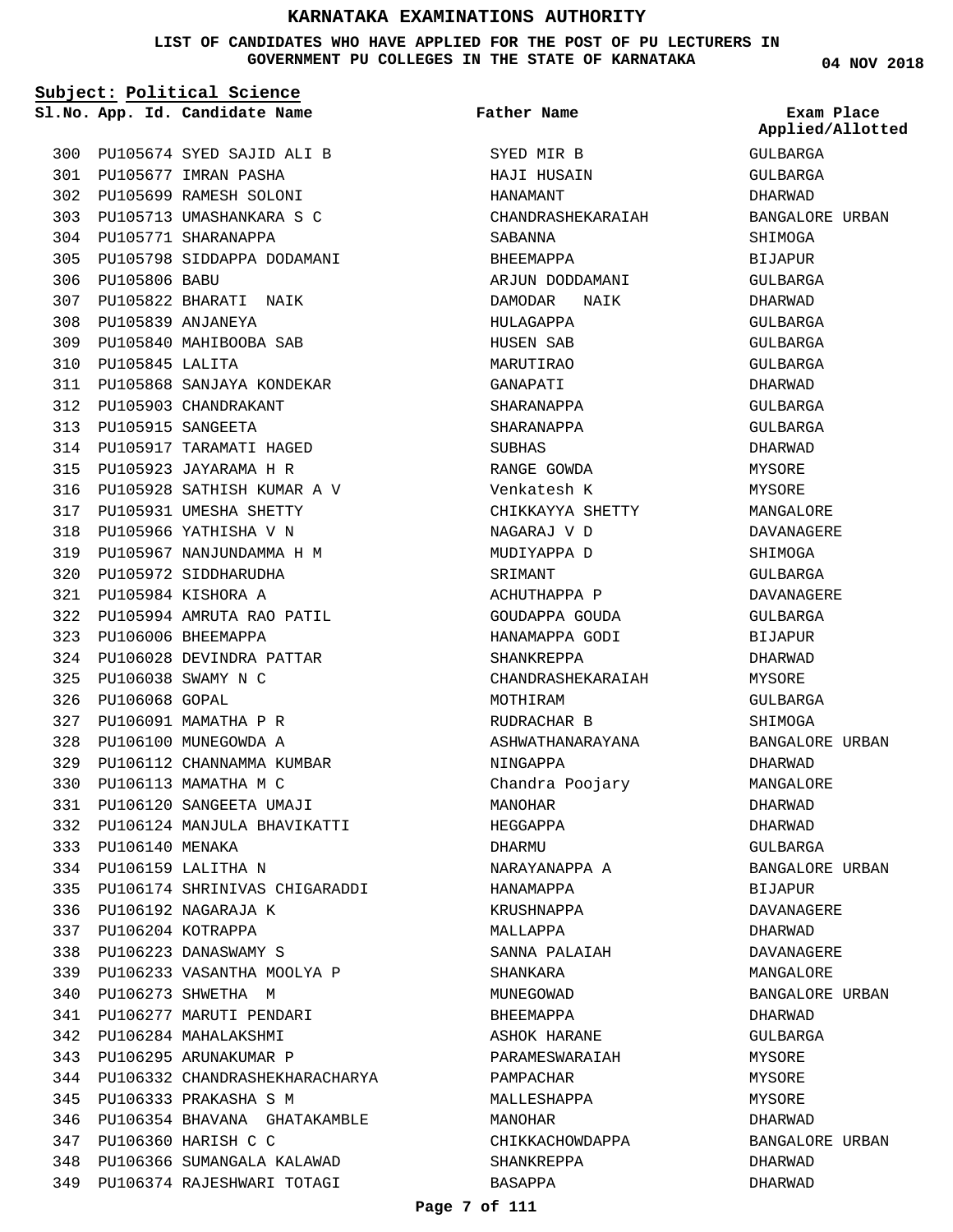**LIST OF CANDIDATES WHO HAVE APPLIED FOR THE POST OF PU LECTURERS IN GOVERNMENT PU COLLEGES IN THE STATE OF KARNATAKA**

**Subject: Political Science**

**App. Id. Candidate Name Sl.No. Exam Place**

PU106414 RENUKA BHADAKAMBI 350 PU106433 NARASIMHA MURTHY N 351 PU106438 GIRISH C 352 PU106480 MANOHAR C 353 PU106483 LAXMINARAYANA NAIKA 354 PU106494 MUNIKRISHNAPPA H 355 PU106496 PRADEEPKUMAR H 356 PU106550 GIRIJAMMA 357 PU106551 NETHRAVTHI C C 358 359 PU106570 ANAND PU106582 SAROJA M 360 PU106675 KEERTHI RAJU 361 PU106679 EJAYULLA A H 362 PU106686 RANGANATHA R 363 PU106688 MUBISHIRABHANU 364 PU106707 PRAKASH KAMATI 365 PU106740 NANDEESH M KARALE 366 PU106753 SHIVANNA J 367 368 PU106755 SATEESH MASKE PU106756 BASAVARAJ THOMARE 369 PU106764 VANITHAKUMARA M N 370 PU106793 NASREEN 371 PU106794 SHAHEEN BEWOOR 372 PU106809 SHAHANUR AIHOLE 373 374 PU106824 SANJIVUKUMAR PU106844 DEEKSHITH KUMAR M 375 376 PU106876 RAGHAVENDRA PU106894 BHAGEERATHI NEKAR 377 PU106901 PARVEENBANU HASANSAB SUNKAD 378 379 PU106903 VENKATESH PU106972 UMESHAGOUDA SHIVANAGOUDAR 380 PU106974 VENKATESHA H 381 PU107056 RAMESH SOLONI 382 PU107105 SANGAPPA ALAGUR 383 PU107106 TAMMAYYA 384 PU107109 ANJINAPPA N 385 PU107113 KRISHNAMURTHY T S 386 PU107129 RAHMATHBI M H 387 PU107147 MANJUNATH GABBUR 388 PU107157 NARASIMHARAJU D R 389 390 PU107170 YANKANAGOUD PU107217 RAJAMMA K S 391 PU107220 SHANKARAPPA H V 392 393 PU107261 VEERABHADRA PU107262 SHRILATHA M 394 PU107263 VANISHRI HEGRE 395 396 PU107292 UMMANAGOUDA PATIL 397 PU107305 KRISHNA PU107314 SHYAMALA C 398 399 PU107318 JYOTI

# **Father Name**

**BHIMANNA** NARASIMHAIAH C N CHANDRAPPA R B CHANDRA SHEKAR Madhava Naika HANUMAPPA HANUMAPPA SRINIVASA REDDY **CHIKKANNA** BASAPPA BEERAGONDA MARULAPPA K REVANNA SHAKH HYDER SABH RAJAPPA IBRAHIM SHARIF **SHIVAGOUD** MAHADEVAPPA KARALE JAVARAIAH DASHARATH **RAMIT** nanaiah m c MUKHTAR GODIYAL AMIN SAHEB MAHADEV AIHOLE AMRUTRAO MANJUNATHA SWAMY M YANKAPPA MARUTI HASANSAB SUNKAD HANUMAYYA MALLANAGOUDA HANUMAIAH HANAMANT PARASAPPA RAMANNA NAGAPPA SRINIVASAIAH K MAHAMMAD HUSEN SAB MANOHAR RAMACHANDRAPPA SANGANAGOUD K N SUBBARAYAPPA VENKATARAMANAPPA Vangaiah Venkappa VIJAYKUMAR MALLANAGOUDA MUDALAGIRIYAIAH CHIKKAGUDIYAPPA SUBHASH

**04 NOV 2018**

BIJAPUR BANGALORE URBAN BANGALORE URBAN MYSORE MANGALORE BANGALORE URBAN BANGALORE URBAN BANGALORE URBAN MYSORE BIJAPUR BANGALORE URBAN MYSORE BANGALORE URBAN SHIMOGA SHIMOGA DHARWAD DHARWAD BANGALORE URBAN DHARWAD DHARWAD MYSORE. DAVANAGERE BIJAPUR DHARWAD GULBARGA BANGALORE URBAN GULBARGA DAVANAGERE DHARWAD GULBARGA DHARWAD BANGALORE URBAN DHARWAD BIJAPUR GULBARGA BANGALORE URBAN MYSORE DAVANAGERE DHARWAD BANGALORE URBAN GULBARGA BANGALORE URBAN BANGALORE URBAN MYSORE MANGALORE DHARWAD DHARWAD BANGALORE URBAN BANGALORE URBAN GULBARGA **Applied/Allotted**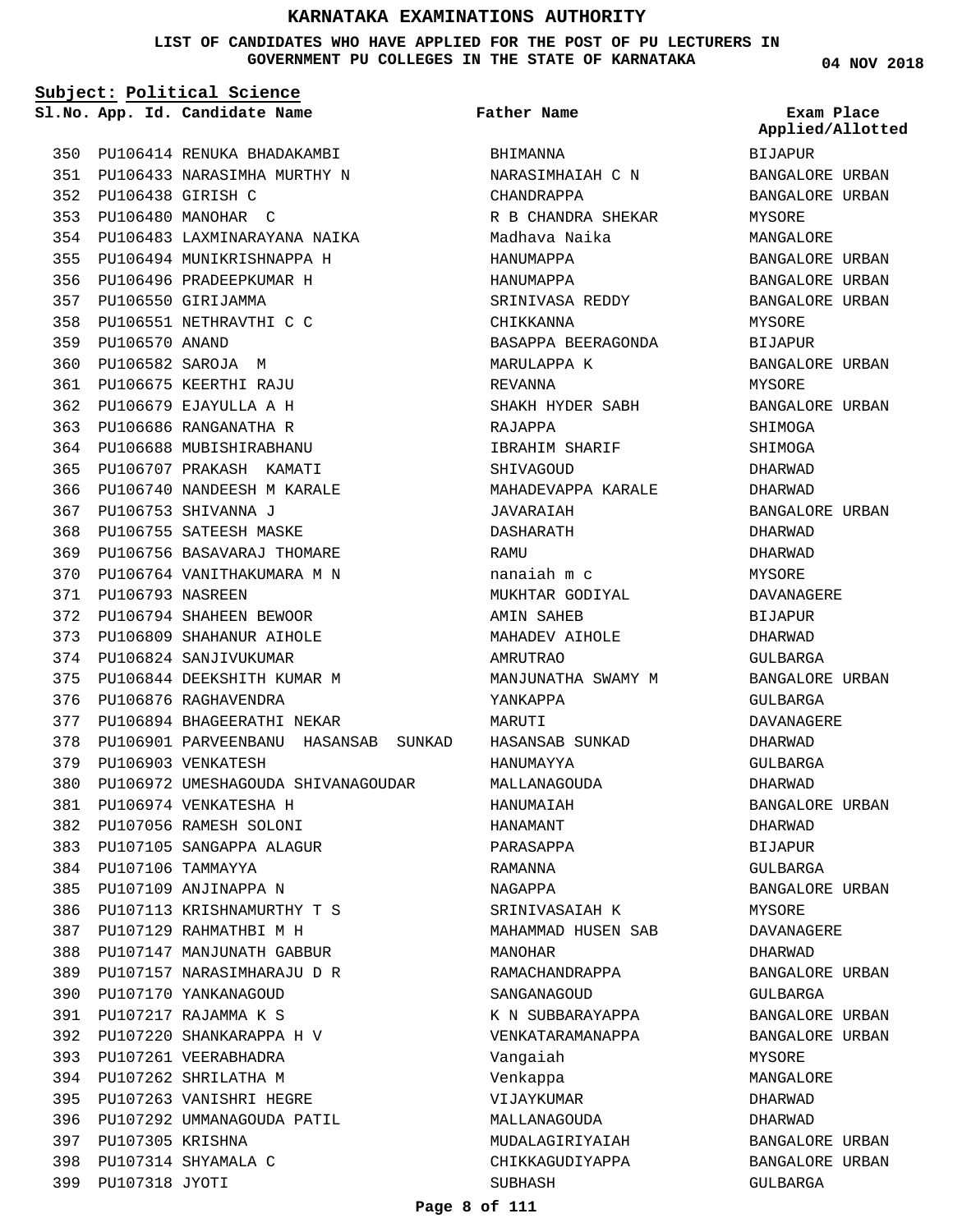**LIST OF CANDIDATES WHO HAVE APPLIED FOR THE POST OF PU LECTURERS IN GOVERNMENT PU COLLEGES IN THE STATE OF KARNATAKA**

|     | Subject: Political Science |                                |                                     |                                |  |
|-----|----------------------------|--------------------------------|-------------------------------------|--------------------------------|--|
|     |                            | Sl.No. App. Id. Candidate Name | Father Name                         | Exam Place<br>Applied/Allotted |  |
|     |                            | 400 PU107337 DYAMANAIK BANAKAR | NANYANAIK                           | DAVANAGERE                     |  |
|     |                            | 401 PU107347 JAWADILAL MULLA   | MAHIBOOB MULLA                      | BIJAPUR                        |  |
|     |                            | 402 PU107364 SANTHOSHA K N     | NARASAPPA K                         | DAVANAGERE                     |  |
|     | 403 PU107395 ARATI         |                                | DHANESHWAR                          | GULBARGA                       |  |
|     |                            | 404 PU107421 RANGAPPA          | HONNAPPA                            | GULBARGA                       |  |
|     |                            | 405 PU107444 MACHENDRA A       | ANJANAPPA M                         | BANGALORE URBAN                |  |
|     |                            | 406 PU107446 KRISHNAMURTHY D   | DASAPPA P                           | BANGALORE URBAN                |  |
|     |                            | 407 PU107471 VIDYARANI         | BABU KALGE                          | GULBARGA                       |  |
|     |                            | 408 PU107477 BHAGYASHREE       | MANIKAPPA                           | GULBARGA                       |  |
|     |                            | 409 PU107479 SHANTAPPA LAMANI  | SHANKRAPPA                          | DAVANAGERE                     |  |
| 410 | PU107485 SHEELA            |                                | GUNDAPPA                            | GULBARGA                       |  |
|     |                            | 411 PU107504 GOVINDA K         | KALANAIK                            | DAVANAGERE                     |  |
|     |                            | 412 PU107601 MANJUNATHA K N    | NIJALINGAPPA K                      | DAVANAGERE                     |  |
|     |                            | 413 PU107620 KALAVATHI D       | DEVENDRAPPA                         | DAVANAGERE                     |  |
|     |                            | 414 PU107645 RAVIKUMARA A      | AJJAPPA                             | BANGALORE URBAN                |  |
|     |                            | 415 PU107657 KHATIB MAHBOOBI   | KHADIRSAHEB                         | DHARWAD                        |  |
|     | 416 PU107678 SUREKHA       |                                | <b>BALAPPA</b>                      | GULBARGA                       |  |
|     |                            | 417 PU107685 RAJESAB ODDODAGI  | KASHIMSAB                           | <b>BIJAPUR</b>                 |  |
| 418 |                            | PU107686 SATEESH K PATIL       | KARABASAPPA                         | DHARWAD                        |  |
|     |                            | 419 PU107706 NAGARAJA K N      | NAGAPPA                             | SHIMOGA                        |  |
|     |                            | 420 PU107786 GIRISH KULAKARNI  | SHAMARAO                            | BIJAPUR                        |  |
|     |                            | 421 PU107800 SHIVANANDA S BHAT | SHRINIVASA P BHAT                   | MANGALORE                      |  |
|     |                            | 422 PU107830 MANJUNATHA A M    | MANJAIAH                            | BANGALORE URBAN                |  |
|     |                            | 423 PU107853 HASANALI SAB      | HATEEL SAB ANGADI                   | DHARWAD                        |  |
|     |                            | 424 PU107875 RAMAKRISHNA       | DEVINDRAPPA                         | GULBARGA                       |  |
| 425 | PU107898 AVINASH           |                                | ISHWAR                              | GULBARGA                       |  |
| 426 |                            | PU107917 NEELAKANTHAPPA ITAGI  | BASAVARAJ                           | DHARWAD                        |  |
| 427 |                            | PU107959 RAMYA T G             | GOVINDRAJU T M                      | MYSORE                         |  |
| 428 | PU107973 PUNNAPPA          |                                | LATE SAHEB GOUDA                    | GULBARGA                       |  |
| 429 |                            | PU107980 ADIVEPPA BHAJANTRI    | KEMPANNA                            | <b>DHARWAD</b>                 |  |
| 430 | PU108019 BABURAO           |                                | GUNDAPPA SHREENGERI                 | GULBARGA                       |  |
|     |                            | 431 PU108022 SUMALATHA M       | Murthy N                            | BANGALORE URBAN                |  |
|     |                            | 432 PU108083 ANILKUMAR G M     | MUKUNDARAO G N                      | SHIMOGA                        |  |
| 433 |                            | PU108084 SAMYUKTA K            | LAKSHMANACHARYA K                   | GULBARGA                       |  |
| 434 |                            | PU108089 HANUMANTHAPPA K E     | ERAPPA K                            | DAVANAGERE                     |  |
| 435 |                            | PU108092 BASAVARAJU M          | MUDLIGIRIYAPPA                      | BANGALORE URBAN                |  |
| 436 | PU108125 AJAY N S          |                                | SUMATHEENDRA JOIS                   | SHIMOGA                        |  |
| 437 |                            | PU108202 NEELAMBIKE S N        | NEELAKANTAPPA B                     | DAVANAGERE                     |  |
| 438 |                            | PU108226 BASAVARAJ CHOUGALA    | SIDDAPPA                            | DHARWAD                        |  |
| 439 | <b>PU108230 RAJA E</b>     |                                |                                     |                                |  |
| 440 |                            |                                | ERANNA                              | DAVANAGERE                     |  |
|     |                            | PU108253 RAJESHWARI B S        | SHIVALINGAIAH                       | BANGALORE URBAN                |  |
| 441 | PU108257 RAMESH            |                                | SHANKAR                             | GULBARGA                       |  |
| 442 |                            | PU108261 SHARADA H B           | BANGAIAH                            | BANGALORE URBAN                |  |
| 443 | PU108270 VINAYAK           |                                | SHIVAPUTRAPPA LAKKANAGOUDAR DHARWAD |                                |  |
| 444 |                            | PU108384 CHANDARKANTH          | RAJAPPA                             | GULBARGA                       |  |
| 445 |                            | PU108450 GANGAMMA HANCHINAMANI | SHARADA                             | DHARWAD                        |  |
| 446 |                            | PU108459 SUKANYA KALLUR        | GANGAPPA                            | DHARWAD                        |  |
| 447 |                            | PU108481 RAVIKUMAR JB          | BALAPPA                             | BANGALORE URBAN                |  |
| 448 |                            | PU108524 NOOR AYISHA           | MOHAMED RAFI                        | BANGALORE URBAN                |  |
| 449 |                            | PU108533 SHALINI S             | SUBRAMANI R                         | BANGALORE URBAN                |  |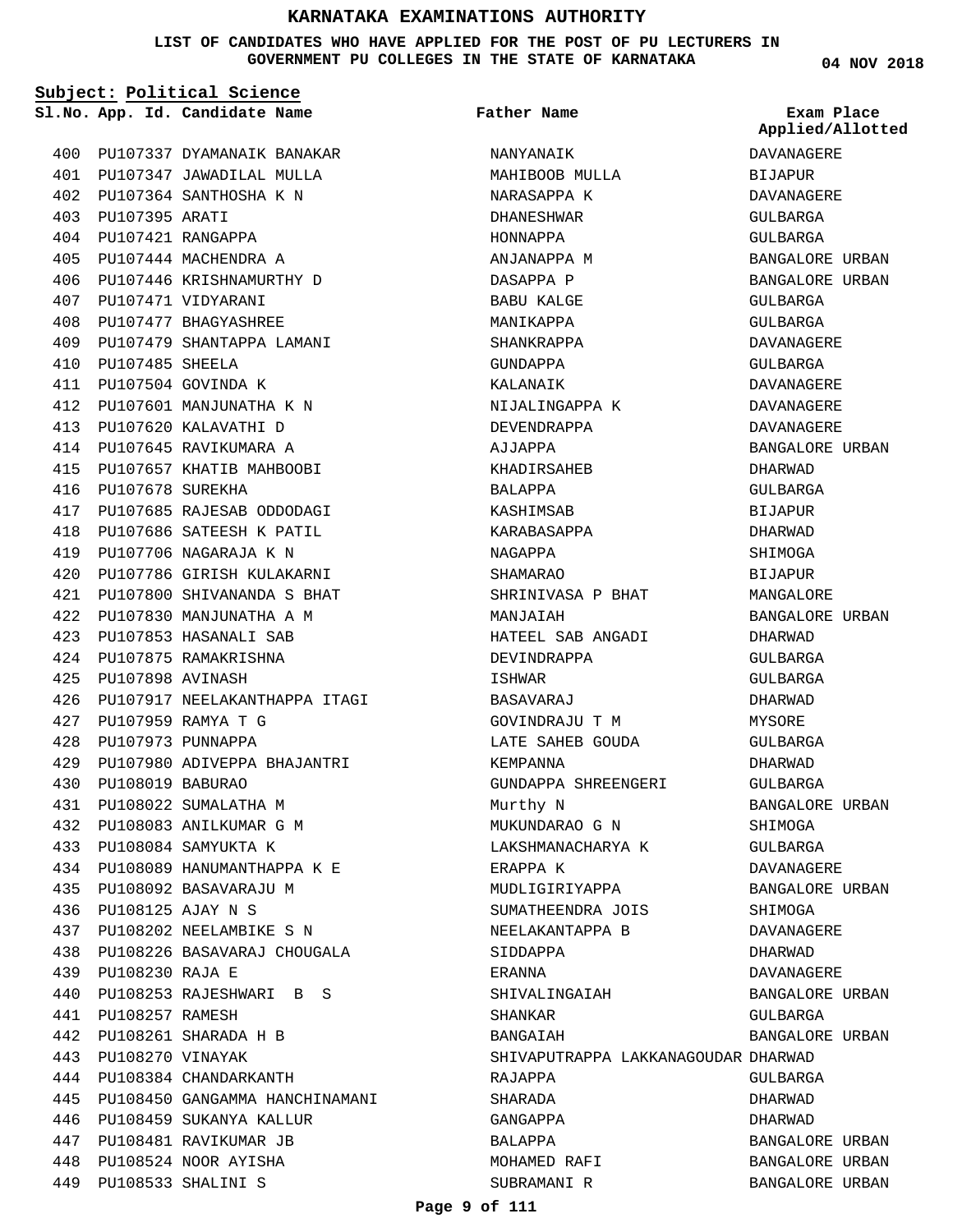**LIST OF CANDIDATES WHO HAVE APPLIED FOR THE POST OF PU LECTURERS IN GOVERNMENT PU COLLEGES IN THE STATE OF KARNATAKA**

**Subject: Political Science**

**App. Id. Candidate Name Sl.No. Exam Place**

**Father Name**

450 PU108547 KEERTI PU108558 RAMANNA HAMPARAGUNDI 451 PU108569 LAKSHMI DP 452 PU108590 LAKSHMAN M V 453 454 PU108596 MANJUNATHA D PU108603 BHUVANESHWAR GANAPATI MESTA 455 PU108627 ANANDA G 456 PU108646 NARASIMHAPPA M 457 PU108658 AKSHITHA NAIK T 458 PU108689 MANJULA DEVARAMANI 459 PU108692 GIRISH B A 460 PU108695 FATEEMA 461 PU108703 DEEPIKA N 462 PU108706 TIPPANNA 463 PU108716 SADASHIVA KALAL 464 PU108730 VIJAYA M 465 466 PU108777 SIDDEGOWDA S 467 PU108778 SUVARNA VENKATARAMAN NAIK PU108786 LAILA 468 PU108810 SRIPRIYA R 469 470 PU108814 MADHUKESHWAR NAIK PU108832 SHINY S SHETTY 471 PU108843 CHANDRAKANTH 472 PU108847 SHIVANAGOUDA BIRADAR 473 474 PU108853 NANDINI PATIL PU108857 ASHA KUMARI 475 PU108868 SHWETHA K J 476 477 PU108869 TRIVENI MAHANTAPPA MULIMANI PU108875 POORNIMA K S 478 PU108878 DAYANANDA 479 PU108900 VINAYAKA 480 PU108921 GEETA 481 PU108950 HARINAKSHI K R 482 PU108953 KAMALABAI 483 PU108962 BASAVARAJ SASI 484 485 PU108980 AKBAR PU108984 CHIDANANDAMURTHY G 486 487 PU108987 AJARAMATHEEN PU109009 SAVITHA 488 PU109012 NAGARAJA G C 489 PU109013 JEEVITHA E S 490 PU109042 KISHOR K S 491 PU109060 SUHASINI 492 PU109071 SHASHIKALA G T 493 PU109086 ARUNKUMAR 494 PU109099 GAYITHRI C 495 PU109122 GANESH DURGAPPA NAIK 496 PU109126 DAXAYANI FAKIRAPUR 497 PU109133 KALIMULLA TORAGALL 498 MOULASAHEB

SHIVANANDAYYA GOVINDAPPA HAMPARAGUNDI PARAMESHWARA VENKATESHAPPA DODDEERAPPA GANAPATI B MESTA DODDABASAPPA MUNISHAMAPPA T UMESH NAIK RAMAKRISHNA B V ASHWATHANARAYANA HUSSAIN NAIK NARAYANASWAMY SHARANAPPA BHIMARAO MANJA SHIVALINGAIAH VENKATARAMAN DUMMANNA NAIK Iddinabba K SATYANARAYANA RAO R VENKATRAMAN NAIK LATE SUNDER SHETTY SURESH RAMANAGOUDA MAHADEVAPPAGOUDA BHOJA KULAL JAVARAIAH MAHANATAPPA SOMANNA K G MAHADEV GANESH SHETTY SHARANGOWDA V RANGEGOWDA SIDRAMA SANGAYYA KHASHIMSAHEB GAVIRANGAIAH AMEER NAWAB SUBBANNA CHIKKAPPA G B SHASHIDHARAN E K SURESHA K G SOMASHEKAR TEEKAPPA GOWDA SUBHASH CHANNABASAPPA DURGAPPA MAST NAIK MAHADEVAPPA FAKIRAPUR

**04 NOV 2018**

GULBARGA GULBARGA **SHIMOGA** DAVANAGERE BANGALORE URBAN SHIMOGA DAVANAGERE BANGALORE URBAN MYSORE BIJAPUR BANGALORE URBAN GULBARGA BANGALORE URBAN GULBARGA BIJAPUR SHIMOGA BANGALORE URBAN DHARWAD MANGALORE. DHARWAD DHARWAD MANGALORE GULBARGA BIJAPUR BIJAPUR MANGALORE MYSORE BIJAPUR MYSORE GULBARGA DHARWAD GULBARGA MYSORE GULBARGA DHARWAD GULBARGA MYSORE GULBARGA MANGALORE BANGALORE URBAN MYSORE SHIMOGA DHARWAD SHIMOGA GULBARGA BANGALORE URBAN SHIMOGA BIJAPUR DHARWAD **Applied/Allotted**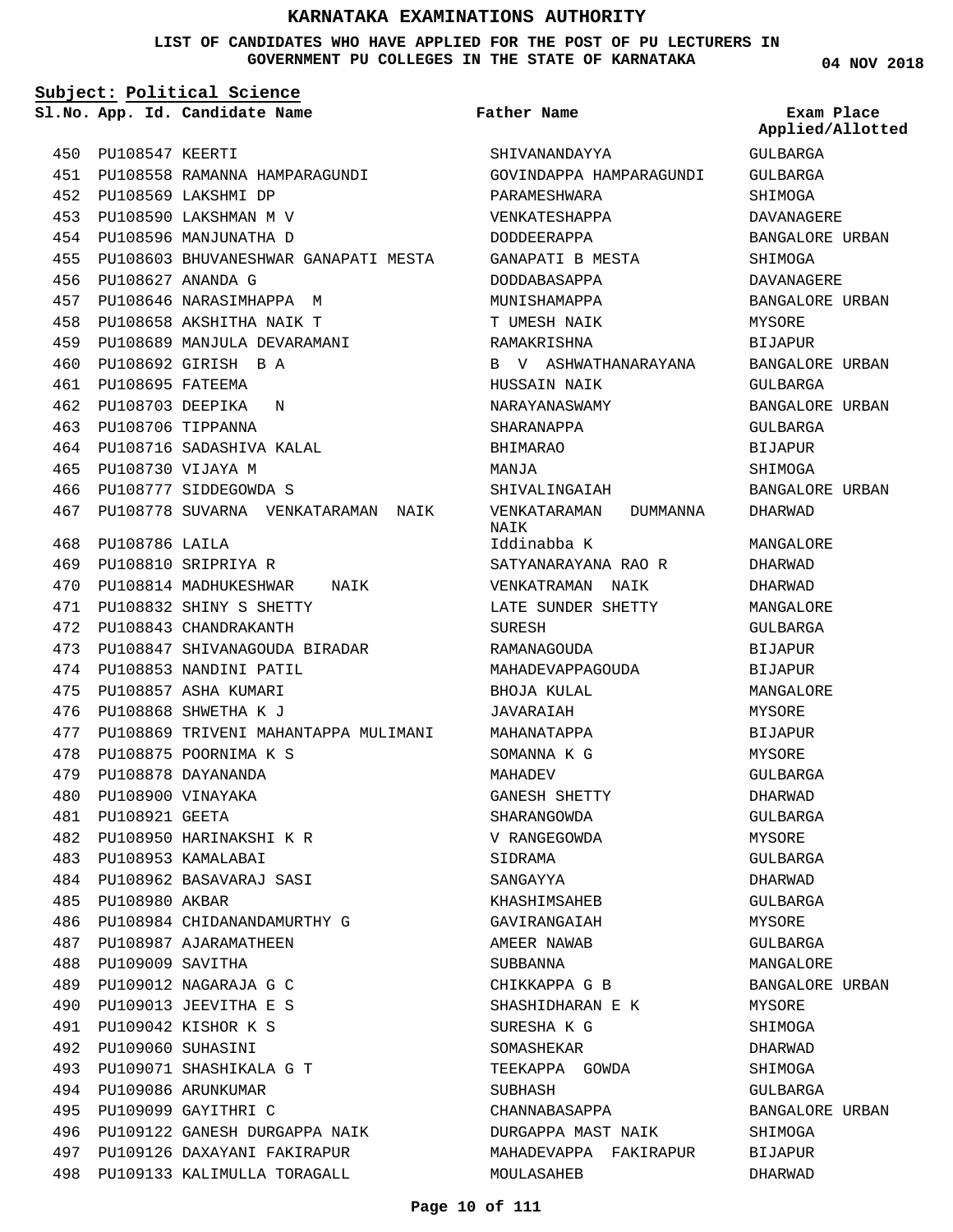#### **LIST OF CANDIDATES WHO HAVE APPLIED FOR THE POST OF PU LECTURERS IN GOVERNMENT PU COLLEGES IN THE STATE OF KARNATAKA**

**Subject: Political Science**

**App. Id. Candidate Name Sl.No. Exam Place**

PU109151 CHETHANA D 501

503 PU109199 NATESHA B N 504 PU109226 VEERABHADRA V 505 PU109246 VARALAKSHMI C 506 PU109259 RAMESHA H Y 507 PU109277 KEMPANNA K

509 PU109292 NAGANNA

PU109333 NAGANNA 513

515 PU109341 SRIMATHI

PU109300 KAVITHA B 511 512 PU109320 MAHADEVAMMA M

PU109134 PRAVEENA CHALAGERI 499 500 PU109139 SANJEEV NARASAPUR

502 PU109196 SHRISHAIL SANGAM

PU109286 RAMESH DAVALESHWAR 508

514 PU109337 BARADUR DAYAVATI

516 PU109347 NAGAPRASANNA V N

PU109420 SAVAKKA YARAGANAVI 523

524 PU109429 MANJUNATHA B V PU109435 ANANTHA KUMAR D R 525 526 PU109450 YAMNANAIK L S 527 PU109472 CHINNAPPA D M 528 PU109492 PUSHPAVATHI K N

529 PU109501 ASHA P

534 PU109599 USHA

PU109505 LAVANYA H K 530 PU109522 RAKHESHA M 531

535 PU109603 MAMATHA B A 536 PU109605 NINGANNA

540 PU109640 CHANDRIKA M PU109650 SYEDALI A 541 542 PU109667 SHIVARAJ N C 543 PU109684 MYTHRA K G

537 PU109607 SUBRAMANYA Y K 538 PU109612 VITHAL KAMBLE

PU109632 PRASHANTHA KUMARA K S 539

544 PU109688 PRATIBHA KOGANOLE 545 PU109689 KALAVATHI O H 546 PU109697 PAVANA B S 547 PU109732 SHIVANAND 548 PU109736 PADMALATA

532 PU109540 MEENAXI MATHAPATI 533 PU109589 FAKIRAPPA KEMPANNAVAR

518 PU109353 KOTRESH NAIK PU109372 HEMALATHA C 519 520 PU109373 SHANKARA L R PU109393 DHANALAXMI B K 521 PU109403 MANJULA B R 522

510 PU109297 SANTOSHKUMAR BABALENNAVAR

517 PU109352 VITHAL SHIVANAPPA VADDIN

```
Father Name
```
NINGAPPA YALLAPPA DASASHETTY LAXMAN NARASIMHAIAH D VEERAPPADEVARU CHANDRASHEKHARA V T HADADI YALLAPPA KENCHAPPA SHIVAPPA **SHIVARAYA** RAMAPPA BABALENNAVAR BASAVANTHAPPA K C MAHADEVA MALLAPPA MALLIKARJUNAPPA GANGULAPPA NANJUNDAIAH SHIVANAPPA PEEKYA NAIK CHANDRAPPA SHIVARAMAPPA L KRISHNE GOWDA RAJASHEKHARAPPA B C LAXMAN VENKATARAMANAREDDY B S REVANNA SANDHANAIK MUTHAPPA D M NAGEGOWDA T T PALAKSHAPPA KUMARASWAMY H P MURTHY V K Gurupadayya DYAVAPPA KEMPANNAVAR JAGADEESHA CHAR ANATHARAMAIAH B T PRABHU KRISHNAPPA Y E NAKUL SHIVAPPA K A MALLAIAH D E ALLABAKSHI CHANDRASHEKARAPPA T N GOVINDAPPA K VIRUPAKSHA HUCHEGOWDA O R SIDDALINGAPRASAD B V SIDDAMMA BHUJABALI SHETTY

**04 NOV 2018**

DAVANAGERE DHARWAD MYSORE BIJAPUR BANGALORE URBAN BANGALORE URBAN BANGALORE URBAN DAVANAGERE BANGALORE URBAN DHARWAD GULBARGA DHARWAD SHIMOGA MYSORE GULBARGA DHARWAD BANGALORE URBAN BANGALORE URBAN DHARWAD BANGALORE URBAN BANGALORE URBAN SHIMOGA MYSORE SHIMOGA DHARWAD BANGALORE URBAN BANGALORE URBAN DAVANAGERE MYSORE MYSORE SHIMOGA MYSORE SHIMOGA BIJAPUR BIJAPUR MYSORE BANGALORE URBAN GULBARGA SHIMOGA BIJAPUR MANGALORE BANGALORE URBAN DAVANAGERE SHIMOGA DAVANAGERE BIJAPUR MYSORE BANGALORE URBAN GULBARGA DHARWAD **Applied/Allotted**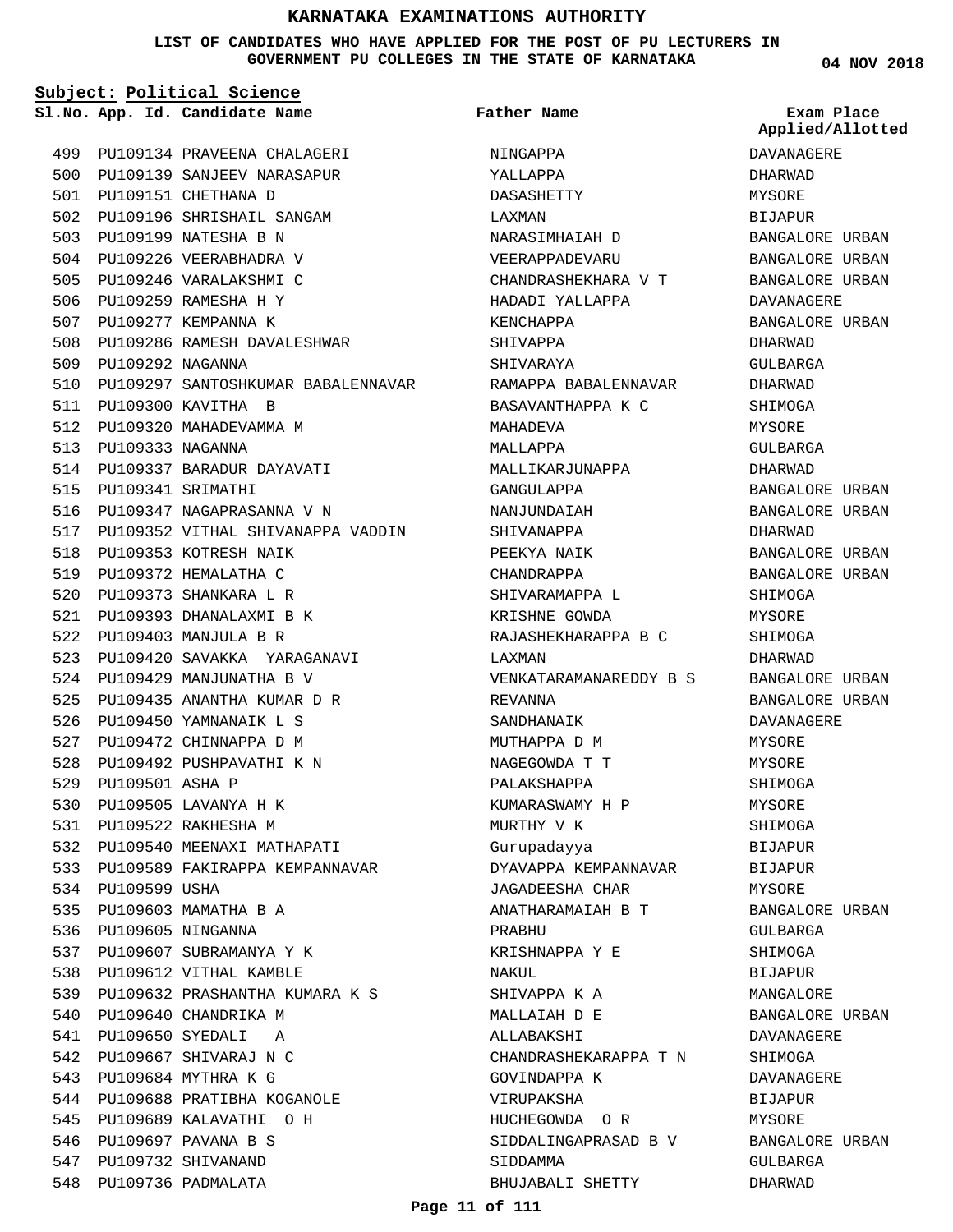**LIST OF CANDIDATES WHO HAVE APPLIED FOR THE POST OF PU LECTURERS IN GOVERNMENT PU COLLEGES IN THE STATE OF KARNATAKA**

**Subject: Political Science**

551 PU109786 AMBIKA 552 PU109792 JYOTI PU109805 GOVINDA G 553 PU109810 SUJAY N U 554 555 PU109811 SUNILKUMAR R 556 PU109856 LAXMAN MALLAD 557 PU109860 JAGADISH P M 558 PU109868 HANAMANT RUGI 559 PU109871 NAGARATNA RAMDURG

PU109897 SAVITA B 560 PU109917 ANANDA 561

564 PU110052 SATISH

571 PU110229 JYOTI

580 PU110355 SUNIL 581 PU110378 HOMAPATI 582 PU110389 RAJASHEKHAR

PU110424 NAGAPPA 584

587 PU110508 GURUNATH

PU110538 RAJESH H 590

562 PU109946 SHREENIVAS WADDAR 563 PU109969 SATHYANARAYANA M

PU110078 RAMASWAMI NAIKA P 565 566 PU110095 SOMASHEKARASWAMY PU110099 MAHANTESH RAWATE 567 568 PU110122 SUKANYA KALLUR 569 PU110126 MANORAMA H K 570 PU110200 TIRUPOLEPPA

PU110246 MAHIBUBASAB HADLI 572 573 PU110250 SHAKUNTALA DODAMANI 574 PU110270 BHARATESH HARVI 575 PU110280 REVANSIDDAPPA 576 PU110296 SHWETHA S B 577 PU110306 ANITHA K K

579 PU110332 NISHMITHA B P

585 PU110439 H D MADANAIKA PU110445 ABBASALI KALADAGI 586

588 PU110519 ANILKUMAR M H

PU110552 SHRISHAIL AKKI 591 592 PU110563 PRATHIBHA S R

598 PU110655 RAGHUNANDANA K M

PU110597 SHILPA SHRI 594 PU110628 SHWETHA D U 595 596 PU110635 PARASHURAM PU110637 SONIYA N U 597

589 PU110534 MADHURANI NAVALIHALKAR

593 PU110594 SHIVALEELA CHEGARADDI

PU110398 BHAGYALAKSHMI M S 583

578 PU110325 GURUSIDDAYYA MADDANIMATH

549 PU109748 SHIVARAJKUMAR M 550 PU109759 CHANDRAKALA R

**Father Name**

MYLARAPPA RUDRESHAIAH D S BANNAPPA SANGAPPA GURAPPA UMESH G N RAJANNA SHREESHAIL MARISWAMAPPA P S SANGAPPA NINGAPPA SHAMANNA B MARANNA ANNAPPA PADAGANUR MANJAPPA SHARANAPPA PIRYA NAIKA GURUPADAPPA BASAVARAJ RAWATE GANGAPPA SHESHACHALA RAO H K BALAPPA MALLANNA AJIJASAB MUKUNDAPPA SATYAPPA HARVI B KERI BALACHANDRA S KRISHNAMURTHY K M GURUPUTRAYYA PREMANANDA B RAMACHANDRA HANUMANTAPPA KULAKARNI JAGANNATH SHIVALINGAIAH CHANDRAPPA DODDANAIKA MAHAMAD SAB BHIMAPPA LAMANI HALAPPA M VEERABHADRAPPA HANUMANTHAPPA GADIGEPPA RANGASWAMY S H BASAVAREDDI CHANDRASHEKAR LATE UMAPATHISWAMY D SEETAMMA ULLASA N A MANJAIAH K N

**04 NOV 2018**

**App. Id. Candidate Name Sl.No. Exam Place** BANGALORE URBAN BANGALORE URBAN GULBARGA GULBARGA BANGALORE URBAN BANGALORE URBAN BANGALORE URBAN BIJAPUR DAVANAGERE BIJAPUR DAVANAGERE GULBARGA BANGALORE URBAN BIJAPUR SHIMOGA GULBARGA DHARWAD BANGALORE URBAN DHARWAD DHARWAD DAVANAGERE GULBARGA GULBARGA BIJAPUR BIJAPUR DHARWAD CIII.RARCA SHIMOGA MANGALORE DHARWAD MANGALORE MANGALORE GULBARGA GULBARGA MYSORE GULBARGA MYSORE BIJAPUR DHARWAD DAVANAGERE DHARWAD SHIMOGA DHARWAD DAVANAGERE DHARWAD GULBARGA DAVANAGERE DHARWAD MYSORE BANGALORE URBAN **Applied/Allotted**

### **Page 12 of 111**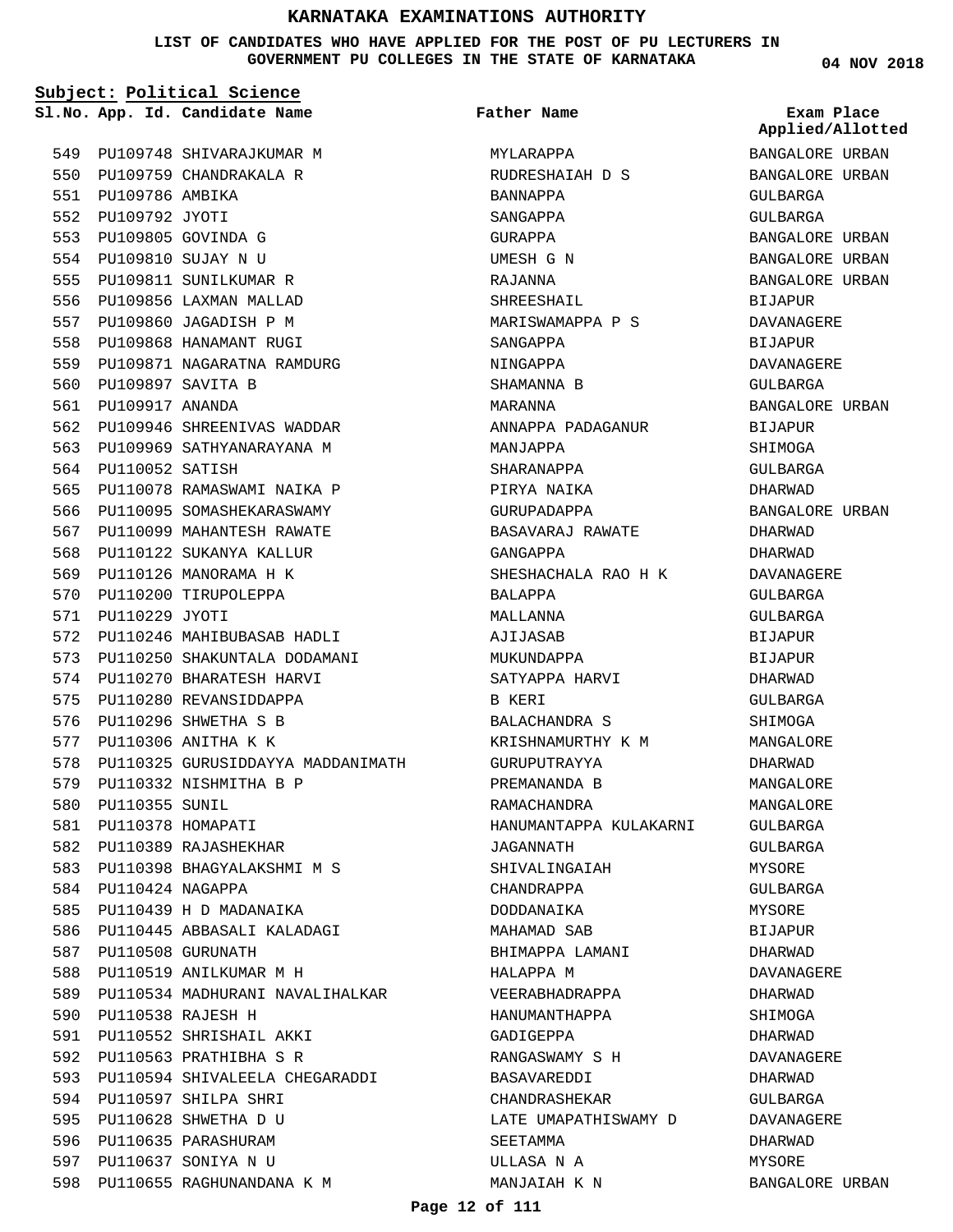**LIST OF CANDIDATES WHO HAVE APPLIED FOR THE POST OF PU LECTURERS IN GOVERNMENT PU COLLEGES IN THE STATE OF KARNATAKA**

**04 NOV 2018**

|     |                       | Subject: Political Science<br>Sl.No. App. Id. Candidate Name | Father Name            | Exam Place<br>Applied/Allotted |
|-----|-----------------------|--------------------------------------------------------------|------------------------|--------------------------------|
|     |                       | 599 PU110657 NALINAKSHI P                                    | PALAKSHAPPA K V        | SHIMOGA                        |
|     |                       | 600 PU110659 KAVITA HARALE                                   | BALU HARALE            | DHARWAD                        |
|     |                       | 601 PU110691 BHAGYA R                                        | RAJAIAH                | MYSORE                         |
|     |                       | 602 PU110696 VEERESHANAIK                                    | RUDRANAIK              | SHIMOGA                        |
|     |                       | 603 PU110698 SAVITHA G M                                     | MAHADEVAPPA G C        | DAVANAGERE                     |
|     |                       | 604 PU110722 DHANANJAYA S M                                  | MARISIDDAIAH           | MYSORE                         |
| 605 | PU110739 UMESHA B     |                                                              | BASAVAIAH              | BANGALORE URBAN                |
|     |                       | 606 PU110743 NAGESHA J                                       | JAYANNA                | DAVANAGERE                     |
|     | 607 PU110778 JYOTHI M |                                                              | MUNE GOWDA             | BANGALORE URBAN                |
|     |                       | 608 PU110792 VENKATESHA NAIK U                               | YUVARAJA NAIK          | DAVANAGERE                     |
|     |                       | 609 PU110804 VARALAKSHMAMMA V                                | VENKATARAMANAPPA       | BANGALORE URBAN                |
| 610 |                       | PU110808 SANGEETA                                            | PARVATAYYA             | GULBARGA                       |
| 611 |                       | PU110814 KISHOR KUMAR K                                      | KANTHAPPA POOJARY      | MANGALORE                      |
|     |                       | 612 PU110820 ANNAPPA M                                       | MANJUNATHA CHAR        | MYSORE                         |
|     |                       | 613 PU110821 VENKATESH CHAKALABBI                            | SHESHARADDI            | DHARWAD                        |
|     |                       | 614 PU110823 SUDHAKAR H                                      | HEMAREDDY              | SHIMOGA                        |
|     |                       | 615 PU110829 RAGHAVENDRA B H                                 | BASAVARAJAPPA          | DHARWAD                        |
|     | 616 PU110833 SATEESH  |                                                              | HANAMANTH RAO          | GULBARGA                       |
|     |                       | 617 PU110861 SHIVANAND CHAVAN                                | SOMAPPA                | DHARWAD                        |
|     |                       | 618 PU110864 SHEKHARAPPA P                                   | PANDURANGACHAR         | SHIMOGA                        |
| 619 |                       | PU110872 CHANDRAKANT                                         | AMALAPPA               | GULBARGA                       |
|     |                       | 620 PU110879 NAGARAJA N                                      | NINGAIAH               | DAVANAGERE                     |
|     |                       | 621 PU110893 SATHEESH B C                                    | CHANDRASHEKHARAIAH     | BANGALORE URBAN                |
|     |                       | 622 PU110964 SATISH SARAWAD                                  | KALLAPPA               | DHARWAD                        |
|     |                       | 623 PU111003 NAGANAIKA                                       | GADI CHIKKABASAVANAIKA | MYSORE                         |
|     |                       | 624 PU111011 ANAND LAMANI                                    | MANGALAPPA             | DHARWAD                        |
| 625 |                       | PU111054 HARIS K K                                           | KHADAR K M             | MANGALORE                      |
| 626 |                       | PU111056 MAHANTESH ODDIN                                     | GOPAL                  | DHARWAD                        |
| 627 |                       | PU111061 SUDHA B S                                           | SHIVAPPA B S           | SHIMOGA                        |
|     |                       | 628 PU111073 ROOPA D R                                       | RAJARAO D R            | SHIMOGA                        |
|     | 629 PU111079 RAJU R   |                                                              | RAMAPPA                | DAVANAGERE                     |
|     |                       | 630 PU111083 MALLIKARJUNA N                                  | NAGARAJAGOWDA          | BANGALORE URBAN                |
|     |                       | 631 PU111099 HARISH KUMAR K                                  | KAVERAPPA              | BANGALORE URBAN                |
|     |                       | 632 PU111113 MAHANTAYYA BHAVIMATH                            | BASAYYA BHAVIMATH      | DHARWAD                        |
|     |                       | 633 PU111135 RENUKA GANGAPPA GUTTENNAVAR                     | GANGAPPA               | DHARWAD                        |
|     |                       | 634 PU111147 DYAMANNA K                                      | KENCHAPPA G T          | DAVANAGERE                     |
|     |                       | 635 PU111162 RADHA KRISHNA V                                 | VALEPPA                | BANGALORE URBAN                |
|     |                       | 636 PU111170 NAGARATHNA S                                    | VENKATRAMANA S         | DHARWAD                        |
|     |                       | 637 PU111196 JANGALI GONEPPA                                 | JANGALI HANUMANTHAPPA  | BANGALORE URBAN                |
|     |                       | 638 PU111202 ELIZABETH SUJAYA GOUDIGERI                      | MAIRYAPPA              | GULBARGA                       |
|     |                       | 639 PU111219 JYOTISHREE                                      | GOLLALAPPAGOUDA        | BIJAPUR                        |
|     | 640 PU111264 DEVIDAS  |                                                              | SHIVAPPA               | GULBARGA                       |
|     |                       | 641 PU111304 PAVITHRA KUMARI K                               | DEVARAJ M              | MANGALORE                      |
|     |                       | 642 PU111312 ZARINA BEGUM                                    | LAL AHMED              | GULBARGA                       |
|     |                       | 643 PU111369 SAHANA K S                                      | SHIVASHANKAR K C       | DAVANAGERE                     |
|     |                       | 644 PU111431 SHIVAPUTRA                                      | HULAGAPPA              | GULBARGA                       |
|     |                       | 645 PU111457 SURYAKANT                                       | MAREPPA                | GULBARGA                       |
|     | 646 PU111463 NAGAMMA  |                                                              | SHARANAPPA             | GULBARGA                       |
|     |                       | 647 PU111464 PRAKASHA K                                      | KARIYAPPA              | DAVANAGERE                     |
|     |                       | 648 PU111471 PUNITH KUMAR T P                                | PENNAPPA M             | DAVANAGERE                     |

648 PU111471 PUNITH KUMAR T P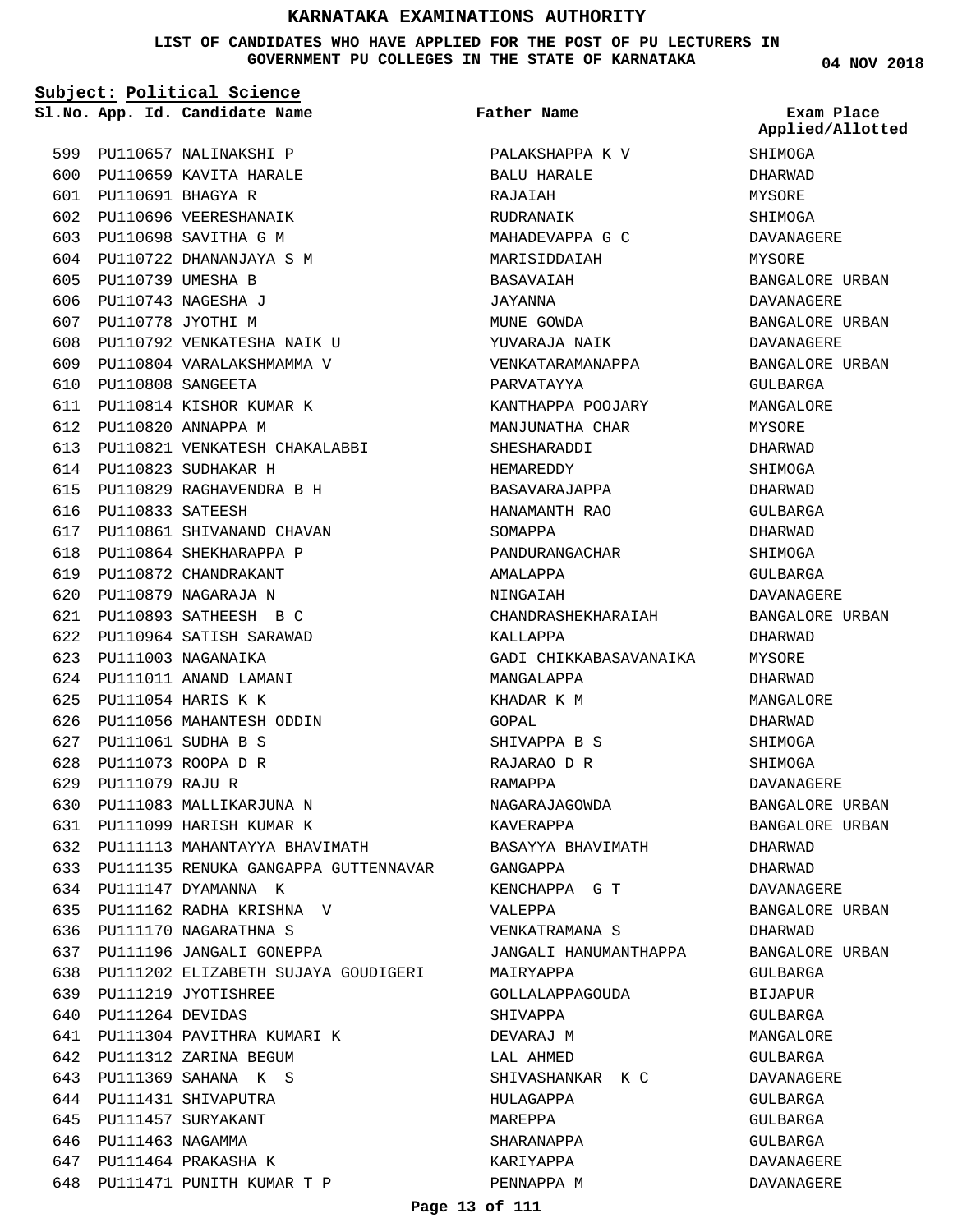**LIST OF CANDIDATES WHO HAVE APPLIED FOR THE POST OF PU LECTURERS IN GOVERNMENT PU COLLEGES IN THE STATE OF KARNATAKA**

**04 NOV 2018**

|     |                      | Subject: Political Science                             |                                     |                                |
|-----|----------------------|--------------------------------------------------------|-------------------------------------|--------------------------------|
|     |                      | Sl.No. App. Id. Candidate Name                         | Father Name                         | Exam Place<br>Applied/Allotted |
|     |                      | 649 PU111500 PRATIBHA KONNUR                           | YANKANNA                            | DHARWAD                        |
| 650 |                      | PU111512 THIPPESWAMY H                                 | HANUMANTHAPPA                       | DAVANAGERE                     |
| 651 |                      | PU111514 VEENA BYATEPPANAVAR                           | RAMANNA BYATEPPANAVAR               | DAVANAGERE                     |
| 652 |                      | PU111533 SHAMBULING VADAVI                             | DEVAPPA                             | DHARWAD                        |
| 653 |                      | PU111535 PRADEEP TULASIGERI                            | NAGAPPA                             | <b>BIJAPUR</b>                 |
| 654 |                      | PU111553 MANJUNATH DASAR                               | PANDAPPA                            | DHARWAD                        |
| 655 |                      | PU111580 KRISHNA KUMAR                                 | LAXMAYYA                            | GULBARGA                       |
| 656 |                      | PU111660 SANDHYA K                                     | SUBBANNA BHAT K                     | MANGALORE                      |
| 657 |                      | PU111677 PRAKASH AWATI                                 | SHIVAPPA                            | <b>BIJAPUR</b>                 |
| 658 |                      | PU111679 NAGESHA P B                                   | <b>BOREGOWDA</b>                    | MYSORE                         |
| 659 | PU111685 NIJALING    |                                                        | NAGAPPA                             | GULBARGA                       |
| 660 |                      | PU111690 SANDHYA G                                     | GANGAPPA K                          | BANGALORE URBAN                |
| 661 |                      | PU111692 MALLIKARJUN ARE                               | BALAPPA                             | <b>BIJAPUR</b>                 |
| 662 |                      | PU111700 RAVIKUMAR K                                   | KADARAPPA<br>M                      | BANGALORE URBAN                |
| 663 |                      | PU111704 PARASHURAM                                    | CHANDAPPA                           | BIJAPUR                        |
| 664 | PU111706 SUNITHA     |                                                        | JAVARAIAH                           | MYSORE                         |
| 665 | PU111707 ARATHI P    |                                                        | ANANTHA ACHARYA P                   | MANGALORE                      |
| 666 | PU111723 GEETA G     |                                                        | GAVISIDDAPPA BANNIKOPPA             | DHARWAD                        |
|     | 667 PU111739 VINODHA |                                                        | POOVAPPA                            | MANGALORE                      |
| 668 |                      | PU111746 SAHANA HONGAL                                 | SUKUMAR                             | DHARWAD                        |
| 669 |                      | PU111754 VIJAYAKUMAR                                   | PANDIT                              | GULBARGA                       |
| 670 |                      | PU111774 TARA KAMBLE                                   | KALLAPPA                            | <b>BIJAPUR</b>                 |
| 671 | PU111776 JADEPPA     |                                                        | SIDDAPPA                            | DHARWAD                        |
| 672 |                      | PU111791 SHILPA HARAKUNI                               | ANNAPPA HARAKUNI                    | DHARWAD                        |
| 673 | PU111817 NAGAPPA     |                                                        | SABANNA                             | GULBARGA                       |
| 674 |                      | PU111819 B MUNI SWAMY                                  | B RANGAIAH                          | DAVANAGERE                     |
| 675 |                      | PU111870 VASANTHA KUMARA G P                           | PUTTALINGAPPA                       | SHIMOGA                        |
| 676 |                      | PU111871 NAGABHUSHANA B                                | JAGANNATHA B                        | DAVANAGERE                     |
| 677 |                      | PU111872 MALLIKARJUNA HULYAL                           | LAKSHMAPPA                          | DHARWAD                        |
| 678 |                      | PU111874 HANUMANTHU                                    | RAMOJI                              | <b>GULBARGA</b>                |
|     |                      | 679 PU111900 SIDDESHA M L                              | LAKSHMAIAH                          | MYSORE                         |
|     |                      | 680 PU111901 AMARAVATHI S                              | SRINIVASA M                         | BANGALORE URBAN                |
|     | 681 PU111917 ANNAPPA |                                                        | KRISHNAPPA                          | SHIMOGA                        |
| 682 |                      | PU111923 RAMAJANA KHAJI                                | KHAJAHUSENI                         | BIJAPUR                        |
|     |                      | 683 PU111927 NANDINI M                                 | SURYAKANT M                         | GULBARGA                       |
|     |                      | 684 PU111936 CHANDRAKALA HANUMANTHAPPA KATTI KATTI H B |                                     | SHIMOGA                        |
| 685 |                      | PU111937 RAJASHEKAR                                    | CHANDRASHA                          | GULBARGA                       |
| 686 |                      | PU111942 SURYANARAYANA E                               | KRISHNAMURTHY E                     | DAVANAGERE                     |
|     |                      | 687 PU111946 BHAGYA JYOTHY H C                         | CHANNABASAPPA H R                   | SHIMOGA                        |
|     |                      | 688 PU111950 RAGHAVENDRA HEGDE                         | GANAPATI HEGDE                      | DHARWAD                        |
|     |                      | 689 PU111978 SANDESHA B                                | GOVINDA MANIYANI                    | MANGALORE                      |
| 690 |                      | PU111988 VASANTHAKUMARA B C                            | CHANDRASHEKHARA A C                 | MYSORE                         |
| 691 |                      | PU111989 NANDINI L                                     | LINGRAJU J                          | MYSORE                         |
| 692 |                      | PU111991 RAVIKUMARA P G                                | GURUMALLAPPA                        | MYSORE                         |
| 693 |                      | PU111996 PAKEERAPPA METI                               | VITTAPPA                            | DHARWAD                        |
|     |                      | 694 PU111999 RASHMI B G                                | GANGADHARA B K                      | SHIMOGA                        |
|     |                      | 695 PU112020 RESHMABI NADAF                            | DAVALSAB                            | BIJAPUR                        |
| 696 |                      | PU112040 AMEET HIREMATH                                | CHANDRASHEKHARAYYA HIREMATH DHARWAD |                                |
| 697 |                      | PU112041 SANGAPPA NANANNAVAR                           | SHIVAPPA                            | DHARWAD                        |

**Page 14 of 111**

ANAND

DHARWAD

698 PU112043 ARATI BADULE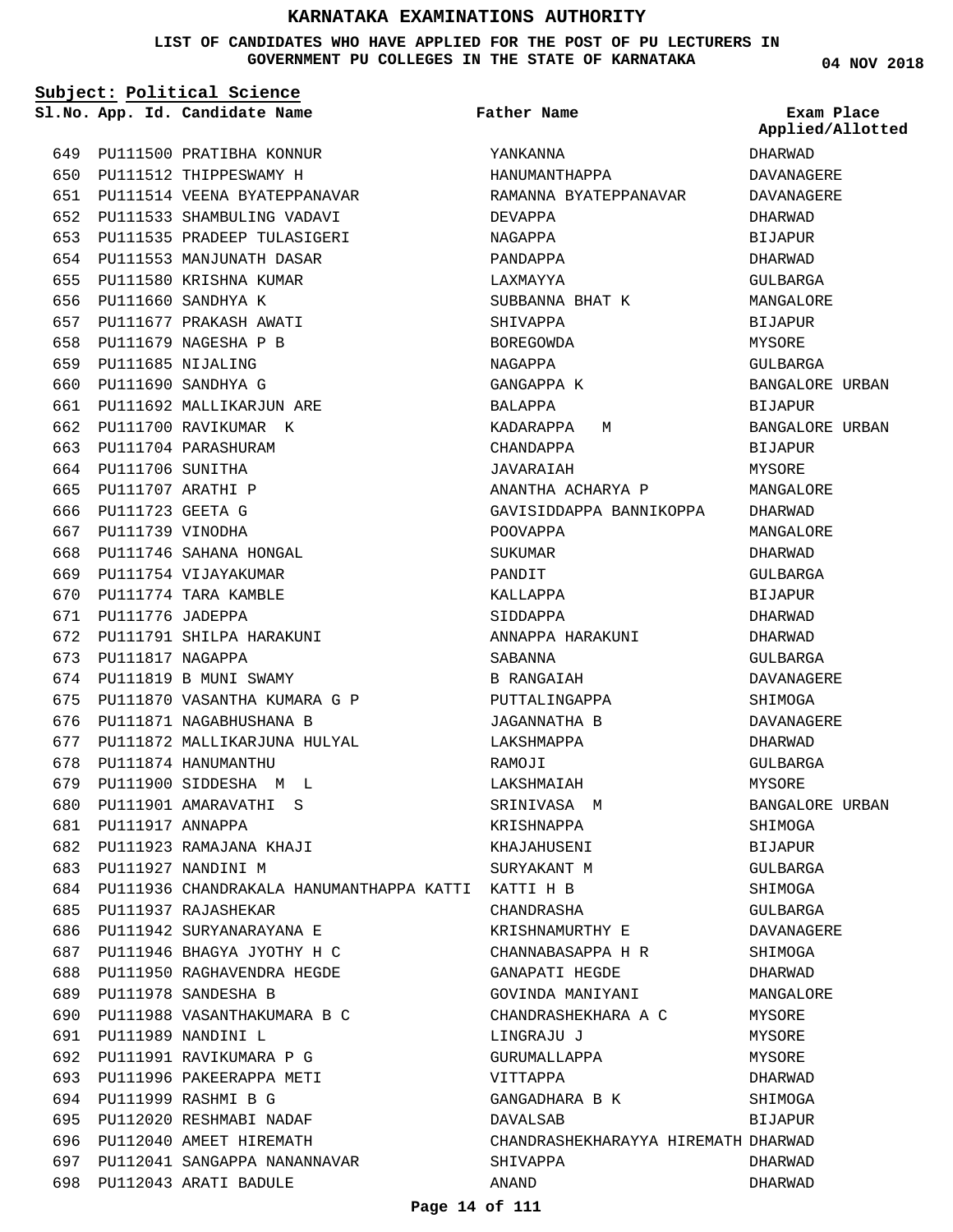**LIST OF CANDIDATES WHO HAVE APPLIED FOR THE POST OF PU LECTURERS IN GOVERNMENT PU COLLEGES IN THE STATE OF KARNATAKA**

**Subject: Political Science**

PU112049 MANJULA R C 699 PU112061 ANITHA K S 700 PU112082 SOWBHAGYA H 701 PU112083 NANDANA M G 702 703 PU112085 NIRUPAMA N 704 PU112124 RAGHAVENDRA BADIGER PU112126 RAMESHA M O 705 706 PU112144 PRAKASHA C 707 PU112155 PUNEETH KUMAR R 708 PU112173 PRAKASH PU112181 AMARESHA B S 709 PU112224 ARUNA KUMAR R 710 PU112225 RASHMI S 711 PU112233 MAHESH 712 PU112242 RATHI J 713 PU112247 ARUNAVATHI K S 714 715 PU112264 DODDABORAIAH C O PU112268 SMITHA N M 716 PU112279 VANAJAKSHI TOTAD 717 718 PU112285 MARY ROSELINE PU112302 LATHABAI L 719 720 PU112370 ROOPA PU112414 PUTTARAJU K N 721 722 PU112439 MANJUNATHA PU112452 ASHWINI H 723 PU112454 SHEELA T G 724 PU112556 BALARAMA P D 725 726 PU112562 CHANDRAKALA 727 PU112565 KARABASAPPA SHARANAPPA PU112583 PUSHPA M C 728 PU112633 SUNEETHA M R 729 PU112646 MAHESHA M 730 PU112647 BHAGYASRI K C 731 PU112658 CHAITRA CHIMMALAGI 732 PU112675 RANGASWAMAIAH H 733 PU112690 LAKSHMI G V 734 PU112705 AMRUTESH 735 PU112722 LOKESHA I D 736 PU112736 ROOPA E S 737 PU112765 SUDHA H 738 PU112822 BASAYYA NAGAYYA HIREMATH 739 PU112828 LOHITH Y R 740 PU112921 SUJATA S HIREMATH 741 PU112944 GEETA 742 PU112961 NAGARAJA M K 743 PU112963 CHANDRASHEKHARA H 744 PU112984 GURUDEV RAJAPUT 745 746 PU112993 JYOTI SALIMATH PU113002 HARISHKUMAR N T 747 748 PU113013 PALAVVANAVARA UMESHA

**App. Id. Candidate Name Sl.No. Exam Place** CHIKKA BAIRAIAH SIDDARAMAIAH HONNAPPA GOVINDAIAH NIRANJANA MURTHY D VASANTA ONKARAPPA M K CHANNABASAPPA A K RAJANAIK MALLESHAPPA BENAVAPLA RATHNAMMA RAMACHANDRAPPA SHIVANNA BASALINGAYYA JAYARAMEGOWDA SUBBARAYAPPA OBAIAH C MANJUNATHA D DUNDAPPA R J ANTHONY DASS LAKSHMANA NAIK K LATE CHELUVA NINGAIAH MAHADEVAIAH HANUMANTHAPPA GURUMURTHY C T DASAPPA DEVENDRA SHARANAPPA CHOWDAPPA G RAMAPPA A K MANJACHARI CHANDRAPPA GOWDA K H MAHIPATI HANUMANTHARAYAPPA VENKATESH G N SHANKRAPPA SAJJANAR DYAVAIAH SOMASHEKARAPPA E S HANUMANTHAPPA H NAGAYYA G HIREMATH RAMAKRISHNAPPA N Siddalingayya ANNEPPA KRISHNAPPA M K H JAMBANNA LAXMAN ARAVIND THIPPESWAMY N  $\overline{M}$ **Father Name**

**04 NOV 2018**

MYSORE BANGALORE URBAN MYSORE BANGALORE URBAN BANGALORE URBAN DHARWAD SHIMOGA DAVANAGERE SHIMOGA GULBARGA DAVANAGERE DAVANAGERE SHIMOGA BANGALORE URBAN MYSORE BANGALORE URBAN DAVANAGERE **SHIMOGA BIJAPUR** MYSORE BANGALORE URBAN MYSORE MYSORE MYSORE SHIMOGA DAVANAGERE BANGALORE URBAN BIJAPUR GULBARGA BANGALORE URBAN SHIMOGA SHIMOGA BANGALORE URBAN BIJAPUR BANGALORE URBAN BANGALORE URBAN BIJAPUR MYSORE DAVANAGERE DAVANAGERE DHARWAD DAVANAGERE DHARWAD GULBARGA BANGALORE URBAN DAVANAGERE DHARWAD GULBARGA DAVANAGERE DAVANAGERE **Applied/Allotted**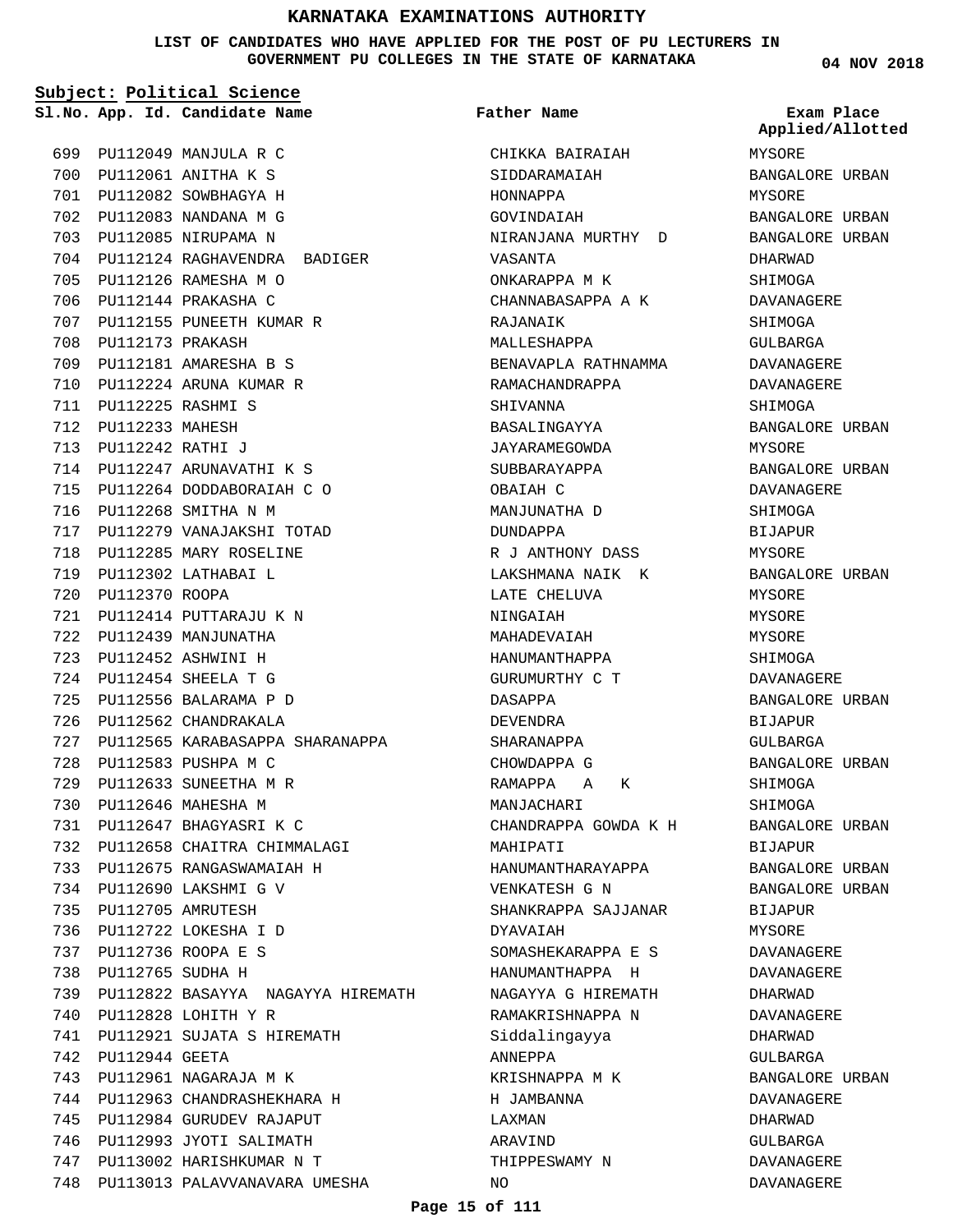**LIST OF CANDIDATES WHO HAVE APPLIED FOR THE POST OF PU LECTURERS IN GOVERNMENT PU COLLEGES IN THE STATE OF KARNATAKA**

**Subject: Political Science**

**App. Id. Candidate Name Sl.No. Exam Place**

**Father Name**

PU113021 HARISHA M R 749 750 PU113072 KUMARA C PU113089 VENKATESWARA C G 751 PU113104 VISHWANATH GANMUKHI 752 PU113113 VISHWANATH GANMUKHI 753 PU113123 SHOBHA G H 754 PU113135 BOREGOWDA H K 755 756 PU113140 KARIBASAPPA H P 757 PU113141 MANJUNATHA M R 758 PU113160 NARASHIMHAMURTHY N PU113191 ANAND MUGALAKHOD 759 760 PU113199 NINGAPPA BALEGAR PU113214 JAYANAIKA K N 761 762 PU113238 KUMAR ALUR 763 PU113246 USHA N 764 PU113260 VEERANAGOUDA NEERALAGI PU113274 JAYANNA C 765 PU113284 RANGARAJU G 766 PU113310 BASAVARAJ HOLI 767 768 PU113316 SATISHA LAMANI PU113328 LAKSHMEE 769 PU113341 UMESHA H 770 PU113343 CHANDRASHEKHARAYYA HIREMATH 771 PU113351 ANANDA B S 772 PU113373 USHA H G 773 774 PU113392 SUMITRA KARAVINAKOPP 775 PU113400 VIDYA 776 PU113432 SHARANAPPA PU113466 GURULINGA SWAMY K 777 778 PU113503 MANJUNATHA SWAMY N PU113531 BEERAPPA 779 780 PU113537 JAIPRAKASH PU113564 KARADAKAL UMA 781 782 PU113575 SUNEETA SINGI PU113593 BEERAPPA 783 784 PU113602 LAXMAN PU113606 CHANDRASEKHAR M P 785 786 PU113652 SATISH PU113663 NETHRAVATHI T S 787 788 PU113695 BASAVANTAPPA NAVI 789 PU113715 SHILPASHREE M R 790 PU113759 MAHANTESH MALAKAJAPPA ANGADI PU113817 PREMA KUMAR V S 791 792 PU113835 KARUNASAGAR PU113836 JAGADEESHA G C 793 794 PU113842 PRASANNA KUMAR 795 PU113870 MURALI M PU113880 NAGESH K J 796 797 PU113904 MANJUNATH S PU113936 JAGADEVI 798

RAMANNA CHIKKANKANAYAKA GOVINDAPPA DASMAYYA GANAMUKHI DASMAYYA GANAMUKHI HANUMAIAH KULLEGOWDA PARAMESHWARAPPA H S RAJEGOWDA M H NARASIMAIAH PARAMANAND BASAPPA NAGENDRANAIKA C IRAPPA NAGARAJAPPA K MARIGOUDA CHANDRAPPA LATE GUDDARANGAIAH P CHARALINGAPPA DHARMANNA LAMANI MARTHANDAPPA KAJJI HANUMANAIK BASAYYA SHIVEGOWDA GANAPATHY H B SHIVAYYA DEVENDRA GHALAPPA KULLASETTY NARAYANAPPA NINGAPPA BHEEMSHA NANDAPPA SHRAVAN NINGAPPA VITHAL PUTTAPPA S BASAWARAJ SRINIVASAMURTHY D CHANABASAPPA NAVI JAYARAMACHANDRAPPA M T MALAKAJAPPA SHIVANANJAIAH V N RANGANNA PATTAR CHANNEGOWDA MUNIYAPPA K M MUNIYAPPA JAYAPPA K S SIDDEGOWDA DHARMARAYA GANAMUKHI **04 NOV 2018**

**SHIMOGA** MYSORE BANGALORE URBAN GULBARGA GULBARGA BANGALORE URBAN MYSORE SHIMOGA MYSORE BANGALORE URBAN **BIJAPUR** GULBARGA SHIMOGA DHARWAD DAVANAGERE DHARWAD SHIMOGA BANGALORE URBAN DHARWAD BIJAPUR GULBARGA DAVANAGERE DHARWAD SHIMOGA MYSORE DHARWAD MANGALORE GULBARGA BANGALORE URBAN BANGALORE URBAN BIJAPUR BANGALORE URBAN GULBARGA BIJAPUR BIJAPUR GULBARGA SHIMOGA GULBARGA BANGALORE URBAN DHARWAD BANGALORE URBAN BIJAPUR BANGALORE URBAN GULBARGA MYSORE BANGALORE URBAN BANGALORE URBAN DAVANAGERE BANGALORE URBAN GULBARGA **Applied/Allotted**

#### **Page 16 of 111**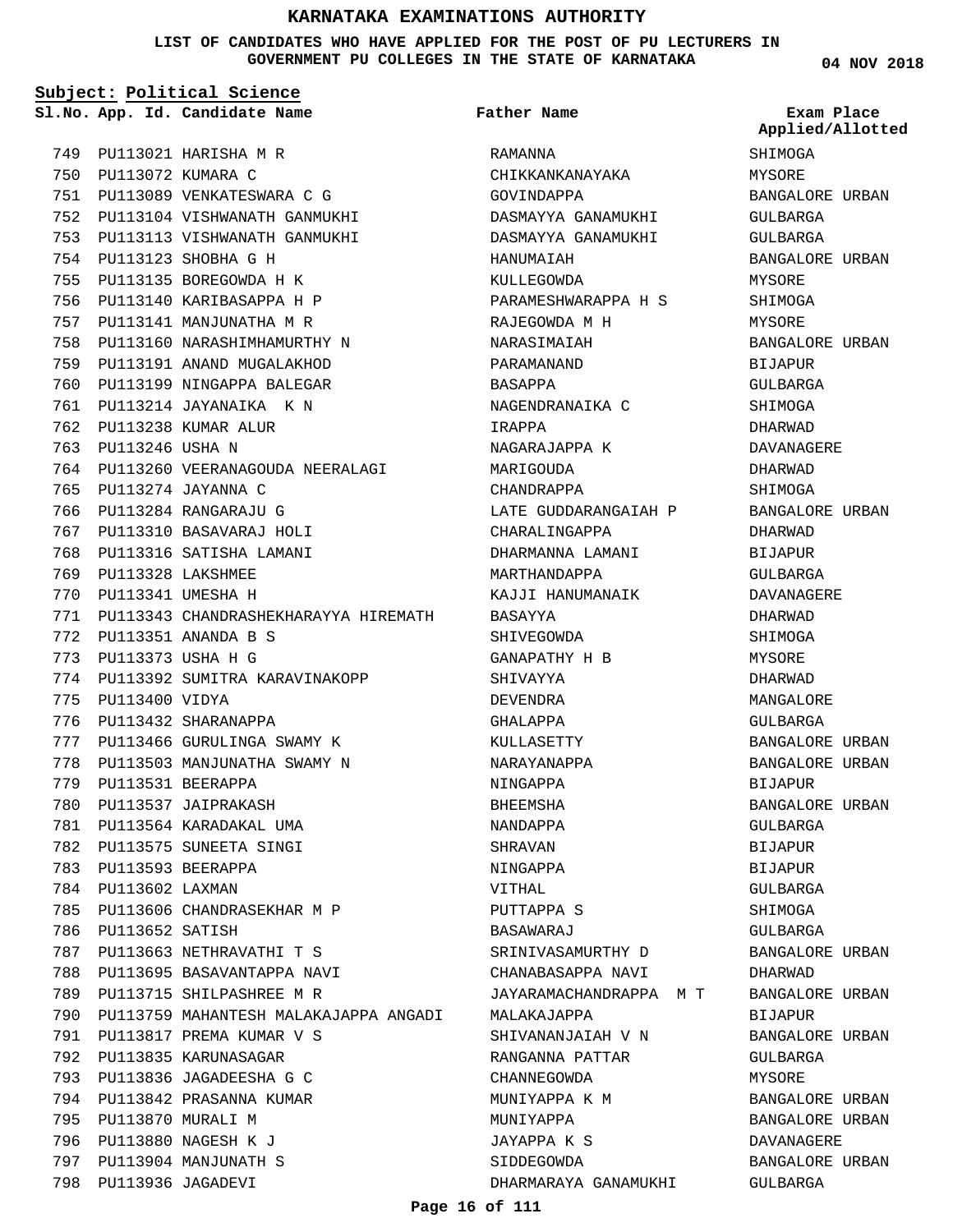**LIST OF CANDIDATES WHO HAVE APPLIED FOR THE POST OF PU LECTURERS IN GOVERNMENT PU COLLEGES IN THE STATE OF KARNATAKA**

|     | Subject: Political Science |                                          |                         |                                |  |  |
|-----|----------------------------|------------------------------------------|-------------------------|--------------------------------|--|--|
|     |                            | Sl.No. App. Id. Candidate Name           | Father Name             | Exam Place<br>Applied/Allotted |  |  |
| 799 |                            | PU113949 KAMALABAI                       | HANMANTA                | GULBARGA                       |  |  |
| 800 |                            | PU113974 RAVINDRA S                      | SHESHAGIRI              | MANGALORE                      |  |  |
|     |                            | 801 PU113988 VANITHA R                   | RAJAPPA                 | BANGALORE URBAN                |  |  |
| 802 |                            | PU114015 SHILPA DODAMANI                 | CHIDANAND               | BIJAPUR                        |  |  |
| 803 |                            | PU114061 SIDRAMARADDY                    | <b>BASANGOUD</b>        | DHARWAD                        |  |  |
|     |                            | 804 PU114083 TULASAPPA U                 | HANUMAPPA U             | DHARWAD                        |  |  |
| 805 |                            | PU114109 SUMITHRA HANUMANTHAIAH          | HANUMANTHAIAH           | BANGALORE URBAN                |  |  |
| 806 |                            | PU114117 RAJENDRA BIDARI                 | BHOOPAL                 | DHARWAD                        |  |  |
| 807 |                            | PU114123 KOTRABASAIAH G M                | BASAVARAJAIAH G M       | DAVANAGERE                     |  |  |
| 808 |                            | PU114164 RAGHAVENDRA                     | SHARANAPPA              | GULBARGA                       |  |  |
| 809 |                            | PU114182 NAGENDRA V B                    | BALAKRISHNA V V         | MYSORE                         |  |  |
| 810 | PU114200 PAVITRA           |                                          | YALAGONDAPPAGOUDA       | GULBARGA                       |  |  |
| 811 |                            | PU114211 SHIVANANDA BIRADAR              | BABUGOUDA BIRADAR       | BIJAPUR                        |  |  |
|     |                            | 812 PU114232 PARVATIBAI                  | SHARANABASAYYA          | GULBARGA                       |  |  |
| 813 |                            | PU114235 LOKESHA E                       | ERAHANUMAIAH            | BANGALORE URBAN                |  |  |
| 814 |                            | PU114263 BASAVARAJ KITTUR                | PUNDALIK KITTUR         | DHARWAD                        |  |  |
| 815 |                            | PU114277 JETTEPPA                        | SHARANAPPA PUJARI       | GULBARGA                       |  |  |
|     |                            | 816 PU114302 PATIL SHOBHA AMAGONDA       | AMAGONDA                | BIJAPUR                        |  |  |
|     | 817 PU114311 AMARESHA      |                                          | BASAPPA                 | GULBARGA                       |  |  |
| 818 |                            | PU114319 BAPU KHADE                      | GANAPATI                | DHARWAD                        |  |  |
| 819 |                            | PU114334 ANILKUMAR                       | MARUTHI                 | GULBARGA                       |  |  |
| 820 |                            | PU114352 CHETHANA M                      | MUNIGANGAIAH            | SHIMOGA                        |  |  |
| 821 |                            | PU114373 RAJKUMAR                        | BASAVARAJ               | GULBARGA                       |  |  |
| 822 |                            | PU114417 RAGHAVENDRA SURE                | SHRIPAD                 | BANGALORE URBAN                |  |  |
| 823 |                            | PU114434 SANTHOSHKUMAR K R               | RAJAGOPALAIAH SETTY K B | BANGALORE URBAN                |  |  |
|     |                            | 824 PU114533 PRAMILA CHANNAYYA MATHAPATI | CHANNAYYA               | BANGALORE URBAN                |  |  |
| 825 |                            | PU114547 SHRIKANT GADDI                  | MAHADEV GADDI           | BIJAPUR                        |  |  |
| 826 |                            | PU114588 VEERANNA TALAWAR                | BHEEMAPPA               | DHARWAD                        |  |  |
| 827 |                            | PU114590 PRAKASH B S                     | SRINIVAS C              | BANGALORE URBAN                |  |  |
| 828 |                            | PU114592 NANDINI A                       | LAKSHAMAMMA             | BANGALORE URBAN                |  |  |
|     |                            | 829 PU114678 JAYASIMHA G                 | GOPAL                   | BANGALORE URBAN                |  |  |
| 830 |                            | PU114690 RAMESH K Y                      | YALLAPPA S              | DAVANAGERE                     |  |  |
| 831 |                            | PU114692 JAGADEESHA M G                  | GANGADHARAIAH M G       | BANGALORE URBAN                |  |  |
|     |                            | 832 PU114740 MADHUMATHI B PATEEL         | BASAVANGOUDA            | BANGALORE URBAN                |  |  |
| 833 |                            | PU114754 NEELAPPA ADAPUR                 | NINGAPPA ADAPUR         | BIJAPUR                        |  |  |
|     | 834 PU114831 USHA K R      |                                          | RUDRA GOWDA K           | SHIMOGA                        |  |  |
| 835 |                            | PU114841 K VIJAYA LAKSHMI                | K MAYANNA               | GULBARGA                       |  |  |
|     |                            | 836 PU114853 AMULYA N S                  | SRINIVAS N N            | SHIMOGA                        |  |  |
| 837 | PU114898 KAVITA            |                                          | BHIMAPPA                | GULBARGA                       |  |  |
| 838 | PU114906 EARANNA           |                                          | HAMPAYYA                | GULBARGA                       |  |  |
| 839 | PU114916 MANAPPA           |                                          | BASANNA                 | GULBARGA                       |  |  |
| 840 |                            | PU114921 LINGANNA T N                    | NARASAPPA               | BANGALORE URBAN                |  |  |
| 841 |                            | PU114926 PRATHIBHA H S                   | SHIVANANJAPPA H M       | SHIMOGA                        |  |  |
| 842 |                            | PU114932 PRAPULLAKUMARI K S              | SIDDAIAH C              | MYSORE                         |  |  |
| 843 |                            | PU114937 PRAKASHA                        | BALAPPA GADDI           | GULBARGA                       |  |  |
|     |                            | 844 PU114938 RAVICHANDRA M K             | KRISHNAMURTHY M         |                                |  |  |
| 845 |                            | PU114946 VASANTHA KUMARA N N             |                         | BANGALORE URBAN                |  |  |
| 846 |                            | PU114953 GANESHACHARY M M                | NANJAPPA<br>MALLACHARY  | BANGALORE URBAN<br>MYSORE      |  |  |
| 847 |                            | PU115008 SIDDANNA HATAGUNDI              | CHANDRASHYA             |                                |  |  |
|     |                            |                                          |                         | GULBARGA                       |  |  |
| 848 |                            | PU115025 RAMADEVI                        | SANGAPPA                | GULBARGA                       |  |  |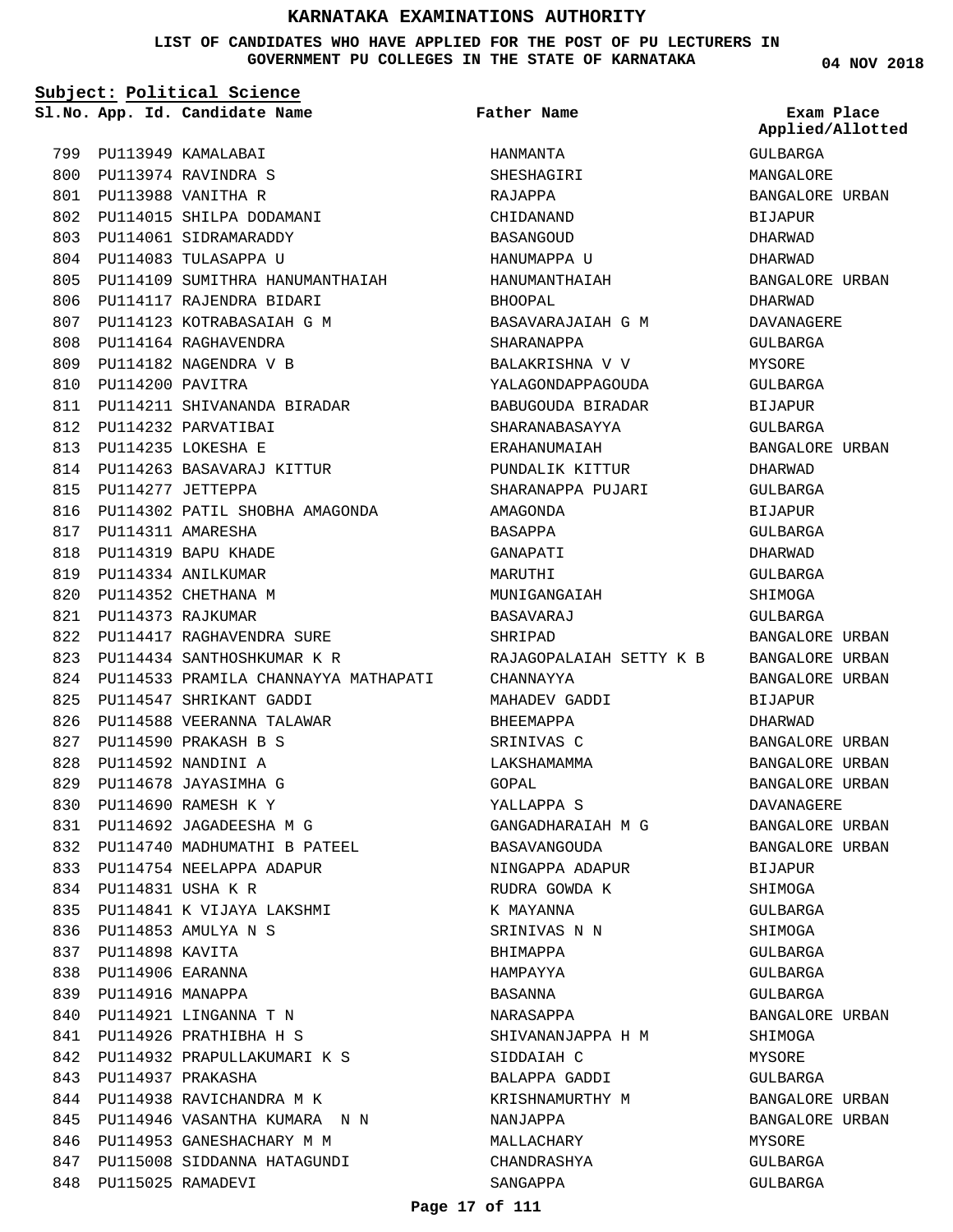**LIST OF CANDIDATES WHO HAVE APPLIED FOR THE POST OF PU LECTURERS IN GOVERNMENT PU COLLEGES IN THE STATE OF KARNATAKA**

**Subject: Political Science**

**App. Id. Candidate Name Sl.No. Exam Place**

849 PU115068 YUVARAJA G P 850 PU115086 GUNAVATHI PU115122 AMBIKA N 851 852 PU115125 POORNIMA K 853 PU115142 BHIM PU115158 SATHYANARAYANA V G 854 855 PU115180 DEVINDRAPPA 856 PU115186 UMESHA H 857 PU115197 SHIVSHANTKUMAR PU115201 BHASKAR P 858 859 PU115255 MAHANTAPPA 860 PU115276 DHAREPPA SAVANT KAMBLE 861 PU115278 SRINIVASA B N PU115294 LATHA R 862 863 PU115297 VEERESH 864 PU115313 GURAPPA PAWAR 865 PU115316 SANTOSHKUMAR 866 PU115326 PRATHIMA 867 PU115329 NEELAMBIKE M S 868 PU115332 GUNASHEKHARA R PU115338 SANGEETA 869 870 PU115342 POORNIMA NAGAMMANAVAR PU115346 UMESH K S 871 872 PU115366 UMAKANT 873 PU115411 NINGANA GOUDA K 874 PU115418 AMARESH PU115439 VEENAKUMARI G S 875 876 PU115451 SAGAR R 877 PU115482 BHIMAPPA 878 PU115598 HEMALATHA K H 879 PU115626 DODDABASAVA 880 PU115628 NANDAKUMAR D 881 PU115634 HEMAVATHI P 882 PU115637 RAMANNA PUJARI 883 PU115658 NAZEER AHMAD WALIKAR 884 PU115660 ALLABAKASH 885 PU115662 SAYABANNA DEVARAMANI PU115690 SHEELA S 886 887 PU115712 KARUNA K M 888 PU115718 ROHINI G PU115746 RAVI Y 889 PU115768 KAVITHA N T 890 PU115803 JAYASHREE PUJARI 891 892 PU115808 MANJUNATHA NT 893 PU115849 SHIVANAND MADIWALAR PU115863 SUKHANYA P 894 895 PU115874 ANILKUMAR B S PU115875 RAJESH B H 896 PU115902 NAZIA TAJ 897 898 PU115915 NETHRAVATHI B K

PAKEERAPPA G KOOSAPPA POOJARY NARAYANAPPA KARIYANNA LAKSHIMANRAO POOJARI GANGAPPA BUDDAPPA HULLURAYYA KARBASAYYA PUTTA SETTY RAJASHEKHAR MACHA SAVANT NAGARAJAPPA **RAJU** BASAPPA UMMANNA KALLAPPA RACHANNA SEKHARAPPA M RANGASWAMY M CHANDRASHA CHOUDAPPA SIDDAPPA K LAXMANRAO BASAPPA K YAMANAPPA SOMASHEKARAIAH RANGASWAMY MARIGEPPA CHADARAGAR HEERYANAIK K H KARABASAYYA DEVARAJU C PALANISWAMY S C PARAPPA SAHEBALAL RAJESAB GURAPPA SIDDAPPAJI MALLASHETTY Late S GURUVAPPA YANKAPPA THIMMAPPAIAH SABANNA THIPPESWAMY AK HONNAPPA PUTTASWAMYGOWDA RAJEGOWDA C S HANUMANTHAPPA V ASGAR ALI KRISHANAIAH **Father Name**

**04 NOV 2018**

**SHIMOGA** MANGALORE BANGALORE URBAN BANGALORE URBAN GULBARGA BANGALORE URBAN GULBARGA BANGALORE URBAN GULBARGA MYSORE BANGALORE URBAN BIJAPUR BANGALORE URBAN BANGALORE URBAN GULBARGA DAVANAGERE GULBARGA BANGALORE URBAN DAVANAGERE BANGALORE URBAN GULBARGA DHARWAD BANGALORE URBAN GULBARGA DAVANAGERE GULBARGA MYSORE BANGALORE URBAN DHARWAD BANGALORE URBAN GULBARGA MYSORE MYSORE BIJAPUR GULBARGA BIJAPUR **BIJAPUR** BANGALORE URBAN MYSORE MANGALORE SHIMOGA BANGALORE URBAN DHARWAD DAVANAGERE BIJAPUR BANGALORE URBAN MYSORE DAVANAGERE SHIMOGA MYSORE **Applied/Allotted**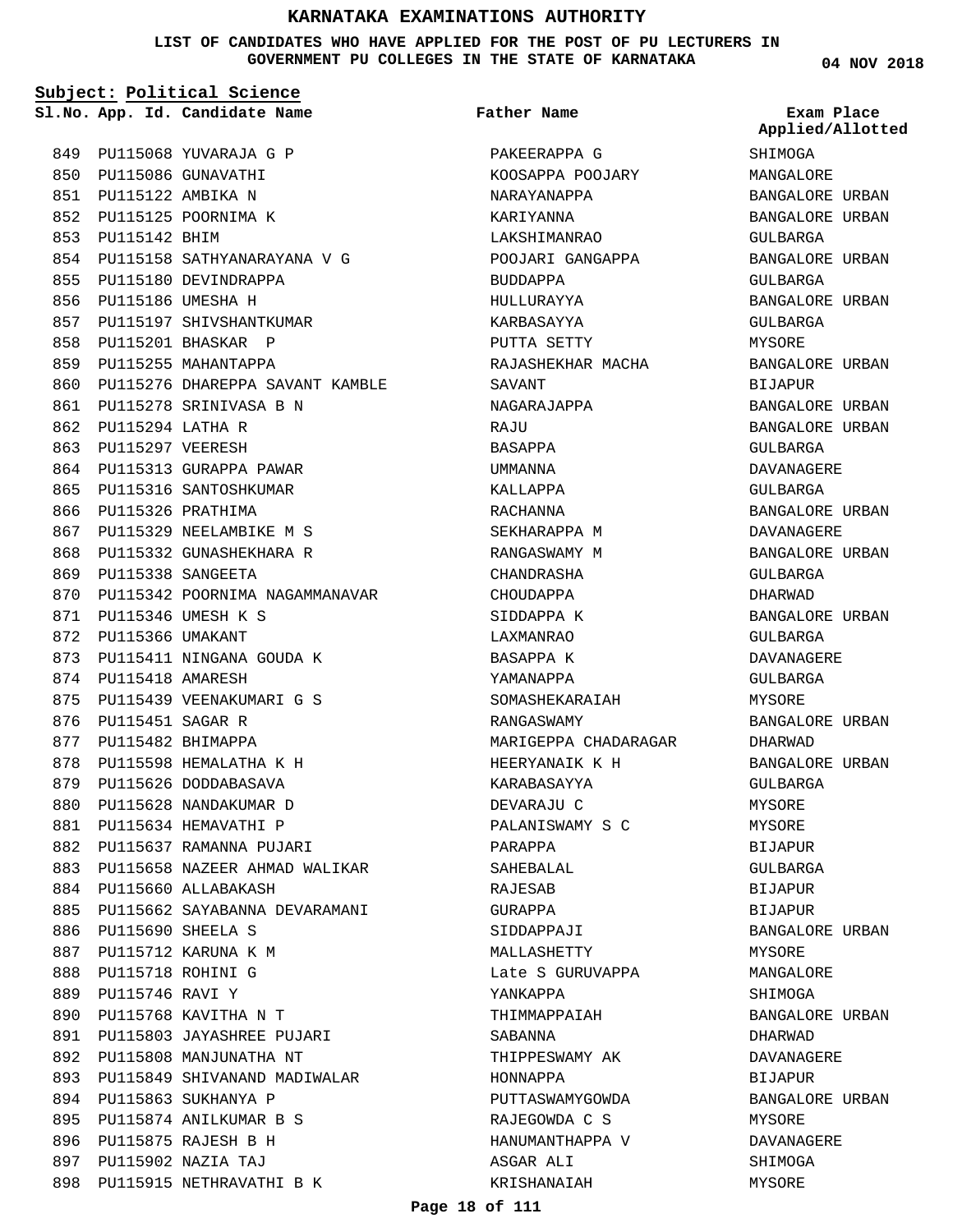**LIST OF CANDIDATES WHO HAVE APPLIED FOR THE POST OF PU LECTURERS IN GOVERNMENT PU COLLEGES IN THE STATE OF KARNATAKA**

**Subject: Political Science**

**App. Id. Candidate Name Sl.No. Exam Place**

902 PU115989 THRIMURTHY G 903 PU116004 KRISHNAMURTHY R 904 PU116008 SHOBHAVATHI G B

PU116011 LATHAN G S 905

907 PU116023 RAMACHANDRA K 908 PU116059 KUBERA NAIK G 909 PU116070 CHANDRE GOWDA 910 PU116107 MANJUNATHA V 911 **PU116111 PUSHPA H S** 912 PU116119 SHANKARA D N PU116130 SHRINIVAS 913 PU116134 SHWETHA R 914

915 PU116135 RANGANATHA S M 916 PU116141 CHANDRAPPA B K 917 PU116145 MANJUPRASAD M

922 PU116213 MANJUNATH ARER 923 PU116216 VENKATESHA B K PU116230 KANTI RAJU B V 924 925 PU116260 ASHOK WADDAR 926 PU116276 RAMESH M 927 PU116277 GAYITHRI S PU116281 BYRESHA H T 928 929 PU116285 G S SUNIL KUMAR PU116294 SRIDHARA B J 930 PU116300 AKSHATHA G 931 PU116307 RAMESH M 932 PU116309 RAMESH M 933 934 PU116344 SRINIVASA M 935 PU116345 LATHA SHIVAPPA

PU116191 LATHA H S 920 PU116203 SOMANNA M 921

936 PU116348 ANITHA

PU116357 RENUKA N 938

937 PU116356 RAMESHA NAIK H

939 PU116359 LAKSHMIDEVI K S 940 PU116372 DEVIRAMMA D N 941 PU116391 ANJINAPPA T M 942 PU116415 ANJAPPA M PU116422 TEJASWINI C A 943 PU116438 ANJANAYYA 944 945 PU116446 SANGEETHA

946 PU116463 BHARATHA CHAKRAVARTHI A 947 PU116482 LAKSHMINARAYANAPPA N 948 PU116518 DEEPA HANAKANAHALLI

918 PU116165 PRASANNA KUMARA K C 919 PU116183 MAHENDRAKUMAR M S

906 PU116018 SUJATA SOMAKKALAVAR

899 PU115949 BHIMAPPA KENGAR 900 PU115950 SANTHOSHKUMARA N E 901 PU115984 SATHISHKUMARA H O

**Father Name**

HANAMAPPA EREGOWDA OMPRAKASH H V GOVINDAPPA M RAJAPPA P N BHEEMAIAH G M SHESHAPATHI RAI G MAHADEVAPPA KADIRAPPA GOVINDA NAIK NINGE GOWDA VENKATASHAMI SOMASHEKHARAPPA NARAYANASWAMY RAYANAGOUDA GOUDRA RAGHAVACHAR K MANJAPPA KENCHAVEERAPPA MALLIKARJUNASWAMY Chowdappa SHAMANNA M S SHIVANNA H S MAHADEVAIAH TUKARAMAPPA KARIYAPPA H VISHAKANTAIAH SHIVAPPA MUDDEGOWDA C SHIVAPPA THIMMAIAH SOMASHEKARA JAVARE GOWDA GOVINDAPPA B T MUDDEGOWDAC MUDDEGOWDAC MUNIVENKATAPPA SHIVAPPA MANIGA HANUMA NAIK NADAPPA D SHANTHARAJU K NARASIMHAPPA MALLAPPA MUNIVENKATAPPA **ANNATAH** RAMAYYA BISTEE SOOLIYANNA SHETTY Ajitha Kumara NARAYANAPPA FAKKIRAPPA

**04 NOV 2018**

BIJAPUR MYSORE SHIMOGA BANGALORE URBAN DAVANAGERE MYSORE MANGALORE DAVANAGERE BANGALORE URBAN DAVANAGERE MYSORE BANGALORE URBAN DAVANAGERE BANGALORE URBAN DHARWAD MANGALORE SHIMOGA DAVANAGERE MYSORE BANGALORE URBAN MYSORE SHIMOGA MYSORE DHARWAD SHIMOGA MYSORE **BIJAPUR** BANGALORE URBAN BANGALORE URBAN MYSORE MYSORE SHIMOGA SHIMOGA BANGALORE URBAN BANGALORE URBAN BANGALORE URBAN GULBARGA MANGALORE MYSORE BANGALORE URBAN SHIMOGA DAVANAGERE BANGALORE URBAN BANGALORE URBAN MYSORE GULBARGA MANGALORE DAVANAGERE BANGALORE URBAN DAVANAGERE **Applied/Allotted**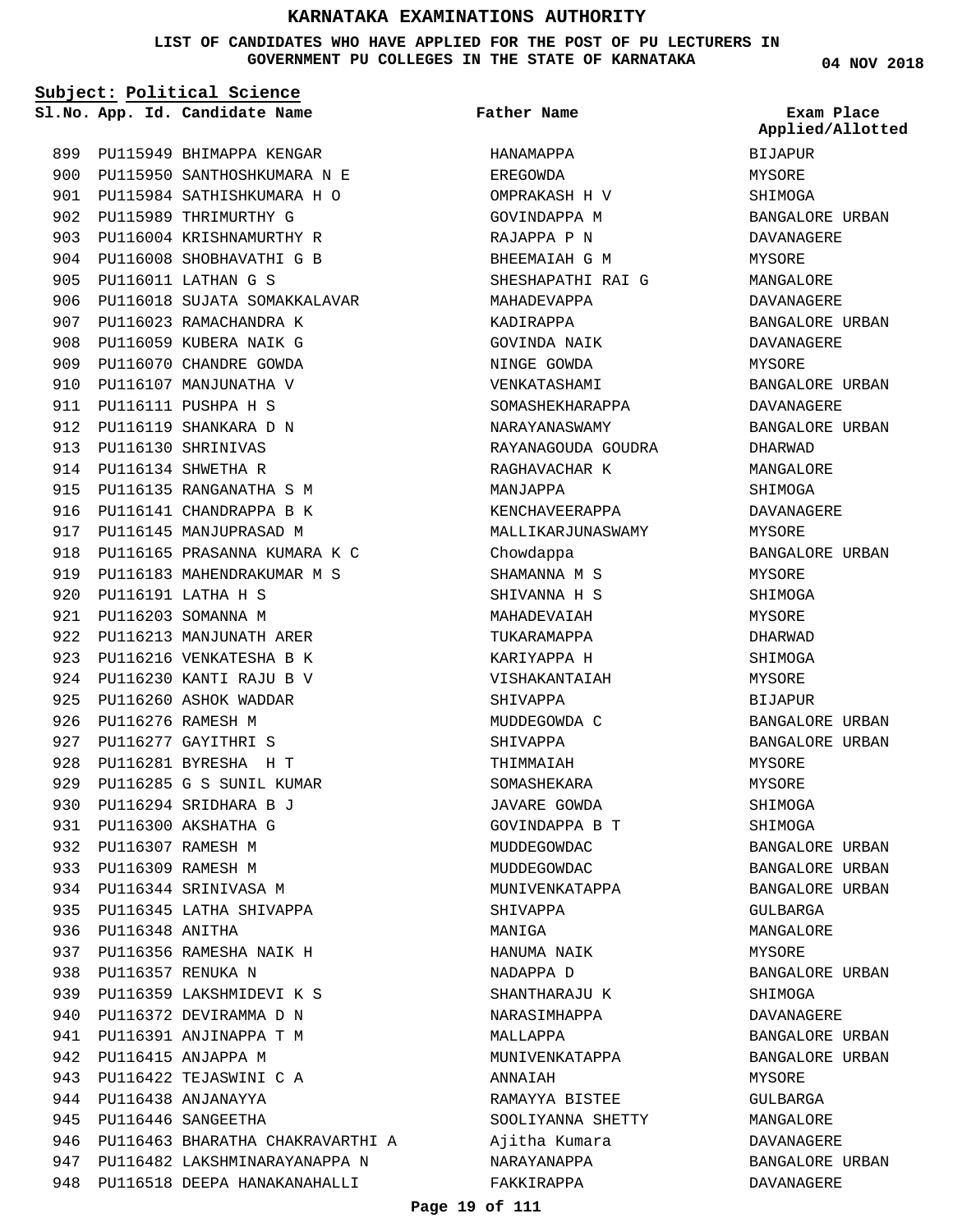**LIST OF CANDIDATES WHO HAVE APPLIED FOR THE POST OF PU LECTURERS IN GOVERNMENT PU COLLEGES IN THE STATE OF KARNATAKA**

**Subject: Political Science**

**App. Id. Candidate Name Sl.No. Exam Place**

PU116522 RAMYA C M 949 950 PU116529 RUBINA M SHAIKH PU116541 GAUTHAM S BHOG 951 952 PU116597 RAMU B 953 PU116637 NAGARAJA M 954 PU116703 UMESHA V 955 PU116737 BHARATHI C NAIK 956 PU116840 NABISAHEB TAHASHILDAR 957 PU116854 RANJANA MISHRIKOTI 958 PU116872 SRINIVASA D S 959 PU116881 MEENAKSHI 960 PU116889 SUMANGALA 961 PU116893 FAKEERAPPA 962 PU116995 SUKHADEV 963 PU117012 HALESH TAMRAGUNDI 964 PU117030 MALLIKARJUNA M 965 PU117052 AMARAVATHI N 966 PU117078 BASAVARAJ 967 PU117082 RAVI 968 PU117115 SEETHARAMA M 969 PU117124 RAVINDR PATIL 970 PU117129 NAGARAJA S M 971 PU117145 PARASHURAM MORE 972 PU117155 SHIVAKUMAR 973 PU117176 SARITA CHANDANAVAR 974 PU117177 MAHABOOB BASHA K 975 PU117180 VIJAYA KUMAR S 976 PU117197 VIJAYKUMAR 977 PU117218 ARUN PATIL 978 PU117244 MUSHATAQ AHAMED PU117250 SANDEEP S 979 980 PU117308 BASAVARAJ MUTTAGI 981 PU117327 MANJUNATH 982 PU117332 SAVITA PU117334 MANGALA 983 984 PU117340 BHAGIRATHI 985 PU117342 RAJASHREE KAMBLE 986 PU117369 SHIVALINGAYYA GOTHE 987 PU117382 JAGADEESH 988 PU117399 SHARANAMMA 989 PU117413 SAVITHA G HIREMATH 990 PU117442 SHARADABAI PU117465 UMA G V 991 PU117484 SUNIL HATTI 992 993 PU117502 OBALAPPA 994 PU117510 SHIVANA GOWDA H 995 PU117569 ARATI SUTAR 996 PU117574 VISHAKHA 997 PU117643 RENUKAMMA 998 PU117653 MANOHARI P

MAJJEGOWDA MOHAMMEDSHAFI M BHOGANANJUNDAIAH BETTAIAH MUNIVENKATAPPA VITALA chandra Naik s h IMAMSAHEB HANAMANTAPPA SREEDHARA D S BEEMARAYA NAGASHETTY PATIL NAGAPPA TALAVAR narsing GOVINDAPPA MALLAPPA NANJUNDAPPA NINGAPPA HULI BASAVARAJ MAHALINGAPPA SHANKARAGOUDA PATIL NATARAJA SHARMA S M ASHOK SHIVASHARANAPPA SHREEMANTAPPA ABDUL KHUDUS SAB SEENAPPA HANMANTH MAILAR JAHANGIRBASHA MULLA SRINIVASASHARMA S Jayappa RAMACHANDR BHIMARAO VEERANNA MALLIKARJUN LAXMAN SIDDARAMAYYA GANGAPPA LADAPPA HIREMATH G M LAXMANAPPA KATTI LATE VENKATAGIRI G V HANAMANT MUNISHAMAPPA HANUMA GOWDAPPA H ASHOK GUNDAPPA SHINDE CHANNAPPA PARTHASARATHY K R **Father Name**

**04 NOV 2018**

MYSORE DHARWAD BANGALORE URBAN BANGALORE URBAN BANGALORE URBAN SHIMOGA DAVANAGERE BIJAPUR DHARWAD DAVANAGERE GULBARGA GULBARGA DHARWAD GULBARGA BANGALORE URBAN GULBARGA BANGALORE URBAN DHARWAD GULBARGA BANGALORE URBAN DHARWAD DAVANAGERE DHARWAD GULBARGA BIJAPUR DAVANAGERE BANGALORE URBAN GULBARGA BANGALORE URBAN BIJAPUR BANGALORE URBAN BANGALORE URBAN GULBARGA GULBARGA GULBARGA GULBARGA DHARWAD BIJAPUR GULBARGA GULBARGA DAVANAGERE BIJAPUR BANGALORE URBAN BIJAPUR BANGALORE URBAN SHIMOGA BIJAPUR GULBARGA DHARWAD MYSORE **Applied/Allotted**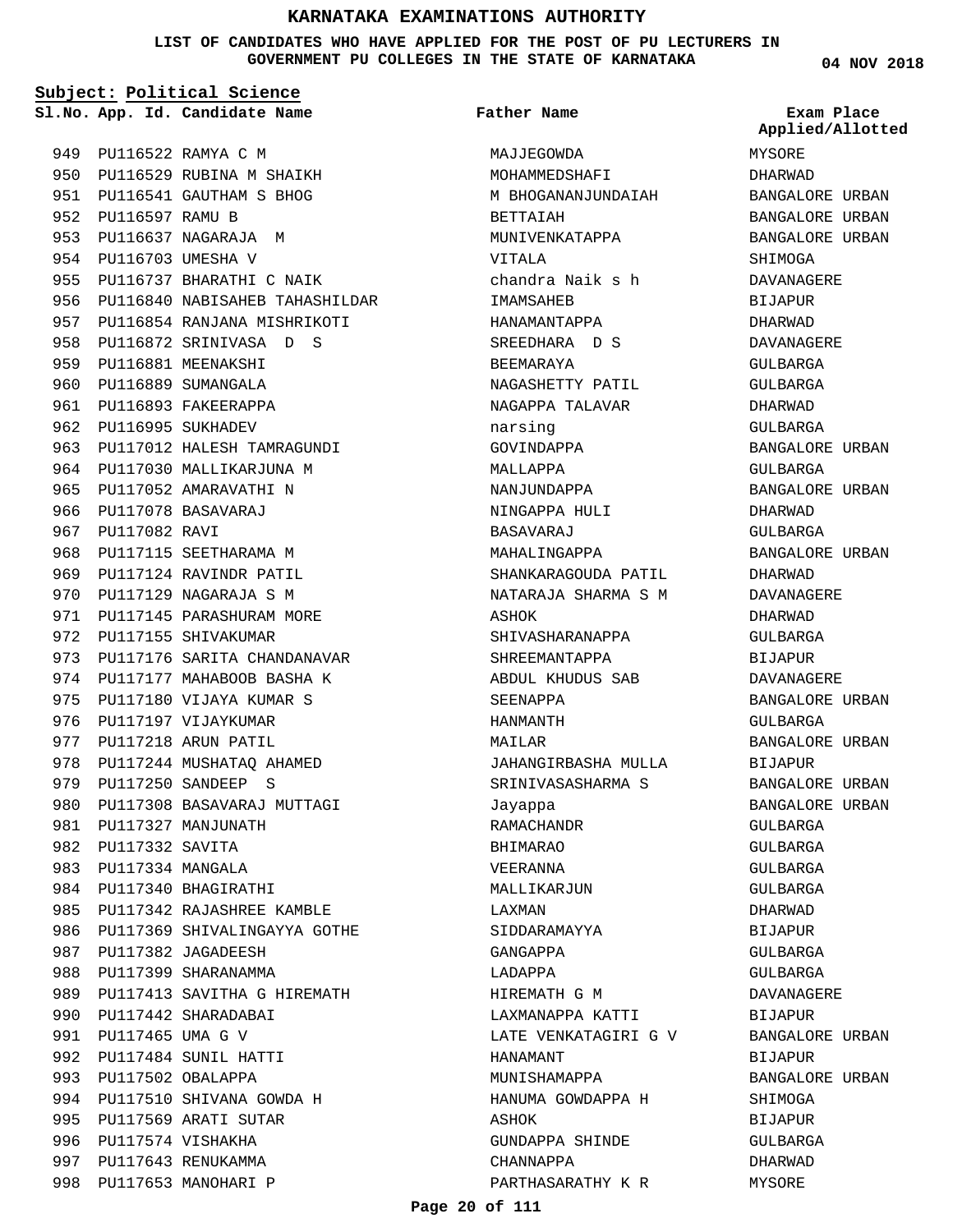**LIST OF CANDIDATES WHO HAVE APPLIED FOR THE POST OF PU LECTURERS IN GOVERNMENT PU COLLEGES IN THE STATE OF KARNATAKA**

**Subject: Political Science**

**Father Name**

999 PU117678 PATREPPA KOPPAD 1000 PU117689 ARCHANA N PU117692 SREEDHARA 1001 PU117715 PREETI S 1002 1003 PU117726 LOKESHA P S 1004 PU117731 HANUMANTHARAYAPPA G H 1005 PU117743 KUNAPPA D 1006 PU117750 JYOTI KAMBALE 1007 PU117758 SHREEMANT PUJARI PU117760 SATHYA BHAMA M D 1008 1009 PU117769 SANNAMOGA K 1010 PU117845 SUDHAKAR P 1011 PU117847 FAKKIRAPPA DEVIHOSUR 1012 PU117848 V SURESHA 1013 PU117865 VINAYA P 1014 PU117884 SIDDARAJU K PU117887 RAJASHEKHARA H S 1015 1016 PU117893 LAKSHMIPATHI D N 1017 PU117898 GIRISH KUMAR N 1018 PU117908 USHA R 1019 PU117928 AMBARAMMA 1020 PU117932 PRAKASH SAJJAN 1021 PU117933 KAVITA PU117939 SHRISHAIL BAGEWADI 1022 1023 PU117942 MANJAPPA R 1024 PU117969 SAKRAVVANAVARA JAGADESH PU117973 DANAMMA S YALAMELI 1025 1026 PU117984 SHILPA A M 1027 PU117989 SUDHIRA R DODDASANKANNANAVAR PU118004 RAMESH K 1028 1029 PU118008 GURUPRAKASH M D 1030 PU118011 PANDURANG DODAMANI 1031 PU118028 YALLUBAI GOULI 1032 PU118053 SREEVIDYA N 1033 PU118068 SACHIN KUMAR 1034 PU118074 MAHADEVAPPA TEGGINAMANI 1035 PU118091 MOUNESHWARI 1036 PU118143 MAMATA 1037 PU118152 SHIVASHARANAPPA 1038 PU118156 SANGAYYA GADDANAKERI 1039 PU118173 DHARASING 1040 PU118195 RAMESH MALAGI PU118196 ARUNKUMAR B G 1041 1042 PU118212 KAVITHA N PU118215 SHANKARAGOUDA D HOSAGOUDRA 1043 1044 PU118221 SURESH KUTTI PU118222 GANGADHAR H V 1045 1046 PU118223 PAVITHRA G L 1047 PU118227 HULAGAPPA WADDAR 1048 PU118240 BANDEPPA KAPPENAVAR

**App. Id. Candidate Name Sl.No. Exam Place** BASAPPA NANJUNDAPPA GIRIYAPPA SIDDALINGAYYA SWAMYGOWDA P D HANUMANTHAPPA DYAMANNA GIRAMALLAPPA SIDDANNA DYAVEGOWDA KULLEGOWDA RAMAKRISHNA BHAT NAGAPPA VENKATASWAMY RAMA NAIK KEMPA NAIKA SIDDAPPA H NAGAPPA D NAGARAJ N RAJU H BHEEMRAY YALLAVVA SAJJAN SUBHASH PATIL HUCHCHAPPA BAGEWADI RANGAPPA S CHANNABASAPPA SIDDAPPA MANJIINATHA BASAVANTAPPA KRISHNAPPA DADAPPA VENU DODAMANI PARASAPPA NANJUNDAIAH N MANIK RAO MARITAMMAPPA TEGGINAMANI LATE VIRUPANNA YASHWANT RAMACHANDRAPPA BASALINGAYYA GADDANAKERI HEERASING YAMANAPPA GANAPATHAPPA B S NINGAPPA DUNDEPPAGOUDA HALERANGAIAH VENKATA BOVI LINGE GOWDA MALLAPPA GURAPPA KAPPENAVAR

**04 NOV 2018**

DHARWAD BANGALORE URBAN BANGALORE URBAN GULBARGA MYSORE BANGALORE URBAN BANGALORE URBAN BIJAPUR **BIJAPUR** SHIMOGA **MYSORE** MANGALORE DHARWAD BANGALORE URBAN MANGALORE MYSORE DAVANAGERE **SHIMOGA** BANGALORE URBAN MANGALORE GULBARGA BIJAPUR GULBARGA BIJAPUR SHIMOGA DAVANAGERE BIJAPUR MYSORE DHARWAD BANGALORE URBAN BANGALORE URBAN DHARWAD DHARWAD MYSORE GULBARGA DHARWAD GULBARGA GULBARGA GULBARGA BIJAPUR BANGALORE URBAN DHARWAD SHIMOGA BANGALORE URBAN DAVANAGERE BANGALORE URBAN BANGALORE URBAN MYSORE DHARWAD BIJAPUR **Applied/Allotted**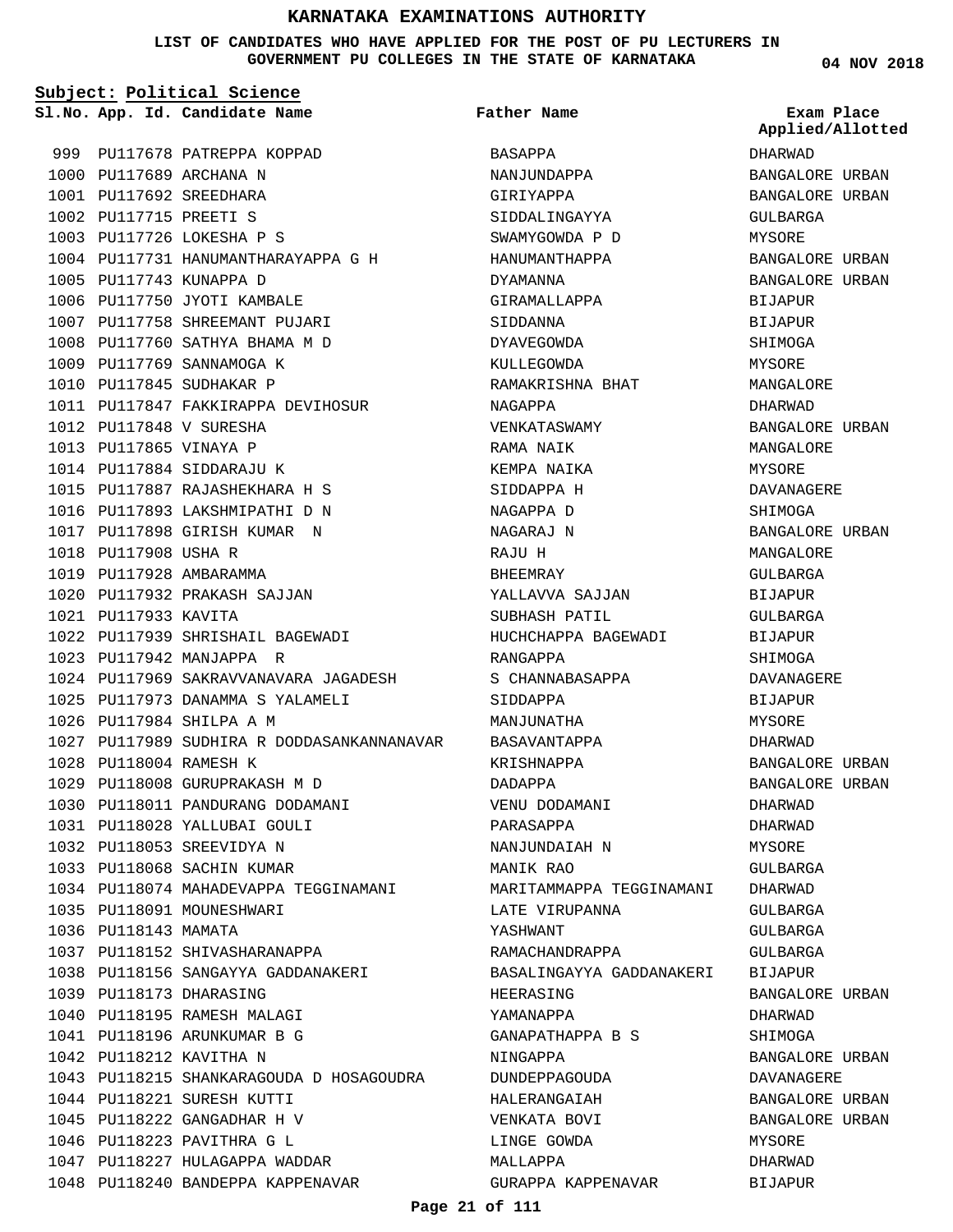#### **LIST OF CANDIDATES WHO HAVE APPLIED FOR THE POST OF PU LECTURERS IN GOVERNMENT PU COLLEGES IN THE STATE OF KARNATAKA**

**Subject: Political Science**

1049 PU118258 SANTHOSHA KUMARA M N 1050 PU118263 ADRASHYYAPPA MUDDANAGOUDARA 1051 PU118273 KAVITHA PU118296 KAMALA L G 1052 PU118300 SUNITHA N S 1053 1054 PU118316 SUNITHA R PU118317 SARALA R N 1055 1056 PU118326 NARAYANA H N 1057 PU118355 MANJUNATHA 1058 PU118358 SHARANAPPA JAKKALI 1059 PU118396 SUNEETHA T 1060 PU118410 PRADEEP TIPPANNA NAYAK PU118423 MANJUNATHA L 1061 1062 PU118439 SHRUTHI B N 1063 PU118447 VIJAYAKUMAR 1064 PU118458 SHARANAGOUDA BIRADAR 1065 PU118465 RANGASWAMY V 1066 PU118466 SUVARNA LAXMAN SANKOLLI 1067 PU118489 MAHADEVASWAMY P 1068 PU118498 AMBJAKSHI 1069 PU118524 PAMPADEVI 1070 PU118542 MALLAPPA TOTAGER PU118551 SHANKAR CHALAVADI 1071 1072 PU118580 REVANSIDDAPPA PU118609 NATARAJA N S 1073 1074 PU118616 VINODA KUMAR 1075 PU118632 SATHISHA K L 1076 PU118640 SUMALATHA C 1077 PU118641 CHANDRASHEKHAR 1078 PU118648 SUJATA 1079 PU118663 SAPNA 1080 PU118670 MAHADEV 1081 PU118690 HEMANT 1082 PU118721 APAROOPABI YALADAGI PU118729 VYDYAGARA RAJA SAB 1083 1084 PU118732 RASHMI R K 1085 PU118733 UMESH 1086 PU118769 VENKATESHAPPA N A 1087 PU118775 NAGAVENI J N 1088 PU118778 VINOD 1089 PU118780 RENUKA E TIPPANNANAVAR 1090 PU118784 KAVITA 1091 PU118821 PUTALABAI 1092 PU118861 KOTESH ANNIGERI 1093 PU118878 SHANKARGOWDA PATIL 1094 PU118890 UMARANI M PU118892 AMBIKA S G 1095 1096 PU118928 KAVITHA E 1097 PU118958 LAKSHMIDEVI N R 1098 PU118968 NISHA NAYAK

**App. Id. Candidate Name Sl.No. Exam Place** NIRANJANAMURTHY SOMAPPA LAKKEGOWDA GANGANARASAIAH SHIVAMURTHY N M RAMEGOWDA NARAYANA SWAMY LATE NARASIMHAIAH ANJAPPA BASAVANNEPPA THIMMAPPA TIPPANNA NAYAK MUNIYAPPA NARAYANAGOWDA NARAYANAPPA BASANAGOUDA VENKATAIAH LAXMAN MANJUNATH NAIK PUTTEGOWDA MAHANTAPPA GADDI SHIVARAM YALLAPPA GIRIJAVVA APPANNA SUBBAPPA N SHARANAPPA LAKKAIAH CHIKKAMADAIAH HIRIYANNA APPARAO VAIJINATAPPA VALOODDE LAXMAN MALLIKARJUN HAJILAL VYDYAGARA RASOOL SAB KENDAIAH NAGAPPA ASHWATHAPPA NANJEGOWDA PEERAPPA ERAPPA HANUMANTRAYA SHANKAR SANGAPPA BALAGOWDA MUNIKRISHNAPPA GOPAL M EERAPAREDDY RANGEGOWDA N R SUBHAS **Father Name**

**04 NOV 2018**

**SHIMOGA** DHARWAD MYSORE BANGALORE URBAN SHIMOGA SHIMOGA BANGALORE URBAN BANGALORE URBAN BANGALORE URBAN DAVANAGERE BANGALORE URBAN DHARWAD BANGALORE URBAN MYSORE BANGALORE URBAN BIJAPUR MYSORE BIJAPUR MYSORE DHARWAD GULBARGA BIJAPUR DHARWAD GULBARGA SHIMOGA GULBARGA **MYSORE** MYSORE GULBARGA GULBARGA GULBARGA GULBARGA GULBARGA BIJAPUR GULBARGA BANGALORE URBAN GULBARGA BANGALORE URBAN MYSORE GULBARGA DHARWAD GULBARGA GULBARGA DHARWAD DHARWAD BANGALORE URBAN MYSORE BANGALORE URBAN MYSORE DHARWAD **Applied/Allotted**

#### **Page 22 of 111**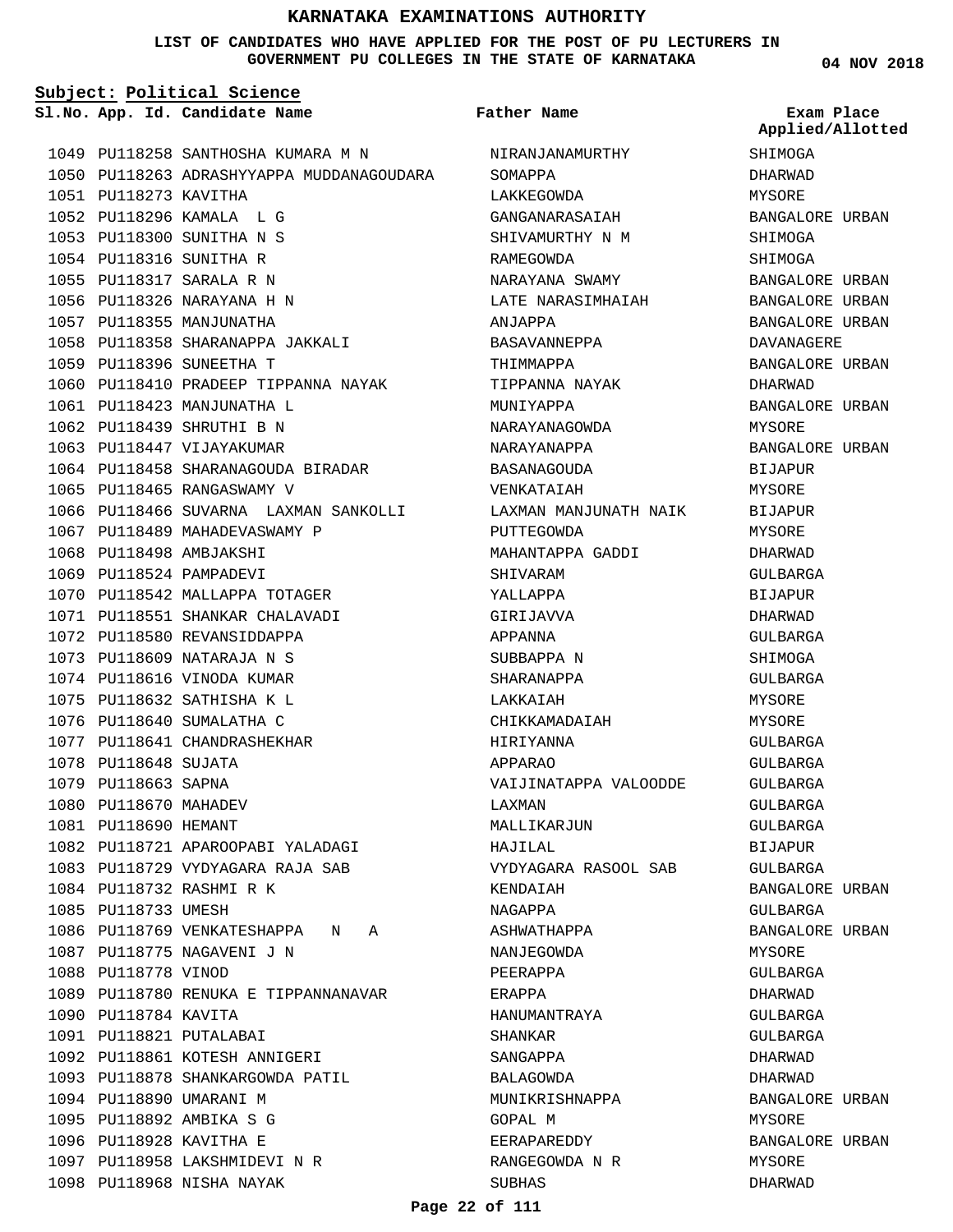### **LIST OF CANDIDATES WHO HAVE APPLIED FOR THE POST OF PU LECTURERS IN GOVERNMENT PU COLLEGES IN THE STATE OF KARNATAKA**

|                        | Subject: Political Science             |                     |                                |
|------------------------|----------------------------------------|---------------------|--------------------------------|
|                        | Sl.No. App. Id. Candidate Name         | Father Name         | Exam Place<br>Applied/Allotted |
|                        | 1099 PU118969 ARCHANA GUNAGA           | MAHABALESHWAR       | DHARWAD                        |
|                        | 1100 PU118978 TEJOMANI P V             | GANGADARA P V       | DAVANAGERE                     |
|                        | 1101 PU118991 HUSSAIN SAB R            | RAHAMAN SAB         | DAVANAGERE                     |
| 1102 PU119004 AYESHA S |                                        | HAJIMALANG S        | GULBARGA                       |
|                        | 1103 PU119072 SUNEEL DODDALINGANNAVAR  | KASHAPPA            | DHARWAD                        |
|                        | 1104 PU119084 SHOBHARANI               | VENKATASWAMY K      | MYSORE                         |
| 1105 PU119093 UMESHA   |                                        | ANKEGOWDA           | MYSORE                         |
|                        | 1106 PU119195 ARJUN KUNDARAGI          | YANKAPPA            | BIJAPUR                        |
|                        | 1107 PU119197 SHANTAMMA                | IRAPPA              | GULBARGA                       |
| 1108 PU119203 KASHIBAI |                                        | SHAMARAYA           | GULBARGA                       |
|                        | 1109 PU119224 ABDUL MALIK              | ABDUL HAMEED        | GULBARGA                       |
|                        | 1110 PU119318 JAKKAPPA KORE            | KAREPPA             | BIJAPUR                        |
|                        | 1111 PU119339 RESHMA B M               | MANJUNATHA B R      | SHIMOGA                        |
|                        | 1112 PU119359 GIRIDHAR PATIL           | MALLANAGOUDA        | BIJAPUR                        |
|                        | 1113 PU119376 RAVIKUMARA T G           | GANGAHANUMAIAH      | BANGALORE URBAN                |
|                        | 1114 PU119383 BHEEMAPPA MADAR          | HANAMAPPA           | DAVANAGERE                     |
|                        | 1115 PU119402 NARASAPPA                | YALLAYYA            | GULBARGA                       |
| 1116 PU119436 SIDDAPPA |                                        | BASAPPA KUMBAR      | BIJAPUR                        |
| 1117 PU119438 RAMESH   |                                        | MALAKAPPA           | GULBARGA                       |
|                        | 1118 PU119443 BASAVARAJ GULEDAKERI     | RAMANNA             | DHARWAD                        |
|                        | 1119 PU119452 SRIKANTA L               | LINGAPPA            | DHARWAD                        |
| 1120 PU119456 SWAPNIL  |                                        | DATTARAM            | GULBARGA                       |
|                        | 1121 PU119466 GOVINDA D M              | DASAPPA             | MYSORE                         |
|                        | 1122 PU119473 HANUMANTARAYA            | YALLAMMA            | GULBARGA                       |
|                        | 1123 PU119480 RAJMA T M R              | RAJASAB T M         | DHARWAD                        |
|                        | 1124 PU119510 MALLIKARJUNA M           | MURTHY S T          | DHARWAD                        |
|                        | 1125 PU119535 PRAVEENA C C             | CHANDRAPPA C K      | DAVANAGERE                     |
|                        | 1126 PU119585 KHADER PASHA KHAN        | PEER KHAN           | GULBARGA                       |
|                        | 1127 PU119588 MAHADEVAGOUDA            | CHANNABASANAGOUDA   | DHARWAD                        |
|                        | 1128 PU119594 PAVANAKUMAR              | YELLAPPA            | GULBARGA                       |
| 1129 PU119595 MOHAN    |                                        | PRAKASH             | GULBARGA                       |
|                        | 1130 PU119597 BASAVARAJ JOGAMMANAVAR   | FAKKIRAPPA          | DHARWAD                        |
| 1131 PU119601 RASHMI   |                                        | RAMAPPA             | BIJAPUR                        |
|                        | 1132 PU119616 JAYASHREE GOLASHETTI     | SHIVALINGAPPA       | BIJAPUR                        |
|                        | 1133 PU119639 JAMBULINGESHWAR SIRUR    | MAHADEVAPPA         | DHARWAD                        |
|                        | 1134 PU119648 PRAKASH KALLOLI          | MALLAPPA            | DHARWAD                        |
|                        | 1135 PU119651 HEMALATA PATIL           | MAHADEVAGOUDA       | DHARWAD                        |
|                        | 1136 PU119682 NETHRAVATHI M B          | BASAVARAJU M        | MYSORE                         |
|                        | 1137 PU119747 ASHOK KOUJAGERI          | SHIVAPPA KOUJAGERI  | DHARWAD                        |
|                        | 1138 PU119804 CHAITRAPRASAD M D        | DODDAIAH            | BANGALORE URBAN                |
|                        | 1139 PU119805 DILERANAWAS GOKAK        | GOUSAMOHADDIN GOKAK | DHARWAD                        |
|                        | 1140 PU119874 SANGAPPA SANNATANGI      | BASAPPA             | BIJAPUR                        |
|                        | 1141 PU119884 KRISHNA C V              | VENKATASWAMY        | BANGALORE URBAN                |
|                        | 1142 PU119888 SHREEDHAR KUNTOJI        | MALLAPPA            | BIJAPUR                        |
|                        | 1143 PU119934 PRABHAVATI BANDEELI      | BASAPPA             | BANGALORE URBAN                |
|                        | 1144 PU119943 SIDDHALINGOUDA PATIL     | BHAIRAGOUDA         | DHARWAD                        |
| 1145 PU119959 GAYATRI  |                                        | PRABHAKAR           | GULBARGA                       |
|                        | 1146 PU119973 LAKSHMINARAYANAREDDY R N | LATE NANJUNDAREDDY  | BANGALORE URBAN                |
|                        | 1147 PU119980 APPANNA WARAD            | NINGAPPA            | DHARWAD                        |
|                        | 1148 PU120000 LAKSHMAMMA               | MAYA SHETTY         | MYSORE                         |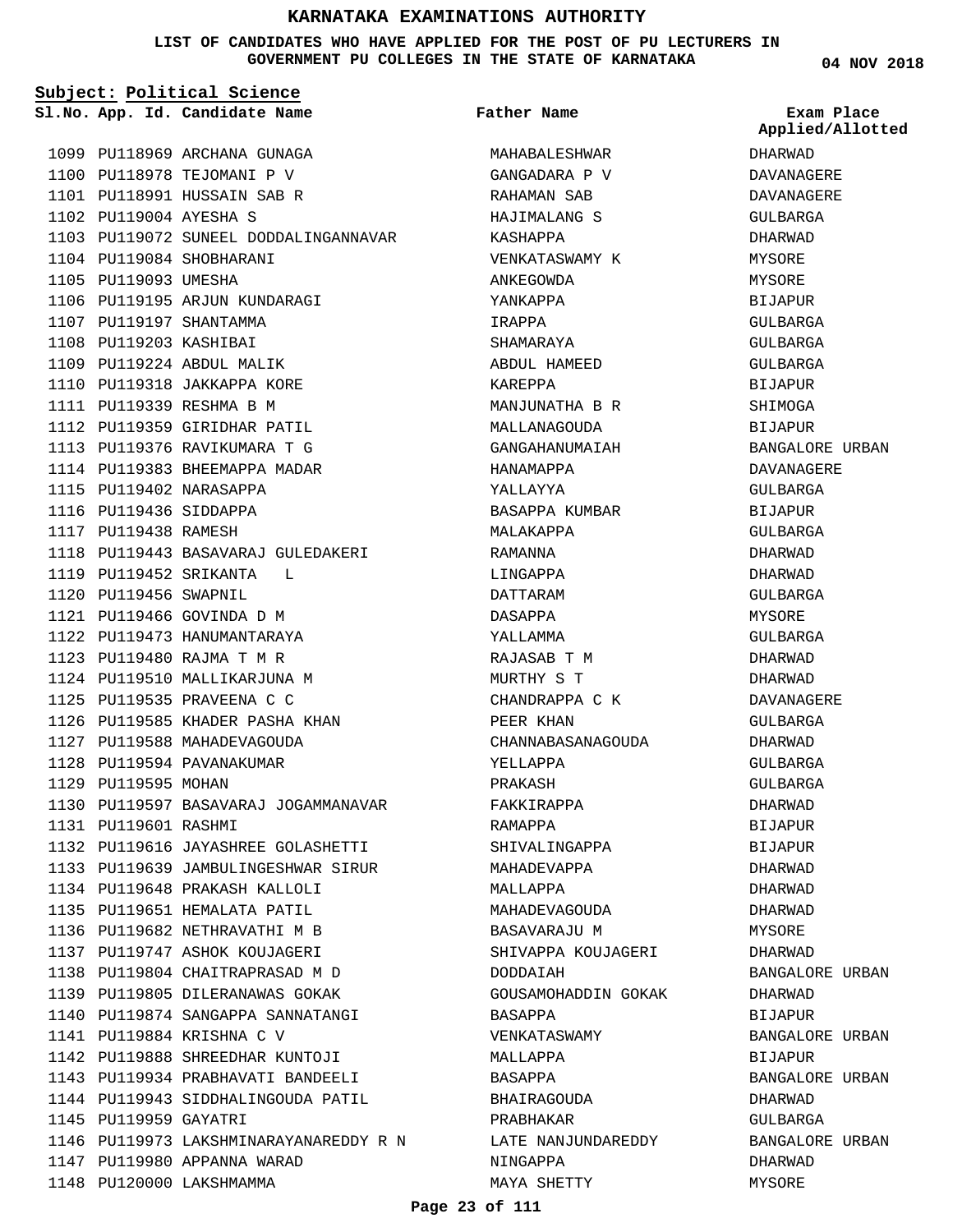#### **LIST OF CANDIDATES WHO HAVE APPLIED FOR THE POST OF PU LECTURERS IN GOVERNMENT PU COLLEGES IN THE STATE OF KARNATAKA**

**Subject: Political Science**

1149 PU120002 MANJUNATH BHAJANTRI 1150 PU120005 PRAKASH BADIGER 1151 PU120011 HEMAVATHI H 1152 PU120017 UMASHANKAR G 1153 PU120035 MALATI 1154 PU120037 MADHU K C 1155 PU120043 RANJANI N P 1156 PU120045 SANDEEPA R P 1157 PU120053 PAVITRA PU120080 MANJULA K B 1158 1159 PU120100 SHREEKRISHNA 1160 PU120111 SRINIVASA K 1161 PU120122 UDAYAKUMAR R 1162 PU120132 MAHESHA K 1163 PU120152 KUMARASWAMY H M 1164 PU120154 SHRISHYLA H A 1165 PU120156 JAGADEESH HULLAL 1166 PU120157 MANJULA 1167 PU120166 MALLIKARJUN HOLIMATH 1168 PU120167 NOOR MOHAMMED PU120226 BASAVARAJ 1169 1170 PU120240 SANJIVINI VALIKAR PU120299 SUDHA GONDHI 1171 1172 PU120305 SHWETHA P H 1173 PU120307 NAGALOTI MALLIKARJUN 1174 PU120340 SOMAPPA 1175 PU120359 SOWMYA P PU120372 LATHA B S 1176 1177 PU120376 IRFAN PASHA K 1178 PU120388 SURESH KALASUR 1179 PU120408 SHAKHAMBARI KUSUGAL 1180 PU120420 CHETHAN KUMAR C PU120423 HUSAINBASHA HANGANDI 1181 1182 PU120456 MAGADUM HANAMANT SIDDAPPA 1183 PU120532 SHIVANAND GAYAKAWAD 1184 PU120533 NAGESH PU120542 HAREESHA JOGI 1185 1186 PU120591 MAHESH V 1187 PU120614 SHIVANAND CHINCHOLI 1188 PU120616 LATA MALAGIMANI 1189 PU120617 VITHAL KOTI 1190 PU120628 SHRIKANT M MANTAGERI 1191 PU120630 KIRAN 1192 PU120715 SHIVAKUMAR P P 1193 PU120757 BHARATHA M N 1194 PU120777 MAMATHA M 1195 PU120813 SADAYYA AVARAKOD 1196 PU120847 NIRUPAMA 1197 PU120873 HEMAVATI GUDIMANI 1198 PU120875 SHIVAPPA GANIGER

**App. Id. Candidate Name Sl.No. Exam Place** HANAMANT DYAVAPPA SIDDAPPA H M GNANAVENDRA T GOVINDRAY NAYAK CHANDRAIAH PUTTASWAMY H PUTTEGOWDA SAHEBAGOUDA PATIL BASAVARAJAPPA K RAMANNA M KRISHNAPPA RENUKAPPA KONGALAIAH P MYLARAPPA ANNAIAH ANANDAPPA SHIVAPPA SHIDDALINGAYYA **BABU** MALLANNA SHANKAR MALLIKARJUNARADDI HANUMAIAH S SANGAPPA NOORAPPA LAMANI PUTTASWAMY P SOMASHEKARAIAH B L ABDUL JABBAR K MAHANTAPPA KARISHIDDAPPA CHALUVARAJU CHANDSAHEB SIDDAPPA YENKANAGOUDA RAMA DEVADIGA GOPALA JOGI VEERANNA DUNDAPPA IRANNA DUSSANGAPPA KOTI MARUTI DIGAMBER PADMANABHA GOWDA NAGEGOWDA M C MURUGENDRAIAH M BASAYYA RAMAKRISHNA MITHYANTA SHANKRAPPA ASHOK **Father Name**

**04 NOV 2018**

DHARWAD BIJAPUR GULBARGA BANGALORE URBAN DHARWAD MYSORE MYSORE MYSORE GULBARGA SHIMOGA GULBARGA BANGALORE URBAN SHIMOGA MYSORE SHIMOGA MYSORE DHARWAD **BIJAPUR** DHARWAD DAVANAGERE BANGALORE URBAN DHARWAD BIJAPUR MYSORE DHARWAD DHARWAD MYSORE MYSORE BANGALORE URBAN DAVANAGERE DHARWAD MYSORE DHARWAD BIJAPUR DHARWAD MANGALORE MANGALORE MYSORE GULBARGA DHARWAD DHARWAD BIJAPUR GULBARGA MANGALORE MYSORE DAVANAGERE BIJAPUR BANGALORE URBAN DHARWAD DHARWAD **Applied/Allotted**

#### **Page 24 of 111**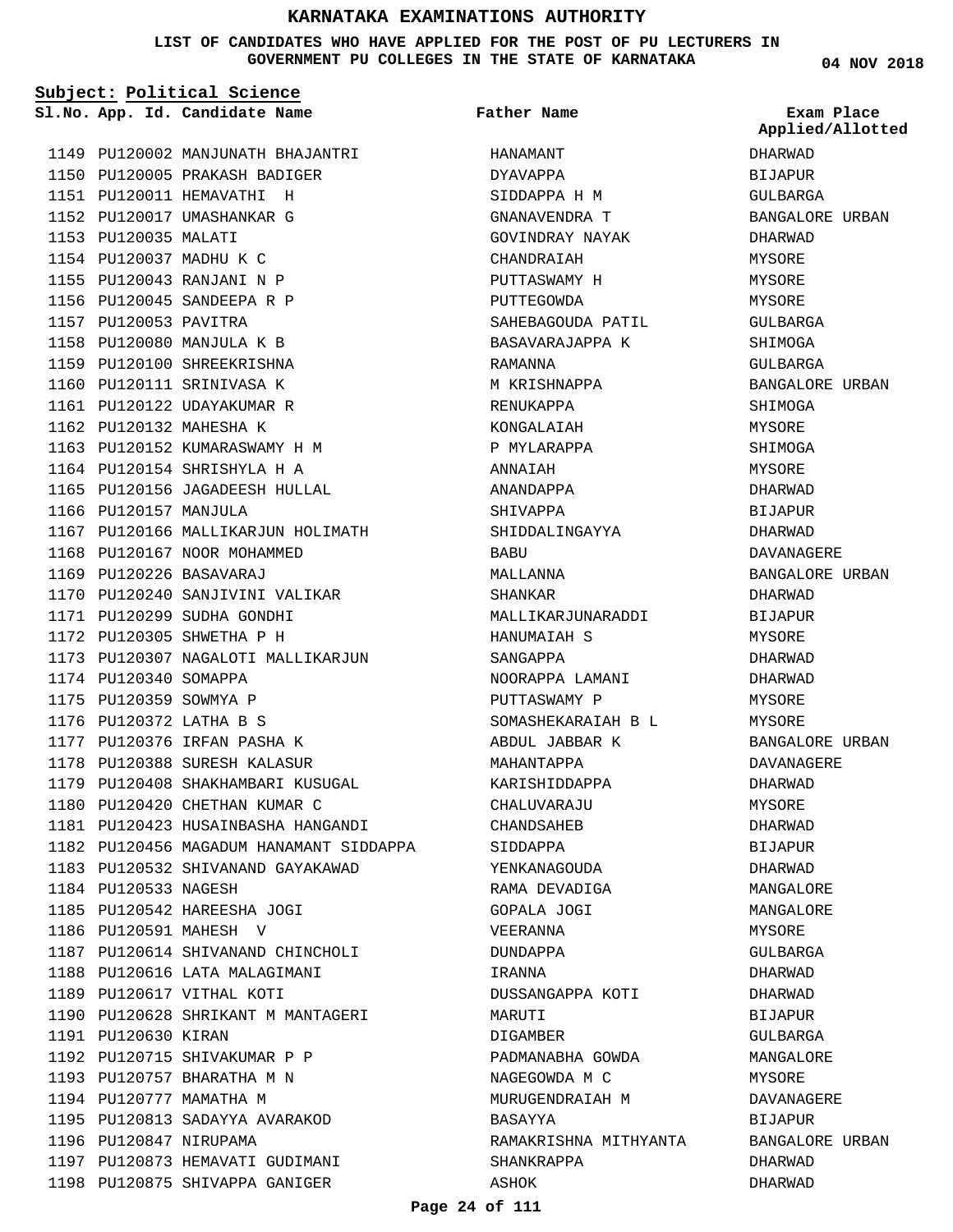#### **LIST OF CANDIDATES WHO HAVE APPLIED FOR THE POST OF PU LECTURERS IN GOVERNMENT PU COLLEGES IN THE STATE OF KARNATAKA**

**Subject: Political Science**

**App. Id. Candidate Name Sl.No. Exam Place**

1200 PU120928 RAMESH PADAKI

PU121090 ASHVINI R 1203 1204 PU121092 ARUNDHATI

1207 PU121174 POOJA M

1218 PU121487 JYOTHI

PU121490 UMASHREE 1220 PU121496 SANTOSHI 1221 PU121501 RADHIKA O 1222

PU121588 RAMU DOLLI 1229 1230 PU121591 SOMASHEKAR M R

1232 PU121597 SHILPA RANGAM 1233 PU121599 JAYARAMU P L

1235 PU121603 HARISHA S K

1237 PU121615 PRAVEENKUMAR K N

1243 PU121667 SURESH HIRETANAD

1248 PU121749 MUKTHUMSAB NADAF

1240 PU121642 SATISH NARAYAN AMBIG

1239 PU121636 THYAGARAJU J P

1241 PU121650 SOWBHAGYA N PU121664 SAVITHA S P 1242

PU121601 MANJUNATH C SHESHAGIRI 1234

1231 PU121595 MANU N

1236 PU121605 RAKESH

1238 PU121620 NIVEDITA

1244 PU121679 NINGAPPA 1245 PU121694 KUMARA J 1246 PU121713 SIDRAM MALI PU121735 S VEERESHI 1247

1219 PU121489 RAVIKUMARA A R

PU121524 SHIVANAND BARAKER 1223 1224 PU121532 SUNIL KUMAR G N PU121533 BHAGYALAKSHMI G P 1225 1226 PU121549 MAHANTESH RAYAR PU121557 KARIYAMMA G S 1227 1228 PU121560 SRINIVASA NAYAKA

1202 PU121050 HAVANOOR ANANDA

1205 PU121094 SANTOSH JAMADE 1206 PU121173 VIJAYAKUMAR B

PU121247 RAVI BASAPPA ROTTI 1208 1209 PU121286 RAVINDRA ASHTAGI 1210 PU121293 JAYAMALA C O PU121310 ASHA NADAF K 1211 1212 PU121344 MOHANKUMARA S 1213 PU121375 MALLAIAH S 1214 PU121412 GURUPRASAD 1215 PU121416 S D SANGEETHA 1216 PU121431 MARISIDDAPPA 1217 PU121455 YUVARAJA J

PU120924 CHANDRAPPA HALOLLI 1199

1201 PU120944 BHEERAPPA MUDAKANNAVAR

**Father Name**

DUNDAPPA SHYAMRAO IRAPPA CHIKKAPPA H RATHNAKUMAR S E SHARANAPPA MALLINATH SHANKERAPPA MADARAJE URS BASAPPA SHRIKANT ONKARAPPA C K KABEER SAB SANNEGOWDA SAKKARAPPA VENKATARAO KOPPALKAR S T DHANANJAYA AMARAPPA JAGADEESH B RAVI HEGDE K RAMEGOWDA A N BOREGOWDA M D RAMU JADHAV OBANNA HANAMAPPA NAGENDRAPPA G A PILLAPPA A B DUNDAPPA RAYAR SIDDAPPA G DASA NAYAKA SIDDAPPA LATE RAMESH M L NINGAPPA T PADURANG RANGAM LENKEPPA CHANDRAPPA S SHESHAGIRI KUMARA SWAMY B T KASHINATH NEMIRAJAIAH K V SHANKAR RAO PAPANNA J S NARAYAN AMBIG NARAYANAPPA PARAMESHWARAPPA S PARASAPPA LATE SIDDAPPA JOGAIAH MADEV S NAGAPPA DASTAGIRISAB

**04 NOV 2018**

DHARWAD **BIJAPUR** BIJAPUR DAVANAGERE MYSORE GULBARGA GULBARGA GULBARGA **MYSORE** DHARWAD BANGALORE URBAN SHIMOGA BIJAPUR BIJAPUR BANGALORE URBAN DHARWAD SHIMOGA GULBARGA SHIMOGA MANGALORE MYSORE MYSORE GULBARGA DAVANAGERE DHARWAD DAVANAGERE BANGALORE URBAN DHARWAD DAVANAGERE BANGALORE URBAN DHARWAD MYSORE SHIMOGA GULBARGA BANGALORE URBAN DHARWAD SHIMOGA GULBARGA BANGALORE URBAN GULBARGA SHIMOGA BANGALORE URBAN BANGALORE URBAN SHIMOGA DHARWAD GULBARGA MYSORE BIJAPUR DAVANAGERE BIJAPUR **Applied/Allotted**

#### **Page 25 of 111**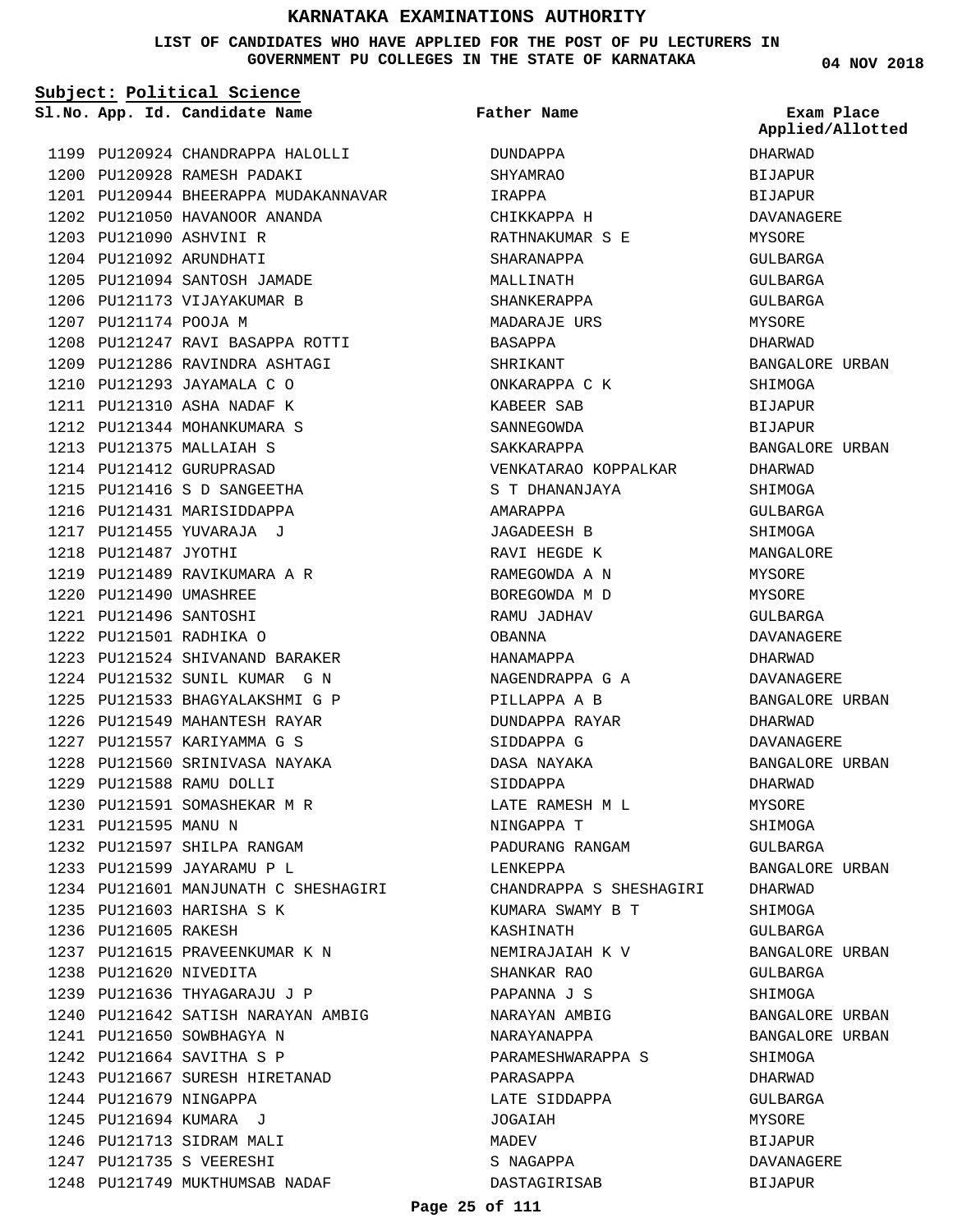#### **LIST OF CANDIDATES WHO HAVE APPLIED FOR THE POST OF PU LECTURERS IN GOVERNMENT PU COLLEGES IN THE STATE OF KARNATAKA**

**Subject: Political Science**

**App. Id. Candidate Name Sl.No. Exam Place**

1249 PU121757 LAXMAN PUJARI 1250 PU121762 MANJUNATHA C PU121765 LAXMIBAI SUBBANNANAVAR 1251 1252 PU121771 RAGHAVENDRA 1253 PU121774 RIYAZAMMED DODDAMANI 1254 PU121811 NAGESH 1255 PU121820 RATNA N 1256 PU121821 PRADEEP KUMAR M PU121824 PARVATHI 1257 1258 PU121852 JAGDISH 1259 PU121855 GURURAJ MALAGI 1260 PU121856 NETHRAVATHI H PU121857 VANI H O 1261 1262 PU121861 DEVARAJA V 1263 PU121874 ASHARANI M B 1264 PU121875 SAVITHA C H 1265 PU121898 ARUNAKUMAR 1266 PU121916 NAGESHA K T 1267 PU121920 VENKATESHA S P 1268 PU121921 SANTHOSHA H N 1269 PU121924 VIJAYA KUMARA B C 1270 PU121925 SURESHA M B PU121948 NAGARAJA B L 1271 1272 PU121974 MANJANNA O 1273 PU121981 SUNITA C PATIL 1274 PU122000 NARASIMHA PU122009 BASAVARAJ 1275 PU122022 RAJASHREE 1276 1277 PU122023 RAGHAVENDRAPRASAD 1278 PU122026 SHRIDHARA B V 1279 PU122058 LAKSHMINARASAMMA M N 1280 PU122086 HARISHA M N 1281 PU122089 NAGESHNAIKA PU122127 NEELENDRA NAIKA H C 1282 1283 PU122130 VITTAL 1284 PU122142 RAVIKUMAR T M 1285 PU122146 MANJUNATHA G 1286 PU122154 RAGHAVENDRA NARAGUND 1287 PU122160 YALLAPPA SUNAGAR 1288 PU122162 CHANDRASHEKARA N 1289 PU122175 NARASIMHAMURTHY S N 1290 PU122189 VENKATESHA RAO S PU122199 PANCHAKSHARI S S 1291 1292 PU122202 DHANALAKSHMI S B PU122205 BASAVARAJ 1293 1294 PU122207 SHILPA K T 1295 PU122240 SATISH KUMAR M S 1296 PU122255 BENAKESHA P H 1297 PU122259 VARALAKSHMI K H 1298 PU122266 SANJEEV VANJEERE

TIJKARAM CHIKKANNA BUDDIVANATAPPA Hanmanth MAKABULSAB NALLAPPA NINGAPPA MUNIYAPPA KRISHNA GOWDA RAMANNA ANDANAPPA HUCHAPPA ONKARAPPA H K T K VENKATARAYAPPA BASAVANNA M N HUVAPPA C M YALLAPPA UPPAR THAGADANAYAKA K SHANKARAPPA PUJAR NINGEGOWDA H K CHANDRASHEKARA B N BOREGOWDA LACHHANAIK OBAIAH N CHANABASAGOUDA THIMMAPPA HONNAPPA SHIVARAYA VENKATARAVANAPPA VENKATARAMANA BHAT B V LATE NARASIMHAPPA NARAYANASWAMY REKYANAIKA CHANDRA SHEKARA NAIKA VENKATESH MAHADEVAPPA GANGAPPA SHIVAPPA FAKKEERAPPA NARAYANASWAMY NAGANARASAIAH SHANKAR RAO SHIVASANKRAPPA BASAVARAJU S L naganna THEERTHARAMA K SUBRAMANYA M R HALASIDDAPPA HONNAGIRI GOWDA NAMADEV **Father Name**

**04 NOV 2018**

DHARWAD DAVANAGERE DHARWAD GULBARGA DHARWAD BANGALORE URBAN DAVANAGERE BANGALORE URBAN MANGALORE GULBARGA DHARWAD SHIMOGA SHIMOGA BANGALORE URBAN BANGALORE URBAN SHIMOGA DHARWAD MYSORE BANGALORE URBAN MYSORE SHIMOGA BANGALORE URBAN SHIMOGA DAVANAGERE DHARWAD GULBARGA GULBARGA GULBARGA BANGALORE URBAN SHIMOGA BANGALORE URBAN BANGALORE URBAN SHIMOGA SHIMOGA GULBARGA MYSORE BANGALORE URBAN DHARWAD DHARWAD BANGALORE URBAN BANGALORE URBAN BANGALORE URBAN MYSORE SHIMOGA GULBARGA MANGALORE SHIMOGA SHIMOGA MYSORE DHARWAD **Applied/Allotted**

#### **Page 26 of 111**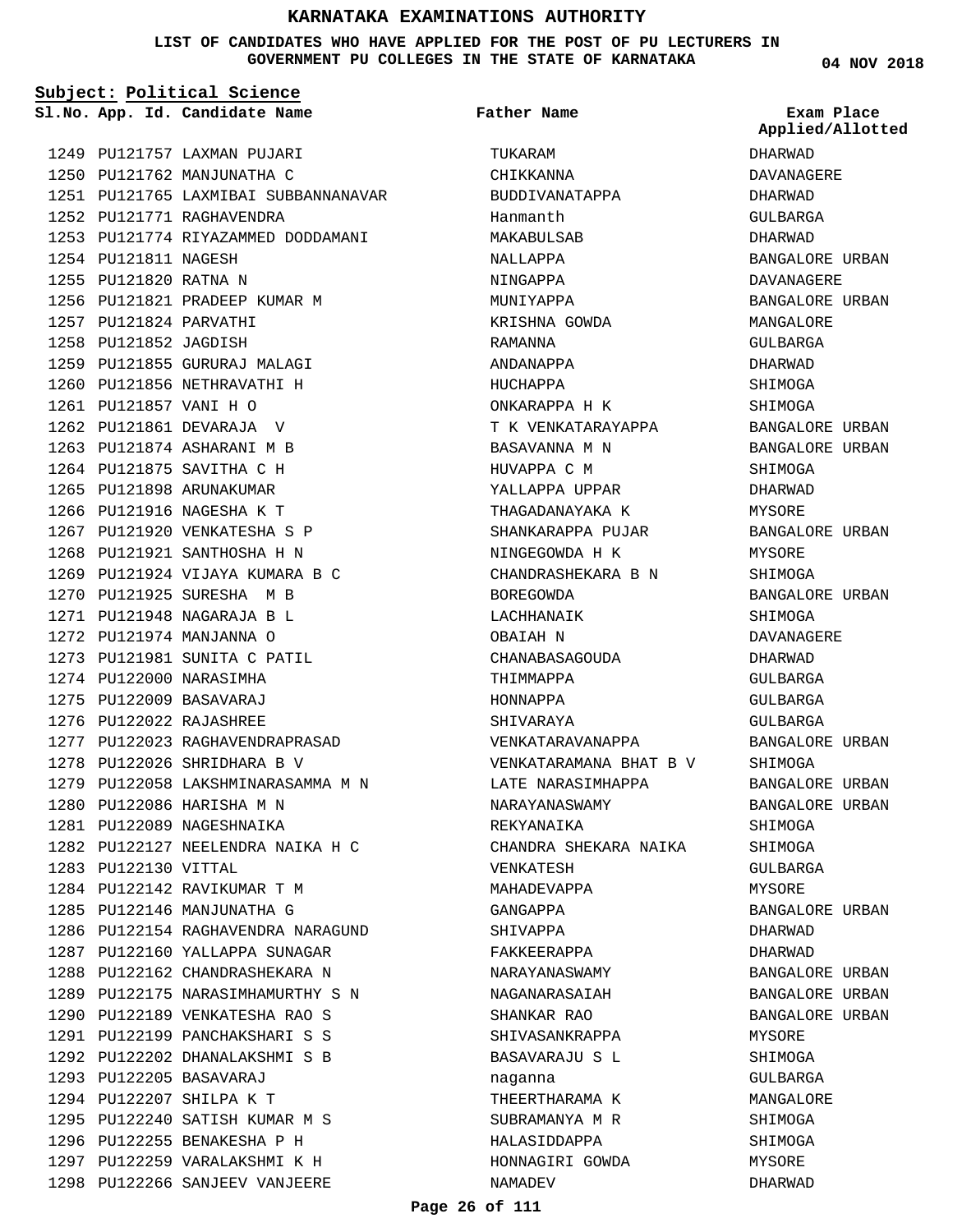**LIST OF CANDIDATES WHO HAVE APPLIED FOR THE POST OF PU LECTURERS IN GOVERNMENT PU COLLEGES IN THE STATE OF KARNATAKA**

**Subject: Political Science**

1299 PU122267 SHREEDEVI K G 1300 PU122268 AKSHATHA K PU122283 NARASIMHA 1301 1302 PU122306 NASEEMABANU 1303 PU122350 DYAMANNA BIJAKALA 1304 PU122373 THELAGI SHAFIULLA PU122377 PRAVEENA KUMAR P R 1305 1306 PU122381 VENKOB 1307 PU122383 UMESH K G 1308 PU122428 ISHVARAPPA DONKABALLI PU122503 BHAGYASHREE 1309 1310 PU122548 ANJANEYA PU122572 VASANT YARAGATTI 1311 1312 PU122577 SHEKAR 1313 PU122609 SHOBHA S N 1314 PU122618 GEETHA L PU122619 NAGARAJA G 1315 1316 PU122633 HANUMANTAPPA BYADAGOUDRA PU122648 RAJAPPA M H 1317 PU122663 VANITHA S D 1318 1319 PU122678 DIVYASHREE T S PU122699 ANIL H M 1320 PU122709 SAVITHRI 1321 PU122714 SHAMBHAVI T M 1322 1323 PU122755 RAVI KUMBAR 1324 PU122758 MAMATHA M PU122761 MAHESHA D S 1325 1326 PU122781 POORNIMA M R PU122783 MAMATHA S 1327 PU122790 JAGADEESH R 1328 PU122796 MUNIYANNA S 1329 1330 PU122820 SHARADA PUTRAN PU122832 POORNIMA H S 1331 PU122833 ANURADHA 1332 1333 PU122846 JAYAMMA V 1334 PU122856 SHIVAKUMAR 1335 PU122858 KURAVATTIGOUDRA VIJAYA 1336 PU122861 SUCHITA K C 1337 PU122877 SHOBHARANI H B PU122879 RAMESHA T 1338 PU122884 SHANTAPPA 1339 1340 PU122896 SRIKANTH PU122938 JAYAPPA D 1341 1342 PU122983 DHANANJAYAPPA N 1343 PU122990 CHANNANAYAKA 1344 PU122997 LAXMAN 1345 PU123001 SHIVAPRASAD H G 1346 PU123027 LAXMAN PU123043 NAGARAJ 1347 **App. Id. Candidate Name Sl.No. Exam Place**

1348 PU123067 AMEENAPPA

# **Father Name**

GADIRAPPA K T Janardhana Poojary NAGAPPA CHANDPASHA BHIMAPPA BIJAKALA AKSHADULLA T RUDRAPPA P RANGAPPA **GURUSIDDAPPA** SAHADEVAPPA SOMASHEKHAR HULLAPPA SHIDDANNA PUTTASIDDACHARI NARASAPPA LINGEGOWDA M GOPALAREDDY P V HALLURAPPA HANUMANTHAPPA M DEVAIAH S K SHIVASWAMY H M MRUTHYUNJAYAMURTHY MAHADEVA SETTY S MANJAIAH PARAMESHWAR KUMBAR MAHADEVU SOMASHEKARA RAMEGOWDA SHIVANAND BALACHANDRAPPA R SIDDALINGAIAH SHEENAPPA SHIVANNA H B DANAPPA MALLESHAPPA DHANSHETTY CHANDRASHEKHAR CHANDRASHEKARA K V BYRAPPA H N THIMMANNA AMBARAYA CHANNAMALLAPPA DEKAPPA NAGAPPA LATE THIMMANAYAKA DANJAPPA HANUMANTHAIAH M DANJAPPA AMBARAY BASAPPA

**04 NOV 2018**

# **Applied/Allotted**

DAVANAGERE MANGALORE DHARWAD GULBARGA BIJAPUR DAVANAGERE MYSORE DHARWAD BANGALORE URBAN DAVANAGERE GULBARGA DHARWAD DHARWAD MYSORE BANGALORE URBAN MYSORE BANGALORE URBAN DAVANAGERE DAVANAGERE MYSORE BANGALORE URBAN BIJAPUR MYSORE SHIMOGA MANGALORE MYSORE MYSORE MYSORE BANGALORE URBAN DAVANAGERE BANGALORE URBAN MANGALORE MYSORE GULBARGA DAVANAGERE  $CITIRARGA$ DAVANAGERE SHIMOGA BANGALORE URBAN DAVANAGERE GULBARGA GULBARGA SHIMOGA SHIMOGA MYSORE GULBARGA SHIMOGA GULBARGA GULBARGA GULBARGA

#### **Page 27 of 111**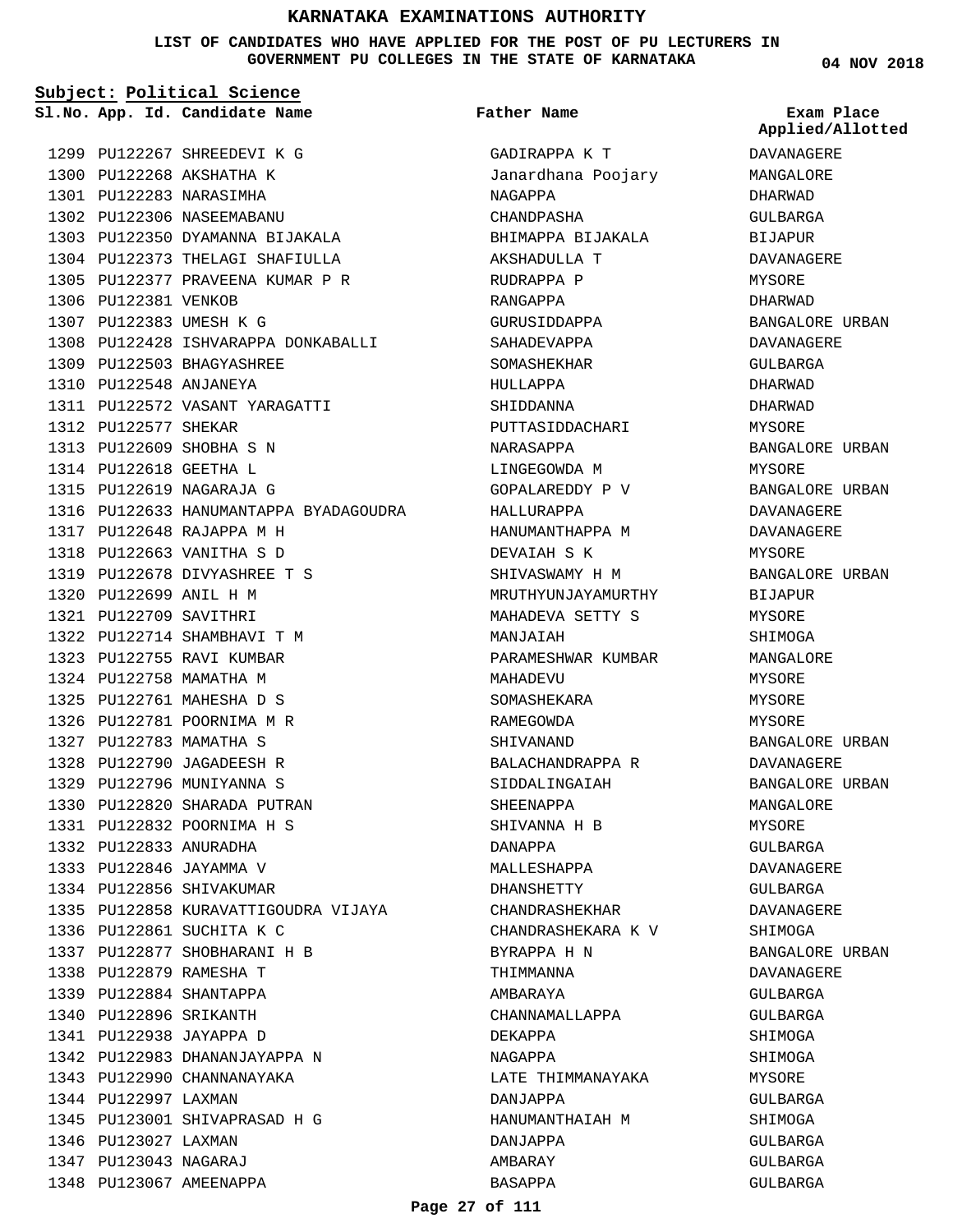### **LIST OF CANDIDATES WHO HAVE APPLIED FOR THE POST OF PU LECTURERS IN GOVERNMENT PU COLLEGES IN THE STATE OF KARNATAKA**

| Subject: Political Science |                                                             |                              |                                |  |
|----------------------------|-------------------------------------------------------------|------------------------------|--------------------------------|--|
|                            | Sl.No. App. Id. Candidate Name                              | Father Name                  | Exam Place<br>Applied/Allotted |  |
|                            | 1349 PU123079 MEGHARAJ CHANNAPUR                            | SHAMBANNA                    | DAVANAGERE                     |  |
|                            | 1350 PU123090 KANAKAPPA                                     | HANUMAPPA                    | DHARWAD                        |  |
| 1351 PU123141 MANU B R     |                                                             | LALITHAMMA                   | MYSORE                         |  |
|                            | 1352 PU123164 BASAVARAJA T                                  | THIPPESWAMY                  | DAVANAGERE                     |  |
|                            | 1353 PU123171 LINGARAJU                                     | BASAVANNA                    | MYSORE                         |  |
|                            | 1354 PU123177 BHEEMARAYA                                    | BASAVARAJA                   | GULBARGA                       |  |
| 1355 PU123217 ANANDA       |                                                             | NARASIMIAH                   | MYSORE                         |  |
|                            | 1356 PU123235 MANJULA KALMATTE                              | DAMU                         | DHARWAD                        |  |
|                            | 1357 PU123270 ANNAPURNA DESAI                               | BALASAHEB                    | DHARWAD                        |  |
|                            | 1358 PU123272 LOKESHA T H                                   | TOTEGARA HANUMANTHAPPA       | DAVANAGERE                     |  |
| 1359 PU123273 SAVITRI      |                                                             | SHIVASHARANAPPA              | GULBARGA                       |  |
|                            | 1360 PU123279 SANTHOSHA P H                                 | HANUMANTHAPPA PATIL          | DAVANAGERE                     |  |
|                            | 1361 PU123285 YAMANAPPAGOUD GOUDAR                          | FAKEERAGOUD                  | DHARWAD                        |  |
|                            | 1362 PU123293 NAGARAJA C V                                  | VENKATARAVANAPPA C V         | BANGALORE URBAN                |  |
|                            | 1363 PU123302 CHANNAVEER                                    | SHIVASHARANAPPA              | GULBARGA                       |  |
|                            | 1364 PU123304 SHIVAKUMAR G                                  | GANESHAPPA T                 | SHIMOGA                        |  |
|                            | 1365 PU123309 CHETHAN KUMAR S                               | SHRINIVAS                    | SHIMOGA                        |  |
| 1366 PU123319 KUMARA R     |                                                             | RAJU NAIK                    | MYSORE                         |  |
|                            | 1367 PU123343 BASAVARAJ DUDDAGI                             | SUBHAS                       | BIJAPUR                        |  |
| 1368 PU123398 REKHA S      |                                                             | D H SHIVAPPA                 | MYSORE                         |  |
| 1369 PU123410 ARATHI G     |                                                             | GOPAL                        | BANGALORE URBAN                |  |
|                            | 1370 PU123459 RAMESHA D                                     | DONIYAPPA R                  | MYSORE                         |  |
| 1371 PU123476 SUJATA       |                                                             | BASAPPA                      | DHARWAD                        |  |
|                            | 1372 PU123494 VANISHREE S S                                 | SHIVAMURTHI S M              | DAVANAGERE                     |  |
| 1373 PU123524 SOUMYA B     |                                                             | BHASKARA RAO G               | BANGALORE URBAN                |  |
|                            | 1374 PU123533 LEELAVATHI A                                  | Achutha R                    | BANGALORE URBAN                |  |
| 1375 PU123557 MENAKA B     |                                                             | BHASKAR RAO G                | SHIMOGA                        |  |
|                            | 1376 PU123566 CHIRANJEEVI L                                 | LOKARAJ K H                  | SHIMOGA                        |  |
|                            | 1377 PU123568 SUNEETHA S                                    | SUNDRA K                     | MYSORE                         |  |
|                            | 1378 PU123578 RAJESHWARI HOSAMANI                           | HANAMANTAPPA                 | DHARWAD                        |  |
|                            | 1379 PU123615 KESHYA NAIK                                   | MONYA NAIK                   | GULBARGA                       |  |
|                            | 1380 PU123707 NAGARAJU                                      | HANUMANTHAIAH                | MYSORE                         |  |
|                            | 1381 PU123711 SUDHEER JADHAV                                | SUBHASH                      | BIJAPUR                        |  |
|                            | 1382 PU123720 SHARATHCHANDRA SHETTY M S                     | BATTUNHI BUNT M              | MANGALORE                      |  |
|                            | 1383 PU123740 NAYANA K                                      | KARIBASAPPA                  | DAVANAGERE                     |  |
|                            | 1384 PU123754 KIRAN B S                                     |                              | BANGALORE URBAN                |  |
|                            |                                                             | SHANKARAPPA B N<br>DAKAPPA O |                                |  |
|                            | 1385 PU123792 SUJATHA D<br>1386 PU123793 AMASIDDA HIPPARAGI |                              | DAVANAGERE                     |  |
|                            | 1387 PU123807 SIDDALINGAPPA K                               | HONNAPPA                     | BIJAPUR                        |  |
|                            |                                                             | SIVAPPA K                    | DHARWAD                        |  |
| 1388 PU123815 ULLAS H      |                                                             | NARAYANA POOJARY H           | MANGALORE                      |  |
|                            | 1389 PU123833 GULABSINGH                                    | LAXMANSING KANOJI            | GULBARGA                       |  |
|                            | 1390 PU123844 KUMAR VAGGAR                                  | RAMAPPA                      | DHARWAD                        |  |
|                            | 1391 PU123857 HUSAINAPPA                                    | BASAPPA                      | GULBARGA                       |  |
|                            | 1392 PU123858 AMARESHA                                      | BASANA GOWDA                 | BIJAPUR                        |  |
|                            | 1393 PU123873 RANGASWAMY R                                  | RUDRAPPA R                   | DAVANAGERE                     |  |
|                            | 1394 PU123875 CHAVAN TOPU                                   | UMALU                        | GULBARGA                       |  |
|                            | 1395 PU123883 PRADEEPA N                                    | NANJUNDAPPA                  | BANGALORE URBAN                |  |
|                            | 1396 PU123895 VITTHAL RAMAPPA SHETTYANAVAR                  | RAMAPPA                      | BIJAPUR                        |  |
|                            | 1397 PU123909 MANJULA N                                     | NAGARAJAPPA                  | SHIMOGA                        |  |
|                            | 1398 PU123945 SRIDEVI B M                                   | B M MATHAPATI                | BIJAPUR                        |  |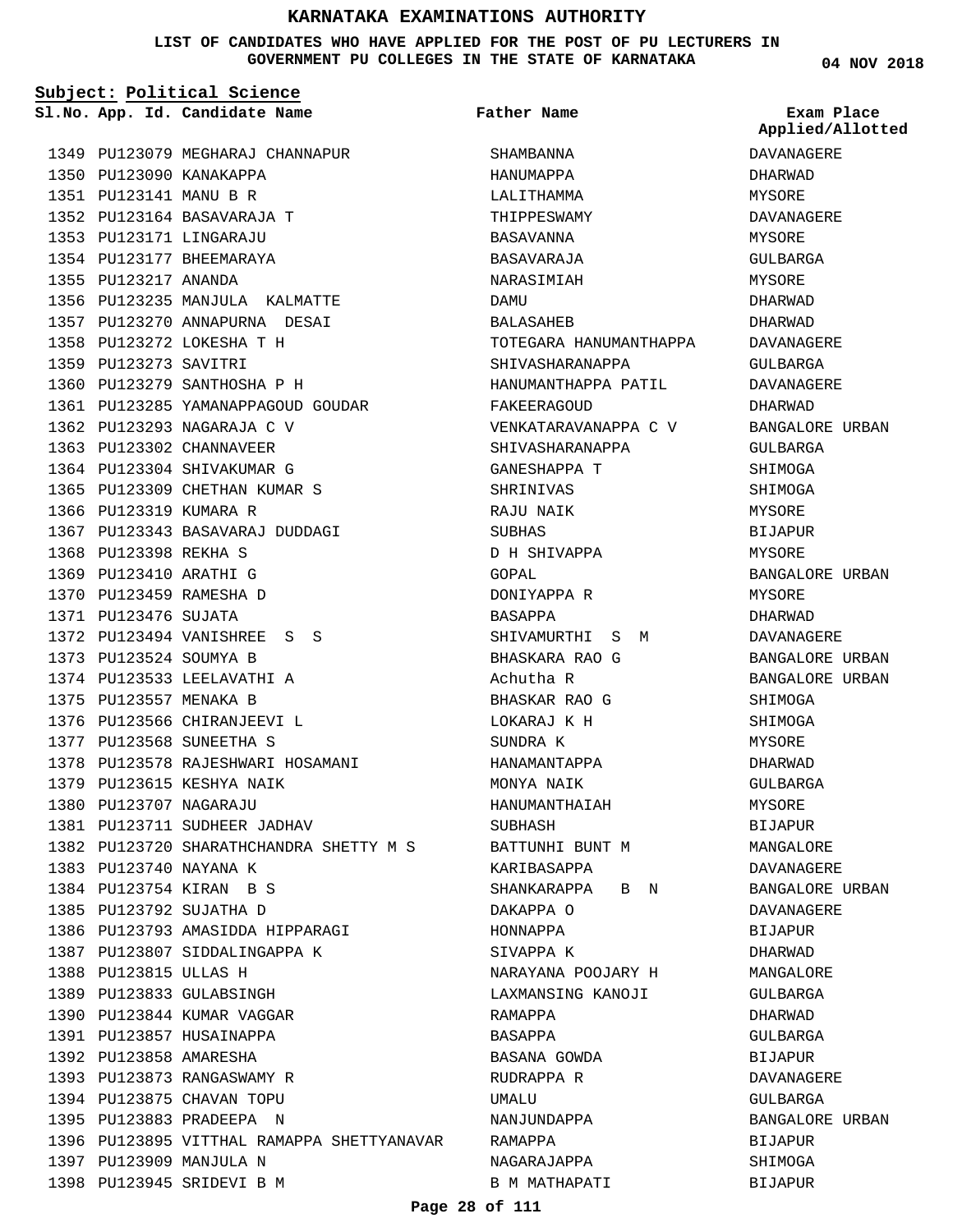#### **LIST OF CANDIDATES WHO HAVE APPLIED FOR THE POST OF PU LECTURERS IN GOVERNMENT PU COLLEGES IN THE STATE OF KARNATAKA**

**Subject: Political Science**

**App. Id. Candidate Name Sl.No. Exam Place**

1442 PU124706 MAHANTA GOUDA 1443 PU124724 SHIDDAPPA 1444 PU124731 CHITHRA G R

1446 PU124776 LATHA DC

PU124789 SIDDAIAH S E 1448

1445 PU124774 SUBHAS KARABASANAVAR

1447 PU124780 PRASHANTH BASAVARAJ KADAKOLA

1399 PU123957 HARISHA B G 1400 PU123969 MAHESH ALLIPURA 1401 PU123972 SUNITA HANMIREDDY 1402 PU123974 TAMEEMUNNISA BEGUM 1403 PU123998 LATAKUMARI 1404 PU124012 SANTOSH NAKUL NEELANNAVAR 1405 PU124030 DANAPPA KALKERI 1406 PU124043 RAVEENDRA AMBIGER 1407 PU124068 JAYAMALA 1408 PU124109 SHEKARAPPA E PU124122 GAYATHRI N D 1409 1410 PU124134 MOHANARAJA N P 1411 PU124155 BASAVARAJU S PU124194 SANJU T R 1412 PU124196 EREGOWDA B A 1413 1414 PU124201 ATHMANAND C NAIK 1415 PU124217 APARNA M 1416 PU124229 ANJALI C N 1417 PU124241 BEEMAPPA BIRADAR 1418 PU124279 TULASAWWA LAMANI 1419 PU124280 BHASKARAREDDY S 1420 PU124291 MALLIKARJUN MATOLLI PU124302 UMESHA G T 1421 1422 PU124304 GANGAMMA M PU124306 SHUBHA S 1423 1424 PU124388 DRAXAYANI KARNI 1425 PU124394 PADMAVATHI N 1426 PU124403 SHIVARAYA NAIK 1427 PU124425 PADMAVATHAMMA K R PU124432 ANITHA RANI G 1428 1429 PU124440 CHANNAMMA TALAWAR 1430 PU124461 MANJUNATHA K R PU124467 NAGAVENI T H 1431 PU124483 ROOPA N 1432 1433 PU124485 MAHADEVA K 1434 PU124505 ASHWINI B S 1435 PU124510 BHAGYASHREE N 1436 PU124513 SUNDARA MURTHY T 1437 PU124540 SRIDEVI 1438 PU124561 ASHA S R 1439 PU124570 PAVITHRA B V 1440 PU124607 BEERAPPA B P 1441 PU124624 MALAKANAGOUD PATIL

GOVINDASHETTY B C BASAVAREDDI HANMIREDDY VALI AHAMED BUDEPPA JALAHALLI NAKIII. MADIWALAPPA TIPPANNA ANANDA SHETTY ERAMUDDAPPA DEVARAJU N J PARAMESWRAPPA SHIVALINGAIAH RAJAPPA T K ANNAIAH CHANDRASHEKAR NAIK MUNIYAPPA NARAYANASWAMY SAYABANNA BIRADAR RUPASING LAMANI SRIRAMAREDDY MUNEPPA THIMMANNA G MUNIYAPPA SHANKAR E ANNAPPA Narasappa RAMACHANDRA RAMAPPA GOPAL RAO DEMAPPA TALAWAR RANGAPPA M HANUMANTHAPPA T NARAYANA SWAMY V KEMPAIAH SHIVALINGU NANJUNADASWAMY M CHANDRANNA T SHANKAR BHOLA RUDRAPPA S VENKATEGOWDA PUTTAHANUMATAPPA BAPUGOUD RAMANA GOUDA MALLAPPA BEGAR RUDRAPPA H G SIDDAPPA CHANDRA CHARI BASAVARAJA KADAKOLA ERAIAH **Father Name**

**04 NOV 2018**

MYSORE DHARWAD GULBARGA BANGALORE URBAN GULBARGA DHARWAD BIJAPUR BIJAPUR MANGALORE BANGALORE URBAN MYSORE SHIMOGA BANGALORE URBAN SHIMOGA MYSORE DHARWAD BANGALORE URBAN BANGALORE URBAN BIJAPUR BIJAPUR BANGALORE URBAN DHARWAD DAVANAGERE BANGALORE URBAN BANGALORE URBAN BIJAPUR MYSORE GULBARGA BANGALORE URBAN BANGALORE URBAN DHARWAD BANGALORE URBAN DAVANAGERE BANGALORE URBAN MYSORE MYSORE MYSORE DAVANAGERE GULBARGA DAVANAGERE MYSORE DAVANAGERE BIJAPUR BANGALORE URBAN DHARWAD DAVANAGERE BIJAPUR SHIMOGA SHIMOGA MYSORE **Applied/Allotted**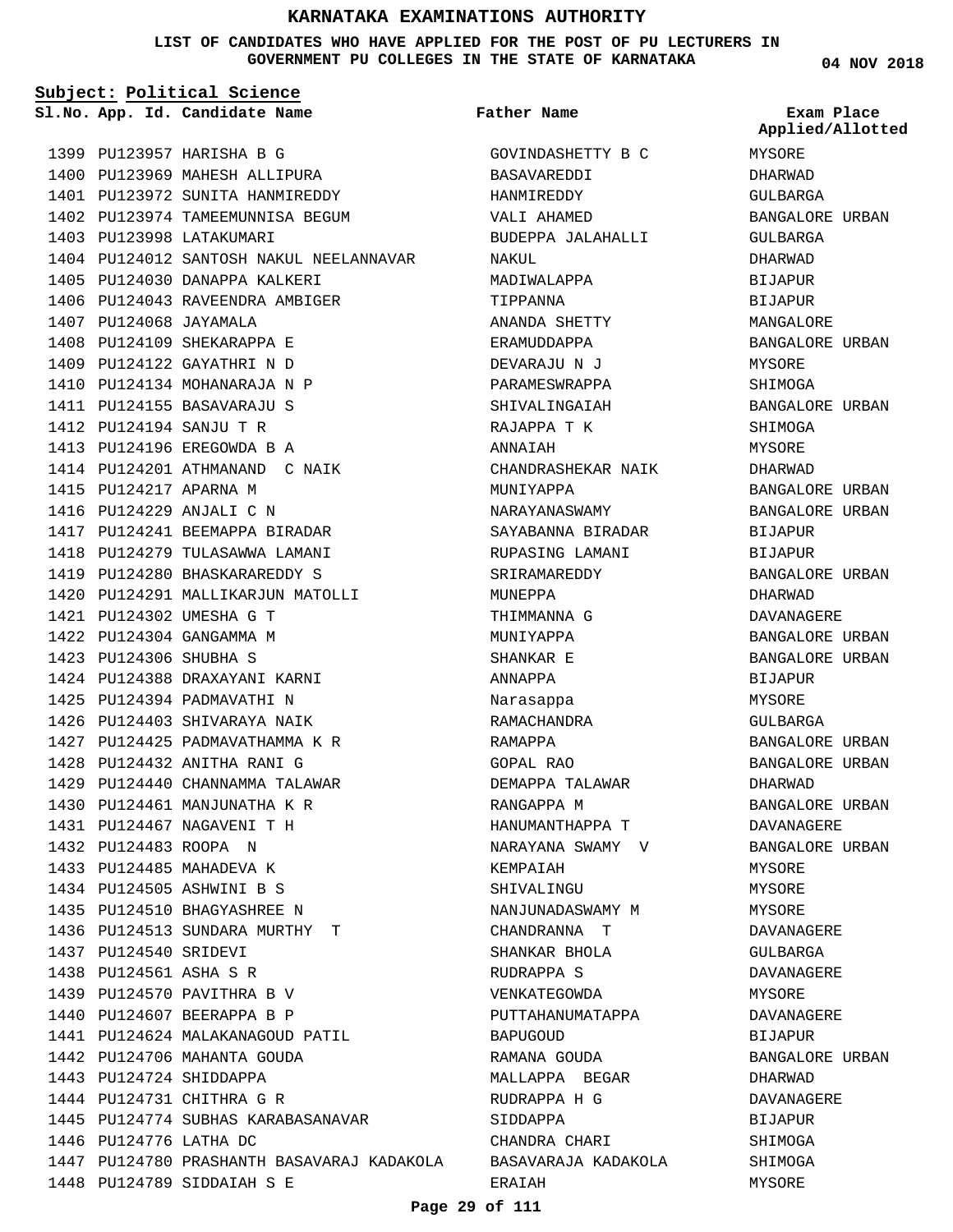#### **LIST OF CANDIDATES WHO HAVE APPLIED FOR THE POST OF PU LECTURERS IN GOVERNMENT PU COLLEGES IN THE STATE OF KARNATAKA**

**Subject: Political Science**

1449 PU124818 KAREPPA LAMANI 1450 PU124851 RAGHUKUMARA L 1451 PU124854 RAMESH 1452 PU124880 VIDYAVATHI K 1453 PU124901 KALYANI KUMARI L M 1454 PU124908 ASHOK 1455 PU124940 KAVITA HOSATTI 1456 PU124945 MADHUMATI RAYANAGOUDRA 1457 PU124987 DHANANJAYA N 1458 PU124990 CHANDRASHEKAR S A 1459 PU125017 ROOPALATHA S 1460 PU125028 SOMASHEKHARAIAH HM PU125033 RANI S R 1461 1462 PU125062 GANGADHAR MANNAPUR 1463 PU125063 HONNAPPA KUNDAGOL 1464 PU125064 PAVITRA KUBASAD 1465 PU125073 DEELIP 1466 PU125117 SANTOSH 1467 PU125142 ALMARSIKERI NAGARAJ 1468 PU125180 HARSHA JOGIN 1469 PU125183 VASANTHA KUMAR P 1470 PU125196 CHINNASWAMY K N 1471 PU125200 MALAMMA 1472 PU125213 SHIVAKUMAR 1473 PU125228 ASHA P 1474 PU125232 PRADEEPA I N 1475 PU125236 MANJUNATHA C 1476 PU125238 LOHITASHWA C 1477 PU125266 PREMA L 1478 PU125273 SHREEKANT KALMADI 1479 PU125281 SOWMYA S 1480 PU125295 BASAVARAJ C PU125297 DILIP KUMAR T R 1481 1482 PU125341 NANDINI C N 1483 PU125353 NARAYANRAO 1484 PU125356 MANJUNATHA SWAMY 1485 PU125361 SURESHA E E 1486 PU125395 DEVARAJ 1487 PU125404 BHADRAPPA D G 1488 PU125425 VITTHAL MAKAR 1489 PU125427 LOKESH L D 1490 PU125443 ARAVINDA KUMAR 1491 PU125455 SRINIVASAPPA M 1492 PU125458 DUNDAYYA HIREMATH 1493 PU125461 PRAKASHA D M 1494 PU125488 RENUKA LOKAPUR 1495 PU125497 HEMANTHKUMAR G S 1496 PU125509 RAMAPPA 1497 PU125516 AMBARESH 1498 PU125522 LALITA HIREKURUBAR **App. Id. Candidate Name Sl.No. Exam Place**

RAMAPPA LOKESHA L B SANNA SOMAPPA KRISHNA MAHADEVASHETTY SHARANAPPA ARJUN KALLANAGOUDA NARASIMHAPPA ANANTHAPPA S GIRIYAPPA BANGERA M G HOSAMATH RAVIGOWDA S L SIDDAPPA GANGADHARAPPA BAKKESHA LAXMAN SIDDAPPA TIRUKAPPA A BASAVANNEPPA JOGIN MONAPPA GOWDA P POOJARINAGAIAH HANUMANTHA BRAHMAIAH PRAKASHA NARASIMHAPPA CHAMIKUTTY R CHANNABASAPPA LAKSHMANAIAH G REVAPPA SHEKHARAPPA N TIMMAPPA C RAJA SHETTY J NINGEGOWDA VASANTRAO PRABHAYYA KAMBI ERANNA MONAPPA VEERANNA D G DEMAPPA DHARMA NAIK GURUNATH MUNINARAYANAPPA ADAVAYYA MAYIGOWDA MANOHAR SHANKAREGOWDA BASALINGAPPA BIRADAR ERASANGAPPA **Father Name**

**04 NOV 2018**

DHARWAD BANGALORE URBAN DHARWAD BANGALORE URBAN MYSORE GULBARGA DHARWAD DHARWAD BANGALORE URBAN SHIMOGA MANGALORE SHIMOGA MYSORE BIJAPUR DHARWAD DAVANAGERE GULBARGA GULBARGA DAVANAGERE DHARWAD MANGALORE BANGALORE URBAN GULBARGA GULBARGA MYSORE BANGALORE URBAN MYSORE BANGALORE URBAN MYSORE BIJAPUR SHIMOGA DHARWAD BANGALORE URBAN SHIMOGA GULBARGA DHARWAD MYSORE GULBARGA DAVANAGERE DHARWAD MYSORE BANGALORE URBAN BANGALORE URBAN DHARWAD MYSORE DHARWAD MYSORE BIJAPUR GULBARGA BIJAPUR **Applied/Allotted**

#### **Page 30 of 111**

RAMALING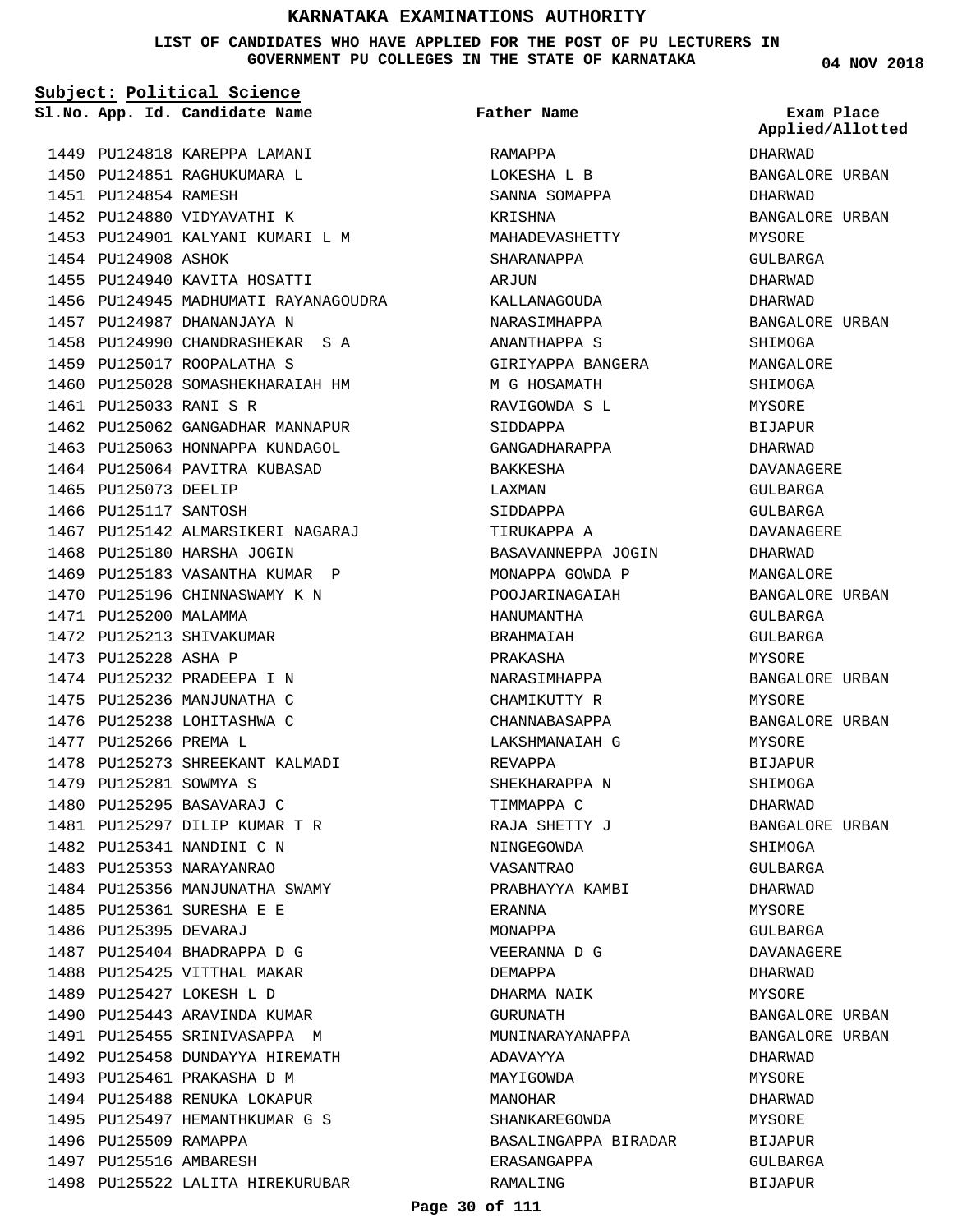### **LIST OF CANDIDATES WHO HAVE APPLIED FOR THE POST OF PU LECTURERS IN GOVERNMENT PU COLLEGES IN THE STATE OF KARNATAKA**

| Subject: Political Science |                                            |                                        |                                |  |  |
|----------------------------|--------------------------------------------|----------------------------------------|--------------------------------|--|--|
|                            | Sl.No. App. Id. Candidate Name             | Father Name                            | Exam Place<br>Applied/Allotted |  |  |
|                            | 1499 PU125534 MANJUNATHA                   | VEERABHADRA SHETTY                     | MYSORE                         |  |  |
|                            | 1500 PU125538 SIDDALINGESH HOSAKERI        | CHANDRASHEKHARAPPA                     | DHARWAD                        |  |  |
|                            | 1501 PU125557 MAMATHA D H                  | <b>DODDAVEERAPPA</b><br>HALLAPPANAVARA | DHARWAD                        |  |  |
|                            | 1502 PU125580 DEVAPPA BALABATTI            | NINGAPPA                               | GULBARGA                       |  |  |
|                            | 1503 PU125589 SHARANABASAPPA               | HAIYALAPPA                             | GULBARGA                       |  |  |
|                            | 1504 PU125601 SATYASHANKAR ALIAS MAHANTESH | VIRATAPPA NOOLINAVAR                   | GULBARGA                       |  |  |
|                            | 1505 PU125609 VENKATESH                    | NARASIMHAYYA                           | GULBARGA                       |  |  |
|                            | 1506 PU125639 NAGARATHNA B R               | RUDRAPPA B                             | SHIMOGA                        |  |  |
|                            | 1507 PU125647 NAVEENA R N                  | NAGESHA GOWDA                          | MYSORE                         |  |  |
|                            | 1508 PU125680 SHANKAREPPA KOUJAGERI        | SHIVAPPA                               | DHARWAD                        |  |  |
|                            | 1509 PU125708 MALLESHAPPA                  | AMATEPPA                               | DHARWAD                        |  |  |
|                            | 1510 PU125709 VINAYKUMAR H S               | SHIVANNA H C                           | MYSORE                         |  |  |
|                            | 1511 PU125712 MAHANTESH AGASIMUNDIN        | ASHOKAPPA                              | DHARWAD                        |  |  |
|                            | 1512 PU125719 RAVI AKKI                    | BASAVANNEPPA                           | DHARWAD                        |  |  |
|                            | 1513 PU125730 PADMASHREE JAMKHANDI         | TAMMANNA                               | <b>BIJAPUR</b>                 |  |  |
|                            | 1514 PU125771 ROOPASHREE M                 | MURTHAPPA T                            | BANGALORE URBAN                |  |  |
|                            | 1515 PU125788 DEVAPPA HANAMANTAPPA         | HANAMANTAPPA BIRADAR                   | <b>GULBARGA</b>                |  |  |
| 1516 PU125807 GAYATRI      |                                            | MALAKAPPA                              | GULBARGA                       |  |  |
|                            | 1517 PU125819 PANCHAKSHARAYYA              | Sharanayya swamy                       | GULBARGA                       |  |  |
|                            | 1518 PU125823 PARVATHAMMA C                | CHANDRAPPA                             | MYSORE                         |  |  |
|                            | 1519 PU125883 SHIVAPUTRAPPA                | VEERABHADRAPPA GALAPUJI                | BIJAPUR                        |  |  |
| 1520 PU125894 RAMAPPA      |                                            | GURAPPA                                | GULBARGA                       |  |  |
|                            | 1521 PU125921 SHWETHA M                    | MUNEGOWDA                              | BANGALORE URBAN                |  |  |
|                            | 1522 PU125938 PRAKASH HULMANI              | SHIVAPUTRAPPA HULMANI                  | DHARWAD                        |  |  |
| 1523 PU125939 RAMESH       |                                            | KRISHNAYYA                             | GULBARGA                       |  |  |
|                            | 1524 PU125955 U MALLIKARJUNA               | U LAKSHMINARAYANA                      | DAVANAGERE                     |  |  |
|                            | 1525 PU125981 SUBHAS PATIL                 | ANNASABGOUD PATIL                      | <b>BIJAPUR</b>                 |  |  |
|                            | 1526 PU125987 BHARATI PUJARI               | SATYAPPA                               | <b>BIJAPUR</b>                 |  |  |
| 1527 PU125992 RAJESH B     |                                            | BABURAO K N                            | MYSORE                         |  |  |
|                            | 1528 PU126002 KAMARODDIN                   | RAZAK PATEL                            | GULBARGA                       |  |  |
|                            | 1529 PU126013 LAXMIBAI GOUDAR              | MAHANTAPPA                             | <b>BIJAPUR</b>                 |  |  |
|                            | 1530 PU126016 KRISHNAPPA PATIL             |                                        |                                |  |  |
|                            |                                            | VITTAL                                 | DHARWAD                        |  |  |
|                            | 1531 PU126040 SHIVAPUTRA NAIK              | SATYAPPA                               | DHARWAD                        |  |  |
|                            | 1532 PU126057 APSNNABEGUM C                | CHOTASAB                               | DAVANAGERE                     |  |  |
|                            | 1533 PU126066 SHAMBHULING HULAKANNAVAR     | GULAPPA                                | DHARWAD                        |  |  |
|                            | 1534 PU126067 MRUTYUNJAYA HALLUR           | CHANAMALLAYY                           | BIJAPUR                        |  |  |
|                            | 1535 PU126069 KASHINATH                    | CHANDRAPPA                             | GULBARGA                       |  |  |
|                            | 1536 PU126071 SHIVALINGEGOWDA H B          | BOMMEGOWDA                             | BANGALORE URBAN                |  |  |
|                            | 1537 PU126093 SHARANAPPA KALALA            | PARASHURAMAPPA KALALA                  | BIJAPUR                        |  |  |
|                            | 1538 PU126105 MANJUNATHA V                 | VENKATA REDDY                          | BANGALORE URBAN                |  |  |
|                            | 1539 PU126130 MOHAMMED SAHAL BAIG          | AFZAL BAIG                             | MYSORE                         |  |  |
|                            | 1540 PU126141 AADISESHA                    | SIDDALINGAYYA                          | BANGALORE URBAN                |  |  |
|                            | 1541 PU126142 MURAGESH PALLED              | MALLAPP                                | BIJAPUR                        |  |  |
|                            | 1542 PU126159 SANTOSH MASTIMANE            | BEEDANNA MASTIMANE                     | DHARWAD                        |  |  |
|                            | 1543 PU126191 VANDANA K M                  | MARISWAMY                              | MYSORE                         |  |  |
|                            | 1544 PU126261 GEETA L T                    | THIRUKAPPA                             | DHARWAD                        |  |  |
|                            | 1545 PU126303 SHIVARAMU R                  | RAMANNA                                | BANGALORE URBAN                |  |  |
|                            | 1546 PU126310 KRISHNAMURTHY C V            | VENKATAPPA                             | BANGALORE URBAN                |  |  |
|                            | 1547 PU126312 MARUTI BILIYA NAIK           | BILIYA NAIK                            | MANGALORE                      |  |  |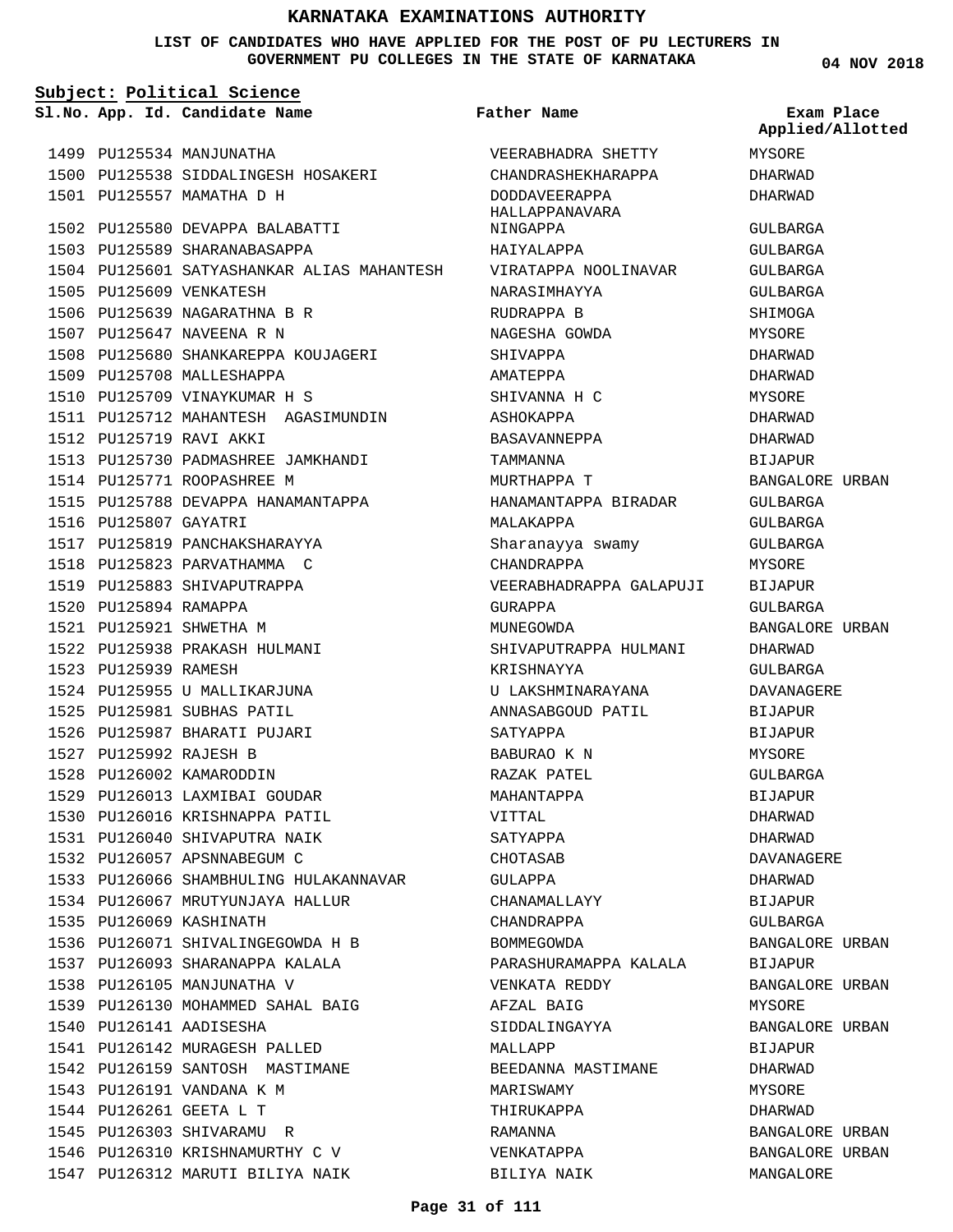**LIST OF CANDIDATES WHO HAVE APPLIED FOR THE POST OF PU LECTURERS IN GOVERNMENT PU COLLEGES IN THE STATE OF KARNATAKA**

**04 NOV 2018**

**Applied/Allotted**

|                        | Subject: Political Science        |                       |                             |
|------------------------|-----------------------------------|-----------------------|-----------------------------|
|                        | Sl.No. App. Id. Candidate Name    | Father Name           | Exam Place<br>Applied/Allot |
|                        | 1548 PU126319 SHOBHA M B          | BYRAIAH               | MYSORE                      |
|                        | 1549 PU126321 RAMESH TOTAD        | SIDRAMAPPA            | MANGALORE                   |
|                        | 1550 PU126346 KRISHNAVENI G S     | SHIVAIAH G A          | MANGALORE                   |
|                        | 1551 PU126363 KALLAPPA KORI       | BASAPPA               | DHARWAD                     |
|                        | 1552 PU126365 NAGARAJA B K        | KRISHNAPPA B M        | BANGALORE URBA              |
| 1553 PU126366 ASHWINI  |                                   | ANTAPPA               | GULBARGA                    |
|                        | 1554 PU126368 PRATHAPA REDDY N    | NARAYANA REDDY        | BANGALORE URBA              |
|                        | 1555 PU126405 FATHIMATH JASEERA T | IBRAHIMT M            | MANGALORE                   |
|                        | 1556 PU126413 SUBRAMANI C         | CHIKKANNA             | BANGALORE URBA              |
| 1557 PU126420 MAMATA   |                                   | MALLESHA              | GULBARGA                    |
|                        | 1558 PU126490 NARESHA K           | KRISHNANAIK H L       | BANGALORE URBA              |
| 1559 PU126513 VEENA M  |                                   | BAPTIST KUTINHA       | MANGALORE                   |
|                        | 1560 PU126520 GIRISH M            | MAHADEVAIAH           | MYSORE                      |
|                        | 1561 PU126523 SHIVARAJ            | HASEPPA               | GULBARGA                    |
|                        | 1562 PU126526 GEETA POOJARI       | SHREEDHAR POOJARI     | DHARWAD                     |
|                        | 1563 PU126544 KESHAVAMURTHY K     | KADURAPPA             | DAVANAGERE                  |
|                        | 1564 PU126563 SNEHA D R           | Ramachandraiah        | BANGALORE URBA              |
|                        | 1565 PU126579 SHANTHIPRIYA        | VENKATAIAH            | <b>BANGALORE URBA</b>       |
|                        | 1566 PU126589 SUNIL DEVARUSHI     | KALLAPPA              | DHARWAD                     |
|                        | 1567 PU126612 SEEMA S UTTANGI     | SATISHCHANDRA UTTANGI | DHARWAD                     |
|                        | 1568 PU126616 KALLAPPA KSHATRI    | VITHAL                | GULBARGA                    |
| 1569 PU126617 SANTOSH  |                                   | ASHOKRAO              | GULBARGA                    |
|                        | 1570 PU126620 SIDDEGOWDA A E      | ERAIAH                | BANGALORE URBA              |
|                        | 1571 PU126626 RAJESH NAIK         | SUBRAY                | DHARWAD                     |
|                        | 1572 PU126643 MAHESHA N           | NAGENDRAPPA           | SHIMOGA                     |
|                        | 1573 PU126650 SHIVAKUMAR          | VITHAL MOTI           | GULBARGA                    |
|                        | 1574 PU126656 VIJAYALAXMI BIRADAR | NINGANGOUD            | BANGALORE URBA              |
|                        | 1575 PU126657 RAMESHA B B         | BENDIGERE BORAPPA     | <b>DAVANAGERE</b>           |
|                        | 1576 PU126670 SHASHIDHAR MUDAKAVI | GANGAPPA              | DHARWAD                     |
|                        | 1577 PU126682 NAGARAJA R          | RAMADASAPPA           | BANGALORE URBA              |
| 1578 PU126699 HEMALA R |                                   | RANGAPPA              | SHIMOGA                     |
|                        | 1579 PU126702 SHREEDHAR BARKI     | BHEEMAPPA BARKI       | DAVANAGERE                  |
|                        | 1580 PU126714 VINAYAKUMAR A       | PARAMESHWARAPPA A     | DHARWAD                     |
|                        | 1581 PU126719 ERAPPA GUDADOOR     | SHIVABASAPPA GUDADOOR | GULBARGA                    |
| 1582 PU126732 PREMA D  |                                   | LATE LINGAPPA NAIKA D | MANGALORE                   |
|                        | 1583 PU126745 MAHADEVAMMA         | A DEVAPPA             | MYSORE                      |
|                        | 1584 PU126747 VENKATARAMANA       | GOVINDA GONDA         | MANGALORE                   |
|                        | 1585 PU126764 SHIVANNA S B        | BUDDAPPA              | BANGALORE URBA              |
|                        | 1586 PU126766 VENUGOPAL M         | MARANNA               | DAVANAGERE                  |
|                        | 1587 PU126767 SHAMEEMA K P        | ABUBAKKAR BEARY       | BANGALORE URBA              |
|                        | 1588 PU126776 NINGAPPA B KARAJAGI | BALAPPA               | DHARWAD                     |
|                        | 1589 PU126796 REDDAMMA B V        | VENKATARAVANAPPA      | BANGALORE URBA              |
|                        | 1590 PU126824 SHRIDHAR HADIMANI   | DEVAPPA               | DHARWAD                     |
|                        | 1591 PU126832 RAMEGOWDA K S       | SUBBEGOWDA            | BANGALORE URBA              |
|                        | 1592 PU126843 KHOT SUNITA         | RAMA                  | DHARWAD                     |
| 1593 PU126845 PRAKASH  |                                   | AMARESHA              | GULBARGA                    |
|                        | 1594 PU126869 SHANTAMMA           | NIJAKANTHA            | GULBARGA                    |
|                        | 1595 PU126872 THIPPESHA GOWDA G   | BASAVANA GOWDA G      | DAVANAGERE                  |
|                        | 1596 PU126880 GOWRISHA            | SHIVARAMAPPA          | BANGALORE URBA              |
|                        | 1597 PU126889 JAGADISH AWATI      | SIDDAPPA              | GULBARGA                    |

MYSORE MANGALORE MANGALORE DHARWAD BANGALORE URBAN GULBARGA BANGALORE URBAN MANGALORE BANGALORE URBAN GULBARGA BANGALORE URBAN MANGALORE MYSORE GULBARGA DHARWAD DAVANAGERE BANGALORE URBAN BANGALORE URBAN DHARWAD DHARWAD GULBARGA GULBARGA BANGALORE URBAN DHARWAD SHIMOGA GULBARGA BANGALORE URBAN DAVANAGERE DHARWAD BANGALORE URBAN SHIMOGA DAVANAGERE DHARWAD GULBARGA MANGALORE MYSORE MANGALORE BANGALORE URBAN DAVANAGERE BANGALORE URBAN DHARWAD BANGALORE URBAN DHARWAD BANGALORE URBAN DHARWAD GULBARGA GULBARGA DAVANAGERE BANGALORE URBAN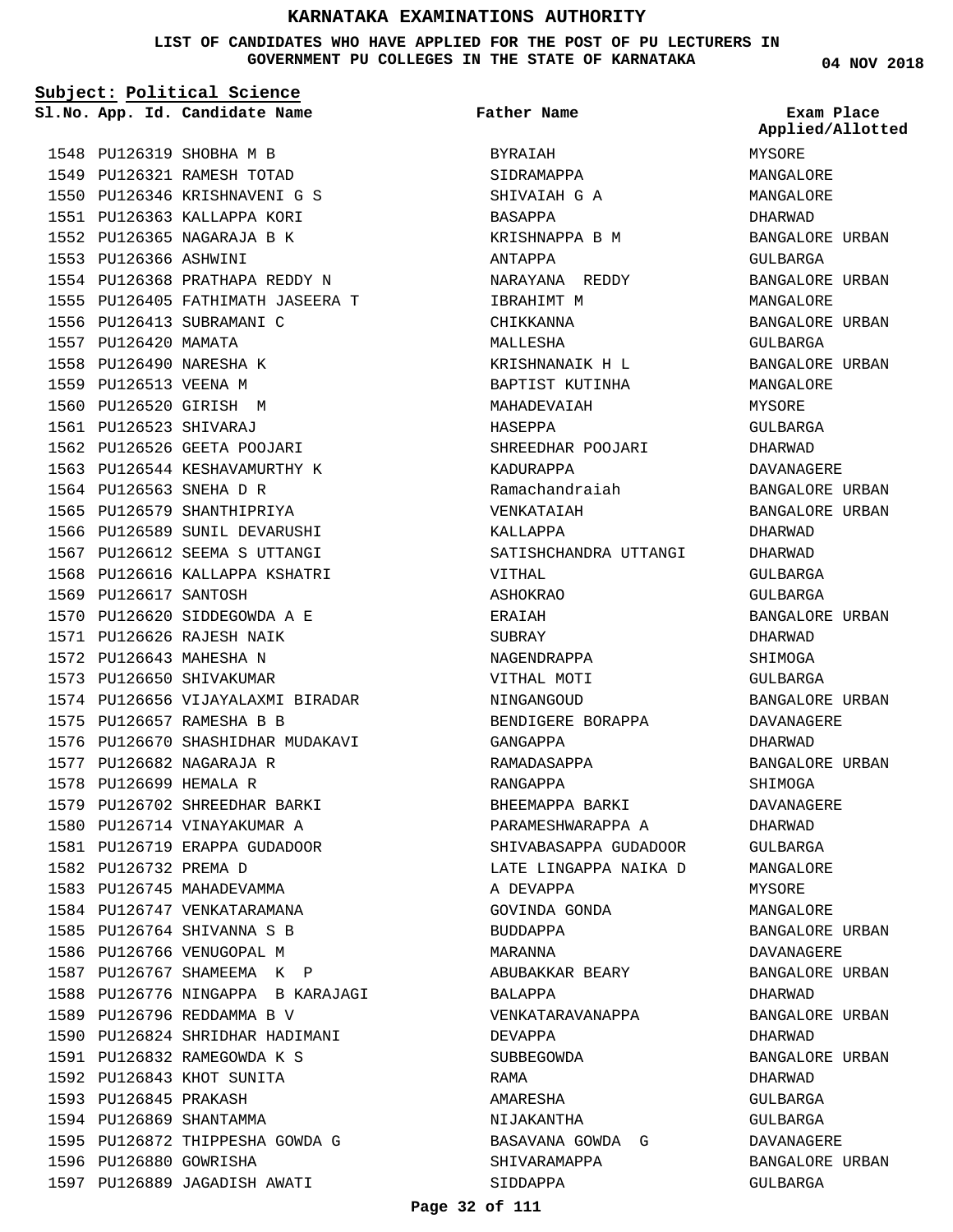**LIST OF CANDIDATES WHO HAVE APPLIED FOR THE POST OF PU LECTURERS IN GOVERNMENT PU COLLEGES IN THE STATE OF KARNATAKA**

**Subject: Political Science**

| Sl.No. App. Id. Candidate Name | Father Name | Exam Place    |
|--------------------------------|-------------|---------------|
|                                |             | Applied/Allot |

1598 PU126891 RANGASWAMY M 1599 PU126895 SANJEEDA KHANUM 1600 PU126904 SURESHA V PU126924 NALINI M 1601 1602 PU126944 VEERUPAKSHA 1603 PU126964 LAXMAN GOUDER 1604 PU126965 ASHOK TAKKALAKI 1605 PU126966 JAYAMMA K V 1606 PU126993 SUMAYYA H 1607 PU126999 VIJAYALAXMI 1608 PU127001 SHAILASHREE 1609 PU127011 SHIVARAJA M R PU127024 BASEERABEGUM NADAF 1610 1611 PU127049 KANAKAMMA 1612 PU127062 ANNAPURNA B 1613 PU127063 SANTHOSH 1614 PU127084 KAVERI 1615 PU127086 SHANTAMMA 1616 PU127092 LAKSHMIKANTHA 1617 PU127119 KAVITHA R 1618 PU127131 ANISUR REHAMAN PU127167 BASAVARAJ 1619 PU127173 KAVITHA G S 1620 PU127196 ANUPRIYA 1621 1622 PU127214 SUVARNA B V PU127240 GEETHA B 1623 1624 PU127248 KASHINATH 1625 PU127249 CHANDRASHEKARAIAH N 1626 PU127254 CHANDRAPPA D S 1627 PU127262 JAYALALITHA 1628 PU127273 CHOWDAPPA K 1629 PU127275 MANI V 1630 PU127356 VASU MOGER PU127357 LAKSHMIDEVI M S 1631 1632 PU127358 VENKATRAO 1633 PU127377 AMBIKA G 1634 PU127389 SURESH MADABHAVI 1635 PU127392 SHAKHAMBARI 1636 PU127406 RAJU KURAGODI 1637 PU127419 RAKHI 1638 PU127441 GURUPRASAD K R 1639 PU127455 HANUMANTAPPA 1640 PU127464 SANTHOSHA KUMARA K S 1641 PU127504 DHARMAPPAA NAGALINGANNAVAR 1642 PU127531 RAJAMUDI C 1643 PU127535 KARIYAMMA N N 1644 PU127568 ANNAPURNA 1645 PU127574 RAGHAVENDRA 1646 PU127639 RAJKUMAR 1647 PU127659 VISHWANATH ACHARYA

**MARIGEGOWDA** MD MOINUDDIN KHAN VEERABHADRAIAH MADHAVA V GOOLAPPA HANAMAPPA BASAPPA VAIRAMUDISHETTY MOIDEEN KUNHI SHIVARAYAGOUDA BASAPPA RAMACHANDRAREDDY M RAJESAB RAMAPPA MUTTAL BANGARAPPA K Ramanna Shetty BABURAO mallappa NARASIMHAPPA RAMESHA H C BASIR SAHEB HONNAPPA SIDDEGOWDA ASHOK VIJAYKUMAR BASAVARAJAPPA SANGAYYA HOSAMATH NANJUNDAIAH SHIVAMURTHY PADMANABHA SHETTY KRISHNAPPA VENKATESHA Durgappa SURAPPA BABURAO GANGADHARAPPA B ASHOK CHANDRASHEKHARAYYA MAHADEVAPPA ISHWAR D A K P RAJENDRAPRASAD NAGENDRAPPA SHIVASHANKAR K S FAKKIRAPPA SINGARI GOWDA NARASHIMAIAH ESWARAPPA MANAPPA BADIGER NAGSHETTY MANJUNATH ACHARYA

**04 NOV 2018**

MYSORE GULBARGA MYSORE SHIMOGA DHARWAD DHARWAD DHARWAD MYSORE MANGALORE GULBARGA GULBARGA BANGALORE URBAN DAVANAGERE BIJAPUR SHIMOGA MANGALORE GULBARGA GULBARGA BANGALORE URBAN **SHIMOGA** DAVANAGERE GULBARGA BANGALORE URBAN GULBARGA MANGALORE DAVANAGERE GULBARGA BANGALORE URBAN SHIMOGA MANGALORE BANGALORE URBAN BANGALORE URBAN MANGALORE DAVANAGERE GULBARGA DAVANAGERE **BIJAPUR** BIJAPUR DHARWAD GULBARGA MYSORE GULBARGA SHIMOGA DHARWAD MYSORE BANGALORE URBAN GULBARGA DHARWAD GULBARGA MANGALORE **Applied/Allotted**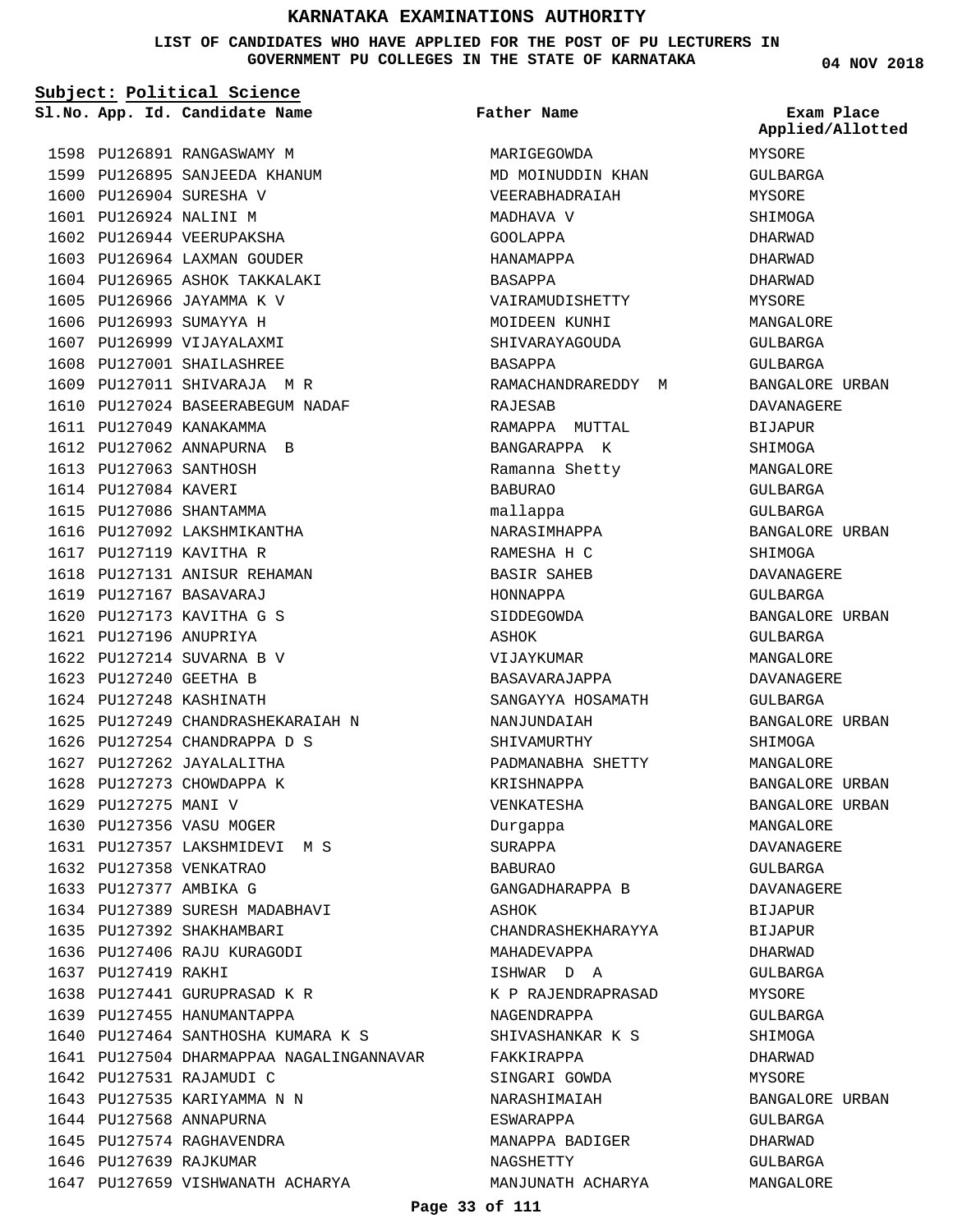**LIST OF CANDIDATES WHO HAVE APPLIED FOR THE POST OF PU LECTURERS IN GOVERNMENT PU COLLEGES IN THE STATE OF KARNATAKA**

**Subject: Political Science**

**04 NOV 2018**

#### 1648 PU127673 SHRINIVAS KATTI 1649 PU127677 UMERAKHANAM 1650 PU127679 LAKSHMIDEVI G R 1651 PU127687 HARISH UPADHYAYA 1652 PU127699 MAMATAJ YAKKUNDI 1653 PU127711 MAHESH 1654 PU127747 JHANSIRANI M B 1655 PU127749 SHIVANAND HIREMATH PU127758 BASAVARAJ 1656 1657 PU127773 MALLAPPA 1658 PU127786 KIRANKUMAR R PU127813 RAGHAVENDRA A S 1659 1660 PU127832 SUMITRA 1661 PU127844 MANJANNA JANGAWAD 1662 PU127856 VEENA H P 1663 PU127862 SHASHIKALA MANABHAVI 1664 PU127870 NAGARATHNA K S 1665 PU127875 SARASWATI 1666 PU127884 ANJANAMMA 1667 PU127908 SUNIL DIGGEWADI 1668 PU127915 SHANTHAKUMARA A G 1669 PU127931 SHEELA K M 1670 PU127959 VISHNU GOUDA 1671 PU127960 NAGAVENI K 1672 PU127999 VARADARAJA K 1673 PU128048 VIJAYA KUMAR P S 1674 PU128068 DYAMAVVA PARASANNAVAR 1675 PU128072 KISHOR KUMAR N PU128089 SHREEKANT HASARADDI 1676 1677 PU128105 SATEESH MASKE 1678 PU128106 BASAVARAJ THOMARE 1679 PU128114 VIRUPAKSHAYYA 1680 PU128122 THIPPESWAMY K B 1681 PU128170 MALLIKARJUNA B BENNURA 1682 PU128171 HANUMANTAGOUDA TANGODAR 1683 PU128178 KEMPANNA R 1684 PU128195 JYOTHI KHARVI 1685 PU128202 DINESH KUREN 1686 PU128203 SHANKAR KHOT 1687 PU128211 PRAGNA B V 1688 PU128213 RAJASHEKAR 1689 PU128214 KRISHNAGOUDA GOUDAR 1690 PU128228 PARAMESHA S 1691 PU128237 GIRIJADEVI KUDARIMATH PU128248 NANDA KUMARA H N 1692 1693 PU128288 BABU 1694 PU128308 SAVITA JALAGERI 1695 PU128314 RAMESH TALAWAR 1696 PU128329 SHARADHADEVI 1697 PU128341 MEHABOOB SAB **App. Id. Candidate Name Sl.No. Exam Place** TUKKAPPA HAFIZMAHAMAD KHAN RAJANNA SUBRAHAMANYA ABDULSAHEB HANUMANTHU KENCHAPPA J REVANASIDDAYYA KADADODDI SHIVAPPA NAGAPPA RAJEGOWDA SHIVALINGEGOWDA CHINNARADDEPPA PANDAPPA PUTTAIAH SHARANAPPA SHANKARAPPA GOWDA NAGAPPA DURUGAPPA SHIDARAY Gowdegowda MALLESHAPPA K BANGARAYA GOUDA KRISHNAPPA KADAPPA C SHIVASHANKARE GOWDA SIDDAPPA NARASIMHAIAH H NINGAPPA DASHARATH RAMU MALKAYYA SWAMY LATE BOMMAPPA K BASAPPA BENNURA SHIVANAGOUDA RACHASETTY RAMA KHARVI SHARANAPPA KUREN BHIMA VENKAPPA GOWDA B M PRABHAKAR FAKEERGOUDA SRINIVASA BOVI BASAVARAJ KUDARIMATH NAGARAJU C S CHINNAPPA SIDDAPPA PEERAPPA SHEKHARAPPA HUSSAIN SAB **Father Name** BIJAPUR MYSORE BANGALORE URBAN SHIMOGA DHARWAD GULBARGA SHIMOGA BIJAPUR GULBARGA GULBARGA SHIMOGA MYSORE BIJAPUR DHARWAD MYSORE BANGALORE URBAN SHIMOGA DHARWAD GULBARGA DHARWAD BANGALORE URBAN BANGALORE URBAN DHARWAD BANGALORE URBAN MYSORE BANGALORE URBAN DHARWAD BANGALORE URBAN DHARWAD BANGALORE URBAN DHARWAD GULBARGA DAVANAGERE DAVANAGERE MYSORE MYSORE DHARWAD GULBARGA DHARWAD SHIMOGA GULBARGA GULBARGA MYSORE **MYSORE MYSORE** GULBARGA DHARWAD BIJAPUR DHARWAD GULBARGA **Applied/Allotted**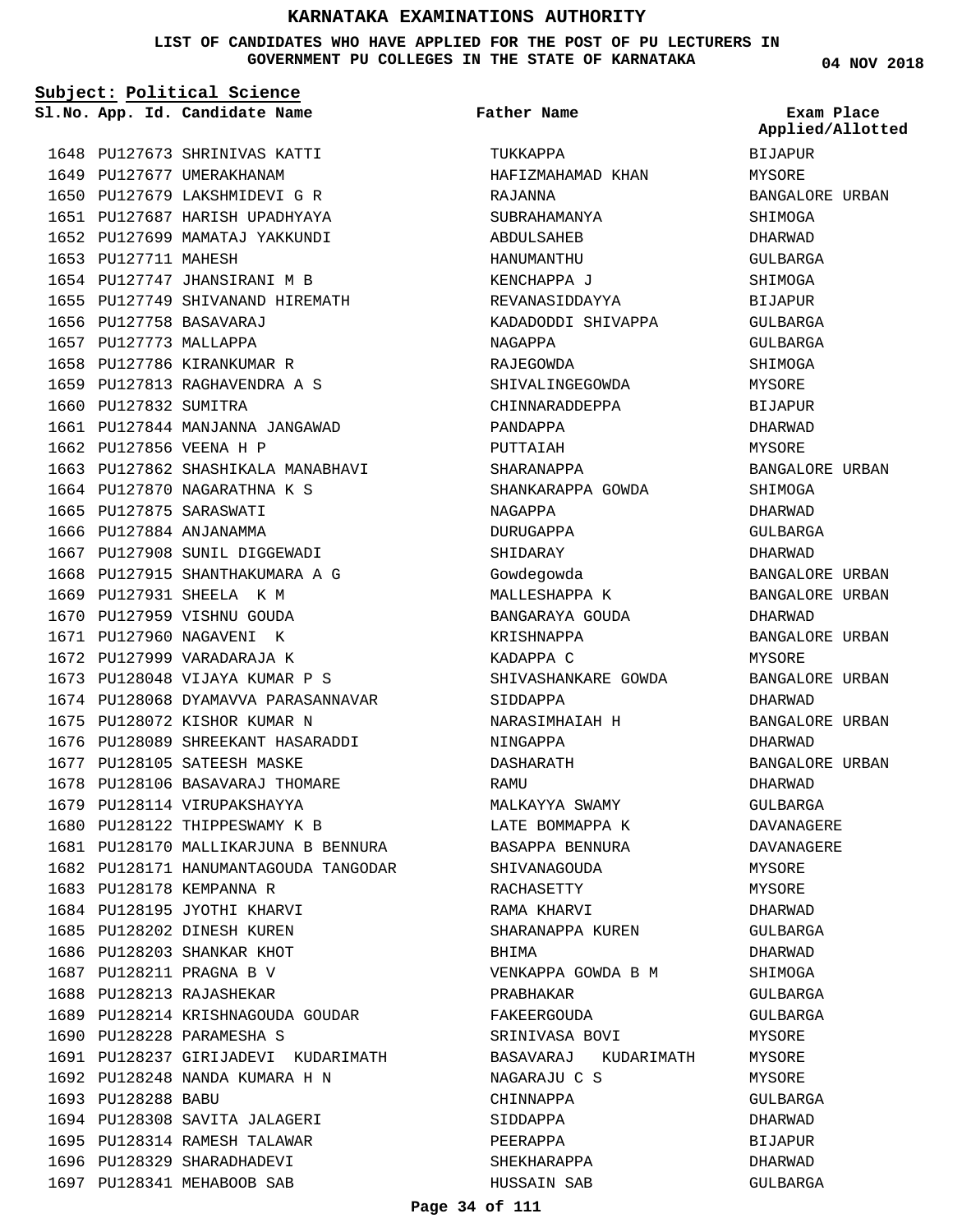**LIST OF CANDIDATES WHO HAVE APPLIED FOR THE POST OF PU LECTURERS IN GOVERNMENT PU COLLEGES IN THE STATE OF KARNATAKA**

**Subject: Political Science**

**App. Id. Candidate Name Sl.No. Exam Place**

PU128343 NAGENDRA H G 1698 1699 PU128356 SUJATHA S

PU128424 SURYAKANT 1702 1703 PU128429 SANTOSHA Y H 1704 PU128451 AMBAJI SALUNKE

1705 PU128457 KUMAR K G 1706 PU128469 VEERESHA R T

1709 PU128512 EASHARAMMA 1710 PU128571 POORNIMA S N 1711 PU128583 BHARATHI B V

1707 PU128483 SAVITA

1712 PU128605 YESAYYA 1713 PU128620 SHIVARAMA G

1715 PU128643 SUJATHA 1716 PU128648 VEDHA

1718 PU128671 SUJATA 1719 PU128677 NAVEENA N 1720 PU128683 SHILPA PU128700 ROHINI M R 1721 1722 PU128731 THIMMAPPA PU128810 BABU PYARAKI 1723 1724 PU128817 SHIVASHANKAR 1725 PU128818 VARAPRASAD K S 1726 PU128836 VINUTHA D S

1700 PU128360 BASAVARAJ HADAPAD 1701 PU128393 SAVITA HONNALLI

PU128503 HANUMESH KUMAR G H 1708

1714 PU128638 NARAYANASWAMY B K

1727 PU128871 MAHESH R BADIGER 1728 PU128959 PARASARAMAPPA P 1729 PU129009 SHIVAPRAKASH 1730 PU129017 BASHIRODDIN 1731 PU129052 CHIKKANNA

PU129071 NARENDRA BABU H S 1732 1733 PU129092 SHABANANAJNEEN 1734 PU129101 SHILPA TIWARI 1735 PU129119 SALABAT KUDACHI

PU129142 BASAVANNEPPA ANGADI 1737

1740 PU129371 CHANDRASHEKARA

1742 PU129401 MUNISHAMIREDDY H 1743 PU129409 DAYAMANI C G 1744 PU129422 MUNIRAJA N

1745 PU129441 SHAILA CHIPPALAKATTI

1736 PU129133 PADMAVATI

1738 PU129275 RANJEETA 1739 PU129355 AMBAJI

PU129391 SHRIKANT 1741

PU129444 BASAVARAJ 1746 1747 PU129448 PAVITHRA M R

1717 PU128664 PARAMESHWAR TIPAGONDRA

**Father Name**

GANGADHARAIAH H N SRINIVASAPPA KUDLEPPA SOLABAPPA BASAVANAPPA HANUMANTHAPPA Y DHONDIBA SALUNKE GANGADHARAIAH THIPPESWAMY R UMAKANTA G B HANUMANTHAPPA MELGIRIYAPPA NAGARAJU S B VENKATEGOWDA T ANOOK GIRIYAIAH KENCHAMUNIYAPPA SHIVAJI NAIK LATE NARAYANA M SHIDDAPPA NOORANDAPPA NARASIMHAPPA TAMMANNA RENUKARADHYA S M MUDDAPPA NAGANNA BASANAGOUDA SHEELAVANTAR SHILAPPA SIDDAPPA RAMACHANDRA BADIGER HALAPPA P LINGESHAPPA NARAYANI PYARU SAB ANJANAPPA SHIVANNA ABDUL RAHIMAN ANJANEYARAM MAHMADALI KUDACHI BABURAO VEERAPPA BHIMANNA SIDDANNA SHEENA NAIKA VITTAL HONNAPPA GANGAPPA NARAYANAPPA MALLAPPA BUDDIVANTAPPASUGGAMAD RAMACHANDRAPPA M

**04 NOV 2018**

BANGALORE URBAN BANGALORE URBAN DHARWAD SHIMOGA GULBARGA DAVANAGERE DHARWAD BANGALORE URBAN DAVANAGERE GULBARGA **Applied/Allotted**

DAVANAGERE BIJAPUR SHIMOGA

GULBARGA

BANGALORE URBAN

BANGALORE URBAN BANGALORE URBAN MANGALORE MYSORE DAVANAGERE BIJAPUR MYSORE GULBARGA DAVANAGERE GULBARGA GULBARGA GULBARGA GULBARGA SHIMOGA

BANGALORE URBAN DAVANAGERE DHARWAD GULBARGA SHIMOGA BANGALORE URBAN DHARWAD DHARWAD **BIJAPUR** GULBARGA DHARWAD GULBARGA GULBARGA MANGALORE GULBARGA BANGALORE URBAN DAVANAGERE BANGALORE URBAN BIJAPUR BIJAPUR DAVANAGERE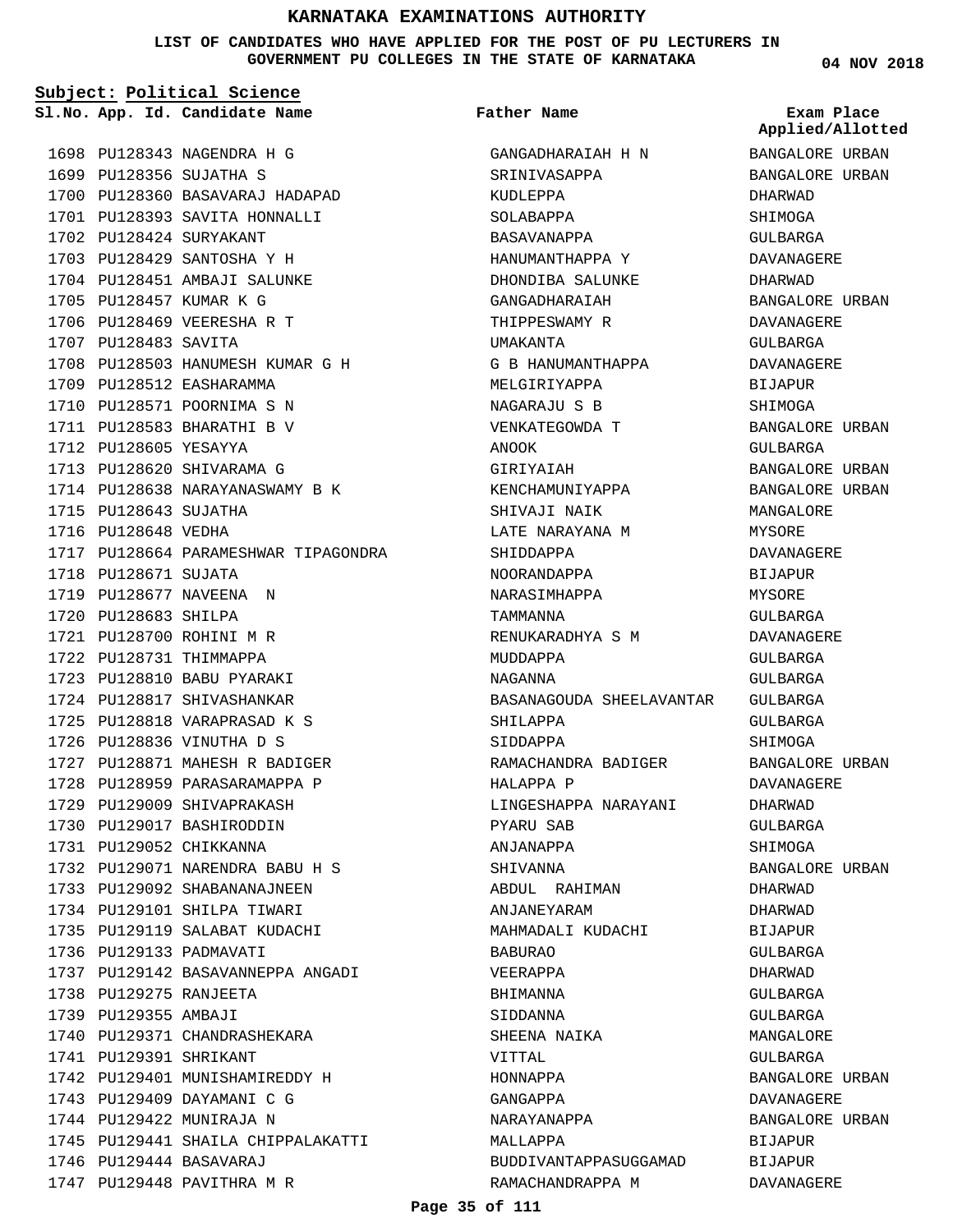**LIST OF CANDIDATES WHO HAVE APPLIED FOR THE POST OF PU LECTURERS IN GOVERNMENT PU COLLEGES IN THE STATE OF KARNATAKA**

**Subject: Political Science**

**App. Id. Candidate Name Sl.No. Exam Place**

**Father Name**

1748 PU129468 GOVINDA 1749 PU129493 JAGADEESH P HAVERI 1750 PU129500 THANUJA B K PU129511 SHYAMALA S 1751 1752 PU129512 RAVI KELUR 1753 PU129563 KUMARA SWAMY S N 1754 PU129568 MANJUNATHA H K 1755 PU129573 NAVEEN SONDUR 1756 PU129579 JAYALAKSHMI H S 1757 PU129583 MADIVALAPPAGOUDA PATIL 1758 PU129601 TARA 1759 PU129602 GURUPRASAD M 1760 PU129615 RAMAPPA PU129623 NAGARAJA S H 1761 1762 PU129633 JAGADEESHA C N 1763 PU129653 DEVAMALLIGE 1764 PU129662 RENUKAMMA G 1765 PU129669 LATHA H G 1766 PU129715 HANMANT KUNDARAGI 1767 PU129738 GOURISH DIGAMBAR RANE 1768 PU129772 VISHWANATH GANMUKHI 1769 PU129779 ANITHA M R 1770 PU129813 PRABHU BHIRADI 1771 PU129859 LAKSHMIKANTHA V H 1772 PU129882 KOTEPPA KAREMMANAVAR 1773 PU129900 SWAMI DANAYYA APPAYYA 1774 PU129930 HARISHA A H 1775 PU129931 PRASANNAKUMAR 1776 PU129936 RUDRAPPA K J 1777 PU129945 SUDHIR NADUVINAMANI 1778 PU129953 HANUMAWWA 1779 PU129969 HARISHA S 1780 PU129983 BASAVARAJ SINGARADDI 1781 PU129989 SWAMY Y H 1782 PU130022 SHIVAPRASAD PATIL 1783 PU130026 KASHINATHA K 1784 PU130071 RAMESH K G 1785 PU130085 SATYASRI C C 1786 PU130102 ANUSUYA 1787 PU130137 BIBIAYESHA 1788 PU130144 GUDADHAYYA 1789 PU130167 HANUMANTHAPPA G 1790 PU130190 GIRIJA KUMARI H S 1791 PU130210 JAGADEESH PU130227 PRAKASHA P O 1792 1793 PU130248 MALLIKARJUN NIDONI 1794 PU130249 ANANDA POOJARY 1795 PU130252 RAGHU R 1796 PU130268 BABU

1797 PU130275 GAYATHRI V

RAMANAPPA PUTTAPPA HAVERI KESHAV B SRINIVASA R ISHWARAPPA NAGARAJE GOWDA A N KENCHAPPA NAGARAJ **SHIVAIAH** MAHADEVAPPAGOUD CHOTASAB MAHADEVAIAH M C MUDIYAPPA HARIJAN HANUMANTHA NAIKA NINGEGOWDA RAMAIAH GUNDAPPA GANGADHARAPPA H N SOMANNA DIGAMBAR RANE DASMAYYA GANAMUKHI RUDRAIAH M N MARUTI HONNEGOWDA NINGAPPA APPAYYA ARANI HANUMANTHAPPA LAKSHMANNA KATHALAGERE JAYYAPPA SUBHADRA ADAPPA Swamy P RANGAPPA HALESHAPPA T R BAPUGOUDA SHIVAPPA K GOPALAPPA K CHANDRE GOWDA C P SHANKAR REDDY RAHAMATHULLA SHARIFF ADGALAPPA GANGAPPA SRINIVASAIAH H V SANNA VEERAPPA OBALAGIRIYAPPA IRAPPA KORAGA POOJARY REVANASIDDAPPA LAKSHMAN VENKATESHAPPA

**04 NOV 2018**

GULBARGA DAVANAGERE MANGALORE BANGALORE URBAN BIJAPUR MYSORE BANGALORE URBAN DHARWAD **SHIMOGA** DHARWAD BANGALORE URBAN MYSORE DHARWAD SHIMOGA MYSORE MYSORE DAVANAGERE DAVANAGERE **BIJAPUR** DHARWAD GULBARGA DAVANAGERE DHARWAD MYSORE DAVANAGERE BIJAPUR DAVANAGERE BANGALORE URBAN DAVANAGERE BIJAPUR DHARWAD MYSORE BIJAPUR SHIMOGA BIJAPUR DHARWAD DAVANAGERE BANGALORE URBAN GULBARGA DAVANAGERE GULBARGA DAVANAGERE BANGALORE URBAN GULBARGA DAVANAGERE BIJAPUR MANGALORE DAVANAGERE GULBARGA BANGALORE URBAN **Applied/Allotted**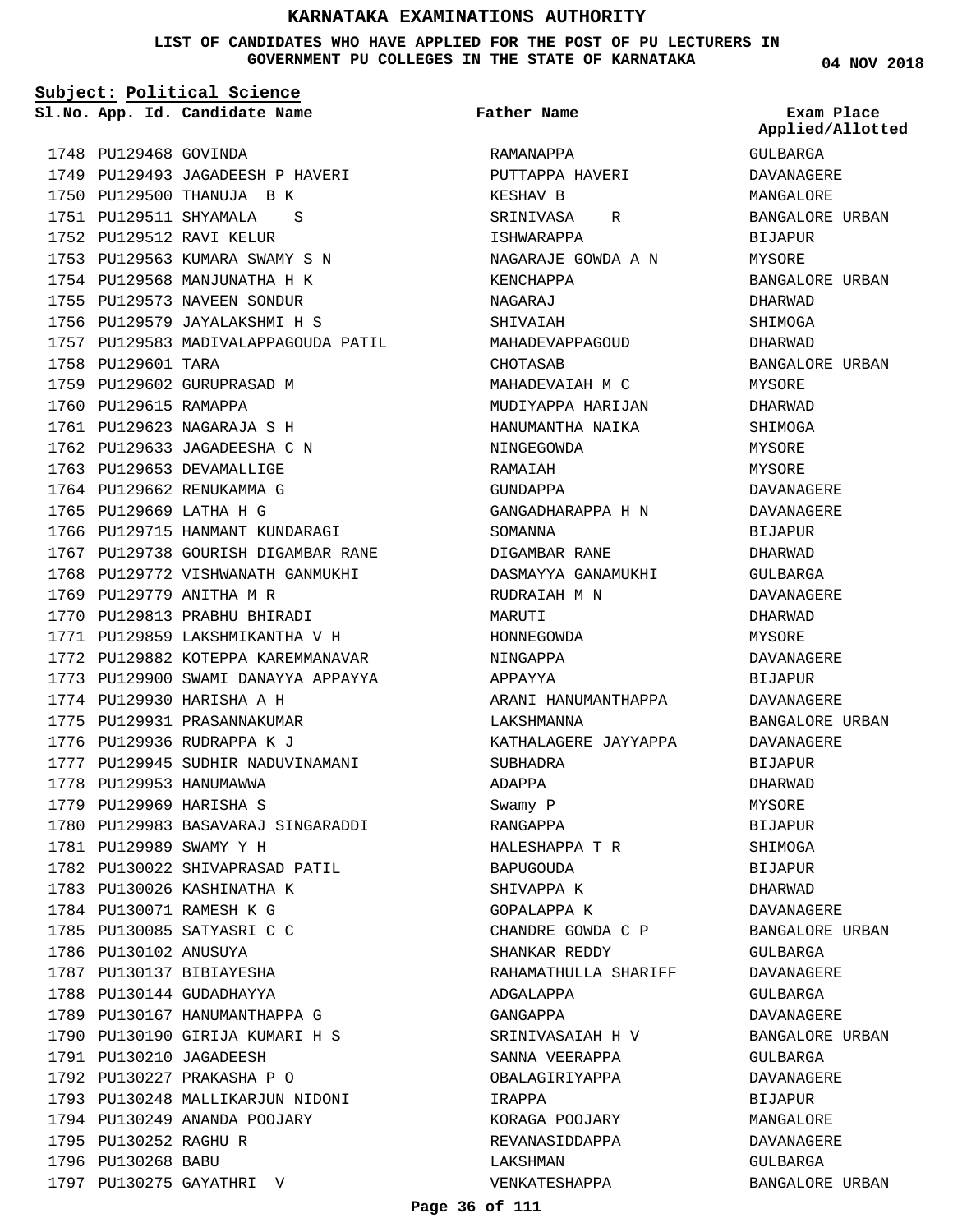#### **LIST OF CANDIDATES WHO HAVE APPLIED FOR THE POST OF PU LECTURERS IN GOVERNMENT PU COLLEGES IN THE STATE OF KARNATAKA**

| Subject: Political Science |                                      |                       |                                |
|----------------------------|--------------------------------------|-----------------------|--------------------------------|
|                            | Sl.No. App. Id. Candidate Name       | <b>Father Name</b>    | Exam Place<br>Applied/Allotted |
|                            | 1798 PU130284 SIDDARAJU Y S          | SIDDAIAH              | MYSORE                         |
|                            | 1799 PU130293 BASAVARAJA             | <b>AMARANNA</b>       | <b>GULBARGA</b>                |
|                            | 1800 PU130301 V K RAGHAVENDRA        | KRISHNEGOWDA          | BANGALORE URBAN                |
|                            | 1801 PU130313 PADMAVATI MAGADUM      | SHRISHAIL             | BIJAPUR                        |
| 1802 PU130314 NAGARAJ      |                                      | BASAVARAJ             | GULBARGA                       |
|                            | 1803 PU130336 ISHWARAPPA HUGAR       | FAKIRAPPA             | DHARWAD                        |
|                            | 1804 PU130402 SRINIVASA B            | BETTAIAH              | MYSORE                         |
|                            | 1805 PU130411 MADHU H R              | RAMESHA H H           | SHIMOGA                        |
|                            | 1806 PU130420 RADHASWAMY K P         | PAMPANNA T K          | DAVANAGERE                     |
|                            | 1807 PU130429 SADDAM HUSAIN          | ISHMAIL SAB           | GULBARGA                       |
|                            | 1808 PU130447 LAKSHMANA K H          | HUCHAIAH              | MYSORE                         |
|                            | 1809 PU130450 ROOPA T M              | MUTHAPPA B            | BANGALORE URBAN                |
|                            | 1810 PU130481 MAHADEVAMMA M K        | KEMPEGOWDA            | MYSORE                         |
|                            | 1811 PU130487 SUNIL BHOSALE          | MALLAPPA BHOSALE      | BIJAPUR                        |
|                            | 1812 PU130513 UDAYA KUMAR KS         | SHANKARAMURTHY RAO L  | <b>DAVANAGERE</b>              |
|                            | 1813 PU130514 GOURAMBE NAIK          | HANUMANTA             | BIJAPUR                        |
|                            | 1814 PU130556 JANARDHANAGOUDA        | NARASIMHALU           | GULBARGA                       |
|                            | 1815 PU130613 MANJUNATHA B R         | RAMANNA               | BANGALORE URBAN                |
|                            | 1816 PU130634 SREENATHA S G          | GOVINDAPPA            | BANGALORE URBAN                |
|                            | 1817 PU130648 SATHISHA N             | NINGASHETTY           | MYSORE                         |
|                            | 1818 PU130649 ANIL KUMAR H           | HANUMANTHAPPA B       | SHIMOGA                        |
|                            | 1819 PU130651 KESHAVAMURTHY K N      | NAGALINGAPPA          | DAVANAGERE                     |
|                            | 1820 PU130652 KAVITA KAMBLE          | SATYAPPA              | DHARWAD                        |
|                            | 1821 PU130655 VEENA DESAI            | ANANTHARAO            | DHARWAD                        |
| 1822 PU130670 ANJAYYA      |                                      | YANKOBA               | GULBARGA                       |
|                            | 1823 PU130679 PARVATHI P             | PAPANNA               | BANGALORE URBAN                |
|                            | 1824 PU130689 NAZEER KHAN M          | Mehaboob Khan         | BANGALORE URBAN                |
|                            | 1825 PU130703 SHARANAPPA             | HANAMAPPA             | GULBARGA                       |
|                            | 1826 PU130710 MAHESH R M             | MOLLESIDDAIAH         | MYSORE                         |
|                            | 1827 PU130724 NINGAPPA IMMADI        | FAKKIRAPPA            | DHARWAD                        |
|                            | 1828 PU130725 GOLLARA THIPPERUDRA    | GOLLARA POTHALINGAPPA | DHARWAD                        |
|                            | 1829 PU130739 SHAKUNTALA KAMBLE      | SAMBAJI               | DHARWAD                        |
|                            | 1830 PU130811 VEERAPPA C             | CHITTAPPA K           | SHIMOGA                        |
|                            | 1831 PU130816 NAGARAJA AMBIG         | PERU AMBIG            | DHARWAD                        |
| 1832 PU130821 SHYNAZ       |                                      | BABUSHAEBA            | SHIMOGA                        |
|                            | 1833 PU130837 VIJAYKUMAR BIRAJANAVAR | SHIVANAND BIRAJANAVAR | DHARWAD                        |
|                            | 1834 PU130838 MARUTI TEERTH          | SIDDAPPA              | DHARWAD                        |
| 1835 PU130842 VILAS        |                                      | HANMANTH              | GULBARGA                       |
|                            | 1836 PU130846 RUDRESH CHINIVALAR     | VEERANNA              | DAVANAGERE                     |
|                            | 1837 PU130857 SHILPA KAGAWAD         | BANDU                 | BIJAPUR                        |
|                            | 1838 PU130898 RADHAMMA C V           | VENKATASHAMAPPA       | BANGALORE URBAN                |
|                            | 1839 PU130909 IRAPAN RAFEEK JAKATI   | RAFEEK JAKATI         |                                |
|                            |                                      |                       | DHARWAD                        |
| 1840 PU130914 PRADEEP      |                                      | KERBA KAMBLE          | GULBARGA                       |
|                            | 1841 PU130931 PRATHIMA K             | SANJEEVA K            | MANGALORE                      |
|                            | 1842 PU130933 VENKATESHA H N         | NARASIMHA MURTHY H    | MYSORE                         |
|                            | 1843 PU130947 YASHODA NAG D N        | NAGAPPA               | BANGALORE URBAN                |
|                            | 1844 PU130949 SARASWATI              | LAXMANA NAYAKA        | GULBARGA                       |
|                            | 1845 PU130957 GEETHA LAKSHMI A       | CHANNANA GOWDA A      | GULBARGA                       |
| 1846 PU130958 VINODA       |                                      | NARAYANA              | MANGALORE                      |
|                            | 1847 PU130975 NAGARAJA H             | HANUMANTHAPPA         | BANGALORE URBAN                |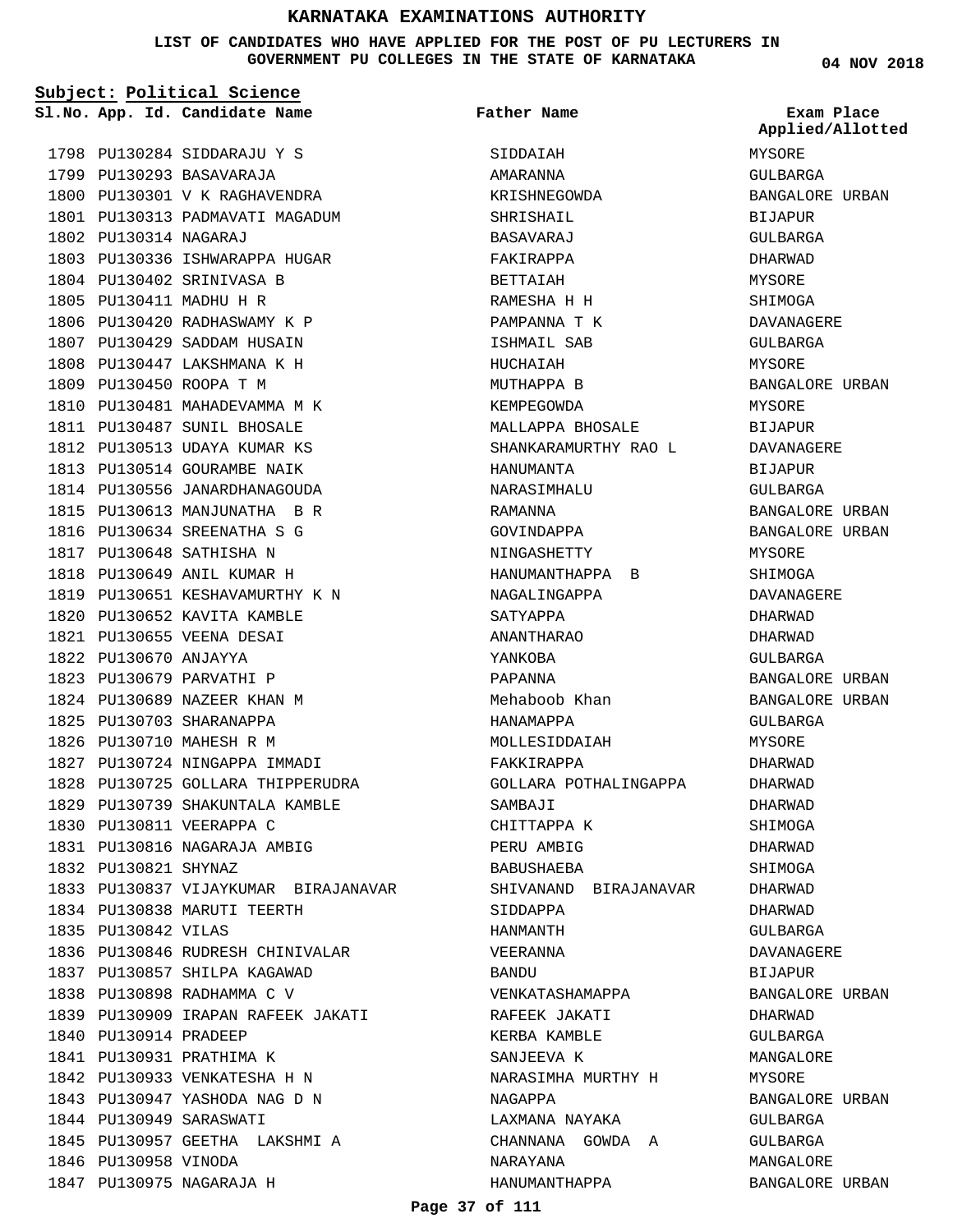#### **LIST OF CANDIDATES WHO HAVE APPLIED FOR THE POST OF PU LECTURERS IN GOVERNMENT PU COLLEGES IN THE STATE OF KARNATAKA**

**Subject: Political Science**

**App. Id. Candidate Name Sl.No. Exam Place**

**Father Name**

**Applied/Allotted**

|                        |                                                           |                                        | $A_{\nu}$ $A_{\nu}$ |
|------------------------|-----------------------------------------------------------|----------------------------------------|---------------------|
|                        | 1848 PU131034 BASAVARAJA N GUNJAL                         | NINGAPPA                               | GULBARGA            |
| 1849 PU131035 BASAVA   |                                                           | HANUMANTHA                             | GULBARGA            |
|                        | 1850 PU131063 SRIDEVI KAMMAR                              | YALLAPPA                               | DHARWAD             |
|                        | 1851 PU131084 CHANDRASHEKAR H S                           | SHOORSETTY H C                         | MYSORE              |
|                        | 1852 PU131131 RAPHEEK YADRAMI                             | DAVALASA                               | <b>BIJAPUR</b>      |
|                        | 1853 PU131135 SHIVARAJ M                                  | MANI                                   | MYSORE              |
|                        | 1854 PU131147 PATI NAIK P                                 | PEEKYA NAIK                            | SHIMOGA             |
|                        | 1855 PU131154 RAJAKUMAR                                   | SHIVARAYA                              | GULBARGA            |
|                        | 1856 PU131164 RAMAPPA HATTIKATAGI XALLAPPA                |                                        | DHARWAD             |
|                        | 1857 PU131190 BURANAPATEL BALAGANUR                       | GALEEBASAB                             | BIJAPUR             |
|                        | 1858 PU131215 KAVITHA J                                   | JANYA NAIK                             | SHIMOGA             |
|                        | 1859 PU131216 SIDRAM NYAMAGOUD                            | KALLAPPA                               | BIJAPUR             |
|                        | 1860 PU131218 L LALITHAMMA                                | LAKSHMANA                              | DAVANAGERE          |
|                        | 1861 PU131220 MAMATHA G                                   | GOPALAYYA                              | BANGALORE URBAN     |
|                        | 1862 PU131229 MANJUNATHA M S                              | M SIDDAPPA                             | SHIMOGA             |
|                        | 1863 PU131260 LOKESHA K S                                 | SIDDAIAH K S                           | MYSORE              |
|                        | 1864 PU131279 ARUNADEVI G                                 | GOVINDAPPA                             | BANGALORE URBAN     |
| 1865 PU131319 HONNAPPA |                                                           | MALLAYYA                               | GULBARGA            |
|                        | 1866 PU131344 NARASIMHA SETTY D R                         | RANGA SETTY                            | MYSORE              |
|                        | 1867 PU131345 RAGHAVENDRA HULAKUND MALAKAJAPPA            |                                        | DHARWAD             |
|                        | 1868 PU131351 PAVITRA P                                   | NAGAPPA                                | DAVANAGERE          |
|                        | 1869 PU131390 MANJULA L                                   | LAKSHMINARAYANAPPA P V BANGALORE URBAN |                     |
|                        | 1870 PU131400 SOOSAMMA T V                                | VARGHESE T K                           | BANGALORE URBAN     |
|                        | 1871 PU131401 KOGALI AKKI SHETRA NAGARAJA SHEKHARAPPA K S |                                        | DAVANAGERE          |
| 1872 PU131423 BHEEM    |                                                           | SHANKARRAO BHENDE GULBARGA             |                     |
|                        | 1873 PU131428 GARUDAPPA ULAVATTI                          | BASAPPA                                | DAVANAGERE          |
|                        | 1874 PU131434 PANDURANG TIKKOJI                           | NAGENDRAPPA TIKKOJI                    | DHARWAD             |
|                        | 1875 PU131476 NARASIMHARAJU C                             | CHANNAPPA                              | BANGALORE URBAN     |
|                        | 1876 PU131488 BHARATH H M                                 | MALLA NAYAKA N                         | BANGALORE URBAN     |
| 1877 PU131528 RAMAN    |                                                           | <b>BABURAO</b>                         | GULBARGA            |
|                        | 1878 PU131544 SHAIK RIZWAN                                | SHAIK HUSSAINSAB                       | GULBARGA            |
|                        | 1879 PU131571 RADHAKRISHNA P U                            | HUKRA P                                | <b>BIJAPUR</b>      |
|                        | 1880 PU131578 SUDHAKARA H B                               | BASAVALINGAPPA                         | BANGALORE URBAN     |
|                        | 1881 PU131601 BASAVARAJ KAMATAGI                          | LACHCHAPPA                             | <b>BIJAPUR</b>      |
|                        | 1882 PU131630 NALINA H C                                  | CHANNAIAH                              | SHIMOGA             |
| 1883 PU131638 RAMESH   |                                                           | BASVARAJ                               | GULBARGA            |
| 1884 PU131643 MANIK    |                                                           | SHANKAR                                | GULBARGA            |
|                        | 1885 PU131645 SANTOSHKUMAR                                | DATTAPPA                               | GULBARGA            |
|                        | 1886 PU131651 AMBARISH K                                  | KENGANNA                               | BANGALORE URBAN     |
|                        | 1887 PU131697 GAYATHRI V R                                | RANGAPPA R                             | DAVANAGERE          |
|                        | 1888 PU131706 KUMUDA RAYAKAR N                            | NAGESH RAYAKAR                         | MYSORE              |
|                        | 1889 PU131720 GANGADHARA H                                | HARIJANA HULEPPA                       | BANGALORE URBAN     |
|                        | 1890 PU131755 ASHWINIRANI                                 | MAHADEV                                | GULBARGA            |
|                        | 1891 PU131757 RUDRAGOUDA GOUDAPPAGOUDRA                   | VEERANAGOUDA                           | DHARWAD             |
| 1892 PU131769 MALLAPPA |                                                           | GANGAPPA                               | DHARWAD             |
|                        | 1893 PU131807 VENKATESHA DR                               | RANGAPPA G K                           | SHIMOGA             |
|                        | 1894 PU131868 DEEBA KOUSER N                              | NAZEER AHMED                           | MYSORE              |
| 1895 PU131869 RADHABAI |                                                           | PARMESHWAR                             | GULBARGA            |
|                        | 1896 PU131870 CHANDRASHEKHARA K                           | BASAVARAJAPPA P                        | DHARWAD             |
|                        | 1897 PU131889 SUNANDAMMA K                                | KENCHAPPA                              | DAVANAGERE          |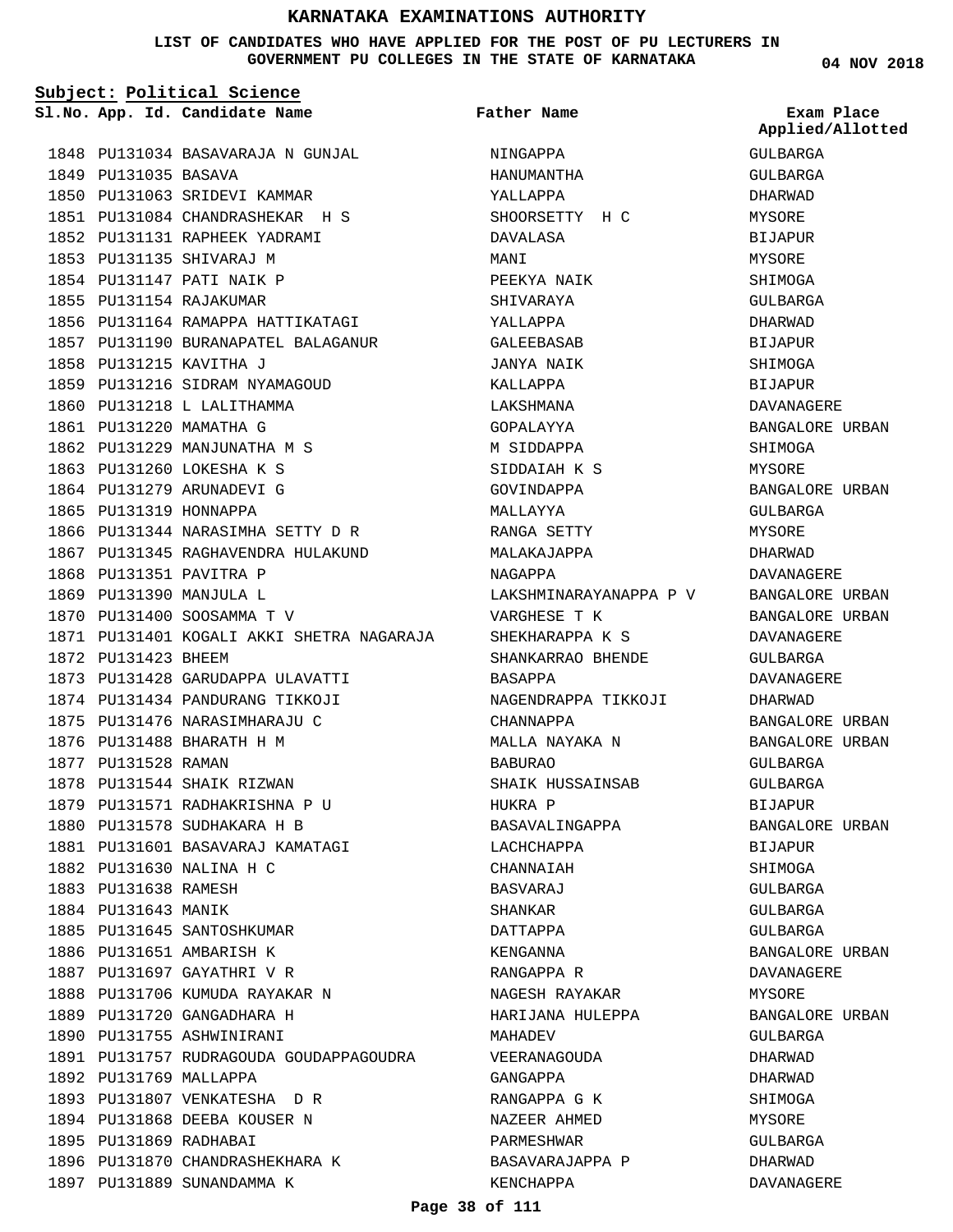**LIST OF CANDIDATES WHO HAVE APPLIED FOR THE POST OF PU LECTURERS IN GOVERNMENT PU COLLEGES IN THE STATE OF KARNATAKA**

**04 NOV 2018**

| Subject: Political Science |                                     |                       |                                |
|----------------------------|-------------------------------------|-----------------------|--------------------------------|
|                            | Sl.No. App. Id. Candidate Name      | Father Name           | Exam Place<br>Applied/Allotted |
|                            | 1898 PU131925 PRAKASHA M            | Muninagappa           | BANGALORE URBAN                |
|                            | 1899 PU131927 SIDDAIAH S            | SIDDALINGAPPA         | BANGALORE URBAN                |
|                            | 1900 PU131945 BHARATHI M D          | DEVARAJU              | MYSORE                         |
|                            | 1901 PU132022 RAJASHREE PATIL       | HALAPPA               | DHARWAD                        |
|                            | 1902 PU132066 MALLANAGOUDA          | <b>BAPUGOUDA</b>      | <b>BIJAPUR</b>                 |
|                            | 1903 PU132067 VENKATESHA N          | NARAYANASWAMY         | BANGALORE URBAN                |
|                            | 1904 PU132076 LOKESH C R            | RANGAIAH C D          | GULBARGA                       |
|                            | 1905 PU132104 NAYANA K L            | LATE LACHMEGOWDA C    | MYSORE                         |
| 1906 PU132172 JEEVAN       |                                     | JAIWANT               | GULBARGA                       |
| 1907 PU132186 SHAMANNA     |                                     | NAGAPPA BANDI         | BIJAPUR                        |
| 1908 PU132195 BHEEMBAI     |                                     | RAMAKRISHNA           | GULBARGA                       |
|                            | 1909 PU132197 NANDA MUGAPPA MALALI  | MUGAPPA               | DHARWAD                        |
|                            | 1910 PU132214 KARABASAPPA MALLADAD  | CHANABASAPPA          | DHARWAD                        |
|                            | 1911 PU132237 RAVINDER REDDY        | BASAPPA               | GULBARGA                       |
|                            | 1912 PU132264 SRINIVASA K R         | RAMU                  | BANGALORE URBAN                |
|                            | 1913 PU132310 NINGAPPA BANDI        | GULAPPA               | DHARWAD                        |
|                            | 1914 PU132348 VAIJANATH             | SHARANAPPA            | <b>GULBARGA</b>                |
|                            | 1915 PU132349 SHANTA KUMAR          | SIDRAMAPPA            | GULBARGA                       |
|                            | 1916 PU132350 RAJSHEKHAR HADAPAD    | BASANNA               | GULBARGA                       |
|                            | 1917 PU132357 SHOBHA BK             | HAMPAYYA              | GULBARGA                       |
|                            | 1918 PU132384 SARAH NAQVI SHIRIN    | SYED ZIAUDDIN         | BANGALORE URBAN                |
| 1919 PU132385 SATISH       |                                     | MOHAN                 | GULBARGA                       |
|                            | 1920 PU132425 PRASHANTH SALAGOND    | SHIVANAND SALAGAOND   | BIJAPUR                        |
|                            | 1921 PU132426 VEERESH HIREMATH      | SANGAPPA              | <b>BIJAPUR</b>                 |
|                            | 1922 PU132427 SHIVUKUMAR WALI       | SHAMBU                | <b>BIJAPUR</b>                 |
|                            | 1923 PU132435 SHIVANANDA K N        | NARAYANASWAMY N       | BANGALORE URBAN                |
|                            | 1924 PU132443 YOGENDRA D<br>B       |                       |                                |
|                            | 1925 PU132444 YOGENDRA D<br>B.      | BASAVARAJAPPA P       | MYSORE                         |
|                            |                                     | BASAVARAJAPPA P       | MYSORE                         |
| 1927 PU132452 BASAMMA      | 1926 PU132446 HARISH R K            | KENCHAPPA R           | MYSORE                         |
|                            |                                     | KARIYAPPA             | GULBARGA                       |
|                            | 1928 PU132470 KUMAR LAMANI          | BHIMAPPA              | <b>BIJAPUR</b>                 |
|                            | 1929 PU132475 SHIVAPUTRA GAGANAMALI | BHIMANNA              | DHARWAD                        |
|                            | 1930 PU132482 SANTHOSHA S           | SIDLEGOWDA            | MYSORE                         |
|                            | 1931 PU132518 PRAVEENAKUMARA E S    | SESHAPPA E            | DAVANAGERE                     |
|                            | 1932 PU132522 BHEEMASHANKAR         | DANAPPA               | GULBARGA                       |
|                            | 1933 PU132536 SHEKHAR B             | NARAYANA B            | DHARWAD                        |
|                            | 1934 PU132575 RAGHAVENDRA MOGAVEER  | GANESH                | MANGALORE                      |
|                            | 1935 PU132590 SHANTHA K             | KENDAGANNA SWAMY      | MYSORE                         |
|                            | 1936 PU132597 DURUGAMMA B           | BASANNA H             | DHARWAD                        |
|                            | 1937 PU132640 PARASHURAM MADAR      | BHEEMAPPA             | BIJAPUR                        |
|                            | 1938 PU132648 BHUTHARAJU            | BHUTHAIAH             | BANGALORE URBAN                |
|                            | 1939 PU132649 VIJAYALAXMI KENGANAL  | NINGAPPA              | BIJAPUR                        |
|                            | 1940 PU132675 SAVITHA RANI S        | SUBBANNA S            | MYSORE                         |
|                            | 1941 PU132679 BHASKAR POOJARI       | SOMA POOJARI          | MANGALORE                      |
|                            | 1942 PU132709 KAVYA K C             | CHANDRASHEKARA        | BANGALORE URBAN                |
|                            | 1943 PU132729 ANITHA KUMARI H S     | SHEKHARAPPA A D       | SHIMOGA                        |
|                            | 1944 PU132734 SWAPNA G D            | DHARANENDRA KUMAR G D | MYSORE                         |
|                            | 1945 PU132744 SHIVAMURTHY H         | honnurchithaiah       | BANGALORE URBAN                |
|                            | 1946 PU132775 GEETA TODAKAR         | TUKARAM               | DHARWAD                        |
|                            | 1947 PU132778 GANESH P J            | JAYAPPA S K           | DAVANAGERE                     |

**Page 39 of 111**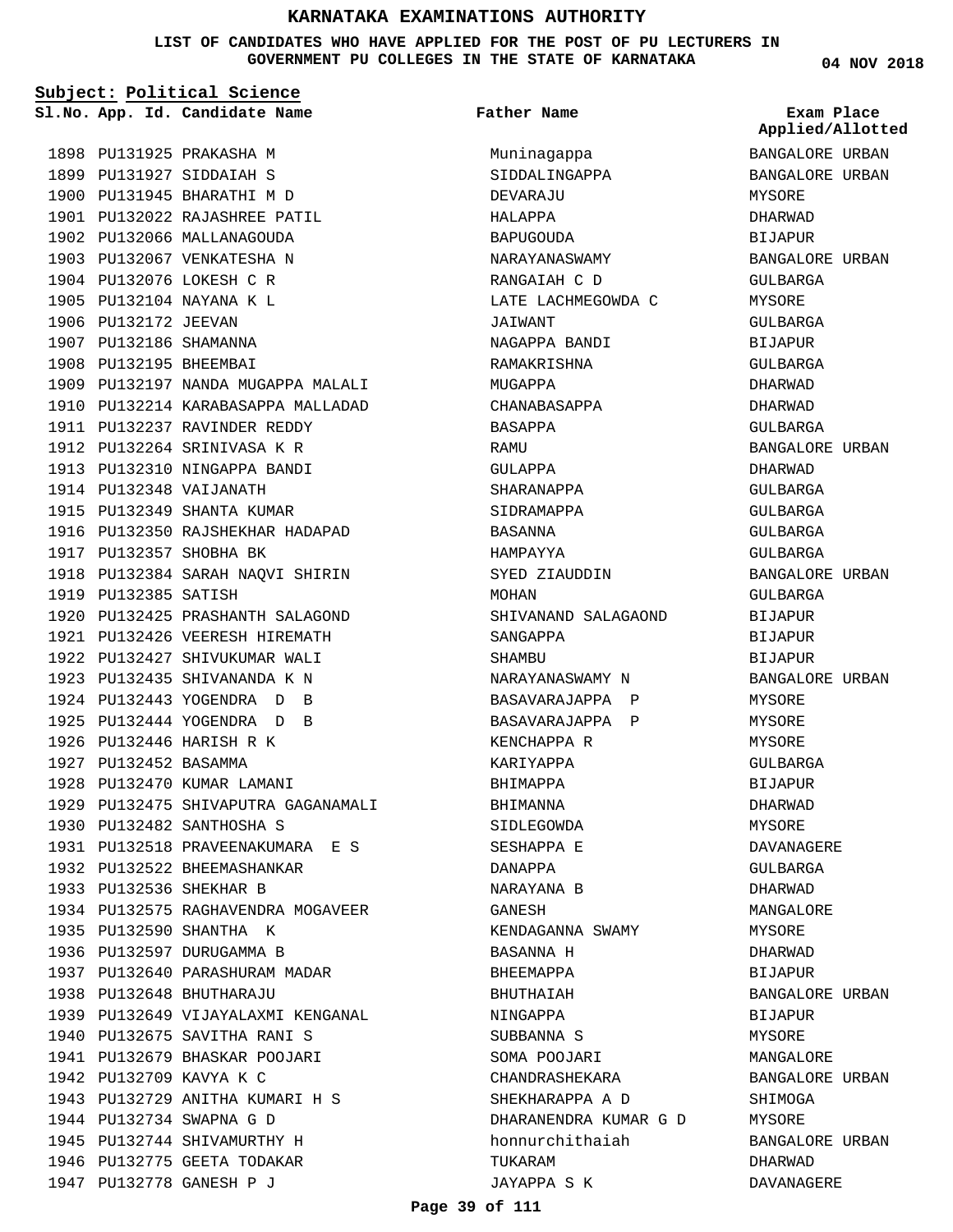**LIST OF CANDIDATES WHO HAVE APPLIED FOR THE POST OF PU LECTURERS IN GOVERNMENT PU COLLEGES IN THE STATE OF KARNATAKA**

**04 NOV 2018**

|                        | Sl.No. App. Id. Candidate Name        | Father Name            | Exam Place<br>Applied/Allotted |
|------------------------|---------------------------------------|------------------------|--------------------------------|
|                        | 1948 PU132788 VINAY KULKARNI          | RAMACHANDRA            | BANGALORE URBAN                |
|                        | 1949 PU132814 RAJU TALAKERI           | YAMANAPPA              | BIJAPUR                        |
|                        | 1950 PU132815 THIMMALAMMA             | MUKKARAYYA             | GULBARGA                       |
| 1951 PU132847 UMESHA   |                                       | SWAMY                  | MYSORE                         |
| 1952 PU132877 K KAVERI |                                       | S B KANTHRAJU          | MYSORE                         |
|                        | 1953 PU132886 MAHESHWARI              | VAIJINATH              | GULBARGA                       |
|                        | 1954 PU132892 EDIGARA SUMALATHA       | EDIGARA CHUDARATNA     | DAVANAGERE                     |
| 1955 PU132903 ASHA     |                                       | ANANTH SHET            | SHIMOGA                        |
|                        | 1956 PU132907 RAJKUMAR                | TIPPANNA               | GULBARGA                       |
|                        | 1957 PU132926 BASAVARAJA P            | PENNAPPA               | DAVANAGERE                     |
|                        | 1958 PU132956 NISARGA V               | VEDA PRAKASH C S       | MYSORE                         |
|                        | 1959 PU132978 SHANTHAVEERA E          | ERAPPA                 | <b>BIJAPUR</b>                 |
|                        | 1960 PU132982 GURUSIDD HATTALI        | CHANNAPPA              | <b>BIJAPUR</b>                 |
|                        | 1961 PU133017 ANASUYA KUDARI          | MOOGAPPA               | DHARWAD                        |
|                        | 1962 PU133023 VIJAYAKUMAR N           | NARASIMHAIAH D         | MYSORE                         |
|                        | 1963 PU133028 SHIVAKUMAR              | MALLAYYA CHARANTIMATH  | GULBARGA                       |
|                        | 1964 PU133032 KUSUMA M K              | KALAJAIAH              | SHIMOGA                        |
|                        | 1965 PU133045 RAMESH METRI            | MALLAPPA               | BIJAPUR                        |
|                        | 1966 PU133073 SURESHA K               | J C KRISHNAPPA         | BANGALORE URBAN                |
|                        | 1967 PU133096 SHREENATHA              | SHANKRAPPA             | GULBARGA                       |
|                        | 1968 PU133115 SIDDAPPA KUNCHANUR      | BASAPPA                | BIJAPUR                        |
| 1969 PU133127 VITHAL   |                                       | Hanamantappa           | GULBARGA                       |
|                        | 1970 PU133135 RADHAMMA P              | PAPANNA P              | DAVANAGERE                     |
|                        | 1971 PU133171 ANJANEYA H              | HANUMANTHAPPA S        | DAVANAGERE                     |
|                        | 1972 PU133179 VIJAYALAXMI L B         | BASAPPA                | DHARWAD                        |
|                        | 1973 PU133182 SINDHU K P              | PALAKSHAPPA            | DAVANAGERE                     |
|                        | 1974 PU133221 SUVARNA KAMANOORI       | GOVIND                 | DHARWAD                        |
|                        | 1975 PU133282 SAROJAMMA M B           | BYRAPPA                | BANGALORE URBAN                |
|                        | 1976 PU133289 SARITHA N               | NAGARAJA G             | BANGALORE URBAN                |
|                        | 1977 PU133297 NAGARAJA D O            | OBAIAH D               | DAVANAGERE                     |
| 1978 PU133359 JYOTI    |                                       | SIDDANNA               | GULBARGA                       |
|                        | 1979 PU133368 KUSHAL CHOUGALA         | BHUPAL                 | DHARWAD                        |
|                        | 1980 PU133395 NAGENDRA R              | RANGASWAMY Y R         | MYSORE                         |
|                        | 1981 PU133403 NASEERUDDIN             | <b>BASHIRUDDIN</b>     | GULBARGA                       |
|                        | 1982 PU133422 RANGADHAMAIAH J C       | CHIKKANARASIMHAPPA     | BANGALORE URBAN                |
|                        | 1983 PU133426 JAYARAMU B K            | KRISHNEGOWDA           | BANGALORE URBAN                |
|                        | 1984 PU133453 ADINARAYANAPPA          | BANDARLAHALLI GANGAPPA | BANGALORE URBAN                |
| 1985 PU133457 UMADEVI  |                                       | BASAVARAJ              | GULBARGA                       |
|                        | 1986 PU133545 MOHAMADILAS BANDALAGI   | qudusab                | BIJAPUR                        |
|                        | 1987 PU133549 SHWETHA N               | NAGARAJAPPA M          | DAVANAGERE                     |
|                        | 1988 PU133613 HANMAPPA KORI           | KENCHAPPA              | BIJAPUR                        |
|                        | 1989 PU133628 BELAMAGI MALKANNA       | SIDRAMAPPA             | GULBARGA                       |
|                        | 1990 PU133631 RAVI GIRIYAPPAGOUDAR    | GIREESH                | BIJAPUR                        |
|                        | 1991 PU133643 SUMALATHA               | RAYANAGOUDA            | GULBARGA                       |
|                        | 1992 PU133684 RAGAVENDRA DESKAR       | DILIPKUMAR             | DHARWAD                        |
|                        | 1993 PU133716 SHIVANANDA MARABASHETTI | MALLIKARJUNA           | DHARWAD                        |
|                        | 1994 PU133727 HANUMESH                | YAMANAPPA GANADAL      | BIJAPUR                        |
|                        | 1995 PU133747 SANGEETA N G            | BASAVARAJAPPA          | DAVANAGERE                     |
|                        |                                       |                        |                                |
|                        | 1996 PU133752 SHANKRAPPA              | BANAPPA                | DHARWAD                        |

RAGHU K V

DAVANAGERE

1997 PU133756 ARUNA KUMARA K R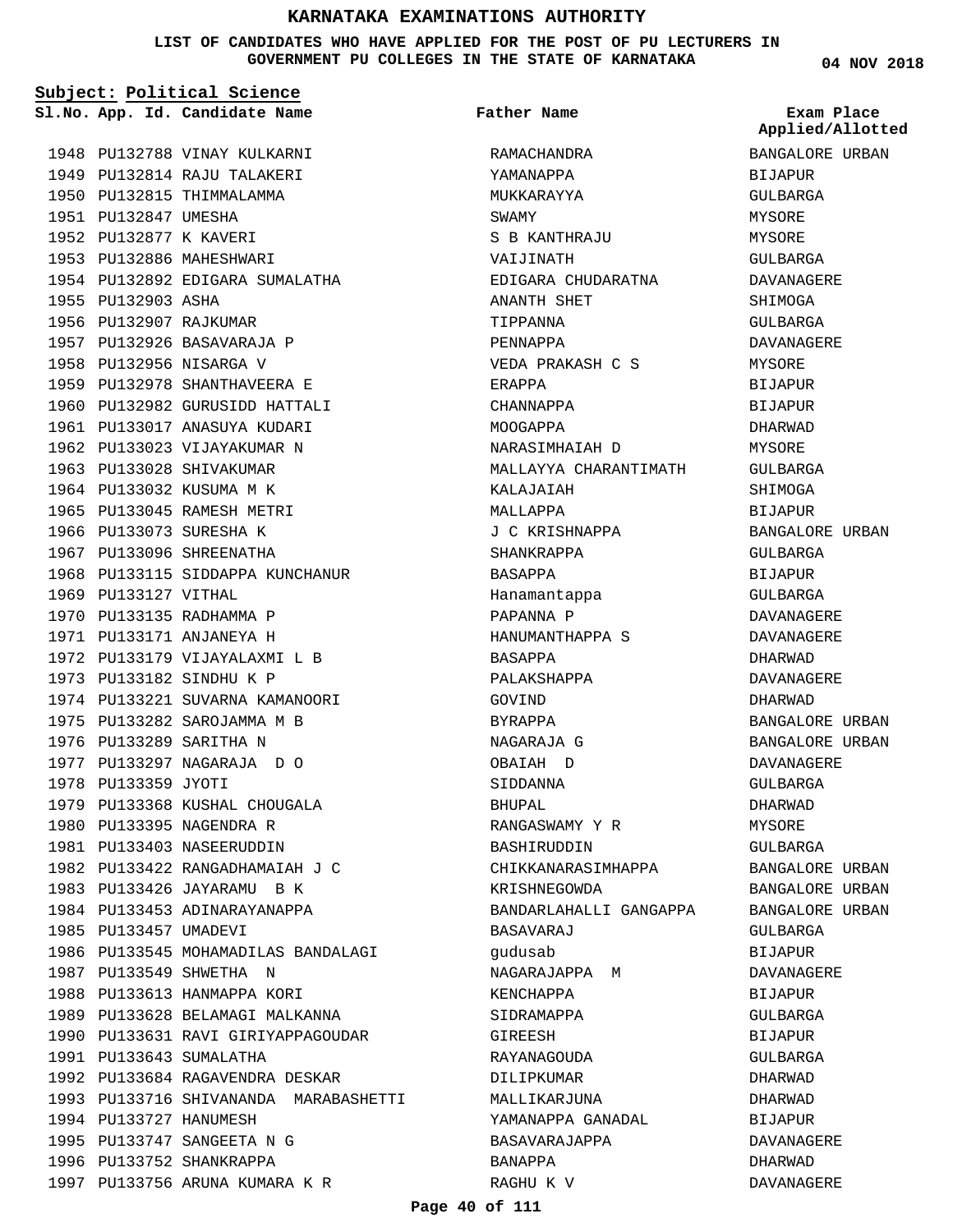**LIST OF CANDIDATES WHO HAVE APPLIED FOR THE POST OF PU LECTURERS IN GOVERNMENT PU COLLEGES IN THE STATE OF KARNATAKA**

**Subject: Political Science**

**App. Id. Candidate Name Sl.No. Exam Place**

1998 PU133767 ANAND RATHOD 1999 PU133840 VEERESHI P 2000 PU133842 SREEVANI C PU133849 AVINASH B U 2001 2002 PU133864 HANAMANTHAPPA 2003 PU133876 YOGESH KAMBOJI 2004 PU133903 SAVITRI ARER 2005 PU133909 MAHADEVI DOMBARAKOPPA 2006 PU133926 REKHA N 2007 PU133932 SAGAR 2008 PU133938 MAHAMMADASHIF HUKKEWALE 2009 PU133940 SUJATA PU133992 PRAKASH METI 2010 PU133997 SHREESOWMYA H P 2011 PU134040 RAJAREDDY L M 2012 2013 PU134041 NARASIMHAREDDY M 2014 PU134067 SHIVAPPA PU134080 SHASHIKANT HAVALAGI 2015 2016 PU134081 BABY PU134087 PRADEEP DE 2017 2018 PU134090 GUNDAPPAGOUDA PATIL 2019 PU134111 MARUTI CHIBBULKAR 2020 PU134112 DIVYA PU134132 KEDARI BIJJARAGI 2021 PU134142 SANTHOSH KUMAR M 2022 PU134153 PRASHANTH KUMAR B N 2023 PU134160 LAKSHMI H N 2024 PU134173 SANGEETA 2025 PU134207 BHARATHI K V 2026 PU134216 VENKATARAM T V 2027 PU134217 BASAVARAJ CHANNAVAR 2028 PU134245 RAJENDRA K B 2029 PU134265 PRASHANTH KUMAR H V 2030 PU134305 PRAKASH BELKUD 2031 PU134343 SOWMYASHREE R S 2032 PU134348 ONKARAMURTHY C S 2033 PU134357 REVATI NAIK 2034 PU134369 KUMARA S N 2035 PU134395 HALESHA S 2036 PU134411 KALPANA MALLAIAH 2037 2038 PU134424 MALLIKARJUN REVAKKANAVAR PU134429 SYEDHAYAT M 2039 2040 PU134437 SUDARSHANA K PU134440 SRINIVASRAO 2041 PU134450 ABUBAKAR DADAPEER HORATTI 2042 2043 PU134509 SANGITA KOTYAL PU134521 SANTHOSH KUMAR H L 2044 PU134541 SHOBHA C S 2045 PU134560 SURESHA H N 2046 2047 PU134587 BASALINGAPPA HANCHALI

**Father Name**

SHETTAPPA PARAMESHAPPA A I CHANDRASHEKARAREDDY R UMA SHANKAR B J GANGAPPA PANDITAPPA RAMANNA VEERABADRAPPA NAGARAJAPPA H NANDKUMAR HABBU SHAFIAHMED JANARDHAN RAO KULKARNI SHIVABASAPPA METI SHIVAPRAKASH MUNINARASIMHA REDDY MUNINARASIMHAPPA HANUMANTHARAYAPPA SIDDANNA **SIROMANI** ERAIAH MOHANAGOUDA SHIVAJI JANARDHAN K KALLAVVA MUTHAPPA POOJARY M NARAYANASWAMY NINGEGOWDA KALYANRAO VEERAPPAJI K R VENKATESH MARUTI BASAVARAJU VENKATESHA CHAR DASHARATH SHIVANNAGOWDA R J SHIVAPPA E KRISHNA NAIK NAGARAJU SIDDAPPA BHOVI MALLAIAH CHANDRAPPA MOHAMMADGHOUSE MOHIDEN KRUSHANAPPA SHIVAPPA DADAPEER HORATTI LAXMAN LAXMAPPA H N SHIVAMADAIAH M NARAYANA

**04 NOV 2018**

DHARWAD DAVANAGERE BANGALORE URBAN DAVANAGERE BANGALORE URBAN DHARWAD DHARWAD DHARWAD BANGALORE URBAN GULBARGA DHARWAD BANGALORE URBAN DHARWAD MYSORE BANGALORE URBAN BANGALORE URBAN BANGALORE URBAN **BIJAPUR** GULBARGA MYSORE GULBARGA DHARWAD MANGALORE DHARWAD MANGALORE BANGALORE URBAN **MYSORE** GULBARGA MYSORE BANGALORE URBAN DHARWAD MYSORE SHIMOGA DHARWAD MYSORE DAVANAGERE SHIMOGA MYSORE SHIMOGA MYSORE DHARWAD BANGALORE URBAN DAVANAGERE GULBARGA DHARWAD BIJAPUR **Applied/Allotted**

SHIMOGA MYSORE MYSORE BIJAPUR

SIDDAPPA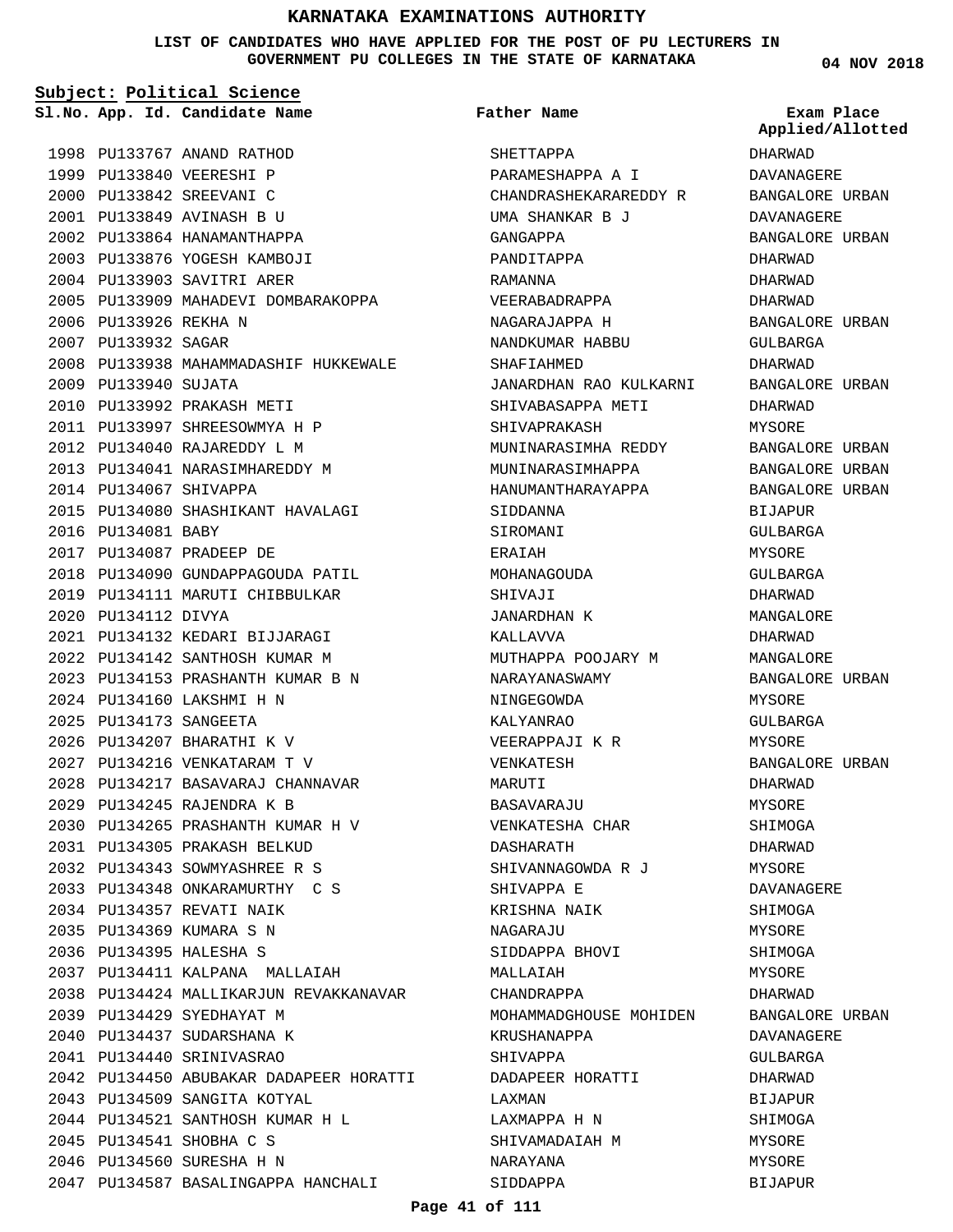#### **LIST OF CANDIDATES WHO HAVE APPLIED FOR THE POST OF PU LECTURERS IN GOVERNMENT PU COLLEGES IN THE STATE OF KARNATAKA**

| Subject: Political Science |                                              |                        |                                |  |
|----------------------------|----------------------------------------------|------------------------|--------------------------------|--|
|                            | Sl.No. App. Id. Candidate Name               | Father Name            | Exam Place<br>Applied/Allotted |  |
|                            | 2048 PU134591 POORNIMA DAIVAJNA              | LAXMANACHARYA          | DHARWAD                        |  |
|                            | 2049 PU134603 PUSHPHA MANTUR                 | SHIDRAMAGOUDA          | DHARWAD                        |  |
|                            | 2050 PU134634 IRAYYA HIREMATH                | SHRISHAIL              | BIJAPUR                        |  |
|                            | 2051 PU134715 RASHMI MAGADUM                 | SUBHASH                | DHARWAD                        |  |
|                            | 2052 PU134721 DORESHA D P                    | PUTTASWAMY C           | MANGALORE                      |  |
|                            | 2053 PU134755 RANGANATHA                     | EARANNA                | GULBARGA                       |  |
|                            | 2054 PU134757 GOPALARADDY                    | NARAYANARADDY MADINALA | BIJAPUR                        |  |
|                            | 2055 PU134768 SIDDALINGASWAMY M S            | SIDDAIAH               | BANGALORE URBAN                |  |
|                            | 2056 PU134777 RANGANATHA T R                 | RAMAPPA                | BANGALORE URBAN                |  |
|                            | 2057 PU134787 NETHRAVATHI H S                | SHREEDHARACHARI H P    | MYSORE                         |  |
|                            | 2058 PU134788 GAYATHRI N                     | NARAYANASWAMY          | BANGALORE URBAN                |  |
|                            | 2059 PU134809 VINODKUMAR                     | JAIRAM                 | GULBARGA                       |  |
|                            | 2060 PU134823 VARADARAJA S H                 | HANUMANTHAIAH          | BANGALORE URBAN                |  |
|                            | 2061 PU134829 ARUN KALLAPPA BADIGER          | KALLAPPA               | BIJAPUR                        |  |
|                            | 2062 PU134857 REVANNA L                      | LOKESHA                | MYSORE                         |  |
|                            | 2063 PU134863 PANDURANGA                     | NARAYANA MOGAVEERA     | MANGALORE                      |  |
|                            | 2064 PU134918 PUSHAPA BADIGER                | NARAYAN                | BIJAPUR                        |  |
|                            | 2065 PU134936 VENKATESH                      | SHIVANNA               | GULBARGA                       |  |
|                            | 2066 PU134942 SUDHA D D                      | DEVARAJEGOWDA          | SHIMOGA                        |  |
|                            | 2067 PU134969 SHIVAKUMAR K R                 | RAJASHEKAR K R         | SHIMOGA                        |  |
| 2068 PU134970 SUDHAKAR     |                                              | VADIRAJ PANDARI        | DHARWAD                        |  |
|                            | 2069 PU134994 ASHVINI K O                    | OBALAPPA K R           | DAVANAGERE                     |  |
|                            | 2070 PU135028 CHINNAPURAPPA T                | NARASAMMA              | DAVANAGERE                     |  |
|                            | 2071 PU135032 SHIVARAMGOUDA SHIRIYAPPAGOUDRA | SHIVANAGOUDA           | DHARWAD                        |  |
|                            | 2072 PU135047 MANJUNATH HUGAR                | KAREPPA                | BIJAPUR                        |  |
|                            | 2073 PU135053 SOWMYA J K                     | KRISHNA SHETTY J N     | SHIMOGA                        |  |
|                            | 2074 PU135118 BHAVYASHREE M C                | CHANDREGOWDA           | MYSORE                         |  |
|                            | 2075 PU135123 JAGADISHA M                    | LANKEPPA M             | DHARWAD                        |  |
|                            | 2076 PU135135 ASHWINI SHANKAR NIPPANE        | SHANKAR NIPPANE        | DHARWAD                        |  |
|                            | 2077 PU135177 UDAYA KUMAR A N                | AMARANARAYANA A S      | BANGALORE URBAN                |  |
|                            | 2078 PU135180 SUDHAMANI B C                  | CHANNANAYAKA           | MYSORE                         |  |
|                            | 2079 PU135184 SHIVARAJA N                    | NAGAPPA N              | SHIMOGA                        |  |
|                            | 2080 PU135187 MANJUNATHA N                   | NARASIMHAIAH C         | BANGALORE URBAN                |  |
| 2081 PU135196 MALLAPPA     |                                              | MADDANEPPA KESARATTI   | DHARWAD                        |  |
|                            | 2082 PU135227 DEEPIKA MAHAVEER ARAGE         | MAHAVEER ARAGE         | DHARWAD                        |  |
|                            | 2083 PU135248 KAVYA H S                      | SIDDARAJU H C          | MYSORE                         |  |
|                            | 2084 PU135263 SAHEBGOUDA                     | NINGAPPA               | GULBARGA                       |  |
|                            | 2085 PU135266 ANNAPPA TALAWAR                | YAMANAPPA TALAWAR      | BIJAPUR                        |  |
|                            | 2086 PU135278 PARVEEN BABI NAVALDAR          | KAMALASAB              | BIJAPUR                        |  |
|                            | 2087 PU135287 KUMARA M G                     | GOVINDA SHETTY         | MANGALORE                      |  |
|                            |                                              |                        |                                |  |
| 2088 PU135293 SUJATA       |                                              | DEVANAND               | DHARWAD                        |  |
|                            | 2089 PU135318 ASMA BIRADAR                   | IMAMSAHEB              | BIJAPUR                        |  |
|                            | 2090 PU135329 RAMESH SAVANUR                 | GANGAPPA               | DHARWAD                        |  |
|                            | 2091 PU135331 HULUGAPPA                      | SANNA BASAPPA          | DHARWAD                        |  |
|                            | 2092 PU135364 MANJUNATH H                    | MALLIKARJUNA H         | DHARWAD                        |  |
|                            | 2093 PU135372 BHARATHI P G                   | GANAPATHI              | SHIMOGA                        |  |
|                            | 2094 PU135394 GURANNA VENKANAGOUDA RARADDI   | VENKANAGOUDA           | DHARWAD                        |  |
|                            | 2095 PU135446 SUJATA HAKARI                  | MAHADEVAPPA HAKARI     | DHARWAD                        |  |
|                            | 2096 PU135474 RIYAZPASHA M S                 | SAYAD MAHAMOOD         | BANGALORE URBAN                |  |
|                            | 2097 PU135478 THIPPESWAMY R                  | RAMAPPA H              | SHIMOGA                        |  |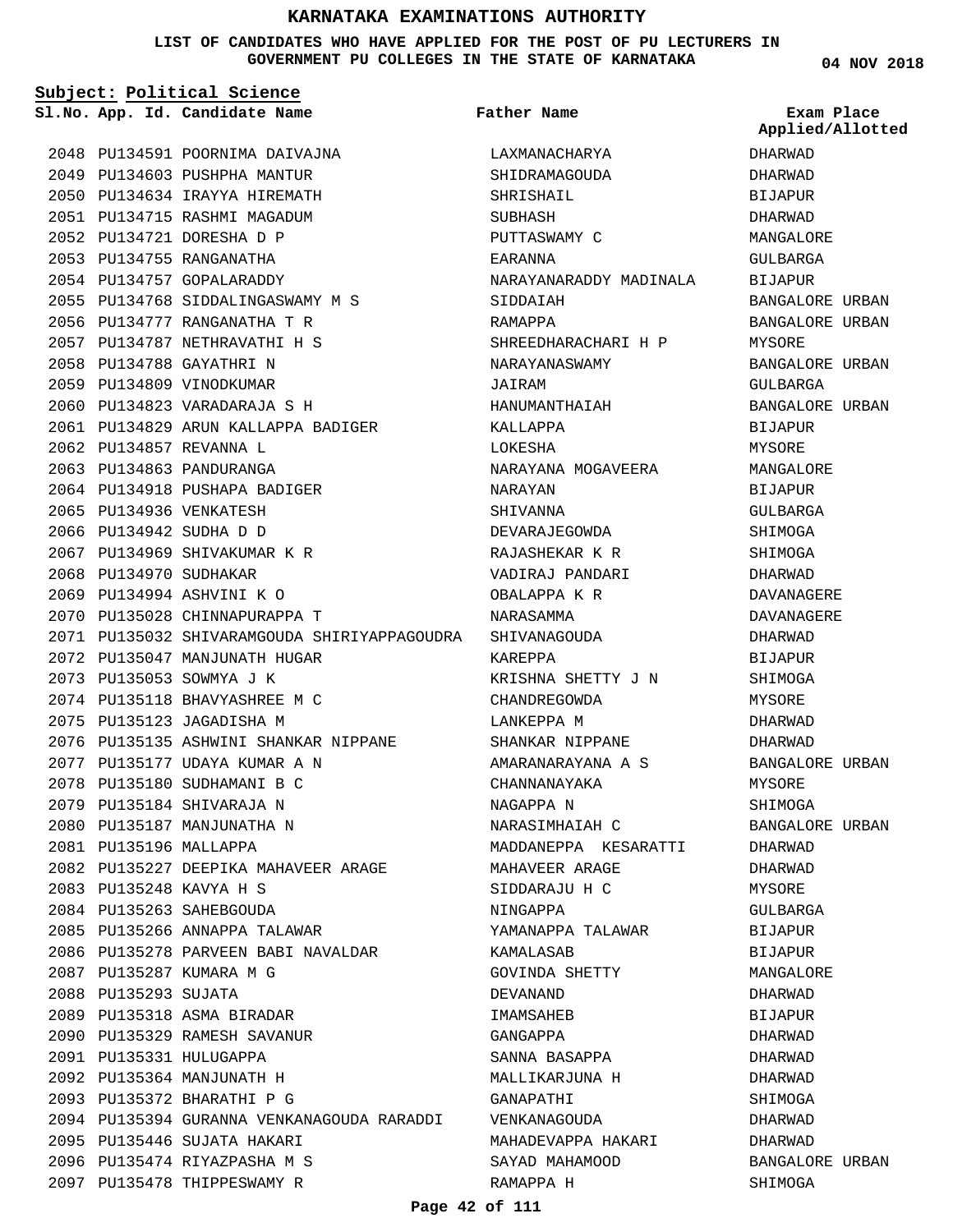**LIST OF CANDIDATES WHO HAVE APPLIED FOR THE POST OF PU LECTURERS IN GOVERNMENT PU COLLEGES IN THE STATE OF KARNATAKA**

**Subject: Political Science**

**App. Id. Candidate Name Sl.No. Exam Place**

**Father Name**

2098 PU135481 LALU PAWAR 2099 PU135511 NAGRAJ JOKANAL 2100 PU135512 VITHAL PU135537 GEETHA M E 2101 2102 PU135553 MURUGHARAJENDRAPATEL 2103 PU135556 SHARANAPPA MADIWALAR 2104 PU135560 MAMATHA S 2105 PU135570 SHEETAL PARAMAJ 2106 PU135580 SRISHYLA P PU135583 JAGADEESHA C S 2107 2108 PU135589 PARVATHAMMA 2109 PU135590 DHILEEPA G 2110 PU135596 PRAKASH AMBALI 2111 PU135600 JAYARAMA V C 2112 PU135611 SHIVAKUMAR M R PU135637 ULLAPPA D 2113 2114 PU135664 MEGHANA SHETTY 2115 PU135715 LAKAPATIRAJ 2116 PU135718 BASAVARAJA KAMMAR 2117 PU135720 SANTHOSHA L 2118 PU135726 AMJAD KHAN 2119 PU135743 YASHODAMMA M C 2120 PU135770 VARALAKSHMI N PU135776 SURESHA M 2121 2122 PU135781 USHA M R PU135804 YASHASWINI G R 2123 2124 PU135817 ANILKUMAR K P PU135818 NAGARAJ M 2125 2126 PU135821 MAHADEV PU135830 GANESHA M N 2127 PU135852 MARUTIRAO 2128 PU135856 RANGANATHA G P 2129 PU135885 ANITHA A 2130 PU135887 SHIVAPUTRAPPA BALLARI 2131 PU135888 PRASANNA S K 2132 PU135937 SHIVAKUMAR B S 2133 2134 PU135956 MANJUNATH TORLEKAR PU135967 HANAMANT BHAJANTRI 2135 2136 PU135986 AMARA 2137 PU136017 JAYASHREE PUJAR 2138 PU136036 SOMASHEKARA G PU136040 SHARNAPPA 2139 2140 PU136050 PRAVEEN KUMAR O PU136077 SUNIL B R 2141 PU136094 SHRISHAIL KAJAGAR 2142 2143 PU136099 MAMATHA V 2144 PU136160 MARUTI BHAJANTRI 2145 PU136182 SURENDRA 2146 PU136241 MAMATHA SL 2147 PU136246 SAKRAMMA N

KASTURABAI LATE GOPALAPPA GUNDAPPA ESWARAIAH M N KOTRAGOUDA P KANTAPPA SWAMY TAVANAPPA PARVATHAIAH SHANKARAPPA HARALAPPA GANGADHARAPPA UDDAPPA CHIKKAPPAIAH RUDRAPPA M DURUGAPPA SHIVA SHETTY SHIVARUDRAPPA RUDRAPPA LALUNAIKA MAKBOOL KHAN CHANDRASHETTY C NARAYANASWAMY M B MANJAPPA RAJAPPA RAMANNA G K PUTTASWAMY K P MOHANDAS ADEPPA NANJUNDEGOWDA MADHAVRAO PANDURANGAPPA ASHWATH G FAKKEERAPPA KRISHNAMURTHY R SATHYANARAYANASWAMY NEELAKANTH TORLEKAR CHANDRAPPA MUNIVENKATAPPA SHIVANAPPA GANAPATAPPA H MALLAPPA ONKARAMURTHY Y RANGAPPA A T ANNAPPA VENKATESHAPPA HANUMAPPA VAIJINATH LAXMANAPPA HANUMAKKA

**04 NOV 2018**

BIJAPUR DHARWAD GULBARGA SHIMOGA DAVANAGERE DHARWAD BANGALORE URBAN DHARWAD DAVANAGERE BANGALORE URBAN BANGALORE URBAN SHIMOGA BIJAPUR BANGALORE URBAN SHIMOGA DHARWAD BANGALORE URBAN GULBARGA DHARWAD MYSORE DAVANAGERE SHIMOGA BANGALORE URBAN SHIMOGA DAVANAGERE DAVANAGERE MYSORE MANGALORE GULBARGA MYSORE GULBARGA BANGALORE URBAN BANGALORE URBAN DAVANAGERE SHIMOGA BANGALORE URBAN DHARWAD BIJAPUR BANGALORE URBAN DHARWAD MANGALORE GULBARGA SHIMOGA MYSORE BIJAPUR BANGALORE URBAN DAVANAGERE GULBARGA SHIMOGA BANGALORE URBAN **Applied/Allotted**

**Page 43 of 111**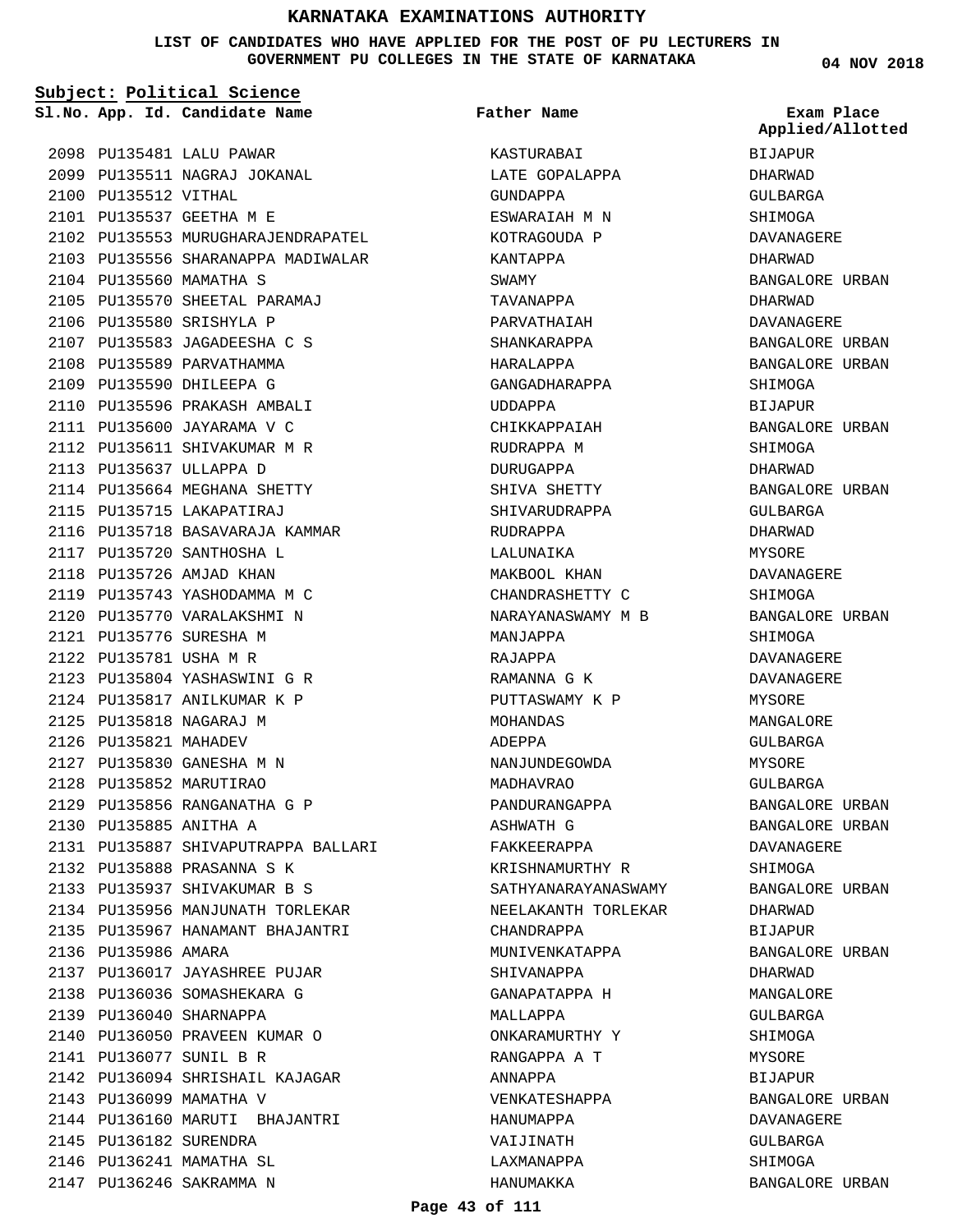**LIST OF CANDIDATES WHO HAVE APPLIED FOR THE POST OF PU LECTURERS IN GOVERNMENT PU COLLEGES IN THE STATE OF KARNATAKA**

**Subject: Political Science**

**App. Id. Candidate Name Sl.No. Exam Place**

**Father Name**

2148 PU136247 MANJUNATHA K PU136266 SHIVAKUMAR N L 2149 2150 PU136269 MANGALA HEGDE 2151 PU136311 VEENA B PU136349 KRISHNAVVA BUDIHAL 2152 2153 PU136359 SONALI ANAND POKALE 2154 PU136362 NAVEEN KUMAR NAIK R PU136373 JAYARAMU S 2155 2156 PU136374 NEELGANGA 2157 PU136402 BASAVARAJ KAMBLI PU136434 JAYASHREE C S 2158 2159 PU136489 DUNDEVVANAVARA SHIVAPPA 2160 PU136490 SUDHEESHA RAO 2161 PU136492 ROOPA PATIL 2162 PU136508 KOTRESH K 2163 PU136535 SUMITRA B R 2164 PU136542 SUMA B L 2165 PU136546 DEVARAJ NAYAK 2166 PU136547 JAGADESHA K G 2167 PU136573 INDUDHAR 2168 PU136580 KALLANAGOUDRA PRAKASH D 2169 PU136607 ANNAPPA KOLI 2170 PU136613 MOUNESHWAR KANCHAGAR 2171 PU136618 MAHANTESH BASAPPA GURAV PU136619 LOKESHA A 2172 2173 PU136633 SHIVANAND PATRI 2174 PU136662 LEELAVATI JATTEPPANAVAR 2175 PU136677 GURUPRASAD 2176 PU136678 GEETA HIREMATH PU136687 RAJAKUMAR K P 2177 2178 PU136692 JAMADAGNI 2179 PU136706 SHARFMANISHA 2180 PU136724 BASAVARAJ K 2181 PU136750 REVANSIDDAPPA 2182 PU136824 GANGAPPA 2183 PU136843 MAHESHA K S PU136861 SHASHANKA K S 2184 PU136864 NAGARAJA B H 2185 PU136893 SUJATHA G S 2186 PU136903 LOKESHA D B 2187 2188 PU136920 PITAMBRAPPA JUNJA 2189 PU136941 APPAYYA GUDLI 2190 PU136942 SHILPA 2191 PU136966 KAREPPA PU136984 RAJESHWARI 2192 PU137012 BASAVARAJA D M 2193 2194 PU137013 SUVEERKUMAR 2195 PU137015 SHANTHA KUMAR D 2196 PU137023 LALITADEVI PU137029 MANJULA V 2197

KRISHNA NAIK LAKSHMANA MANJUNATH ANNAYYA LAXMAN ANAND POKALE RUPLYA NAIK SHIVARAMAIAH LAXAPPA AJJAPPA SURESHA C T D Gangappa SHIVA RAO NEELAKHANTHAGOUDA SANNA THINDAPPA K **RAJU** LAKSHMEGOWDA B K LAXMAN GANGADHARAPPA S H ADAYYA MATH DEVENDRA GOUDA SADASHIV GANGADHAR KANCHAGAR basappa ARJUN B BASAVANNEPPA GIRISHARADDI NARASHIMHAPPA N K VIRABHADRAYYA PREMAMURTHI AMARAPPA GUNDUR NANDKUMAR SHARANABASAPPA MALLAPPA SOPANNA SUBBA NAYAKA SURESH K S HANUMANTHAPPA B SIDDAPPA G BOMMAIAH SUBHAS DUNDAPPA BHEEMRAO YANKAPPA NAGARAJ MALLESHAPPA D TAYAPPA DEVENDRAPPA R SUBHASH VENKATESH

**04 NOV 2018**

SHIMOGA BANGALORE URBAN MANGALORE SHIMOGA BIJAPUR DHARWAD SHIMOGA BANGALORE URBAN GULBARGA DAVANAGERE MYSORE BANGALORE URBAN DAVANAGERE DAVANAGERE DAVANAGERE MYSORE SHIMOGA BIJAPUR DAVANAGERE DHARWAD DAVANAGERE BIJAPUR BIJAPUR BIJAPUR MYSORE DAVANAGERE DAVANAGERE DAVANAGERE BIJAPUR BANGALORE URBAN DHARWAD GULBARGA GULBARGA GULBARGA GULBARGA **SHIMOGA** MYSORE DAVANAGERE SHIMOGA MYSORE GULBARGA DAVANAGERE GULBARGA GULBARGA BANGALORE URBAN SHIMOGA GULBARGA DAVANAGERE GULBARGA MYSORE **Applied/Allotted**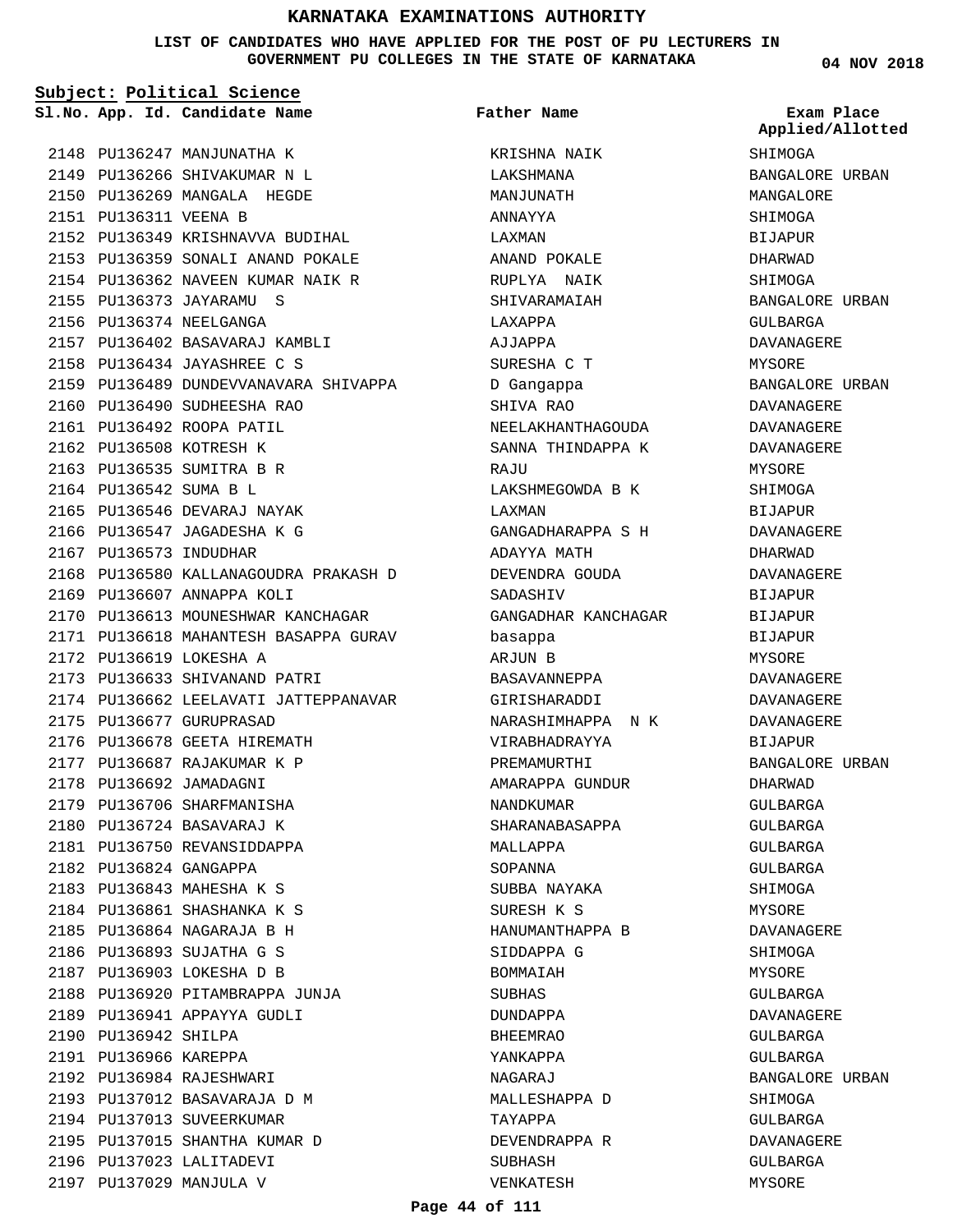**LIST OF CANDIDATES WHO HAVE APPLIED FOR THE POST OF PU LECTURERS IN GOVERNMENT PU COLLEGES IN THE STATE OF KARNATAKA**

#### **Subject: Political Science**

**App. Id. Candidate Name Sl.No. Exam Place**

2198 PU137040 PAVANA B S 2199 PU137061 SUNEETHA M P

PU137093 KAVITHA L 2201 PU137098 KRISHNA B R 2202 PU137114 LAKSHMI K 2203 PU137121 SHARADAMMA O 2204 PU137136 SAVITHA S D 2205

2207 PU137151 SWAMY H PU137169 BASAVARAJ 2208 2209 PU137255 ERESHAPPA K 2210 PU137258 LATHA SHIVAPPA

2200 PU137073 SUJATHA LAXMAN TOLAMATTI

2211 PU137261 NAGANA GOUDA MUDIGOUDAR

PU137146 DRAXAYANI PATHROOT 2206

PU137285 MANJULA KARENNAVAR 2212

PU137302 L MUNEER AHMED BASHA 2214

PU137292 KRISHNAPPA V 2213

2216 PU137312 DIVAKARA M

PU137402 AMBIKA G A 2221 PU137414 LAKSHMI K 2222 PU137415 RAJESH R S 2223 2224 PU137417 SOMASHEKHAR H PU137433 KRUPA H B 2225

PU137458 SUMA K V 2229 PU137466 VIDYA B C 2230 PU137479 MALAKAJAPPA 2231 PU137507 SHANKARA M 2232 PU137545 PREETI PATIL 2233 2234 PU137549 SATISHAKUMAR

PU137628 GEETHA R 2239

PU137649 ABID GADYAL 2241 PU137674 VANITHA S R 2242 2243 PU137689 CHANDRAYYA 2244 PU137697 NAGARAJA N 2245 PU137699 MANJUNATHA M 2246 PU137706 JAGADEVI PU137707 BANYAJJA I 2247

PU137371 K ANIL KUMAR 2218 PU137376 GEETHA S 2219

2217 PU137318 ASHOK

2215 PU137306 RAVIKANT PAWAR

PU137393 LOHITH KUMAR M D 2220

2226 PU137447 BODI NAGASHESHU PU137454 ASHARANI B R 2227

2228 PU137455 SIDRAMAPPA HOSAMANI

PU137581 MAIMUNNISA KUBASAD 2235 PU137595 DEEPASHREE K R 2236 PU137609 SOMASHEKHARSWAMY B 2237

2240 PU137632 PUSHPA SURAGIMATH

2238 PU137622 DURGADAS NARAYAN HARAKANTRA

**Father Name**

BASAVARAJAPPA C VEERESHAIAH M P LAXMAN LOKAPPA RAJEGOWDA KADIRAPPA OBANNA DEVARAJ BABU PATHROOT HORAKERAPPA HANUMANTAPPA MELUSAKKARI DYAVAPPA K SHIVAPPA BHARAMAGOUDA KAREPPA VENKATESHAPPA L MASOOM VALI SHARANAPPA MANJAPPA SHIVARAM K M KENCHAPPA SANJEEVAIAH DORESWAMY ARIYAPPA KANTHARAJU SIDDEGOWDA HONNAIAH BYARAPPA REDDY H B B MUTYALAPPA RAJEGOWDA MAHADEVAPPA VENKATARAMANA NAIKA H M CHANDRASHEKHARAPPA B DHARMARAYA MADASHETTY SIDAGOUDA SHIVASHARANAPPA MAHABUBSAHEB KUBASAD RAJEGOWDA MALLIKARJUNASWAMY B NARAYAN RAMAIAH PATRAYYA ISMAIL GADYAL RAJU S T GAVISIDDAYYA SOPPIMATHA NANJAIAH MUNIVENKATARAYAPPA BANDEPPA KOTRAPPA I

**04 NOV 2018**

**Applied/Allotted**

| DAVANAGERE             |       |
|------------------------|-------|
| DAVANAGERE             |       |
| DHARWAD                |       |
| SHIMOGA                |       |
| SHIMOGA                |       |
| BANGALORE URBAN        |       |
| DAVANAGERE             |       |
| MYSORE                 |       |
| DHARWAD                |       |
| SHIMOGA                |       |
| BIJAPUR                |       |
| BANGALORE URBAN        |       |
| GULBARGA               |       |
| DHARWAD                |       |
| DHARWAD                |       |
| <b>BANGALORE URBAN</b> |       |
| GULBARGA               |       |
| <b>BIJAPUR</b>         |       |
| SHIMOGA                |       |
| GULBARGA               |       |
| BANGALORE URBAN        |       |
| BANGALORE URBAN        |       |
| SHIMOGA                |       |
| MYSORE                 |       |
| MYSORE                 |       |
| MYSORE                 |       |
| MYSORE                 |       |
| BANGALORE URBAN        |       |
| BANGALORE              | URBAN |
| BANGALORE URBAN        |       |
| <b>BIJAPUR</b>         |       |
| SHIMOGA                |       |
| MYSORE                 |       |
| <b>GULBARGA</b>        |       |
| MYSORE                 |       |
| DHARWAD                |       |
| GULBARGA               |       |
| <b>DHARWAD</b>         |       |
| SHIMOGA                |       |
| GULBARGA               |       |
| DHARWAD                |       |
| SHIMOGA                |       |
| DHARWAD                |       |
| BIJAPUR                |       |
| BANGALORE URBAN        |       |
| BIJAPUR                |       |
| MYSORE                 |       |
| BANGALORE URBAN        |       |
| GULBARGA               |       |
| DAVANAGERE             |       |
|                        |       |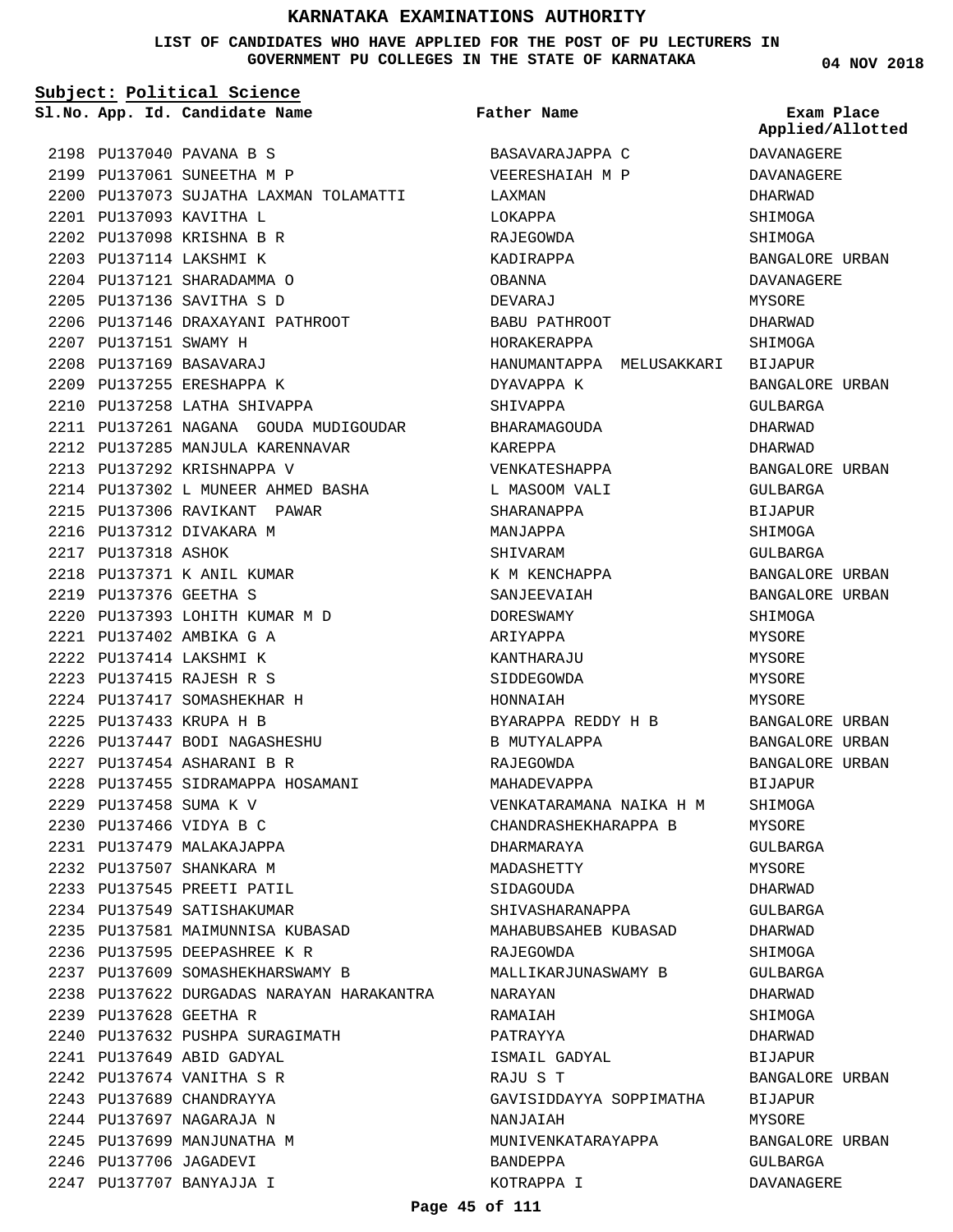**LIST OF CANDIDATES WHO HAVE APPLIED FOR THE POST OF PU LECTURERS IN GOVERNMENT PU COLLEGES IN THE STATE OF KARNATAKA**

**Subject: Political Science**

**App. Id. Candidate Name Sl.No. Exam Place**

**Father Name**

PU137718 CHANDRASHEKARA J K 2248 PU137763 LOKESH K N 2249 2250 PU137778 MOHAMMED SHOVIYEL PU137780 GOPAL 2251 PU137796 SRIDEVI B 2252 2253 PU137868 MEGHA KUMBAR 2254 PU137878 VINODA PATIL PU137885 ANJANEYALU 2255 2256 PU137934 VEERABHADRAYYA HIREMATH PU137942 RAMACHANDRA N K 2257 2258 PU137971 VENKATESH RATHOD 2259 PU137983 SHIVAPUTRAPPA 2260 PU137985 DHANAPATHI P 2261 PU137990 SURESH MARALINGANNAVAR 2262 PU138007 POORNIMA RODDAR 2263 PU138043 SHIVKUMAR PU138044 GOPALAKRISHNA N V 2264 PU138046 BALASAHEB 2265 2266 PU138055 BASAVARAJ 2267 PU138056 LACHAMANNA NAYAK 2268 PU138067 VEERENDRA HARATI 2269 PU138081 HIRGAPPA 2270 PU138154 MANJUNATH LAMANI PU138155 DEVANANDA 2271 PU138178 BASAVARAJ 2272 PU138192 VEENA S D 2273 2274 PU138204 PARAMESHWAR TALAKERI 2275 PU138220 MANJANNA R 2276 PU138228 PANCHAKSHARI GUBYAD 2277 PU138257 VEERESH KUMAR AWRADI 2278 PU138317 MALLIKARJUN 2279 PU138318 RAJSHEKHAR 2280 PU138319 GANGADHAR PU138370 DUGGAPPA N H 2281 PU138372 NAGAYYA MATHAPATI 2282 2283 PU138376 VENKATESHA K N 2284 PU138389 BASAVARAJ PATIL PU138390 SHILPA B 2285 PU138401 DEVEESHREE K G 2286 PU138425 ROOPA M B 2287 2288 PU138448 HANAMANT SHIVAPPA BANTANOOR 2289 PU138477 NAGARAJ KOTIKAL PU138485 FAKKIRAVVA BENGERI 2290 PU138506 MAHESHA K S 2291 PU138524 JAYAPRAKASH H G 2292 2293 PU138530 PRAKASH M 2294 PU138587 BASAPPA DASAR 2295 PU138594 POORNIMA 2296 PU138595 PRABHAKARA PU138610 SURESHA B M 2297

KUNNIKALAIAH NARASEGOWDA IBRAHIM HALAPPA BASAVARAJA SANGAPPA NAGANAGOUDA RANGAPPA VIRUPAKSHAYYA KARIGOWDA BALAPPA GADDEPPA KAMBLI POTHYA NAIK BASAPPA UPASHAPPA VITHAL VENKATASWAMY N P ISHWAR JAMBAGI SHIVAPPA KASTURI SHEKAPPA NAGAPPA SHIVAPPA CHANDRAMAPPA BHIMANNA DEVENDRAPPA S AMRITT M RAMANJINAPPA Mallappa BASWANAPPA AWRADI SHARANAPPA PARAMESHWER SHIVARAYA PUJARI HANUMANTHARAYAPPA IRAPAYYA NARAYANA SHETTY K NANAGOUDA ANJANAPPA B R KRISHANA NAIK K G BASAVARAJU H P SHIVAPPA BANTANOOR HANAMAPPA KOTIKAL YALLAPPA SIDDAPPA GANGAHANUMAIAH MAHADEVAPPA C BHEEMAPPA DASAR MADHAVARAO BASAVARAJU MALLANNA

**04 NOV 2018**

BANGALORE URBAN BANGALORE URBAN GULBARGA GULBARGA DAVANAGERE GULBARGA DAVANAGERE BANGALORE URBAN GULBARGA MYSORE GULBARGA DHARWAD SHIMOGA DHARWAD SHIMOGA GULBARGA BANGALORE URBAN **BIJAPUR** GULBARGA GULBARGA DHARWAD GULBARGA DHARWAD GULBARGA GULBARGA SHIMOGA GULBARGA BANGALORE URBAN BIJAPUR GULBARGA GULBARGA GULBARGA GULBARGA BANGALORE URBAN MANGALORE BANGALORE URBAN **BIJAPUR** DAVANAGERE DAVANAGERE MYSORE DHARWAD DHARWAD DHARWAD BANGALORE URBAN BANGALORE URBAN MYSORE DHARWAD MANGALORE MYSORE MYSORE **Applied/Allotted**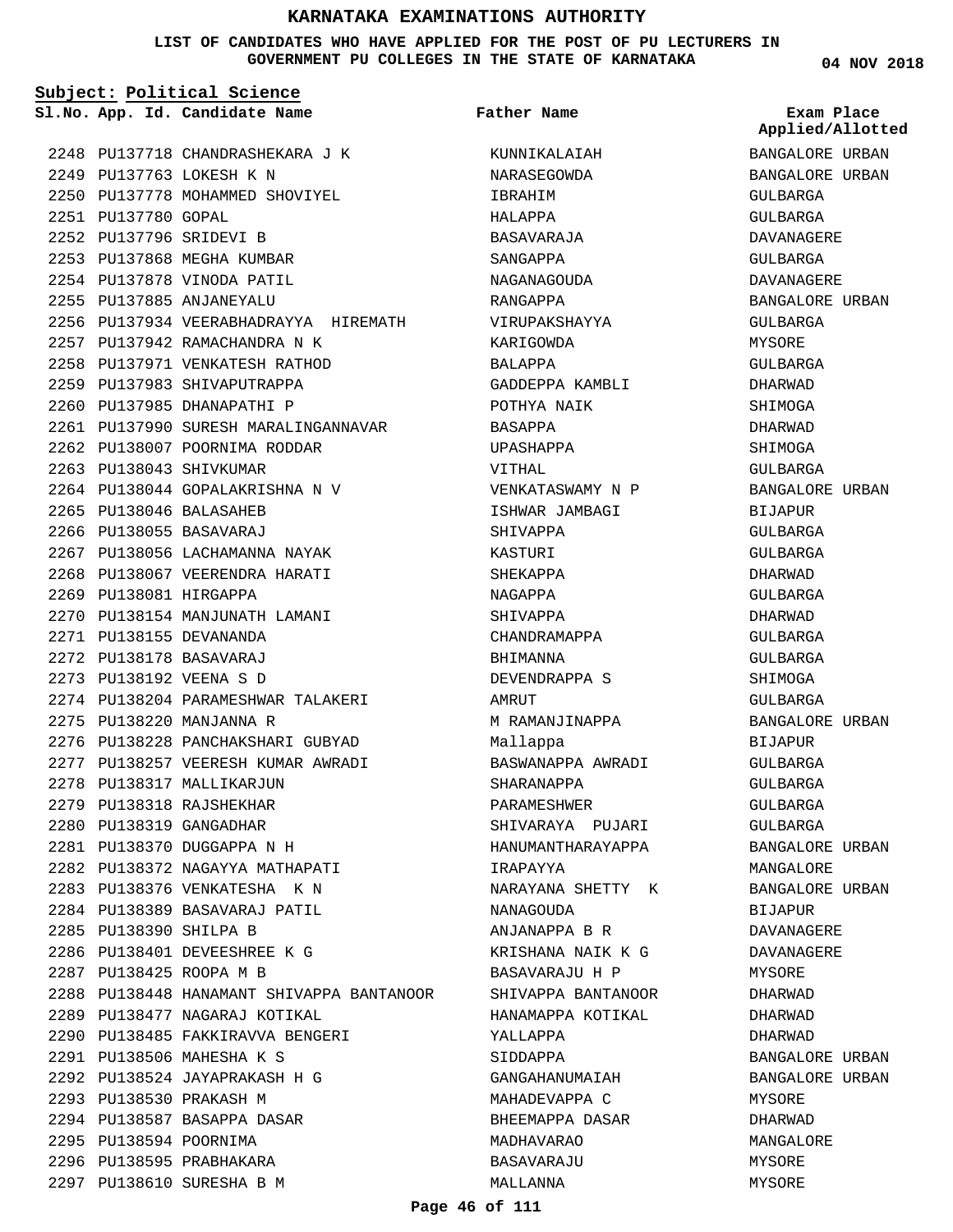#### **LIST OF CANDIDATES WHO HAVE APPLIED FOR THE POST OF PU LECTURERS IN GOVERNMENT PU COLLEGES IN THE STATE OF KARNATAKA**

**04 NOV 2018**

| Subject: Political Science |                                                                      |                         |                                |  |
|----------------------------|----------------------------------------------------------------------|-------------------------|--------------------------------|--|
|                            | Sl.No. App. Id. Candidate Name                                       | <b>Father Name</b>      | Exam Place<br>Applied/Allotted |  |
|                            | 2298 PU138660 RAJITH KUMAR M                                         | RAVI NAIK               | MYSORE                         |  |
|                            | 2299 PU138661 KALLAYYA HIREMATH                                      | SANGAYYA                | BIJAPUR                        |  |
| 2300 PU138668 ROOPA M      |                                                                      | MUDDEGOWDA              | BANGALORE URBAN                |  |
| 2301 PU138686 PRATHAP      |                                                                      | SUNDARA B S             | SHIMOGA                        |  |
|                            | 2302 PU138707 CHAKRADHARA Y O                                        | Y OBALESHAIAH           | BANGALORE URBAN                |  |
|                            | 2303 PU138724 DHARMESH B P                                           | PUTTEGOWDA B B          | SHIMOGA                        |  |
| 2304 PU138730 SANGEETA     |                                                                      | BASAVARAJ NIMBAL        | GULBARGA                       |  |
|                            | 2305 PU138737 VIDYASHREE M K                                         | KEMPANNA                | BANGALORE URBAN                |  |
|                            | 2306 PU138750 RAVICHANDRA H P                                        | PUTTASUBBEGOWDA         | MYSORE                         |  |
|                            | 2307 PU138759 UMA HONNIHAL                                           | SHRISHAIL               | DHARWAD                        |  |
|                            | 2308 PU138785 SUVARNA P JEDIPALLE                                    | PRABHUDASA              | DHARWAD                        |  |
|                            | 2309 PU138799 NAGANAGOUD PATIL                                       | ALAGOUDA                | DHARWAD                        |  |
|                            | 2310 PU138804 KOTRAIAH PRABHAIAH NANDIHALMATH PRABHAIAH NANDIHALMATH |                         | MYSORE                         |  |
|                            | 2311 PU138805 YAMANAPPA MADAR                                        | SHARDA                  | BIJAPUR                        |  |
| 2312 PU138821 SANGEETA     |                                                                      | MAREPPA                 | GULBARGA                       |  |
|                            | 2313 PU138837 KANAKAVVA TALAWAR                                      | HANAMANTAPPA            | DAVANAGERE                     |  |
|                            | 2314 PU138843 RAMESHA K N                                            | NARASIMHAPPA            | BANGALORE URBAN                |  |
|                            | 2315 PU138846 APPASAHEB PATIL                                        | SHIVAGONDA              | DHARWAD                        |  |
|                            | 2316 PU138848 REKHA CHAWAR                                           | VITHTHAPPA CHAWAR       | BIJAPUR                        |  |
|                            | 2317 PU138870 UKKADADA MANJUNATHA                                    | UKKADADA GIRIYAPPA      | DAVANAGERE                     |  |
|                            | 2318 PU138872 BASAVARAJANAYAKA M                                     | MAHADEVANAYAKA          | MYSORE                         |  |
|                            | 2319 PU138877 PURUSHOTHAMA G N                                       | LATE NINGEGOWDA         | SHIMOGA                        |  |
|                            | 2320 PU138884 GAURI ZALAKIR                                          | SURYANKANT              | GULBARGA                       |  |
|                            | 2321 PU138885 HEMALATHA C                                            | CHAMUNDAIAH             | MYSORE                         |  |
|                            | 2322 PU138925 ARUNA KAMBLE                                           | SIDRAM                  | DHARWAD                        |  |
|                            | 2323 PU138935 SHWETHA M                                              | MUNIRAJAPPA             | BANGALORE URBAN                |  |
|                            | 2324 PU138955 SHANMUKHA HEGDE                                        | MANJUNATH HEGDE         | DHARWAD                        |  |
|                            | 2325 PU138957 VASANTHAKUMARA K                                       | DEVENDRAPPA K           | SHIMOGA                        |  |
| 2326 PU138960 SATISH R     |                                                                      | RAGHAVENDRARAO KULKARNI | GULBARGA                       |  |
| 2327 PU138984 SHYAMALA     |                                                                      | HUSSAINJI               |                                |  |
|                            | 2328 PU139012 ARUN KUMAR L                                           |                         | GULBARGA                       |  |
|                            |                                                                      | LINGARAJU L             | MYSORE                         |  |
|                            | 2329 PU139022 MANGALAGOWRI                                           | BHEEMAPPA D             | DAVANAGERE                     |  |
|                            | 2330 PU139024 LAXMA NAIK G                                           | GANGA NAIK              | SHIMOGA                        |  |
| 2331 PU139025 LALAPPA      |                                                                      | THIRUMALAIAH            | GULBARGA                       |  |
|                            | 2332 PU139026 SHANKARAPPA B                                          | BASAPPA DINDOOR         | DHARWAD                        |  |
|                            | 2333 PU139042 SHIVALEELA                                             | BHIMASHA                | GULBARGA                       |  |
|                            | 2334 PU139059 BASAVARAJ GHASTI                                       | BHEEMARAI               | BANGALORE URBAN                |  |
|                            | 2335 PU139061 NARAYAN PATGAR                                         | PARAMESHWAR             | DHARWAD                        |  |
|                            | 2336 PU139087 MAHALAXMI                                              | SHARANABASAPPA          | GULBARGA                       |  |
|                            | 2337 PU139099 MALATHIBAI M                                           | MATRYANAIK              | MANGALORE                      |  |
|                            | 2338 PU139119 RAJESHWARI R                                           | RAMAIAH Y               | MYSORE                         |  |
|                            | 2339 PU139131 BRIJESH J                                              | Jayashankar N S         | SHIMOGA                        |  |
|                            | 2340 PU139132 SHASHIKALA                                             | SHIVASHARANAPPA         | GULBARGA                       |  |
|                            | 2341 PU139163 CHANDRAKALA NAIK                                       | JATTI                   | DHARWAD                        |  |
|                            | 2342 PU139172 BHAGYAVANTI                                            | PRAKASH KAMBLE          | BIJAPUR                        |  |
|                            | 2343 PU139211 SANTOSHKUMAR R                                         | RACHANNA                | GULBARGA                       |  |
|                            | 2344 PU139249 DRAKSHYANI PUJAR                                       | SWAREVVA                | BIJAPUR                        |  |
|                            | 2345 PU139260 TANUJA PATGAR                                          | VENKATRAMAN PATGAR      | DHARWAD                        |  |
|                            | 2346 PU139263 SUMITHRADEVI T                                         | T THIMMAPPA             | BANGALORE URBAN                |  |
|                            | 2347 PU139277 SURESH GUDI                                            | MAHALINGAPPA            | BIJAPUR                        |  |

#### **Page 47 of 111**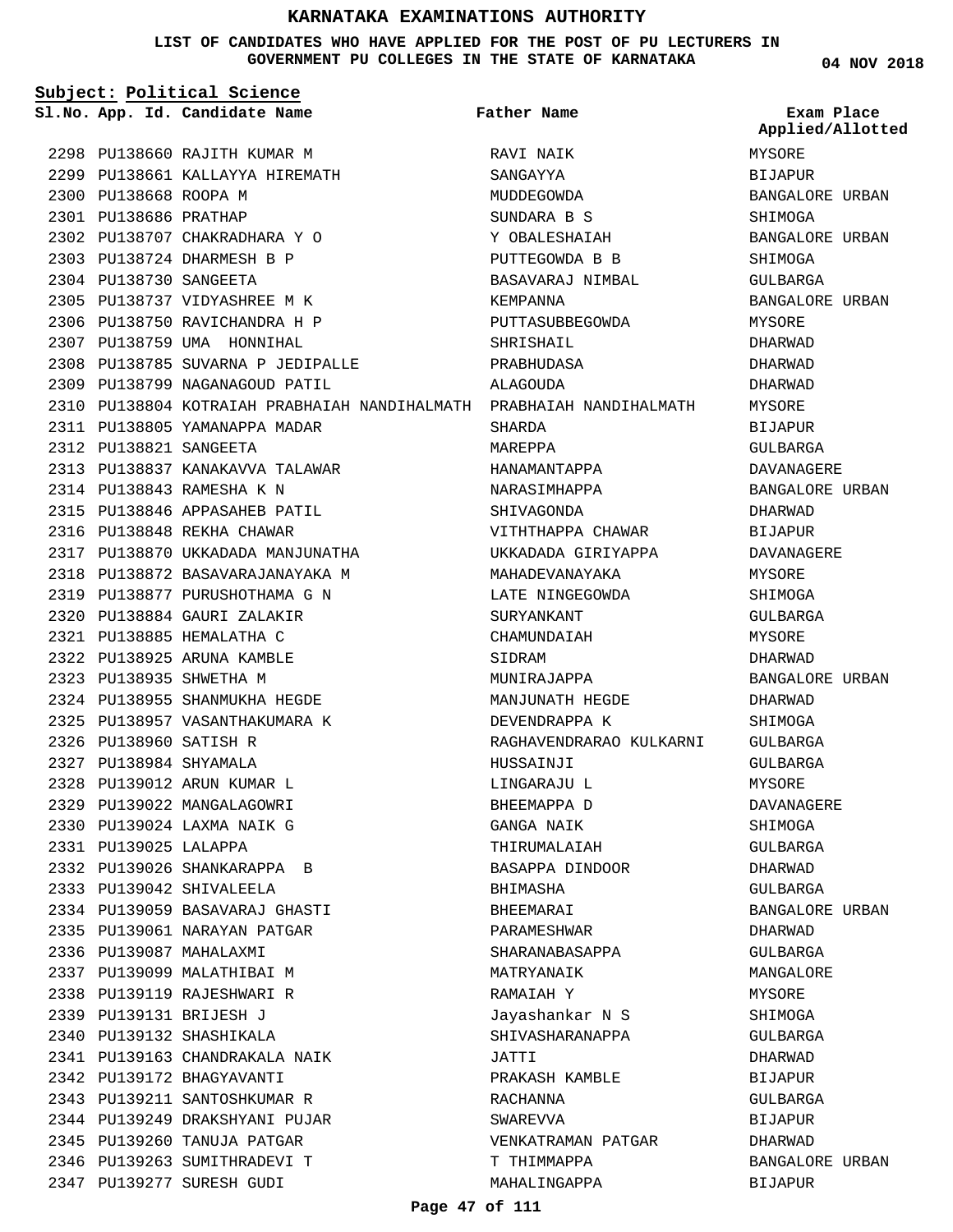**LIST OF CANDIDATES WHO HAVE APPLIED FOR THE POST OF PU LECTURERS IN GOVERNMENT PU COLLEGES IN THE STATE OF KARNATAKA**

|                        | Subject: Political Science           |                      |                                |
|------------------------|--------------------------------------|----------------------|--------------------------------|
|                        | Sl.No. App. Id. Candidate Name       | <b>Father Name</b>   | Exam Place<br>Applied/Allotted |
|                        | 2348 PU139301 VEENA G N              | NARASIMHE GOWDA G R  | MYSORE                         |
|                        | 2349 PU139313 RATHI A N              | NAGEGOWDA            | MYSORE                         |
|                        | 2350 PU139314 RAMANJANAILU P         | LATE RAMAPPA P       | DHARWAD                        |
|                        | 2351 PU139349 TATYASAB PATIL         | AMASIDD              | DHARWAD                        |
|                        | 2352 PU139371 GANGAPPA MOLAGI        | BHARAMAPPA           | DHARWAD                        |
| 2353 PU139377 SUJATHA  |                                      | shamrao              | GULBARGA                       |
|                        | 2354 PU139391 RAGHU KUMAR N          | NINGANNA             | DAVANAGERE                     |
| 2355 PU139419 MANAPPA  |                                      | HANAMANTRAY          | GULBARGA                       |
| 2356 PU139420 SHOBHA H |                                      | HANUMANTHAPPA        | BANGALORE URBAN                |
|                        | 2357 PU139427 DRAKSHAYANI PUJAR      | SWAREVVA             |                                |
|                        | 2358 PU139484 SATHISH N              |                      | BIJAPUR<br>MYSORE              |
|                        | 2359 PU139504 ARUNA S BHADRASHETTI   | NAGARAJ              |                                |
|                        | 2360 PU139513 PRABHUSWAMY B S        | SHEKAPPA             | DHARWAD                        |
|                        | 2361 PU139518 KUSUMADHARA H          | SHIVAIAH             | MYSORE                         |
|                        | 2362 PU139520 SHIVALEELA GANIGER     | KRISHNAPPA POOJARY   | MANGALORE                      |
|                        |                                      | VEERABHADRAPPA       | DHARWAD                        |
|                        | 2363 PU139543 SHARANABASAPPA         | GURANNA              | GULBARGA                       |
|                        | 2364 PU139552 VINAYA KUMAR N         | YALLAPPA             | GULBARGA                       |
|                        | 2365 PU139566 THAMMANNA GOWDA E      | EREGOWDA             | MYSORE                         |
|                        | 2366 PU139569 SANTHOSH KUMAR V K     | KESHAVAREDDY V R     | DAVANAGERE                     |
|                        | 2367 PU139576 MANJEGOWDA H V         | VENKATAPATHIGOWDA    | BANGALORE URBAN                |
|                        | 2368 PU139577 BHEEMAPPA              | BASAVARAJA           | GULBARGA                       |
| 2369 PU139585 KAVANA K |                                      | RAJENDRA K           | DAVANAGERE                     |
|                        | 2370 PU139594 BASAVARAJAPPA C        | CHOWDAPPA            | SHIMOGA                        |
|                        | 2371 PU139597 MANGALA HIREMATH       | MARATYUNJAYA         | DHARWAD                        |
|                        | 2372 PU139630 ALLAMAPRABHU SWAMY H B | BASAVARAJ H          | DAVANAGERE                     |
|                        | 2373 PU139643 GIRIYAPPA              | YAMANAPPA WAGANAGERI | <b>BIJAPUR</b>                 |
|                        | 2374 PU139658 ARUNJYOTHI SAKIN       | SUBBARAYADU          | DHARWAD                        |
|                        | 2375 PU139675 SHARANABASAPPA         | <b>BHEEMASHA</b>     | GULBARGA                       |
| 2376 PU139678 PRAKASH  |                                      | SIDDAPPA BANDAGAR    | GULBARGA                       |
|                        | 2377 PU139681 SAVITHA N M            | MAHADEVAPPA N C      | MYSORE                         |
|                        | 2378 PU139686 PAMPAPATI              | GONAPPA              | DHARWAD                        |
|                        | 2379 PU139700 JYOTI KAVALUR          | MAHADEVAPPA          | DHARWAD                        |
|                        | 2380 PU139710 SHARANAPPA K           | GYANAPPA             | DAVANAGERE                     |
|                        | 2381 PU139733 BASAVARAJA V           | SIDDAPPA V           | DAVANAGERE                     |
|                        | 2382 PU139743 GEETA PATIL            | GURUPADAGOUDA        | DHARWAD                        |
| 2383 PU139767 MAHADEVI |                                      | SIDDALINGAYYA        | GULBARGA                       |
|                        | 2384 PU139811 SUDARSHANA P           | PARAMESHWARAIAH      | BANGALORE URBAN                |
|                        | 2385 PU139833 SHIVANANJA             | KAPANI NAIKA         | MYSORE                         |
|                        | 2386 PU139841 VEENA H R              | RAJANNA H V          | BANGALORE URBAN                |
|                        | 2387 PU139913 UZMA SHAIN             | ANWAR PASHA          | MYSORE                         |
|                        | 2388 PU139915 ANANTHAKUMAR K C       | CHANDRAPPA           | BANGALORE URBAN                |
|                        | 2389 PU139965 JYOTHI KT              | THIPPERUDRAPPA K     | DAVANAGERE                     |
|                        | 2390 PU139980 MANJUNATH RAMPUR       | SANGAPPA             | BIJAPUR                        |
|                        | 2391 PU140007 SHANKARA H R           | RAJEGOWDA            | MYSORE                         |
|                        | 2392 PU140021 THIMMARAJA D           | DASAPPA S K          | BANGALORE URBAN                |
|                        | 2393 PU140044 THIMMARAJA D           | DASAPPA S K          | BANGALORE URBAN                |
|                        | 2394 PU140052 SWETHA D S             | SUNDARA              | MYSORE                         |
| 2395 PU140063 VEERAMMA |                                      | SHIVASHANKARAPPA     | GULBARGA                       |
| 2396 PU140067 SAVITA   |                                      | SHIVALINGAPPA        | GULBARGA                       |
| 2397 PU140106 GUNDAPPA |                                      | CHANDAPPA SINGE      | GULBARGA                       |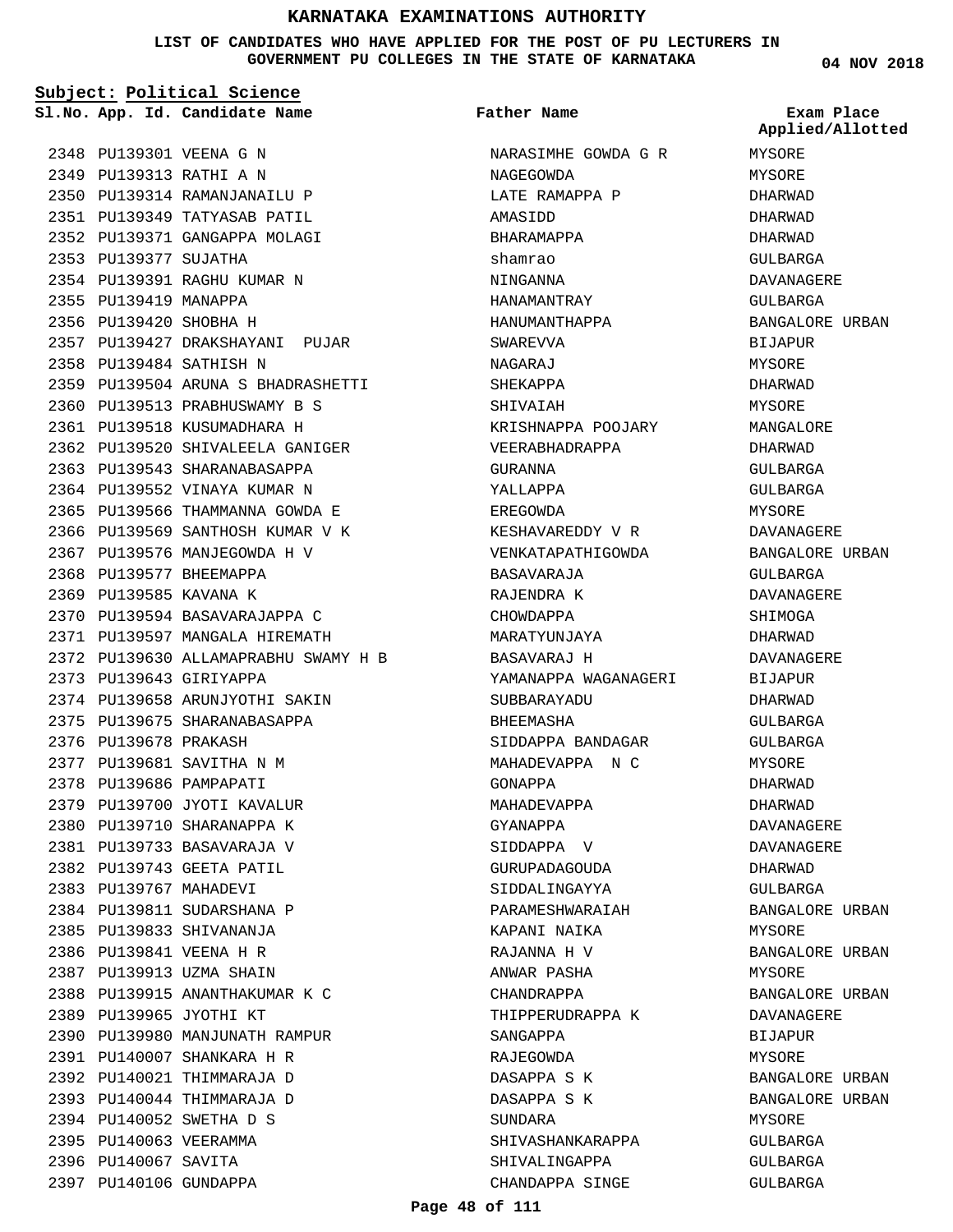#### **LIST OF CANDIDATES WHO HAVE APPLIED FOR THE POST OF PU LECTURERS IN GOVERNMENT PU COLLEGES IN THE STATE OF KARNATAKA**

**Subject: Political Science** 2398 PU140123 SHARADAMMA K 2399 PU140143 ASHA N 2400 PU140158 HARISHA N 2401 PU140178 JOTHIMANI B PU140234 JAGADEESHA T 2402 2403 PU140253 THIMMARAJA G A 2404 PU140256 VISHWANATHA S 2405 PU140266 PADMANABHA C 2406 PU140298 SHEETHAL BG 2407 PU140299 THIMMAPPA B 2408 PU140337 MALLANNA 2409 PU140339 VENKATRAMANA NAIK N 2410 PU140362 GOVINDARAJU K M PU140432 GIRISHA V C 2411 PU140441 AMBIKA S 2412 PU140442 HANUMANTHARAYA V N 2413 2414 PU140455 MEENAXI KATTI 2415 PU140464 BHEEMAPPA NIMBANNAVAR 2416 PU140466 HANUMANDAS 2417 PU140468 ERANNA M 2418 PU140496 VISHWANATH PATTANSHETTI 2419 PU140506 SHREEMANT 2420 PU140515 MAHADEV MADAR PU140537 B V DHANANJAYA MURTHY 2421 PU140547 JNANENDRA V S 2422 2423 PU140553 SOMANATH PU140564 LAKSHMAIAH V 2424 2425 PU140575 JYOTHI N 2426 PU140576 AMBANNA 2427 PU140604 CHETHANA K P PU140622 SHILPA NAIK 2428 2429 PU140650 SUVARNA 2430 PU140664 BOURAMMA BIRADAR PU140669 SANTOSH PATIL 2431 PU140684 SHALINI H N 2432 2433 PU140688 MAHANTESH DUNDAGI PU140699 PRAHALLADA H 2434 PU140714 KRISHNA MURTHY D T 2435 2436 PU140720 MARUTI ARER 2437 PU140724 DASAPPA BOVI V PU140729 RAGHAVENDRA A 2438 2439 PU140752 ANJANEYA 2440 PU140758 SUNILKUMAR PU140803 LATA NAIK 2441 PU140822 KAVYA SHREE 2442 2443 PU140834 SREENIVASA R 2444 PU140847 SUSHEELA N K 2445 PU140856 SUJATA 2446 PU140874 MADHUSUDHAN G 2447 PU140897 BASAVANTARAYA KULKARNI **App. Id. Candidate Name Sl.No. Exam Place**

 $M<sub>O</sub>$ NARAYANA D NAGARAJA N BASAVALINGAIAH THIMMAPPA AJJAPPA G SHYAMRAO S K CHIKKANNA GOPALA B BASAPPA A SAIRANNA VAMANA NAIK N MUNISHAMAIAH CHIKKANNA K SHAMACHAR D NARAYANAPPA CHANDRAPPA DYAMANNA NIMBANNAVAR SHARANAPPA YARRAPPA M IRAPPA RAVIKUMAR KAREPPA B V VIJAYAMURTHY SHIVARAMU B BASAVANNAPPA NIMBARGI VENKATESHAPPA M NARASIMHAMURTHY S N DHARMANNA NAYAKODI PALAKSHAPPA K MAHABALESHWAR MARUTIRAO ANNASAHEBGOUDA MALAGOUDA NAGARAJA H G NAGENDRA HANUMANTHAPPA THIMMAPPA APPAYYA VENKATARAMA BOVI ASWATHAPPA D N DEVINDRAPPAHARIJAN MARUTHI BABANI NAIK GURURAJ RUDRAPPA KRISHNA SAIT N M SANGAPPA GOPAL KRISHNA SWAMY H SANJEEVMURTHY **Father Name**

**04 NOV 2018** DAVANAGERE MYSORE DAVANAGERE MYSORE SHIMOGA DAVANAGERE SHIMOGA BANGALORE URBAN MANGALORE DHARWAD GULBARGA MANGALORE BANGALORE URBAN MYSORE DAVANAGERE BANGALORE URBAN DHARWAD BANGALORE URBAN GULBARGA DAVANAGERE SHIMOGA GULBARGA DHARWAD DAVANAGERE MYSORE GULBARGA BANGALORE URBAN DAVANAGERE GULBARGA SHIMOGA DHARWAD GULBARGA BIJAPUR DHARWAD SHIMOGA DHARWAD SHIMOGA BANGALORE URBAN MYSORE MYSORE BANGALORE URBAN **Applied/Allotted**

GULBARGA GULBARGA DHARWAD  $CITIRARCA$ DAVANAGERE SHIMOGA BIJAPUR

BANGALORE URBAN

BIJAPUR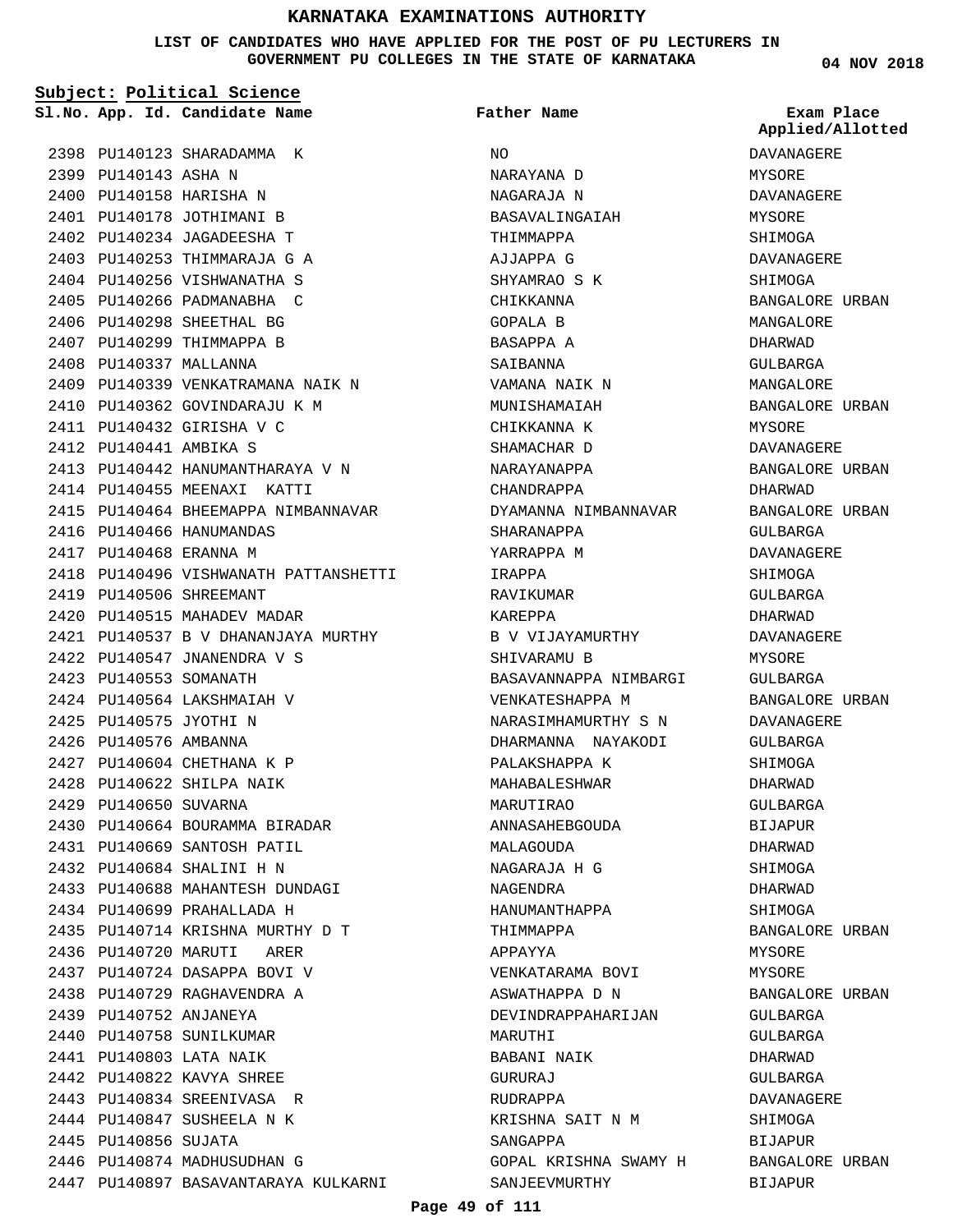**LIST OF CANDIDATES WHO HAVE APPLIED FOR THE POST OF PU LECTURERS IN GOVERNMENT PU COLLEGES IN THE STATE OF KARNATAKA**

**Subject: Political Science**

**App. Id. Candidate Name Sl.No. Exam Place**

**Father Name**

2448 PU140912 SHRIDEVI PU140925 RAJINI H G 2449 2450 PU140983 SHASHIKALA PATIL PU140986 ANJUKUMAR H J 2451 2452 PU141001 SAVITA KUDAVAKKAL 2453 PU141005 NAMU 2454 PU141008 PARAPPA ROTTI 2455 PU141018 BHAGYALAXMI DHARMANNAVAR 2456 PU141021 SHANTAPPA HEBALI 2457 PU141022 MANJUNATHA B 2458 PU141024 BASAVANTHREDDY 2459 PU141069 JAGADEVI 2460 PU141076 SALMA BEGUM 2461 PU141078 NAGESHAPPA 2462 PU141104 RAJ KUMAR 2463 PU141127 UDAYAKUMAR 2464 PU141174 SHASHIDHARA B 2465 PU141183 PRABHA R 2466 PU141185 SUGUNA K 2467 PU141188 PRUTHVI KUMAR K B 2468 PU141197 SRINIVASA D 2469 PU141204 ARIF AHAMMED KHAJI 2470 PU141231 RAJU KHOT PU141240 ANASUYA C 2471 2472 PU141255 NIJALINGANA GOWDA P 2473 PU141259 BHAGYA B 2474 PU141268 SUREKHA PU141281 MADHUSHREE H R 2475 2476 PU141305 MARIYAPPA HARIJAN PU141306 NIRANJANA B S 2477 2478 PU141318 PANDURANGA R PU141322 MALLIKARJUNAIAH H 2479 PU141334 RAHUL 2480 2481 PU141362 MAHADEVASWAMY S 2482 PU141401 P VIJAYALAKSHMI 2483 PU141433 MAHESWARAPPA J 2484 PU141435 KISHAN 2485 PU141519 SHIVAPUTRAPPA G GALABHI 2486 PU141522 GADIGEVVA METI 2487 PU141527 NAVEENKUMARA B R 2488 PU141529 SHARANABASAPPA 2489 PU141569 ANNAPPA SALABANNAVAR 2490 PU141572 ARCHANA P 2491 PU141589 KANIZ AISHABEGUM 2492 PU141594 KAVERI 2493 PU141616 SATISH NAIK 2494 PU141619 MALATI GUDDIN 2495 PU141667 SHIVAKUMAR 2496 PU141678 NAGALINGAPPA 2497 PU141686 IRFAN

DEVENDRAPPA GUNDAPPA GOWDA BASANAGOUDA JAYAPPA NINGAPPA KESU PAWAR ANNAPPA ROTTI APPANNA PANDIT BASAVARAJU SHIVARAM REDDY SOMASHEKAR BASHA SAB NINGAPPA KAMBALI SABANNA MALLIKARJUN BASAVARAJAPPA B M LATE RANGEGOWDA DOLLEGOWDA BASAVARAJA K DASAPPA ABDULRASHEED KALLAPPA CHANDRASHEKAR SOMANA GOWDA P BRAHMACHAR BASAVARAJ RAMESHA S KANAKAPPA HARIJAN SOMANNA RAMACHANDRAPPA R HONGAIAH VISHWANATH SHIVAPPA PURUSHOTTAM JAYAPPA C JAYARAM GANGAPPA GALABHI VIRUPAKSHAPPA VRUSHABENDRASWAMY DANAPPA YAMANAPPA PARASHURAMAPPA ABDUL BASITKHAN DEVIDAS SHANKAR BASAPPA GUDDIN HANUMANTHRAO BHEEMAPPA ABDUL KHADAR

**04 NOV 2018**

**Applied/Allotted**

DHARWAD SHIMOGA DAVANAGERE DAVANAGERE DHARWAD GULBARGA DHARWAD DHARWAD GULBARGA MYSORE GULBARGA GULBARGA BANGALORE URBAN DHARWAD GULBARGA GULBARGA SHIMOGA **MYSORE** MYSORE DAVANAGERE DAVANAGERE DHARWAD DHARWAD **MYSORE** DAVANAGERE BIJAPUR CIILBARGA MYSORE DHARWAD BANGALORE URBAN BANGALORE URBAN MYSORE GULBARGA MYSORE MANGALORE **SHIMOGA** GULBARGA DHARWAD DHARWAD MYSORE GULBARGA BIJAPUR DAVANAGERE GIILBARGA GULBARGA DHARWAD DHARWAD GULBARGA DHARWAD GULBARGA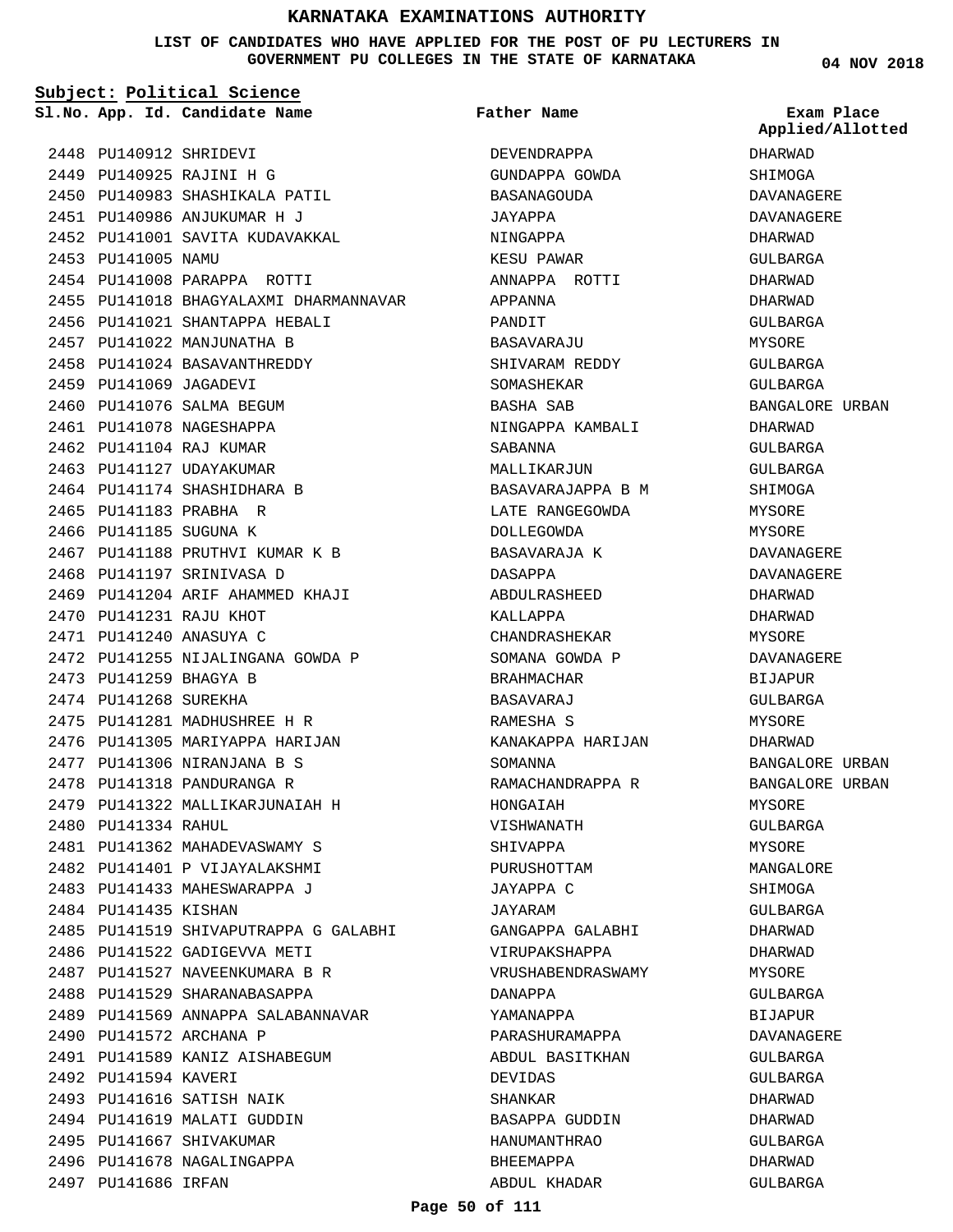**LIST OF CANDIDATES WHO HAVE APPLIED FOR THE POST OF PU LECTURERS IN GOVERNMENT PU COLLEGES IN THE STATE OF KARNATAKA**

**04 NOV 2018**

| Subject: Political Science |                                                          |                                    |                                |  |
|----------------------------|----------------------------------------------------------|------------------------------------|--------------------------------|--|
|                            | Sl.No. App. Id. Candidate Name                           | Father Name                        | Exam Place<br>Applied/Allotted |  |
|                            | 2498 PU141694 NAGARJUNA                                  | SHEKARAPPA GOWDA K H               | SHIMOGA                        |  |
| 2499 PU141708 NAGAPPA      |                                                          | GHALEPPA                           | GULBARGA                       |  |
|                            | 2500 PU141721 RANGANATHA H T                             | THIMMEGOWDA                        | MYSORE                         |  |
| 2501 PU141745 GANAPATI     |                                                          | GUNDAPPA                           | GULBARGA                       |  |
|                            | 2502 PU141792 SHRISHAIL BIRADAR                          | BHEEMARAYA                         | GULBARGA                       |  |
|                            | 2503 PU141815 HANAMANTRAYA                               | MAHADEVAPPA                        | GULBARGA                       |  |
|                            | 2504 PU141824 SHOBHA KATTIKAI                            | SHANMUKHAPPA                       | DHARWAD                        |  |
| 2505 PU141830 GANPATI      |                                                          | MALLANNA                           | GULBARGA                       |  |
|                            | 2506 PU141849 HALEMANI POMPAPATHI                        | NAGAPPA HALEMANI                   | DHARWAD                        |  |
|                            | 2507 PU141850 SADASHIVA AMBARE                           | DATTATRAY                          | SHIMOGA                        |  |
|                            | 2508 PU141855 SAHEBAGOWDA A BIRADAR                      | APPARAYA                           | GULBARGA                       |  |
|                            | 2509 PU141858 MAHADEVAPPA HARIJAN                        | HANAMAPPA                          | DHARWAD                        |  |
|                            | 2510 PU141867 CHETHAN K                                  | NAGARAJU M K                       | MYSORE                         |  |
|                            | 2511 PU141879 ERANNA N B                                 | BASAPPA                            | DAVANAGERE                     |  |
|                            | 2512 PU141882 BASAVARAJ KURAGUND                         | IRAPPA KURAGUND                    | DHARWAD                        |  |
| 2513 PU141884 NAGAVENI     |                                                          | SHARANAYYA                         | GULBARGA                       |  |
|                            | 2514 PU141894 HAYAD BHASHA                               | KAJA HUSSEN                        | DAVANAGERE                     |  |
|                            | 2515 PU141902 SURESHA D                                  | DEVAIAH                            | SHIMOGA                        |  |
|                            | 2516 PU141940 MANJAVVA PATIL                             | FAKEERAGOUDA                       | DHARWAD                        |  |
|                            | 2517 PU141981 GAJENDRA HADRIHALLI                        | RUDRAPPA                           | BANGALORE URBAN                |  |
|                            | 2518 PU142019 JYOTI LATA                                 | BASSAYYA SWAMY                     | GULBARGA                       |  |
|                            | 2519 PU142027 SUJATHALAKSHMI M V                         | VEERABHADRARAJU T                  | BANGALORE URBAN                |  |
|                            | 2520 PU142044 MAHANTAPPA HADAPAD                         | SHIVAPPA                           | DHARWAD                        |  |
|                            | 2521 PU142090 AINAZ FATIMA                               | SHAIKH CHAND SAB                   | GULBARGA                       |  |
|                            | 2522 PU142096 SHIDDALINGESWAR PANCHAPPA HALASURPANCHAPPA |                                    | DHARWAD                        |  |
|                            | 2523 PU142105 SANJEEV HUNASIKATTI                        | VITHTHAPPA                         | DHARWAD                        |  |
|                            | 2524 PU142111 SANTOSH SHINDHE                            | SADASHIV                           | BIJAPUR                        |  |
|                            |                                                          |                                    | BIJAPUR                        |  |
|                            | 2526 PU142140 SHOBHA BK                                  | KARIYAIAH                          | SHIMOGA                        |  |
|                            | 2527 PU142181 MD ISMAIL                                  | ABDULQADER KALABURGI               | BIJAPUR                        |  |
| 2528 PU142199 SUNITA       |                                                          | DATTATREYA                         | GULBARGA                       |  |
|                            | 2529 PU142216 NAGAVVA  MARIHAL                           | SHIVAPPA                           | DHARWAD                        |  |
| 2530 PU142294 SUDHA        |                                                          | MALKAPPA                           | GULBARGA                       |  |
|                            | 2531 PU142299 MOHANKUMAR T C                             |                                    | DAVANAGERE                     |  |
|                            |                                                          | CHANDRAPPA T                       |                                |  |
|                            | 2532 PU142313 BASAVARAJ PARAMAPPA BISANAL                | PARAMAPPA                          | DHARWAD                        |  |
|                            | 2533 PU142314 BASAVARAJ BISANAL                          | PARAMANNA                          | DHARWAD                        |  |
|                            | 2534 PU142315 BASAVARAJ  PARAPPA BISANAPUR               | PARAPPA                            | DHARWAD                        |  |
|                            | 2535 PU142323 SANTOSH MAGADUM                            | NINGAPPA                           | DHARWAD                        |  |
|                            | 2536 PU142354 NAVEENA KUMAR K                            | BABU RAI                           | MANGALORE                      |  |
|                            | 2537 PU142356 SHANKARALINGA PATIL                        | BAPURAY                            | DHARWAD                        |  |
|                            | 2538 PU142358 NAGARAJ CHAKRAVARTI                        | NIJAPPA                            | DHARWAD                        |  |
|                            | 2539 PU142359 YALLAPPA MUGALIHAL                         | GANGAPPA                           | DHARWAD                        |  |
|                            | 2540 PU142362 YALLAPPA MUGALAKOD                         | GANGAPPA                           | DHARWAD                        |  |
|                            | 2541 PU142363 FAKEERAPPA HALAPPANAVAR                    | ARJUN                              | DHARWAD                        |  |
|                            | 2542 PU142381 ASHWINI MAHENDRAKAR                        | RAMACHANDRA                        | GULBARGA                       |  |
|                            | 2543 PU142461 SHIVAKUMAR                                 | SHARANAPPA                         | GULBARGA                       |  |
|                            | 2544 PU142464 DEVINDRAPPA GOUDA                          | VIRUPAKSHAPPAGOUDA POLICE<br>PATIL | GULBARGA                       |  |
|                            | 2545 PU142486 SYED ALTHAF AHMED QADRI                    | SYED S M HASSAN QADRI              | GULBARGA                       |  |
|                            | 2546 PU142517 RAJASHEKARA S                              | SAMPANGI RAMEGOWDA                 | BANGALORE URBAN                |  |

#### **Page 51 of 111**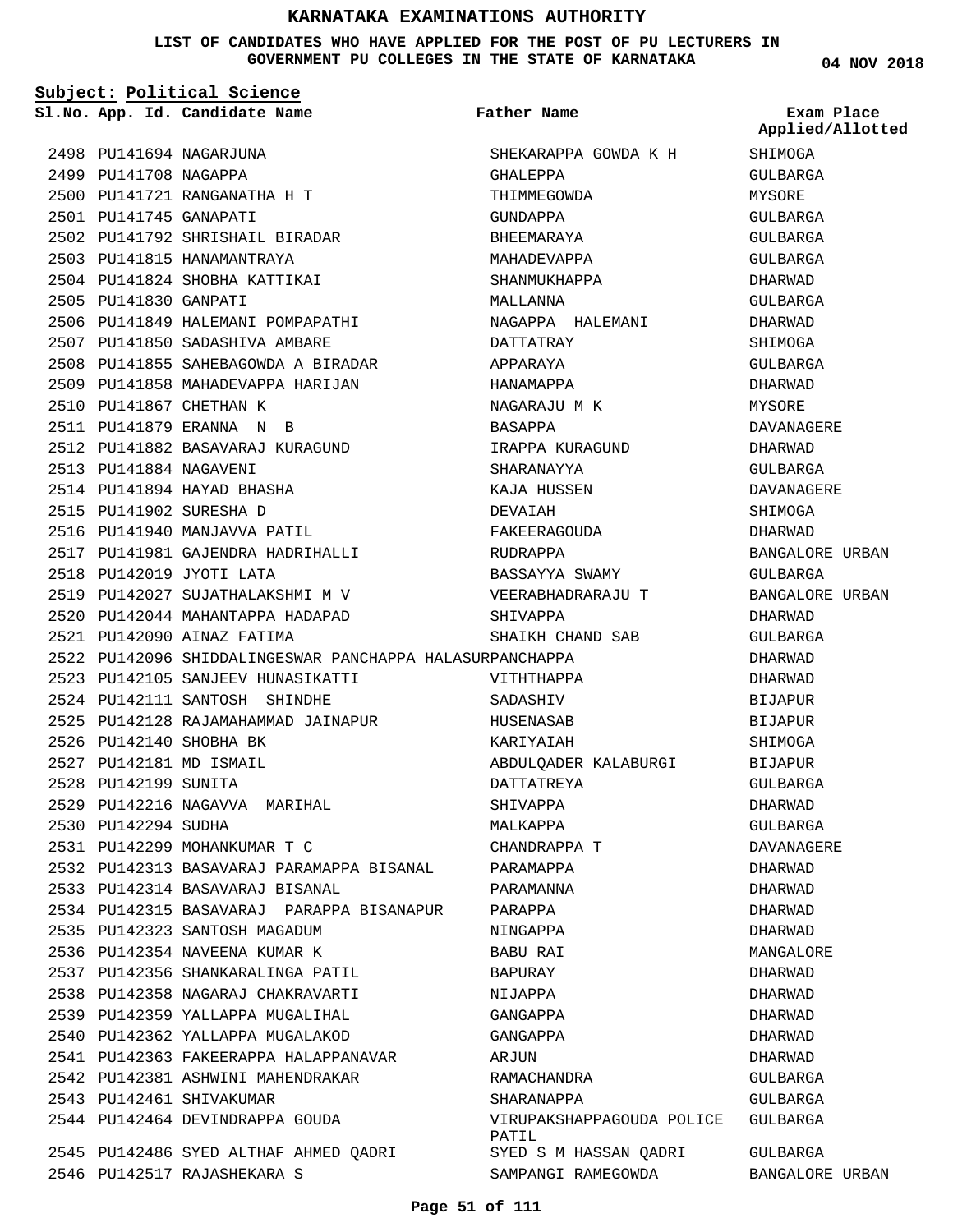**LIST OF CANDIDATES WHO HAVE APPLIED FOR THE POST OF PU LECTURERS IN GOVERNMENT PU COLLEGES IN THE STATE OF KARNATAKA**

**Subject: Political Science**

**App. Id. Candidate Name Sl.No. Exam Place**

2547 PU142525 SHIVAKUMAR CHOUHAN S 2548 PU142596 BHAGAMMA 2549 PU142609 RAGHU K C PU142612 CHANDRASHEKARA H 2550 2551 PU142615 HANAMANTRAYA PU142625 PRAKASH S K 2552 2553 PU142648 SHARANAGOUDA 2554 PU142660 GANGAMMA M B 2555 PU142675 MAHESHA G V 2556 PU142688 GANGADHARA B 2557 PU142695 PAVITHRA D R PU142731 HARSHAVARDHANA S D 2558 2559 PU142735 RAGHU S 2560 PU142758 MANJULA D 2561 PU142763 CHANDRAKANT PU142788 LOKESHA S 2562 2563 PU142813 JYOTI PU142822 IMAD ALI 2564 2565 PU142836 SHRIPRASAD 2566 PU142844 GAYATRI 2567 PU142856 HANAMANT MELAVANKI 2568 PU142869 CHETANA 2569 PU142887 TEJASHWINI JUNJARWAD 2570 PU142888 GIRAMALLAPPA KUMBAR 2571 PU142907 CHANDRAHASA G 2572 PU142908 MANJUNATH 2573 PU142922 VASANTHA MOODLANNANAVARA 2574 PU142929 HARISH SANNASORATUR PU142935 POORNIMA H J 2575 2576 PU142942 SHREESHAIL SULTANAPUR PU142946 RUDRESHA N S 2577 2578 PU142984 SOMESHA P G 2579 PU142985 MALAPPA 2580 PU142991 RAKESH K M 2581 PU143017 RENUKA 2582 PU143022 PARASAPPA NEELAGUND 2583 PU143025 DODAMANI GAIBUSAB 2584 PU143026 CHAMPA S 2585 PU143031 KUMAR S 2586 PU143041 MARAPPA H 2587 PU143053 SAVITHA M 2588 PU143077 PRAKASH DABBANAVAR 2589 PU143095 AJITH YADAV J 2590 PU143099 MALLAYYA 2591 PU143113 KUMARPAWAR PU143117 GEETHAMANI H E 2592 2593 PU143121 GURALINGAPPA NADAVINAKERI 2594 PU143133 YASHODA S 2595 PU143137 MANJUNATH ANGADI 2596 PU143150 POORNIMA

THIPPERUDRA NAIK S BHEEMSHYA CHIKKAMANCHAIAH BHATYA DODDAPPA KENCHAPPA MARIGOUDA Basavaraju s c VEERANNA G RAMACHANDRAPPA RANGANATHAPPA H DODDAIAH SHANKARAPPA DODDAMAGEGOWDA BASWANTRAO SHIVAPPA REVANASIDAPPA KHUSRUD ALI GANAPATI hegde ARJUN NAGAPPA BASAVARAJ PURANDAR IRAPPA GURUSIDDAIAH HANAMANTH HANUMAPPA M BHEEMAPPA JAYASHANKAR H B GYANABA NANDYAPPA N S GUTHYAPPA P BHIMANNA KALLUR MARAKANDEYA GOWDA SHARANAPPA TIPPANNA NEELAGUND MUSTUSAB SHIVANNA SEETHARAMA NAIK HAMPANNA SHEKHARAPPA M LAXMAN JADIYAPPA C SIDDAYYA SHEVYANAIK EREGOWDA TIPPANNA JANESHA IRAPPA ADIVAYYA SWAMY **Father Name**

**04 NOV 2018**

**Applied/Allotted**

DAVANAGERE GULBARGA MYSORE MANGALORE GULBARGA BANGALORE URBAN GULBARGA MYSORE DAVANAGERE GULBARGA BANGALORE URBAN MYSORE DAVANAGERE MYSORE GULBARGA DAVANAGERE GULBARGA BANGALORE URBAN SHIMOGA GULBARGA DHARWAD GULBARGA DHARWAD BIJAPUR SHIMOGA GULBARGA DAVANAGERE DAVANAGERE MANGALORE GULBARGA SHIMOGA SHIMOGA GULBARGA SHIMOGA GULBARGA BIJAPUR BANGALORE URBAN BANGALORE URBAN BANGALORE URBAN DAVANAGERE BANGALORE URBAN DHARWAD DAVANAGERE GULBARGA **SHIMOGA** MYSORE BIJAPUR MYSORE BIJAPUR

GULBARGA

**Page 52 of 111**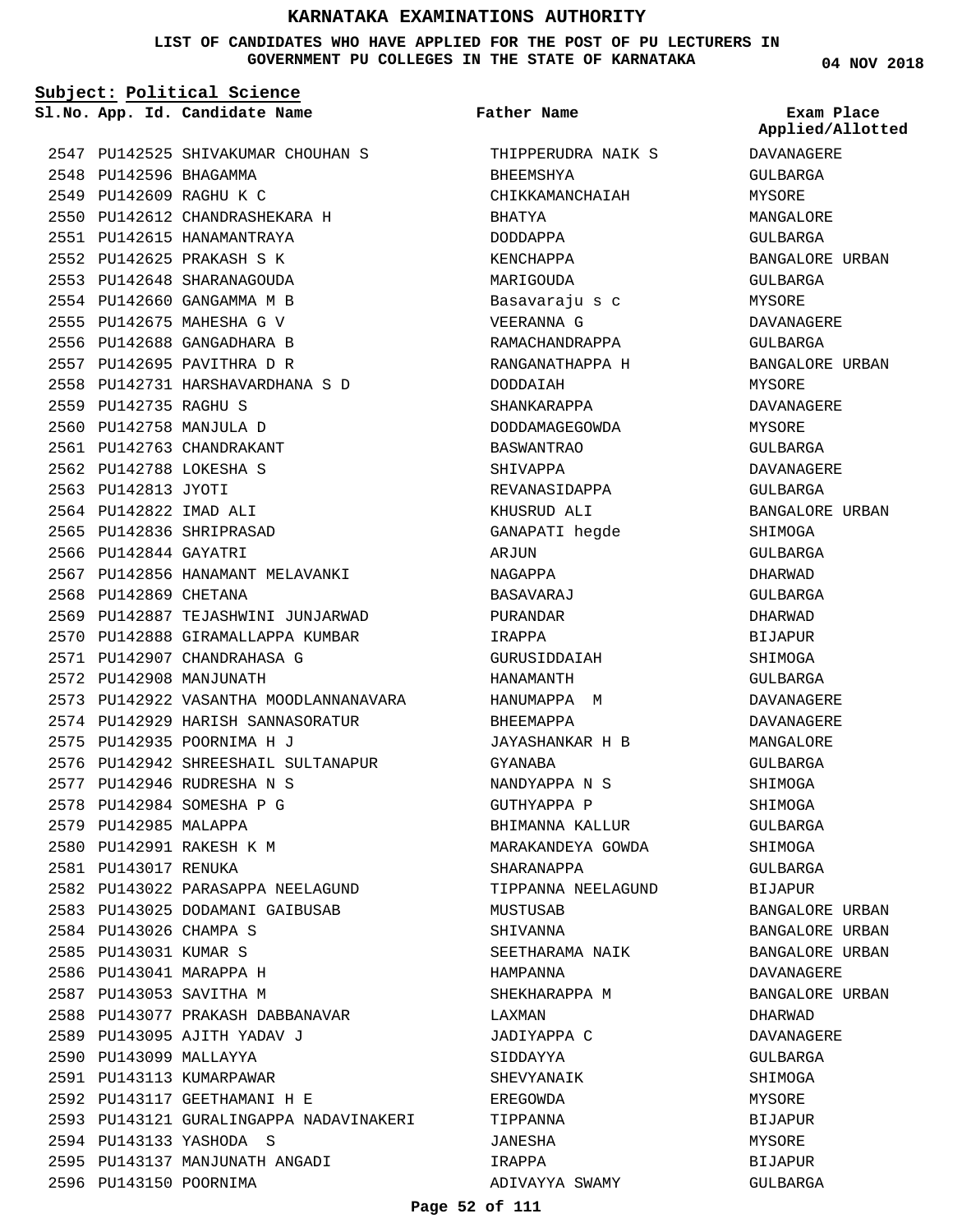**LIST OF CANDIDATES WHO HAVE APPLIED FOR THE POST OF PU LECTURERS IN GOVERNMENT PU COLLEGES IN THE STATE OF KARNATAKA**

|                        | Subject: Political Science                   |                     |                                |
|------------------------|----------------------------------------------|---------------------|--------------------------------|
|                        | Sl.No. App. Id. Candidate Name               | Father Name         | Exam Place<br>Applied/Allotted |
|                        | 2597 PU143160 SHIVAPPPA T                    | THIMMAPPA B T       | DAVANAGERE                     |
|                        | 2598 PU143188 VEENA H S                      | SHIVANNA G R        | SHIMOGA                        |
|                        | 2599 PU143228 MANJUNATHA                     | BASANAGOUDA         | GULBARGA                       |
| 2600 PU143265 ASHOK    |                                              | LAXAPPA             | GULBARGA                       |
|                        | 2601 PU143294 SANNABASANAGOUD C RAMANAGOUDAR | CHANAVEERAGOUD      | DHARWAD                        |
|                        | 2602 PU143305 MAHANTESH MIRJI                | MALLIKARJUN         | BIJAPUR                        |
|                        | 2603 PU143325 BASAVANAYAKA V                 | VENKATANAYAKA       | MYSORE                         |
|                        | 2604 PU143330 RUDRESH L                      | LAKKANNA            | BANGALORE URBAN                |
|                        | 2605 PU143354 JAVALI MANJUNATHA              | JAVALI BASANNA      | DAVANAGERE                     |
|                        | 2606 PU143370 GOURISHANKAR                   | RANAPPA             | GULBARGA                       |
| 2607 PU143374 ANANDA G |                                              | GOVINDAIAH          | <b>BIJAPUR</b>                 |
| 2608 PU143380 DEEPIKA  |                                              | VEERESH             | DAVANAGERE                     |
|                        | 2609 PU143392 CHANDRA B                      | <b>BYREGOWDA</b>    | MYSORE                         |
| 2610 PU143418 SUMA G   |                                              | GOVINDARAJU A V     | BANGALORE URBAN                |
|                        | 2611 PU143432 SHILPA T K                     | KOTTURESWARAPPA T M | <b>DAVANAGERE</b>              |
| 2612 PU143453 JAGANATH |                                              | sharanappa          | BANGALORE URBAN                |
|                        | 2613 PU143469 ISHWARA NAYAK K                | SHEENA NAYAK        | MANGALORE                      |
|                        | 2614 PU143500 MANJUNATHA J                   | JAYANAIK            | SHIMOGA                        |
|                        | 2615 PU143506 KRISHANAPPA MADIWALAR          | <b>BASAPPA</b>      | DHARWAD                        |
|                        | 2616 PU143510 PRAVEEN KUMAR H L              | LATE LAKSHMANSWAMY  | MYSORE                         |
|                        | 2617 PU143535 SHWETHA G B                    | BOODYAPPA G C       | BANGALORE URBAN                |
|                        | 2618 PU143536 MAHADEVA N T                   | THIMMAIAH           | MYSORE                         |
| 2619 PU143549 MANJU S  |                                              | SIDDALINGEGOWDA     | MYSORE                         |
|                        | 2620 PU143596 GAJULA VENKATESULU             | G KOWRUTLAPPA       | DAVANAGERE                     |
|                        | 2621 PU143619 GANGADHARA P B                 | BASAVARAJU          | BANGALORE URBAN                |
|                        | 2622 PU143635 SHRUTHI K                      | KALAIAH             | SHIMOGA                        |
|                        | 2623 PU143646 PRAKASH T G                    | GADDIGEPPA          | BANGALORE URBAN                |
|                        | 2624 PU143651 RAJESWARI                      | ANNARAY             | <b>GULBARGA</b>                |
|                        | 2625 PU143652 SANTHOSH K                     | KALEGOWDA           | MYSORE                         |
| 2626 PU143661 RAVI P   |                                              | PARAMESHWARAPPA B   | DAVANAGERE                     |
|                        | 2627 PU143671 CHETHANA B R                   | RAVINDRACHAR B S    | <b>MYSORE</b>                  |
| 2628 PU143690 SATEESH  |                                              | BANDAPPA            | GULBARGA                       |
|                        | 2629 PU143691 GIRISHA V                      | VENKATESHA          | BANGALORE URBAN                |
| 2630 PU143693 SURENDRA |                                              | SHARANAPPA          | BIJAPUR                        |
|                        | 2631 PU143718 SUBHASH AVADHUT                | YALLAPPA            | DHARWAD                        |
|                        | 2632 PU143755 NAGARAJ ELIGAR                 | CHANDRAPPA          | <b>DAVANAGERE</b>              |
| 2633 PU143766 ASHA R G |                                              | GATTISIDDAPPA       | MYSORE                         |
|                        | 2634 PU143789 MANJUNATHA B G                 | GOPALAIAH           | BANGALORE URBAN                |
|                        | 2635 PU143811 ANNAPPA H G                    | JNANAPPA H K        | SHIMOGA                        |
|                        | 2636 PU143823 CHANDRASHEKHAR GANI            | MALAPPA             | DHARWAD                        |
|                        | 2637 PU143830 YATHEESH B                     | BASAVARAJAPPA       | BANGALORE URBAN                |
|                        | 2638 PU143862 ESHWARA REDDY B K              | KONDAPPA            | BANGALORE URBAN                |
| 2639 PU143877 PRABHA N |                                              | NANJAIAH S          | MYSORE                         |
|                        | 2640 PU143892 SUDHAKARA                      |                     |                                |
|                        | 2641 PU143895 SHIVAKUMAR S B                 | HALADAPPA           | SHIMOGA                        |
|                        |                                              | BASAVARAJU          | BANGALORE URBAN                |
|                        | 2642 PU143920 RAMESH BHIMASEN KOOGE          | BHIMASEN            | DHARWAD                        |
|                        | 2643 PU143929 FATHIMA MARY                   | George S            | BANGALORE URBAN                |
|                        | 2644 PU143932 PRABHU S B                     | BETTAIAH            | MYSORE                         |
|                        | 2645 PU143933 DEVEGOWDA                      | MALLIKARJUNA        | DHARWAD                        |
|                        | 2646 PU143966 MD AFZALAPASHA                 | SHAIK MAHEBOOB ALI  | GULBARGA                       |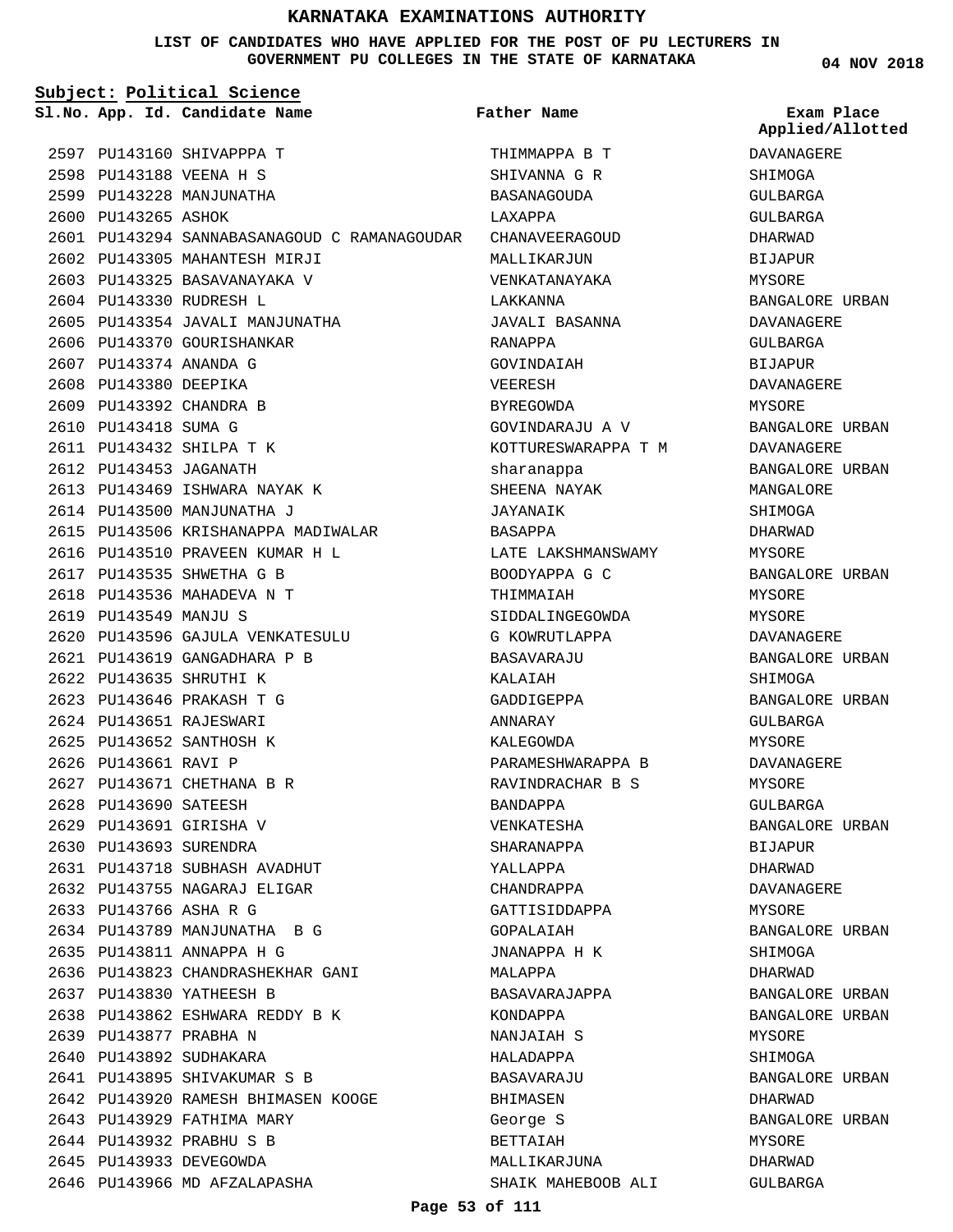**LIST OF CANDIDATES WHO HAVE APPLIED FOR THE POST OF PU LECTURERS IN GOVERNMENT PU COLLEGES IN THE STATE OF KARNATAKA**

**Subject: Political Science**

**App. Id. Candidate Name Sl.No. Exam Place**

**Father Name**

|                        |                                       |                       | Applied/Allotted |
|------------------------|---------------------------------------|-----------------------|------------------|
|                        | 2647 PU143977 NARASIMHAMURTHY D       | DODDANARASAIAH        | BANGALORE URBAN  |
|                        | 2648 PU143995 KHAJA BEGUM             | MAHABOOB HUSSAIN      | GULBARGA         |
|                        | 2649 PU144015 PAVITHRA V T            | THIMMAIAH             | MYSORE           |
|                        | 2650 PU144027 SHREESHAIL REBINAL      | MALAKAPPA             | <b>BIJAPUR</b>   |
|                        | 2651 PU144040 MAHANTAMMA SANGANAL     | BASAVARAJA SANGANAL   | BIJAPUR          |
|                        | 2652 PU144064 MANJAYYA KARODAGIMATH   | GANGAYYA              | DHARWAD          |
|                        | 2653 PU144065 PRUTHVIRAJ B L          | LINGARAJU B H         | MYSORE           |
| 2654 PU144075 RAVI T   |                                       | THIMMAIAH B G         | BANGALORE URBAN  |
|                        | 2655 PU144083 AVINASH MANOHARRAO      | MANOHAR               | GULBARGA         |
| 2656 PU144097 PAVITRA  |                                       | RAVI                  | GULBARGA         |
|                        | 2657 PU144100 MAMATHA K               | DHANANJAYA K R        | MANGALORE        |
|                        | 2658 PU144116 VALYANAIK P             | POMYA NAIK            | SHIMOGA          |
|                        | 2659 PU144126 RASHMI BV               | VASANTHEGOWDA         | SHIMOGA          |
|                        | 2660 PU144136 SURESH HADAPAD          | CHANDRABHAGA          | BIJAPUR          |
|                        | 2661 PU144164 SREEDHARA B             | BASAVARAJU            | SHIMOGA          |
|                        | 2662 PU144189 SARASWATI               | SHIVARAYA             | GULBARGA         |
|                        | 2663 PU144241 SHOBHA H M              | MADHURAJ H S          | SHIMOGA          |
|                        | 2664 PU144249 SIDALINGAPPA NARAGATTI  | GURUBASAPPA NARAGATTI | DHARWAD          |
|                        | 2665 PU144285 ASHVINI HIREMANI        | SHYAMASUNDAR          | DHARWAD          |
| 2666 PU144288 ASHA K   |                                       | KRISHNAPPA            | DAVANAGERE       |
|                        | 2667 PU144308 PALAKSHAPPA K           | ONAKARAPPA K          | BANGALORE URBAN  |
|                        | 2668 PU144309 JAGADEESH KADALLI       | SHRISHAILAPPA         | BIJAPUR          |
| 2669 PU144318 GUNDERAO |                                       | KASHIRAYA             | GULBARGA         |
|                        | 2670 PU144321 ACHUT URS               | GOPAL RAJE URS        | MYSORE           |
| 2671 PU144351 GUNDERAO |                                       | KASHIRAYA             | GULBARGA         |
| 2672 PU144378 ANITHA   |                                       | SIDDRAMAPPA           | GULBARGA         |
|                        | 2673 PU144387 SURYAKANTH              | SHARNAPPA             | GULBARGA         |
|                        | 2674 PU144395 MANJA NAIK H S          | SWAMI NAIK            | SHIMOGA          |
|                        | 2675 PU144415 NAGARAJA M R            | REVANASIDDAPPA        | <b>BIJAPUR</b>   |
|                        | 2676 PU144448 SABAREDDY               | SHANTHARAJ            | GULBARGA         |
|                        | 2677 PU144463 UMESH K H               | HONNESHAPPA           | BANGALORE URBAN  |
|                        | 2678 PU144464 SHASHIKANT              | SHIVASHARANAPPA       | BANGALORE URBAN  |
| 2679 PU144542 NAGENDRA |                                       | RANAPPA               | GULBARGA         |
|                        | 2680 PU144547 ARUN KUMAR N S          | SHIVMURTHY N          | DAVANAGERE       |
|                        | 2681 PU144570 CHETHAN KUMARA N A      | Ananda C              | BANGALORE URBAN  |
| 2682 PU144583 NAGARAJU |                                       | PUTTAMADAIAH          | MYSORE           |
|                        | 2683 PU144605 GIRISHA V               | VENKATARAJU           | MYSORE           |
|                        | 2684 PU144611 MANJUNATHA K            | KANTHARAJU K          | MYSORE           |
|                        | 2685 PU144615 BALACHANDRA MACHAKANUR  | BASAPPA               | BIJAPUR          |
| 2686 PU144637 PRAKASH  |                                       | MURAGAPPA             | GULBARGA         |
|                        | 2687 PU144672 NAGESHA M               | MAHADEVAIAH N         | SHIMOGA          |
|                        | 2688 PU144673 SHIVANAND KAMATE        | BASAPPA               | DHARWAD          |
| 2689 PU144685 MALLAPPA |                                       | HANMANT               | GULBARGA         |
|                        | 2690 PU144686 RENUKESHKUMAR N C       | CHITTAIAH             | BANGALORE URBAN  |
|                        | 2691 PU144688 BHANU PRAKASH C S       | SHIVALINGAIAH         | MYSORE           |
|                        | 2692 PU144698 ADAVAYYA ADAVISWAMIMATH | SHANKARAYYA           | DHARWAD          |
|                        | 2693 PU144779 ANANDA B N              | NARAYANAPPA           | BANGALORE URBAN  |
|                        | 2694 PU144786 BANASHANKARAMMA M K     | MAHESWARAPPA KADEMANE | SHIMOGA          |
|                        | 2695 PU144787 HEMALATHA BD            | DEVAPPA BC            | MANGALORE        |
|                        | 2696 PU144788 SHILPA S N              | NANJUNDEGOWDA S C     | MYSORE           |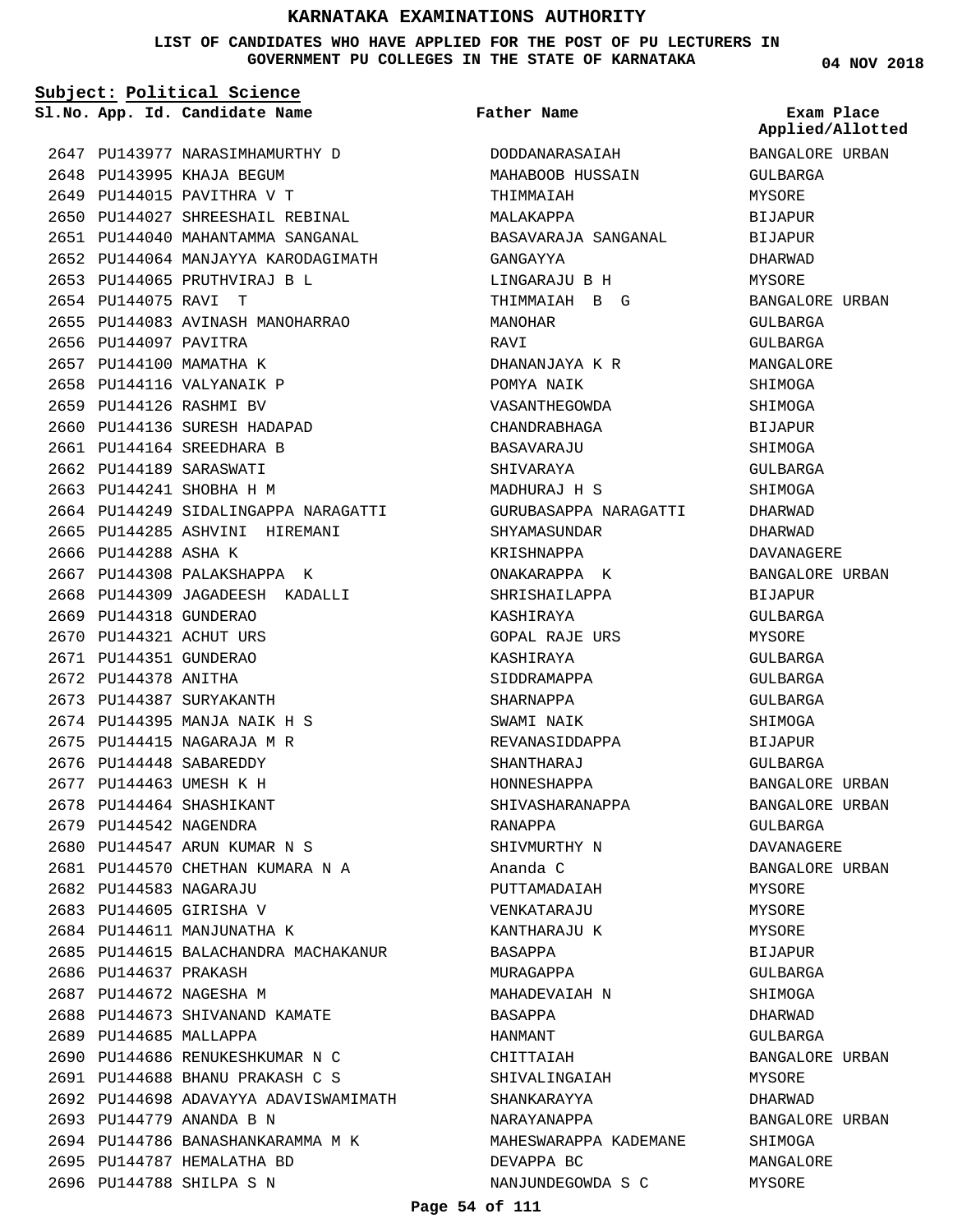**LIST OF CANDIDATES WHO HAVE APPLIED FOR THE POST OF PU LECTURERS IN GOVERNMENT PU COLLEGES IN THE STATE OF KARNATAKA**

**Subject: Political Science**

**App. Id. Candidate Name Sl.No. Exam Place**

2697 PU144808 MUNNEEBI MULLA 2698 PU144822 PANDUNAIK V 2699 PU144827 GAYATHRI K P 2700 PU144858 ARUNA R 2701 PU144950 ASHA M 2702 PU144958 ASHWINI T N PU144967 THARA C S 2703 2704 PU144968 SOUBHAGYAMMA A R 2705 PU144973 AMBALAPPA 2706 PU144983 PADIYAPPA METI 2707 PU144988 RAJU V ADIVER 2708 PU145016 MADIWALAYYA PUJER 2709 PU145059 SAINAJABEGAM KILLEDAR 2710 PU145082 VASANTHA PATEEL K S 2711 PU145092 RAVIKUMAR 2712 PU145097 ASHWINI D G 2713 PU145109 SAROJAMMA 2714 PU145133 JAYALAXMI 2715 PU145174 MANJUNATHA B T 2716 PU145199 SOWMYA S 2717 PU145260 KUMARA H C 2718 PU145291 SIDDAPPA SANAGOUDRA PU145304 NAGARAJU H G 2719 2720 PU145318 RAJESHWARI PU145322 KUMARA K P 2721 2722 PU145328 SREENIVASA V N 2723 PU145331 VIJAYAKUMAR 2724 PU145340 PRAKASH BIRADAR 2725 PU145342 MEENA K 2726 PU145343 PUSHPALATHA S PU145344 TABREZAHMED H P 2727 2728 PU145357 SHIVANAND MATHAPATI 2729 PU145390 MAHESHA M 2730 PU145417 CHIDANANDAPPA PU145420 ANNAPOORNA H K 2731 PU145448 REVANASIDDAPPA M H 2732 2733 PU145465 RANI S RAM PU145469 NAGARAJA T M 2734 2735 PU145471 HANUMANTHAPPA 2736 PU145501 NAGEENTAJ 2737 PU145545 NATESHNAIK K P 2738 PU145626 SUMITHRA N 2739 PU145633 ANITHA R 2740 PU145638 YAMANAPPA WAGGAR 2741 PU145664 SUCHETA NARAYAN NAIK 2742 PU145676 SANGAMESH BIRADAR 2743 PU145696 SHILPA V B 2744 PU145718 SHANTINATH PATIL 2745 PU145726 KANCHANA NAIK 2746 PU145729 AVINASH S

PEERASAB VENKATANAIK POOVAIAH K K Ramachandra B MALLAPPA M D NATARAJA T K SUBBEGOWDA C E RAJASHEKARAIAH MALLAPPA MAHADEVAPPA VEERAPPA IRAYYA RAJESABA SHIVA NAIK K P LATE ERANNA GURUNATH RAO D JAWARABOVI DURUGAPPA THAMMEGOWDA SATHYASHEELAN CHIKKASIDDAIAH SATTEPPA GANGANARASAIAH HANAMANT PRAKASH RAO NINGEGOWDA MURIGEPPA SANGANGOUDA KRISHNAPPA SHIVASWAMAIAH S PARVEEZAHMED LATE NAGAYYA LATE MAHADEVAIAH EARAPPA BAVITAL KRISHNAPPA H HONNAPPA T SIDRAMAPPA LATE MUNIYAPPA DURUGAPPA AJEEJ AHAMED PARAMESHWARANAIK NARAYANAPPA RAMCHANDRAPPA MARTANDAPPA NARAYAN SHANKARAGOUDA BASAVARAJU SIDDAPPA ANANT SHAMBA NAIK SHIVASWAMY S **Father Name**

**04 NOV 2018**

BIJAPUR BANGALORE URBAN MYSORE MYSORE DAVANAGERE SHIMOGA MYSORE BANGALORE URBAN GULBARGA BIJAPUR SHIMOGA MYSORE DHARWAD DAVANAGERE BANGALORE URBAN SHIMOGA BANGALORE URBAN GULBARGA MYSORE SHIMOGA MYSORE DHARWAD MYSORE GULBARGA MYSORE SHIMOGA DAVANAGERE BIJAPUR BANGALORE URBAN MYSORE SHIMOGA BIJAPUR MYSORE GULBARGA DAVANAGERE DAVANAGERE BANGALORE URBAN BANGALORE URBAN BIJAPUR BANGALORE URBAN SHIMOGA BANGALORE URBAN BANGALORE URBAN DHARWAD **SHIMOGA** DHARWAD BANGALORE URBAN DHARWAD DHARWAD MYSORE **Applied/Allotted**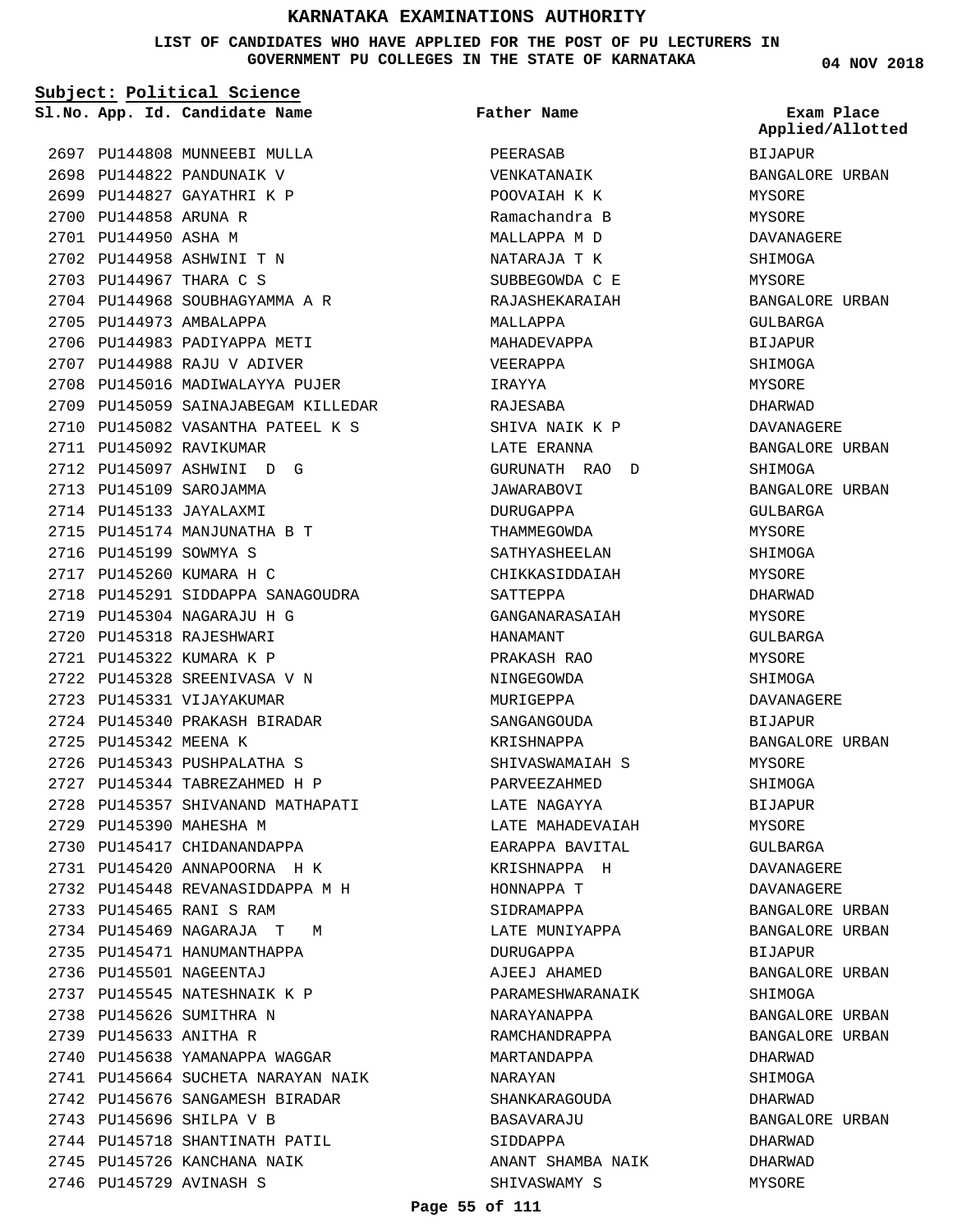#### **LIST OF CANDIDATES WHO HAVE APPLIED FOR THE POST OF PU LECTURERS IN GOVERNMENT PU COLLEGES IN THE STATE OF KARNATAKA**

**Subject: Political Science**

**App. Id. Candidate Name Sl.No. Exam Place**

PU145750 TEJASWINI H R 2747 2748 PU145754 NAGAMANI J N 2749 PU145762 PRAKASHAPPA GADDAD 2750 PU145765 MOHANA M S 2751 PU145771 DIVYA R 2752 PU145801 MANJUNATHA K G 2753 PU145816 KALLETTI SURESHA 2754 PU145844 KASHIRAYA MADAGOND 2755 PU145857 SHIVA KUMAR R 2756 PU145913 NAGARAJA M K 2757 PU145927 BHIMAPPA RAMAPPA GOLABANVI 2758 PU145966 SUJATHA H G 2759 PU145976 DEVENDRA NAIK 2760 PU145985 TRISHULABAI 2761 PU145995 DUNDAPPA KATTI 2762 PU146008 SHANTHAPPA 2763 PU146032 BAGYA JYOTI 2764 PU146039 USHA B V 2765 PU146054 NATARAJU G 2766 PU146078 THANUJAKUMARI K N 2767 PU146081 BASAVARAJ 2768 PU146129 GIRIDHAR REDDY 2769 PU146156 SAVITHA K 2770 PU146161 PARAMESHA 2771 PU146164 BASAVARAJ KOPPAD 2772 PU146168 MANJUNATHA M S 2773 PU146172 SHIVALINGAMMA 2774 PU146181 YOGESHA M 2775 PU146190 MANJULA A 2776 PU146192 SUDHAKARA MARAKALA 2777 PU146199 SHOBHA M 2778 PU146204 PAVITHRA H C 2779 PU146233 SHRUTHI H K 2780 PU146272 SHOBHA PU146288 SARASWATHI H R 2781 PU146293 PRAKASH K S 2782 2783 PU146297 EMMANUEL PU146330 GIRISHA G S 2784 2785 PU146342 BASALINGAPPA 2786 PU146346 NAGARAJA K V 2787 PU146371 SUJATA 2788 PU146389 SIDDARUD SHABANI 2789 PU146401 SIDDANAGOUDA PATIL 2790 PU146410 WAREPPA YAMANAPPA BHAJANTRI 2791 PU146430 DRAKSHAYANI SALI 2792 PU146438 VIDYARANYA L B 2793 PU146443 ANITA CHANNAYA MATH 2794 PU146444 NAGAVENI ANANTPUR PU146446 PALLAVI B S 2795 2796 PU146479 RENUKA

RAMEGOWDA H T J N NAGARAJU BALAPPA SHIVARUDRAPPA T RAMESHA GANGAPPA DURUGAPPA K MALLESHAPPA RANGASWAMY B KOTRABASAPPA M RAMAPPA GOVINDA BOVI KUPPA NAIK TIPPANNA Basappa SHIVANNA SIDDA RAMAPPA VENKATESHAPPA GANGADHARAIAH T NATARAJAPPA IRAPPA SANGAN VENKATREDDY KRISHNEGOWDA K M NARAYANA P K SHIVAPPA SHEKHARAPPA M SHARANAPPA MARULASIDDAPPA ANDANI GOWDA SANJEEVA MARAKALA MAHADEVA CHIKKANNA KRISHNAPPA C PUTHUNAIK HARIHARADA RAMAPPA **SUBBAIAH** YESHASPPA SIDDAPPA G BHEEMARAYA VIJAYA KUMAR K MANIK RAO Mutteppa RAMANAGOUDA PATIL YAMANAPPA **TIMMANNA** LATE BALARAMEGOWDA CHANNAYA R MATH NARAYAN BASAVARAJ C **Father Name**

**04 NOV 2018**

**SHIMOGA** SHIMOGA DHARWAD DAVANAGERE MYSORE BANGALORE URBAN DAVANAGERE GULBARGA MYSORE DAVANAGERE DHARWAD MYSORE MANGALORE GULBARGA DAVANAGERE GULBARGA GULBARGA BANGALORE URBAN BANGALORE URBAN BANGALORE URBAN BANGALORE URBAN GULBARGA MYSORE MYSORE MYSORE BANGALORE URBAN GULBARGA SHIMOGA MYSORE MANGALORE MYSORE BANGALORE URBAN BANGALORE URBAN MYSORE DAVANAGERE MYSORE GULBARGA DAVANAGERE GULBARGA DAVANAGERE GULBARGA DHARWAD BIJAPUR **BIJAPUR** BIJAPUR MYSORE GULBARGA DHARWAD DAVANAGERE GULBARGA **Applied/Allotted**

GURUSIDDAYYA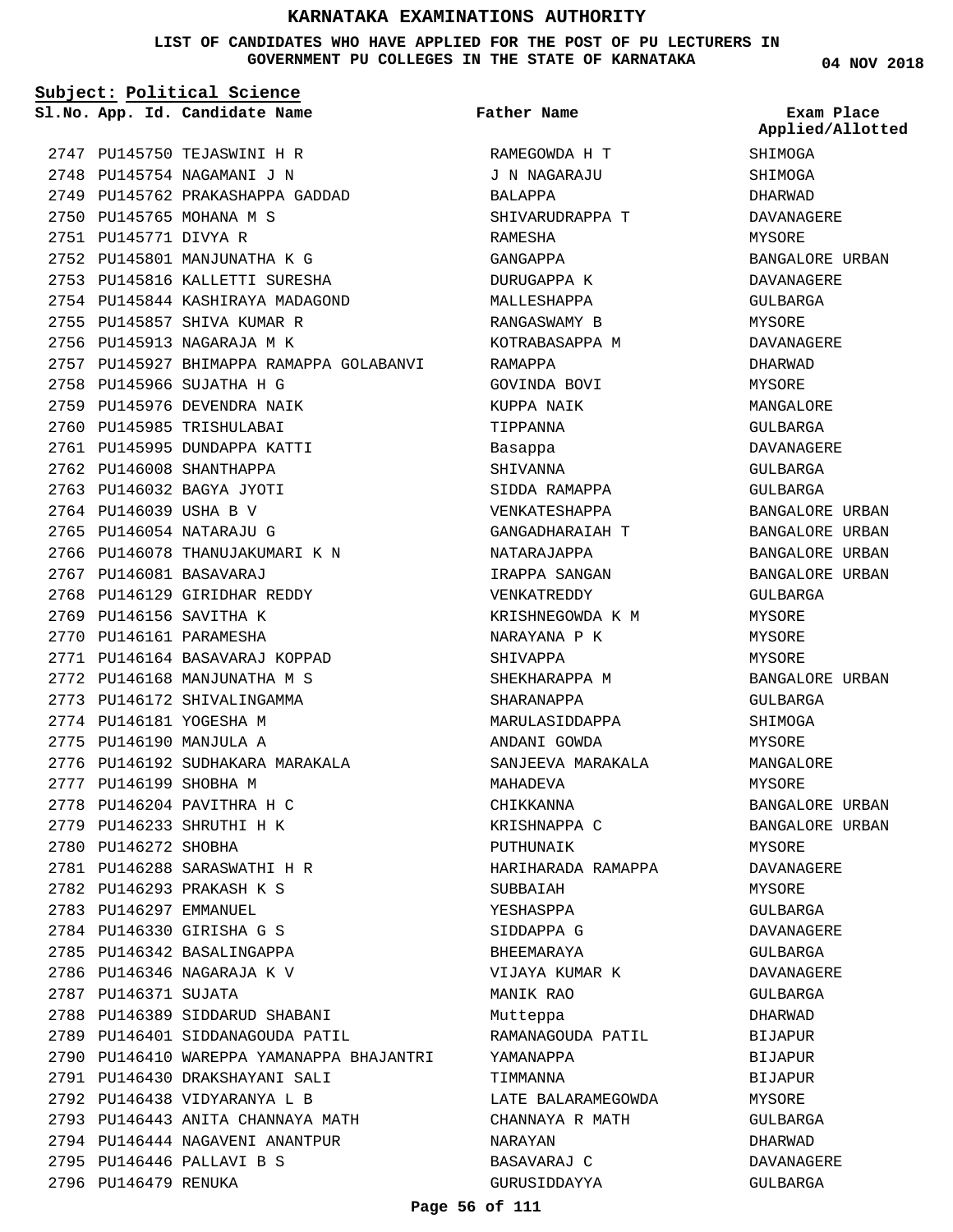**LIST OF CANDIDATES WHO HAVE APPLIED FOR THE POST OF PU LECTURERS IN GOVERNMENT PU COLLEGES IN THE STATE OF KARNATAKA**

**Subject: Political Science**

**App. Id. Candidate Name Sl.No. Exam Place**

**Father Name**

2797 PU146485 GUDDAPPA K D 2798 PU146520 HEMALATA 2799 PU146525 PAVITRA NAGANAGOUDRA 2800 PU146573 SHIVAPRASAD ARADHYA C PU146580 SUNITHA A P 2801 2802 PU146596 MAHAMMADAJARUDDIN YADAWAD 2803 PU146606 INDUMATI 2804 PU146615 RAGHAVENDRA SEETARAM MADIVAL 2805 PU146622 ERANAGOUDA 2806 PU146627 MANJULA 2807 PU146629 DIMDIMASHANKAR 2808 PU146675 HAJARAMBI M N 2809 PU146680 MARESH H 2810 PU146717 SUDHA KONNUR 2811 PU146743 SANJUKUMAR 2812 PU146746 ISHTAKAHMED HAWALDAR 2813 PU146767 SHARADA ANNIGERI 2814 PU146780 KAVITHA 2815 PU146840 MODINPASHYA JAHAGIRDAR 2816 PU146853 GOWSPEER B 2817 PU146869 SHIVASHARANAPPA PU146885 SHANTAPPA A 2818 PU146904 UMESHA K S 2819 PU146916 RANGASWAMY S 2820 PU146923 NETHRAVATHI R 2821 PU146945 NAVEEN KUMAR M G 2822 PU146969 IRAPPA GOOLI 2823 2824 PU146986 FAKKIRAPPA H GIDDANNANAVAR 2825 PU146989 NAMITHA KUMARI M Y 2826 PU146990 NAVEENKUMAR M Y 2827 PU147016 AMAR RODDANAVAR PU147020 PRASANNA N D 2828 2829 PU147043 SURESHA NAIKA 2830 PU147068 HEMACHANDRA PU147069 MADAR SAB 2831 PU147088 RANGAPPA K S 2832 2833 PU147122 AKKAVVA SURENDRA BADASKAR 2834 PU147169 VEERESH B PU147170 BASAWARAJ 2835 2836 PU147172 MALLANAGOUD K S PU147228 SUNIL 2837 2838 PU147235 VENKATESHA MURTHY S V PU147245 MALATHESH URS L V 2839 2840 PU147276 MAMATHA G PU147325 SURESH KALLOLIKAR 2841 2842 PU147332 REKHA KALLOLIKAR 2843 PU147361 MALLANAGOUDA 2844 PU147362 ARAVIND AMALAZARI 2845 PU147381 LEELAVATHI K R 2846 PU147482 MANASA MD

KOTEHALU DODDABASAPPA RACHAPPA NAGANAGOUDA CHANDRASHEKAR ARADHYA PRABHUDEVU A DASTAGEERASAB YADAWAD NARAYAN SEETARAM MADIVAL RANGANNA SOMALINGAPPA GADDI THIMMARAYASHETTY MAHAMED NOOR SIDDALINGAPPA H YALLARADDI RAJAPPA HARUNRASID FAKEERAPPA SIDRAMAPPA HARANAPEER BASHA SAB BABURAO AMARAPPA A SHEKHARAPPA SANNAPPA T RAMU P GURUMURTHY M R SANGAPPA HANUMANTAPPA YALLAPPA M H YELLAPPA M H NAMADEV LATE DEVENDRAPPA GOPALA NAIKA TAMMANNA MD ISMAIL SAGUNAPPA SURENDRA VEERABHADRAPPA SHARANAPPA CHANDRA GOUD KRISHNAIAH VEERAPPA Veerabhadraiah L GURUSIDDAPPA K SADASHIV KALLOLIKAR CHIDANAND KALLOLIKAR SIDDANAGOUDA HADALAGERI LAXMAPPA RAMACHANDRAIAH K H DODDEGOWDA MN

**04 NOV 2018**

DAVANAGERE **Applied/Allotted**

GULBARGA DHARWAD BANGALORE URBAN DAVANAGERE BIJAPUR GULBARGA MANGALORE GULBARGA BIJAPUR MYSORE BANGALORE URBAN BANGALORE URBAN DHARWAD GULBARGA BIJAPUR DHARWAD **BIJAPUR BIJAPUR SHIMOGA** GULBARGA GULBARGA DAVANAGERE DAVANAGERE MYSORE SHIMOGA BIJAPUR DHARWAD DAVANAGERE BANGALORE URBAN BIJAPUR SHIMOGA MANGALORE GULBARGA GULBARGA SHIMOGA BANGALORE URBAN GULBARGA GULBARGA DAVANAGERE MYSORE MYSORE BANGALORE URBAN BANGALORE URBAN BIJAPUR DHARWAD DHARWAD DHARWAD BANGALORE URBAN BANGALORE URBAN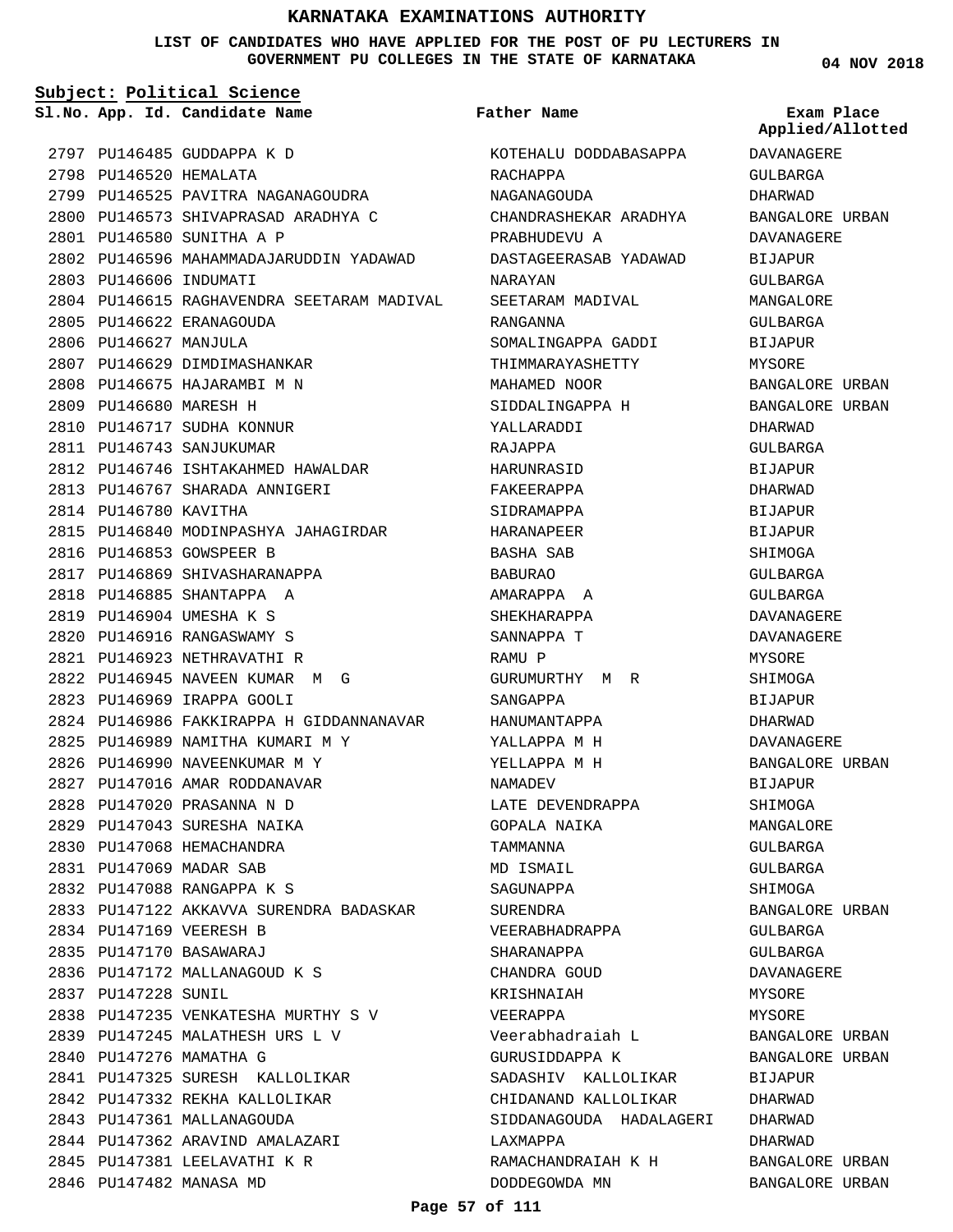**LIST OF CANDIDATES WHO HAVE APPLIED FOR THE POST OF PU LECTURERS IN GOVERNMENT PU COLLEGES IN THE STATE OF KARNATAKA**

**Subject: Political Science**

**App. Id. Candidate Name Sl.No. Exam Place**

2847 PU147486 VIJAYKUMAR 2848 PU147504 PRIYANKA PORLE 2849 PU147521 MANJUNATHA V E PU147555 PRAKASHA H K 2850 2851 PU147562 CHANDERSHEKHAR 2852 PU147572 REKHA M PU147575 SAVITHA C S 2853 PU147577 SAMPATH KUMAR B C 2854 2855 PU147607 SHARANABASAVA 2856 PU147624 CHANDRAPPAGOUD BIRADAR 2857 PU147635 PRATHIBHA M 2858 PU147647 SANGANAGOUDA 2859 PU147650 PRAKASHA R 2860 PU147651 MANJULA C B PU147672 HEMAVATHI H S 2861 2862 PU147702 SUGUREDDI 2863 PU147712 LOKESHA T A 2864 PU147739 CHANDRAPPA HARIJAN 2865 PU147808 BHIMAPPA NYAMAGOUDAR 2866 PU147812 PUNDALEEK HADIMANI 2867 PU147816 AMBIKA 2868 PU147821 UMESH T P 2869 PU147873 SHIVANANDA KUMAR D 2870 PU147885 LAKSHMIPATHI N PU147907 ASHWATH M L 2871 2872 PU147911 IRANNA PATTIHAL 2873 PU147917 PREMA P PU147922 SHANKARA B S 2874 2875 PU147929 SUNITA 2876 PU147952 SARITHA H 2877 PU148010 NINGAPPA MYASARA 2878 PU148034 NAGARAJ TIMMAPPA NAIK 2879 PU148053 JAYALAXMI 2880 PU148092 KUMARI L PU148096 CHETHANA SHETTY P 2881 2882 PU148132 NARASANNA 2883 PU148159 RAJAKUMAR GOUDAPPAGOL 2884 PU148160 ANITA KHEBBANI 2885 PU148182 SIDDAPPA HADPAD 2886 PU148189 NAYAKARA YERREPPA 2887 PU148205 NETHRA P PU148212 LOKANATHA G T 2888 2889 PU148245 KUMARA D 2890 PU148257 YATHEESHA K R PU148268 DAYANAND ANNAPPA PATIL 2891 2892 PU148283 SHIVASHANKAR P 2893 PU148285 PARAMESHWARA B 2894 PU148300 PRADEEPA K G 2895 PU148303 PUTTARAJU T K 2896 PU148316 VASANTHAKUMARA

MARUTI KAMBLE SATYANARAYAN PORLE ESWARAIAH KRISHNA NAGANNA MALLESHAPPA M SIDDAPPA C CHIKKALLE GOWDA IRANNA SHIVALINGAPP BIRADAR MAHADEVAIAH BHEEMANAGOUD SHINDOGI RAJU H BYRAREDDY M SOMASHEKAR SHETTY HANAMANTRAYA METI ANNAIAH GIIDDAPPA GOUDAPPA FAKEERAPPA SHARANAPPA PARAMESWARAPPA DASANNA NARASIMHAPPA LAKSHMIPATHI M P MUGAPPA PUTTASWAMYGOWDA SOMASHEKHARAPPA TIKARAM CHAVAN HANUMANTHA REDDY PAPANNA MYASAR TIMMAPPA MANJUNATH NAIK MAHABALA SHETTY LINGAIAH GANGADHARA SHETTY HANUMANTARAYA SHIVAPPA MUTTAPPA kalappa NAYAKARA DODDARUDRAPPA PUTTAPPA THIRUKAPPA K DAKYA NAIK RAJANNA K G ANNAPPA PAPAIAH T **BASAVAIAH** SOMANAGOWDA K G KRISHNE GOWDA LAKKAIAH G **Father Name**

**04 NOV 2018**

**Applied/Allotted**

GULBARGA

# GULBARGA BANGALORE URBAN MYSORE GULBARGA DAVANAGERE DAVANAGERE MYSORE GULBARGA BIJAPUR MYSORE DHARWAD SHIMOGA BANGALORE URBAN MYSORE GULBARGA SHIMOGA DAVANAGERE DHARWAD DHARWAD GULBARGA DAVANAGERE BANGALORE URBAN BANGALORE URBAN DAVANAGERE DHARWAD BANGALORE URBAN DAVANAGERE GULBARGA BANGALORE URBAN DAVANAGERE DHARWAD MANGALORE MYSORE MANGALORE GULBARGA DHARWAD DHARWAD BIJAPUR DHARWAD BANGALORE URBAN DAVANAGERE DAVANAGERE BANGALORE URBAN BIJAPUR BANGALORE URBAN MYSORE DAVANAGERE MYSORE

MYSORE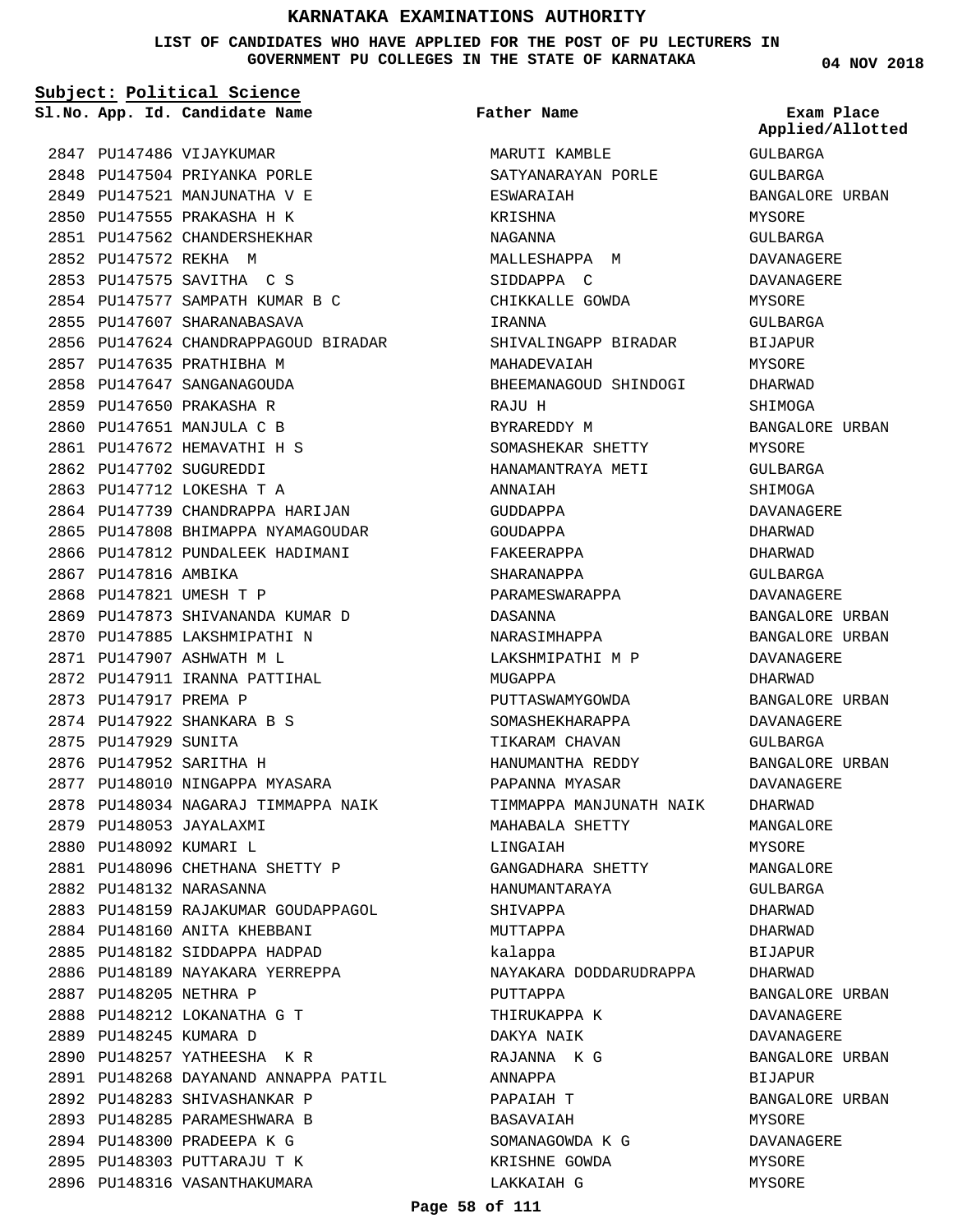**LIST OF CANDIDATES WHO HAVE APPLIED FOR THE POST OF PU LECTURERS IN GOVERNMENT PU COLLEGES IN THE STATE OF KARNATAKA**

**Subject: Political Science**

**App. Id. Candidate Name Sl.No. Exam Place**

**Father Name**

2897 PU148326 KASHINATH 2898 PU148336 VENKOBA 2899 PU148348 PURUSOTHAMA H G 2900 PU148349 MANJUNATH PU148353 DHARMA B C 2901 2902 PU148361 MANJUNATHA C 2903 PU148374 HARISHA H L 2904 PU148376 SANYAVVA BALAWAD 2905 PU148403 SHANKARAGOUDA NEELAKANTAGOUDA 2906 PU148467 NAYANATARA 2907 PU148468 KHAJAMHINUDDIN 2908 PU148471 HANUMANTHARAYA PU148478 SHRUTHI H S 2909 2910 PU148519 ARPANA KADABI 2911 PU148523 M KRISHNA 2912 PU148537 DEVAPPA 2913 PU148541 PRABHAVATHI K R 2914 PU148588 SHYAMALA A 2915 PU148591 IBRAHEEMSAB ASHAMMANAVAR 2916 PU148631 SHWETHA R PU148638 LAKSHMEEKANTHA H 2917 2918 PU148642 ANNAPURNA 2919 PU148708 KUMARA S M 2920 PU148735 SWETHA MANI S N PU148740 FAHMIDABANU KARZGI 2921 PU148754 RAGHUVEERA D S 2922 2923 PU148792 RAVINDRA 2924 PU148803 PANDARINATH 2925 PU148813 BHARAMAPPA CHOUDARI 2926 PU148818 ASLAMPRAVEJ JAMBAGI PU148826 SIDDESHA S 2927 PU148845 CHIDANANDA SADAGARAVALLI 2928 2929 PU148870 DEEPA 2930 PU148899 RAVI CHITRAPUR 2931 PU148907 DAWUDMIYYA PU149010 SHIVANAND MASHYAL 2932 2933 PU149019 UMESHKUMARA M C 2934 PU149067 PRAKASHA 2935 PU149079 ZAITUNBI 2936 PU149104 YALLAPPA 2937 PU149111 RANGASWAMY MR 2938 PU149117 MANDA PU149120 SHILPA G S 2939 2940 PU149122 SACHEEN KUMAR 2941 PU149129 GEETA NAIKAR 2942 PU149145 RAGHAVI V 2943 PU149157 VIJAYA N C 2944 PU149171 SHASHIKALA BM 2945 PU149177 MALLINATH PATIL

BALAPPA DURAGAPPA WADDAR GOPALAKRISHNA H A HANUMANTHAPPA CHANDRE GOWDA CHIKKANNA LAKSHIKANTHAPPA G SANGAPPA NEELAKANTAGOUDA CHANDRAMOULI ALLISAB BOMMANNA SHIVARAMU BHIMAPPA KUBERAPPA MALLAPPA RAMANJANEYAREDDY S LATE ASWATHAIAH D N HASANASAB RAMESHA P S HORAKERANGAPPA S PEERAPPA MANDIGOWDA NARAYANAPPA MARDANSAB SIDDE GOWDA SANMUKHAPPA ISMALAPPA HUCHCHAPPA IBRAHIM SANNA KENCHAPPA SUBHASACHANDRA GANGADHAR VENKATESH CHITRAPUR MAHIBOOB SAB MALAKAPPA Chandre Gowda SWAMY BHOVI BASHA PATEL BASAPPA RANGANATHAPPA BABURAO SHIVALINGAIAH MANIKARAO SURNAIK M JAYA RAM N S CHANDRAPPA MUNIYAPPA K

**04 NOV 2018**

GULBARGA GULBARGA BANGALORE URBAN BIJAPUR SHIMOGA BANGALORE URBAN SHIMOGA BIJAPUR DHARWAD GULBARGA GULBARGA BANGALORE URBAN BANGALORE URBAN DHARWAD DAVANAGERE BIJAPUR BANGALORE URBAN BANGALORE URBAN DHARWAD MYSORE BANGALORE URBAN GULBARGA MYSORE BANGALORE URBAN DHARWAD SHIMOGA GULBARGA GULBARGA DHARWAD BIJAPUR DAVANAGERE DHARWAD SHIMOGA MANGALORE GULBARGA DHARWAD SHIMOGA MYSORE GULBARGA DHARWAD BANGALORE URBAN GULBARGA MYSORE GULBARGA GULBARGA DAVANAGERE DAVANAGERE BANGALORE URBAN GULBARGA **Applied/Allotted**

GANAPATI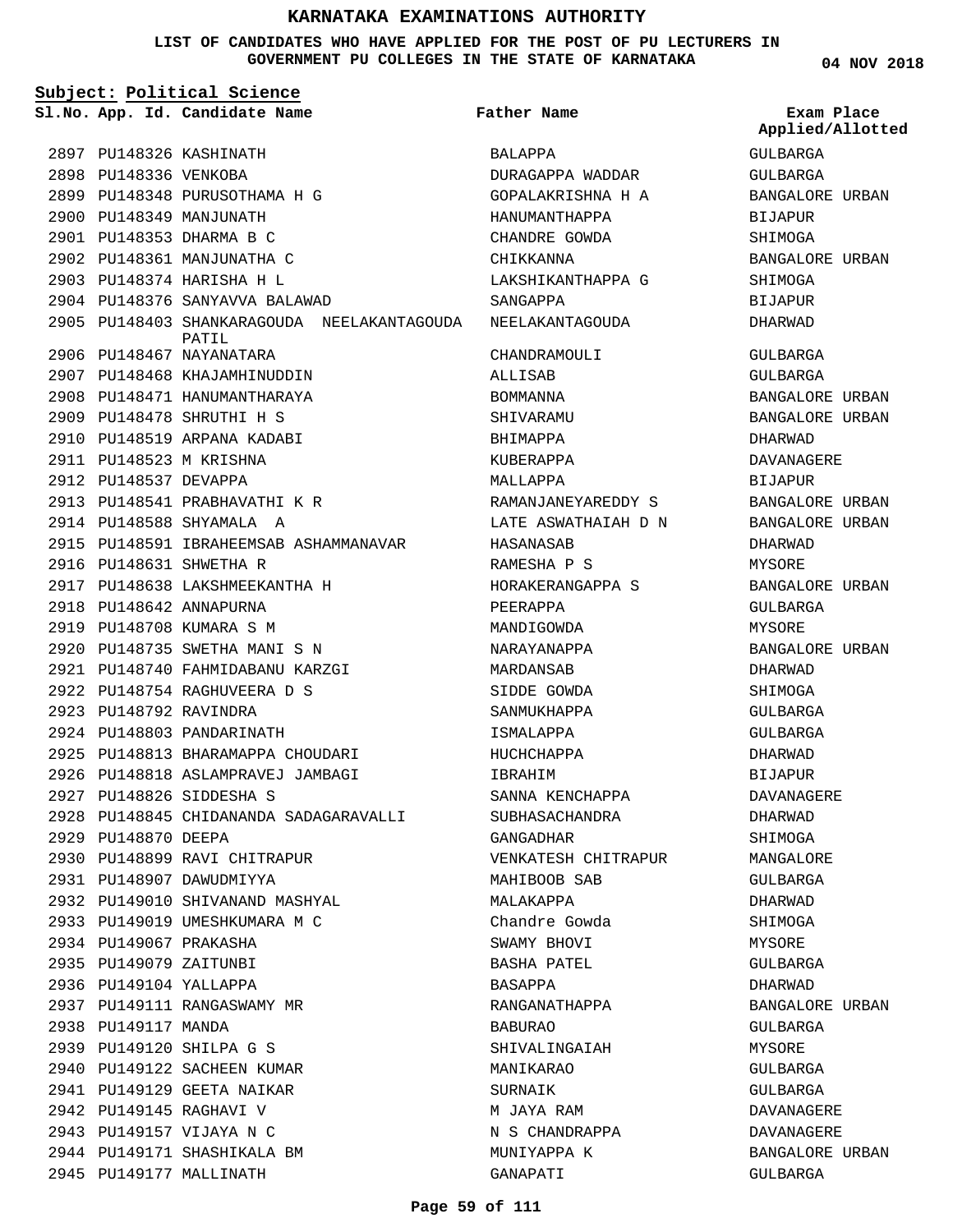#### **LIST OF CANDIDATES WHO HAVE APPLIED FOR THE POST OF PU LECTURERS IN GOVERNMENT PU COLLEGES IN THE STATE OF KARNATAKA**

**Subject: Political Science**

**App. Id. Candidate Name Sl.No. Exam Place**

**Father Name**

2946 PU149178 ASHOK 2947 PU149179 SHARANABASAPPA 2948 PU149193 SURESHA N 2949 PU149194 KAVITA ALAVANDI 2950 PU149201 RESHMA G PU149213 SHIVAPRAKASH H 2951 2952 PU149216 ASHA R 2953 PU149266 SANGANNA 2954 PU149268 MAHESH N B 2955 PU149281 KASHAVVA CHANNADASAR 2956 PU149312 BHEEMASHANKAR 2957 PU149321 TAMMANAGOUDA PATIL PU149336 SWARNA LATHA H R 2958 2959 PU149339 SUJATA 2960 PU149345 SANTOSH GASTI PU149383 CHANDRU PRAKASH H 2961 2962 PU149393 SOWBHAGYA K 2963 PU149409 NAGARAJA 2964 PU149464 NAGARATHNA G R 2965 PU149485 LAKSHMINARAYANA BOARKER 2966 PU149491 ROOPA T S 2967 PU149517 VIJAYALAXMI PUJARI 2968 PU149520 BASAVARAJ KOPPAD 2969 PU149522 SWATI 2970 PU149531 BENAKALLU SAIRAM 2971 PU149547 ANNAPURNA 2972 PU149607 MEENA KUMARI PU149644 RAGHAVENDRA G 2973 2974 PU149661 SRINIVASA S 2975 PU149666 UMESH KATTIMANI 2976 PU149671 SHIVARAJU S 2977 PU149673 VIJAYKUMAR 2978 PU149695 SOMASHEKHARA G 2979 PU149709 SATISH PATIL 2980 PU149736 SIDHAROODHA IMAGOUDAR 2981 PU149744 RAGHAVENDRA 2982 PU149757 BASANAGOUDA GOUDAR 2983 PU149777 KAVITHA B N 2984 PU149803 SUNITA 2985 PU149811 RAMACHANDRANAIK 2986 PU149821 SUMATHI G 2987 PU149835 YARISWAMY T 2988 PU149839 BHARAT BAI 2989 PU149861 KUMARA 2990 PU149866 NAVEEN KUMAR B S 2991 PU149868 MAHANTAGOUDA 2992 PU149873 BEERAPPA KERANAHALLI 2993 PU149928 SANTOSH SHETTI 2994 PU149963 RAMESHA H 2995 PU149997 SANJAY KUMAR H K

SUDHAKAR SHANKRAPPA NARAYANAPPA RAVIRADDI GOPAL RAO GANGAIAH RAMANAIK S L MUDAKANNA KUMBAR Late BASAVARAJU N DHASHARATH CHANNADASAR PANDITARAYA CHANDRAGOUDA RANGASWAMY H R PUNDALIK BHIMASEN HANUMANTHA NAIK R KARETHIMMAIAH K CHALINAIAH RAMAIAH LAKSHMANA NAYAK SUBBANNA T P YALLAPPA MOOKAPPA RAMARAO B ESWARAPPA YALLAMMA HONNAPPA GAVERANGAIAH A SRIPADA N S HANUMANTAPPA SEETHARAMAIAH S N SHIVARAM GAVEERANGAIAH A RUDRAGOUDA MURIGEPPA GOVINDRAO SANGANAGOUDA NARASIMAIAH D SHARANAPPA SOMLANAIK GANGADHARA M THIPPESWAMY SHATAWAJI CHIKKA MASTHIGOWDA SHIVASHANKARAPPA B N BASANAGOUDA KENCHAPPA CHANDRAKANT HANUMANTHARAYAPPA KRISHNEGOWDA H C

**04 NOV 2018**

GULBARGA GULBARGA BANGALORE URBAN BIJAPUR GULBARGA BANGALORE URBAN DAVANAGERE BIJAPUR MYSORE DHARWAD GULBARGA DHARWAD MYSORE GULBARGA DHARWAD DAVANAGERE BANGALORE URBAN MYSORE MYSORE MANGALORE MYSORE DHARWAD DAVANAGERE GIILBARGA DAVANAGERE BIJAPUR **SHIMOGA** DAVANAGERE SHIMOGA DAVANAGERE BANGALORE URBAN GULBARGA DAVANAGERE SHIMOGA BIJAPUR DHARWAD DAVANAGERE BANGALORE URBAN GULBARGA SHIMOGA BANGALORE URBAN BANGALORE URBAN GULBARGA **MYSORE** SHIMOGA GULBARGA DAVANAGERE BIJAPUR BANGALORE URBAN MYSORE **Applied/Allotted**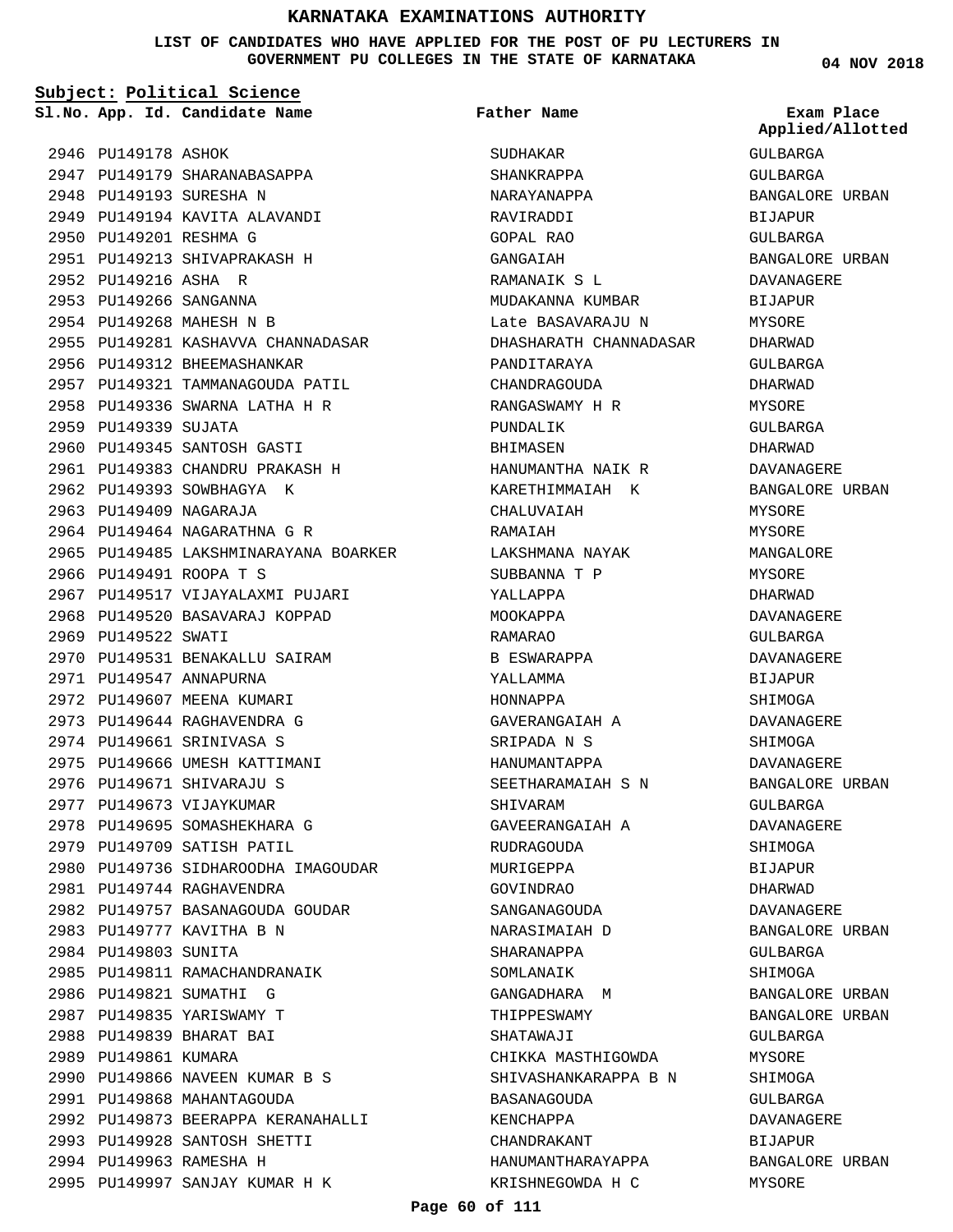#### **LIST OF CANDIDATES WHO HAVE APPLIED FOR THE POST OF PU LECTURERS IN GOVERNMENT PU COLLEGES IN THE STATE OF KARNATAKA**

|                        | Sl.No. App. Id. Candidate Name          | <b>Father Name</b>                 | Exam Place<br>Applied/Allotted |
|------------------------|-----------------------------------------|------------------------------------|--------------------------------|
|                        | 2996 PU150016 VENKATAREDDY G S          | SIDDAPPA                           | BANGALORE URBAN                |
|                        | 2997 PU150032 SANJEEV KUMAR             | MALLASHETTY                        | GULBARGA                       |
| 2998 PU150093 PUSHPA   |                                         | Doomanna Shetty                    | MANGALORE                      |
|                        | 2999 PU150097 SANGEETA PAWAR            | KRISHNA                            | BANGALORE URBAN                |
|                        | 3000 PU150100 HARISHA H G               | GOPALA H M                         | MYSORE                         |
|                        | 3001 PU150101 DAKSHAYANI D B            | DODDAKAMAIAH                       | BANGALORE URBAN                |
|                        | 3002 PU150107 DHARMARAJA                | JAVAREGOWDA ALIAS THAMMAIAH MYSORE |                                |
|                        | 3003 PU150120 PAVITHRA K G              | gangaiah h                         | BANGALORE URBAN                |
|                        | 3004 PU150129 SANTOSH KUMAR             | SHIVASHARANAPPA                    | GULBARGA                       |
|                        | 3005 PU150131 SHAFEEKULLA H R           | RIZWAN ULLA H M                    | DAVANAGERE                     |
|                        | 3006 PU150144 RADHA S C                 | SIDDARAMAPPA                       | SHIMOGA                        |
|                        | 3007 PU150148 LAKSHMANA NAIK            | POTTU NAIK                         | MANGALORE                      |
|                        | 3008 PU150165 MAHABOOB BHASHA ARASIKERI | CHANDA HUSSAIN SAB A               | DAVANAGERE                     |
|                        | 3009 PU150226 BASAPPA SAVOOR            | DYAMAPPA                           | DHARWAD                        |
|                        | 3010 PU150268 RAVI KUMAR POOJAR T       | THIPPANNA POOJAR                   | SHIMOGA                        |
|                        | 3011 PU150301 LEELA K P                 | PUTTARANGAIAH                      | MYSORE                         |
|                        | 3012 PU150305 KUMARANAIK                | MUNISWAMYNAIK                      | BANGALORE URBAN                |
|                        | 3013 PU150322 PRAVEENKUMAR K C          | CHALUVAIAH K                       | MYSORE                         |
|                        | 3014 PU150328 ULUGAPPA V                | VENKATESHA                         | BANGALORE URBAN                |
|                        | 3015 PU150354 NOORAJAHAN                | AHMEDSAB                           | SHIMOGA                        |
|                        | 3016 PU150429 PARASHURAM SALUNKE        | SHIVAJI                            | DHARWAD                        |
|                        | 3017 PU150514 NASEEMABANU HUNAKUNTI     | AKTHARHUSEN                        | DHARWAD                        |
| 3018 PU150544 SOWMYA P |                                         | Prakash                            | BANGALORE URBAN                |
|                        | 3019 PU150580 DEEPIKA P                 | PRAKASH C                          | DAVANAGERE                     |
|                        | 3020 PU150628 SANJEVAMURTHI             | AMARAYYA                           | GULBARGA                       |
|                        | 3021 PU150632 MANJUNATHA M N            | NANJAPPPA                          | BANGALORE URBAN                |
|                        | 3022 PU150643 SUNANDA BAJANTRI          | MANIK                              |                                |
|                        |                                         |                                    | BIJAPUR                        |
|                        | 3023 PU150645 SAVITA BABU CHOUGALE      | BABU                               | <b>BIJAPUR</b>                 |
|                        | 3024 PU150647 TEJAVATI B                | VEERACHARI B                       | DAVANAGERE                     |
|                        | 3025 PU150669 LAKSHMIDEVI O             | OBANNA                             | DAVANAGERE                     |
|                        | 3026 PU150672 GOVINDA S S               | SANNATHAMMIAH                      | MYSORE                         |
| 3027 PU150712 NAGAPPA  |                                         | NINGAMMA                           | GULBARGA                       |
|                        | 3028 PU150748 BABU NAIK C               | CHANDRANAIK                        | DHARWAD                        |
|                        | 3029 PU150759 SHILPA PADTI              | SURESH                             | DHARWAD                        |
|                        | 3030 PU150764 KOUSERI BANU S            | IBRAHIM S                          | GULBARGA                       |
|                        | 3031 PU150771 JAYASUDHA                 | J KALAPPA                          | MYSORE                         |
|                        | 3032 PU150818 MANJUNATHA M              | MUNIVENKATAPPA                     | BANGALORE URBAN                |
|                        | 3033 PU150846 SHIVAKUMARA K T           | THAMMAIAH K C                      | DAVANAGERE                     |
|                        | 3034 PU150849 CHIDANAND JIGAJEVANI      | SIDDAPPA                           | BIJAPUR                        |
|                        | 3035 PU150863 ROHINI N A                | ANANDAPPA A                        | DAVANAGERE                     |
|                        | 3036 PU150873 ARPITHA C                 | CHIKKEGOWDA H S                    | SHIMOGA                        |
|                        | 3037 PU150880 LOLAKASHAMMA B T          | THIPPAIAH S                        | DAVANAGERE                     |
|                        | 3038 PU150892 SAVITA GANIGA             | VEERUPAXAPPA                       | BANGALORE URBAN                |
|                        | 3039 PU150922 RAJSHEKHAR MATHAPATI      | SHIVARUDRAYYA MATHAPATI            | MYSORE                         |
|                        | 3040 PU150931 CHIDANANDA                | CHANDAPPA                          | GULBARGA                       |
|                        | 3041 PU150933 SUBHAS MALLUR             | MALLAPPA MALLUR                    | MYSORE                         |
|                        | 3042 PU150950 HANAMARADDI               | NAGANNA                            | DHARWAD                        |
|                        | 3043 PU150974 HARIPRASAD H S            | SREEKANTA MURTHY H N               | MYSORE                         |
|                        | 3044 PU150987 MAHENDRA A C              | CHANNEGOWDA                        | MYSORE                         |
|                        | 3045 PU151002 VIJAYALAXMI BIRADAR       | SHARANAGOUDA BIRADAR               | <b>BIJAPUR</b>                 |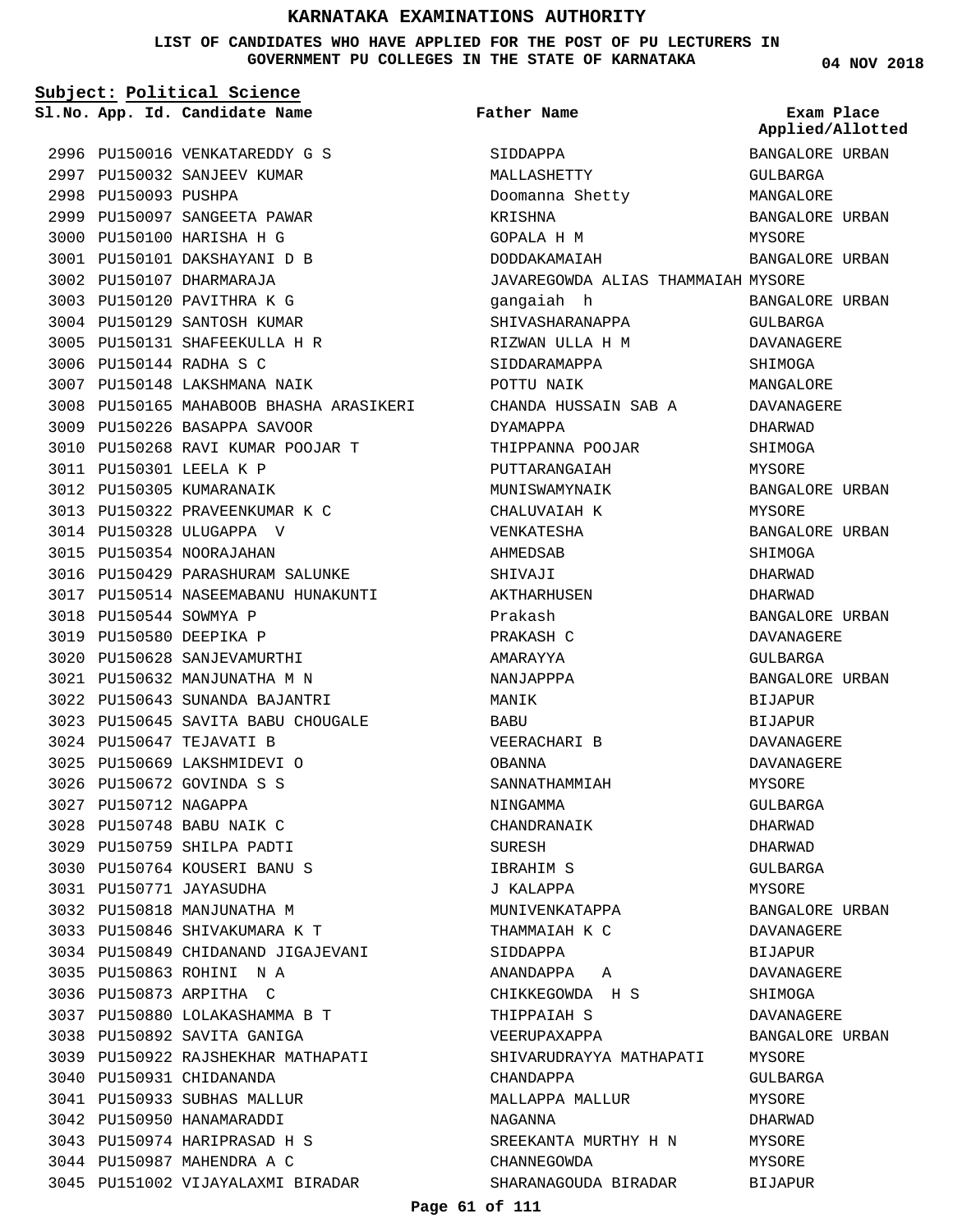**LIST OF CANDIDATES WHO HAVE APPLIED FOR THE POST OF PU LECTURERS IN GOVERNMENT PU COLLEGES IN THE STATE OF KARNATAKA**

**Subject: Political Science**

**App. Id. Candidate Name Sl.No. Exam Place**

3046 PU151005 SUDHAKAR K N 3047 PU151035 VENKATARAVANAPPA A 3048 PU151044 LOHITH KUMAR M S 3049 PU151071 HUSENBASHA M A 3050 PU151085 MAHANTAPPA JOGAR PU151086 MADHU H N 3051 3052 PU151100 MANJUNATH VITTAL DODAMANI 3053 PU151102 AMBIKA MR 3054 PU151116 ARUN KUMAR D S 3055 PU151151 KESHAV J 3056 PU151167 KAVITA S MUDDEBIHAL 3057 PU151185 VIRUPAKSHI PU151187 MANOJ NAIK H L 3058 3059 PU151208 MALLAPPA DALAWAI 3060 PU151224 SOMANNA 3061 PU151234 GURUNATHA KUMBAR 3062 PU151261 PRABHAKARA B M 3063 PU151268 SHARANAPPA 3064 PU151288 MANJUNATH P T 3065 PU151305 BHIMRAYA 3066 PU151308 SHANTABAI KAMANAKERI 3067 PU151334 MAHADEVANAIKA B K 3068 PU151386 MARUTHI G P 3069 PU151393 TAHASILADAR MAKTUMALI 3070 PU151397 SHASHIKALA A 3071 PU151411 KALLAPPA MUGALI 3072 PU151425 RAGHAVENDRA 3073 PU151444 BHUVANESHWARI 3074 PU151457 VISHANTH MARK D SOUZA 3075 PU151460 SRINIVASA T E 3076 PU151469 RAVIKUMAR N PU151482 MALLAPPA NAGANOOR 3077 3078 PU151483 NETHRA B N 3079 PU151492 MARUTHI H R 3080 PU151521 SAVITRI 3081 PU151524 MANJUMALLESHA 3082 PU151526 PRAKRUTHI N 3083 PU151531 JYOTHI M B 3084 PU151543 MOULASAB MULLA 3085 PU151672 JYOTHI G K 3086 PU151687 ANURADHA C 3087 PU151701 SUMA T 3088 PU151708 MAHESHA 3089 PU151709 PATIL VENKANNA 3090 PU151787 ANITHA PU151789 LOKESHA D 3091 3092 PU151810 SHOBHA 3093 PU151812 HEMANTHKUMAR R PU151826 ROOPA TEJAVATHI R 3094 PU151867 RAGHU B T 3095

CHANDRAPPA K C ANJANAPPA SIDDAPPA B MURTUSAB ALMEL JETTAPPA NARAYANAPPA H K VITTAL RANGAPPA M SHIVAJI D E JAGADEV K SHANKREPPA SHIVALINGAPPAGOUDA LACHMA NAIK GURAPPA JAVARASETTY KHASHEELINGA MUNISWAMY T P MAT.T.ADDA THIPPESWAMY NINGAPPA LAXMAN KARINAIKA PARAPPA G H FATAH AHAMED ANJANAPPA DUNDAPPA **JAYARAMULU** MAHADEVAPPA WALTER D SOUZA ESHWARAPPA NAGARAJA GANGAPPA NATHEGOWDA B K RAJEGOWDA H N CHANDRAKANT MALLAPPA NAGESHAPPA D BASAPPA HUSAINSAB KOTRESHI G C CHANDRASEKARA REDDY R THIPPESH RAO CHAVAN GURUSIDDU HANAMANTGOUD THIMMAPPA DEVADIGA DODDALINGAIAH B TUKARAM **RAJU** RAMACHANDRA Thimmanna **Father Name**

**04 NOV 2018**

DHARWAD BANGALORE URBAN BANGALORE URBAN MYSORE GULBARGA BANGALORE URBAN DHARWAD SHIMOGA DAVANAGERE BIJAPUR DHARWAD GULBARGA SHIMOGA SHIMOGA MYSORE BIJAPUR BANGALORE URBAN CIII.RARCA BANGALORE URBAN GULBARGA BIJAPUR SHIMOGA BANGALORE URBAN DHARWAD DAVANAGERE DHARWAD GULBARGA GULBARGA MANGALORE BANGALORE URBAN DAVANAGERE DHARWAD BANGALORE URBAN MYSORE GULBARGA MYSORE DAVANAGERE BANGALORE URBAN DHARWAD SHIMOGA BANGALORE URBAN BANGALORE URBAN MYSORE BANGALORE URBAN DHARWAD BANGALORE URBAN GULBARGA BANGALORE URBAN BANGALORE URBAN MYSORE **Applied/Allotted**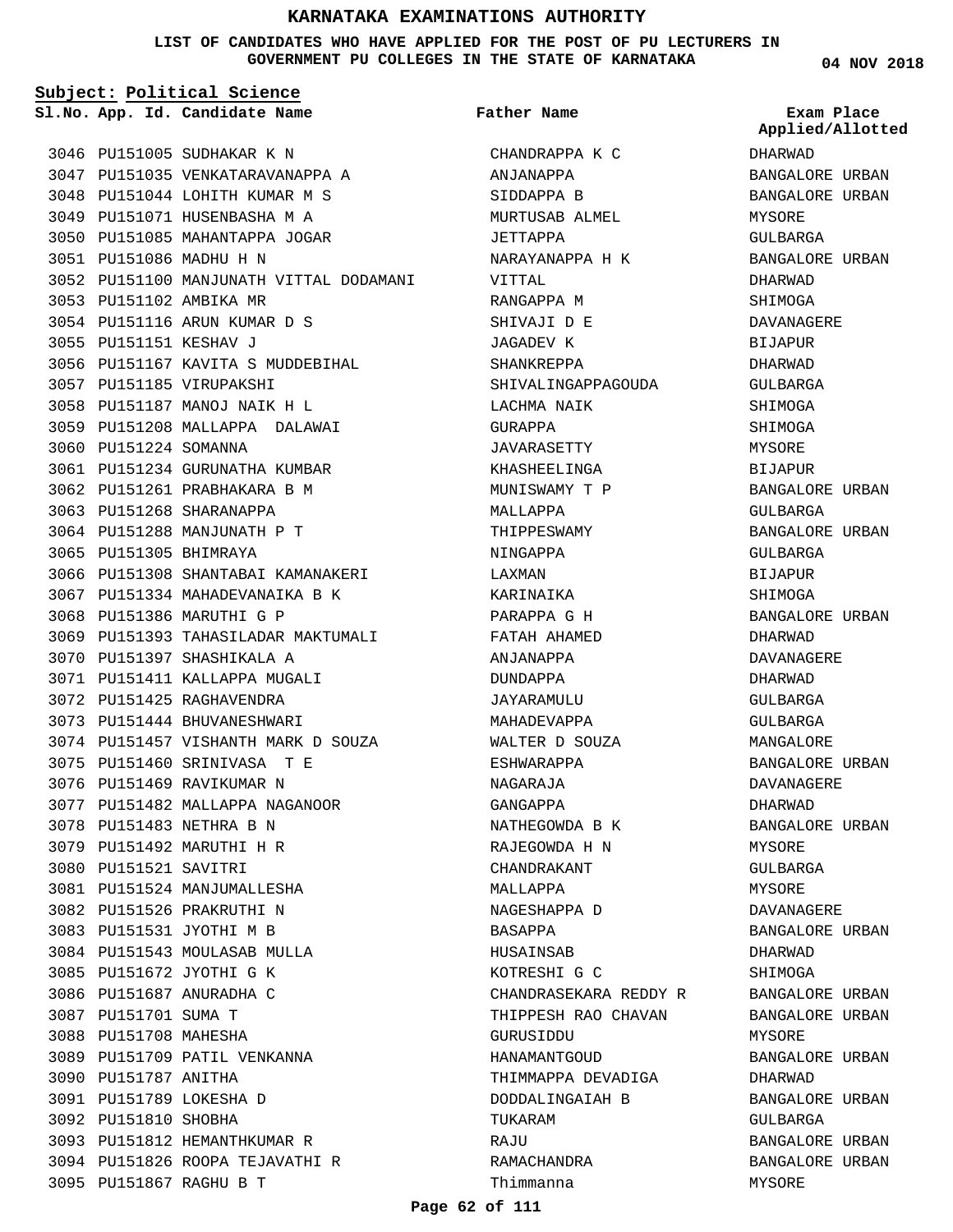#### **LIST OF CANDIDATES WHO HAVE APPLIED FOR THE POST OF PU LECTURERS IN GOVERNMENT PU COLLEGES IN THE STATE OF KARNATAKA**

**Subject: Political Science**

**App. Id. Candidate Name Sl.No. Exam Place**

**Father Name**

**04 NOV 2018**  $\overline{\mathsf{D}}$ BIJAPUR GULBARGA GA GERE  $\overline{\mathbf{D}}$ ORE URBAN GA ORE URBAN  $\mathsf R$  $AA$ ORE URBAN  $\overline{\rm ORE}$ ORE URBAN GA  $\mathsf D$ ORE URBAN **Applied/Allotted**

|                        | 3096 PU151912 RAMESH KUMBAR                                           | VITHAL              | <b>BIJAPUR</b>  |
|------------------------|-----------------------------------------------------------------------|---------------------|-----------------|
|                        | 3097 PU151969 SUNIL ASODE                                             | SANTRAM             | DHARWAD         |
|                        | 3098 PU151971 MANASING LAMANI                                         | LACHCHAPPA          | <b>BIJAPUR</b>  |
|                        | 3099 PU151973 JAGADEESH V HALLUR                                      | VEERABASAYYA        | BIJAPUR         |
|                        | 3100 PU152004 BASAVARAJ MANAGULI                                      | SANGAPPA MANAGULI   | <b>BIJAPUR</b>  |
|                        | 3101 PU152019 MALLIKARJUNAYYA                                         | PRABHAYYA           | GULBARGA        |
|                        | 3102 PU152020 TIMMANNA                                                | YANKANNA            | GULBARGA        |
|                        | 3103 PU152053 SUNIL GURUPAD KAMBALE                                   | GURUPAD             | BIJAPUR         |
|                        | 3104 PU152061 JOGAIAH B                                               | BYYANNA             | DAVANAGERE      |
|                        | 3105 PU152062 LATA NAIK                                               | MANJUNATH NAIK      | DHARWAD         |
|                        | 3106 PU152087 RAJAGOPALA P                                            | PAPANNA T R         | BANGALORE URBAN |
| 3107 PU152095 RAYAPPA  |                                                                       | GOPAL               | GULBARGA        |
|                        | 3108 PU152097 RAJAPPA N                                               | NARASIMHAPPA        | BANGALORE URBAN |
|                        | 3109 PU152119 HONNAPPA AGASAR                                         | SHIVALINGAPPA       | <b>BIJAPUR</b>  |
| 3110 PU152139 SWETHA S |                                                                       | SIDDAIAH            | MYSORE          |
|                        | 3111 PU152194 HANUMAPPA                                               | NAGAPPA             | GULBARGA        |
|                        | 3112 PU152209 SHYLAJA S                                               | SHIVANNA            | BANGALORE URBAN |
|                        | 3113 PU152214 PAVITHRA B                                              | BALAKRISHNA GOWDA   | MANGALORE       |
|                        | 3114 PU152228 UMESHA BABU M A                                         | ASWATHANARAYANA O H | BANGALORE URBAN |
|                        | 3115 PU152235 VIJAYALAXMI                                             | MAHIPALREDDY        | GULBARGA        |
|                        | 3116 PU152283 MARUTI KHANDEKAR                                        | RUDRAPPA            | DHARWAD         |
|                        | 3117 PU152293 BASAPPA KALLANNAVAR                                     | RANGAPPA            | DHARWAD         |
|                        | 3118 PU152306 DEEPAK M S                                              | SUDARSHAN MP        | MYSORE          |
|                        | 3119 PU152385 ARUNAKUMARA K C                                         | KP CHANNAKRISHNAPPA | BANGALORE URBAN |
|                        | 3120 PU152393 MANJUNATHA S J                                          | JAYANNA             | MYSORE          |
|                        | 3121 PU152431 CHANDRU HARALAYYA                                       | LAXMAN              | GULBARGA        |
|                        | 3122 PU152434 SURESH SINDHE                                           | VENKAPPA            | <b>BIJAPUR</b>  |
|                        | 3123 PU152467 AKKAMAHADEVI                                            | SHARANAPPA TALABAL  | BIJAPUR         |
|                        | 3124 PU152475 GIRIYAPPA H K                                           | KARIYAPPA           | BANGALORE URBAN |
|                        | 3125 PU152485 SHARATH H P                                             | PREMKUMAR           | MYSORE          |
|                        | 3126 PU152487 ANITHA K K                                              | KUMARAPPA K N       | BANGALORE URBAN |
| 3127 PU152508 EASHAPPA |                                                                       | Saleerappa          | GULBARGA        |
|                        | 3128 PU152509 PRAVEENA M                                              | MYLARAPPA R         | BANGALORE URBAN |
|                        | 3129 PU152522 ASHOK KUMAR A B                                         | BILIYA S D          | MYSORE          |
|                        | 3130 PU152530 SANGEETHA SATHIYAM C                                    | Chakravarthy G      | BANGALORE URBAN |
|                        | 3131 PU152535 LAKSHMI K                                               | krishna iyengar     | BANGALORE URBAN |
|                        | 3132 PU152578 MANJUNATH ANACHI                                        | HANAMANT            | BIJAPUR         |
|                        | 3133 PU152595 NAVEEN KUMAR G N                                        | NARESHKUMAR G       | BANGALORE URBAN |
|                        | 3134 PU152597 MANJULA N T                                             | DODDA THIPPAIAH     | DAVANAGERE      |
| 3135 PU152617 PARAPPA  |                                                                       | BASAPPA             | GULBARGA        |
|                        | 3136 PU152635 OLINDA MALA AGNES GONSALVES                             | DENIS GONSALVES     | MANGALORE       |
|                        | 3137 PU152647 KIRAN KUMAR H D                                         | DORESWAY H          | MYSORE          |
|                        | 3138 PU152675 MALLAPPA S JYAI                                         | SIDDAPPA            | DHARWAD         |
| 3139 PU152685 RAMAPPA  |                                                                       | DURAGAPPA BANDI     | DHARWAD         |
|                        | 3140 PU152699 SHOBHA RANI K S                                         | SREENIVASACHAR K G  | MYSORE          |
|                        | 3141 PU152702 AMRUTHA K                                               | VISHWANATH          | MANGALORE       |
|                        | 3142 PU152738 SHANTA GOVANKOPPA                                       | MAHADEVAPPA         | DHARWAD         |
|                        | 3143 PU152749 SHANKAREPPA HURALIKUPPI                                 | BASAVARAJ           | DAVANAGERE      |
|                        | 3144 PU152752 CHANNABASAPPA SHANKARAPPA CHAK SHANKARAPPA CHAKKARASALI |                     | DHARWAD         |
|                        | 3145 PU152780 MANJUNATH                                               | VISHWANATH ALEGAON  | BANGALORE URBAN |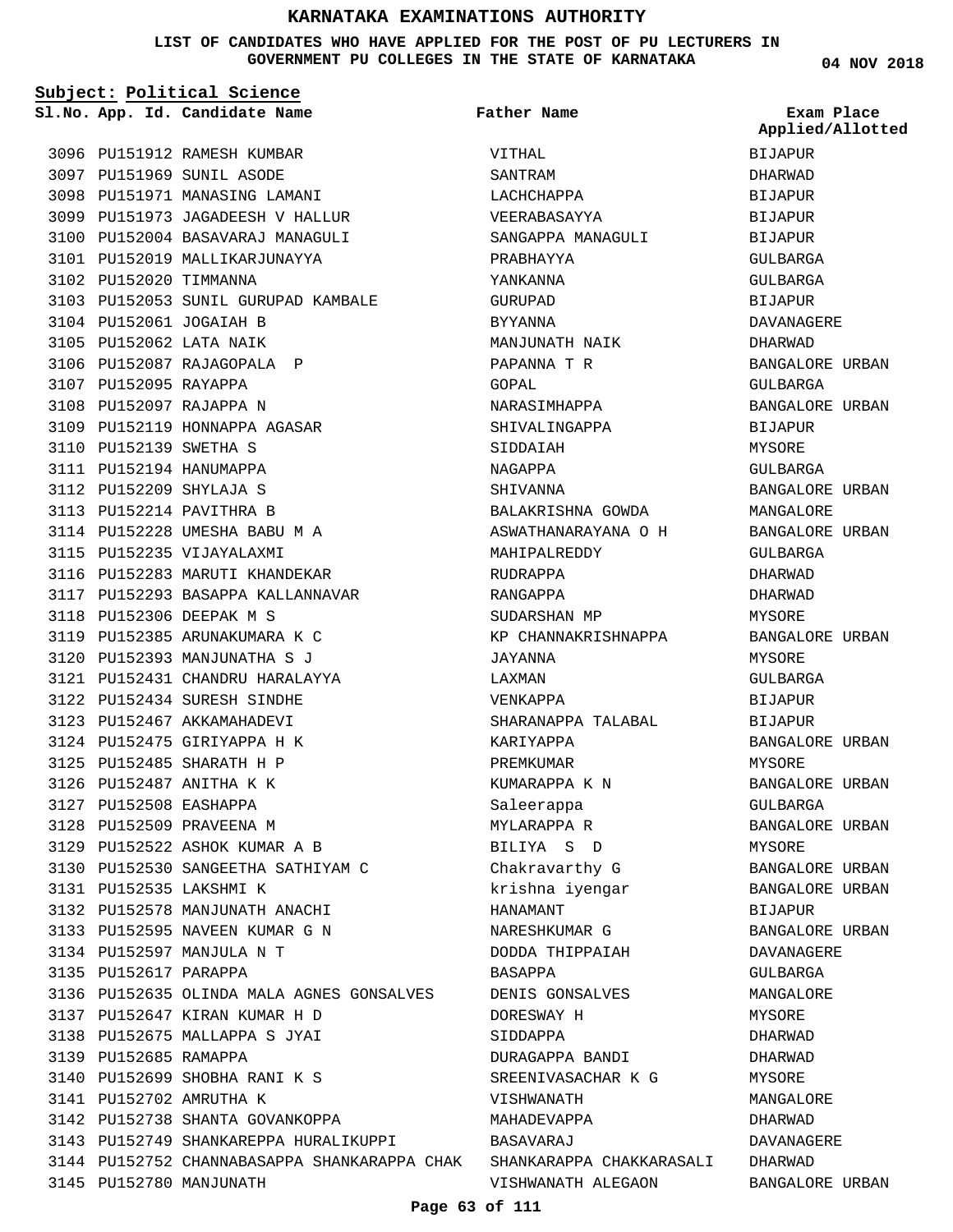**LIST OF CANDIDATES WHO HAVE APPLIED FOR THE POST OF PU LECTURERS IN GOVERNMENT PU COLLEGES IN THE STATE OF KARNATAKA**

**Subject: Political Science**

**App. Id. Candidate Name Sl.No. Exam Place**

3146 PU152802 AMRUTHA V N 3147 PU152806 MANASA H J

PU152822 RAGHU M V 3149 3150 PU152867 MAHADEVAPPA 3151 PU152876 SHARANAPPA 3152 PU152878 RENUKADEVI 3153 PU152885 HEMA S

3155 PU152904 BABYKALA

3160 PU153020 MANJU N

3168 PU153078 JYOTHI

3169 PU153087 PAVITHRA C D 3170 PU153107 SATHISHA N

3176 PU153209 LALITHAMMA G

3181 PU153311 BHAGYA K

3178 PU153236 MUNISHAMIREDDY 3179 PU153308 MUTTAPPA SHIVAPUR 3180 PU153309 MAHESH PATTAR

3182 PU153315 SHASHIKALA HN 3183 PU153324 THIMMARAYA N 3184 PU153349 VEERANNA 3185 PU153390 JAYASHREE 3186 PU153396 GURURAJ

3187 PU153512 AMARESH BELLIHAL 3188 PU153513 SHARANABASAPPA 3189 PU153520 SOWMYA S K

3190 PU153527 HAFEEZULLA KHAN

PU153545 YOGEGOWDA 3191 3192 PU153558 SABANNA 3193 PU153579 REKHA B P PU153624 SHAILAJA B R 3194 3195 PU153626 ASHARANI BIRADAR

PU153112 SHANTAPPA BADIGER 3171

3173 PU153190 MADIWALAPPA PUJARI 3174 PU153191 BHEEMAPPA CHAVANABHAVI PU153192 AYYANAGOUDA GOUDAR 3175

3177 PU153229 YASMINABANU MANIYAR

3172 PU153189 SANTOSH RAGHAVENDRA DESAI

3154 PU152893 KASHINATH ALMEL

3156 PU152945 ARUNDHATI DESAI 3157 PU152947 KUMAR HUBLI 3158 PU152962 JAFARALI M 3159 PU152991 GURAPPA DHUPAD

3161 PU153035 RAVIKUMARA N B 3162 PU153036 GURURAJA H

3163 PU153041 VINAYAK CHINNUR 3164 PU153055 PRAVIN BIRADAR 3165 PU153068 RAMALINGAPPA S R 3166 PU153072 KALAVATHI K N 3167 PU153077 MAHESHA K T

3148 PU152813 CHANDRASHEKHARAPPA HALADUR

**Father Name**

NAGESH HEBBAR V G JAISHANKAR VEERAPPA

SHANKRAPPA ALMEL KRISHNE GOWDA KB GURUNATHAPPA

LATE VALISAB M

BASAVARAJAPPA N M

HANUMANTAPPA MAHADEVAPPA NAGASHETTY SANNAIAH

SHRIDHAR

KOMANNA NANJEGOWDA

PARASHURAM BASANAGOUDA RAMASWAMY NARASIMHAIAH THIMMAPPA GOWDA

NINGAIAH

RAGHAVENDRA NINGAPPA

HANAMAGOUDA GANGADHARAPPA MAHEBUBSAHEB

DASAPPA BASAGOUDA RAMACHANDRA KRISHNAPPA

ASHOK ARJUN

AYYAPPA

IMAM KHAN Bileegowda YANKAPPA

RANGAPPA P RUDRAGOUDA

DYAVAPPAGOWDA NARAYANA SWAMI YAMANAPPA BADIGER

YALLAPPA CHAVANABHAVI

NARAYANAGOWDA K

GURULINGAPPA KONGI

PARAMESWARAPPA B S

NARAYANAPPA

BALAPPA GHANTE SHIVAKUMARA K

YYYY

VENKATARANGAIAH M B

SHIMOGA BANGALORE URBAN BIJAPUR MYSORE GULBARGA GULBARGA GULBARGA MYSORE **BIJAPUR** MYSORE DHARWAD DHARWAD DAVANAGERE BIJAPUR MYSORE SHIMOGA DHARWAD DHARWAD DHARWAD BANGALORE URBAN BANGALORE URBAN SHIMOGA MYSORE SHIMOGA SHIMOGA BIJAPUR BIJAPUR **BIJAPUR** BIJAPUR BIJAPUR SHIMOGA DHARWAD BANGALORE URBAN BIJAPUR BIJAPUR BANGALORE URBAN MYSORE BANGALORE URBAN BIJAPUR GULBARGA DHARWAD BIJAPUR BIJAPUR DAVANAGERE GULBARGA BANGALORE URBAN GULBARGA DAVANAGERE

DAVANAGERE GULBARGA

**Applied/Allotted**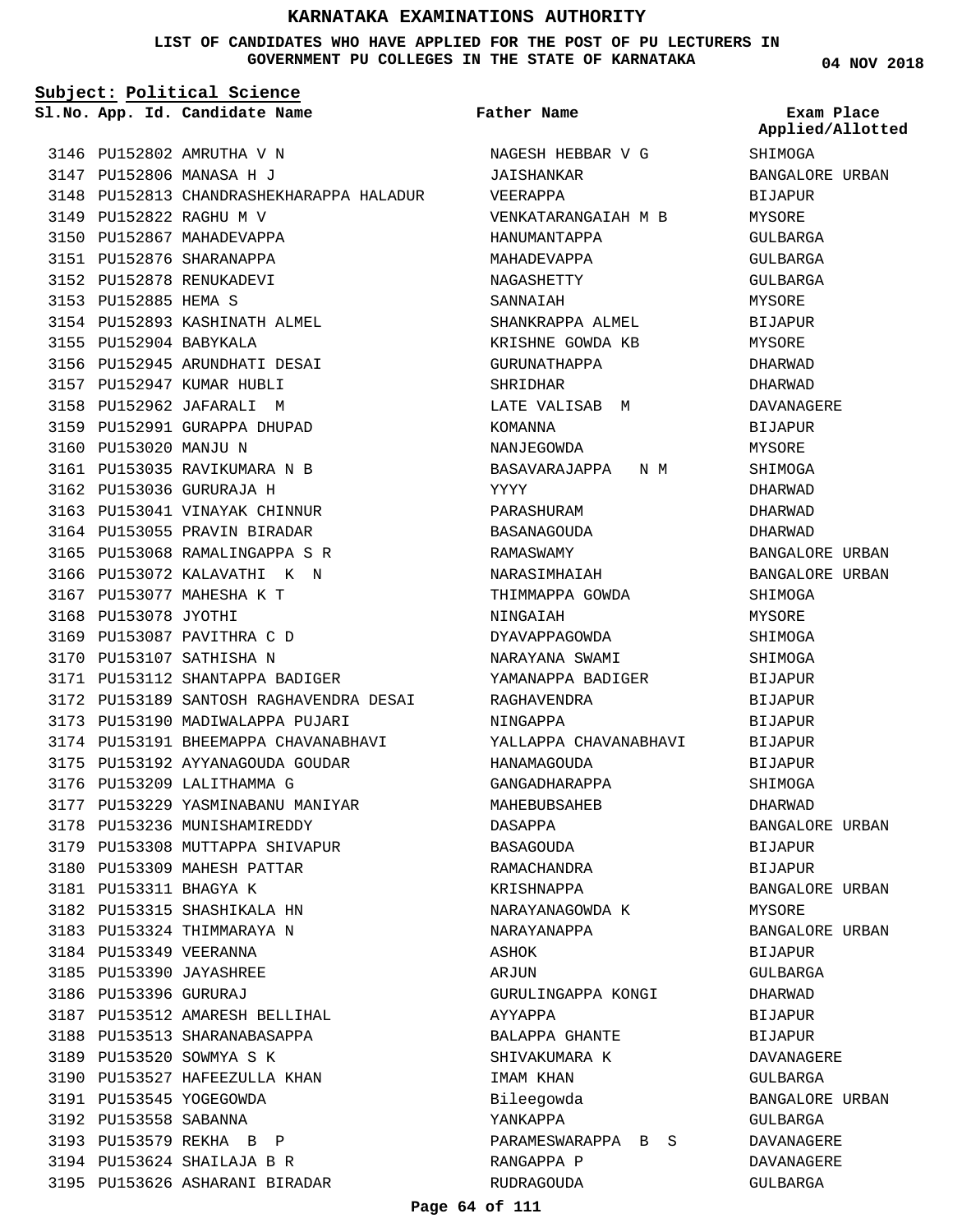**LIST OF CANDIDATES WHO HAVE APPLIED FOR THE POST OF PU LECTURERS IN GOVERNMENT PU COLLEGES IN THE STATE OF KARNATAKA**

**Subject: Political Science**

3196 PU153638 RAMESH REDDY G 3197 PU153679 ROOPA S 3198 PU153707 SOWMYA M D PU153717 RAMACHANDRAIAH G H 3199 3200 PU153733 HAMSAVENI R 3201 PU153783 RAMACHANDRAPPA M PU153799 ANANDA H 3202 3203 PU153833 HAMEEDA BEGUM 3204 PU153874 UMME SALMA A 3205 PU153892 JOGANNANANAVARA SHIVAMURTHY 3206 PU153899 HARISHA N 3207 PU153924 SUMA R 3208 PU153927 MAMATHA V 3209 PU153948 SHIVAKUMAR 3210 PU153998 RAVI V P PU154015 HARISHA M S 3211 3212 PU154029 MANJAVVA MUKAPPANAVAR 3213 PU154044 SUNITA 3214 PU154116 NIVEDITHA VITTALA GAONKAR 3215 PU154126 ASHOKA 3216 PU154148 DANIEL 3217 PU154154 PAVITHRA MK 3218 PU154167 SHOBHA PAI B 3219 PU154188 CHANDRASHEKAR PU154204 BASAGONDAPPA BASARAKOD 3220 3221 PU154207 MALLIKARJUN NAYAKODI PU154222 RADHAMMA T N 3222 3223 PU154241 EKNATH 3224 PU154255 MAMATHA K V 3225 PU154318 NAGAVENI R 3226 PU154335 YAMUNA 3227 PU154339 REVSHETTY 3228 PU154355 SUDHEENDRA C 3229 PU154368 RAVICHANDRA V N PU154375 PRAKASH A B 3230 PU154402 VEERESHA Y 3231 PU154406 NAGARAJU K M 3232 3233 PU154418 SHANTHANAIK K 3234 PU154462 NIRUPAMA 3235 PU154493 MAMATHA T N 3236 PU154494 VISHALINI PU154535 AMARESH BEVINAMATTI 3237 3238 PU154574 SMITHA B A 3239 PU154634 PRASHANTH KUMAR 3240 PU154676 MALLIKARJUN KAMBLE 3241 PU154696 CHANDAVVA BAGEWADI 3242 PU154709 SANGEETHA 3243 PU154734 MUSTAKALI JAHAGIRADAR 3244 PU154753 BHAGYADHARMA NAIK

3245 PU154759 SHILPASHREE C G

**App. Id. Candidate Name Sl.No. Exam Place** GOVINDAREDDY G SHIVANNA M D DEVEGOWDA HANUMANTHARAYAPPA REVANNA H V MUNIVENKATEGOWDA HANUMAPPA MOHD NOORUDDIN M S AMEERIILLA JOGANNANAVARA KENCHAPPA NANJAIAH RAMU D VENKATESHA BABU VISHWANATH PUTTABASAVEGOWDA SHEKARAIAH KARIYAPPA MACHINDRAREDDY VITTALA GAONKAR **BABU** Jayavanth KRISHNAPPA M PANDURANGA PAI RAMAPPA CHANNABASAPPA PARAMANNA NAYAKODI NARASIMHAIAH T V LAXUMAN VEERABHADRAIAH K N RAMACHANDRA DEVAPPA SIDRAMAPPA CHANDRASHEKHAR NANJUNDAPPA BASAVARAJU A B SANNA HULUGAPPA MANJEGOWDA K G KUBYA NAIK BASAWARAJ NANJUNDAPPA T H HANUMAPPA REDDY BASAPPA Ashok Kumar shivarama shetty HARISHCHANDRA SANGAPPA MARUTI RAO MAHAMMADARAFIK DHARMAKERIYANAIK GANGADHARIAH C **Father Name**

**04 NOV 2018**

DAVANAGERE MYSORE MYSORE BANGALORE URBAN BANGALORE URBAN BANGALORE URBAN BANGALORE URBAN GULBARGA SHIMOGA DAVANAGERE MYSORE MYSORE BANGALORE URBAN GULBARGA SHIMOGA MANGALORE DAVANAGERE GULBARGA DHARWAD SHIMOGA GULBARGA MYSORE MANGALORE BANGALORE URBAN BIJAPUR BIJAPUR BANGALORE URBAN GULBARGA BANGALORE URBAN BANGALORE URBAN GULBARGA GULBARGA BANGALORE URBAN DAVANAGERE MANGALORE DHARWAD SHIMOGA DAVANAGERE GULBARGA SHIMOGA BANGALORE URBAN BIJAPUR SHIMOGA MANGALORE DHARWAD BIJAPUR GULBARGA BIJAPUR SHIMOGA MYSORE **Applied/Allotted**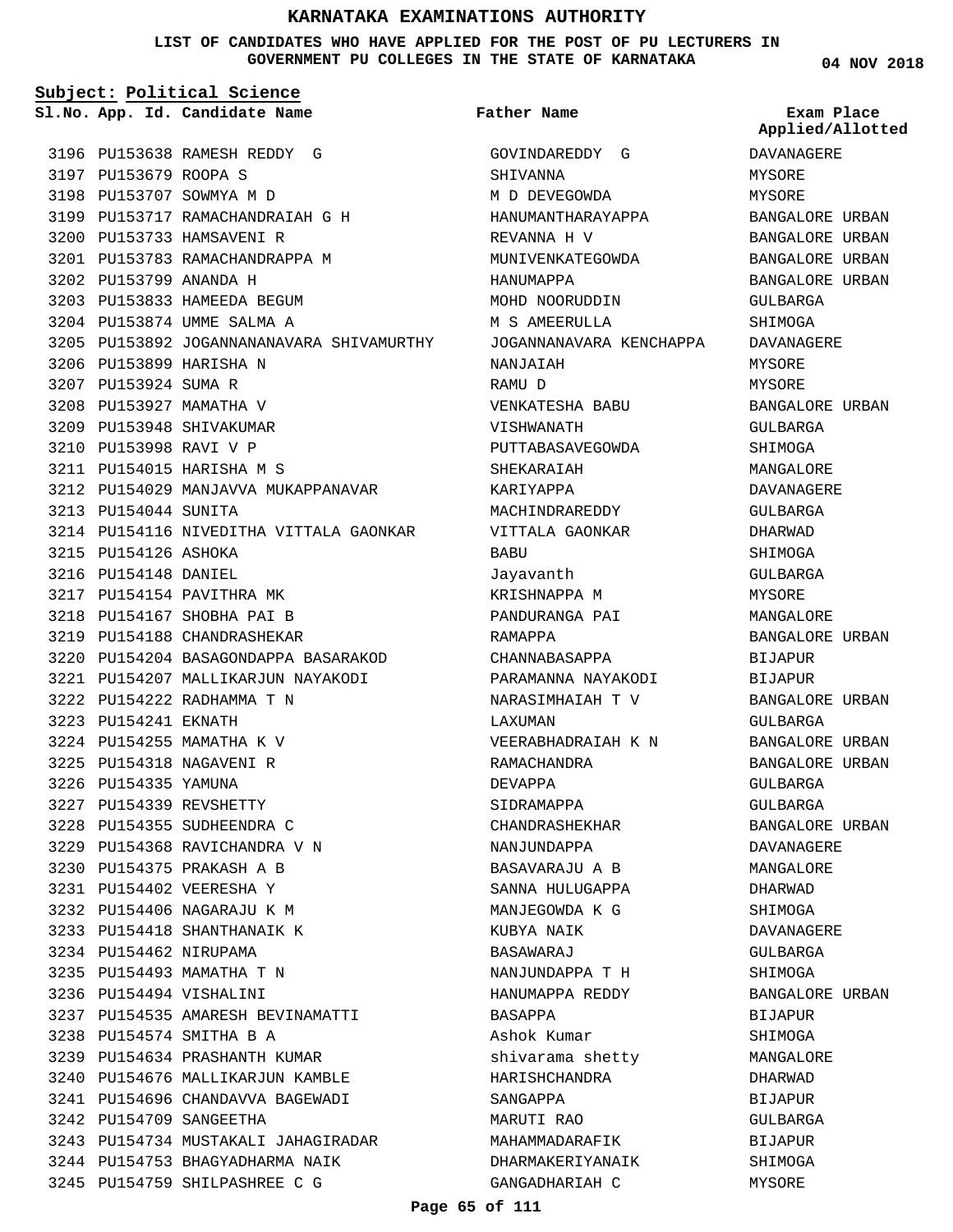**LIST OF CANDIDATES WHO HAVE APPLIED FOR THE POST OF PU LECTURERS IN GOVERNMENT PU COLLEGES IN THE STATE OF KARNATAKA**

**Subject: Political Science**

**App. Id. Candidate Name Sl.No. Exam Place**

3246 PU154760 SIDRAMAPPA 3247 PU154778 SHEKHARAPPA H 3248 PU154823 SANTHOSHA S

PU154846 RAVICHANDRA A 3251

3256 PU154934 UMESH BHIMNAIK PU154954 RAJESHA K V 3257

PU155008 BASAVARAJ 3259 3260 PU155011 MANJAPPA S 3261 PU155015 MAMATHA V G

3263 PU155065 UMESHA C 3264 PU155097 SAROJAMMA H 3265 PU155099 SHIVUBAI

3267 PU155154 SHARADAMMA 3268 PU155171 SHIVA SWAMY M

PU155219 LOHITH S R 3272

3274 PU155232 BHARATHI H M 3275 PU155236 MAHESHA K C 3276 PU155237 HANAMAGOUDA

PU155309 BHARATHI H H 3279 3280 PU155311 ROOPESH S K

3283 PU155428 NATARAJU M PU155449 BASAVARAJ 3284 3285 PU155454 ROOPADEVI H R

3286 PU155478 PREMA A

3288 PU155506 RAJU

3287 PU155486 DINAKAR MOGER

3290 PU155595 THRUPTHI H U 3291 PU155616 BHEEMANAGOUD PU155677 SATISH BABU 3292 PU155702 RAJESH A S 3293

PU155777 BASAWARAJ 3295

3281 PU155333 SUMA L

3249 PU154826 NEHRU

3253 PU154894 SOWMYA 3254 PU154922 MANGALA **Father Name**

3250 PU154837 PRABHU POOJENNAVAR 3252 PU154852 SHAMSHAD BEGUM 3255 PU154929 PARASHURAMA YALLAPPA HOSAMANI 3258 PU154978 VERNEKAR PRASHANTA 3262 PU155061 ROOPA HULENNAVAR 3266 PU155109 BASANAGOUD POLICEPATIL 3269 PU155174 KARIBASAPPA H M 3270 PU155199 KANYAKUMARI KUSTIGAR 3271 PU155217 VIJAYALAXMI NADANALLI 3273 PU155220 JAGADISH BARIGAL 3277 PU155254 ARCHANA HIREMATH 3278 PU155286 KASHIBAI PARASHETTI 3282 PU155355 SURESH BHAJANTRI 3289 PU155526 ANNAPPA KALASAPPANAVAR 3294 PU155711 RAJSHEKHAR SUNAGAR SHANKREPPA BIRADAR HANUMANTHA BHOVI SIDDAPPA P T SHANKRAPPA HOSALLI GOPAL APPAYYA MANIYANI M RAJESAB ELIGAR SHIVANNA NAYAKA SUBHASH LADDE YALLAPPA KALLAPPA VENKATESHA VASANTA V AMRUTH PATEL SANNAPPA GURUSIDDAPPA T PUNDALEEK CHNNABASAIAH HOLIYAPPA K BASANNA DEVENDRAGOUD POLICEPATIL SUGURAPPA MALLESHAIAH MALLAPPA H APPAYYA MALLAPPA NADANALLI RAJEGOWDA HANAMANT MUDALAGIRAIAH CHELUVEGOWDA SHARANAGOUDA HUNAKUNTI DAXINAMURTI HIREMATH VEERAPPA HANUMAGOWDAPPA H A S KUMAR LINGARAJU B HANAMANTAPPA MUNIYAPPA M BASAPPA HUDED REVANASIDDAPPA H ANANTHARAMAIAH MANJUNATH RACHANAIKA GOUDAPPA UPENDRA H R GOUDAPPAGOUD B PATIL ASHWATHANARAYANAREDDY SOMASHEKAR A FAKKIRAPPA SHIVAPPA

GULBARGA SHIMOGA MYSORE DHARWAD DHARWAD MANGALORE DHARWAD MYSORE GULBARGA BANGALORE URBAN DHARWAD MYSORE DHARWAD GULBARGA DAVANAGERE MYSORE DHARWAD **BIJAPUR** DAVANAGERE GULBARGA DHARWAD GULBARGA BANGALORE URBAN DAVANAGERE DHARWAD DHARWAD MYSORE DHARWAD BANGALORE URBAN MYSORE BIJAPUR DHARWAD BIJAPUR DAVANAGERE MYSORE DAVANAGERE DHARWAD BANGALORE URBAN GULBARGA DAVANAGERE BANGALORE URBAN DHARWAD MYSORE DHARWAD BANGALORE URBAN BIJAPUR BANGALORE URBAN MYSORE DAVANAGERE GULBARGA

**Applied/Allotted**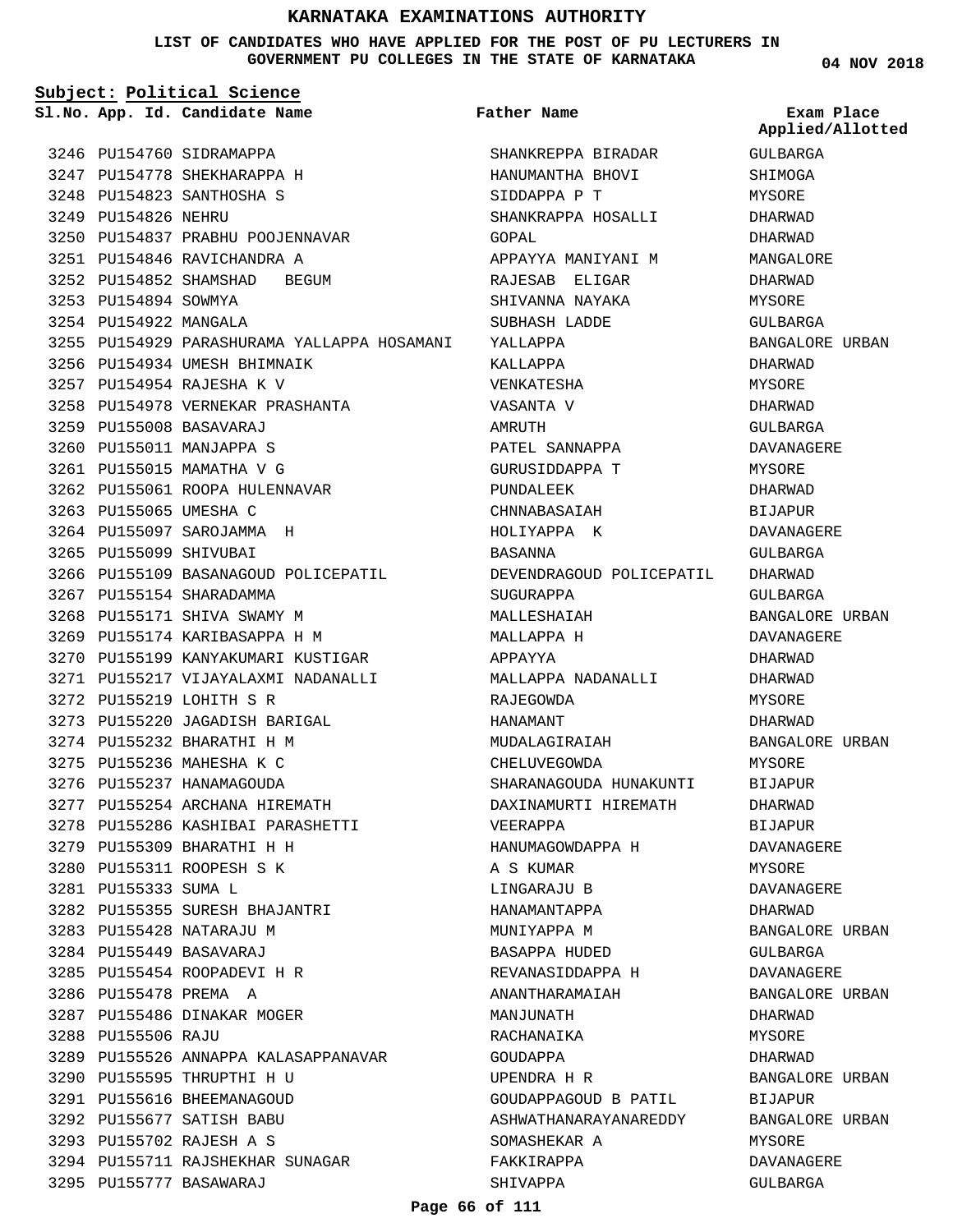**LIST OF CANDIDATES WHO HAVE APPLIED FOR THE POST OF PU LECTURERS IN GOVERNMENT PU COLLEGES IN THE STATE OF KARNATAKA**

**Subject: Political Science**

**App. Id. Candidate Name Sl.No. Exam Place**

3345 PU156751 VENKATESHA H

**Father Name**

|                        |                                   |                       | Applied/Allotted |
|------------------------|-----------------------------------|-----------------------|------------------|
| 3296 PU155803 SUGUNA A |                                   | ANJINAPPA             | BANGALORE URBAN  |
|                        | 3297 PU155819 SHIVAKUMARA K E     | ERAIAH                | BANGALORE URBAN  |
|                        | 3298 PU155839 RAJESAB NADAF       | BALESAB NADAF         | BIJAPUR          |
|                        | 3299 PU155841 ANAND KESARGOPPA    | PARAMANAND            | BIJAPUR          |
|                        | 3300 PU155846 SHARADA Y           | Venkatesha y          | DHARWAD          |
|                        | 3301 PU155898 RAJASHEKARA         | <b>DYAVEGOWDA</b>     | MYSORE           |
|                        | 3302 PU155914 SAVITHA S V         | VIJAYKUMAR            | MYSORE           |
|                        | 3303 PU155918 NANJEGOWDA H J      | JAVAREGOWDA           | MYSORE           |
|                        | 3304 PU155939 BHASKARA R N        | NAGARAJ R             | BANGALORE URBAN  |
|                        | 3305 PU155978 MANSOOR AHAMED      | BHASHA SAB            | SHIMOGA          |
|                        | 3306 PU156004 SADASHIV CHALAWADI  | BHAGAVANT             | BIJAPUR          |
| 3307 PU156035 ASHA S   |                                   | CHIDANANDAPPA S       | DHARWAD          |
|                        | 3308 PU156040 MANJEGOWDA H J      | JAVAREGOWDA           | MYSORE           |
|                        | 3309 PU156067 RAMESH T P          | PARAMESHWARAPPA       | SHIMOGA          |
| 3310 PU156081 JYOTHI C |                                   | SEETHARAM             | SHIMOGA          |
|                        | 3311 PU156095 RENUKA PYATI        | SHANKAREPPA           | DHARWAD          |
|                        | 3312 PU156097 LAXMAN CHANNAPUR    | NAGAPPA CHANNAPUR     | <b>BIJAPUR</b>   |
| 3313 PU156112 MARANNA  |                                   | MARAPPA               | BANGALORE URBAN  |
|                        | 3314 PU156118 VENAKSHI M N        | NANJESHAPPA           | SHIMOGA          |
|                        | 3315 PU156124 CHANDRASHEKHARA SG  | GURUVA YANE BABU      | MYSORE           |
| 3316 PU156130 VASANTA  |                                   | KALYANRAO             | GULBARGA         |
| 3317 PU156201 SANTOSH  |                                   | VAIJINATH             | GULBARGA         |
|                        | 3318 PU156203 KASHIBAI L RAGHA    | LACHEPPA              | DHARWAD          |
|                        | 3319 PU156205 ASHARANI H          | HANUMAIAH H           | BANGALORE URBAN  |
|                        | 3320 PU156226 UMESHA H R          | RAMAIAH H             | BANGALORE URBAN  |
| 3321 PU156260 ARATHI A |                                   | ANJINAPPA             | BANGALORE URBAN  |
|                        | 3322 PU156263 DHANALAKSHMI A S    | Shivalingegowda       | MYSORE           |
|                        | 3323 PU156288 MARILINGAPPA        | BHIMAPPA              | GULBARGA         |
|                        | 3324 PU156292 T SREENIVASULU      | T ERAPPA              | DAVANAGERE       |
|                        | 3325 PU156294 PALAIAH M           | MALLAIAH              | DAVANAGERE       |
|                        | 3326 PU156313 PREETHI S S         | SHASHI KUMAR          | SHIMOGA          |
|                        | 3327 PU156341 MANJUNATHA C        | CHANNABASAVADEVARU    | BANGALORE URBAN  |
| 3328 PU156364 RAJEEV N |                                   | NARASIMHAMURTHY V N   | MYSORE           |
|                        | 3329 PU156368 SATISH DAMODAR      | ELUKOTEPPA            | DHARWAD          |
|                        | 3330 PU156418 MANJULA PUJAR       | CHANNAYYA PUJAR       | DHARWAD          |
|                        | 3331 PU156452 SHANKARA CHAKRASALI | CHANNABASAPPA         | BANGALORE URBAN  |
|                        | 3332 PU156544 NAGAMMA B P         | PRAKASHA B K          | DAVANAGERE       |
|                        | 3333 PU156547 LAKSHMI K H         | HANUMEGOWDA K G       | SHIMOGA          |
|                        | 3334 PU156585 CHITRALINGAIAH P    | PALLALLAPPA           | BANGALORE URBAN  |
|                        | 3335 PU156591 OMKARA MURTHY       | BEERAPPA K C          | MYSORE           |
| 3336 PU156620 KASTURI  |                                   | RAJAPPA               | GULBARGA         |
|                        | 3337 PU156660 SOMSHEKHAR          | AMBARAY               | GULBARGA         |
|                        | 3338 PU156714 YOGANANDA T P       | PARAMESHWARAIAH       | BANGALORE URBAN  |
| 3339 PU156721 ASHA K B |                                   | BASAPPA K B           | DAVANAGERE       |
|                        | 3340 PU156725 RAMESH GAVALENNAVAR | NEELAPPA GAVALENNAVAR | BIJAPUR          |
|                        | 3341 PU156727 ASHWINI  H P        | PRAMESHA              | MYSORE           |
|                        | 3342 PU156740 DEEPIKA BR          | RAMACHANDRA B T       | MYSORE           |
|                        | 3343 PU156744 RAVIKUMARA G D      | DYAMANNA K            | DAVANAGERE       |
|                        | 3344 PU156748 JAGADEVAPPA         | SHRIMANTH             | GULBARGA         |
|                        | 3345 PU156751 VENKATESHA H        | HANUMANTHU K          | MYSORE           |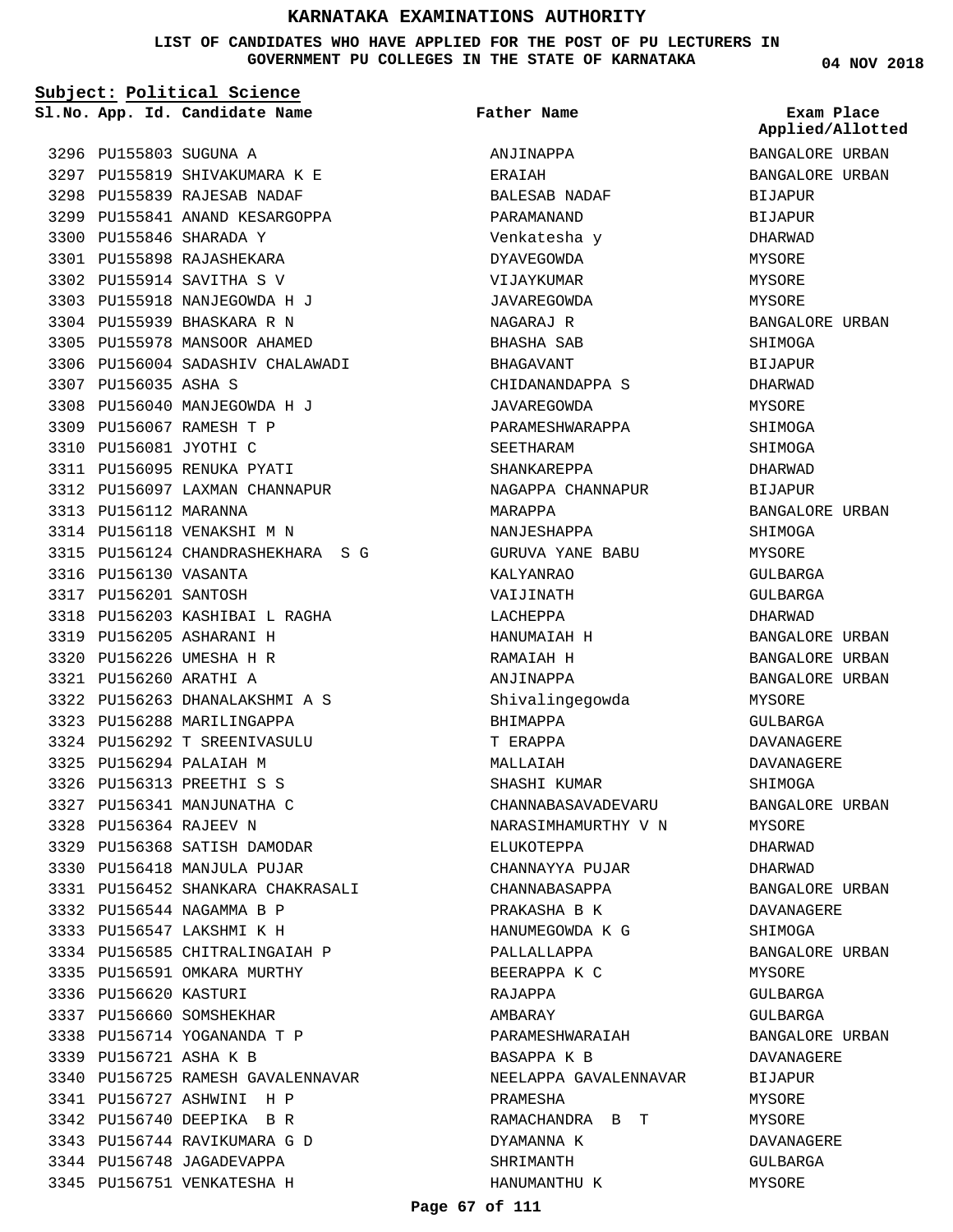**LIST OF CANDIDATES WHO HAVE APPLIED FOR THE POST OF PU LECTURERS IN GOVERNMENT PU COLLEGES IN THE STATE OF KARNATAKA**

**Subject: Political Science**

**App. Id. Candidate Name Sl.No. Exam Place**

3349 PU156826 MUMTAZ

3351 PU156837 MARUTI

3357 PU156960 ASHA S

3359 PU156965 RAMAPPA 3360 PU156972 DHARMAPPA

3364 PU157006 SAVITHA K 3365 PU157016 SHRIDHARA N 3366 PU157044 NAGARAJA A

3354 PU156912 SHARANAPPA 3355 PU156920 SHASHIDHARA 3356 PU156934 RAJIYA BEGUM

3346 PU156753 GANGADHARA D V 3347 PU156799 KUMAR BHUSANUR 3348 PU156820 SYED MUZAKIR A

PU156828 GANGADHAR HIREMATH 3350

PU156899 JAYAPRAKASH KARISHETTI 3353

3358 PU156961 SUJATA K B BANGARAPPA

3352 PU156859 PARUSHARAMA H G

3361 PU156973 MAHADEVASWAMY B 3362 PU156990 VISHWANATHA H N 3363 PU156997 PRASANNA KUMAR C B

3367 PU157052 JYOTI HINCHIGERI 3368 PU157127 NAGARATHNA M R 3369 PU157130 KARIBASAPPA R

3372 PU157184 PRASHANTHA KUMARA G G

PU157177 LAVA KUMAR B 3371

3373 PU157206 DAVALASA ALUR 3374 PU157213 SURESHA E

3376 PU157244 VEENA R N

3375 PU157234 BASAVARAJ UPPAR

PU157346 PRABHAKARA B H 3384

3387 PU157490 ANANT MARENNAVAR

3389 PU157540 SANGEETA HUBBALLI

3394 PU157622 SAROJAVVA HOSANGADI

3385 PU157352 MEERANASA 3386 PU157390 SHIVANAND

3388 PU157507 MAHESHA M

3390 PU157558 KUMAR NAIK T PU157569 SOUMYA N K 3391 3392 PU157617 GURUSHANTA 3393 PU157621 SUNIL M

3395 PU157624 RAVIKUMARA H

3377 PU157245 JAGADEESH V TOTIGER 3378 PU157293 SUDHAKARA CHANDAN 3379 PU157297 BHAGAVANTARAYA 3380 PU157298 PUSHPALATHA 3381 PU157318 SHIVAKUMARA D 3382 PU157332 CHANDRA K R 3383 PU157345 IMAMASAB

**Father Name**

3370 PU157153 SHIVAREDDY HANUMAREDDYPATIL HANUMAREDDY PATIL DODDAVENKATARAYAPPA SHIVANANDAYYA BHUSANUR AKBAR SYED HUSSAIN GURULINGAYYA BAGAPPA GUDDAPPA H MAHABALESHWARA BALRAJ VENKATESHA SYED HUSSAIN SANJEEVAIAH BANGARAPPA BALADANDAPPA MALLEGOWDA BASAVARAJAPPA NARASIMHAIAH R BASAVARAJAPPA KRISHNA NAGAPPA RANYA AROODAIAH SHIVABASAPPA RANGEGOWDA M RUDRAPPA Subbappa Maniyani GANGAPPA G C BANDAGISA ALUR Erabalaiah BHIMAPPA NANJA REDDY R K VEERABHADRAPPA SHRINIVAS MOGAVEER ADEPPA VISHWANATHA DODDASIDDANAYAKA RAJEGOWDA MOULASAB HANUMANTHAPPA B MOULALI REVANSIDDAPPA DEVENDRAPPA MANJACHARI CHAMBANNA THIMMA NAIK KADAPPA GOWDA SAYABANNA MAHADEVAIAH CHINNAPPA HENJARAPPA

**04 NOV 2018**

**Applied/Allotted**

BANGALORE URBAN DHARWAD MYSORE GULBARGA BIJAPUR BIJAPUR DAVANAGERE DAVANAGERE GULBARGA BANGALORE URBAN GULBARGA MYSORE DAVANAGERE SHIMOGA SHIMOGA MYSORE BANGALORE URBAN MYSORE MYSORE MANGALORE DAVANAGERE DHARWAD MYSORE DAVANAGERE GULBARGA MANGALORE **SHIMOGA** DAVANAGERE DAVANAGERE DAVANAGERE BANGALORE URBAN MYSORE DHARWAD GULBARGA MANGALORE MYSORE MYSORE GULBARGA DAVANAGERE GULBARGA GULBARGA DHARWAD MYSORE DHARWAD **SHIMOGA** SHIMOGA GULBARGA MYSORE DAVANAGERE

BANGALORE URBAN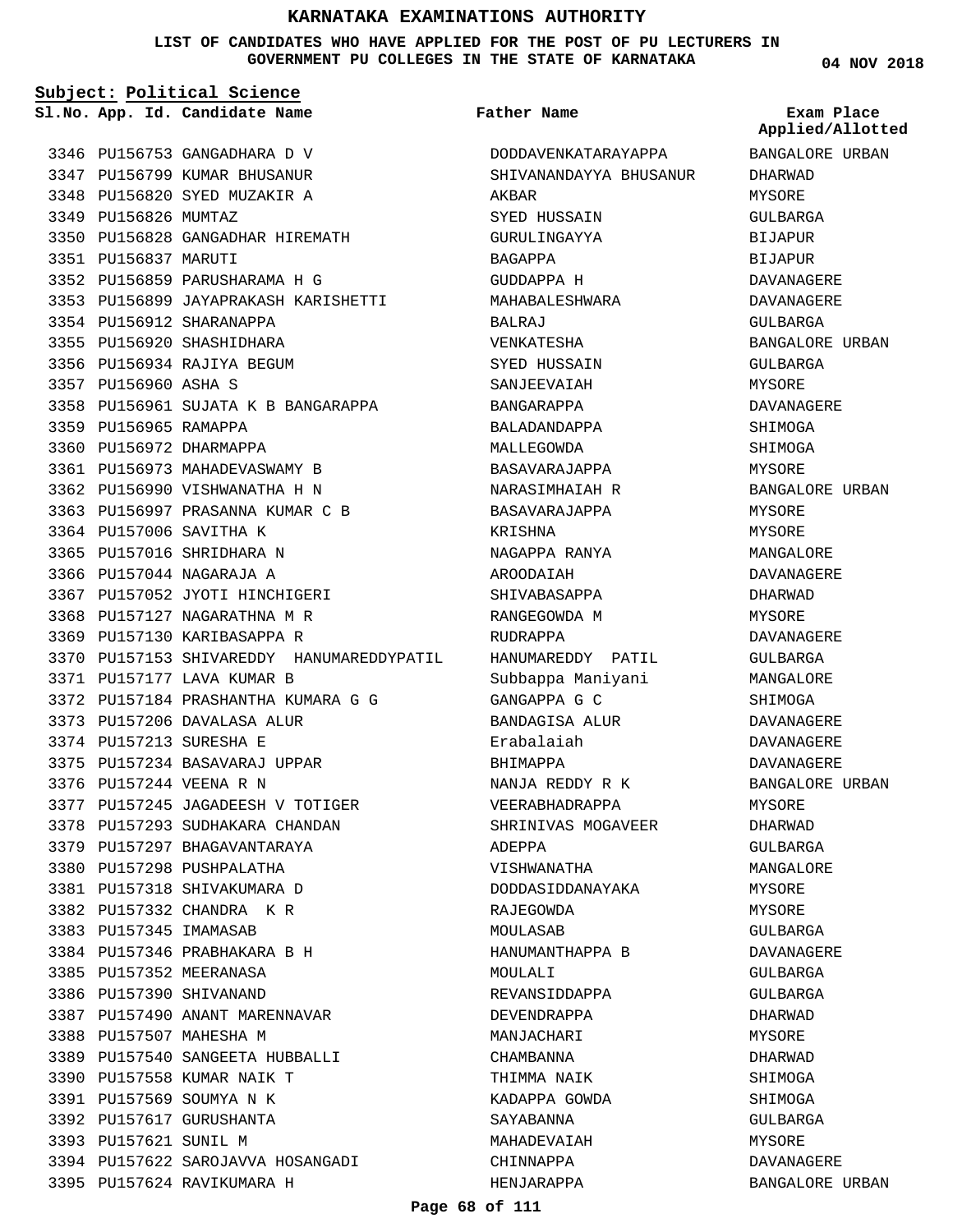**LIST OF CANDIDATES WHO HAVE APPLIED FOR THE POST OF PU LECTURERS IN GOVERNMENT PU COLLEGES IN THE STATE OF KARNATAKA**

**Subject: Political Science** 3396 PU157625 SHARADA SHANDGI 3397 PU157651 SHOBHITHA V 3398 PU157694 AMSHIKA H M 3399 PU157697 VEENA 3400 PU157703 MUKUNDAMMA B R 3401 PU157707 SUDHAKAR 3402 PU157730 SOMASHEKHARA K P 3403 PU157737 DIVAKARA PU157764 BASWARAJ 3404 3405 PU157767 SIDAMALLA KALLAPPA KHOT 3406 PU157773 HANUMANTHARAYA A 3407 PU157790 VENUGOPAL H R 3408 PU157792 DADAPEER JAMADAR 3409 PU157794 BASHASAB 3410 PU157844 NIRMALA KUCHANUR 3411 PU157859 ANAND 3412 PU157881 DEEPA T 3413 PU157886 SREESHYLA 3414 PU157920 SHIVAMURTHY R 3415 PU157944 SEREGARA NAVEN KUMAR 3416 PU157946 NAGESH M 3417 PU157965 LAXIMAN PU157968 RASHMI S 3418 3419 PU158004 NANDINI 3420 PU158006 AMBIKA P PU158012 MADHU KUMARA G K 3421 PU158074 ANJUM ARA K Y 3422 3423 PU158170 RAVI TADAKANAHALLI 3424 PU158188 REKHA 3425 PU158193 PUSHPA F BADAMI PU158231 SHIVARUDRAMMA S N 3426 PU158251 NAVEEN KUMAR R B 3427 3428 PU158286 PUSHYA MP 3429 PU158342 VEENA B 3430 PU158359 LAKSHMI BAI B K PU158361 MANJAPPA A K 3431 3432 PU158417 MEENAKSHI M 3433 PU158429 YASHODA CHOUGULE 3434 PU158435 RAMALAKSHMI B PU158439 SHWETHA B V 3435 3436 PU158455 AVULA MURTHY S PU158473 RAMESHA D R 3437 PU158494 VIJAYA KUMARA P D 3438 **App. Id. Candidate Name Sl.No. Exam Place**

3439 PU158500 ROOPA

3440 PU158506 NEELAMBIKA

3442 PU158535 LAXMI TOTI 3443 PU158572 RATHNAMMA R 3444 PU158581 PRALHADKUMAR 3445 PU158611 KALAVATHI K N

3441 PU158512 VIVEKANANDASWAMY

BABU SHANDGI GUDDAPPA MOOLYA MANI K MADHAWA RAO PUJARI RAJAPPA B R MALKANNA KOTALE GURUPADAIAH K P HONNAPPA MOOLYA MARITTHI KALLAPPA ANJINAPPA RAMAIAH IMAMSAHEB DAWALSAB MANINGAPPA SHANTHKUMAR K THIMMAPPA V HEGGEGOWDA Raju SEREGARA RENUKAMMA MAHADEVAPPA MUKUNDA SHIVANNA BALAJI PUTTARUDRAPPA P KRISHNAMURTHY YAKOOB M V GANGAPPA VENKANNA NAYAK FAKKIRAPPA NAGARAJAIAH S H BEERALINGAPPA POONACHA MP BHADRAPPA KRISHNA NAIK THIMMAPPA MAHADEVAIAH M ANANDA BUCHAPPA VENKATESHA REDDY SUBBARAYAPPA RAMAKRISHNAPPA H DASEGOWDA ADEPPA VITHAL MAKA DASHARATHA SHATAKUMAR TOTI RACHAIHA TUKARAM NAGARAJU K M **Father Name**

**04 NOV 2018**

**Applied/Allotted**

DHARWAD MANGALORE MANGALORE MANGALORE SHIMOGA GULBARGA DAVANAGERE MYSORE GULBARGA BIJAPUR DAVANAGERE DAVANAGERE DHARWAD GULBARGA BIJAPUR DHARWAD DAVANAGERE MYSORE MYSORE DAVANAGERE MYSORE GULBARGA BANGALORE URBAN GULBARGA DAVANAGERE SHIMOGA MYSORE SHIMOGA DHARWAD DHARWAD BANGALORE URBAN BANGALORE URBAN MYSORE BANGALORE URBAN BANGALORE URBAN **SHIMOGA** DAVANAGERE GULBARGA BANGALORE URBAN BANGALORE URBAN BANGALORE URBAN BANGALORE URBAN SHIMOGA GULBARGA GULBARGA DAVANAGERE MANGALORE MYSORE GULBARGA

MYSORE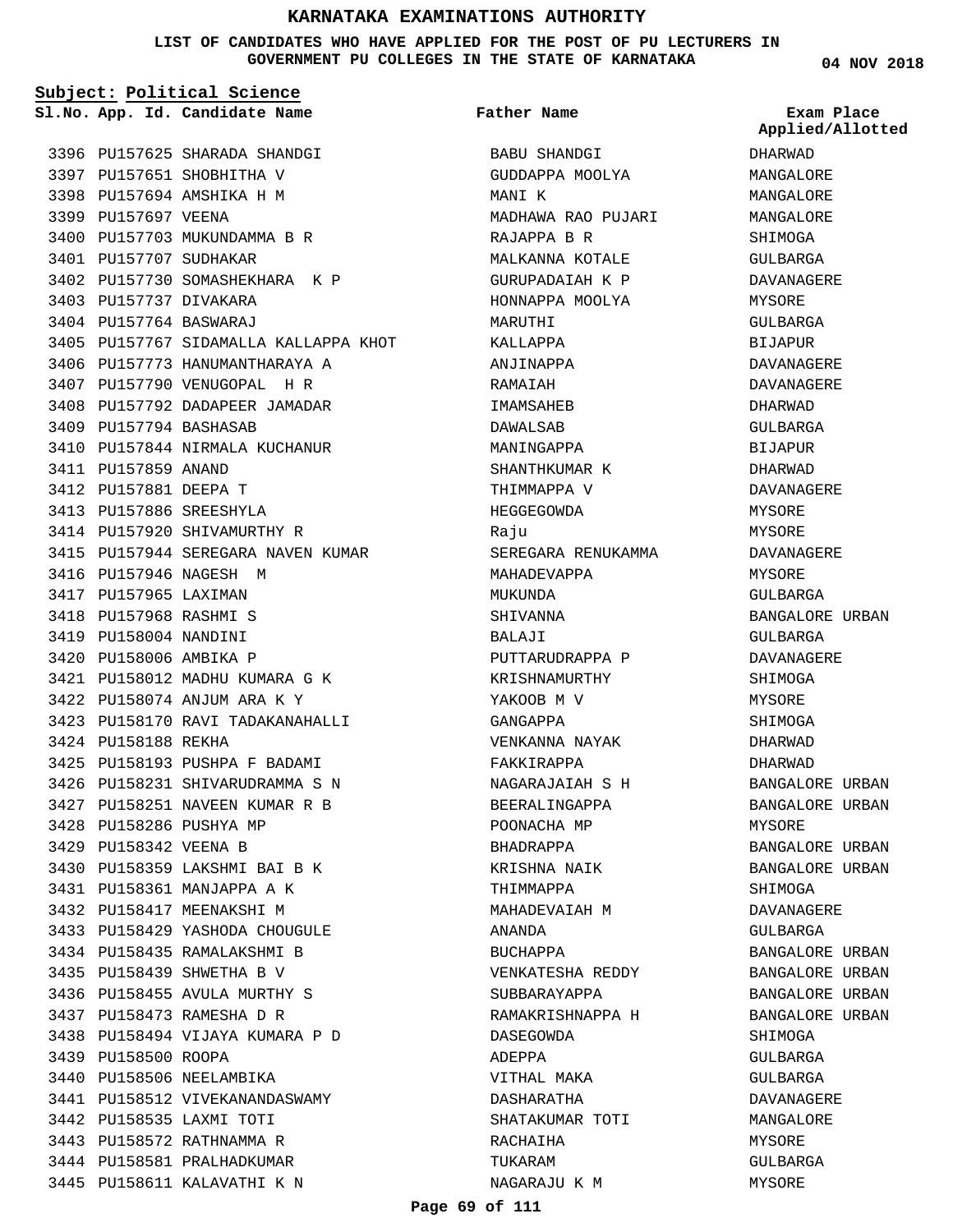**LIST OF CANDIDATES WHO HAVE APPLIED FOR THE POST OF PU LECTURERS IN GOVERNMENT PU COLLEGES IN THE STATE OF KARNATAKA**

| Subject: Political Science |                        |                                                                      |                          |                                |
|----------------------------|------------------------|----------------------------------------------------------------------|--------------------------|--------------------------------|
|                            |                        | Sl.No. App. Id. Candidate Name                                       | <b>Father Name</b>       | Exam Place<br>Applied/Allotted |
|                            |                        | 3446 PU158630 RAVIKUMARA S H                                         | HANUMANTHAPPA SHIRAGAMBI | SHIMOGA                        |
|                            |                        | 3447 PU158632 VASANTA MAMADAPUR                                      | ANANTARAO                | GULBARGA                       |
|                            | 3448 PU158644 SRINIVAS |                                                                      | BENAKAPPA ROJAD          | GULBARGA                       |
|                            |                        | 3449 PU158655 SRIKANTH REDDY                                         | MOHAN REDDY              | GULBARGA                       |
|                            |                        | 3450 PU158660 GANGADHARA SWAMY C M                                   | SWAMY C T                | <b>DAVANAGERE</b>              |
|                            |                        | 3451 PU158668 PUSHPA TUMMARAMATTI                                    | CHANDRASHEKHAR TUMMARAMA | BIJAPUR                        |
|                            | 3452 PU158672 MAHADEV  |                                                                      | DHULAPPA                 | GULBARGA                       |
|                            |                        | 3453 PU158686 ANILKUMARA K L                                         | LOKAPPA                  | SHIMOGA                        |
|                            |                        | 3454 PU158721 RAGHAVENDRA GANAPATI SHETTY                            | GANAPATI                 | SHIMOGA                        |
|                            |                        | 3455 PU158725 GURURAJ PRABHU                                         | SURESH                   | DHARWAD                        |
|                            |                        | 3456 PU158732 BHANUMATHI S                                           | SANNAPPA H               | DAVANAGERE                     |
|                            |                        | 3457 PU158750 VISHWANATHA K                                          | KUBENDRAPPA K            | DAVANAGERE                     |
|                            |                        | 3458 PU158753 SWARUPRANI                                             | MACHENDRANATH            | GULBARGA                       |
|                            |                        | 3459 PU158784 AKSHATHA SHIVAMURTHEPPA BANTHER SHIVAMURTHEPPA BANTHER |                          | SHIMOGA                        |
|                            |                        | 3460 PU158807 GANESH YALAGURADAPPA GOUDAR YALAGURADAPPA              |                          | BIJAPUR                        |
|                            |                        | 3461 PU158822 MAHESHKUMAR                                            | ASHOKKUMAR               | GULBARGA                       |
|                            | 3462 PU158827 NALINA B |                                                                      | BASAVARAJU G             | MYSORE                         |
|                            | 3463 PU158871 ROOPA    |                                                                      | PUTTASWAMY H B           | MYSORE                         |
|                            |                        | 3464 PU158896 MANJUNATH                                              | SHIVALINGAPPA ANGADI     | DHARWAD                        |
|                            |                        | 3465 PU158897 VIJAYAKUMARA                                           | HANUMANTHE GOWDA         | SHIMOGA                        |
|                            |                        | 3466 PU158916 SANJEEVAKUMAR                                          | MANIKA                   | GULBARGA                       |
|                            | 3467 PU158927 TOTAPPA  |                                                                      | BASAPPA KARADANI         | DHARWAD                        |
|                            |                        | 3468 PU158928 ANIL MUDALAGI                                          | James                    | DHARWAD                        |
|                            |                        | 3469 PU158966 BASAVARAJAPPA R                                        | RAMAPPA                  | BANGALORE URBAN                |
|                            |                        | 3470 PU158969 TAHERA NAYIKAWADI                                      | MAHAMMADALI              | DHARWAD                        |
|                            |                        | 3471 PU158992 REVANNA M                                              | MADAIAH                  | MYSORE                         |
|                            |                        | 3472 PU159007 SRINIVASA M                                            | Mahadevappa M K          | BANGALORE URBAN                |
|                            |                        | 3473 PU159052 USHA JADAV                                             | VISHWANATH RAO           | MYSORE                         |
|                            |                        | 3474 PU159082 RAJENDRA C                                             | LATE CHIKKASIDDAIAH      | MYSORE                         |
|                            |                        | 3475 PU159087 PARASHURAM HANAMANT TAMBURKAR                          | HANAMANT                 | DHARWAD                        |
|                            |                        | 3476 PU159111 RAMESH B K                                             | KODAPPA B C              | DAVANAGERE                     |
|                            |                        | 3477 PU159126 RATHNA KUMAR                                           | PUTTARAJU                | MYSORE                         |
|                            |                        | 3478 PU159142 RUDRAPPA                                               | DEVENDRAPPA              | GULBARGA                       |
|                            |                        | 3479 PU159218 SHANMUKHA H B                                          | BASAVARAJU               | MYSORE                         |
|                            |                        | 3480 PU159224 MADIVALAPPA PATIL                                      | BHEEMASHANKAR            | BIJAPUR                        |
|                            | 3481 PU159228 VILAS    |                                                                      | SANGAMNATH               | GULBARGA                       |
|                            |                        | 3482 PU159238 MAMATHA N M                                            | MANOHAR N C              | MYSORE                         |
|                            |                        | 3483 PU159251 HANUMANTHARAYAPPA N B                                  | BASTHAPPA                | BANGALORE URBAN                |
|                            |                        | 3484 PU159288 LAKSHMINARAYANA K N                                    | NARASIMHAMURTHY          | BANGALORE URBAN                |
|                            |                        | 3485 PU159291 PRAKASH H JOGIN                                        | HANUMANTHAPPA            | DHARWAD                        |
|                            | 3486 PU159297 RAMESH   |                                                                      | RANAPPA KAWADE           | GULBARGA                       |
|                            |                        | 3487 PU159358 BAHUBALI BHOJE                                         | APPASAHEB                | DHARWAD                        |
|                            |                        | 3488 PU159418 HEMAVATHI V                                            | VENKATARAMANA V          | BANGALORE URBAN                |
|                            | 3489 PU159465 AMBIKA   |                                                                      | RAYAPPA                  | GULBARGA                       |
|                            |                        | 3490 PU159509 SURESH BIRADAR                                         | IRANAGOUD                | BIJAPUR                        |
|                            |                        | 3491 PU159521 SURESH KADAPATTI                                       | BHIMAPPA                 | MYSORE                         |
|                            |                        | 3492 PU159529 CHAYA K S                                              | SHIVAKUMAR K             | BANGALORE URBAN                |
|                            |                        | 3493 PU159552 MANJANNA N                                             | THIPPESWAMY S B          | DAVANAGERE                     |
|                            |                        | 3494 PU159567 DIVYA T S                                              | SHIVASHANKARAPPA         | MYSORE                         |
|                            |                        | 3495 PU159621 NAVEENA K B                                            | BOREGOWDA K V            | DHARWAD                        |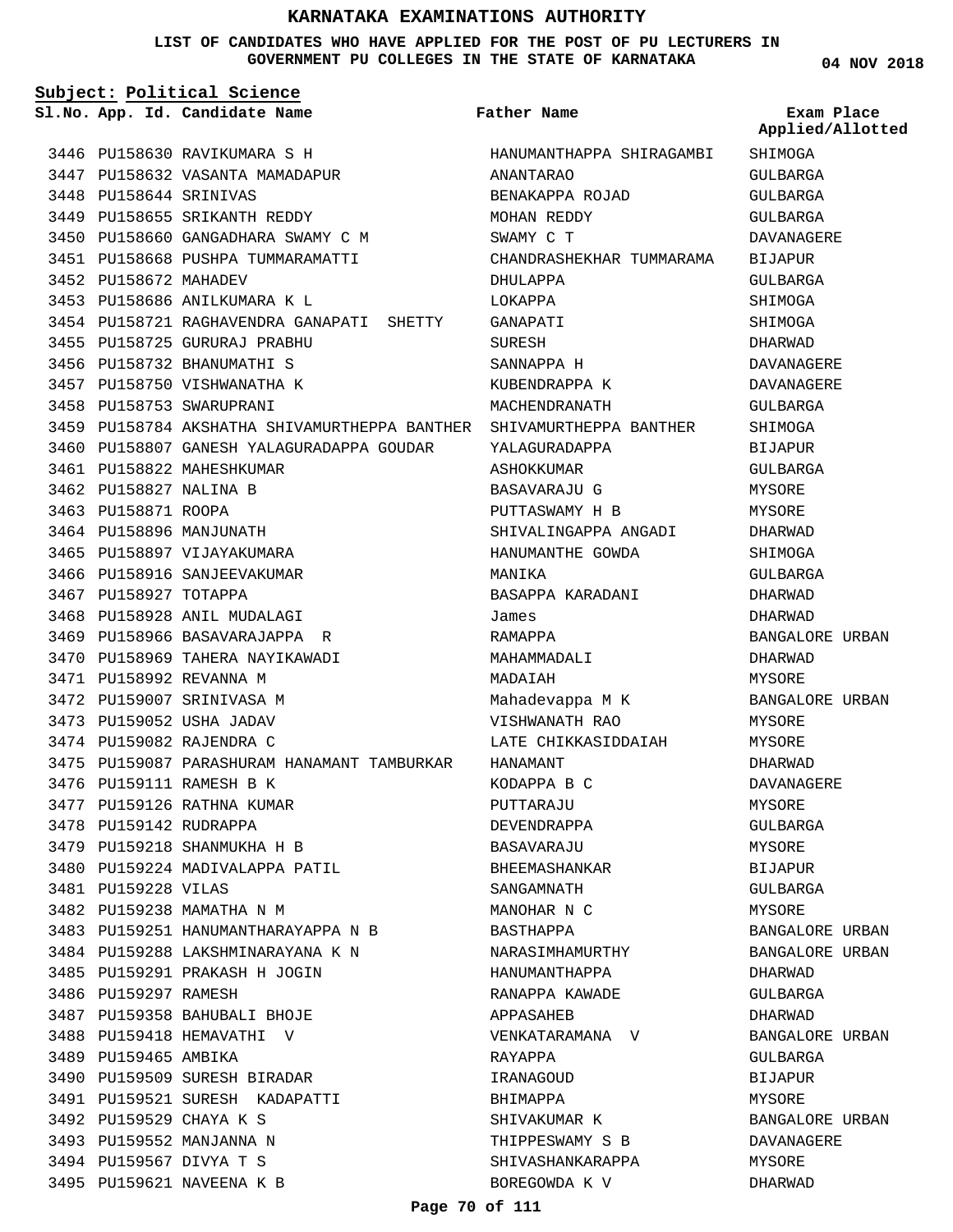**LIST OF CANDIDATES WHO HAVE APPLIED FOR THE POST OF PU LECTURERS IN GOVERNMENT PU COLLEGES IN THE STATE OF KARNATAKA**

**04 NOV 2018**

| Subject: Political Science |                        |                                       |                                   |                                |
|----------------------------|------------------------|---------------------------------------|-----------------------------------|--------------------------------|
|                            |                        | Sl.No. App. Id. Candidate Name        | <b>Father Name</b>                | Exam Place<br>Applied/Allotted |
|                            |                        | 3496 PU159625 PUSHPA MARADI           | SANGAPPA MARADI                   | BIJAPUR                        |
|                            |                        | 3497 PU159627 BHAVYA S R              | LATE RAJU S                       | MANGALORE                      |
|                            |                        | 3498 PU159631 LOKESHA NAIK S          | SHANKRA NAIK                      | <b>DAVANAGERE</b>              |
|                            |                        | 3499 PU159677 JYOTHI B S              | SHIVALINGAPPA                     | MYSORE                         |
|                            |                        | 3500 PU159678 RAVIKUMARA N            | NARAYANAPPA                       | BANGALORE URBAN                |
|                            |                        | 3501 PU159686 BHEEM REDDY             | <b>BICHREDDY</b>                  | GULBARGA                       |
|                            |                        | 3502 PU159710 SANGAPPA HOSAMANI       | BHEEMAPPA                         | DHARWAD                        |
|                            | 3503 PU159715 KAVITHA  |                                       | MOHANREDDY                        | GULBARGA                       |
|                            |                        | 3504 PU159726 RATNAVVA SHANKRAPPA     | SHANKRAPPA GADENKANAHALLI DHARWAD |                                |
|                            | 3505 PU159760 ASHOKA H | GADENKANAHALLI                        | HANUMANTHAPPA                     | SHIMOGA                        |
|                            |                        | 3506 PU159783 MANJUNATHA R            | RAMANNA                           | DAVANAGERE                     |
|                            |                        | 3507 PU159813 CHANDRASHEKARAIAH D     | DODDATHIMMAIAH                    | BANGALORE URBAN                |
|                            |                        | 3508 PU159822 BASAVARAJ BENAKANAHALLI | SAYABANNA                         | GULBARGA                       |
|                            |                        | 3509 PU159824 NAGARAJA RAO K          | KRISHNOJI RAO                     | DAVANAGERE                     |
|                            |                        | 3510 PU159872 ANAND BAGGOL            | DHAREPPA                          | SHIMOGA                        |
|                            |                        | 3511 PU159884 S DADA KHALANDER        | SHAFIULLA                         | DAVANAGERE                     |
|                            | 3512 PU159889 REKHA    |                                       | SUDHAKAR                          | GULBARGA                       |
|                            |                        | 3513 PU159917 HEMALATHA C R           | RAMANNA S                         | MYSORE                         |
|                            |                        | 3514 PU159970 DIVYA CHIMMAD           | SHANKAR                           | BIJAPUR                        |
|                            |                        | 3515 PU159993 MALLAVVA MADAR          | LAXMAPPA MADAR                    | DHARWAD                        |
|                            | 3516 PU160049 JYOTI    |                                       | SHIVAKANT SWAMY                   | GULBARGA                       |
|                            |                        | 3517 PU160063 ASHARANI AGASIMANI      | BABU                              | DHARWAD                        |
|                            |                        | 3518 PU160148 RUKMINI T C             | CHIKKANNA K                       | BANGALORE URBAN                |
|                            |                        | 3519 PU160154 LATHAMANI M S           | M N SHANKARAIAH                   | MYSORE                         |
|                            |                        | 3520 PU160180 CHIDANAND PATGAR        | GOPAL PATGAR                      | MANGALORE                      |
|                            |                        | 3521 PU160190 GULAM MAHIMOOD          | GULAM MAINUDDIN KHAJI             | DHARWAD                        |
|                            |                        | 3522 PU160207 BALAJI H K              | KENCHAIAH                         | BANGALORE URBAN                |
|                            |                        | 3523 PU160230 RAJASHEKHAR             | BHIMARAYA HIREGOUDAR              | GULBARGA                       |
|                            |                        | 3524 PU160243 NETHRAVATHI T           | THIMMAIAH                         | BANGALORE URBAN                |
|                            |                        | 3525 PU160290 RAMESH M C              | CHANDRAPPA                        | SHIMOGA                        |
|                            |                        | 3526 PU160293 MUDUKAPPA               | NAGAPPA                           | GULBARGA                       |
|                            |                        | 3527 PU160309 YAMANUR SAB             | RAJESAB                           | GULBARGA                       |
|                            |                        | 3528 PU160319 LOKESHA K B             | LATE BASAVAIAH                    | MYSORE                         |
|                            |                        | 3529 PU160325 PRAKASHA N P            | PANDUNAIK                         | SHIMOGA                        |
|                            |                        | 3530 PU160379 VASANTAKUMAR            | GOUDAPPA                          | GULBARGA                       |
|                            |                        | 3531 PU160389 MALLINATH               | SHIVANNA                          | GULBARGA                       |
|                            | 3532 PU160391 MILIND   |                                       | dharmanna                         | GULBARGA                       |
|                            |                        | 3533 PU160402 SAROJINI DEVI M G       | ESHWARAPPA M G                    | DHARWAD                        |
|                            | 3534 PU160408 VENKAPPA |                                       | HANUMANTAPPA                      | BIJAPUR                        |
|                            |                        | 3535 PU160413 LANKESH B L             | LOKESHA                           | BANGALORE URBAN                |
|                            | 3536 PU160468 UMASHREE |                                       | EARANNA                           | GULBARGA                       |
|                            |                        | 3537 PU160478 GANGADHARA M D          | DODDEGOWDA                        | MYSORE                         |
|                            |                        | 3538 PU160485 MANJAPPA G              | GAVIYAPPA                         | DAVANAGERE                     |
|                            | 3539 PU160490 SUJATHA  |                                       | YASHODA                           | SHIMOGA                        |
|                            |                        | 3540 PU160501 PUNDALIK EKUNI          | SIDDAPPA                          | BANGALORE URBAN                |
|                            |                        | 3541 PU160524 SAVITA BIRADAR          | RUDRAGOUDA                        | BIJAPUR                        |
|                            |                        | 3542 PU160526 ASHARANI M N            | NANJUNDEGOWDA                     | SHIMOGA                        |
|                            | 3543 PU160530 RAVI R   |                                       | RAMEGOWDA                         | MYSORE                         |
|                            |                        | 3544 PU160546 RAMESH G M              | MALLANNA                          | BANGALORE URBAN                |
|                            |                        |                                       |                                   |                                |

3544 PU160546 RAMESH G M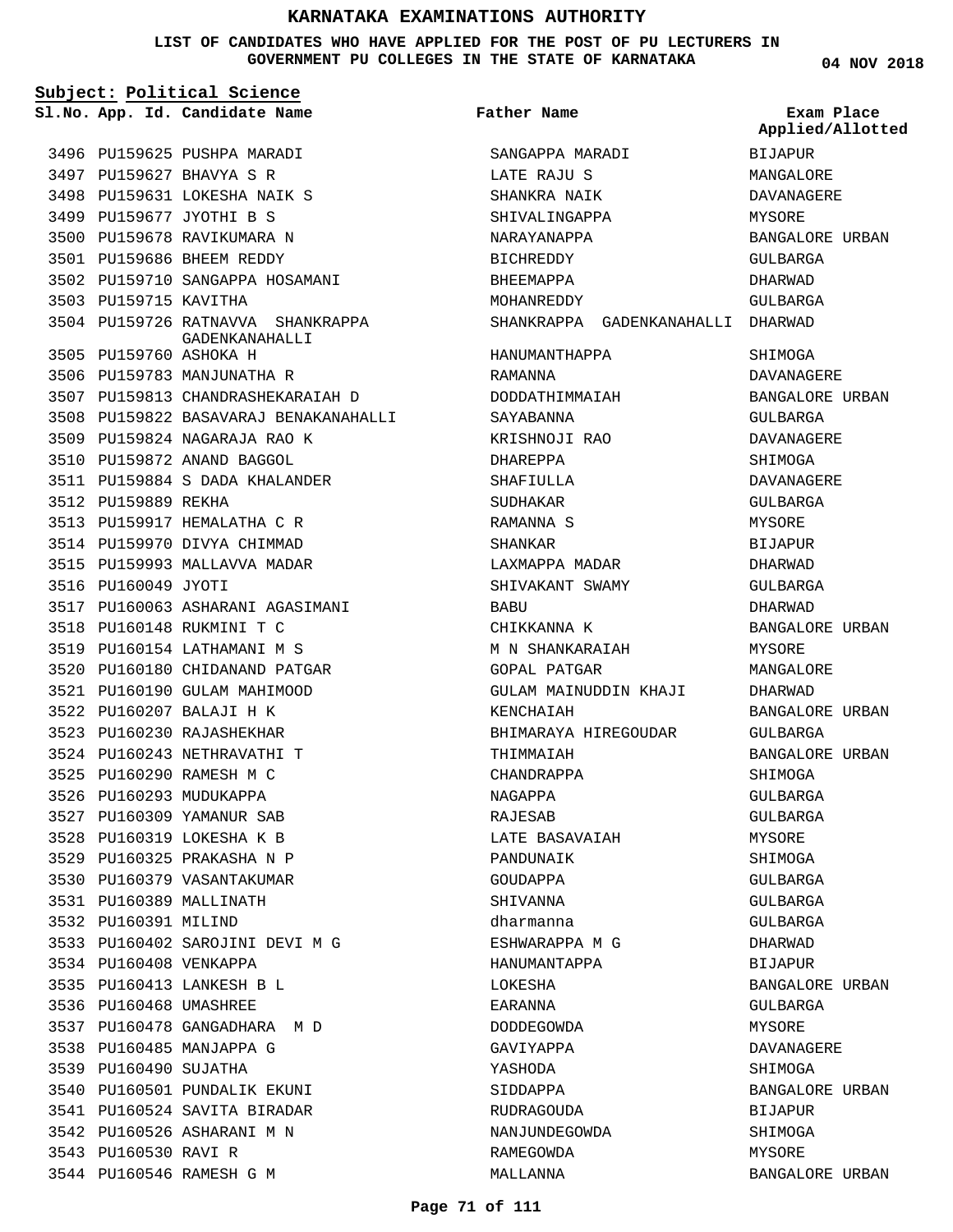**LIST OF CANDIDATES WHO HAVE APPLIED FOR THE POST OF PU LECTURERS IN GOVERNMENT PU COLLEGES IN THE STATE OF KARNATAKA**

**Subject: Political Science**

**App. Id. Candidate Name Sl.No. Exam Place**

3545 PU160562 VISHWANATH KADKOL 3546 PU160593 AMBIKA 3547 PU160594 PADMASHREE JAIN K B 3548 PU160629 HARISHA A M 3549 PU160674 VIJAYALAKSHMI 3550 PU160682 SOFI SAB PU160702 VANITHA RANI H C 3551 3552 PU160708 RAJAREDDY MB 3553 PU160722 HEMALATHA B P 3554 PU160749 ASHOKA K 3555 PU160755 YOGISHA N 3556 PU160762 JAGADEESHA NAIK G 3557 PU160786 RAVI B B 3558 PU160809 YAMUNASHREE 3559 PU160839 VIDYA KESTI 3560 PU160966 MALLIKARJUN 3561 PU160975 PREMA DASHAYAL 3562 PU160988 RAGHAVENDRA 3563 PU161011 JAYAPRAKASH DODDUR 3564 PU161037 VAISHALI 3565 PU161042 NAJAMABI YAMANURSAB NADAF 3566 PU161050 BYREDDY G S 3567 PU161101 JAGADISH DODAMANI 3568 PU161155 QURRATUL AIN SOUDAGAR 3569 PU161168 SAROJINI 3570 PU161175 RAYAPPA ANEKIVI 3571 PU161191 K G GEETHANJALI 3572 PU161239 MAMATHA H 3573 PU161249 MALLINATH 3574 PU161275 CHANDRAHASA G B 3575 PU161306 JANAKIBAI 3576 PU161309 SUJATHA R 3577 PU161327 POORNIMA B POL 3578 PU161357 HUCCHAMMA 3579 PU161376 MANOHAR 3580 PU161379 SUMITRA MADHURI PU161448 RANGAPPA S 3581 3582 PU161461 THIPPESWAMY T 3583 PU161465 BASAVARAJA T 3584 PU161516 SHARANABASAVA 3585 PU161534 SHIVAKUMAR JAKATI 3586 PU161547 AMBAREESHA V 3587 PU161577 N H ANNAPPA 3588 PU161614 SUVARNA SANKAPAL 3589 PU161627 SREEDEVI V 3590 PU161629 SATISH JAMADAR PU161677 VENKATESHA H 3591 3592 PU161684 VISHALAXI 3593 PU161696 MANISHA HALGEKAR 3594 PU161704 SINDHU C B

# **Father Name**

MALLAPPA KADKOL GUNDAPPA K G Brhammadevaiah MAHADEVAPPA A PRANESHAPPA DAROJI KHAJAHUSENI CHANNABASAPPA B bayyareddy mv PUTTASWAMAIAH KENCHEERAPPA NINGAIAH GOVINDA NAIK L BASAVEGOWDA RAMADAS O N RAOSAHEB TIPPANNA BALAPPA RAMACHANDRAPPA BASAVARAJ DODDUR NAGENDRA YAMANURSAB SHIVA REDDY YALLAPPA LIYAKHAT REVANASIDDAPPA GAIBU K S GOPALA HALAGACHAR SHREEMANT BALAKRISHNA G R MARUTI RAO RANGASWAMY B BHASKAR S POL MALLAYYA SHARANAPPA BANAPPA SANNARANGAPPA THIPPANNA THIMMARAYAPPA BHEEMAPPA SANNAMALLIKARJUN VENKATARAMANAPPA HALESHAPPA N DADASAB SANKAPAL VENKATASHIVAPPA V SHIVAPPA HANUMANTHAIAH SHIVARAYA NARAYAN BASAVARAJU

**04 NOV 2018**

**Applied/Allotted**

BIJAPUR GULBARGA BANGALORE URBAN DAVANAGERE DHARWAD GULBARGA MYSORE BANGALORE URBAN MYSORE BANGALORE URBAN SHIMOGA SHIMOGA MYSORE BANGALORE URBAN BANGALORE URBAN GULBARGA BIJAPUR BANGALORE URBAN DHARWAD GULBARGA DHARWAD BANGALORE URBAN DHARWAD DHARWAD GULBARGA DHARWAD BANGALORE URBAN MYSORE GULBARGA MYSORE GULBARGA DAVANAGERE DHARWAD GULBARGA GULBARGA BANGALORE URBAN DAVANAGERE DAVANAGERE BANGALORE URBAN GULBARGA DHARWAD BANGALORE URBAN SHIMOGA BIJAPUR BANGALORE URBAN GULBARGA BANGALORE URBAN GULBARGA DHARWAD SHIMOGA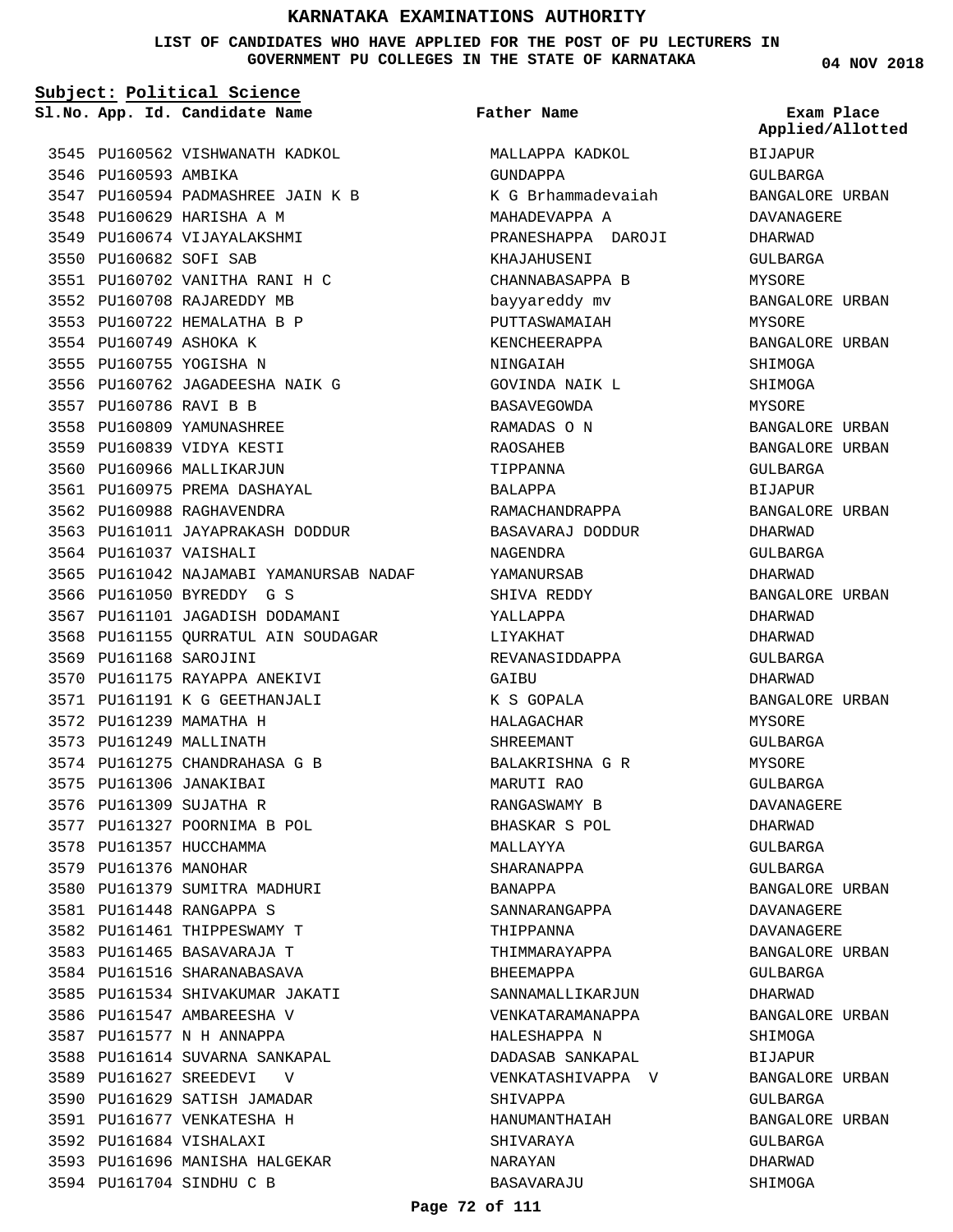**LIST OF CANDIDATES WHO HAVE APPLIED FOR THE POST OF PU LECTURERS IN GOVERNMENT PU COLLEGES IN THE STATE OF KARNATAKA**

**Subject: Political Science**

3595 PU161706 MAHADEVI PATIL 3596 PU161760 NEELOFAR 3597 PU161762 VINODARAJ UTNAL 3598 PU161792 SANDHYA O 3599 PU161820 GAYATHRI B M 3600 PU161829 SANDHYA ULLAL PU161846 RAMESHA V 3601 PU161848 SHAILA NAGASHETTI 3602 PU161869 SUJATA SOUDI 3603 3604 PU161893 SHANKRALINGA BANAKAR 3605 PU161896 SAGAR VIJAYALAXMI 3606 PU161947 NAMRATA SURESH NAIK 3607 PU161965 RAJANI B N 3608 PU162008 PAVITHRA M 3609 PU162038 VIJAYA KUMAR Y M 3610 PU162122 VEERANNA BHAJANTRI 3611 PU162147 SUSHMA PALIVELA 3612 PU162160 RAVEENDRA G 3613 PU162168 SRIDHAR M 3614 PU162193 SHARADA 3615 PU162207 PRAKASHA H 3616 PU162239 VIJAYALAXMI MUTNAL 3617 PU162250 ANITHA 3618 PU162270 SHIVASHANKAR 3619 PU162281 SHREYANSH KOLHAR PU162326 RADHA B S 3620 PU162354 NIRANJINI H 3621 3622 PU162406 SWETA SULEBHAVI PU162454 SAMPATH KUMARA S N 3623 3624 PU162455 SAMPATH KUMAR S PU162477 ASHARANI K M 3625 3626 PU162501 RAMANNA H R 3627 PU162560 VIJAYALAKSHMI 3628 PU162645 NINGAPPA KAMATI 3629 PU162646 MARUTI DAMBAL 3630 PU162652 AMARANATHA C PU162717 CHANNABASAVAREDDY 3631 PU162756 ARUN RAMAPPA KURABET 3632 3633 PU162776 SUJATA BHAJANTRI 3634 PU162786 RAMANJI G R 3635 PU162819 K M VISHALAKSHI PU162822 SHRIKANTH S B 3636 3637 PU162843 MABUSAB 3638 PU162857 SURAYYA MAKANDAR 3639 PU162895 GOWRAMMA P R 3640 PU162899 PRAKASHA H PU162917 VIJAYALAKSHMI Y S 3641 3642 PU162919 NAGARAJA N 3643 PU162943 VEERANNA KAMMAR 3644 PU162948 CHENNI GOWDA G

**App. Id. Candidate Name Sl.No. Exam Place** SIDDANAGOUD PATIL KALEEM KHAN BAPURAYA OBANNA J B MAHESHWARAPPA REDDY B M LATE U K SUNDARA VENKATARAMAIAH FAKKIRAPPA **VASU** PANCHAPPA SHIVRAM SURESH SHANKAR NAIK B V NAGIREDDY MANJUNATHA M MALLANNA IRANNA BHAJANTRI Varaprasad Palivela GOVINDAPPA MUTHARAJU SIDRAMAPPA SEKHARAPPA H ASHOK THAMMEGOWDA SHRIMANTHRAO JAYAPAL SOMEGOWDA B T HANUMANTHAPPA M ASHOK NARAYANASWAMY N SRIRAM MURTI NAIK K B RAMACHANDRAPPA NAGAPPA KADAKAL NINGAPPA KALLEPPA DODDACHINNAPPA SHARANAPPA RAMAPPA YALLAPPA GANGADHARA K M VEERABHADRAIAH BUDIYAPPA HUSENASAB NAJIRAHMMED RAMAKRISHNAPPA HANUMANTHAPPA P SIDDAIAH N NARASIMAIAH HANAMAPPA GURUSWAMY GOWDA **Father Name**

**04 NOV 2018**

DHARWAD MYSORE BIJAPUR DAVANAGERE DAVANAGERE MANGALORE BANGALORE URBAN DHARWAD **BIJAPUR** DAVANAGERE GULBARGA BIJAPUR BANGALORE URBAN DAVANAGERE MYSORE BIJAPUR BANGALORE URBAN **SHIMOGA** BANGALORE URBAN GULBARGA DAVANAGERE DHARWAD MYSORE GULBARGA BIJAPUR BANGALORE URBAN DAVANAGERE BIJAPUR BANGALORE URBAN BANGALORE URBAN DAVANAGERE BANGALORE URBAN BIJAPUR DHARWAD DHARWAD BANGALORE URBAN GULBARGA DHARWAD DHARWAD BANGALORE URBAN DAVANAGERE MYSORE BIJAPUR **BIJAPUR** BANGALORE URBAN BANGALORE URBAN MYSORE BANGALORE URBAN DHARWAD MYSORE **Applied/Allotted**

**Page 73 of 111**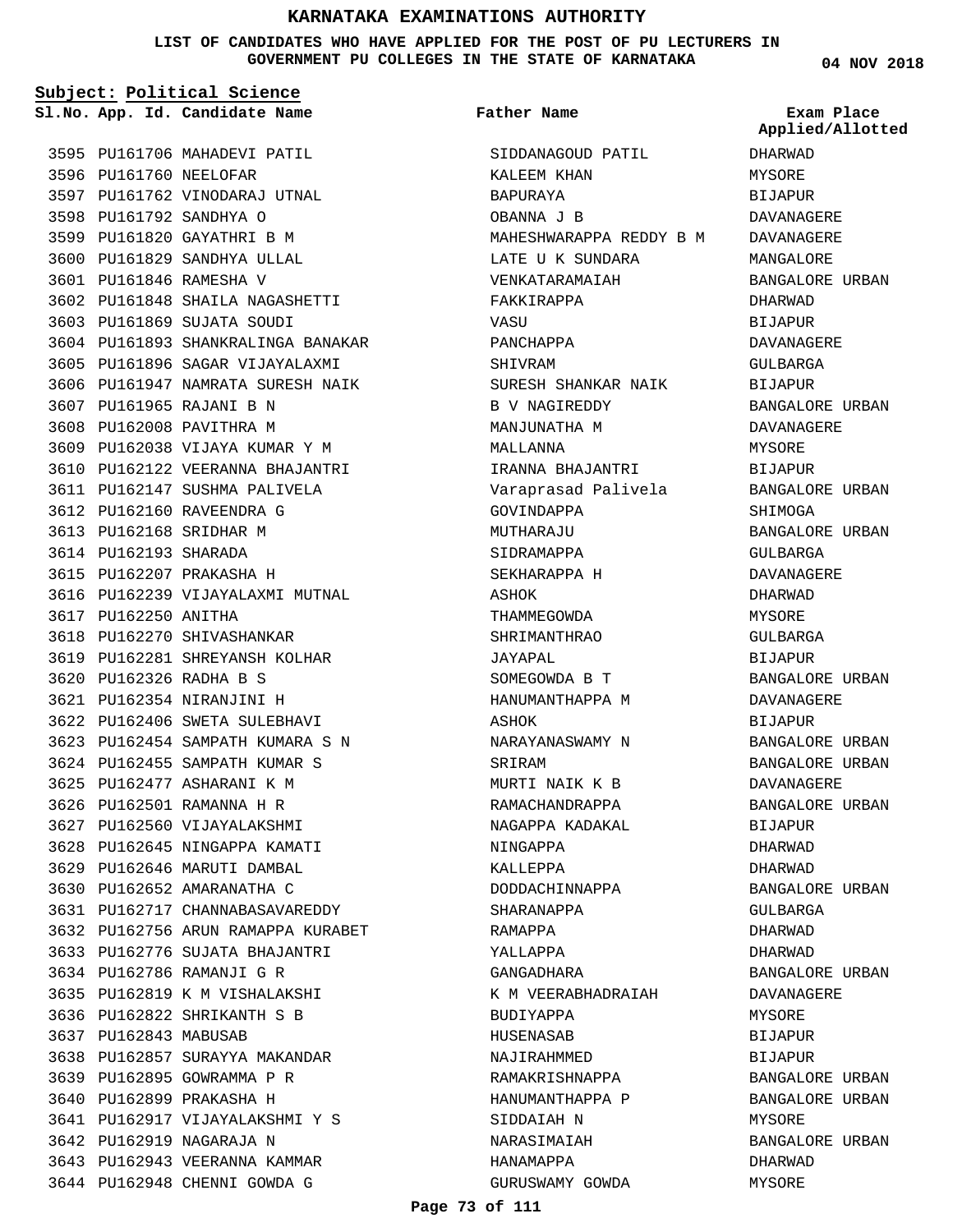**LIST OF CANDIDATES WHO HAVE APPLIED FOR THE POST OF PU LECTURERS IN GOVERNMENT PU COLLEGES IN THE STATE OF KARNATAKA**

**Subject: Political Science**

**App. Id. Candidate Name Sl.No. Exam Place**

3645 PU162984 VIJAYKUMAR 3646 PU162991 NAGARAJ 3647 PU163008 SHIVAKUMAR 3648 PU163049 SHIVARAJ K C 3649 PU163070 VEERESHA V 3650 PU163123 KUMARA P 3651 PU163125 BABITHA

3653 PU163156 SRINATH N 3654 PU163167 KISHA M J 3655 PU163201 VIMALA N 3656 PU163202 VIMALA N

3658 PU163244 JYOTI

3664 PU163447 VEERESH 3665 PU163454 SANGEETA 3666 PU163478 HANUMANTHA 3667 PU163486 CHANDRAGIRI D 3668 PU163512 MANJUNATHA K N 3669 PU163520 KODHANDARAMAIAH N 3670 PU163531 JYOTHILAKSHMI K

3671 PU163616 GEETHA K

3675 PU163691 BASAVARAJA 3676 PU163744 ANNAPURNA

3678 PU163771 SANGEETA 3679 PU163833 DEVARAJA G C PU163843 SUDHA TR 3680

3682 PU163942 PRISKALA

3688 PU163998 LATA

3684 PU163958 MALLAIAH M

3689 PU164008 PUSHPA K N 3690 PU164016 LALITHA B J 3691 PU164020 SUSHMA M

3692 PU164036 SHARANBASAPPA 3693 PU164071 SUSHMA MASARGUPPI 3694 PU164103 ANANDA REDDY B

3672 PU163621 SHIVAKUMAR M C PU163648 BHAGYASHREE C L 3673 3674 PU163682 OMPRAKASH PUJARI

3681 PU163890 VISWANATHA G N

3683 PU163947 SANJEEVA KUMAR S

3685 PU163959 KRISHNA KUMARI C 3686 PU163970 PRAVEEN BHANDARY 3687 PU163980 NAGARAJA K A

3677 PU163767 PRAMILA HULLANNAVAR

PU163132 PRATHIBHA HIREMATH 3652

3657 PU163238 PRAKASH PUJARI

3663 PU163443 MEENAXI S KALLIBADDI

3659 PU163294 RAJSHEKHAR 3660 PU163366 SURESHA O 3661 PU163399 KEMPARAJU K N 3662 PU163440 VINAYAKUMAR

**Father Name**

SHARANAPPA SOORAPPANOR MALLANAGOUDA ISHWAR Chandrashekharappa K R VEERABHADRAPPA PALAPPA BABU APPAYYA NANJUNDAPPA JOYAPPA M M NARAYANAPPA NARAYANAPPA BHARAMAPPA BABURAO GOUDAPPA GOUDA OBANNA NAGANNA NARASING BHAN SOMANING SHARANYYA S MONAPPA HULUGAPPA DASAPPA G NAGENDRA K V NAGAPPA BALAKRSIHNA kenchappa CHANDRAPPA LINGARAJU SOMALINGAPPA PUJARI BASAVAIAH BASAVARAJ SAJJEN SHARANAPPA HULLANNAVAR SIDRAMAPPA CHIKKARANGAIAH RAMACHANDRA PRASAD B V NARAYANASWAMY SUMITRA Y SANJEEVAIAH MAHADEVA CHELUVARANGA BABU BHANDARY APPAJIGOWDA BASAVARAJ NAGARAJA K B JAYARAMAPPA MUNIVENKATARAYAPPA AMBARAYA VADAGERI GANGADHAR

**04 NOV 2018**

GULBARGA BIJAPUR GULBARGA DAVANAGERE DAVANAGERE DAVANAGERE MANGALORE BANGALORE URBAN BANGALORE URBAN MYSORE BANGALORE URBAN BANGALORE URBAN DHARWAD BANGALORE URBAN GULBARGA DAVANAGERE MYSORE GULBARGA DHARWAD BIJAPUR BANGALORE URBAN GULBARGA BANGALORE URBAN SHIMOGA BANGALORE URBAN MANGALORE BANGALORE URBAN BANGALORE URBAN BANGALORE URBAN BIJAPUR MYSORE DHARWAD DHARWAD GULBARGA BANGALORE URBAN BANGALORE URBAN BANGALORE URBAN GULBARGA MYSORE MYSORE MYSORE MANGALORE BANGALORE URBAN GULBARGA MYSORE BANGALORE URBAN BANGALORE URBAN GULBARGA DHARWAD BANGALORE URBAN **Applied/Allotted**

### **Page 74 of 111**

BAYAPPA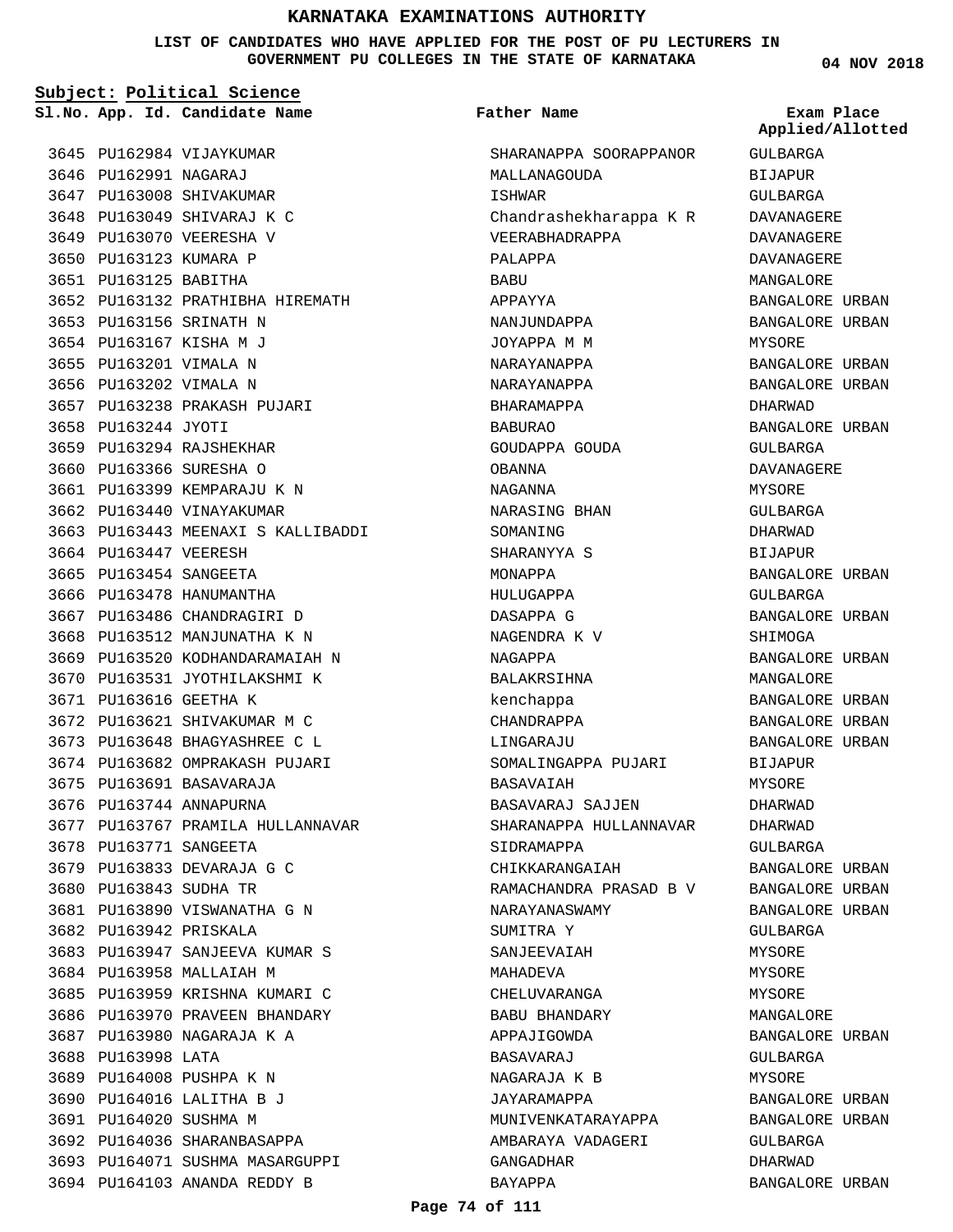### **LIST OF CANDIDATES WHO HAVE APPLIED FOR THE POST OF PU LECTURERS IN GOVERNMENT PU COLLEGES IN THE STATE OF KARNATAKA**

**Subject: Political Science**

**App. Id. Candidate Name Sl.No. Exam Place**

3695 PU164111 BHAGYALAXMI MANOHAR MACHA 3696 PU164158 MAHADEVI CHOUGALA 3697 PU164166 PARVATI 3698 PU164171 CHANDRAPPA A P 3699 PU164175 RENUKA MATH 3700 PU164177 ANNAPPASWAMY H 3701 PU164181 VIJAYAKUMAR 3702 PU164301 RESHMA NAYAK 3703 PU200004 PRABHAKAR 3704 PU200015 BALARAJU 3705 PU200036 SUVARNA P 3706 PU200042 ARUN KUMAR T 3707 PU200061 VISHWANATHA 3708 PU200096 MURALI KRISHNA T K 3709 PU200101 SHARANABASAPPA 3710 PU200127 DHANUNJAYA C 3711 PU200147 SOWMYA K L 3712 PU200159 ISHWAR HORATTI 3713 PU200184 DOULAT ALI 3714 PU200185 DEVAPPA 3715 PU200200 MAHADEVASHETTY K 3716 PU200229 NAGARAJA S 3717 PU200242 RAJKUMAR 3718 PU200249 MANJA K B 3719 PU200272 VISWANATHA B S PU200275 ASHA T B 3720 PU200278 SHAILAJA B 3721 3722 PU200309 BHEEMA SHANKAR PU200317 SHEKHARA M N 3723 3724 PU200318 SOWMYA H M 3725 PU200330 SUSHMA M 3726 PU200344 ASHOK 3727 PU200363 HANAMAPPA SANGAMAD 3728 PU200385 BHARATHKUMAR N B PU200403 BASAVARAJ 3729 3730 PU200413 ANAND PU200419 PRAVEENA E 3731 3732 PU200457 HALAPPA CHANDARAGI 3733 PU200458 KOUTALADA BHASHASAB 3734 PU200476 BHAVANA K M 3735 PU200487 VIKRAM K 3736 PU200514 MUTHURAJU R 3737 PU200515 SHRINATH KANNI 3738 PU200523 SREEDHARA V 3739 PU200525 MANJULA B 3740 PU200542 MANJULA S M 3741 PU200546 SHRISHAIL JHARE 3742 PU200551 HANUMAGOUDA 3743 PU200553 ANANDA P 3744 PU200554 ANIL K TALAWAR

MANOHAR SHANKAR SHANTAPPA PARAMESHWARAPPA A B GADAGAYYA HANUMANTH NAIK H E SIDRAMAPPA KASANKAR MANESHWAR NAYAK NINGANNA MADAIAH MALLAPPA P THIMMARAYAPPA SHANKREPPA KRISHNA MURTHY T K HALLEPPA CHANNAPPA G LAKSHMINARAYAN RAO K S BASAPPA HUSEN SAB CHANDRAPPA KENCHASHETTY SRINIVASAPPA HEMASHETTY BALAIAH SHANTHAVEERAPPA B R BASAVARAJAPPA T B BASAVARAJAPPA TIPPANNA LATE NAGESHA MAHADEVAIAH MANTELINGAIAH SHOMAPPA MALLAPPA BASAVARAJU N G HANAMAPPA DODDAMANI VENKOB ERAPPA DUNDAPPA CHANDARAGI KOUTALADA NABISAB MALATHESHAPPA K M KUMARA NAIK RANGASWAMY REVANASIDDAPPA VEERANAIK JAMBUNATH B MALURAPPA SADASHIVA JHARE CHANDRAKANT PUTTAMADAIAH KUBERAPPA **Father Name**

**04 NOV 2018**

BIJAPUR DHARWAD GULBARGA SHIMOGA GULBARGA DAVANAGERE GULBARGA MANGALORE GULBARGA MYSORE DAVANAGERE BANGALORE URBAN DHARWAD BANGALORE URBAN GULBARGA DAVANAGERE MYSORE DHARWAD GULBARGA GULBARGA MYSORE BANGALORE URBAN GULBARGA MYSORE DAVANAGERE SHIMOGA DAVANAGERE GULBARGA MYSORE MYSORE MYSORE GULBARGA BIJAPUR DAVANAGERE DHARWAD GULBARGA DAVANAGERE DHARWAD GULBARGA SHIMOGA BANGALORE URBAN MYSORE GULBARGA **Applied/Allotted**

SHIMOGA DHARWAD

DHARWAD GULBARGA MYSORE DHARWAD

BANGALORE URBAN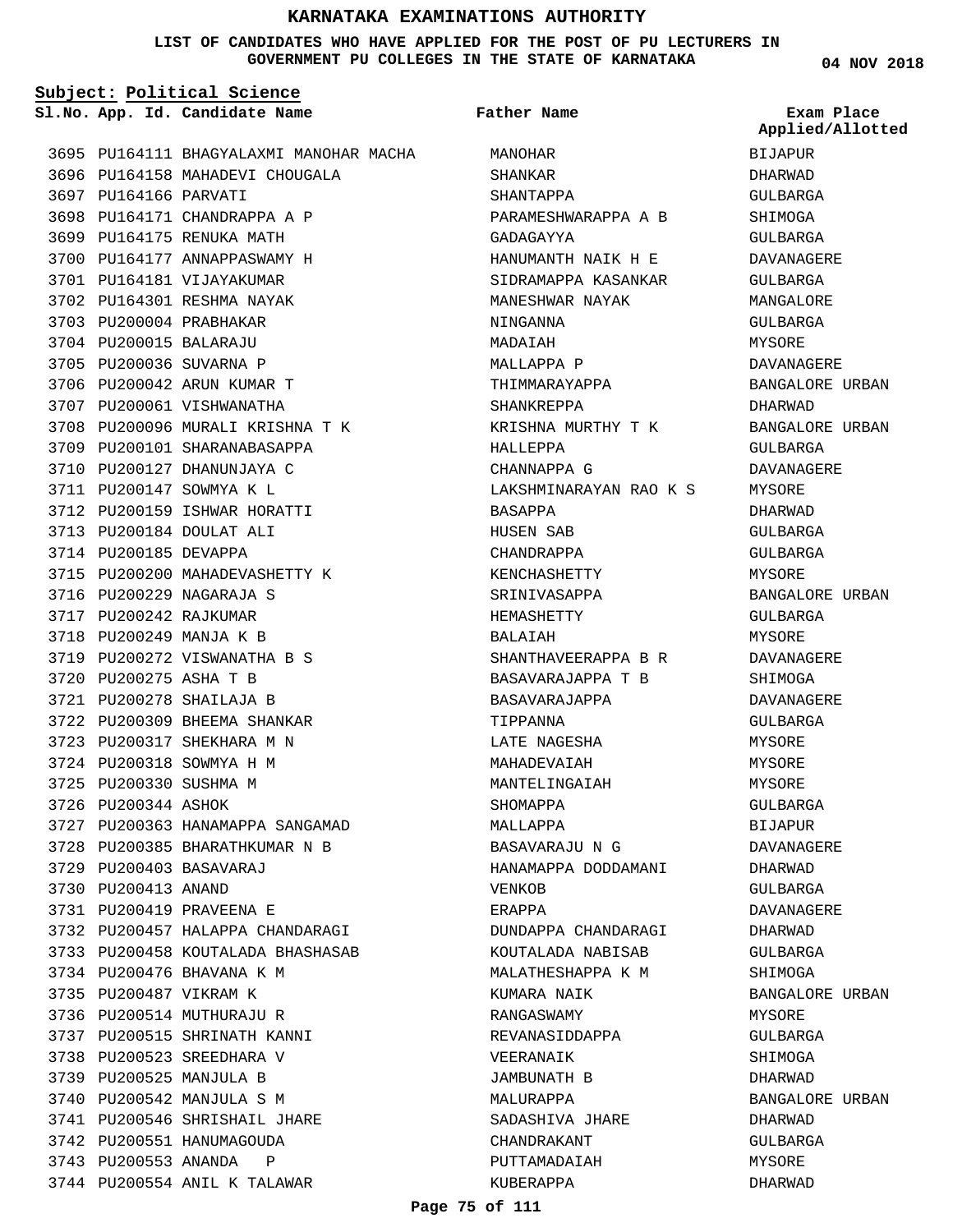### **LIST OF CANDIDATES WHO HAVE APPLIED FOR THE POST OF PU LECTURERS IN GOVERNMENT PU COLLEGES IN THE STATE OF KARNATAKA**

**Father Name**

**Subject: Political Science**

**App. Id. Candidate Name Sl.No. Exam Place**

**04 NOV 2018**

| 3745 |                        | PU200556 SHRUTI PRAKASH KUNDARANAD            |
|------|------------------------|-----------------------------------------------|
| 3746 |                        | PU200562 PADMASHREE H R                       |
|      | 3747 PU200575 SURESH M |                                               |
|      |                        | 3748 PU200593 SREEKANTH S T                   |
|      | 3749 PU200607 REKHA H  |                                               |
|      |                        | 3750 PU200608 BASALINGAPPA IRANNA             |
|      | 3751 PU200640 SHILPA B |                                               |
|      |                        | 3752 PU200654 GORAKHANATH                     |
|      | 3753 PU200658 RENUKA   |                                               |
|      | 3754 PU200683 BUDEPPA  |                                               |
|      | 3755 PU200696 HANUMESH |                                               |
|      |                        | 3756 PU200699 UMESH MALANNAVAR                |
|      |                        | 3757 PU200703 KONCHA GERAPPA                  |
|      |                        | 3758 PU200743 SUGUNA Y T                      |
|      |                        | 3759 PU200773 SIDDAPPA HULLUR                 |
|      |                        | 3760 PU200820 NETHRAVATHI V                   |
|      |                        | 3761 PU200822 CHANDRASHEKHARAIAH M R          |
| 3762 |                        | PU200850 MUNIRAJA B N                         |
| 3763 |                        | PU200863 BASAVARAJA N                         |
|      |                        | 3764 PU200881 BADIGERU BASAVARAJA             |
|      |                        | 3765 PU200897 MAHESH H G                      |
| 3766 |                        | PU200913 SINDHU C M                           |
| 3767 | PU200928 SHARLET       |                                               |
| 3768 | PU200939 NAGESH        |                                               |
|      |                        | 3769 PU200940 AKKAMMA HERUR                   |
| 3770 |                        | PU200942 SANGEETA BASAVARAJ                   |
| 3771 |                        | PU200985 AJEYAKUMAR JADIYAVAR                 |
|      |                        | 3772 PU200994 SHIVANAND SHIVAPUTRAPPA SUNAGAR |
|      |                        | 3773 PU200998 VIKAS P C                       |
|      |                        | 3774 PU201037 SHOBHA B K                      |
|      |                        | 3775 PU201041 KEERTHI V                       |
|      |                        | 3776 PU201050 PARSHURAM                       |
|      |                        | 3777 PU201090 MALLINATH KHED                  |
|      |                        | 3778 PU201131 MALLIKARJUN MADAR               |
|      |                        | 3779 PU201170 SHWETHA N                       |
|      |                        | 3780 PU201177 UDCHAPPA TALAWAR                |
|      |                        | 3781 PU201189 GIREESHA K G                    |
|      |                        | 3782 PU201195 VIRUPAKSHI B                    |
|      |                        | 3783 PU201205 CHANDRASHEKHARAYYA PUJARI       |
|      |                        | 3784 PU201207 DAYANANDA H V                   |
|      | 3785 PU201209 GOUTAM   |                                               |
|      |                        | 3786 PU201222 MANJUNATH                       |
|      |                        | 3787 PU201274 ASHAKUMARI T                    |
|      | 3788 PU201280 AMAR S   |                                               |
|      |                        | 3789 PU201286 KHATIB MAHBOOBI                 |
|      |                        | 3790 PU201304 ARSHADAYUB K BILLIWALE          |
|      |                        |                                               |
|      |                        | 3791 PU201317 SONIYA N H                      |
|      |                        | 3792 PU201334 BASAVARAJ                       |
|      |                        | 3793 PU201344 VISHWANATHA NN                  |
|      |                        | 3794 PU201357 AMOGH NAYAK                     |

Prakash Kundaranad RAJAPPA H RAMAIAH M SANNATHAYANNA H HANUMANTHAPPA M IRANNA BYANNA SHARANAPPA Mallikarjun NARASINGAPPA BEERAPPA SANGAPPA THIPPANNA THYAGARAJU Y S RUDRAPPA Venkatarayappa REVANASIDDAIAH B M NARASIMHAPPA MALLESHAPPA N NARASANNA B GURUSIDDAIAH CHANNAMALLAIAH C M ANANDKUMAR BASAVARAJ VEERABHADRAPPA BASAVARAJ CHANNAPPA JADIYAVAR GAR SHIVAPUTRAPPA CHANNAIAH P KARIYAIAH VEERABHADRAIAH NINGAPPA SHIVASHARANAPPA KHED HONAGOODEPPA MADAR NARAYANAPPA P RAMAPPA GOVINDEGOWDA YARISWAMY B RUDRAYYA VENKATESHAIAH SHANKER RAO NAGAPPA THIPPESWAMY SHANKAR KHADIRSAHEB KHAJAHUSAIN BILLIWALE HANUMANTHAPPA NAIKODE BASAPPA HUDED NAGARAJA VISHNU

DHARWAD **SHIMOGA** DHARWAD DHARWAD DHARWAD GULBARGA BANGALORE URBAN GULBARGA GULBARGA GULBARGA BIJAPUR DHARWAD DHARWAD BANGALORE URBAN DHARWAD BANGALORE URBAN BANGALORE URBAN BANGALORE URBAN DHARWAD DAVANAGERE MYSORE DAVANAGERE GULBARGA GULBARGA DHARWAD GULBARGA DHARWAD DHARWAD MYSORE BANGALORE URBAN MYSORE GULBARGA GULBARGA BIJAPUR MYSORE DHARWAD MYSORE DHARWAD BIJAPUR BANGALORE URBAN GULBARGA GULBARGA DAVANAGERE BANGALORE URBAN DHARWAD DHARWAD SHIMOGA BIJAPUR MYSORE DHARWAD **Applied/Allotted**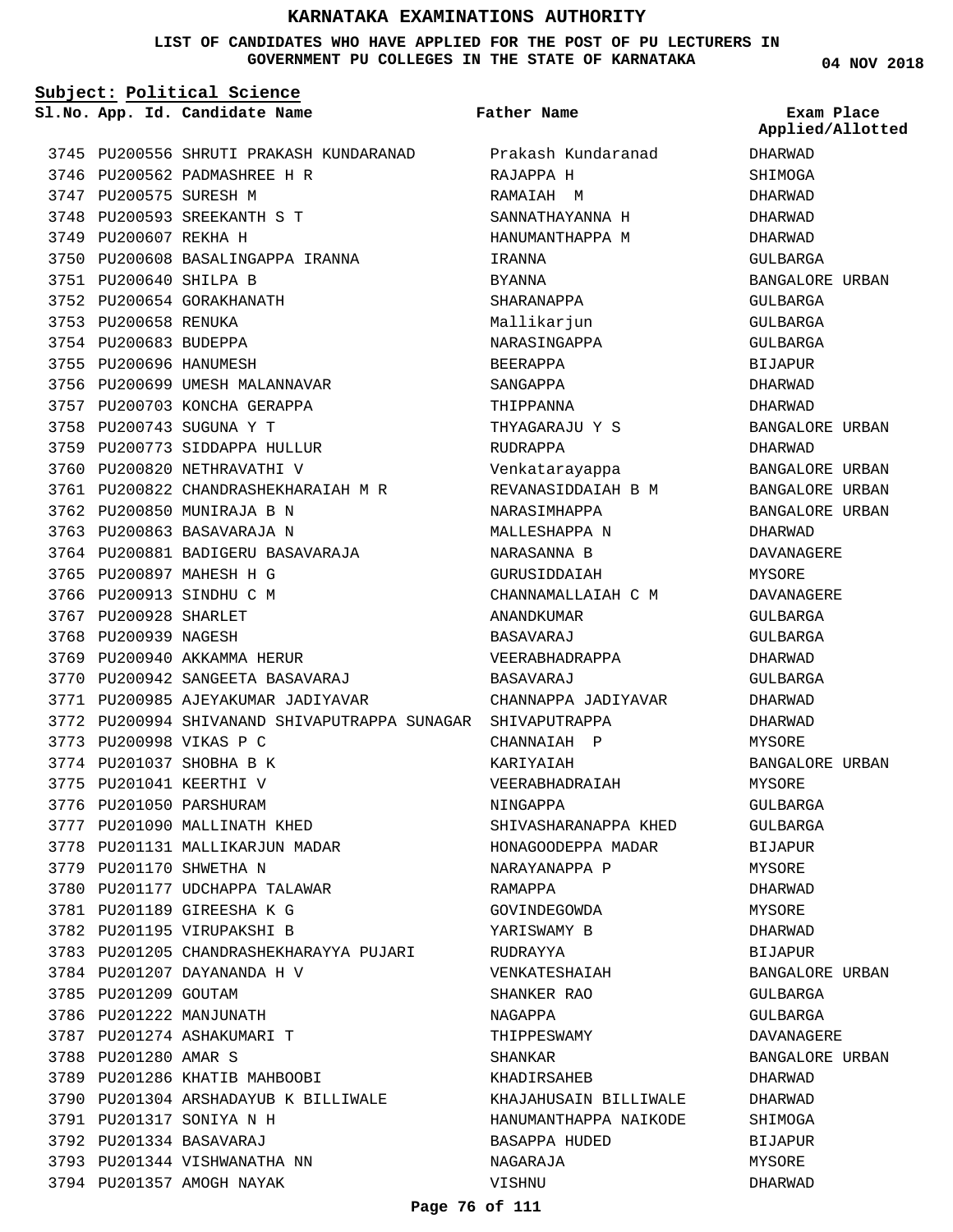**LIST OF CANDIDATES WHO HAVE APPLIED FOR THE POST OF PU LECTURERS IN GOVERNMENT PU COLLEGES IN THE STATE OF KARNATAKA**

| Subject: Political Science |                                        |                         |                                |  |
|----------------------------|----------------------------------------|-------------------------|--------------------------------|--|
|                            | Sl.No. App. Id. Candidate Name         | <b>Father Name</b>      | Exam Place<br>Applied/Allotted |  |
|                            | 3795 PU201390 SHAMANTHA H S            | SHYAMASUNDAR H G        | SHIMOGA                        |  |
|                            | 3796 PU201418 SAVITHA P B              | BASAPPA N               | BANGALORE URBAN                |  |
| 3797 PU201420 ANIL S       |                                        | SUBHASH CHANDRU N       | MYSORE                         |  |
|                            | 3798 PU201462 DEVARAJA I J             | JAVARAIAH               | MYSORE                         |  |
|                            | 3799 PU201495 KRUSHNAPPA               | HANUMANTHARAYAPPA       | BANGALORE URBAN                |  |
| 3800 PU201505 REKHA        |                                        | TIMMAPPANAYAK           | BANGALORE URBAN                |  |
|                            | 3801 PU201524 AKKAMAHADEVI SHIGLI      | SHARANAPPA              | DHARWAD                        |  |
| 3802 PU201546 ANAND        |                                        | BABU                    | GULBARGA                       |  |
|                            | 3803 PU201553 RAVI MULAKUR             | SANNAYALLAPPA           | DHARWAD                        |  |
|                            | 3804 PU201594 UMESH METI               | RAMAPPA                 | <b>BIJAPUR</b>                 |  |
|                            | 3805 PU201597 MALLIKARJUN SHEGUNASHI   | Prabhakar               | DHARWAD                        |  |
|                            | 3806 PU201599 PRAVEEN GAMANAGATTI      | MAHADEVAPPA GAMANAGATTI | SHIMOGA                        |  |
|                            | 3807 PU201607 REVANSIDDH WALIKAR       | CHANDRAM                | <b>BIJAPUR</b>                 |  |
|                            | 3808 PU201623 SANDEEPKUMAR             | SHIVARAJ                | GULBARGA                       |  |
|                            | 3809 PU201645 NAGARAJ K                | MALLAPPA                | DHARWAD                        |  |
|                            | 3810 PU201670 KAVANA KL                | LAKSHMANA KS            | BANGALORE URBAN                |  |
| 3811 PU201671 POORNIMA     |                                        | SHAMRAO                 | GULBARGA                       |  |
| 3812 PU201678 SIDDESH      |                                        | PAPANNA                 | BANGALORE URBAN                |  |
|                            | 3813 PU201684 KRISHNA D                | DASAIAH                 | MYSORE                         |  |
|                            | 3814 PU201689 RAJA LAMANI              | DASU                    | <b>BIJAPUR</b>                 |  |
|                            | 3815 PU201705 REKHA A V                | Veerappa T              | DAVANAGERE                     |  |
| 3816 PU201724 ADEPPA       |                                        | YALLAPPA                | DHARWAD                        |  |
|                            | 3817 PU201730 RATAN RAVASAHEB TAKAMARE | RAVASAHEB               | DHARWAD                        |  |
| 3818 PU201736 RANGAMMA     |                                        | RAMASWAMI               | GULBARGA                       |  |
|                            | 3819 PU201737 YAMANAPPA                | Husenappa               | GULBARGA                       |  |
|                            | 3820 PU201757 MAHESHAKUMAR BIRADAR     | SHREESHAIL              | <b>BIJAPUR</b>                 |  |
|                            | 3821 PU201787 NAVEENKUMAR N K          | KUBERAPPA A N           | SHIMOGA                        |  |
|                            | 3822 PU201789 SHARANAPPA               | RAMULU                  | GULBARGA                       |  |
|                            | 3823 PU201808 CHAYADEVI A C            | CHANDRAIAH              | MYSORE                         |  |
|                            | 3824 PU201809 SHASHIKALA               | KARIYAPPA               | GULBARGA                       |  |
| 3825 PU201823 PARVATHI     |                                        | SHREERAM                | GULBARGA                       |  |
|                            | 3826 PU201832 HEMA BILKAR              | AMEENAGOUD              | BIJAPUR                        |  |
| 3827 PU201838 SUREKHA      |                                        | VASANT                  | GULBARGA                       |  |
|                            | 3828 PU201844 LAKSHMAIAH V             | VENKATESHAPPA M         | BANGALORE URBAN                |  |
| 3829 PU201845 BHARATHI     |                                        | CHANDRASHEKHAR NAYAK    | MANGALORE                      |  |
|                            | 3830 PU201853 VANDANA A                | SUNDARA GOWDA           | MANGALORE                      |  |
|                            | 3831 PU201879 SHIVAKUMARA K N          | NARAYANASWAMY           | BANGALORE URBAN                |  |
|                            | 3832 PU201940 RAJESHA G                | GANESHA                 | BANGALORE URBAN                |  |
| 3833 PU201944 DHANRAJ      |                                        | NAGAPPA                 | GULBARGA                       |  |
|                            | 3834 PU201986 LOHIT KUMAR              | HANUMANTAPPA            | GULBARGA                       |  |
| 3835 PU201991 ASHWINI      |                                        | MAHADEVAPPA             | GULBARGA                       |  |
|                            | 3836 PU202012 MANJUNATH HONNALI        | SHEKHAPPA               | DHARWAD                        |  |
|                            | 3837 PU202024 VAISHALI GANESH NAYAK    | GANESH DAMODAR NAYAK    | MANGALORE                      |  |
|                            | 3838 PU202038 MANSOOR ILAHI            | KHAJAMIYA               | GULBARGA                       |  |
|                            | 3839 PU202073 PRAVEEN KUMAR            | SHIVAPPA                | SHIMOGA                        |  |
|                            | 3840 PU202117 SUBRAMANYA H L           | LAKSHMANA               | SHIMOGA                        |  |
| 3841 PU202127 RAMESH       |                                        | SHARANAPPA DOLLENAVARU  | GULBARGA                       |  |
|                            | 3842 PU202133 YAMANAPPA                | SHANKRAPPA ILIGER       | GULBARGA                       |  |
|                            | 3843 PU202203 KISHAN SINGH             | SATYANARAYAN SINGH      | GULBARGA                       |  |
|                            | 3844 PU202215 LOKESHA C S              | SIDDAPPA                | SHIMOGA                        |  |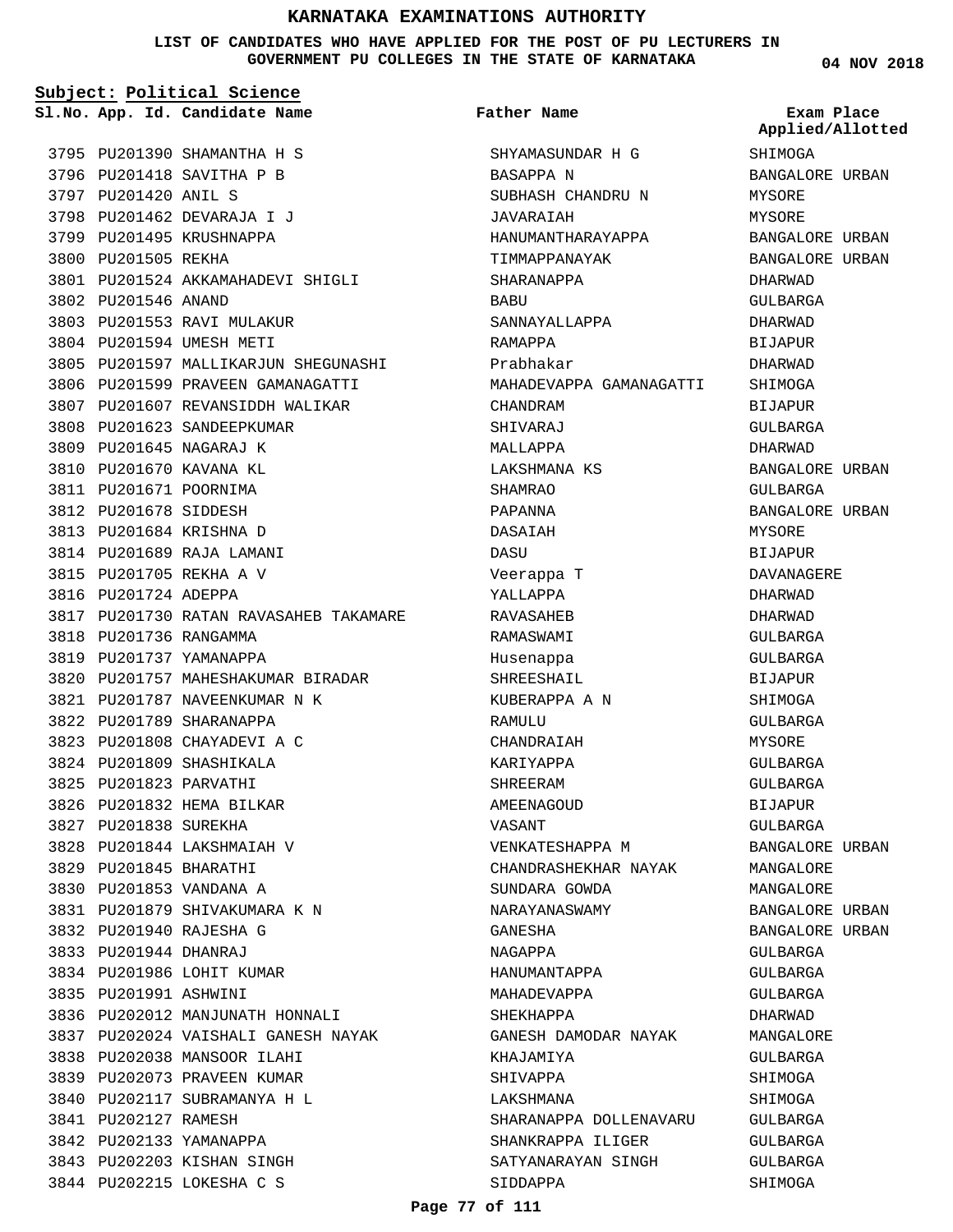### **LIST OF CANDIDATES WHO HAVE APPLIED FOR THE POST OF PU LECTURERS IN GOVERNMENT PU COLLEGES IN THE STATE OF KARNATAKA**

**04 NOV 2018**

|                        | Subject: Political Science           |                                      |                                |
|------------------------|--------------------------------------|--------------------------------------|--------------------------------|
|                        | Sl.No. App. Id. Candidate Name       | Father Name                          | Exam Place<br>Applied/Allotted |
|                        | 3845 PU202237 MALATESH HONNAMMANAVAR | DYAMAPPA                             | DAVANAGERE                     |
|                        | 3846 PU202247 MAHANTESH              | BHEEMANA GOUDA G                     | DHARWAD                        |
|                        | 3847 PU202254 RANGAPPA S             | GOWRAMMA                             | SHIMOGA                        |
| 3848 PU202280 POORNIMA |                                      | VASUDEVA PRABHU                      | BANGALORE URBAN                |
|                        | 3849 PU202312 SWAROOPRANI            | SHANKAR RAO                          | GULBARGA                       |
|                        | 3850 PU202345 SHIVANANDA R           | RAVIKUMARA B T                       | MYSORE                         |
|                        | 3851 PU202377 LINGARAJAMMA P         | LATE PUTTASWAMY                      | MYSORE                         |
|                        | 3852 PU202378 PALLAVI M S            | LATE SHIVASWAMY                      | MYSORE                         |
|                        | 3853 PU202433 VEERESHA K M           | MANJAPPA                             | SHIMOGA                        |
|                        | 3854 PU202455 RAMESHA R              | RANGASWAMYNAYAKA                     | MYSORE                         |
|                        | 3855 PU202464 ANITHA K V             | VENKATESHA                           | MYSORE                         |
|                        | 3856 PU202473 MANJOJI RAO P          | PRAKASH                              | SHIMOGA                        |
|                        | 3857 PU202476 HULAGAPPA              | GIREPPA                              | DAVANAGERE                     |
|                        | 3858 PU202486 SIDDARAJU R            | RACHAIAH                             | MYSORE                         |
|                        | 3859 PU202493 VIRUPAKSHAPPA S        | SIDDALINGAPPA M                      | DAVANAGERE                     |
|                        | 3860 PU202497 POOJARAPPA J           | JAMPANNA                             | BANGALORE URBAN                |
|                        | 3861 PU202512 MANJUNATH CHALAWADI    | HANAMANTA                            | BIJAPUR                        |
|                        | 3862 PU202524 SHOBHA KANCHINAKOTI    | NEMANNA                              | DHARWAD                        |
|                        | 3863 PU202599 MUNIRAJU N             | NAGAPPA                              | BANGALORE URBAN                |
| 3864 PU202602 MARUTI   |                                      | ANANDAPPA MYAGALAMANI                | DHARWAD                        |
|                        | 3865 PU202618 VENKATESHA K B         | BORANNA B                            | SHIMOGA                        |
|                        | 3866 PU202624 PALLAVI H H            | HALAPPA H V                          | SHIMOGA                        |
|                        | 3867 PU202631 CHANDRASHEKARA M A     | MARKANDAPPA                          | SHIMOGA                        |
| 3868 PU202648 ASHA K R |                                      | RAJU K K                             | MYSORE                         |
|                        | 3869 PU202649 VARALAKSHMI N R        | RAMEGOWDA N K                        | MYSORE                         |
|                        | 3870 PU202653 SHARADA B              | HONNURAPPA B                         | DHARWAD                        |
| 3871 PU202655 RAMESH   |                                      | THIMMAPPA BANGARAYYA NAVARU GULBARGA |                                |
| 3872 PU202657 YOGINI K |                                      | JAYARAMA BHOVI                       | MANGALORE                      |
|                        | 3873 PU202663 SHARANAPPA             | SHANKRAPPA                           | GULBARGA                       |
|                        | 3874 PU202672 VENKATESHAPPA N        | NARAYANAPPA                          | BANGALORE URBAN                |
|                        | 3875 PU202698 MALLIKARJUNA           | YAMANAPPA                            | GULBARGA                       |
|                        | 3876 PU202728 SANTOSH K R            | RAMAKRISHNAYYA                       | MYSORE                         |
|                        | 3877 PU202732 PRIYANKA K             | KRISHNAMURTHY                        | DAVANAGERE                     |
| 3878 PU202733 RESHMA M |                                      | MOHAMEDILIYAS                        | BANGALORE URBAN                |
|                        | 3879 PU202744 MALLANA GOUDA P        | VEERANNA P                           | DHARWAD                        |
|                        | 3880 PU202770 SURESH BASAPPA PISHE   | BASAPPA PISHE                        | DHARWAD                        |
|                        | 3881 PU202772 SUNILKUMAR P           | PANDU                                | MYSORE                         |
|                        | 3882 PU202774 GURURAJ SINDHOOR       | DHAREPPA                             | BIJAPUR                        |
|                        | 3883 PU202778 RAMKRISHNA M           | TIMMAYYA M                           | GULBARGA                       |
|                        | 3884 PU202793 DILSHADBEGUM           | MOHAMMADKHAJA                        | BIJAPUR                        |
|                        | 3885 PU202813 VEERAYYA MATHAD        | VIRUPAKSHAYYA                        | DHARWAD                        |
|                        | 3886 PU202814 MADHAVI WAGGAR         | MARTANDAPPA                          | BIJAPUR                        |
|                        | 3887 PU202841 HANUMANTHAPPA N        | NAGARAJAPPA H                        | DAVANAGERE                     |
| 3888 PU202868 SUMA N S |                                      | SIDDABASAVAIAH D                     | BANGALORE URBAN                |
|                        | 3889 PU202943 VEENA RATHOD           | KHEMU                                | BIJAPUR                        |
|                        | 3890 PU202944 MADANAGOUD PATIL       | VASANAGOUD                           | BIJAPUR                        |
|                        | 3891 PU202961 SHARNAPPA              | VEERSHETTY                           | GULBARGA                       |
| 3892 PU202962 TRIVENI  |                                      | CHANDRAKALA                          | GULBARGA                       |
|                        | 3893 PU202971 BUDDANAGOUDA           | SHIVANAGOUDA P PATIL                 | DHARWAD                        |
|                        | 3894 PU202981 NARASIMHA MURTHY B G   | GOVINDARAJU                          | BANGALORE URBAN                |
|                        |                                      |                                      |                                |

## **Page 78 of 111**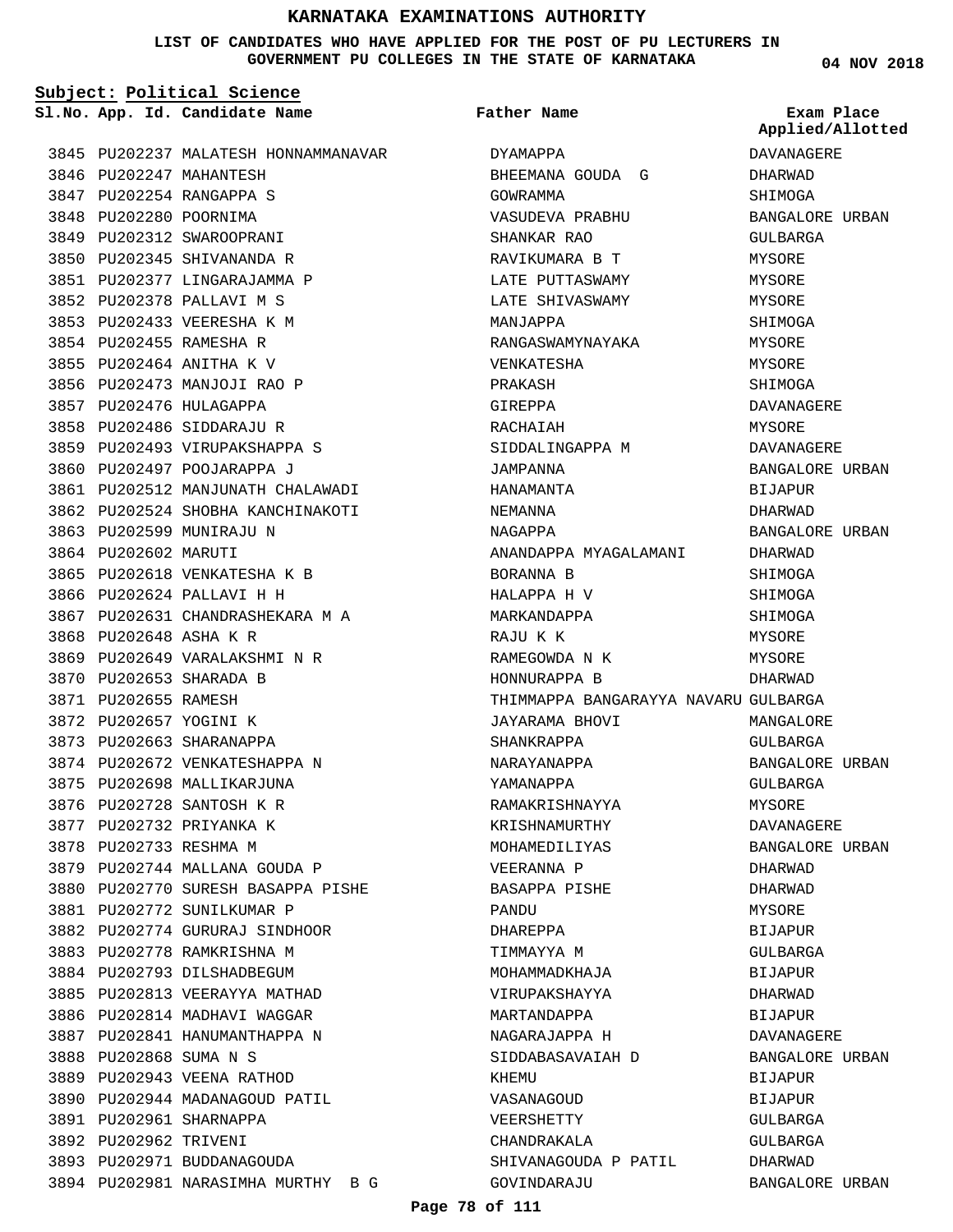### **LIST OF CANDIDATES WHO HAVE APPLIED FOR THE POST OF PU LECTURERS IN GOVERNMENT PU COLLEGES IN THE STATE OF KARNATAKA**

| Subject: Political Science |                                       |                        |                                |  |
|----------------------------|---------------------------------------|------------------------|--------------------------------|--|
|                            | Sl.No. App. Id. Candidate Name        | <b>Father Name</b>     | Exam Place<br>Applied/Allotted |  |
| 3895 PU202983 NINGAPPA     |                                       | TIPPANNA               | GULBARGA                       |  |
|                            | 3896 PU203006 BHEEMABAI               | NINGAPPA               | GULBARGA                       |  |
|                            | 3897 PU203033 SUMANGALA               | SAIBANNA               | GULBARGA                       |  |
|                            | 3898 PU203049 ABDUL SALEEM T H        | HAMEEDA BANU           | SHIMOGA                        |  |
|                            | 3899 PU203069 SHASHIKUMAR             | VENKATARAMAPPA         | BANGALORE URBAN                |  |
|                            | 3900 PU203070 BASAWARAJ               | CHANNAPPA              | GULBARGA                       |  |
|                            | 3901 PU203072 BASAVARAJ BETAGERI      | BHIMAPPA               | DHARWAD                        |  |
|                            | 3902 PU203086 SATISH LOHARAWADI       | SAIBABA                | <b>GULBARGA</b>                |  |
|                            | 3903 PU203134 MAHESH KAJAGAR          | SHIVAPUTRAPPA          | <b>BIJAPUR</b>                 |  |
|                            | 3904 PU203149 SHARANBASAPPA           | RAMKOTEPPA             | GULBARGA                       |  |
|                            | 3905 PU203163 PUNDALIK HARIJAN        | RAJAPPA                | <b>DHARWAD</b>                 |  |
|                            | 3906 PU203195 PRAKASHA M              | MAHADEVAIAH            | MYSORE                         |  |
| 3907 PU203207 VANDANA      |                                       | Gurubhimrao            | BANGALORE URBAN                |  |
| 3908 PU203220 BALANNA      |                                       | HUSENAPPA              | DHARWAD                        |  |
|                            | 3909 PU203226 SARASWATHI V            | VENKATASWAMY           | BANGALORE URBAN                |  |
|                            | 3910 PU203235 S VEERESHI              | S NAGAPPA              | DAVANAGERE                     |  |
|                            | 3911 PU203237 PRAVEEN KUMAR           | <b>BHIMRAO</b>         | GULBARGA                       |  |
|                            | 3912 PU203241 DINESHA N N             | NINGAIAH               | MANGALORE                      |  |
|                            | 3913 PU203243 ANANDAPPA               | BASAPPA                | GULBARGA                       |  |
| 3914 PU203249 ANIL K       |                                       | KESHAVEGOWDA           | MYSORE                         |  |
|                            | 3915 PU203251 NAVEEN KUMAR C B        | BASAVARAJU C S         | MYSORE                         |  |
|                            | 3916 PU203270 NATARAJU M              | MAHADEVAIAH            | MYSORE                         |  |
|                            | 3917 PU203272 CHANDRABAI PAWAR        | LAXMAN                 | <b>BIJAPUR</b>                 |  |
|                            | 3918 PU203277 SHIVALILA               | TIMMANNA               | GULBARGA                       |  |
|                            | 3919 PU203301 CHARAN RAJ              | SHIVAPPA               | GULBARGA                       |  |
| 3920 PU203302 NAGARAJ      |                                       | KARIYAPPA              | GULBARGA                       |  |
|                            | 3921 PU203313 AMBALI VEERENDRA        | ESHAPPA A              | DAVANAGERE                     |  |
| 3922 PU203320 MANAPPA      |                                       | BHEEMAPPA              | <b>GULBARGA</b>                |  |
| 3923 PU203329 SUKANYA      |                                       | BARMAYYA               | GULBARGA                       |  |
| 3924 PU203415 ANITHA R     |                                       | Ramachandra            | GULBARGA                       |  |
|                            | 3925 PU203416 PARASHURAM              | MALLAPPA               | BANGALORE URBAN                |  |
|                            | 3926 PU203442 FAYAZ AHMED             | DADESAHEB NAIK         | GULBARGA                       |  |
| 3927 PU203449 SHANKAR      |                                       | MEGUNDAPPA DYAMANNAVAR | DHARWAD                        |  |
|                            | 3928 PU203490 NEELAVVA J SANGANAGOUDR | JAYADEV                | DHARWAD                        |  |
|                            | 3929 PU203513 BASAVANTARAYA           | CHENNABASSAPPA         | GULBARGA                       |  |
|                            | 3930 PU203530 VENUGOPAL K             | VIJAYAKUMAR            | MANGALORE                      |  |
|                            | 3931 PU203548 VIJESH SHASHIHITTAL     | NARAYAN                | MANGALORE                      |  |
| 3932 PU203553 RAMESH       |                                       | RAMANNA                | GULBARGA                       |  |
|                            | 3933 PU203573 RAJESHWARI              | SHIVAYYA               | GULBARGA                       |  |
|                            | 3934 PU203601 MANJUNATHA O M          | MARANAYAKA O V         | DAVANAGERE                     |  |
|                            | 3935 PU203616 PRADEEP H J             | JUNJAIAH               | MYSORE                         |  |
|                            | 3936 PU203618 KRISHNAMURTHI           | JAVARADASAIAH          | MYSORE                         |  |
| 3937 PU203622 ROOPA        |                                       | LATE CHALUVA           | MYSORE                         |  |
|                            | 3938 PU203645 PAVANKUMAR K            | KHEMANNA               | DHARWAD                        |  |
|                            | 3939 PU203656 THIPPESWAMY Y R         | RAMAKRISHNAIAH         | BANGALORE URBAN                |  |
|                            | 3940 PU203657 HANAMAPPA               | YANKAPPA               | DHARWAD                        |  |
|                            | 3941 PU203673 THEJESHA A S            | SUBBAIAH A S           | MYSORE                         |  |
|                            | 3942 PU203687 NANDINI M               | MALLA NAIKA            | MYSORE                         |  |
|                            | 3943 PU203703 MAHANTHESHA L           | LOKESHAPPA H           | SHIMOGA                        |  |
|                            | 3944 PU203707 ANUPAMA K               | KHEMANNA               | DHARWAD                        |  |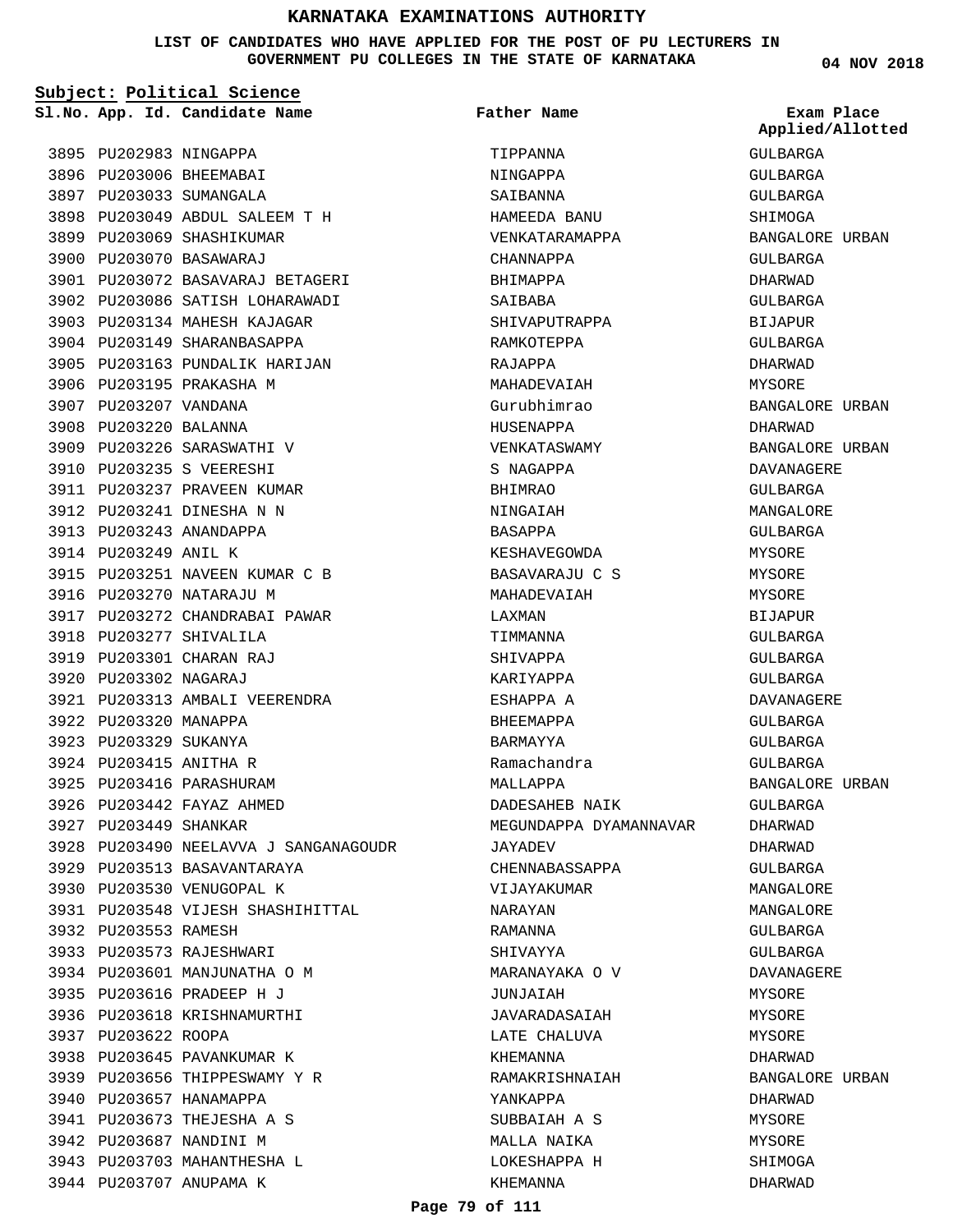### **LIST OF CANDIDATES WHO HAVE APPLIED FOR THE POST OF PU LECTURERS IN GOVERNMENT PU COLLEGES IN THE STATE OF KARNATAKA**

**04 NOV 2018**

|                        | Subject: Political Science         |                        |                             |
|------------------------|------------------------------------|------------------------|-----------------------------|
|                        | Sl.No. App. Id. Candidate Name     | Father Name            | Exam Place<br>Applied/Allot |
|                        | 3945 PU203711 SUBHASHCHANDRA       | NARASINGAPPA           | GULBARGA                    |
|                        | 3946 PU203716 LOKESHA M N          | NAGARAJU               | MYSORE                      |
| 3947 PU203734 PARVATI  |                                    | KISHAN                 | GULBARGA                    |
|                        | 3948 PU203764 HEMAVATHI A B        | BASAVARAJU             | SHIMOGA                     |
|                        | 3949 PU203778 SANTHOSHA G B        | BASAVANTHAPPA G R      | SHIMOGA                     |
|                        | 3950 PU203791 PRASANNA K R         | RANGEGOWDA             | MYSORE                      |
|                        | 3951 PU203799 CHAITRA HOSMANI      | MADIVALAPPA            | DHARWAD                     |
|                        | 3952 PU203807 SHIVAPRASAD S        | SHREEKANTHAIAH N V     | MYSORE                      |
| 3953 PU203815 SAVITA   |                                    | NAGSHETTY              | GULBARGA                    |
|                        | 3954 PU203830 MAHANTHESHA          | NAGARAJA JAVALI        | GULBARGA                    |
|                        | 3955 PU203855 SHWETHA H R          | RANGEGOWDA             | BANGALORE URBA              |
|                        | 3956 PU203858 SHIVAKUMAR KODIHALLI | MARIYAPPA KODIHALLI    | DAVANAGERE                  |
| 3957 PU203908 RAJU M   |                                    | MUDDUMADAIAH           | MYSORE                      |
|                        | 3958 PU203915 CHANDRASHEKHARA      | VISHWANATHA            | MANGALORE                   |
|                        | 3959 PU203950 SHIVARAJ HOTAKAR     | MAHADEV                | DHARWAD                     |
|                        | 3960 PU203989 NAGARAJU S           | SIDDANAYAKA            | MYSORE                      |
|                        | 3961 PU204026 SHIVAKUMAR V         | VEERABHADRAPPA         | <b>BANGALORE URBA</b>       |
| 3962 PU204028 SUNEETA  |                                    | MADANBABU              | GULBARGA                    |
|                        | 3963 PU204034 SRINIVASA G R        | RAJANNA                | BANGALORE URBA              |
| 3964 PU204052 USHA V   |                                    | PAMPAPATHI V           | DHARWAD                     |
|                        | 3965 PU204116 SOMASHEKHARA M B     | BYRAPPA                | BANGALORE URBA              |
| 3966 PU204126 IMAMSAB  |                                    | ISMAIL SAB             | GULBARGA                    |
|                        | 3967 PU204127 MARIYAPPA            | Paramanna              | DHARWAD                     |
| 3968 PU204156 UMESHA H |                                    | HONNAGIRIGOWDA         | MYSORE                      |
|                        | 3969 PU204158 MADHUSOODHANA M      | MUDDAPPA               | DAVANAGERE                  |
| 3970 PU204161 VINAYAK  |                                    | CHANDRAKANT            | GULBARGA                    |
|                        | 3971 PU204169 PRATHIBHA M A        | ANANTHAPADMANABHA      | SHIMOGA                     |
|                        | 3972 PU204171 PUSHPALATHA C V      | VENKATASWAMY C K       | SHIMOGA                     |
|                        | 3973 PU204199 LINGAREDDY           | SIDDAPPA               | GULBARGA                    |
|                        | 3974 PU204216 MAHANTAPPA KAMBALE   | BASAVARAJ              | GULBARGA                    |
|                        | 3975 PU204242 NAOMI BROWNWYN       | Dharmaraju c           | SHIMOGA                     |
|                        | 3976 PU204244 VANAJAKSHI           |                        | GULBARGA                    |
|                        | 3977 PU204245 MAHADEV HALLI        | SHARANABASAPPA         |                             |
|                        |                                    | MALLAPPA               | BIJAPUR<br>MYSORE           |
|                        | 3978 PU204254 SURESHA K N          | NINGEGOWDA B           |                             |
|                        | 3979 PU204267 MANJUNATH H V        | VENKATESHAPPA          | BANGALORE URBA              |
|                        | 3980 PU204284 BHAVANA B G M        | MURUGENDRAPPA A R      | SHIMOGA                     |
|                        | 3981 PU204289 SATHISH H            | BASAVARAJAPPA H        | SHIMOGA                     |
|                        | 3982 PU204301 VASANTHI SHEDTHY     | RAJEEVA SHETTY         | MANGALORE                   |
|                        | 3983 PU204305 MAHESH B BELAKINDI   | BASALINGAPPA           | BIJAPUR                     |
|                        | 3984 PU204311 NAGARAJA G           | SHIVARAMAPPA G         | DAVANAGERE                  |
|                        | 3985 PU204314 GAVISIDDAPPA         | VEERABHADRAPPA BAGANAL | DHARWAD                     |
|                        | 3986 PU204326 VINAYAKA KUMBALUR    | RAMACHANDRAPPA         | SHIMOGA                     |
|                        | 3987 PU204333 KAVITA DEVAMANE      | BABASAB                | DHARWAD                     |
|                        | 3988 PU204337 MADHUSUDHANA N       | NARAYANA               | MYSORE                      |
|                        | 3989 PU204346 SHANKARA J           | JAVARAIAH              | SHIMOGA                     |
|                        | 3990 PU204377 SOMASHEKAR M S       | SADASHIVAIAH M         | MYSORE                      |
|                        | 3991 PU204382 RUDRAPPA             | MUDUKAPPA              | GULBARGA                    |
|                        | 3992 PU204411 SHANTAMMA            | DODDANINGAJJA TALAWAR  | DHARWAD                     |
|                        | 3993 PU204414 NAVEENA A R          | RAJAPPA A R            | DAVANAGERE                  |
|                        | 3994 PU204425 BHAGAPPA             | SHARANAPPA             | GULBARGA                    |

**Applied/Allotted**

MYSORE GULBARGA SHIMOGA SHIMOGA MYSORE DHARWAD MYSORE GULBARGA GULBARGA BANGALORE URBAN DAVANAGERE MYSORE MANGALORE DHARWAD MYSORE BANGALORE URBAN GULBARGA BANGALORE URBAN DHARWAD BANGALORE URBAN GULBARGA DHARWAD MYSORE DAVANAGERE GULBARGA SHIMOGA SHIMOGA GULBARGA GULBARGA SHIMOGA GULBARGA BIJAPUR MYSORE BANGALORE URBAN SHIMOGA SHIMOGA MANGALORE BIJAPUR DAVANAGERE DHARWAD SHIMOGA DHARWAD MYSORE SHIMOGA MYSORE GULBARGA DHARWAD DAVANAGERE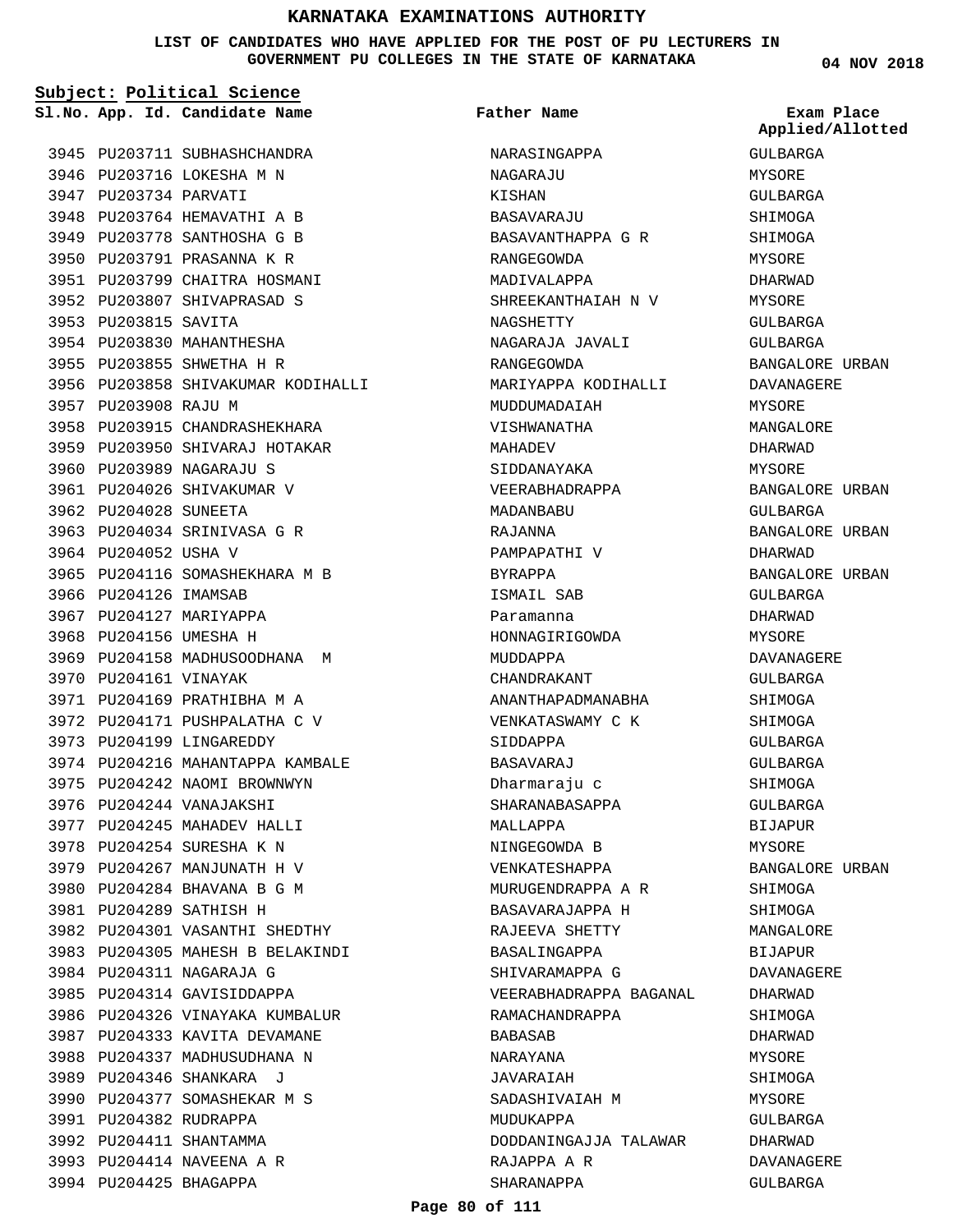## **LIST OF CANDIDATES WHO HAVE APPLIED FOR THE POST OF PU LECTURERS IN GOVERNMENT PU COLLEGES IN THE STATE OF KARNATAKA**

| Subject: Political Science |                                                      |                         |                                |  |
|----------------------------|------------------------------------------------------|-------------------------|--------------------------------|--|
|                            | Sl.No. App. Id. Candidate Name                       | <b>Father Name</b>      | Exam Place<br>Applied/Allotted |  |
| 3995 PU204456 KUMARA B     |                                                      | BASAVAIAH               | MYSORE                         |  |
|                            | 3996 PU204457 SHIVAKUMAR                             | BHADRAPPA               | MANGALORE                      |  |
|                            | 3997 PU204466 IRANNA S BENAL                         | siddayya                | DHARWAD                        |  |
|                            | 3998 PU204479 SANGAPPA BASARKOD                      | KRISHNAPPA              | DHARWAD                        |  |
|                            | 3999 PU204482 KRISHNA NAIK R                         | CHANDRANAIK R           | DHARWAD                        |  |
|                            | 4000 PU204494 INDUSHREE S L                          | SHREENIVASAIAH K M      | MYSORE                         |  |
|                            | 4001 PU204538 MALLIKARJUNA C                         | CHIDHANANDAPPA          | DAVANAGERE                     |  |
|                            | 4002 PU204547 MALASRI V                              | VENKATESHAPPA           | BANGALORE URBAN                |  |
|                            | 4003 PU204582 RAJESHWARI H N                         | NARASIMHAPPA            | DAVANAGERE                     |  |
| 4004 PU204591 ASHA K N     |                                                      | NAGARAJU                | MYSORE                         |  |
|                            | 4005 PU204593 IMAMA HUSSAIN                          | HANEEFSAB               | DHARWAD                        |  |
|                            | 4006 PU204594 ARCHANA K Y                            | YUVARAJ                 | BANGALORE URBAN                |  |
|                            | 4007 PU204602 MAHALAKSHMI                            | LATE K R RAJGOPAL RAO   | MANGALORE                      |  |
|                            | 4008 PU204614 SHIVALINGA                             | PARAMESHWARA            | GULBARGA                       |  |
|                            | 4009 PU204622 JAGANNATH                              | MARUTI                  | GULBARGA                       |  |
|                            | 4010 PU204631 RAGHAVENDRA M D                        | DASAPPA SETTY M G       | SHIMOGA                        |  |
| 4011 PU204635 MALLAMMA     |                                                      | JATTEPPA                | GULBARGA                       |  |
|                            | 4012 PU204655 ASHA JYOTHI T                          | THYAGARAJ               | BANGALORE URBAN                |  |
|                            | 4013 PU204660 HANUMANTA                              | SHESHAPPA               | GULBARGA                       |  |
| 4014 PU204661 KAVERI       |                                                      | MANOHAR GHATE           | GULBARGA                       |  |
| 4015 PU204681 MADHU L      |                                                      | LINGE GOWDA N           | BANGALORE URBAN                |  |
| 4016 PU204683 MANI R       |                                                      | RANGASWAMY              | BANGALORE URBAN                |  |
|                            | 4017 PU204712 GURUMURTHY S                           | SHIVAPPA                | BANGALORE URBAN                |  |
|                            | 4018 PU204716 SANDHYA GURAV                          | SHABU                   | DHARWAD                        |  |
|                            | 4019 PU204737 MOHAMED MUHEEB ULLA                    | KHASIM SAHEB            | SHIMOGA                        |  |
| 4020 PU204748 RAMYA G      |                                                      | <b>GOPINATH T</b>       | BANGALORE URBAN                |  |
| 4021 PU204753 RAJESH N     |                                                      | NAGAPPA K               | SHIMOGA                        |  |
|                            | 4022 PU204758 VASANTHA KUMAR G C                     | Chitra Shekharappa G T  | SHIMOGA                        |  |
|                            | 4023 PU204782 BASANAGOUDA KRISHNAGOUDA<br>KATAGAVALI | KRISHNAGOUDA KATAGAVALI | <b>BIJAPUR</b>                 |  |
|                            | 4024 PU204791 MADHU H R                              | RAMESHA H H             | MYSORE                         |  |
| 4025 PU204800 VEERESHA     |                                                      | SABANNA                 | GULBARGA                       |  |
|                            | 4026 PU204802 SHWETHA K V                            | VENKATA REDDY           | BANGALORE URBAN                |  |
| 4027 PU204841 BAVASAB      |                                                      | SABJALISAB              | GULBARGA                       |  |
|                            | 4028 PU204858 SUVARNA A R                            | RAJU                    | MANGALORE                      |  |
|                            | 4029 PU204891 GURUKUMAR                              | SHIVASHARANAPPA         | GULBARGA                       |  |
|                            | 4030 PU204893 VIJITHA K R                            | RAGHAVA K K             | <b>MYSORE</b>                  |  |
|                            | 4031 PU204907 MUNIRAJU M                             | MUNISWAMAIAH            | BANGALORE URBAN                |  |
|                            | 4032 PU204942 SANJEEV KOSHAVAR                       | VIRUPAXI                | DHARWAD                        |  |
|                            | 4033 PU204970 RAVI PAWADASETTI                       | VEERAPPA                | DHARWAD                        |  |
|                            | 4034 PU204983 VINAY J K                              | KRISHNAMURTHY J S       | BANGALORE URBAN                |  |
|                            | 4035 PU204990 PARAMESHA T C                          | CHANDRAIAH              | BANGALORE URBAN                |  |
|                            | 4036 PU205012 LOKANATH K                             | KRISHNAMURTHY S         | BANGALORE URBAN                |  |
|                            | 4037 PU205022 HUSENASAB MULLA                        | LALAHAMAD               | GULBARGA                       |  |
| 4038 PU205060 SHRIDEVI     |                                                      | BASAPPA                 | GULBARGA                       |  |
|                            | 4039 PU205073 CHITRA PATIL                           | KRISHNAGOUDA            | DHARWAD                        |  |
|                            | 4040 PU205090 SANGAPPA PUJARI                        | SIDAGOUDA               | BIJAPUR                        |  |
|                            | 4041 PU205129 KAMALHASAN                             | PRABHANNA               | GULBARGA                       |  |
| 4042 PU205183 RESHMA       |                                                      | SHIVANAND               | GULBARGA                       |  |
| 4043 PU205188 SHIVANNA     |                                                      | chandappa               | GULBARGA                       |  |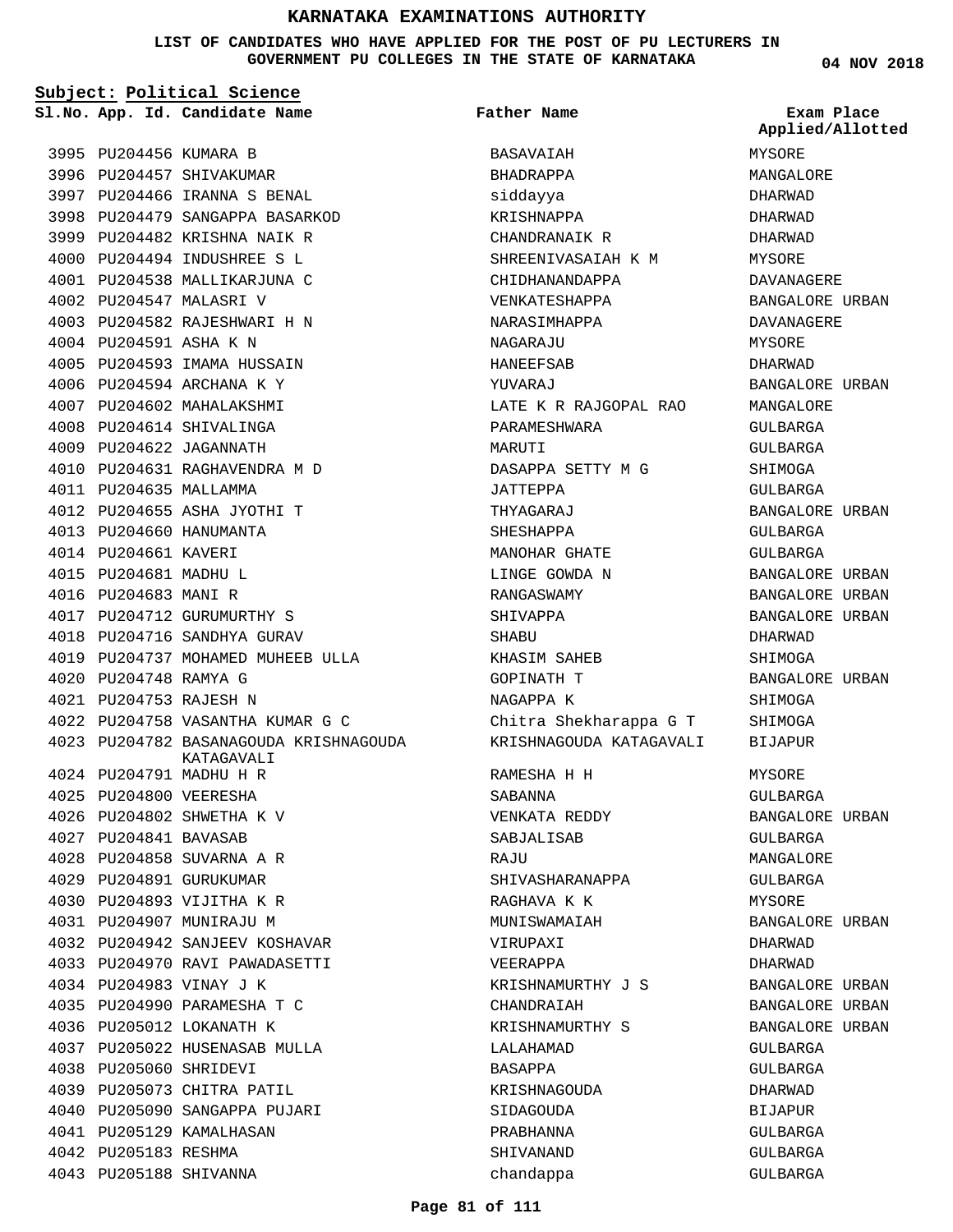### **LIST OF CANDIDATES WHO HAVE APPLIED FOR THE POST OF PU LECTURERS IN GOVERNMENT PU COLLEGES IN THE STATE OF KARNATAKA**

**Subject: Political Science**

4044 PU205193 GOUSIYA BEGUM PU205240 SWAMY S J 4045 4046 PU205255 PARVATHI M 4047 PU205272 AMBIKA PU205304 LAVANYA V 4048 4049 PU205344 ANNARAO 4050 PU205355 KALYANI HULAKUND 4051 PU205358 MAHESH 4052 PU205362 MANJUNATH K PU205366 HANAMANT SHIVAPUR 4053 4054 PU205393 MANJUNATHA ITAGI 4055 PU205432 BHIMAPPA S MADAR 4056 PU205443 SHABBEERABADASHA WALIKAR PU205472 SHEELA S 4057 4058 PU205483 MURULI K 4059 PU205490 BHIMAPPA SOUNSHI PU205528 SURESHA BABU K N 4060 PU205537 JAIPAL REDDY 4061 4062 PU205541 DURAGAPPA MUNDAGI 4063 PU205575 MANJUNATH BENAKANAWARI 4064 PU205584 IRFANKHAN B S 4065 PU205613 SUMA M C 4066 PU205620 PRAKASHA TALASTA PU205677 NIRMALA J 4067 4068 PU205679 B M SWATHI PU205682 NARENDRANATHA PATEEL K G 4069 PU205684 NINGARAJ 4070 4071 PU205685 MD NAVEEDPATEL 4072 PU205686 RAJESHWARI 4073 PU205701 PRATIBHA MARAPURE 4074 PU205709 KANTHARAJU T R PU205745 VENKANNA ALLIMATTI 4075 4076 PU205764 MALLESH H P 4077 PU205769 SHANKRAPPA 4078 PU205784 PRABHU PU205792 SHRUTHI S 4079 4080 PU205801 REJAWANA PU205820 MAHADEVASWAMY M P 4081 4082 PU205840 NANDAPPA BIRADAR 4083 PU205851 SOUBHAGYA TANAJI JAMADAR 4084 PU205857 MANJULA V N 4085 PU205893 SIDDAPPA ADAHALLI 4086 PU205898 RAMAPPA DAYAGOND 4087 PU205920 MAHANTHESHA S PU205925 SARASWATI 4088 PU205932 SHRIDEVI 4089 4090 PU205941 SYEDA FATHIMA AMREEN S L 4091 PU205950 BHAGYASHRI PU205959 SHIVANAND BIRADAR 4092 **App. Id. Candidate Name Sl.No. Exam Place**

PU205961 RAJU C N 4093

SHAIK GUDU JAVARAIAH MUNIYAPPA BHEEMASHANKAR venkataramanappa RAMANNA BABU YAMANAPPA TALAWAR KANDAGAL ANANDAPPA PARAPPA HOLIYAPPA SANGAPPA MADAR IMAMASA SIDDAPPAJI KRISHNA MURTHY G HANAMAPPA NAGARAJA S VISHWANTH REDDY LAXMAPPA SHARANAPPA SHAFIKHAN B CHALUVAIAH KOTRESHI TALASTA JAYANNA N S MUNIKRISHNAPPA ONKARAPPA K G LATE KUMARAIAH MD USMANPATEL VENKATESH KALLAPPA MARAPURE RANGASWAMAIAH BASAPPA LATE PUTTAMADAIAH YAMANAPPA RATHOD SHARANAPPA SHIVAKUMAR K MEHABUBSAB PUTTABASAPPA SHANKARAPPA TANAJI NARAYANASWAMY IRAPPA BASAPPA SURAIAH SHRIMANTARAO SHEKHAR SYED LATEEFUDDIN Bhaskar Shetty MAHALINGAPPA NAGANNA **Father Name**

**04 NOV 2018**

GULBARGA MYSORE BANGALORE URBAN GULBARGA BANGALORE URBAN GULBARGA DHARWAD GULBARGA DHARWAD DHARWAD DHARWAD GULBARGA GULBARGA BANGALORE URBAN SHIMOGA DHARWAD DAVANAGERE GULBARGA DHARWAD DHARWAD DAVANAGERE BANGALORE URBAN DAVANAGERE DAVANAGERE BANGALORE URBAN SHIMOGA **MYSORE** GULBARGA GULBARGA DHARWAD BANGALORE URBAN BIJAPUR MYSORE DHARWAD GULBARGA **SHIMOGA** GULBARGA MYSORE BIJAPUR DHARWAD BANGALORE URBAN BIJAPUR BIJAPUR DAVANAGERE GULBARGA DHARWAD MYSORE MANGALORE BIJAPUR MYSORE **Applied/Allotted**

### **Page 82 of 111**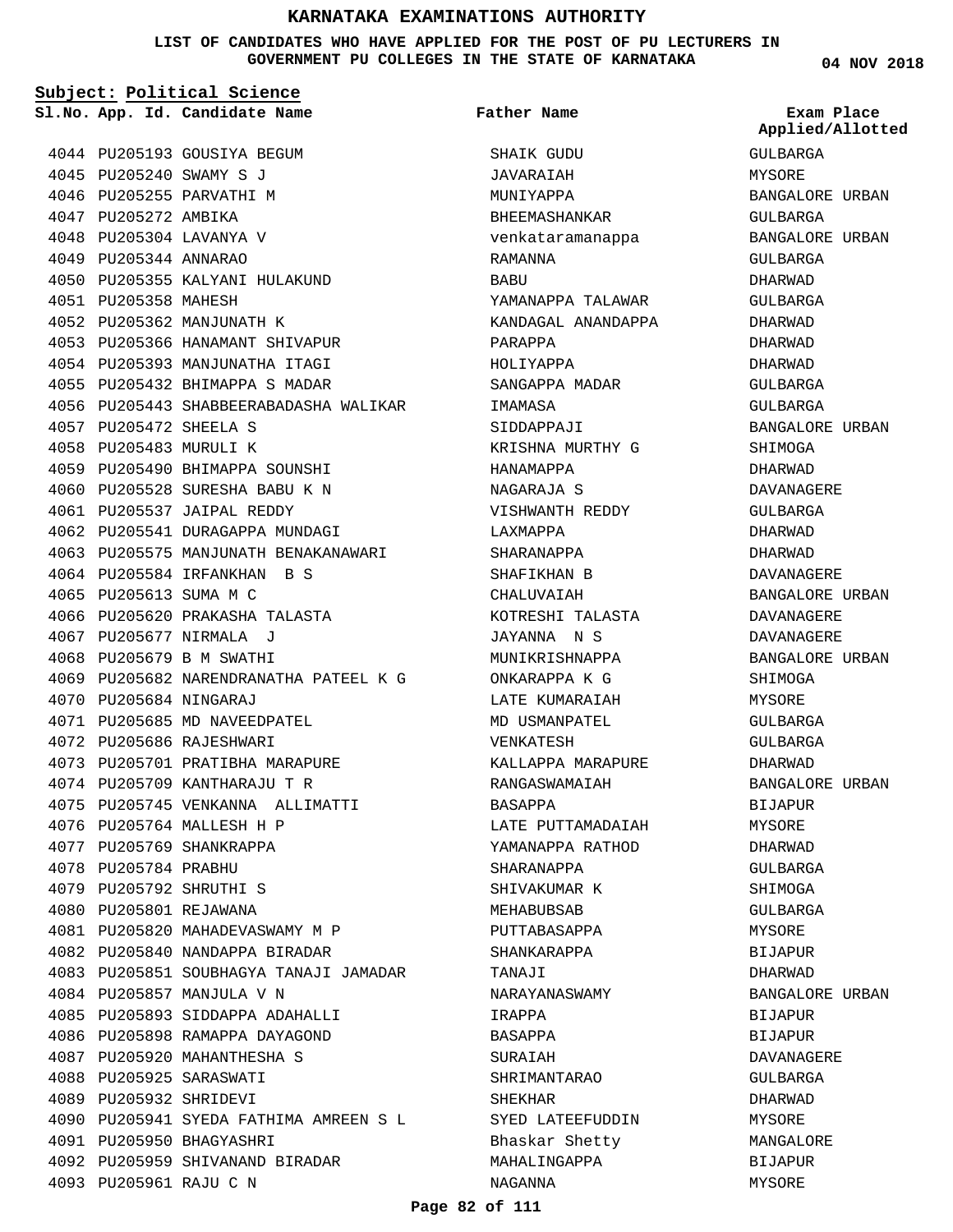## **LIST OF CANDIDATES WHO HAVE APPLIED FOR THE POST OF PU LECTURERS IN GOVERNMENT PU COLLEGES IN THE STATE OF KARNATAKA**

**04 NOV 2018**

| Subject: Political Science |                                    |                                   |                                |  |
|----------------------------|------------------------------------|-----------------------------------|--------------------------------|--|
|                            | Sl.No. App. Id. Candidate Name     | Father Name                       | Exam Place<br>Applied/Allotted |  |
|                            | 4094 PU205966 ROOPA S K            | KAPANI GOWDA                      | MYSORE                         |  |
|                            | 4095 PU205969 PURUSHOTHAMA K B     | BUDDHANNA K                       | DAVANAGERE                     |  |
| 4096 PU205973 GAYATRI      |                                    | Narendra Rao                      | GULBARGA                       |  |
|                            | 4097 PU205974 THEERTHA D D         | DEVARAJU D M                      | BANGALORE URBAN                |  |
| 4098 PU205992 MALLAMMA     |                                    | MALLAYYA                          | GULBARGA                       |  |
|                            | 4099 PU206048 GURUPRASAD H C       | CHANDRASHEKHARAIAH H B            | BANGALORE URBAN                |  |
|                            | 4100 PU206056 SAIBANNA AMBIGAR     | DASHARATH                         | <b>BIJAPUR</b>                 |  |
| 4101 PU206075 ARUNA        |                                    | KARIYAPPA                         | GULBARGA                       |  |
|                            | 4102 PU206077 RAVI KUMARA B        | BALARAMA                          | MYSORE                         |  |
|                            | 4103 PU206110 UDAYA KUMAR K S      | SHANKARAMURTHY RAO L              | DAVANAGERE                     |  |
|                            | 4104 PU206116 SIDDAPPA SULLAD      | SHIVAPPA                          | DAVANAGERE                     |  |
|                            | 4105 PU206133 MAHADEVAPRASAD T     | THIMMANAYAKA                      | MYSORE                         |  |
|                            | 4106 PU206141 LAKSHMIPATHI N       | LATE NARASIMHAPPA                 | BANGALORE URBAN                |  |
|                            | 4107 PU206157 SOWMYA B K           | KULLAIAH                          | MYSORE                         |  |
| 4108 PU206190 LAXMIBAI     |                                    | JEDEPPAGOUDA                      | <b>BIJAPUR</b>                 |  |
|                            | 4109 PU206200 RAJENDRA MELMANI     | Ramappa                           | <b>BIJAPUR</b>                 |  |
|                            | 4110 PU206202 RAJENDRA KUMAR S     | SIDDU N                           | MYSORE                         |  |
|                            | 4111 PU206203 MD ABDUL RASHEED     | MD ALLAUDDEEN                     | GULBARGA                       |  |
|                            | 4112 PU206211 SALMA BEGUM          | SADHIK ALI                        | GULBARGA                       |  |
| 4113 PU206233 KRISHNA      |                                    | <b>BABURAO</b>                    | GULBARGA                       |  |
|                            | 4114 PU206258 BASAYYA BHADRAD      | NEELAKANTAYYA                     | <b>BIJAPUR</b>                 |  |
|                            | 4115 PU206281 MANJUNATHA K N       | NARAYANASWAMY                     | BANGALORE URBAN                |  |
|                            | 4116 PU206287 SHAILAJA M           | MANJAPPA                          | BANGALORE URBAN                |  |
|                            | 4117 PU206316 VEDASHREE M E        | ERAPPA B                          | MYSORE                         |  |
|                            | 4118 PU206318 PUTTARAJU M          | MUNIVENKATAPPA                    | BANGALORE URBAN                |  |
|                            | 4119 PU206319 HUSENAPPA            | KASHAPPA                          | GULBARGA                       |  |
|                            | 4120 PU206331 MALAKSHMI            | RAMEGOWDA                         | MYSORE                         |  |
|                            | 4121 PU206337 SAVITA KUMARI        |                                   | <b>GULBARGA</b>                |  |
| 4122 PU206346 SHARADA      |                                    | Mallappa<br>ADAPPA                | GULBARGA                       |  |
|                            | 4123 PU206370 SHWETA KALLUR        | CHANDRASHEKHAR                    | DHARWAD                        |  |
|                            | 4124 PU206384 JAYASHREE            |                                   |                                |  |
|                            | 4125 PU206388 RAVI DODAMANI        | BABURAO                           | GULBARGA<br>DHARWAD            |  |
|                            | 4126 PU206412 VIDYAVATHI           | VITTAL                            |                                |  |
|                            |                                    | SHANTHLINGAYYA SWAMY<br>YAMANAPPA | GULBARGA                       |  |
|                            | 4127 PU206414 VANAJAKSHI HOSAMANI  | FAKKIRAPPA HATTIMANI              | BIJAPUR                        |  |
|                            | 4128 PU206428 MALLAPPA F HATTIMANI |                                   | DHARWAD                        |  |
|                            | 4129 PU206454 ARJUNAPPA            | TIMMAPPA                          | GULBARGA                       |  |
| 4130 PU206455 LALAPPA      |                                    | HANAMANTU                         | GULBARGA                       |  |
|                            | 4131 PU206457 PRAMILA B M          | MADDANNA                          | BANGALORE URBAN                |  |
|                            | 4132 PU206472 SAKELA KAVITHA       | S SUNKANNA                        | BANGALORE URBAN                |  |
| 4133 PU206475 AMBARESH     |                                    | BHIMARAYA                         | GULBARGA                       |  |
|                            | 4134 PU206486 VIRUPAXI SANGOTE     | ALAGOUDA                          | DHARWAD                        |  |
|                            | 4135 PU206538 MANJUNATH KUMAR H E  | ESHWARAPPA                        | SHIMOGA                        |  |
| 4136 PU206548 ANANDA       |                                    | GANGANNA                          | BANGALORE URBAN                |  |
|                            | 4137 PU206555 NARESHA H            | HANUMATHARAYAPPA                  | BANGALORE URBAN                |  |
|                            | 4138 PU206564 RAMESHA G            | GAVIYAPPA                         | MYSORE                         |  |
|                            | 4139 PU206586 DEVARAJA H B         | BHUVANESHWARAPPA H                | DAVANAGERE                     |  |
| 4140 PU206594 MADHUKAR     |                                    | GANAPATHI                         | GULBARGA                       |  |
|                            | 4141 PU206603 SRILAKSHMI B V       | VEERABHADRAPPA M                  | DAVANAGERE                     |  |
| 4142 PU206606 MAREVVA      |                                    | MAREPPA                           | GULBARGA                       |  |

GOVINDU

MYSORE

4143 PU206610 SRIDHARA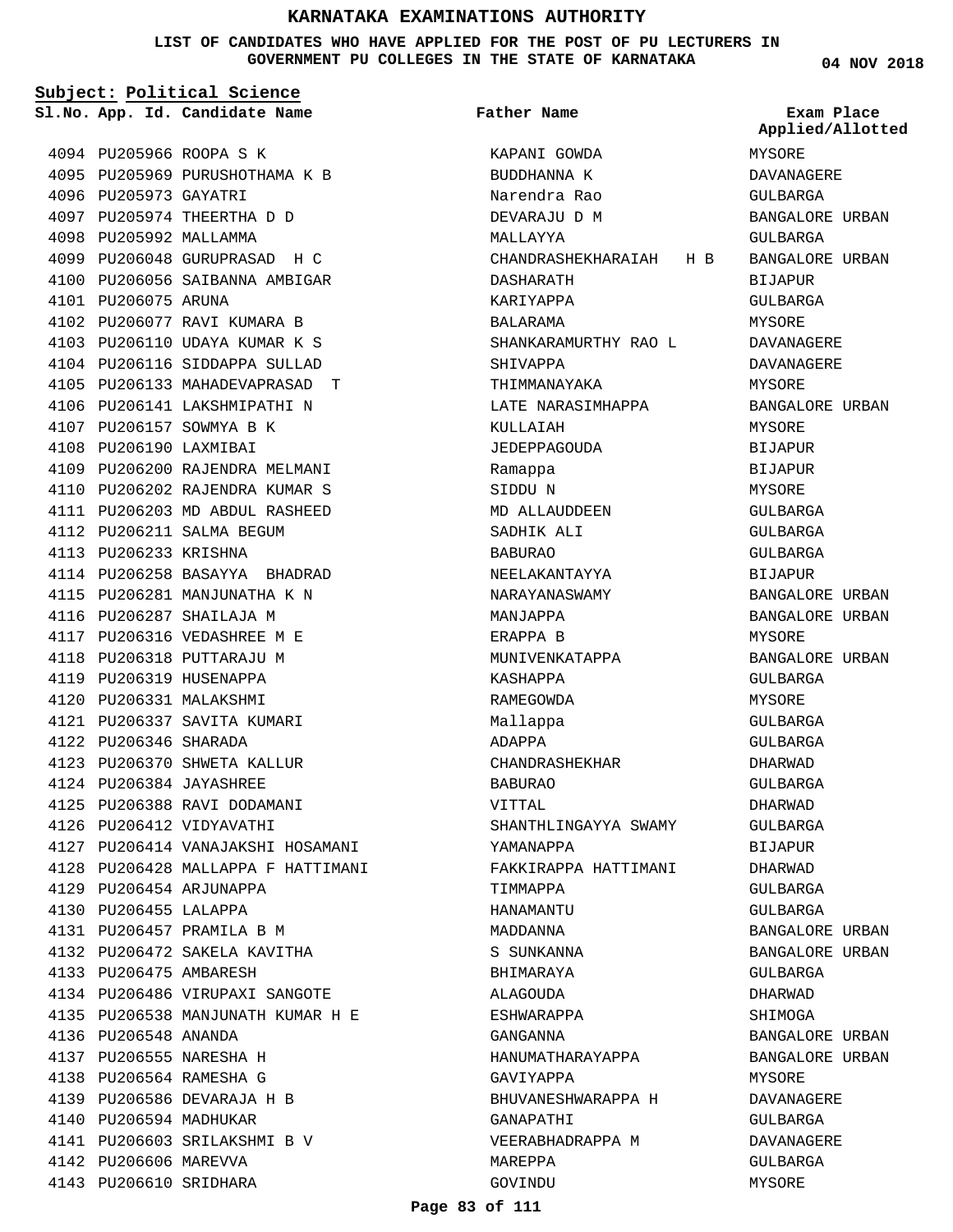## **LIST OF CANDIDATES WHO HAVE APPLIED FOR THE POST OF PU LECTURERS IN GOVERNMENT PU COLLEGES IN THE STATE OF KARNATAKA**

**04 NOV 2018**

| Subject: Political Science |                        |                                                                     |                         |                                |
|----------------------------|------------------------|---------------------------------------------------------------------|-------------------------|--------------------------------|
|                            |                        | Sl.No. App. Id. Candidate Name                                      | Father Name             | Exam Place<br>Applied/Allotted |
|                            |                        | 4144 PU206621 NAGARATHNA G R                                        | RAMAIAH                 | MYSORE                         |
|                            |                        | 4145 PU206630 GIRISHA S K                                           | KEMPANNA                | BANGALORE URBAN                |
|                            | 4146 PU206638 HASEENA  |                                                                     | BABU                    | GULBARGA                       |
|                            |                        | 4147 PU206656 PAPANNA SANGAPPA BHADRASHETTI                         | SANGAPPA                | DHARWAD                        |
|                            |                        | 4148 PU206668 SHIVAKUMAR                                            | PRADHANI                | GULBARGA                       |
|                            |                        | 4149 PU206669 SARASWATI                                             | BASAWARAJ JAWALI        | GULBARGA                       |
|                            |                        | 4150 PU206691 SHARADA T                                             | TUKRA                   | BANGALORE URBAN                |
|                            |                        | 4151 PU206703 SHASHIKALA B                                          | BEESEGOWDA              | MYSORE                         |
|                            |                        | 4152 PU206716 MAMATHA B V                                           | VEERABHADRAPPA B        | DAVANAGERE                     |
|                            |                        | 4153 PU206719 TULASI BAI A H                                        | HANUMANTHRAYAPPA        | BANGALORE URBAN                |
|                            |                        | 4154 PU206727 SANDHYA G                                             | GANGAPPA K              | BANGALORE URBAN                |
|                            |                        | 4155 PU206728 GIRISHA G T                                           | THIPPESWAMY G M         | DAVANAGERE                     |
|                            |                        | 4156 PU206733 SUVARNA M                                             | MUNIVENKATAPPA          | BANGALORE URBAN                |
|                            | 4157 PU206741 RANI T R |                                                                     | RAMEGOWDA               | BANGALORE URBAN                |
|                            |                        | 4158 PU206744 NAVEEN KUMAR C D                                      | DODDARANGAIAH           | BANGALORE URBAN                |
|                            |                        | 4159 PU206745 MANGALAMMA S                                          | SIDDARAMAIAH            | <b>MYSORE</b>                  |
|                            |                        | 4160 PU206805 SIDDAPPAJI G                                          | GURUSIDDAIAH            | MYSORE                         |
|                            | 4161 PU206816 KUMUDA S |                                                                     | SIDDAIAH S              | MYSORE                         |
|                            |                        | 4162 PU206823 RAJANNA B C                                           | CHIKKANDAIAH            | MYSORE                         |
|                            |                        | 4163 PU206827 SHIDDALINGAYYA GUDAKATTI                              | NINGAYYA                | DHARWAD                        |
|                            | 4164 PU206836 BABU N   |                                                                     | NANJAPPA                | BANGALORE URBAN                |
|                            |                        | 4165 PU206841 PAVANAKUMAR                                           | GURUVAPPA ELUR          | DAVANAGERE                     |
|                            | 4166 PU206843 ANJAPPA  |                                                                     | TIPPANNA                | GULBARGA                       |
|                            |                        | 4167 PU206858 PARASHURAM CHAVAR                                     | DYAMAGONDAPPA           | <b>BIJAPUR</b>                 |
|                            |                        | 4168 PU206863 HANAMANTAPPA M KALASAPPANAVAR MALLAPPA KALASAPPANAVAR |                         |                                |
|                            |                        |                                                                     |                         | DHARWAD                        |
|                            |                        | 4169 PU206878 GONIBASAPPA B                                         | BASAPPA B               | DAVANAGERE                     |
|                            |                        | 4170 PU206898 VIJAYKUMAR                                            | SHIVASHARNAPPA SARADAGE | GULBARGA                       |
|                            |                        | 4171 PU206901 KURUBARA NANDISHA                                     | K HUCHAPPA              | DHARWAD                        |
|                            |                        | 4172 PU206926 SHANTHALA H                                           | HANUMANTHAPPA B         | DAVANAGERE                     |
|                            |                        | 4173 PU206928 NANDINI K S                                           | SHANKAREGOWDA           | MYSORE                         |
|                            |                        | 4174 PU206929 LOKESHWARI S                                          | SHIVA SWAMY C           | MYSORE                         |
|                            | 4175 PU206949 RAVI T J |                                                                     | JAVAREGOWDA             | MYSORE                         |
|                            | 4176 PU206959 VEERSHA  |                                                                     | NEELAKANTHAPPA          | GULBARGA                       |
|                            |                        | 4177 PU206980 PARVATHAMMA V                                         | AGASANOOREERANNA V      | DHARWAD                        |
|                            |                        | 4178 PU206982 KENCHAPPA MALAGI                                      | NAGAPPA                 | DHARWAD                        |
|                            |                        | 4179 PU206991 SHIVANAND LAMANI                                      | DESHAPPA                | DHARWAD                        |
|                            |                        | 4180 PU207000 BHANUPRAKASHA                                         | SIDDAIAH M              | BANGALORE URBAN                |
|                            | 4181 PU207008 SUMA H S |                                                                     | SOMASHEKHAR H D         | MYSORE                         |
|                            |                        | 4182 PU207012 UMESH H D                                             | DODDEGOWDA              | MYSORE                         |
|                            |                        | 4183 PU207015 MAHANTAVVA KAMBAR                                     | YAMANAPPA               | BIJAPUR                        |
|                            |                        | 4184 PU207029 UMESH PADASALIMANI                                    | JAMPANNA                | BIJAPUR                        |
|                            |                        | 4185 PU207066 RAJU C S                                              | SWAMYGOWDA              | MYSORE                         |
|                            |                        | 4186 PU207093 BASAVARAJ ILAKALL                                     | HANAMANTAPPA            | DHARWAD                        |
|                            |                        | 4187 PU207115 VIJAYLAXMI                                            | RAJASHEKHARGOUD         | BIJAPUR                        |
|                            | 4188 PU207127 MAHADEV  |                                                                     | MANOHAR                 | GULBARGA                       |
|                            |                        | 4189 PU207143 HULAGAPPA                                             | RAMAPPA                 | GULBARGA                       |
|                            |                        | 4190 PU207183 RUKMAVVA PATIL                                        | IRANAGOUDA PATIL        | DHARWAD                        |
|                            | 4191 PU207198 MALLAPPA |                                                                     | HONNAPPA                | BANGALORE URBAN                |
|                            | 4192 PU207199 ANIL M G |                                                                     | MALLARAJA GOWDA M G     | SHIMOGA                        |
|                            | 4193 PU207207 REKHA    |                                                                     | JAYARAM                 | GULBARGA                       |

## **Page 84 of 111**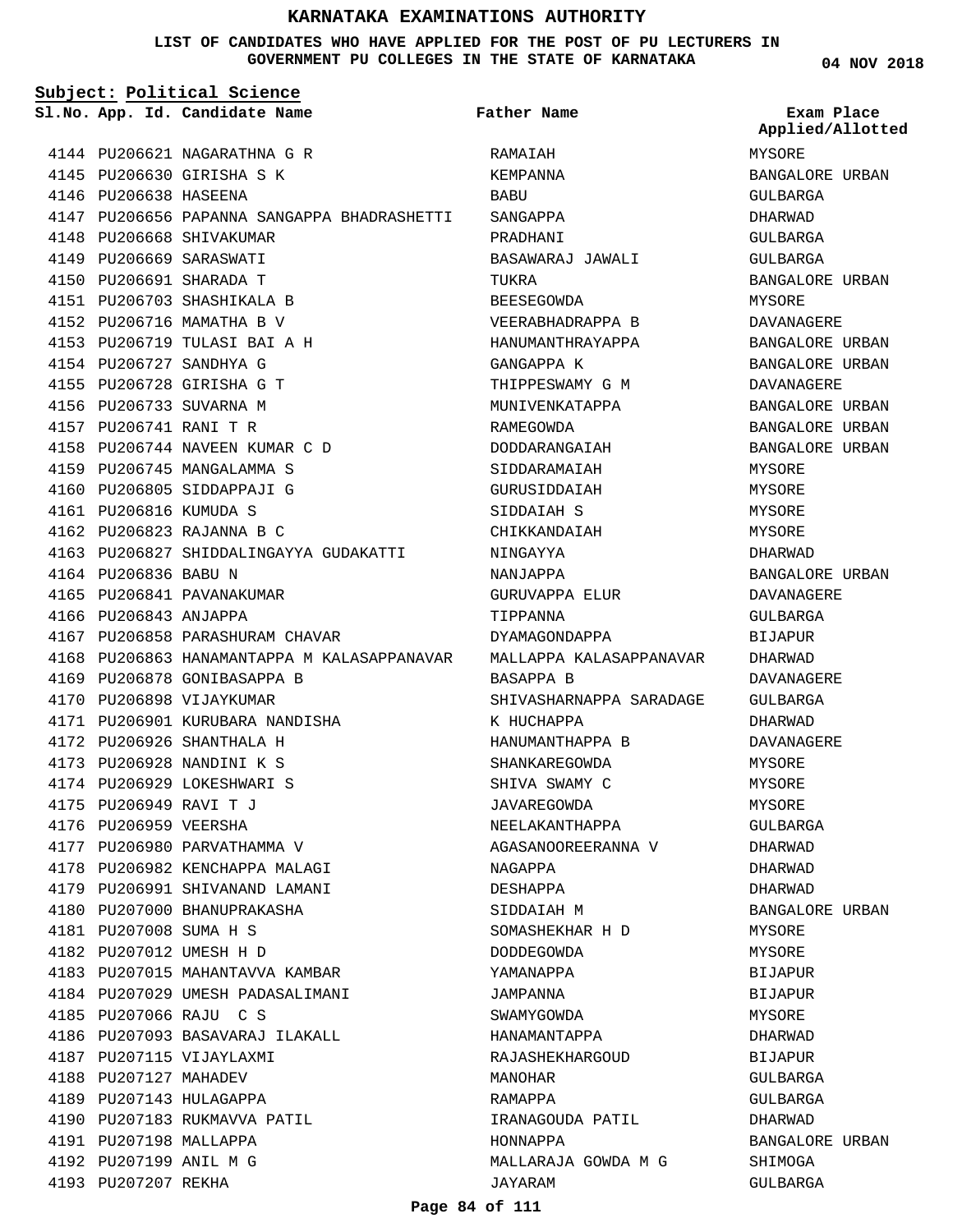### **LIST OF CANDIDATES WHO HAVE APPLIED FOR THE POST OF PU LECTURERS IN GOVERNMENT PU COLLEGES IN THE STATE OF KARNATAKA**

**Subject: Political Science**

**App. Id. Candidate Name Sl.No. Exam Place**

4195 PU207213 AMOL BULABULE

4198 PU207298 DEVINDRAPPA PU207303 SAVIT GOUDA 4199 PU207308 ANITHA B V 4200

4197 PU207285 SHANTHOSHA NAIK T

4202 PU207325 THEERTHAPRASAD D PU207332 RANGASWAMY N 4203

4206 PU207365 SHARANAPPA ANKAD

4196 PU207253 ANITA

4204 PU207335 MANJULA PU207356 BHAVYA N K 4205

PU207367 PRAKASHA M 4207 4208 PU207368 SRINIVASA K 4209 PU207378 MAHESHA M 4210 PU207392 VENKATESH 4211 PU207409 ANILKUMAR 4212 PU207412 SEEMAN

4213 PU207413 SHASHIKALA R 4214 PU207423 LEELAMBIKE P 4215 PU207432 CHANDRABHAGAMMA 4216 PU207472 ANITHAKUMARI K S

PU207511 CHANDRASHEKHAR V 4221

4225 PU207578 MANIKANTACHARI S PU207614 HANUMANTHAPPA P R 4226

PU207632 RUDRAGOUDA GOUDR 4229 4230 PU207685 KISHOR KUMAR K PU207701 SRINIVASA C 4231

PU207711 BHAGYALAKSHMI H S 4232 PU207717 THIPPESHA G R 4233

4235 PU207727 RAJU TALAGIHAL 4236 PU207733 HAREESHA K T

4240 PU207867 YASHASWINI M L

4238 PU207857 KALPANA G 4239 PU207860 DIVYA N

PU207721 BHAVANA GHATAKAMBLE 4234

PU207763 YASHAVANTHARAO C A 4237

4241 PU207901 MUTTAPPA JUMMANNAVAR PU207940 SHRISHAIL KADAGAD 4242 4243 PU207970 THIRTHESHA KUMAR K

4222 PU207535 KARIYANNA K PU207547 JALANDHARA 4223 4224 PU207553 JAYABAI

4227 PU207618 RAMESH PU207630 SURESHA M 4228

4217 PU207478 MALANBI PU207480 RAMESHA R 4218 4219 PU207494 THIPPESWAMY K PU207502 PUSHPA B G 4220

PU207212 BASAPPA SABU TALAWAR 4194

PU207313 CHANNANA BAORAIAH C O 4201

**Father Name**

**SABU** VITHAL MANIKAPPA HALIBAI SABANNA DEVU GOUDA VENKATARAVANAPPA B M CHANNANA BORAIAH KRISHNA NARAYANASWAMY RANGAIAH KARIGOWDA SHIVAPPA ANKAD MALLESHAPPA KRISHNAPPA M MAHADEVAIAH DEVINDRAPPA HADPAD RAMANNA SUNDAR RUDRESH T PARAMESHWARAIAH K P CHANDRAMAPPA SHIVAPPA MEHABOOB SAB RANGAIAH KARIBASAPPA GANGAPPA VEERABHADRAIAH KARIYANNA NINGAIAH THOLACHA NAIK SRIKANTACHARI RAMACHANDRAPPA P MANMATRAO MALLESHAPPA HANAMAGOUDA KANTHAPPA POOJARY K CHANDRAPPA SHIVARAJU RAJASHEKHARAPPA G R MANOHAR YAMANUR THIPPANNA K M APPURAO GANESHA NAGARAJ H LINGARAJU CHANADAPPA SHANTAVVA NARAYANA GOWDA

**04 NOV 2018**

BIJAPUR **BIJAPUR** GULBARGA BANGALORE URBAN GULBARGA DHARWAD BANGALORE URBAN DAVANAGERE MANGALORE MYSORE MYSORE MYSORE DHARWAD DAVANAGERE BANGALORE URBAN MYSORE GULBARGA CIILBARGA BANGALORE URBAN DAVANAGERE MYSORE GULBARGA SHIMOGA GULBARGA MYSORE DAVANAGERE BANGALORE URBAN MYSORE BANGALORE URBAN MYSORE SHIMOGA MYSORE DAVANAGERE BANGALORE URBAN DAVANAGERE BIJAPUR MANGALORE DAVANAGERE **MYSORE** DAVANAGERE DHARWAD BIJAPUR DAVANAGERE BANGALORE URBAN MYSORE DAVANAGERE DAVANAGERE DHARWAD DHARWAD MANGALORE **Applied/Allotted**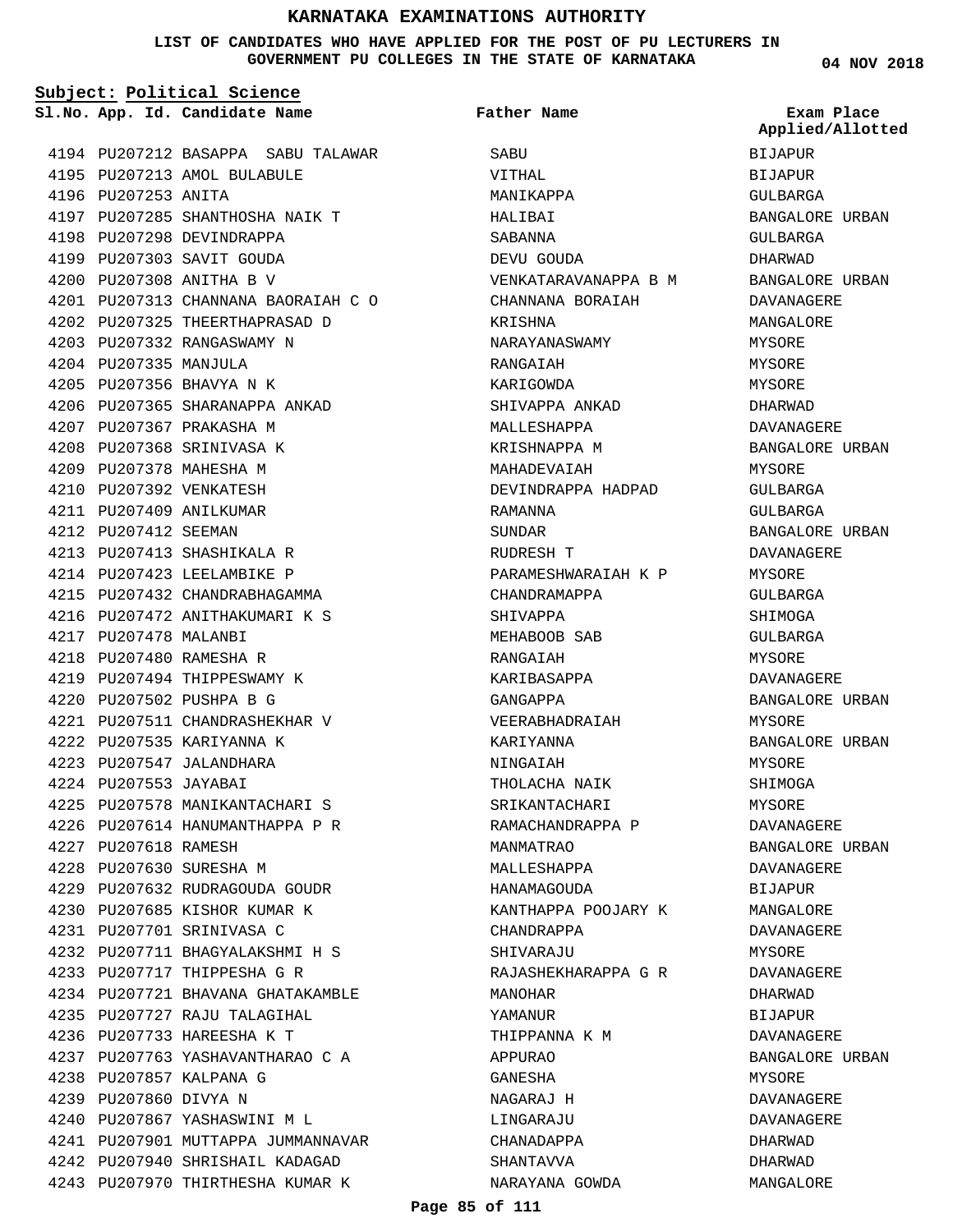**LIST OF CANDIDATES WHO HAVE APPLIED FOR THE POST OF PU LECTURERS IN GOVERNMENT PU COLLEGES IN THE STATE OF KARNATAKA**

**Subject: Political Science**

**App. Id. Candidate Name Sl.No. Exam Place**

4244 PU207971 SAINAJBEGUM 4245 PU208003 MAHADEVASWAMY S 4246 PU208014 AHAMMAD KILLADAR PU208040 POORNIMA J S 4247 PU208049 SHESHIKANTH 4248 4249 PU208071 SHIVKUMAR PU208077 SHILPA K S 4250 PU208096 HAREESHA P S 4251 PU208120 HEMALATHA S 4252

4254 PU208127 GANGADHARA 4255 PU208137 BASAVARAJA M PU208139 REKHA BAI 4256 4257 PU208145 YESHAPPA

PU208149 SHANTAPPA 4259 4260 PU208159 NEELESH PU208163 SAYIBANNA 4261 PU208164 PRAKASH D 4262

4267 PU208190 SUMANGALA 4268 PU208191 YAMANAPPA

PU208247 PUSHPA S 4272 PU208259 ANANDA 4273

4279 PU208324 LAXMANA

PU208361 NAGARAJU 4283 PU208372 RAVINDRA H L 4284 PU208427 NAGARAJA H 4285 4286 PU208437 DEVINDRAPPA

PU208493 DEEPASHRI B 4288 4289 PU208500 VEERAPPA BYALI

PU208545 NANDINI K R 4291 4292 PU208560 VIJAYAKUMAR 4293 PU208573 SHIVARUDRA H N

4258 PU208147 PRAKASH VADDAR

4263 PU208172 KAVITA KAVATEKAR 4264 PU208177 SAYEEDA BANU PU208179 PAVITHRA S C 4265

4266 PU208183 SHOBHA DASANAKOPPA

4270 PU208209 GUNASAGARI YELAMELI

4269 PU208204 KIRANKUMAR P H

4271 PU208230 RAVITEJAKUMAR

PU208269 NAGARAJA D S 4274 4275 PU208273 RAJESHWARI 4276 PU208279 VENUGOPALA

PU208331 ONKARAIAH M G 4281 4282 PU208340 SHRIDHAR IRSOOR

4277 PU208282 LAKSHMINARAYANA R 4278 PU208304 RAJESHWARI PATIL

4280 PU208325 LAXMAN BORAPPA TALAWAR

4287 PU208452 SIDDABASAPPA NAYAKA

4290 PU208537 SHIVAPPA BALAPPA PATIL

4253 PU208122 PADMASHRI SHANKAR MARENNAVAR

**Father Name**

M KHAJABAGALI SIDDALINGAIAH NASIRKHAN SHESHAGIRI J VITHALRAO KASHINATH SURESHA K N SREENIVASA T L SIDDEGOWDA SHANKAR MARENNAVAR ANJINAPPA MARANNA ESHWARA RAO GHATKE MANIK DURGAPPA LOKAPPA CHANDRAPPA BANNAPPA DUGGAPPA SUBHAS P M LADAF CHANDRU MAHADEVAPPA VIRUPAKSHAYYA BHARAMAPPA TILAGAR HAMANAIK P MALLINATH YELAMELI NAGAPPA Shivarudra GANGANNA RAMAPPA D S MANIK RAMACHANDRAIAH K P RAMAPPA C BHAWANTRAYA SHIVARAJA BORAPPA TALAWAR GURUSHANTHAIAH M MASANAYAK RAJEGOWDA LINGARAJU H R HALAPPA SHARANAPPA VENKATESH BOREGOWDA YALLAPPA BALAPPA Y PATIL Ramanna M G NARAYANAPPA NAGACHARI

**04 NOV 2018**

GULBARGA MYSORE DHARWAD DHARWAD GULBARGA GULBARGA MYSORE BANGALORE URBAN **MYSORE** DHARWAD BANGALORE URBAN DAVANAGERE MYSORE GULBARGA BIJAPUR GULBARGA GULBARGA GULBARGA DAVANAGERE DHARWAD GULBARGA MYSORE DHARWAD GULBARGA BIJAPUR DAVANAGERE GULBARGA DHARWAD BANGALORE URBAN BANGALORE URBAN DHARWAD GULBARGA MYSORE BANGALORE URBAN GULBARGA GULBARGA DHARWAD BANGALORE URBAN BIJAPUR BANGALORE URBAN MYSORE SHIMOGA GULBARGA SHIMOGA MYSORE DHARWAD DHARWAD BANGALORE URBAN GULBARGA MYSORE **Applied/Allotted**

**Page 86 of 111**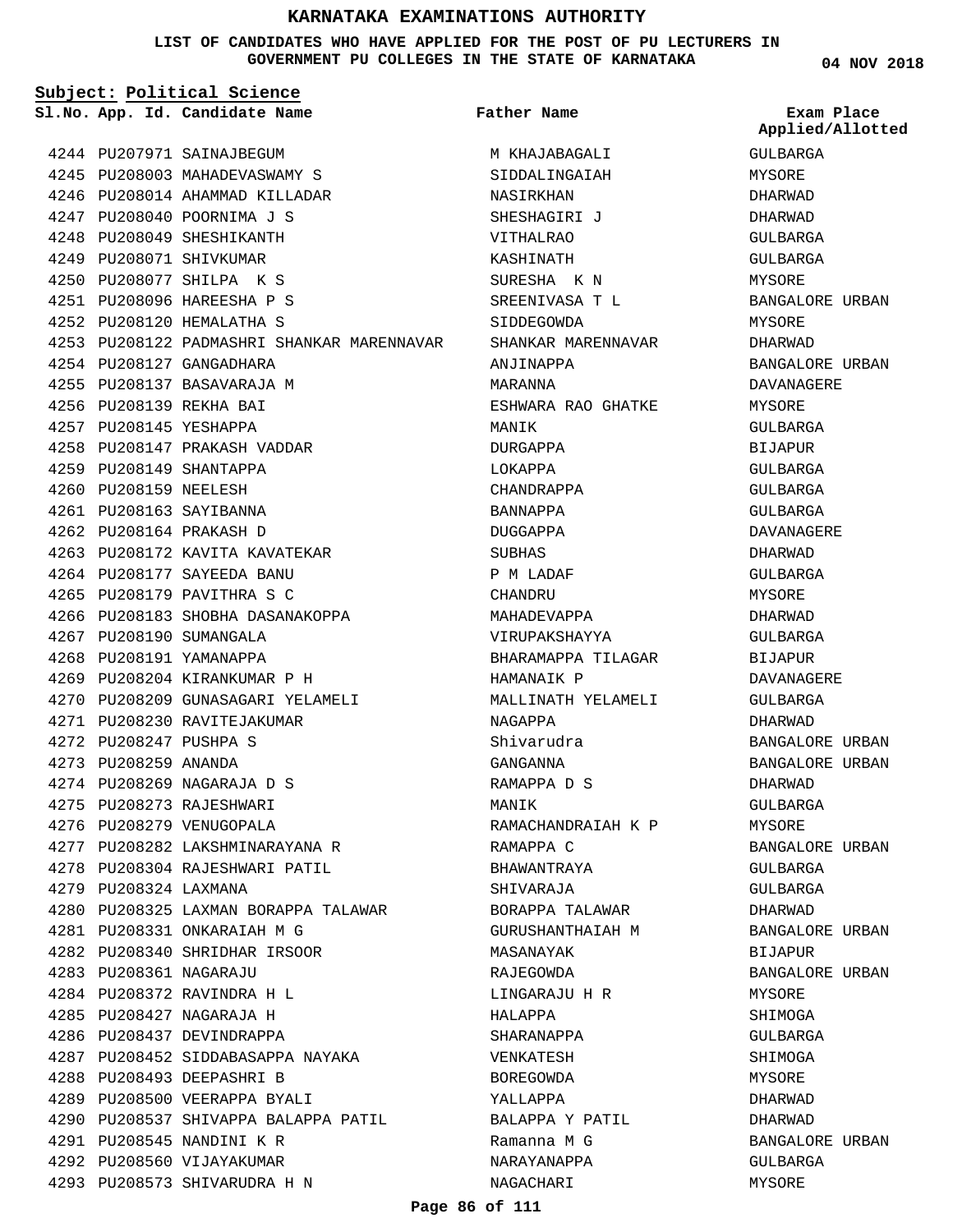## **LIST OF CANDIDATES WHO HAVE APPLIED FOR THE POST OF PU LECTURERS IN GOVERNMENT PU COLLEGES IN THE STATE OF KARNATAKA**

**04 NOV 2018**

| Subject: Political Science |                                                                          |                       |                                |  |
|----------------------------|--------------------------------------------------------------------------|-----------------------|--------------------------------|--|
|                            | Sl.No. App. Id. Candidate Name                                           | <b>Father Name</b>    | Exam Place<br>Applied/Allotted |  |
|                            | 4294 PU208578 MURTUJAKHODRI MULLA                                        | AHAMADAHUSEN          | BIJAPUR                        |  |
|                            | 4295 PU208590 ASHWINI V                                                  | A VENUGOPALA SHETTY   | GULBARGA                       |  |
| 4296 PU208593 SHANTHI      |                                                                          | GANAPAYYA             | SHIMOGA                        |  |
|                            | 4297 PU208636 KAUSARJAHA                                                 | AMANULLA              | GULBARGA                       |  |
|                            | 4298 PU208645 SADEV SIDDUBA GAVANE                                       | SIDDUBA GAVANE        | BIJAPUR                        |  |
|                            | 4299 PU208671 ANASUYA DUNDAPPA KAKKERI                                   | DUNDAPPA              | DHARWAD                        |  |
|                            | 4300 PU208690 RAVI M K                                                   | KYATHEGOWDA           | MYSORE                         |  |
|                            | 4301 PU208693 HARISHA R S                                                | SRINIVASE GOWDA       | MYSORE                         |  |
|                            | 4302 PU208703 SHANKARAGOUDA NAGARADDEPPAGOUDA NAGARADDEPPAGOUDA<br>PATIL |                       | BIJAPUR                        |  |
|                            | 4303 PU208732 LAKSHMI K N                                                | NAGABHUSHANAM K       | BANGALORE URBAN                |  |
|                            | 4304 PU208739 DEVARAJA B G                                               | GOVINDEGOWDA          | MYSORE                         |  |
|                            | 4305 PU208743 VENKATALAKSHMI M                                           | MUNIVENKATAPPA        | BANGALORE URBAN                |  |
|                            | 4306 PU208757 INDRAVATHI T                                               | THIMMAIHA             | SHIMOGA                        |  |
|                            | 4307 PU208787 CHANDRA D                                                  | DODDAIAH              | MYSORE                         |  |
|                            | 4308 PU208790 KAVYA B PATIL                                              | M B PATIL             | GULBARGA                       |  |
|                            | 4309 PU208794 TIPPANNA HOSAMANI                                          | BHIMAPPA              | DHARWAD                        |  |
|                            | 4310 PU208811 RAMESHA G M                                                | MUNIVENKATAPPA        | BANGALORE URBAN                |  |
|                            | 4311 PU208831 SAVITRI INGALE                                             | CHANDRAKANT           | <b>BIJAPUR</b>                 |  |
|                            | 4312 PU208848 SIVARUDRAMMA T                                             | THIPPANNA             | <b>BIJAPUR</b>                 |  |
|                            | 4313 PU208851 NAGARAJA A                                                 | AMARANARAYANAPPA M    | BANGALORE URBAN                |  |
|                            | 4314 PU208853 ABHILASHA K R                                              | RAMU                  | BANGALORE URBAN                |  |
|                            | 4315 PU208893 YALLAPPA PAVADEPPA BELLIWARI                               | PAVADEPPA S BELLIWARI | DHARWAD                        |  |
|                            | 4316 PU208900 HANUMANTAPPA                                               | NAGENDRAPPA           | GULBARGA                       |  |
|                            | 4317 PU208901 MUDAKAMMA                                                  | SUGAPPA MUDENOOR      | DHARWAD                        |  |
|                            | 4318 PU208928 DURUGAPPA                                                  | YALLAPPA              | GULBARGA                       |  |
|                            | 4319 PU208950 CHANDRASHEKHARA                                            | NAGAPPA ULLIKYAL      | DHARWAD                        |  |
|                            | 4320 PU208974 NETRAWATI                                                  | SADASHIV              | GULBARGA                       |  |
|                            | 4321 PU209013 VIJAYALAXMI S                                              | SHIVADAS              | GULBARGA                       |  |
|                            | 4322 PU209078 BHARATHI D K                                               | KEMPAIAH              | BANGALORE URBAN                |  |
| 4323 PU209085 RESHMA       |                                                                          | P M BHASKARA ACHARYA  | MANGALORE                      |  |
|                            | 4324 PU209096 SOWMYA Y L                                                 | LOKESH                | MYSORE                         |  |
|                            | 4325 PU209101 HANUMANTA                                                  | KANAKAPPA             | DHARWAD                        |  |
|                            | 4326 PU209106 PRADEEP KUMAR R K                                          | KALEGOWDA             | MYSORE                         |  |
|                            | 4327 PU209109 HAFEEZULLA B                                               | BASHEERSAB S          | DAVANAGERE                     |  |
|                            | 4328 PU209117 RAGHAVENDRA A                                              | ASWATHAPPA D N        | BANGALORE URBAN                |  |
|                            | 4329 PU209121 MAHADEVI AANEPPANAVAR                                      | YALLAPPA              | DHARWAD                        |  |
| 4330 PU209157 ANANDA       |                                                                          | NARASIMAIAH           | MYSORE                         |  |
|                            | 4331 PU209177 AMBIKA B K                                                 | KALLAPPA B S          | SHIMOGA                        |  |
|                            | 4332 PU209195 GOVINDARAJU G N                                            | NAGARAJ G V           | DAVANAGERE                     |  |
| 4333 PU209238 RADHA R      |                                                                          | Ramashetty            | MYSORE                         |  |
|                            | 4334 PU209240 SHRINIVAS                                                  | HANAMANTU             | GULBARGA                       |  |
|                            | 4335 PU209244 MALLIGINATH BIRADAR                                        | DODDAPPAGOUDA         | GULBARGA                       |  |
| 4336 PU209248 ASHA P       |                                                                          | PARAMESHWARAIAH       | SHIMOGA                        |  |
|                            | 4337 PU209255 SANGEETA                                                   | REVANAPPA             | GULBARGA                       |  |
|                            | 4338 PU209278 SIDDARAJU                                                  | SIDDAIAH              | MYSORE                         |  |
|                            | 4339 PU209283 INDIRAMMA V                                                | VENKATARAMANAPPA      | BANGALORE URBAN                |  |
|                            | 4340 PU209322 KRISHANA                                                   | KADAPPA               | DHARWAD                        |  |
|                            | 4341 PU209344 SANTOSHA BYALI                                             | VIRUPAKSHAPPA         | DAVANAGERE                     |  |

FAKEERAPPA

GULBARGA

4342 PU209360 VENKATAMMA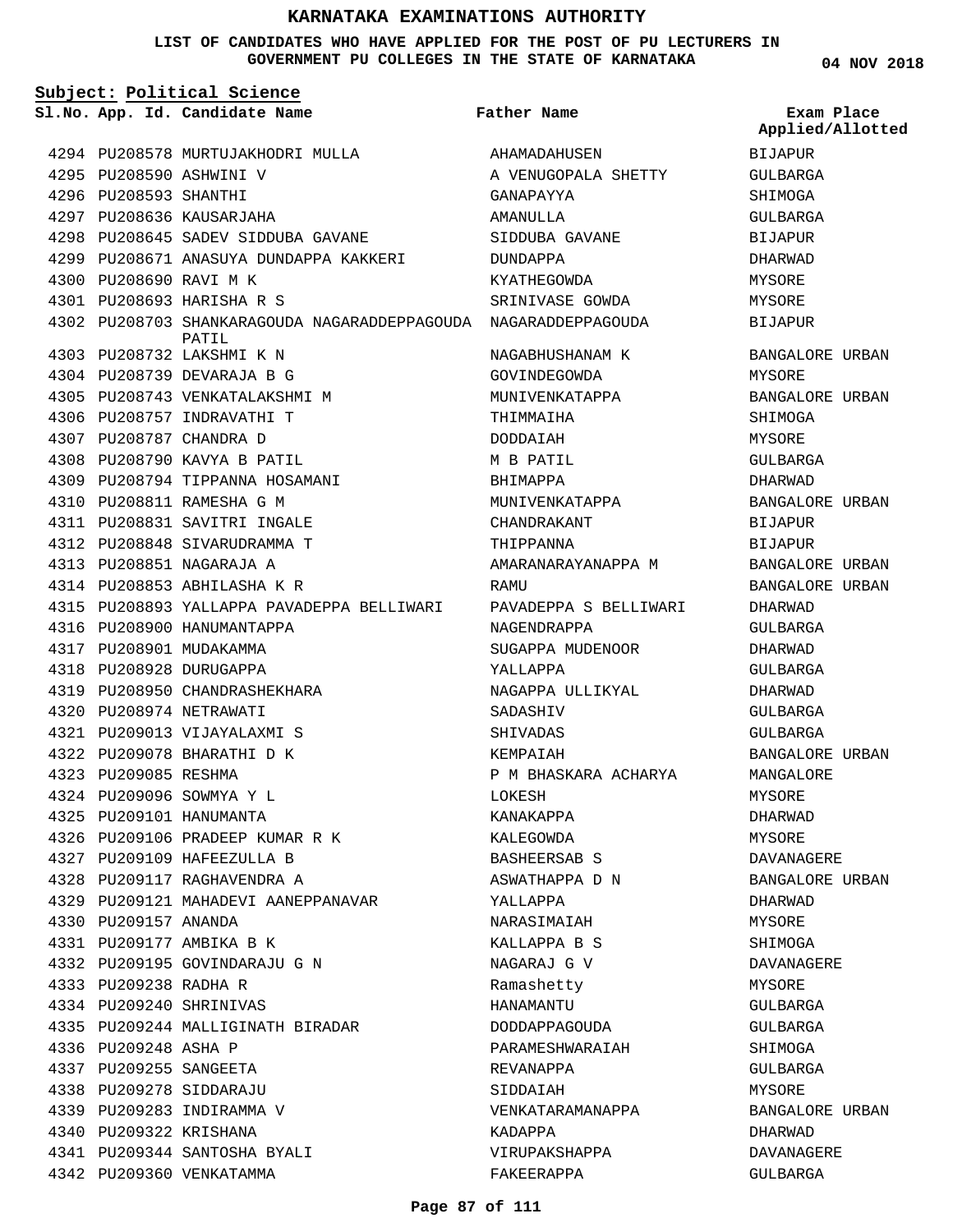### **LIST OF CANDIDATES WHO HAVE APPLIED FOR THE POST OF PU LECTURERS IN GOVERNMENT PU COLLEGES IN THE STATE OF KARNATAKA**

**Subject: Political Science**

**App. Id. Candidate Name Sl.No. Exam Place**

4343 PU209371 UMESHA D T

4350 PU209439 SAGAR K PU209475 PRASHANTA G 4351 PU209483 RAJU S C 4352 PU209488 VENKATESH 4353

4356 PU209525 SIDDAPPA 4357 PU209534 MANTESH

4359 PU209557 SUSHMA

4362 PU209577 VEERESHA PU209593 VIJAYA S 4363 4364 PU209618 RAJESHWARI

4344 PU209378 IRAPPA LAKKAPPAGOL 4345 PU209381 RAVICHANDRA MELSHETTY

4346 PU209403 SAVITRI T PUJAR PU209415 PADMASHREE S 4347 4348 PU209417 ASHOK REDDY PU209432 PRAKASHA B S 4349

4354 PU209490 PRAVEENKUMAR P 4355 PU209517 SURESHBABU BK

4358 PU209546 SANJEEVKUMAR

4361 PU209573 SRINIVASA M K

PU209625 REENA SALGAR K N 4365 4366 PU209649 PRAKASHA D C 4367 PU209672 HAREESHA K P 4368 PU209712 RIYANA R M 4369 PU209729 VAISHALI

PU209739 ASHWINI C R 4371

4375 PU209770 HARISHNAIK D 4376 PU209797 VIJAYAKUMARI Y S

4378 PU209810 VEERENDRA KUMAR

PU209828 HAREESH BABU S 4382 PU209844 MANJULA KALMATTE 4383 4384 PU209845 SACHIN NAVANE PU209876 JAYASHREE 4385 4386 PU210002 RAJU BAJANTRI 4387 PU210018 BHEEMANNA

PU209823 SIDDAMALLEGOWDA J 4380 PU209826 SADHAMHUSEN C HONYAL 4381

4388 PU210026 MACHCHENDRA SHRAVANA SHINDHE

PU209808 SHILPA H S 4377

4379 PU209812 NAVEENA L

PU210043 SHANTAPPA 4389

4390 PU210065 GOVINDA NAIK R 4391 PU210079 KESHAVAMURTHY P 4392 PU210087 SACHINKUMAR

4374 PU209767 MANJU

PU209756 MAHESHANAYAKA I M 4372 4373 PU209765 PUNITHKUMAR S K

4370 PU209738 MAHADEVA SHIVABAL HALALLI

4360 PU209560 BHARATI SHIVAJI NAVI

**Father Name**

THAMMEGOWDA MALLAPPA SHRIMANTRAO TIPPAYYA SUBRAMANYA R RAMALINGA REDDY SHIVANNACHARI Krishnamurthy GANGADHARAIAH CHIKKA OBALAIAH

SANNANINGAPPA HARLAPUR

YALLAPPA BANDIVADDAR

SHAMSHALAPPA P

GUNDAPPA KATTI

NEELAKANTHAPPA LAKSHMINARAYANA

SHIVABAL HALALLI RAMALINGAIAH C M MOTA NAYAKA

KENCHAIAH KANNAPPA

ANJANAYYA

JOGANNA

GANAPATI SHIVAPPA HANAMANTH MALLAPPA SHRAVANA

ABHIMANYU

DEVENDRA NAIK SANNAIAH Y S SIDDARAME GOWDA

LEELAMURTHY S

CHANDASAB HONYAL SHIVALINGEGOWDA DAMU KALMATTE

YENKAPPA BADIGER RAMACHANDRA NAIK PUTTASWAMACHAR N

BASETTEPPA NAGESHA RAO K S CHALUVAIAH PUTTA BAIRA RAZAK R JAGANNATH

KRISHNAIAH

KASHINATH MADHAVRAO SHIVAJI NAVI KALAIAH

MYSORE BIJAPUR GULBARGA DHARWAD MYSORE GULBARGA MYSORE BANGALORE URBAN BANGALORE URBAN BANGALORE URBAN DHARWAD GULBARGA BANGALORE URBAN BANGALORE URBAN DHARWAD GULBARGA GULBARGA **BIJAPUR** MYSORE GULBARGA GULBARGA DHARWAD SHIMOGA MYSORE MANGALORE MYSORE CIILRARCA BIJAPUR MYSORE MYSORE MYSORE MYSORE DAVANAGERE BANGALORE URBAN MYSORE GULBARGA DAVANAGERE BANGALORE URBAN BIJAPUR MYSORE DHARWAD DHARWAD GULBARGA BIJAPUR **Applied/Allotted**

GULBARGA BIJAPUR GULBARGA DAVANAGERE MYSORE GULBARGA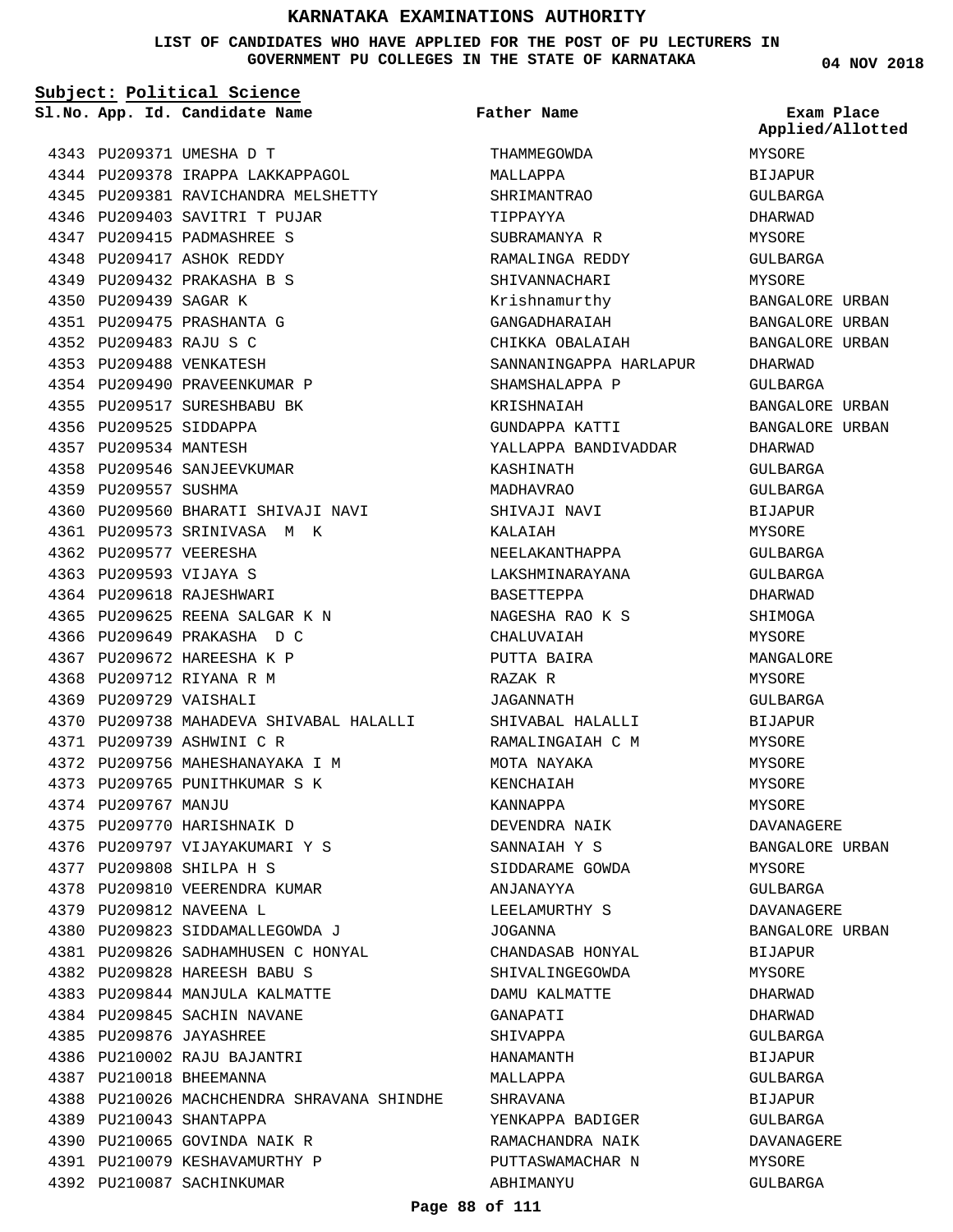**LIST OF CANDIDATES WHO HAVE APPLIED FOR THE POST OF PU LECTURERS IN GOVERNMENT PU COLLEGES IN THE STATE OF KARNATAKA**

**Subject: Political Science** 4393 PU210095 SHARATHKUMAR K 4394 PU210097 MAHADEVAPPA 4395 PU210100 VINAYAK DEVARADDI 4396 PU210102 MAHMAD BADESAB PU210149 SUBHACHANDRA UDAGATTI 4397 PU210184 MAHABOOB SAB 4398 4399 PU210194 CHAITHRA K H 4400 PU210201 VINAYA C G 4401 PU210251 GIRAMALL GALAVE 4402 PU210255 SIDRAM MALI 4403 PU210263 BASAVARAJ BADGA 4404 PU210266 DAVALSAB KALABURGI 4405 PU210272 SATISH JAMADAR 4406 PU210281 USHA M 4407 PU210288 SHRIKANTHA C 4408 PU210292 DAYANAND HIREMATH PU210307 SHEELA C 4409 PU210313 LAXMIBAI 4410 4411 PU210314 MADHURMINKSI 4412 PU210341 MALLESHA M 4413 PU210346 BHANUPRIYA 4414 PU210372 IRAPPA 4415 PU210384 JAGADISH TALWAR PU210402 SHIVARAJ 4416 4417 PU210405 PARASHURAM MADAR PU210426 GOPALAKRISHNA P B 4418 PU210428 NARASAPPA 4419 PU210446 NAGARAJ SIDDAPPA HORATTI 4420 PU210449 VITHAL SATYAPPA LAKKAR 4421 PU210464 GAYITHRI 4422 PU210469 S VEERESHI 4423 PU210474 RAJESHWARI 4424 **App. Id. Candidate Name Sl.No. Exam Place**

4425 PU210481 MALLAPPA

4435 PU210698 SUNDARY

4436 PU210703 SAVITA PATIL PU210707 VIDYASHREE S 4437 4438 PU210725 VINDYA PATGAR 4439 PU210731 MANJUNATH KOLAKAR 4440 PU210732 PANDIT BASANNA K PU210753 RAJAKUMAR N G 4441

4442 PU210756 KAUSAR PARVEEN KOTYAL

4426 PU210492 AMBIKA GONDALI 4427 PU210507 MANJAPPA L PU210510 RASHMI N 4428

4429 PU210566 SHIVANAND UMACHAGI 4430 PU210583 ANILKUMAR AMBI 4431 PU210597 HANUMANTAPPA PU210664 ANUSUYA KASTOORI 4432 4433 PU210679 KEERTI GANACHARI PU210680 CHANNAKRISHNAPPA B M 4434

KRISHNAPPA L M HANUMANTAPPA SHRISHAIL MAHAMAD ISAMAILSAB VISHNU HONNUR SAB HOMBAIAH K GANGADHARAPPA C SIDDAPPA **MADEV** LINGAPPA BADGA RAJESAB SHIVAPPA NEELAYYA CHANDRASHEKARA S SANGAYYA CHANDRU NINGAPPA KINNOR BASAWARAJ BANDI MUNISHAMI ANJANAPPA HANAMANTHARAYA RAMAPPA ABRAPPA XXXX BYRAREDDY YALLAYYA SIDDAPPA SATYAPPA LAKAKR SADANANDAMURTHY S NAGAPPA SHARANAYYA GULAPPA BHIMRAO LAKSHMANA RAMESH ACHARYA SHANKARAPPA BANAPPA MAHALINGAPPA GALI MURIGEPPA MALLIKARJUN MASAPPA KUTTITHA RASANAGOUDA SRINIVASAMURTHY K HANUMANT PATGAR MARUTI BASANNA GANGAIAH HAJEESAHEB **Father Name**

**04 NOV 2018 SHIMOGA** GULBARGA BIJAPUR GULBARGA DHARWAD DHARWAD MYSORE DAVANAGERE **BIJAPUR** BIJAPUR GULBARGA DHARWAD GULBARGA MANGALORE BANGALORE URBAN BIJAPUR BANGALORE URBAN GULBARGA GULBARGA BANGALORE URBAN BANGALORE URBAN GULBARGA DHARWAD GULBARGA DHARWAD BANGALORE URBAN GULBARGA DHARWAD BIJAPUR MYSORE DAVANAGERE GULBARGA DAVANAGERE GULBARGA DAVANAGERE MANCALORF DHARWAD DHARWAD DHARWAD BIJAPUR DHARWAD BANGALORE URBAN **Applied/Allotted**

MANGALORE **BIJAPUR** MYSORE DHARWAD DHARWAD GULBARGA

BANGALORE URBAN

BIJAPUR

## **Page 89 of 111**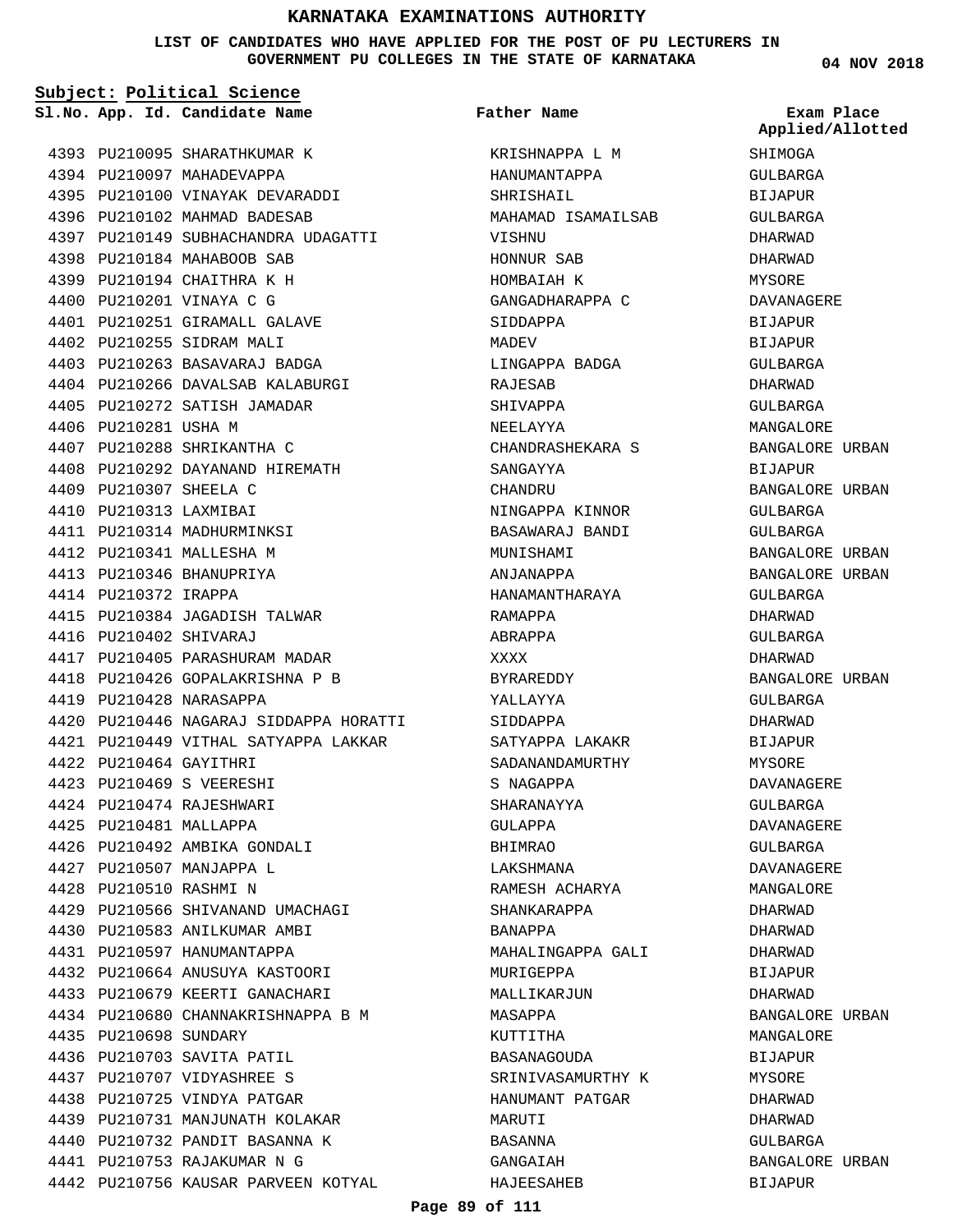## **LIST OF CANDIDATES WHO HAVE APPLIED FOR THE POST OF PU LECTURERS IN GOVERNMENT PU COLLEGES IN THE STATE OF KARNATAKA**

| Subject: Political Science |                                          |                           |                                |  |
|----------------------------|------------------------------------------|---------------------------|--------------------------------|--|
|                            | Sl.No. App. Id. Candidate Name           | Father Name               | Exam Place<br>Applied/Allotted |  |
|                            | 4443 PU210765 MANJUNATHA H               | HONNEGOWDA H              | BANGALORE URBAN                |  |
|                            | 4444 PU210786 PRAKASH SADANAND NAIK      | SADANAND                  | DHARWAD                        |  |
|                            | 4445 PU210805 HALESHA D                  | CHIKKAPPA D               | SHIMOGA                        |  |
|                            | 4446 PU210826 BHEEMASHANKAR KATTIMANI    | LAXMAN                    | GULBARGA                       |  |
|                            | 4447 PU210828 GNAYANDEV                  | KESHAV                    | GULBARGA                       |  |
|                            | 4448 PU210845 RAVIKUMAR                  | BASAPPA                   | DHARWAD                        |  |
| 4449 PU210847 BHAVANI      |                                          | KALYANRAO                 | GULBARGA                       |  |
|                            | 4450 PU210911 SUJATA BHAJANTRI           | YALLAPPA                  | BANGALORE URBAN                |  |
|                            | 4451 PU210950 PARAMESHWAR                | SHARANAPPA                | GULBARGA                       |  |
|                            | 4452 PU210963 BHIMAPPA BANTAL            | RAGHAPPA                  | DHARWAD                        |  |
|                            | 4453 PU210970 SAKKARAGOUDA PATIL         | BHEEMANAGOUD              | DHARWAD                        |  |
|                            | 4454 PU211015 MALIYANNA H                | HANUMANTHAPPA             | DAVANAGERE                     |  |
|                            | 4455 PU211047 SANDHYARANI A              | AJJANNA                   | BANGALORE URBAN                |  |
| 4456 PU211056 KASHAPPA     |                                          | BHIMASHAPPA               | GULBARGA                       |  |
|                            | 4457 PU211068 PRADEEP MALAGOUDA PATIL    | MALAGOUDA ANNAGOUDA PATIL | DHARWAD                        |  |
|                            | 4458 PU211069 BASANAGOUDA                | SANGANAGOUDA POLICE PATIL | GULBARGA                       |  |
|                            | 4459 PU211077 KUSUMABAI                  | HAJAPPA                   | GULBARGA                       |  |
|                            | 4460 PU211081 SOMASHEKARA S              | SHIVANNA                  | MYSORE                         |  |
|                            | 4461 PU211087 MAHANTHESHA T              | THIPPESWAMY               | DAVANAGERE                     |  |
|                            | 4462 PU211092 HARISH KUMAR               | NAGASENAPPA O             | BANGALORE URBAN                |  |
|                            | 4463 PU211096 RENUKA KOLUR               | LATE MALIYAPPA            | BIJAPUR                        |  |
|                            | 4464 PU211103 SANTOSH TUKARAM TELAKAR    | TUKARAM                   | BIJAPUR                        |  |
|                            | 4465 PU211106 VIJAYAKUAMAR V             | VENKATARAMANAIAH B S      | BANGALORE URBAN                |  |
|                            | 4466 PU211107 RAMESHA N                  | GALEPPA N                 | DAVANAGERE                     |  |
|                            | 4467 PU211112 PRIYADARSHINI M A          | ANJANEYA M                | DAVANAGERE                     |  |
|                            | 4468 PU211121 SHRAVANAKUMAR HANCHINAMANI | JAGADEESH                 | DHARWAD                        |  |
|                            | 4469 PU211123 MALLIKARJUNASWAMY Y M      | MARASHETTY                | MYSORE                         |  |
| 4470 PU211132 GAYITHRI     |                                          | LAKSMANAYYA               | MYSORE                         |  |
|                            | 4471 PU211148 PRAVEENA A K               | BASAVANNEPPA A K          | SHIMOGA                        |  |
|                            | 4472 PU211174 BHIMASHANKAR AMMAGOLA      | GADDEPPA                  | GULBARGA                       |  |
|                            | 4473 PU211184 SURESH V                   | VENKATESHAPPA             | BANGALORE URBAN                |  |
|                            | 4474 PU211190 BHEEMASHANKER              | MADEPPA                   | GULBARGA                       |  |
|                            | 4475 PU211219 NAGARJUN                   | VAIJINATH                 | GULBARGA                       |  |
|                            | 4476 PU211224 KUMAR G S                  | GOVINDARAJU S R           | BANGALORE URBAN                |  |
| 4477 PU211254 RAVI         |                                          | SUBASCHANDRA              | GULBARGA                       |  |
|                            | 4478 PU211265 ANANTAPPA                  | SIDDANNA                  | GULBARGA                       |  |
|                            | 4479 PU211299 SUREKHA DANGI              | BHEEMAPPA DANGI           | BIJAPUR                        |  |
|                            | 4480 PU211312 AMARESHA B S               | RATHNAMMA                 | DAVANAGERE                     |  |
|                            | 4481 PU211335 CHAITRA CHIMMALAGI         | MAHIPATI                  | <b>BIJAPUR</b>                 |  |
|                            | 4482 PU211351 SIDARAM B YENTETH          | BASAPPA                   | GULBARGA                       |  |
|                            | 4483 PU211353 LAVANYA B H                | HALAPPA B M               | MYSORE                         |  |
|                            | 4484 PU211358 VIJAYALAXMI                | ANNARAYA                  | GULBARGA                       |  |
|                            | 4485 PU211377 GANGADHARAPPA B            | BHEEMAPPA                 | DAVANAGERE                     |  |
|                            | 4486 PU211412 SHASHIKANT                 | VEERUPAXAPPA              | GULBARGA                       |  |
|                            | 4487 PU211414 YALLAPPA ASUNDI            | ISHWARAPPA                | BIJAPUR                        |  |
|                            | 4488 PU211437 GIRIJAVVA KURUBAR          | SHIVAPPA                  | DAVANAGERE                     |  |
|                            | 4489 PU211465 SUNILKUMAR GADAGI          | NINGANNA                  | BIJAPUR                        |  |
|                            | 4490 PU211497 MUTTAVVA HIPPARAGI         | SIDDAPPA                  | BIJAPUR                        |  |
|                            | 4491 PU211505 VIRANAGOUDA                | NAGANA GOUDA              | GULBARGA                       |  |
| 4492 PU211511 RASHIDA      |                                          | SHAIK AHAMAD              | GULBARGA                       |  |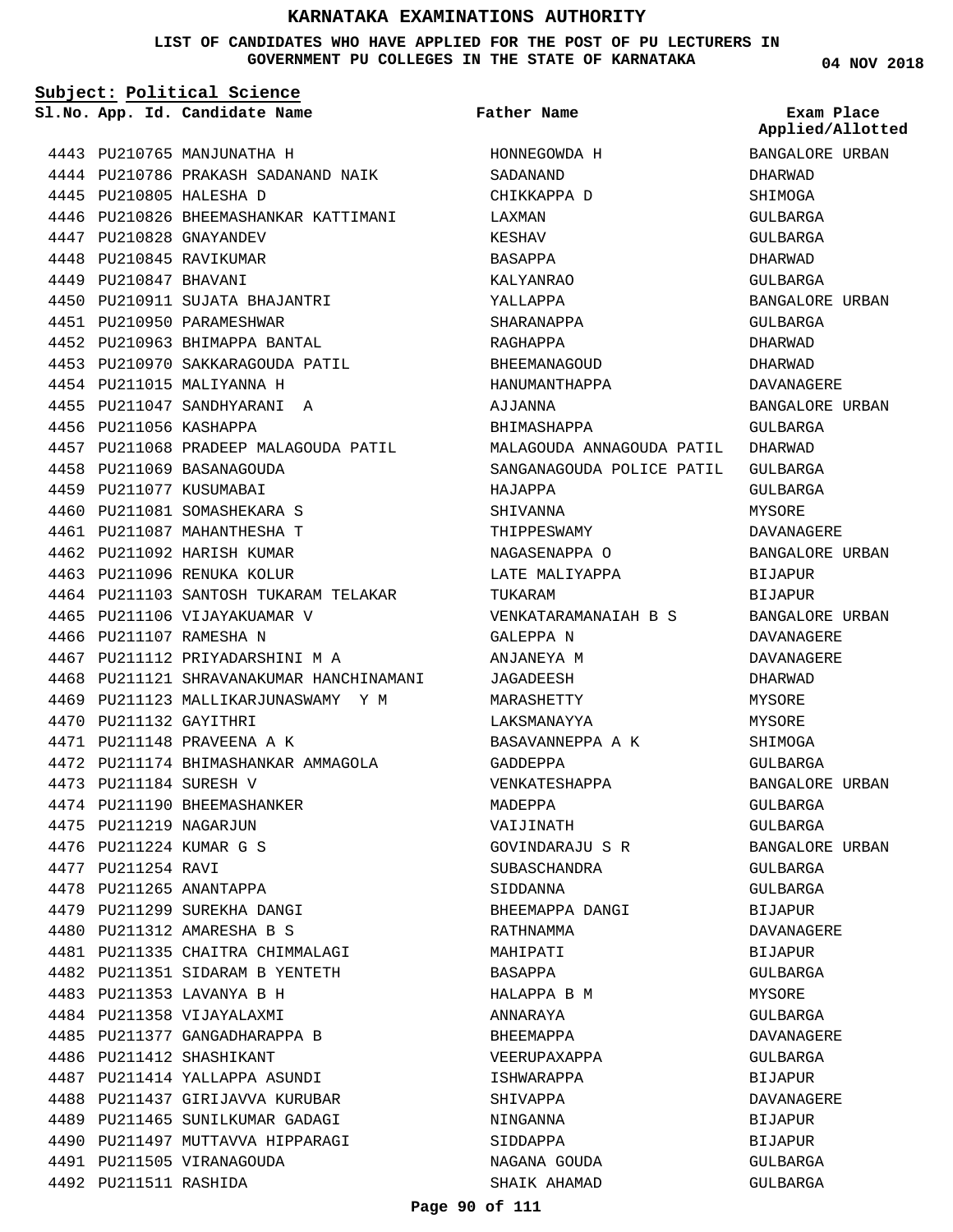### **LIST OF CANDIDATES WHO HAVE APPLIED FOR THE POST OF PU LECTURERS IN GOVERNMENT PU COLLEGES IN THE STATE OF KARNATAKA**

**Subject: Political Science**

**App. Id. Candidate Name Sl.No. Exam Place Father Name**

**04 NOV 2018**

**Applied/Allotted**

|      |                        | 4493 PU211519 RAVIKUMARA S              |
|------|------------------------|-----------------------------------------|
|      |                        | 4494 PU211522 DEVADHAR SEETA            |
|      |                        | 4495 PU211533 RATHNAIAH                 |
|      |                        | 4496 PU211577 SUNIL KUMAR M             |
|      |                        | 4497 PU211586 SHRIDATTATREYA NAYAK      |
|      |                        | 4498 PU211601 KHASIMSAB                 |
|      |                        | 4499 PU211653 SHIVAPRASAD G             |
|      |                        | 4500 PU211700 KARIYAPPA                 |
|      | 4501 PU211708 ROOPA    |                                         |
|      |                        | 4502 PU211717 MUDAKAPPA TOTAPPANAVAR    |
|      |                        | 4503 PU211727 SUBHASCHANDRA R KOLUR     |
|      |                        | 4504 PU211731 MEGHA BELADHADI           |
|      |                        | 4505 PU211732 KARUNA E V                |
|      |                        | 4506 PU211736 SANJAY SADEPPA BHANGI     |
|      |                        | 4507 PU211788 NAVEENA M D               |
|      |                        | 4508 PU211799 VIVEKA H M                |
|      |                        | 4509 PU211825 GOVINDAGOUDA GOUDAR       |
|      |                        | 4510 PU211826 SURESHA M K               |
|      |                        | 4511 PU211837 PRAVEENA T                |
|      |                        | 4512 PU211880 GURUVAPPA NAIK S          |
|      |                        | 4513 PU211881 BHIMASHEN KARAKAPPA BHAVI |
|      |                        | 4514 PU211945 NARASIMHALU               |
|      | 4515 PU211952 JAISUDHA |                                         |
|      | 4516 PU211980 SUMA H T |                                         |
|      |                        | 4517 PU212012 VINAYKUMAR J H            |
|      |                        | 4518 PU212032 MANJUNATH MANGALUR        |
|      |                        | 4519 PU212059 SHIVANANDA                |
|      |                        | 4520 PU212074 NARASAPPA                 |
|      |                        | 4521 PU212085 BASAPPA MADAR             |
|      |                        | 4522 PU212101 YASHODHA M N              |
|      |                        | 4523 PU212110 BASALINGAMMA              |
|      |                        | 4524 PU212114 VEENA K N                 |
| 4525 |                        | PU212123 NETHRAVATHI S                  |
| 4526 |                        | PU212135 GANGAMMA G                     |
|      |                        | 4527 PU212155 REVANASIDDAYYA            |
|      |                        | 4528 PU212156 PRAVEEN PATIL             |
|      |                        | 4529 PU212159 MANJULA GOULER            |
|      |                        | 4530 PU212161 NAGARAJ KATAWA            |
|      |                        | 4531 PU212189 SHILPA NAROONI            |
|      | 4532 PU212205 RAVI R S |                                         |
| 4533 |                        | PU212206 BHAVARAWWA SIDARAY POOJARI     |
| 4534 |                        | PU212211 LOKESHA H B                    |
| 4535 |                        | PU212225 UMESH MADAR                    |
|      |                        | 4536 PU212230 RAMACHANDRAN G A          |
|      |                        | 4537 PU212236 MALLIKARJUNA G L          |
| 4538 |                        | PU212238 VIJAYAKUMAR P                  |
|      | 4539 PU212240 KAMANNA  |                                         |
|      |                        | 4540 PU212262 MANJUNATHA B N            |
| 4541 |                        | PU212272 KOPPALAMATADA SAVITHRAMMA      |
|      |                        | 4542 PU212288 LAXMANA AGASABAL          |

SADASHIVAPPA PANDAPPA MINNAIAH MUSTURAPPA CHANDRASHEKHAR NAYAK PEERSAB GUNDAIAH C S EARAPPA PUTTASWAMY HANAMANTAPPA RAMAPPA KOLUR LOHIT VENKATARAMANA SADEPPA BHANGI DURGESH MURTHY M B MANJUNATHA H L SANGANAGOUDA KULLEGOWDA LAKSHMI DEVI CHUKRA NAIK S KARAKAPPA ANJANEYA T KISHANRAO THIPPESHAPPA H S HANAMANTARAYA IRAPPA MANGALUR APPARAO LAXMAPPA HANAMANTRAYA MADAR MAHADEVANNA K SHARANAPPA NARASHIMAYYA K S SREENIVASAREDDY GANGANNA PANJINA LINGAYYA CHANDRAKANT SHEKAPPA SURENDRASA SUBHAS RAJU K H SIDARAY POOJARI BILIGIRIRANGANAYAKA SATYAPPA ANJAPPA LOKESHAPPA G S PARAMESWARAPPA T JAGANATH NARASIMHAIAH GURUSDDAIAH K M RAMAPPA

DAVANAGERE DHARWAD MYSORE DAVANAGERE GULBARGA GULBARGA BANGALORE URBAN GULBARGA MYSORE DHARWAD DHARWAD DHARWAD BANGALORE URBAN DHARWAD MYSORE MYSORE DHARWAD MYSORE DAVANAGERE MANGALORE DHARWAD GULBARGA GULBARGA SHIMOGA BIJAPUR DHARWAD  $CITIRARCA$ GULBARGA BIJAPUR MYSORE GULBARGA MYSORE BANGALORE URBAN BANGALORE URBAN GULBARGA DHARWAD DHARWAD DHARWAD BIJAPUR SHIMOGA BANGALORE URBAN MYSORE DHARWAD BANGALORE URBAN SHIMOGA BANGALORE URBAN GULBARGA SHIMOGA

DAVANAGERE BIJAPUR

### **Page 91 of 111**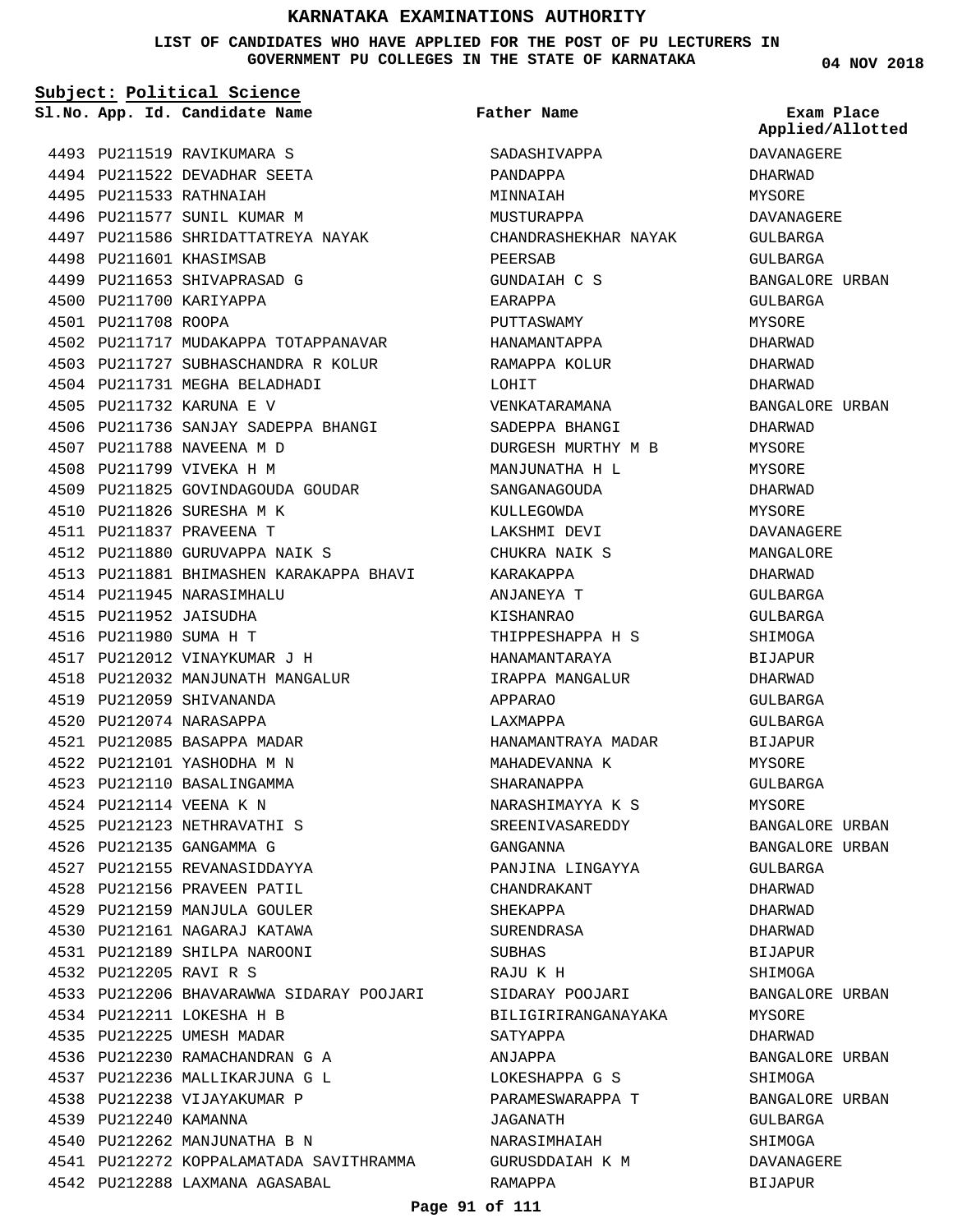**LIST OF CANDIDATES WHO HAVE APPLIED FOR THE POST OF PU LECTURERS IN GOVERNMENT PU COLLEGES IN THE STATE OF KARNATAKA**

**Subject: Political Science**

**Father Name**

|                       | Sl.No. App. Id. Candidate Name        | Father Name                                  | Exam Place<br>Applied/Allotted |
|-----------------------|---------------------------------------|----------------------------------------------|--------------------------------|
| 4543 PU212346 SANTOSH |                                       | MANIKAPPA                                    | GULBARGA                       |
| 4544 PU212349 KALIDAS |                                       | ARJUN                                        | GULBARGA                       |
|                       | 4545 PU212362 MANJUNATHA B A          | ANANTHA NARAYANA B N                         | MYSORE                         |
|                       | 4546 PU212421 HARIJANA DEVENDRA       | HARIJANA RAMAPPA                             | DHARWAD                        |
|                       | 4547 PU212452 NINGANA GOUDA K         | BASAPPA K                                    | DHARWAD                        |
|                       | 4548 PU212466 BASAVARAJ               | REVAPPA BUGGI                                | GULBARGA                       |
|                       | 4549 PU212471 SHIVARAJ                | GUNDAMMA                                     | GULBARGA                       |
| 4550 PU212483 KUMAR   |                                       | GOUDAPPA                                     | GULBARGA                       |
|                       | 4551 PU212513 SUNITHA H               | HANUMANTHA                                   | MYSORE                         |
|                       | 4552 PU212518 VISHWANATHA KUMBALUR    | RAMACHANDRAPPA                               | DHARWAD                        |
|                       | 4553 PU212528 ANJALI M T              | TEEKACHARI                                   | SHIMOGA                        |
|                       | 4554 PU212585 NAVEEN KUMAR BP         | PUTTASWAMY                                   | BANGALORE URBAN                |
|                       | 4555 PU212615 HANAMANTARAYA HOUNSHI   | PADMAPPA                                     | DHARWAD                        |
| 4556 PU212639 SAVITA  |                                       | BHEEMREDDY                                   | GULBARGA                       |
|                       | 4557 PU212643 CAUVERY T B             | BHASKARA T D                                 | MANGALORE                      |
|                       | 4558 PU212659 LINGANAGOUDRA           | HIREGOUDA HIREGOUDRA                         | DHARWAD                        |
|                       | 4559 PU212689 ANJINAPPA ARASAPURADA   | CHANDARAPPA                                  | DAVANAGERE                     |
|                       | 4560 PU212691 MANJULA TALAVARA        | BASAVARAJAPPA T                              | <b>DAVANAGERE</b>              |
|                       | 4561 PU212704 RAJESHWARI K            | KEMPARAMAIAH                                 | BANGALORE URBAN                |
|                       | 4562 PU212711 DEVINDRAPPA GOUDA       | VIRUPAKSHAPPA GOUDA POLICE GULBARGA<br>PATIL |                                |
|                       | 4563 PU212738 ANUPAMA HIREGOUDAR      | Shanmukangouda                               | DHARWAD                        |
|                       | 4564 PU212750 LAVAKUSHA B R           | B B RUDRAIAH                                 | MYSORE                         |
|                       | 4565 PU212759 NISHIDA N               | NAGANNA                                      | MYSORE                         |
|                       | 4566 PU212762 CHANDRAPRABHA A         | ARAJJEGOWDA                                  | MYSORE                         |
|                       | 4567 PU212771 SANGEETHA M             | MAHADEVAIAH                                  | MYSORE                         |
|                       | 4568 PU212778 SURESH BABU G S         | SRINIVASAPPA                                 | BANGALORE URBAN                |
|                       | 4569 PU212781 NAVEENA S               | SHIVANNA S                                   | SHIMOGA                        |
| 4570 PU212794 KRISHNA |                                       | MUDALAGIRIYAIAH                              | BANGALORE URBAN                |
|                       | 4571 PU212840 SANTOSHA                | RAMCHANDRA                                   | GULBARGA                       |
|                       | 4572 PU212844 SUDHIR KOTHIWALE        | NIRMALA                                      | DHARWAD                        |
|                       | 4573 PU212856 RAFHIK SAYYAD           | IBRAHIM                                      | DHARWAD                        |
| 4574 PU212891 SHABANA |                                       | ABEED USMAN KHAN                             | GULBARGA                       |
| 4575 PU212907 JYOTI   |                                       | VEERAREDDY                                   | GULBARGA                       |
|                       | 4576 PU212912 RENUKADEVI              | MALLINATH                                    | BANGALORE URBAN                |
|                       | 4577 PU212933 SURESHA K S             | SHIVANNA                                     | MANGALORE                      |
|                       | 4578 PU212947 CHANDRAPPA              | MANJA NAIK                                   | SHIMOGA                        |
|                       | 4579 PU212969 KIRANKUMAR S ALADAKATTI | SADANANDAPPA                                 | DHARWAD                        |
|                       | 4580 PU212994 SANJEEV KATTIMANI       | NAMADEV                                      | BIJAPUR                        |
|                       | 4581 PU212995 RAVI KATTIMANI          | NAMADEV                                      | BIJAPUR                        |
|                       | 4582 PU213002 REVANASIDDAPPA          | MALLESHAPPA                                  | GULBARGA                       |
|                       | 4583 PU213012 VIJAYALAKSHMI HOONALLI  | ASHOK                                        | BIJAPUR                        |
|                       | 4584 PU213035 BASAVARAJ               | TOTAPPA GUNGADI                              | DHARWAD                        |
|                       | 4585 PU213041 VISHNU KUMAR PAWAR      | SHIVAPPA                                     | DHARWAD                        |
|                       | 4586 PU213045 SUNITHA T               | BASAVARAJ T                                  | DAVANAGERE                     |
|                       | 4587 PU213053 SHIVALINGAIAH B R       | RAJU                                         | BANGALORE URBAN                |
|                       | 4588 PU213054 DEEPAK M S              | M P SUDARSHAN                                | MYSORE                         |
|                       | 4589 PU213066 RAVEESHA B B            | BASAVARAJU                                   | SHIMOGA                        |
| 4590 PU213071 VITHAL  |                                       | NAGAPPA                                      | GULBARGA                       |
|                       | 4591 PU213082 CHITHRA S               | SUNDARA MOOLYA                               | MANGALORE                      |
|                       |                                       |                                              |                                |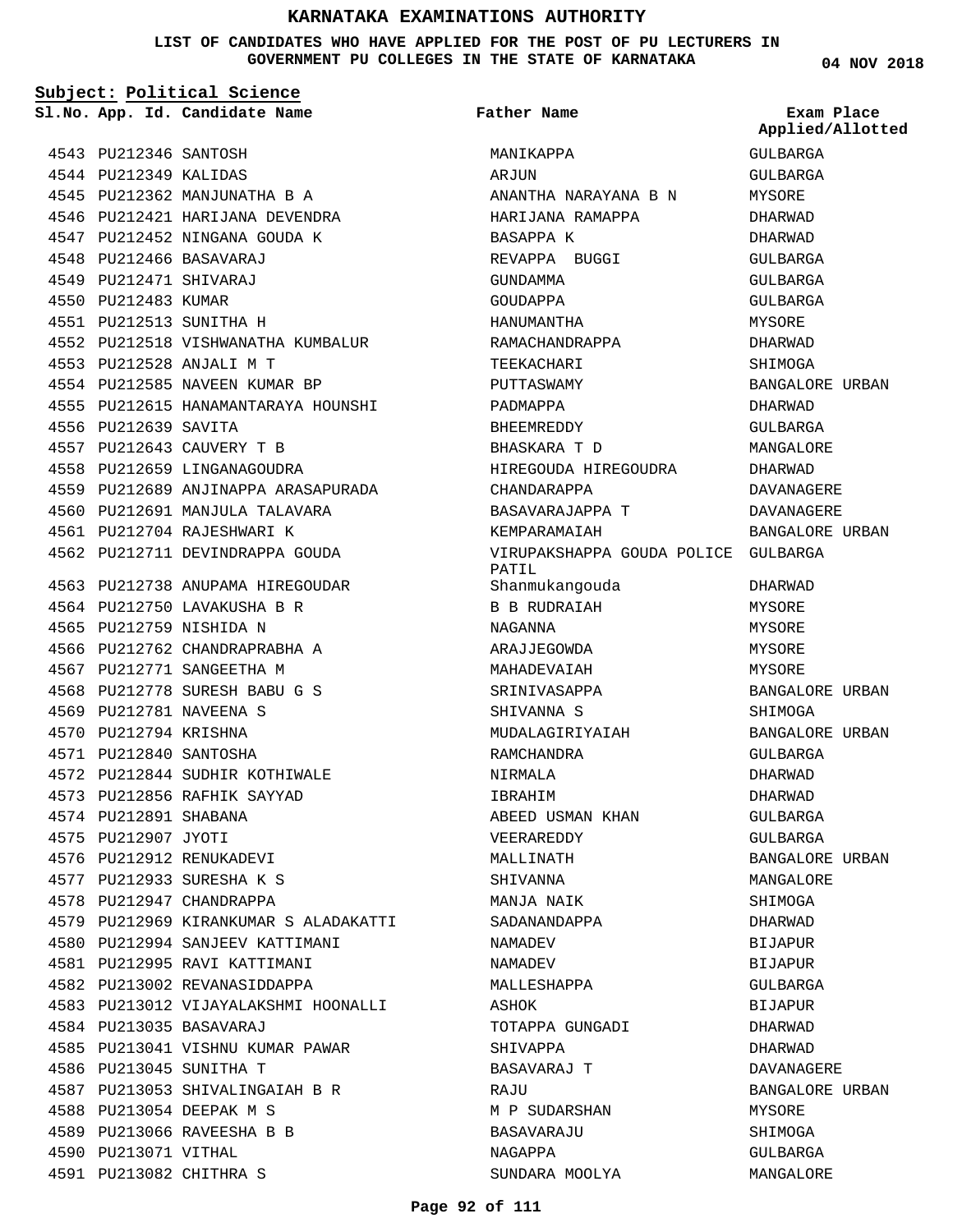## **LIST OF CANDIDATES WHO HAVE APPLIED FOR THE POST OF PU LECTURERS IN GOVERNMENT PU COLLEGES IN THE STATE OF KARNATAKA**

**04 NOV 2018**

| Subject: Political Science |                        |                                         |                      |                                |
|----------------------------|------------------------|-----------------------------------------|----------------------|--------------------------------|
|                            |                        | Sl.No. App. Id. Candidate Name          | <b>Father Name</b>   | Exam Place<br>Applied/Allotted |
|                            |                        | 4592 PU213083 MUTTANNA JAYAGONDRA       | BASAPPA              | DHARWAD                        |
|                            | 4593 PU213097 KANTANNA |                                         | CHANNAPPA            | DHARWAD                        |
|                            |                        | 4594 PU213111 ANANDA APTE P             | PARASHURAMA APTE     | MANGALORE                      |
|                            |                        | 4595 PU213138 HANUMANTRAYA              | BASAYYA              | BANGALORE URBAN                |
|                            |                        | 4596 PU213140 ANIL HANJI                | YALLAPPA             | DHARWAD                        |
|                            |                        | 4597 PU213147 SIDDARUDHA                | SANGAPPA             | GULBARGA                       |
|                            |                        | 4598 PU213152 SHIVANANDA DANDINAVAR     | RAMACHANDRA          | <b>BIJAPUR</b>                 |
|                            |                        | 4599 PU213160 SHOBHA KHOT               | MAHADEV              | DHARWAD                        |
|                            |                        | 4600 PU213161 VISHWANATH TOTI           | SHANTAKUMAR          | DHARWAD                        |
|                            |                        | 4601 PU213191 YALLAPPA LAKKIKOPPA       | NAGAPPA              | DHARWAD                        |
|                            |                        | 4602 PU213193 LAKSHMI DEVI              | CHANNAPPA GOUDA      | GULBARGA                       |
|                            |                        | 4603 PU213194 MOHAMAD HUSSAIN           | RAJASAB              | GULBARGA                       |
|                            |                        | 4604 PU213195 SANGEETA GONHAL           | NAGESHWARAPPA        | GULBARGA                       |
|                            |                        | 4605 PU213223 SANGAPPA HUNNUR           | MALLAPPA             | DHARWAD                        |
|                            | 4606 PU213227 SHIVARAJ |                                         | BHEEMASHA            | GULBARGA                       |
|                            | 4607 PU213278 SIDDARAM |                                         | CHANDRAKANTH         | GULBARGA                       |
|                            | 4608 PU213295 RAVI     |                                         | TUKARAM              | GULBARGA                       |
|                            |                        | 4609 PU213328 PEERAPPA PUJARI           | VENKAPPA             | <b>BIJAPUR</b>                 |
|                            |                        | 4610 PU213346 SHIVASHANKER METI         | KALAKAPPA            | BIJAPUR                        |
|                            |                        | 4611 PU213365 SHIVASHARANAYYA           | SANGAYYA BIRADAR     | GULBARGA                       |
|                            |                        | 4612 PU213411 ANAND KUMBAR              | SIDRAMA              | BIJAPUR                        |
|                            |                        | 4613 PU213430 SUJATA B PUDABANGI        | BALAPPA              | DHARWAD                        |
|                            |                        | 4614 PU213435 SHIVANAND BEERAPPA HEGADE | BEERAPPA HEGADE      | DHARWAD                        |
|                            |                        | 4615 PU213443 MADHURA GANAPATI NAIK     | GANAPATI NAIK        | DHARWAD                        |
|                            |                        | 4616 PU213475 POORNIMA K                | KARIYANNA            | BANGALORE URBAN                |
|                            | 4617 PU213482 KAVITA G |                                         | SURESH G             | GULBARGA                       |
|                            |                        | 4618 PU213487 BHEEMASHANKAR PATIL       | CHANNAMALLAPPA PATIL | <b>GULBARGA</b>                |
|                            |                        | 4619 PU213501 VIJAYALAXMI KOUJALAGI     | LAXMAN               | DHARWAD                        |
|                            |                        | 4620 PU213514 MALLIKA M                 | MUNIDASAPPA          | BANGALORE URBAN                |
|                            |                        | 4621 PU213515 JAGADISH DUPAD            | HAVAPPA              | <b>BIJAPUR</b>                 |
|                            |                        | 4622 PU213543 RAJESHA K A               |                      |                                |
|                            |                        | 4623 PU213546 SHILPA K H                | ANANDAPPA<br>HALAPPA | DHARWAD                        |
|                            |                        | 4624 PU213556 HARISHA D                 | DODDAIAH M R         | DHARWAD                        |
|                            |                        |                                         |                      | SHIMOGA                        |
|                            |                        | 4625 PU213559 SREENATHA B V             | VENKATAGIRIYAPPA     | BANGALORE URBAN                |
|                            |                        | 4626 PU213562 MALLIKARJUN AMBLI         | MARUTI               | DHARWAD                        |
|                            |                        | 4627 PU213604 SHIVAYYA S PUJER          | SOMAYYA              | DHARWAD                        |
|                            | 4628 PU213620 VEENA    |                                         | MUDDAPPA             | GULBARGA                       |
|                            |                        | 4629 PU213634 MADHUSOODAN DASAR         | NAGAPPA DASAR        | <b>DAVANAGERE</b>              |
|                            |                        | 4630 PU213664 MARILINGAPPA              | MALLAPPA             | GULBARGA                       |
|                            |                        | 4631 PU213680 SARVAMANGLA               | BAKKAPPA             | GULBARGA                       |
|                            |                        | 4632 PU213703 BHASHA NADAF              | ALLISA               | BIJAPUR                        |
|                            |                        | 4633 PU213704 SHASHIKALA G L            | Lakshminarasappa     | BANGALORE URBAN                |
|                            |                        | 4634 PU213740 VIJAYALAXMI               | KASHIRAYA            | GULBARGA                       |
|                            |                        | 4635 PU213753 RADHAMANI M               | MAHALINGAIAH         | MYSORE                         |
|                            |                        | 4636 PU213779 UMADEVI PATIL             | SHASHIDHARGOUDA      | DHARWAD                        |
|                            |                        | 4637 PU213780 ASHARANI B                | BASAVANYAPPA         | SHIMOGA                        |
|                            |                        | 4638 PU213781 MUMTAJ BEGUM M            | SHARIFF SAHEB M      | GULBARGA                       |
|                            |                        | 4639 PU213790 SHARATH KUMAR M N         | NARAYANA             | SHIMOGA                        |
|                            | 4640 PU213793 SHRIDEVI |                                         | KASHAPPA             | GULBARGA                       |

## **Page 93 of 111**

NARAYANA B K

MYSORE

PU213803 PRIYA B N 4641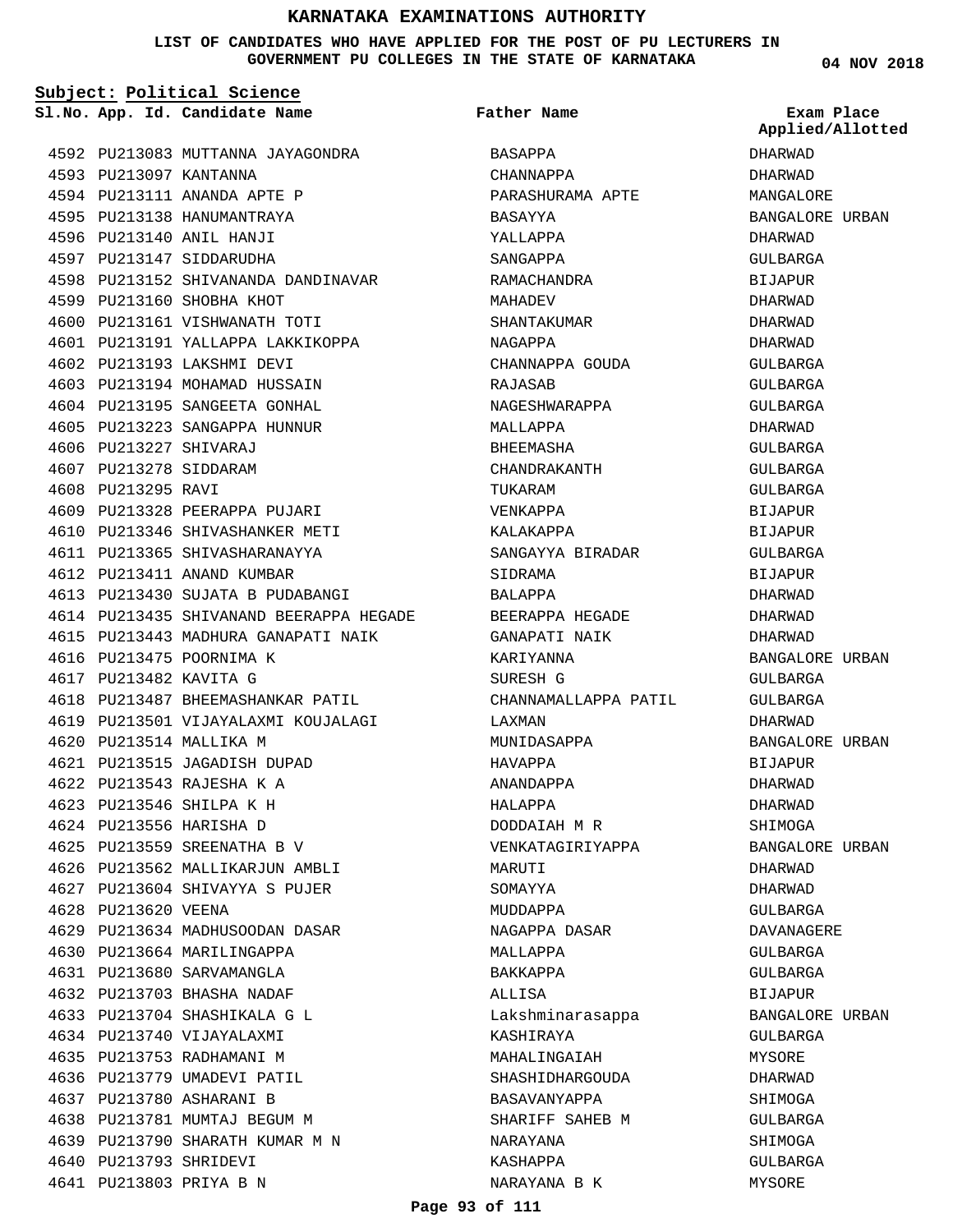**LIST OF CANDIDATES WHO HAVE APPLIED FOR THE POST OF PU LECTURERS IN GOVERNMENT PU COLLEGES IN THE STATE OF KARNATAKA**

**Subject: Political Science**

**App. Id. Candidate Name Sl.No. Exam Place**

PU213841 KOTRESH G S 4647 PU213846 BINDUSHREE D D 4648

PU213887 HEMALATHA Y H 4652 4653 PU213895 JAYALALITHA

4655 PU213978 DIWAKARA M S 4656 PU214001 KHUDABAX MULLA 4657 PU214022 CHANDRAPPA G 4658 PU214025 SUMA H C PU214038 RENUKA A 4659 4660 PU214044 YALLALING PU214084 ANANDA N 4661 4662 PU214101 RAVEENDRA

4663 PU214108 NAGARAJ SHETTY 4664 PU214118 NAGABHUSHAN B N 4665 PU214123 LAKSHAMAPPA METI

4666 PU214125 SOMALATHA B

4668 PU214174 SHARANAPPA

4670 PU214203 LAXMAN KAPALI PU214250 MARUTHI S 4671 4672 PU214267 CHETANA M K 4673 PU214269 AKKATAI KICHADI

4675 PU214299 GEETA UMRANI 4676 PU214316 NAJMABANU SHAIKH 4677 PU214317 PANCHAKSHARI S S PU214324 MADHUKUMAR T R 4678

4681 PU214331 SUBHAS PATIL PU214332 SANGEETA 4682

4683 PU214333 PUNDALIK BADAGI 4684 PU214337 PRASHANT MAMADAPUR 4685 PU214344 VISHWANATH MATHAPATI

4686 PU214345 PEERAPPA PUJARI

4688 PU214387 SIDDARTHA B K 4689 PU214391 HANUMANTHAPPA 4690 PU214432 MAHADEV MADAR 4691 PU214447 GEETABAI LAMANI

4687 PU214378 RAGHUCHANDRA SWAMY R

4679 PU214329 NAGANNA 4680 PU214330 SUMITRA

4669 PU214202 DURGAPPA KARASENNAVAR

4674 PU214272 SHRADHA GURUDATTA DESAI

4667 PU214157 ANITA

4650 PU213860 KAVITA G MOHITENAVAR

4649 PU213852 BHUVANA

PU213883 SUJATHA 4651

4654 PU213969 SUDHA

4642 PU213817 SABANNA 4643 PU213821 KAVITA 4644 PU213834 SOMESHA 4645 PU213838 SHAILA N 4646 PU213840 JYOTI

**Father Name**

BHEEMANNA SHESHAPPA PATTAR SANNAIAH MOURIS K N BASWARAJ SUBHAS G DEVARAJAPPA M DUGGAPPA GOWDA K M gangadhar ANAVEERAPPA HUCHEGOWDA PADMANABHA HANUMANTAPPA HOLKUNDI SOMASHEKHARAPPA MAJALESAB GANGADHARAPPA CHIKKEGOWDA GANGAPPA ANJALA HANAMANT NAGARAJU KONAPPA HULLIKERI SADANAND SHETTY NARASAIAH SHANKARAPPA BASAVARAJ VN BASAPPA IRAGANTHI HANAMANT KARASENNAVAR PRAMOD SOMANNA MUDE KOMARAPPA ALLAPPA KICHADI GURUDATTA VITTHAL MAHAMMAD YAKUB SHAIKH SHIVASANKRAPPA RUDRESH T B SHIVARAYA chinnaraddeppa ANNASABGOUD PATIL KALYANRAO V AT. TIV MALLIKARJUN GURANINGAYYA VENKAPPA RACHAIAH KRISHNAPPA KAPLI NAGAPPA NAGAPPA NARAYAN

**04 NOV 2018**

**Applied/Allotted**

GULBARGA GULBARGA MYSORE

MANGALORE GULBARGA DAVANAGERE MYSORE MANGALORE BANGALORE URBAN GULBARGA **MYSORE** MANGALORE GULBARGA MYSORE BIJAPUR DHARWAD MYSORE GULBARGA GULBARGA MYSORE BIJAPUR DHARWAD SHIMOGA BIJAPUR BANGALORE URBAN GULBARGA GULBARGA DHARWAD DHARWAD SHIMOGA DAVANAGERE BIJAPUR DHARWAD BIJAPUR DHARWAD MYSORE SHIMOGA **BIJAPUR** BIJAPUR BIJAPUR **BIJAPUR** BIJAPUR BIJAPUR BIJAPUR BIJAPUR BANGALORE URBAN BANGALORE URBAN BANGALORE URBAN BIJAPUR BIJAPUR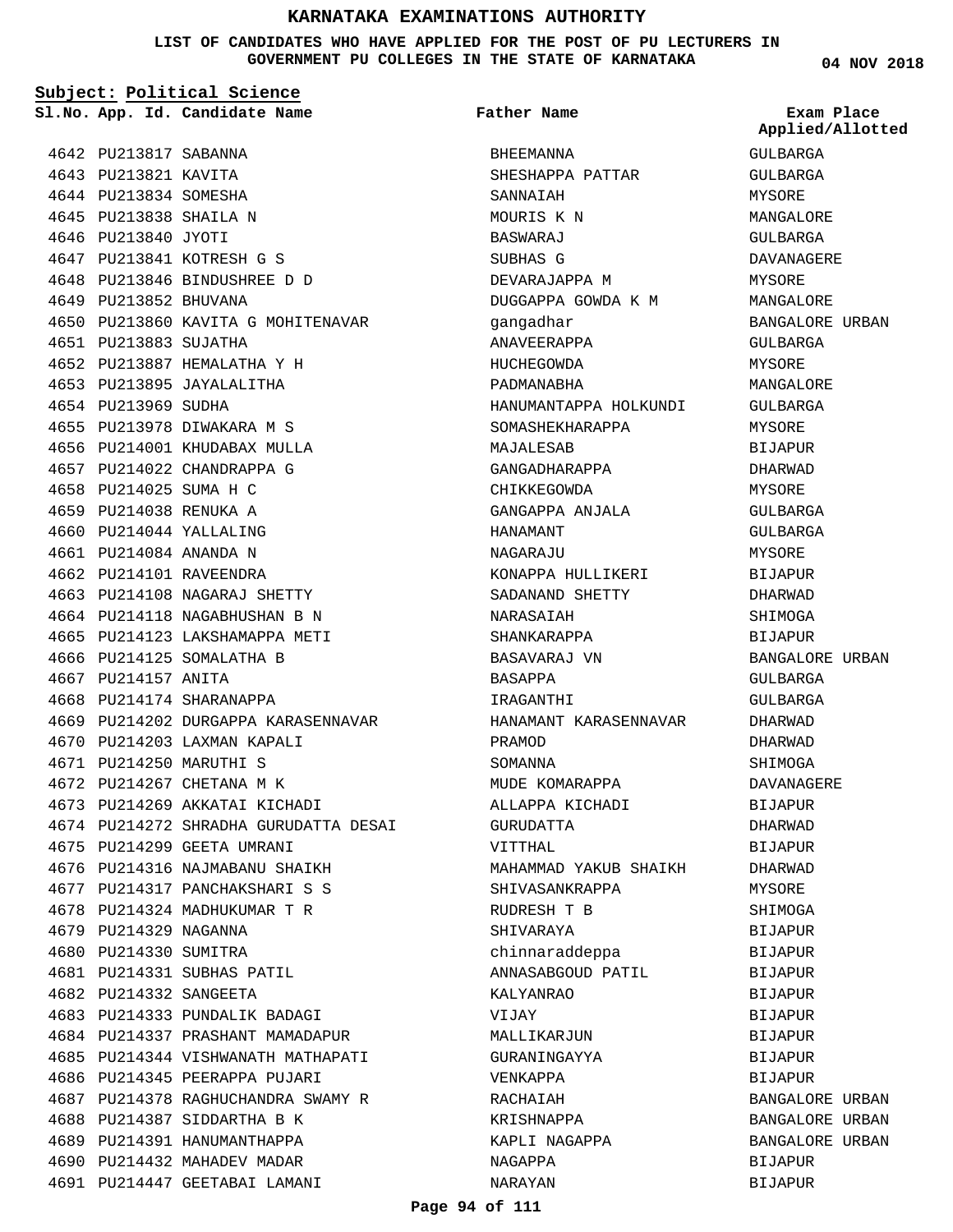### **LIST OF CANDIDATES WHO HAVE APPLIED FOR THE POST OF PU LECTURERS IN GOVERNMENT PU COLLEGES IN THE STATE OF KARNATAKA**

**Subject: Political Science**

**App. Id. Candidate Name Sl.No. Exam Place**

4696 PU214504 VEERESH K C

4698 PU214511 JAJIANJANEYA 4699 PU214512 SUNDRESHA M

4693 PU214483 VIJAYKUMAR KAMBI 4694 PU214493 SHASHIKUMAR B

4697 PU214509 RADHIKA B MUTGEKAR

4700 PU214527 CHANDRA SHEKHAR K 4701 PU214528 MABUSAB GADEDAR 4702 PU214532 YALLAPPA MADAR 4703 PU214544 BALLOLLI SAVITRI 4704 PU214553 HANAMANTH BAJANTRI 4705 PU214570 VANAJAKSHI T C

4710 PU214667 LAKSHMI THIPPAYYA

4716 PU214738 KEADARI BIJJARAGI

4727 PU214852 BASAVARAJA NAIK D 4728 PU214867 BALAPPA TALAWAR

PU214894 PRAKASHA RACHANNANAVAR 4731

4718 PU214754 ASHOK HOSAMANI 4719 PU214756 MAMATHA G M 4720 PU214778 ANILAKUMAR PU214784 SHVETHA M 4721 4722 PU214791 THRIVENI D P

4692 PU214449 INDRAMMA

4695 PU214497 GOVIND

4706 PU214604 SUNIL M 4707 PU214631 SAVITHA 4708 PU214645 RADHA 4709 PU214648 RESHMA P

PU214682 BHASKARA R 4711 4712 PU214686 JAYADEVA C R 4713 PU214718 RAJAKUMAR NAVI

4714 PU214726 SUNITHA S 4715 PU214728 MAHANTESH

4717 PU214747 HARISHA R

4723 PU214796 MADHU T 4724 PU214805 NEMARAJU H PU214824 LOKESH G 4725 PU214848 GEETHA D M 4726

4729 PU214870 ROOPA M K 4730 PU214884 SHARIFF

4732 PU214898 NINGANNA 4733 PU214925 RAMESH 4734 PU214940 SHOBHA K 4735 PU214941 VENKATESHA S 4736 PU214965 IRAPPA ALAGODI 4737 PU214972 SHEELAVATHI K 4738 PU215028 BALAWANTRAYA 4739 PU215029 MAHESH KUMAR T

4740 PU215040 SAVITHA M

4741 PU215055 THARANATHA G S

**Father Name**

HARALAIAH SADASHIVAYYA BHEEMAPPA

BABURAO

MOGANNA PRATAPA K RAJESAB SHIVAPPA

NAKUL

MALLU B THIMMANNA DEVAIAH PYARUJAN K THIPPAYYA RAVANAPPA

SIDDAPPA SWAMY

SADASHIV RUDRAPPA

MACHEGOWDA GURALINGAPPA THIMMAPPAGOWDA M PUTTASWAMY H THIPPESHAPPA H R HANUMANTHARAYA D E

GOVINDAPPA MANJEGOWDA DENYA NAIK R NINGAPPA KEDARAPPA DASTAGEER PARAMESHAPPA MALLANNA HANUMANTH KEMPEGOWDA SOMASHETTY SHENKARAPPA

SHREE KRISHNA P C SIDRAMAPPA

TUKARAM MUNIYAPPA V shivappa g s

BABURAO KULKARNI CHANDRASHEKHARAPPA K

JAJI KOMAREPPA

FAKEERASHETTI

CHIKKIREGOWDA

REVANASIDDAIAH

KALLAPPA NIRONI

SOMAPPA HOSAMANI

**04 NOV 2018** DHARWAD DAVANAGERE DAVANAGERE GULBARGA DAVANAGERE DHARWAD GULBARGA MYSORE DAVANAGERE DHARWAD **BIJAPUR** DHARWAD DHARWAD MYSORE MYSORE BANGALORE URBAN MYSORE BANGALORE URBAN DHARWAD BANGALORE URBAN BANGALORE URBAN GULBARGA MYSORE GULBARGA DHARWAD BANGALORE URBAN DHARWAD BANGALORE URBAN GULBARGA MYSORE MYSORE SHIMOGA BANGALORE URBAN DAVANAGERE MYSORE DAVANAGERE DHARWAD SHIMOGA MYSORE MYSORE GULBARGA BANGALORE URBAN MYSORE **Applied/Allotted**

**MYSORE** DHARWAD

GULBARGA DHARWAD

MYSORE

BANGALORE URBAN

BANGALORE URBAN

### **Page 95 of 111**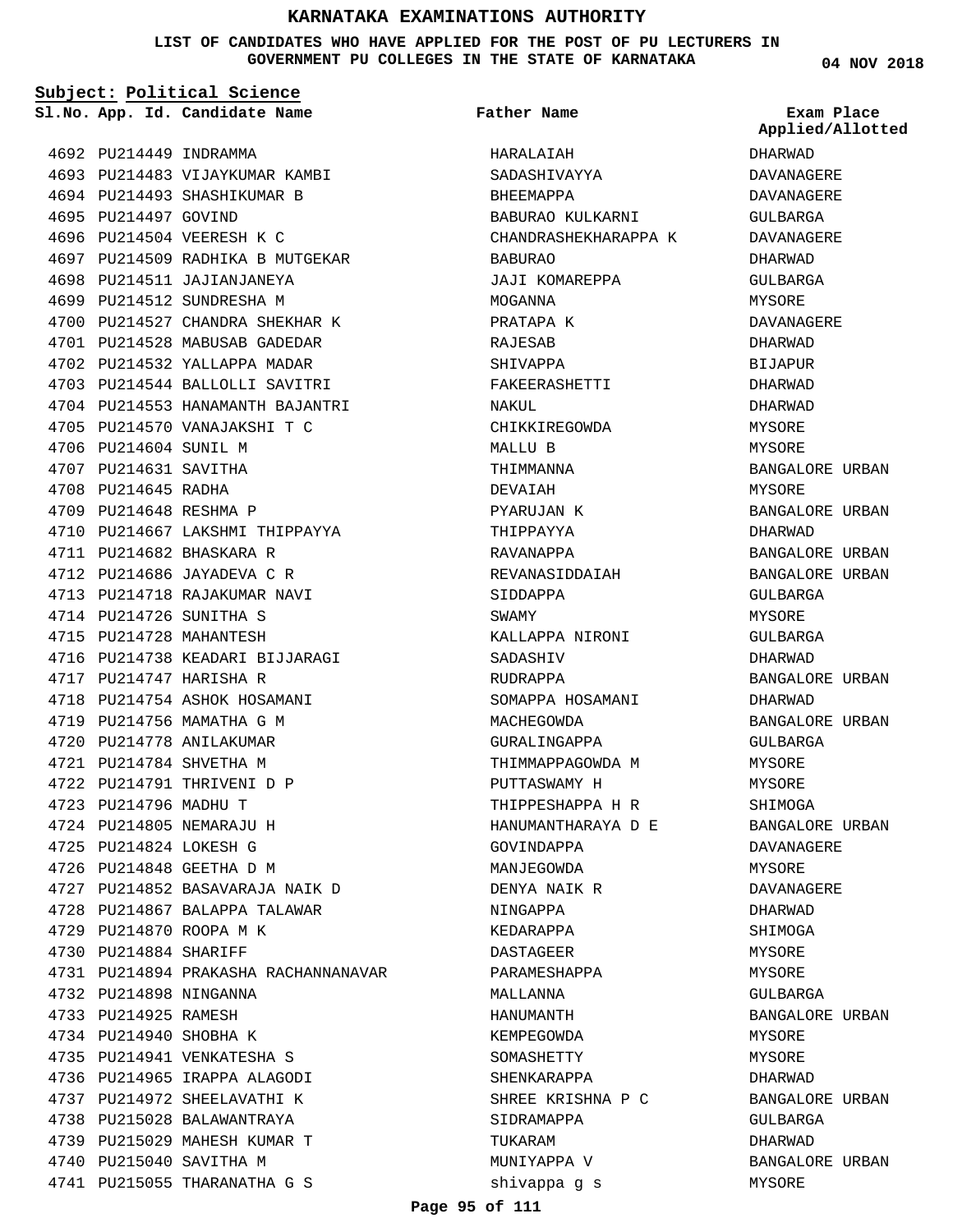**LIST OF CANDIDATES WHO HAVE APPLIED FOR THE POST OF PU LECTURERS IN GOVERNMENT PU COLLEGES IN THE STATE OF KARNATAKA**

|                       | Sl.No. App. Id. Candidate Name             | <b>Father Name</b>  | Exam Place<br>Applied/Allotted |
|-----------------------|--------------------------------------------|---------------------|--------------------------------|
|                       | 4742 PU215084 SIDDARAM KOLI                | IRANNA              | BIJAPUR                        |
|                       | 4743 PU215087 TEJESWANI K B                | BELAGERAPPA K R     | BANGALORE URBAN                |
|                       | 4744 PU215099 PRAKASHA B S                 | SHIVANNACHARI       | MYSORE                         |
|                       | 4745 PU215103 VIJAYALAXMI                  | RAMALINGAYYA        | GULBARGA                       |
|                       | 4746 PU215111 KUSUMA S D                   | H DODDAIAH          | MYSORE                         |
|                       | 4747 PU215112 NANJAMMANNI N                | NANJAIAH            | MYSORE                         |
|                       | 4748 PU215145 PAVITHRA M J                 | JAVAREGOWDA         | MYSORE                         |
|                       | 4749 PU215148 PAPANNA G                    | GOVINDAIAH          | MYSORE                         |
|                       | 4750 PU215154 KUSUMA K S                   | SHIVALINGAPPA K N   | BANGALORE URBAN                |
|                       | 4751 PU215157 POORNIMA S                   | SIDDARAJU           | BANGALORE URBAN                |
| 4752 PU215163 KAMANNA |                                            | JAGANATH            | GULBARGA                       |
|                       | 4753 PU215174 RAMACHANDRA G L              | LAKKAPPA            | MYSORE                         |
|                       | 4754 PU215186 SUMANGALA                    | BASAVARAJ           | GULBARGA                       |
|                       | 4755 PU215207 KIRANKUMAR R C               | CHIKKARAMAIAH       | BANGALORE URBAN                |
|                       | 4756 PU215225 MANJESH K K                  | KENCHARAYAPPA K C   | <b>BANGALORE URBAN</b>         |
| 4757 PU215229 RAVI K  |                                            | KRISHNA NAIK        | BANGALORE URBAN                |
|                       | 4758 PU215273 KILLEDAR VAHEDABANU          | DAOODSAB            | DHARWAD                        |
|                       | 4759 PU215278 DAYANANDA                    | GANGAPPA NAIKODI    | GULBARGA                       |
|                       | 4760 PU215284 HANUMESH KUMAR G H           | HANUMANTHAPPA G B   | DHARWAD                        |
|                       | 4761 PU215304 VARADARAJU K N               | NANJEGOWDA          | MYSORE                         |
| 4762 PU215305 JYOTI   |                                            | SHIVANANDAYYA       |                                |
| 4763 PU215333 JYOTI   |                                            |                     | GULBARGA                       |
|                       |                                            | SUDHAKAR            | GULBARGA                       |
|                       | 4764 PU215336 BALARAM LAMANI               | CHANDU              | DHARWAD                        |
|                       | 4765 PU215343 SHAILASHREE SHETTY           | SUDHAKAR SHETTY     | MANGALORE                      |
|                       | 4766 PU215348 UPENDRA CHADICHAL            | CHADICHAL C B       | DHARWAD                        |
|                       | 4767 PU215358 SHASHIDHARA K H              | HANUMANTHAPPA P     | DAVANAGERE                     |
|                       | 4768 PU215372 CHIGATERI GAJENDRA GOUDA     | CHIDANANDAPPA C     | DAVANAGERE                     |
|                       | 4769 PU215379 MD ALLAUDDIN                 | MD HISAMUDDIN       | <b>GULBARGA</b>                |
|                       | 4770 PU215401 TIPPANNA                     | SIDRAM              | GULBARGA                       |
|                       | 4771 PU215407 VEERANNA                     | GUDADAPPA KATTIMANI | <b>DAVANAGERE</b>              |
|                       | 4772 PU215411 KAJAVALI                     | KURUGODU HUSEN SAB  | DHARWAD                        |
|                       | 4773 PU215421 NIRANJANA                    | LAXMANRAO           | GULBARGA                       |
|                       | 4774 PU215433 VASANTHA N                   | NARAYANAPPA T       | SHIMOGA                        |
|                       | 4775 PU215456 TAHSEEN KHANAM               | KHADAR KHAN JILANI  | GULBARGA                       |
|                       | 4776 PU215466 PRASHANTH KUMAR A            | SHANKARA A          | MANGALORE                      |
|                       | 4777 PU215504 SHANKAREPPA SHIVAPPA TALAWAR | SHIVAPPA            | DHARWAD                        |
|                       | 4778 PU215509 GIREPPA KASALE               | NAGAPPA             | DHARWAD                        |
|                       | 4779 PU215511 MAHENDRA K S                 | K SHAMANNA          | MYSORE                         |
|                       | 4780 PU215529 DHARAMARAJ CHAVHAN           | SOMANNA             | DHARWAD                        |
|                       | 4781 PU215540 RANGASWAMY G C               | CHANDRAPPA          | SHIMOGA                        |
|                       | 4782 PU215545 VEERENDRA KUMAR              | KASHINATH           | GULBARGA                       |
|                       | 4783 PU215555 VENKATESH                    | RAJU                | DHARWAD                        |
|                       | 4784 PU215560 THIPPESWAMY M K              | KADURAPPA           | BANGALORE URBAN                |
|                       | 4785 PU215563 RAJASHEKHAR                  | GURAPPA             | GULBARGA                       |
|                       | 4786 PU215578 SHEELA D J                   | JAYAPPA D           | DAVANAGERE                     |
| 4787 PU215595 MADHU   |                                            | S T UPPAR           | SHIMOGA                        |
|                       | 4788 PU215607 DIVAKAR H L                  | LAKKEGOWDA          | MYSORE                         |
|                       | 4789 PU215620 RAMESH MENASGI               | LATE VEERABHADRAPPA | DHARWAD                        |
|                       | 4790 PU215635 GOURAVVA AGASAR              | BALAPPA             | BIJAPUR                        |
| 4791 PU215656 PRATHAP |                                            | MADAIAH             | MYSORE                         |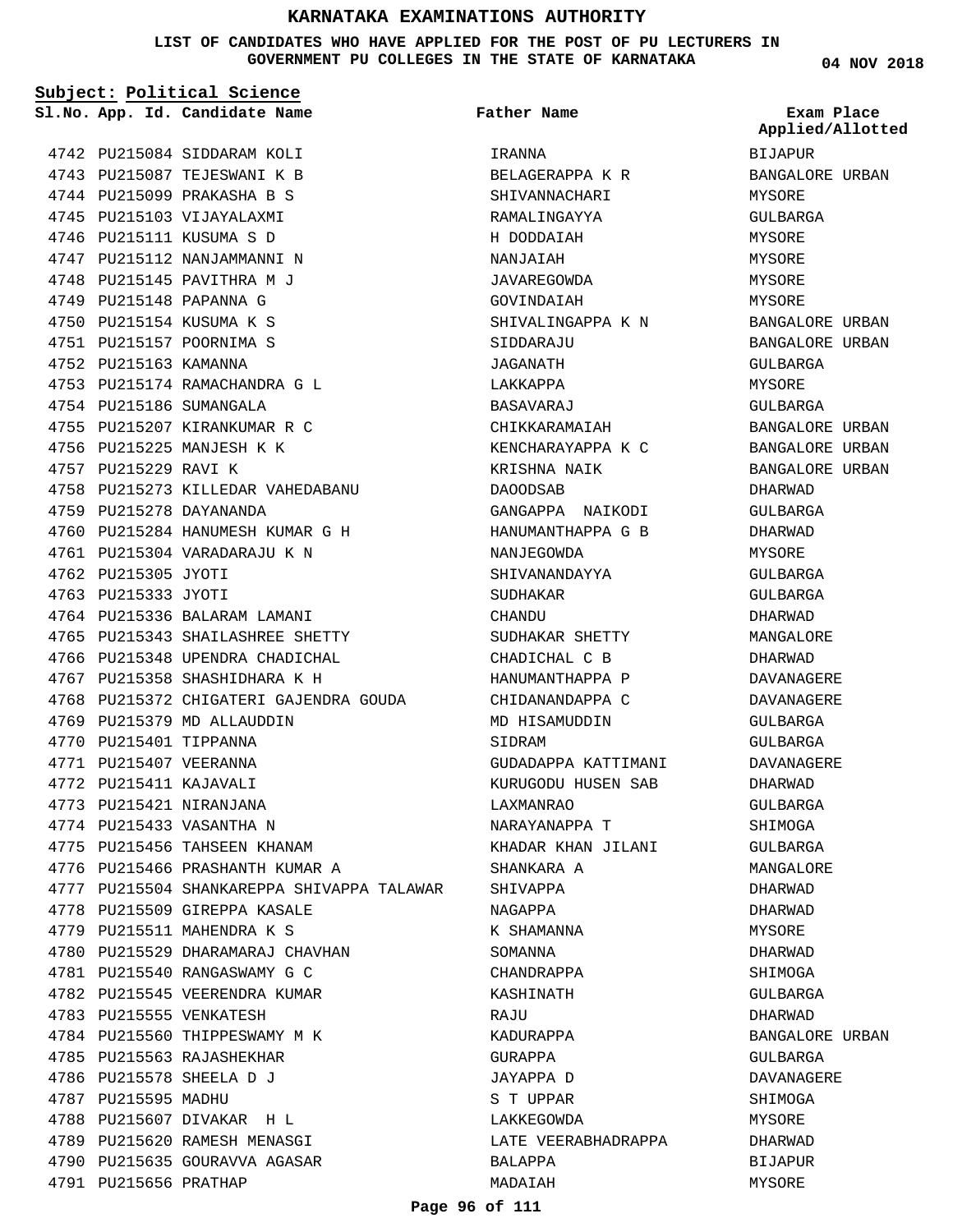**LIST OF CANDIDATES WHO HAVE APPLIED FOR THE POST OF PU LECTURERS IN GOVERNMENT PU COLLEGES IN THE STATE OF KARNATAKA**

| Subject: Political Science |                        |                                   |                        |                                |
|----------------------------|------------------------|-----------------------------------|------------------------|--------------------------------|
|                            |                        | Sl.No. App. Id. Candidate Name    | Father Name            | Exam Place<br>Applied/Allotted |
|                            |                        | 4792 PU215676 POOJASHREE          | CHANDRASHEKHAR         | GULBARGA                       |
|                            |                        | 4793 PU215681 CHANNABASAVA        | ERANNA                 | GULBARGA                       |
|                            |                        | 4794 PU215695 BASAVARAJA          | YAMANAPPA              | <b>BIJAPUR</b>                 |
|                            | 4795 PU215696 HUSENBEE |                                   | <b>BALESAB</b>         | GULBARGA                       |
|                            |                        | 4796 PU215699 IRAPPA AMBI         | MAHADEVAPPA            | DHARWAD                        |
|                            |                        | 4797 PU215715 SHRUTHI K M         | MAHENDRA K M           | <b>MYSORE</b>                  |
|                            |                        | 4798 PU215728 ANJANAMMA           | DURUGAPPA              | GULBARGA                       |
|                            |                        | 4799 PU215751 KALLAPPA MAKANNAVAR | MAKAPPA                | DHARWAD                        |
|                            | 4800 PU215756 MEGHA    |                                   | VEERAPPA GANGANGOUDAR  | GULBARGA                       |
|                            |                        | 4801 PU215761 MANJULA TURAMARI    | MAHABALESHWAR TURAMARI | DHARWAD                        |
|                            |                        | 4802 PU215786 KAVITA TEVARI       | SHIVABASANAGOUD        | SHIMOGA                        |
|                            |                        | 4803 PU215794 POORNIMA T          | THIMMAIAH T            | MYSORE                         |
|                            |                        | 4804 PU215799 DIVYA R R           | RAVIKUMARA             | MYSORE                         |
|                            | 4805 PU215825 AMBARISH |                                   | NARASAPPA GADDAL       | GULBARGA                       |
|                            |                        | 4806 PU215835 PRATIBHA PATIL      | SHANKARAGOUDA          | DHARWAD                        |
|                            | 4807 PU215861 MANU B   |                                   | BASAPPA                | MYSORE                         |
|                            |                        | 4808 PU215891 MAHESH KUMAR M S    | SUBBEGOWDA             | MYSORE                         |
|                            |                        | 4809 PU215904 MAHADEVAPPA TALAWAR | shivappa               | DHARWAD                        |
|                            |                        | 4810 PU215906 RANGANATHA K N      | NANJUNDAPPA            | MYSORE                         |
|                            |                        | 4811 PU215910 PRASHANTHA BABU T V | VELAAYUDHAN V          | BANGALORE URBAN                |
|                            |                        | 4812 PU215931 SANGAPPA H KARIGAR  | HANAMAPPA              | DHARWAD                        |
|                            |                        | 4813 PU215952 KAVITHA S           | SHRIRAMAPPA            | BANGALORE URBAN                |
|                            |                        | 4814 PU215977 NAGARAJ OLEKAR      | BASAPPA                | DHARWAD                        |
|                            |                        | 4815 PU215978 ROOPA M G           | GANAPATHI M R          | MANGALORE                      |
|                            |                        | 4816 PU215991 SHARATH H M         | MANJUNATHA H T         | BANGALORE URBAN                |
|                            |                        | 4817 PU216018 SOMANAGOUDA V       | MAHABALA GOUDA V       | DHARWAD                        |
|                            |                        | 4818 PU216027 KUMARA S M          | MAHENDRA S M           | MYSORE                         |
|                            |                        | 4819 PU216033 NANJUNDAIAH         | BETTAIAH               | MYSORE                         |
|                            |                        | 4820 PU216058 LOKESHA B           | BYRAREDDY              | BANGALORE URBAN                |
|                            |                        | 4821 PU216061 ASHALATHA           |                        |                                |
|                            |                        |                                   | SADHASHIVA SHEREGAR    | BANGALORE URBAN                |
|                            |                        | 4822 PU216076 MALLESHA NAIK       | SAMYA NAIK             | DAVANAGERE                     |
|                            |                        | 4823 PU216083 BHARATHARAJU A R    | RATHNARAJU             | BANGALORE URBAN                |
|                            |                        | 4824 PU216085 LAXMI NEERALAKATTI  | BALAPPA                | DHARWAD                        |
|                            |                        | 4825 PU216106 DEVARAJU HN         | NAGARAJU               | <b>MYSORE</b>                  |
|                            |                        | 4826 PU216109 RAVINDRA R          | RAMAIAH                | BANGALORE URBAN                |
|                            |                        | 4827 PU216125 SIDDAPPA TABARI     | RAMAPPA                | DHARWAD                        |
|                            |                        | 4828 PU216148 MANJUNAH N A        | ANJANAPPA              | BANGALORE URBAN                |
|                            |                        | 4829 PU216150 LOHITHKUMAR M       | Manjappa T             | DAVANAGERE                     |
|                            |                        | 4830 PU216153 RAMYA B K           | KRISHNAPPA M V         | BANGALORE URBAN                |
|                            |                        | 4831 PU216156 SANGEETHA S N       | NARASIMHEGOWDA         | MYSORE                         |
|                            |                        | 4832 PU216166 HEMALATHA S R       | RAJEGOWDA              | BANGALORE URBAN                |
|                            |                        | 4833 PU216178 LAXMANA HOSAMANI    | KARIYAPPA              | DHARWAD                        |
|                            | 4834 PU216224 SANGEETA |                                   | ISHWAR                 | GULBARGA                       |
|                            |                        | 4835 PU216227 SHARABANNA          | NARASAPPA              | GULBARGA                       |
|                            |                        | 4836 PU216250 VIDYASHREE PATIL    | SUKUMAR                | DHARWAD                        |
|                            | 4837 PU216252 KOTEPPA  |                                   | NINGAPPA               | DHARWAD                        |
|                            |                        | 4838 PU216268 H PRAHALLADA        | HANUMANTHAPPA          | SHIMOGA                        |
|                            |                        | 4839 PU216304 KUMAR K R           | RACHAIAH               | BANGALORE URBAN                |
|                            |                        | 4840 PU216306 YALLAVVA BILEKALL   | YAMANAPPA BILEKALL     | DHARWAD                        |
|                            |                        | 4841 PU216329 ROHINI JEWARGI      | SHRIMANT H             | GULBARGA                       |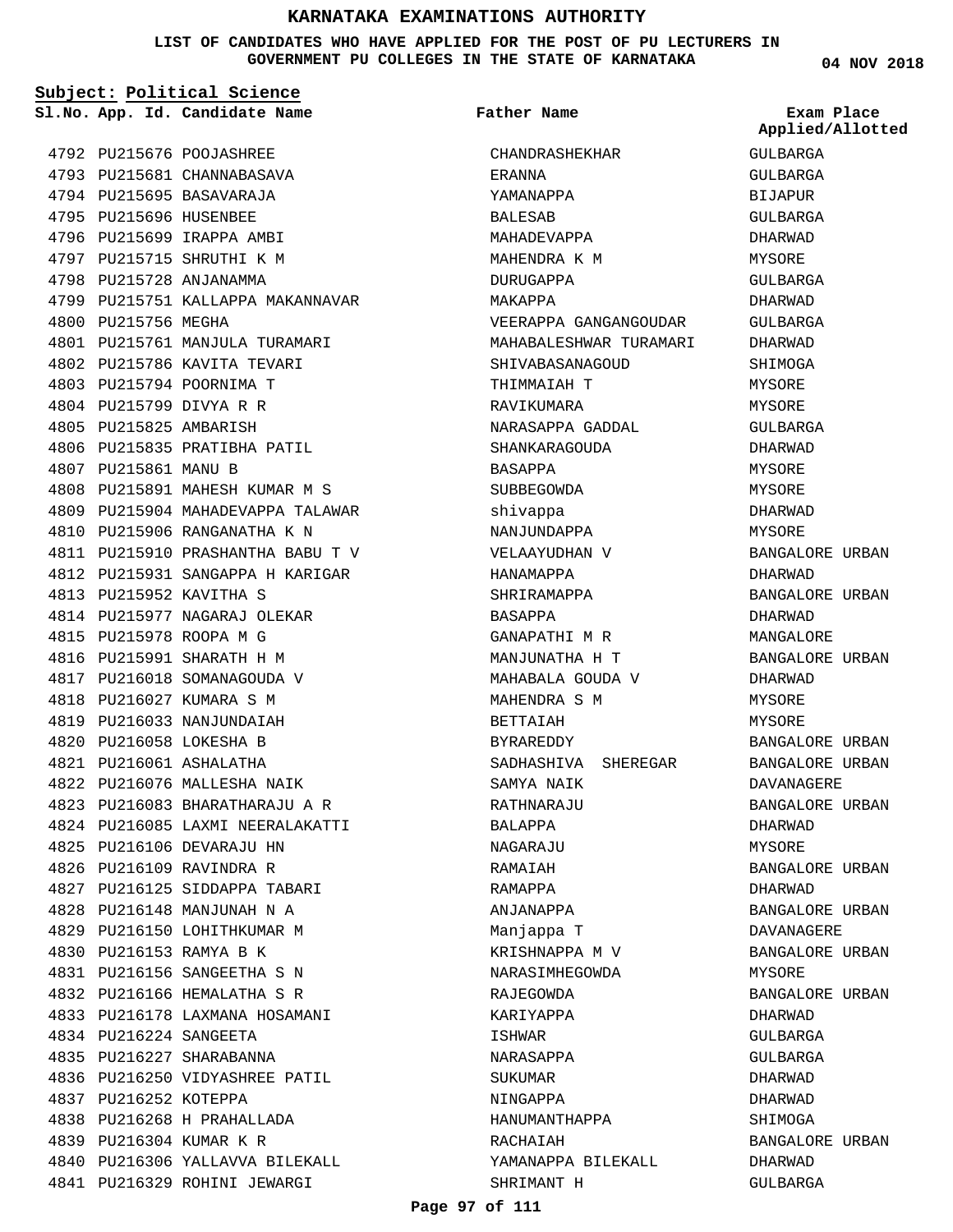### **LIST OF CANDIDATES WHO HAVE APPLIED FOR THE POST OF PU LECTURERS IN GOVERNMENT PU COLLEGES IN THE STATE OF KARNATAKA**

**Subject: Political Science**

**App. Id. Candidate Name Sl.No. Exam Place**

**Father Name**

**04 NOV 2018**

|                        | 4842 PU216337 RAMESH DODAMANI           | MADEVAPPA              |
|------------------------|-----------------------------------------|------------------------|
| 4843 PU216345 NEELAMMA |                                         | <b>BABURAO</b>         |
|                        | 4844 PU216353 NAGALINGAPPA BADIGER      | MANAPPA                |
|                        | 4845 PU216365 ASHWINI T                 | MANJUNATHA T           |
| 4846 PU216370 LALITA   |                                         | SHANKARMMA             |
|                        | 4847 PU216373 NIRMALA MARUTI JOND       | MARUTI JOND            |
| 4848 PU216378 SHILPA   |                                         | SHIVARAM               |
|                        | 4849 PU216379 DINESHA NAIKA S           | SUNDARA NAIK           |
|                        | 4850 PU216386 VIJAYKUMAR                | SHARANAPPA SOORAPPANOR |
|                        | 4851 PU216391 KASHIBAI BHIMA DONGE      | BHIMA DONGE            |
|                        | 4852 PU216392 SUMAVATHI L M             | MAYANNA K M            |
|                        | 4853 PU216409 MANJULA VAGGAR            | MARTANDAPPA            |
|                        | 4854 PU216422 AMBANNA NAVI              | GURAPPA                |
|                        | 4855 PU216423 ASHOK GANIGER             | BASAPPA GANIGER        |
| 4856 PU216430 MARUTHI  | . т.                                    | LAKSHMANA              |
|                        | 4857 PU216452 BINDUSHREE R              | RAMACHANDRA B          |
|                        | 4858 PU216461 KALLAPPA BASAPPA NALAWADE | BASAPPA NALAWADE       |
|                        | 4859 PU216472 NATARAJA H R              | RANGAIAH H R           |
|                        | 4860 PU216473 NAGARAJA N C              | CHANNABASAPPA N        |
|                        | 4861 PU216497 KHAJAHUSEN SAB            | <b>BANDGI SAB</b>      |
|                        | 4862 PU216509 SYED KHALEEL              | SYED SULEMAN           |
|                        | 4863 PU216531 MANJUNATHA D J            | JAYAPPA D              |
|                        | 4864 PU216535 BASAREDDY                 | NAGIREDDY GUNNI        |
|                        | 4865 PU216538 SHASHIDHARA K H           | KEMPANA HUCHHAPPA      |
|                        | 4866 PU216551 GEETA TIPPAYYA NAIK       | TIPPAYYA HANMANT NAIK  |
|                        | 4867 PU216557 HAJAPPA BHOOTANAL         | HUCHCHAPPA BHOOTANAL   |
| 4868 PU216569 LOKESH   |                                         | PRABHUSHETTY           |
|                        | 4869 PU216570 HANAMANT LAMANI           | LALAPPA                |
| 4870 PU216579 RENUKA   |                                         | HEBBALLPPA             |
|                        | 4871 PU216637 BHARATHI R                | RAJANNA                |
|                        | 4872 PU216645 SURENDRA GIRIYANNANAVAR   | MAHADEVAPPA            |
|                        | 4873 PU216656 SATHISHA K C              | CHANDREGOWDA           |
|                        | 4874 PU216678 BASAVARAJ MUNAVALLI       | GOURAVVA               |
|                        | 4875 PU216684 MAHESHA D                 | DURUGAPPA DEVARAGUDDA  |
|                        | 4876 PU216714 NARASIMHAIAH N            | NANJUNDAPPA            |
| 4877 PU216722 MANJULA  |                                         | SHARANAPPAJI           |
|                        | 4878 PU216724 MANJUNATH                 | MUDIYAPPA HOSAMANI     |
|                        | 4879 PU216725 MANJUNATH                 | YAMANAPPA              |
| 4880 PU216729 KAVYA    |                                         | surendra               |
|                        | 4881 PU216743 SOMASHEKARA H S           | SOMANAIKA              |
|                        | 4882 PU216761 KUMARA C S                | SIDDA NAYAKA           |
|                        | 4883 PU216771 RAGHAVENDRA B             | BASAVARAJA             |
| 4884 PU216799 RAMYA S  |                                         | SHRIDHAR G             |
|                        | 4885 PU216800 NATARAJU V                | VENKATESHAPPA          |
|                        | 4886 PU216801 MEENAKSHI                 | BASANAGOUDA            |
|                        | 4887 PU216804 VIRUPAKSHAIAH H M         | MALLIKARJUNAIAH H M    |
|                        | 4888 PU216856 MANJULA V N               | NAGARAJU V             |
|                        | 4889 PU216874 PARAVEEN BANU MATOLE      | khasimsab matole       |
|                        | 4890 PU216882 SHIVAKUMAR H              | HANUMANTHARAYAPPA      |
|                        | 4891 PU216895 AMARESWAR                 | PARWATAPPA             |

DHARWAD GULBARGA DHARWAD DAVANAGERE BIJAPUR DHARWAD GULBARGA MANGALORE GULBARGA DHARWAD BANGALORE URBAN BIJAPUR GULBARGA BIJAPUR BANGALORE URBAN BANGALORE URBAN DHARWAD BANGALORE URBAN DAVANAGERE GULBARGA GULBARGA DAVANAGERE GULBARGA SHIMOGA DHARWAD BIJAPUR GULBARGA DHARWAD GULBARGA BANGALORE URBAN DHARWAD MYSORE DHARWAD DHARWAD BANGALORE URBAN GULBARGA DHARWAD DHARWAD BANGALORE URBAN MYSORE MYSORE DAVANAGERE MYSORE MYSORE GULBARGA DHARWAD SHIMOGA GULBARGA BANGALORE URBAN GULBARGA **Applied/Allotted**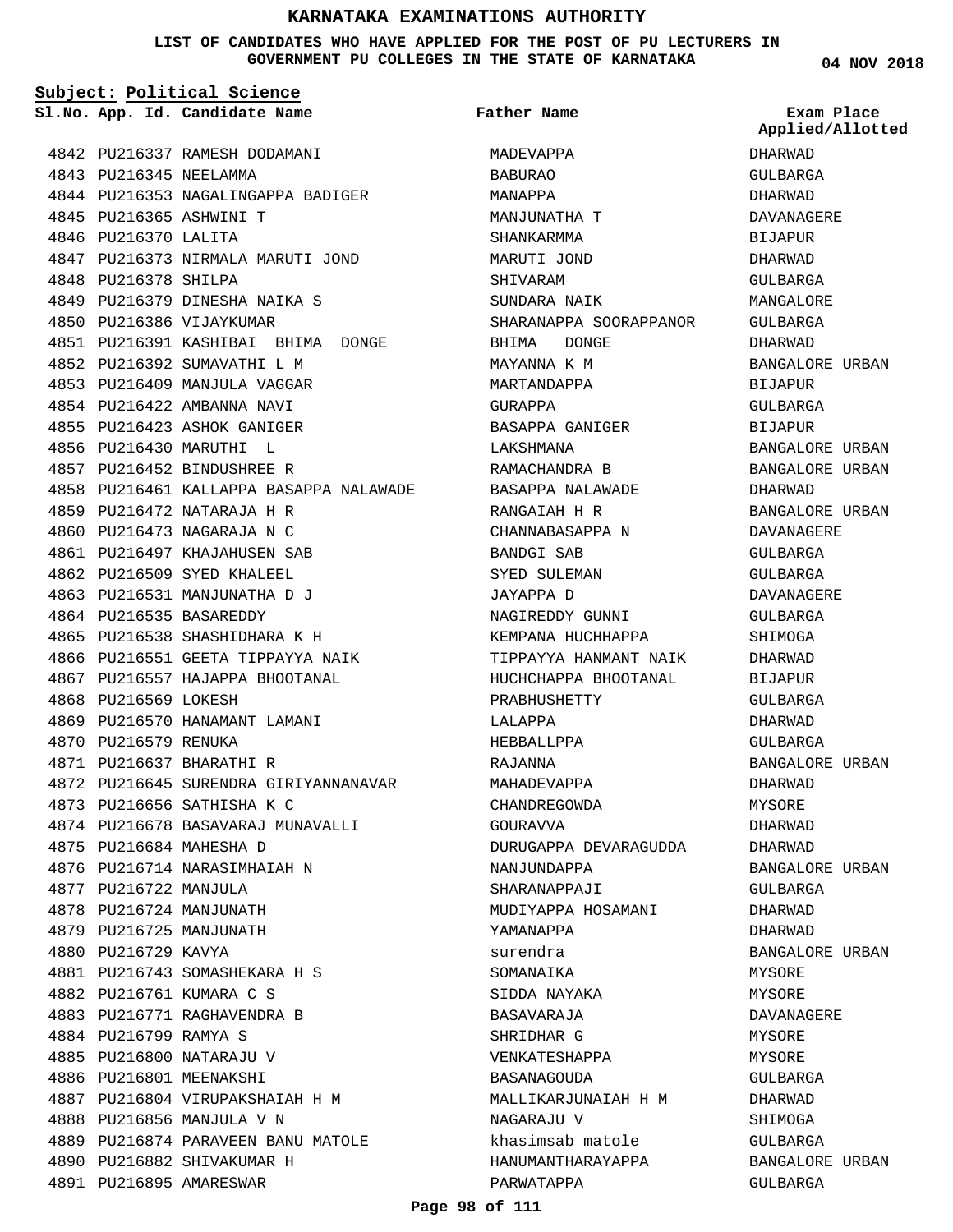### **LIST OF CANDIDATES WHO HAVE APPLIED FOR THE POST OF PU LECTURERS IN GOVERNMENT PU COLLEGES IN THE STATE OF KARNATAKA**

**Subject: Political Science**

**App. Id. Candidate Name Sl.No. Exam Place**

**Father Name**

PU216904 LAGAMAPPA SATYAPPA DAS 4892 4893 PU216905 RAVIKUMAR 4894 PU216911 VINAYKUMAR PUJAR 4895 PU216917 SABAYYA 4896 PU216918 NAGESHA S PU216921 SHIRIYAL PRAKASH PUJAR 4897 4898 PU216942 GOVIND 4899 PU216947 KUSUMAVATHI KALAGIKAR 4900 PU216971 RENUKA PU216975 SUPRIYA T 4901 4902 PU216986 ARUNAKUMARI N 4903 PU216998 MAMATHA K R 4904 PU217010 SHANKAR GADAVI PU217039 GANESH KUMAR K H 4905 4906 PU217044 THIPPESHI R 4907 PU217046 THIMMAPPA K 4908 PU217048 RAGHAVENDRA R 4909 PU217051 ANAND PATIL 4910 PU217060 ANJANAYYA D 4911 PU217062 KRISHNA KUMAR H 4912 PU217081 RAMYA J 4913 PU217088 KAVERI 4914 PU217114 SUNITA 4915 PU217136 TOUSHIF AHMAD SHAIKH 4916 PU217144 PRATHIBHA K N 4917 PU217194 DAKSHAYINI S P PU217214 RESHMA V 4918 4919 PU217218 MAHESHA N K PU217228 SAROJAMMA G 4920 PU217248 DHANANJAYA K 4921 PU217262 PREETISH 4922 4923 PU217265 SUNEETA 4924 PU217267 AFSARAHMED MULLA 4925 PU217273 RADHA R 4926 PU217277 AYYALI GADIGI AMBANNA PU217283 RAVIKUMARA O 4927 4928 PU217286 MANJULA K N 4929 PU217290 MALLESHAPPA S 4930 PU217292 RAMANAGOUDA CHOUDRI 4931 PU217297 PRAKASH 4932 PU217311 ANANDAKUMAR G 4933 PU217327 SUBHASHACHANDRA KARNAL 4934 PU217348 GIRYAPPA MANGALUR PU217367 HAREESHA G H 4935 4936 PU217375 KEERTI VARMA 4937 PU217379 HULLAPPA 4938 PU217390 RAMESH 4939 PU217400 RAJAPPA 4940 PU217404 GAJENDRA 4941 PU217407 BASAVANNEPPA ANGADI

SATYAPPA DAS PARSHWANATH HANNIKERI BHEEMAPPA HANUMANTHARAYA SRINIVASA PRAKASH PUJAR VAIJINATH TULAJARAMA ambanna THIMMEGOWDA NARASIMHAPPA RAJASHEKARAIAH K S SHRIKANTH HALESHAPPA K RANGAPPA H KAMALAMMA RANGASWAMY CHALAGOUDA PATIL DURUGAPPA K T HANUMANTHARAO K L Jayaraju SHIVRAJ SHIVASHARANAPPA MAHMAD ALI NANJAIAH K PUTTAPPA VIJAYAPPA KALAIAH VENKATESHGOUDA G KARIYA NAIK ISHWAR RANAPPA LATIFSAB RAMAPPA AYYALI GADIGI RAMAPPA OBAIAH P NAGARAJU K S SIDDALINGAPPA MADIVALAPPAGOUDA MALLAPPA GURUMALLAPPA SHENKAREPPA KARNAL LOKAPPA HANUMANTHAPPA KALYAN RAO MAHADEVAPPA YATNATTI SHANKRAPPA GIREPPA SREEMANTHRAYA VEERAPPA ANGADI

**04 NOV 2018**

DHARWAD DHARWAD DAVANAGERE GULBARGA BANGALORE URBAN DHARWAD GULBARGA GULBARGA GULBARGA MYSORE DAVANAGERE MYSORE DHARWAD SHIMOGA SHIMOGA DAVANAGERE BANGALORE URBAN DHARWAD DAVANAGERE BANGALORE URBAN BANGALORE URBAN GULBARGA GULBARGA DHARWAD BANGALORE URBAN DAVANAGERE DAVANAGERE MYSORE DAVANAGERE MANGALORE GULBARGA GULBARGA DHARWAD SHIMOGA DHARWAD BANGALORE URBAN MYSORE DAVANAGERE GULBARGA GULBARGA MYSORE GULBARGA BIJAPUR MYSORE GULBARGA DHARWAD GULBARGA GULBARGA GULBARGA DHARWAD **Applied/Allotted**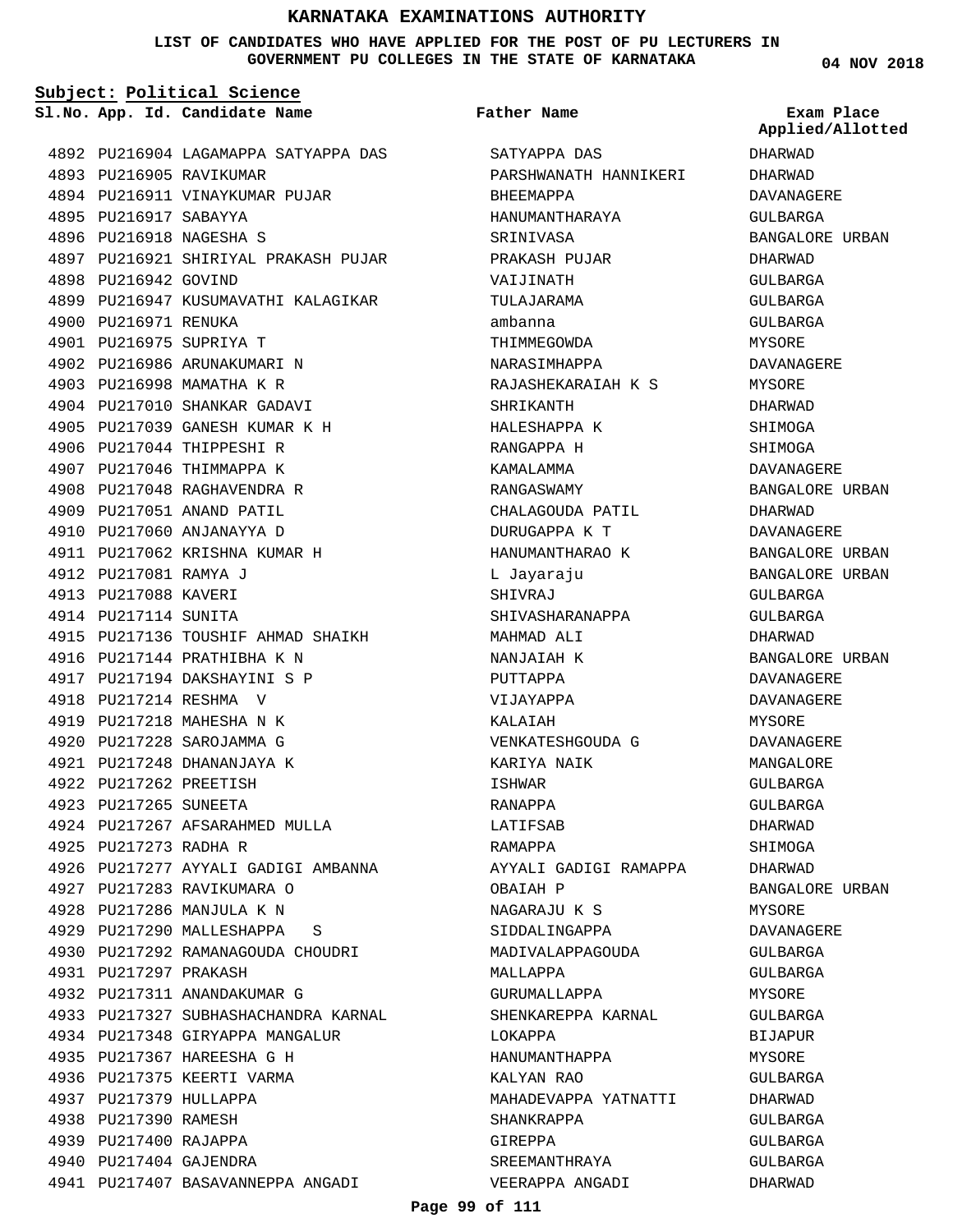**LIST OF CANDIDATES WHO HAVE APPLIED FOR THE POST OF PU LECTURERS IN GOVERNMENT PU COLLEGES IN THE STATE OF KARNATAKA**

**Subject: Political Science**

4942 PU217420 SUMANAGALA 4943 PU217425 ARUNKUMARA

4944 PU217434 MUSTAKALI NADAF 4945 PU217441 RANGANATHA M 4946 PU217464 NAGAVENI M

4949 PU217486 CHANDRASHEKAR

PU217495 PRANJALI 4951

4953 PU217501 MANJUNATHA 4954 PU217504 MAHESH B 4955 PU217509 YALLAPPA P 4956 PU217528 LINGARAJU R PU217546 ARPITHA B S 4957 4958 PU217575 DATTATREYA

4947 PU217470 JAGADEESH BENAWADI 4948 PU217481 YAMANURAPPA MADIWALAR

4950 PU217491 SHARANABASAVA KATAMBLI

4952 PU217499 BASALINGAPPA HARALI

4959 PU217587 SANGANA BASAMMA

4962 PU217620 NIJALINGANA GOWDA P 4963 PU217625 VENKATARAVANAPPA M N

4968 PU217731 PARVATI SUNNADAKUMPI 4969 PU217735 AJIT ASHOK MAGADUM

4966 PU217697 SUVARNA KAREPPA SHIGGANVI

PU217599 PRASANNA T R 4961

4964 PU217631 DODDARAJU R 4965 PU217696 MADIVALAYYA

4967 PU217726 MALLIKARJUN

4972 PU217763 RAMAKLA SAVITA 4973 PU217781 PRASHANT JANGALER

4970 PU217745 VISHANTH 4971 PU217747 CHANNAPPA

4974 PU217798 SUJATABAI PU217800 RAJANNA D S 4975 4976 PU217806 VENKATESH 4977 PU217809 RAJUNAIK M 4978 PU217813 JEROME PAUL A 4979 PU217819 RAMESH THANAKEDAR 4980 PU217823 VIJAYALAXMI DUDAGI

4981 PU217841 RAGHAVENDRA 4982 PU217844 KISHORA A

4985 PU217880 SARITA

PU217858 CHANDRASHEKAR B A 4983 4984 PU217878 ANANTAKUMAR D

4987 PU217943 VISHWANATH GANMUKHI 4988 PU217945 SHIVAPPA NARAGUND

4990 PU217957 METAGAR SURESH CHANDARAM

4986 PU217881 MALLIKARJUNA N

4991 PU217965 SHANTHA RAJU M

4989 PU217947 KAVITHA S E

4960 PU217590 LATHA D

**App. Id. Candidate Name Sl.No. Exam Place**

**Father Name**

SHIVAPADAYYA SWAMY KUMARAPPA FAKARUSAB SURENDRARAO MUNIVENKATAPPA ISHWARAPPA MANAPPA BERGI BHIMARY JAMADAR MUDIYAPPA APPARAO PATIL BASAVVA SAMPANGAMMA BHEEMAPPA VENKATAPPA P RACHAIAH SHIVASHANKAR B L BABU RAO MALLESHAPPA DEVARAJU RANGAPPA T V SOMANA GOWDA P NARASIMHAPPA RANGAIAH DHULAYYA SWAMY KAREPPA SHIGGANVI SHARANAPPA BIRADAR BALAPPA ASHOK Shivaram Shetty BASAVARAJ RAMAKLA REVANASIDDAIAH ADIVEPPA Manikappa SURAIAH D SHANKARAPPA MEGYA NAIK AROGYA SWAMY MADIVALAPPA BABURAO DUDAGI SAYAPPA ACHUTHAPPA P ANJINAPPA P DEVANNA A K LAKSHMANRAO NAGAPPA DASMAYYA GANAMUKHI VITTHAL SANGAJJARA ESHAPPA S CHANDARAM MUNIKEMPANNA

**04 NOV 2018**

GULBARGA **SHIMOGA** DHARWAD GULBARGA BANGALORE URBAN DHARWAD DHARWAD BIJAPUR DHARWAD GULBARGA DHARWAD BANGALORE URBAN DAVANAGERE GULBARGA MYSORE SHIMOGA GULBARGA GULBARGA MYSORE BANGALORE URBAN DHARWAD BANGALORE URBAN MYSORE GULBARGA DHARWAD BIJAPUR BIJAPUR DHARWAD MANGALORE GULBARGA DAVANAGERE DAVANAGERE GULBARGA DAVANAGERE GULBARGA BANGALORE URBAN BANGALORE URBAN GULBARGA GULBARGA GULBARGA DAVANAGERE BANGALORE URBAN DHARWAD GULBARGA DAVANAGERE GULBARGA DHARWAD DAVANAGERE BANGALORE URBAN BANGALORE URBAN **Applied/Allotted**

#### **Page 100 of 111**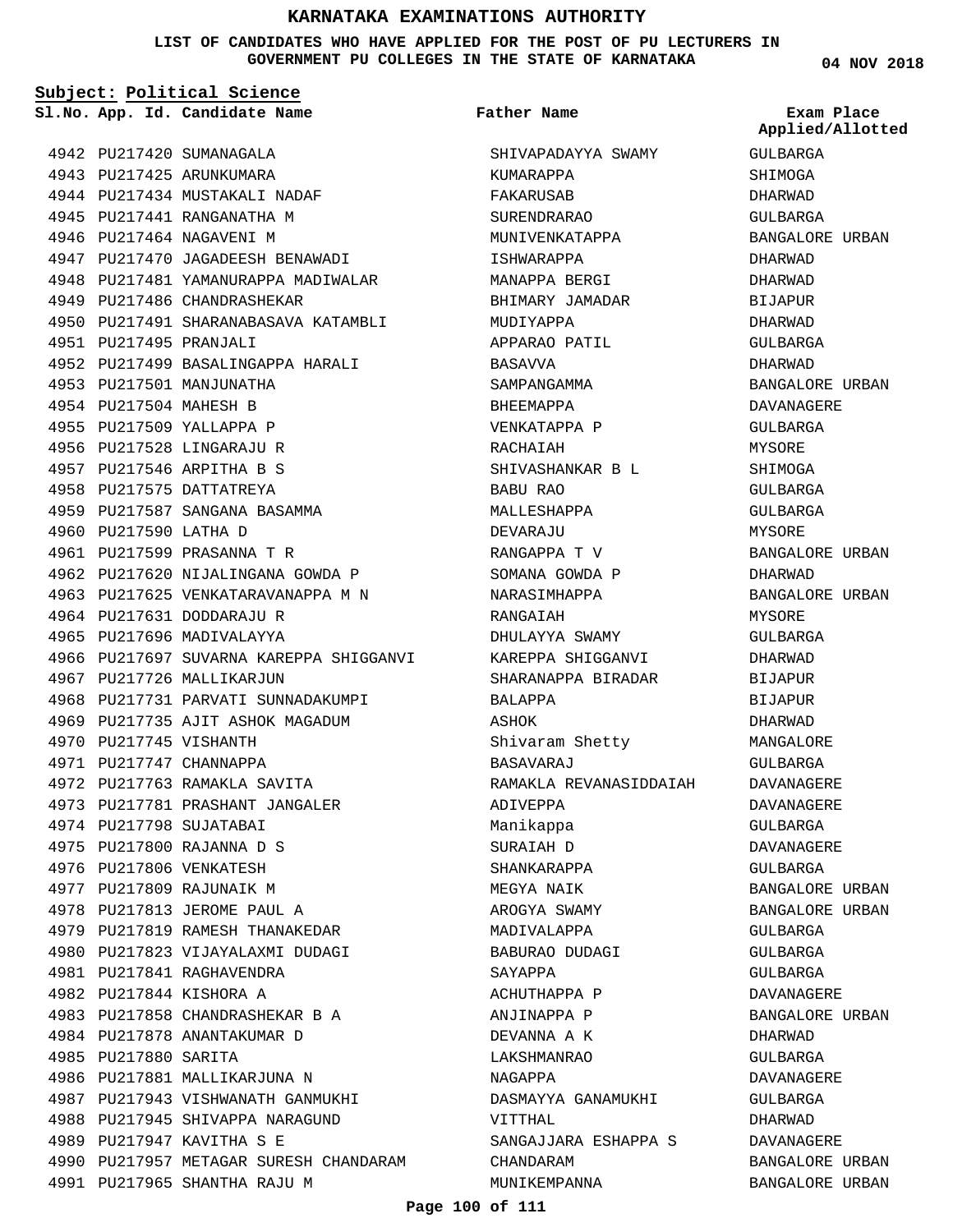**LIST OF CANDIDATES WHO HAVE APPLIED FOR THE POST OF PU LECTURERS IN GOVERNMENT PU COLLEGES IN THE STATE OF KARNATAKA**

**Subject: Political Science**

**App. Id. Candidate Name Sl.No. Exam Place**

4992 PU217979 FAKEERAPPA

PU218025 BHUVANRAJ S J 4997 4998 PU218086 ARUNA WODEYAR 4999 PU218121 PRAKASH WARAD 5000 PU218137 KAVITHA K R 5001 PU218141 PRADEEPA B R

4996 PU218022 MAHESH

5002 PU218161 DEEPA C

5004 PU218230 YALLAPPA U

5006 PU218276 NAGARAJA B N 5007 PU218282 RACHAIAH V R 5008 PU218326 BASAVARAJESHWARI

5009 PU218336 RATHNAIAH M 5010 PU218342 SHIVARAJU K

5012 PU218361 SHANKRAPPA

5016 PU218405 AARATI

PU218561 SREEDEVI 5021 5022 PU218562 MURALI

5029 PU218685 SHOBHA U 5030 PU218686 REVANNA

5035 PU218779 GOPAL NAIK 5036 PU218808 REKHA M N

5023 PU218563 VANITHA M P 5024 PU218593 PREMANAGOUDA

5025 PU218610 MANJUNATHA C T 5026 PU218611 PRABHAKARA G N PU218640 JAYASREE H 5027

5031 PU218727 SHAMBULINGAPPA 5032 PU218734 MANJUNATHA V 5033 PU218750 SUMITHRAMMA B S 5034 PU218764 PRASANNA KUMAR J

5037 PU218850 BASAPPA KURNAL 5038 PU218923 SWETHA K S PU218950 S SHIVAJI 5039 5040 PU218958 PRAKASH

5028 PU218651 PRASANNA KUMAR D M

5014 PU218402 SHASHIKUMAR R 5015 PU218404 RAJESH CHOUVAN

5017 PU218413 SHASHIKUMAR H R 5018 PU218485 BHOGE GOWDA N 5019 PU218509 SUNEETHA P S

4993 PU218011 MAHADEVAPPA PUJAR 4994 PU218020 MALLAPPA MASTI 4995 PU218021 VEENA KUMARI E

5003 PU218162 KESHAVAMURTHY H R

5005 PU218247 SAYED MOHAMMED ARIF KHATIB

5011 PU218358 BASAVARAJ KARISANNAVAR

5013 PU218367 BAREEKARA SIDDARAMESHA

5020 PU218551 VIJAYAKUMAR HALAGIMANI

**Father Name**

MATHYAREPPA SHANKRAPPA PUNDALIK ESHWARA NAYAKA S SHARANAPPA JULEERAPPA S AJJAYYA MALLAPPA RAMAREDDY K H RANGASHETTY CHANDRANAYAKA C RAMAPPA H K ANJANEYA mohammed gous khatib NARASIMHAPPA RAJAIAH SHIVAPADAPPAGOUD PATIL MUNIYAPPA KENCHE GOWDA DEVAPPA SIDDAPPA BARIKARA CHIDANANDAPPA RAJAPPA J VITTAL AMRUTH RAMAIAH NANJUNDE GOWDA SHIVALINGAIAH SURENDRA ESWARAPPA RAMAPPA PUTTARAMU G GIRIMALLAPPAGOUDA MALI PATIL THAMMAIAH NARAYANASWAMY HANUMANTHARAO K MUDDOBALAIAH UPENDRA THAMMANNEGOWDA SHIVAPPA VEERANNA SIDDALINGAPPA JAVARAIAH VENKOB NAIK NANJEGOWDA GYANAPPA SIDDAPPA H M SUBHAS HANAMANTRAO

**04 NOV 2018**

GULBARGA GULBARGA DHARWAD DAVANAGERE GULBARGA BANGALORE URBAN DHARWAD SHIMOGA DAVANAGERE MYSORE DAVANAGERE DAVANAGERE DHARWAD DHARWAD BANGALORE URBAN MYSORE GULBARGA BANGALORE URBAN MYSORE DHARWAD GULBARGA DAVANAGERE DAVANAGERE DHARWAD GULBARGA MYSORE MYSORE BANGALORE URBAN BIJAPUR BANGALORE URBAN GULBARGA MYSORE DHARWAD MYSORE BANGALORE URBAN BANGALORE URBAN BANGALORE URBAN SHIMOGA MYSORE GULBARGA BANGALORE URBAN MYSORE MYSORE GULBARGA BANGALORE URBAN GULBARGA SHIMOGA DAVANAGERE GULBARGA **Applied/Allotted**

### **Page 101 of 111**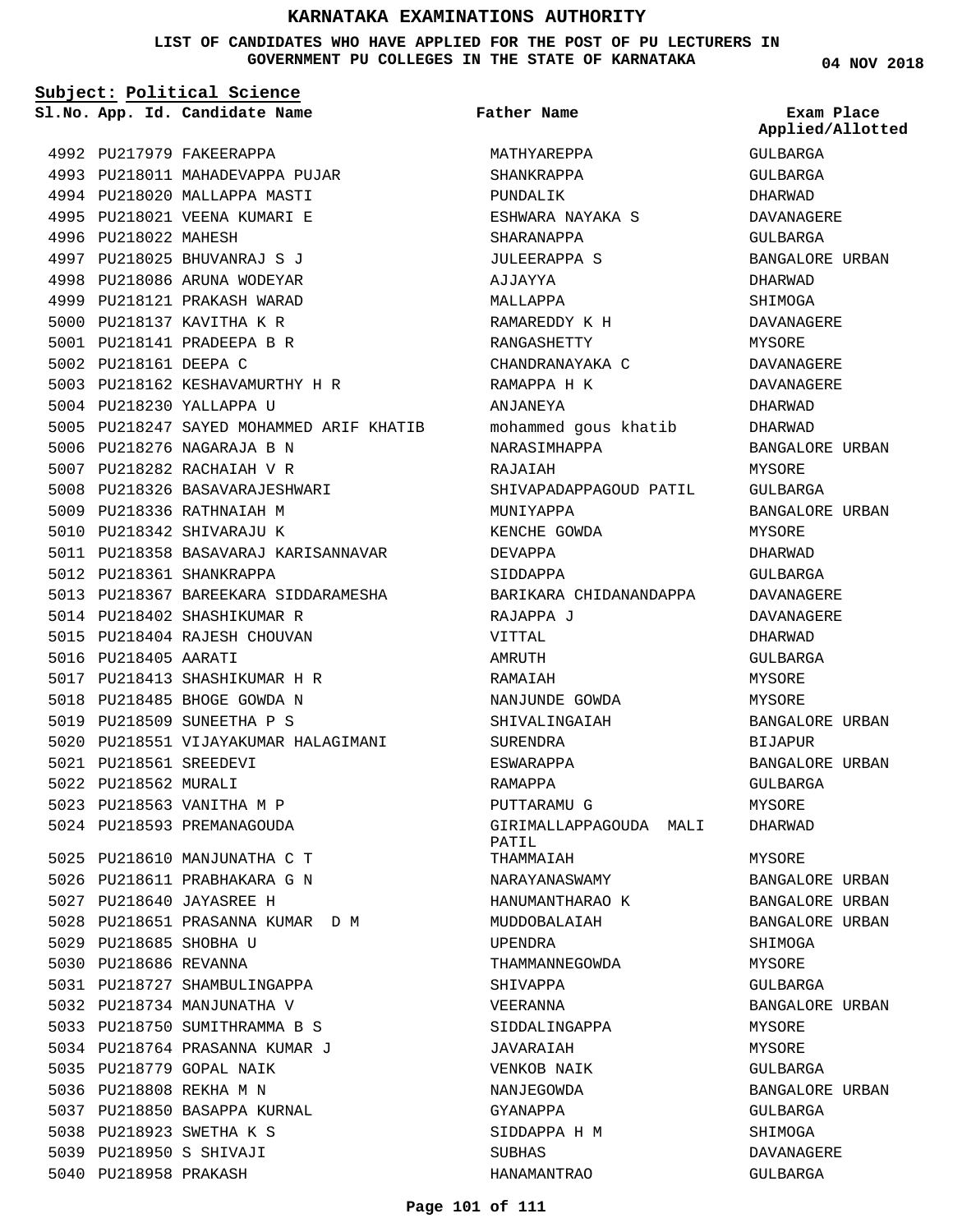**LIST OF CANDIDATES WHO HAVE APPLIED FOR THE POST OF PU LECTURERS IN GOVERNMENT PU COLLEGES IN THE STATE OF KARNATAKA**

**04 NOV 2018**

| Subject: Political Science |                        |                                           |                                  |                                |
|----------------------------|------------------------|-------------------------------------------|----------------------------------|--------------------------------|
|                            |                        | Sl.No. App. Id. Candidate Name            | <b>Father Name</b>               | Exam Place<br>Applied/Allotted |
|                            | 5041 PU218964 MALLAPPA |                                           | BUDDIVANTAPPA                    | GULBARGA                       |
|                            |                        | 5042 PU218965 MUJEEBODDIN                 | ALEEMODDIN                       | GULBARGA                       |
|                            |                        | 5043 PU218969 RAGHU H N                   | NARAYANAGOWDA                    | MYSORE                         |
|                            |                        | 5044 PU218972 NANU PATIL                  | SAJU PATIL                       | <b>BIJAPUR</b>                 |
|                            |                        | 5045 PU218973 NINGANAGOUDA                | DODDARUDRAGOUDA<br>RACHANAGOUDRA | DHARWAD                        |
|                            |                        | 5046 PU219000 JAI SHREE                   | RAM KRISHNA REDDY                | GULBARGA                       |
|                            |                        | 5047 PU219005 JAYALAKSHMI K               | KRISHNAMURTHY RAO K C            | MYSORE                         |
|                            |                        | 5048 PU219016 NANU PATIL                  | SAJU PATIL                       | BIJAPUR                        |
|                            |                        | 5049 PU219032 PUNDALEEK BAVALE            | DHULABA                          | GULBARGA                       |
|                            |                        | 5050 PU219033 PRASHANTHA                  | VIRUPAKSHAPPA INDI               | GULBARGA                       |
|                            |                        | 5051 PU219037 MAHANTESH MUNAVALLI         | MALLIKARJUN                      | <b>BIJAPUR</b>                 |
|                            | 5052 PU219055 SUMALATA |                                           | HANAMANTAPPA DALAWAI             | BIJAPUR                        |
|                            |                        | 5053 PU219057 ANSARI MOIN D               | DASTAGIRI SAB                    | BANGALORE URBAN                |
|                            |                        | 5054 PU219087 SHUBHA MAHABALESHWRA PATEEL | MAHABALESHWRA RE PATEEL          | <b>DAVANAGERE</b>              |
|                            |                        | 5055 PU219109 MEHABOOBA HUSEN             | FAKIRASAB                        | DHARWAD                        |
|                            | 5056 PU219130 LOHIT    |                                           | NINGAPPA                         | GULBARGA                       |
|                            |                        | 5057 PU219147 ANITA RAMSING BINDRABIN     | RAMSING BINDRABIN                | DHARWAD                        |
|                            |                        | 5058 PU219151 ANITHA M R                  | RAMAKRISHNAPPA H                 | BANGALORE URBAN                |
|                            |                        | 5059 PU219155 MAHANTESH MADHALLI          | MALLAPPA                         | DHARWAD                        |
|                            |                        | 5060 PU219166 LALITHA T                   | THIMMAPPA Y                      | DAVANAGERE                     |
|                            |                        | 5061 PU219204 MAHADEVI KOLAKAR            | UMMAVVA                          | BIJAPUR                        |
|                            |                        | 5062 PU219216 RAGHAVENDRA                 | VENKATARAMULU                    | GULBARGA                       |
|                            |                        | 5063 PU219220 SHARANAPPA                  | SHANKRAPPA                       | <b>BIJAPUR</b>                 |
|                            |                        | 5064 PU219232 SUNITHA C T                 | THIPPESWAMY T                    | SHIMOGA                        |
|                            | 5065 PU219275 SRIDEVI  |                                           | SIDHRAMAPPA                      | GULBARGA                       |
|                            | 5066 PU219283 RAMESH   |                                           | MAREPPA                          | GULBARGA                       |
|                            |                        | 5067 PU219303 PRADEEP G                   | VENKANNA G                       | MYSORE                         |
|                            |                        | 5068 PU219305 NAVYASHREE BA               |                                  |                                |
|                            |                        | 5069 PU219339 ARJUN RAMAPPA HANCHINAL     | Annegowda BN                     | MYSORE                         |
|                            |                        |                                           | RAMAPPA                          | BIJAPUR                        |
|                            | 5070 PU219361 RAMYA M  |                                           | MADESH L                         | <b>MYSORE</b>                  |
|                            |                        | 5071 PU219366 ACHUTHA H C                 | CHANNEGOWDA                      | SHIMOGA                        |
|                            |                        | 5072 PU219379 PUSHPA V G                  | GIDDASHETTY V H                  | SHIMOGA                        |
|                            | 5073 PU219387 RASHMI   |                                           | BABU SHETTY                      | MANGALORE                      |
|                            |                        | 5074 PU219389 SUNIL PAWAR                 | SHANKAR                          | BIJAPUR                        |
|                            |                        | 5075 PU219421 MAHBOOBBI A V               | ABDUL WAHEED SAB                 | BANGALORE URBAN                |
|                            | 5076 PU219433 MANIK    |                                           | VITHAL                           | GULBARGA                       |
|                            |                        | 5077 PU219436 SHREEPAD MALAGI             | RUDRAPPA MALAGI                  | DHARWAD                        |
|                            |                        | 5078 PU219444 JAI SIDDARTHA S J           | JADESWAMY M                      | MYSORE                         |
|                            |                        | 5079 PU219447 PALLAVI B N                 | NARAYANA GOWDA                   | BANGALORE URBAN                |
|                            |                        | 5080 PU219471 ARCHANA N T                 | THIMMEGOWDA T                    | MYSORE                         |
|                            |                        | 5081 PU219483 SHIVANNAGOUAD PATIL         | SIDDANAGOUDA                     | BIJAPUR                        |
|                            | 5082 PU219520 VASU     |                                           | VENKATAIAH                       | MYSORE                         |
|                            |                        | 5083 PU219531 HANUMANTHAPPA BILICHODA     | RUDRAMMA B                       | DAVANAGERE                     |
|                            |                        | 5084 PU219533 SANJEEV PUJER               | SOMAPPA PUJER                    | DHARWAD                        |
|                            |                        | 5085 PU219536 VIJAYAVANI K                | ANANDA NAYAK K                   | MYSORE                         |
|                            |                        | 5086 PU219569 SATISHKUMAR                 | HANMANTRAO                       | GULBARGA                       |
|                            |                        | 5087 PU219591 MUCHAKHANDEPPA BADIGER      | YAMANAVVA                        | BIJAPUR                        |
|                            |                        | 5088 PU219598 BHIMESHA N                  | NAGESHAPPA                       | DHARWAD                        |
|                            |                        | 5089 PU219611 RACHANA M L                 | LINGARAJU M M                    | MANGALORE                      |

### **Page 102 of 111**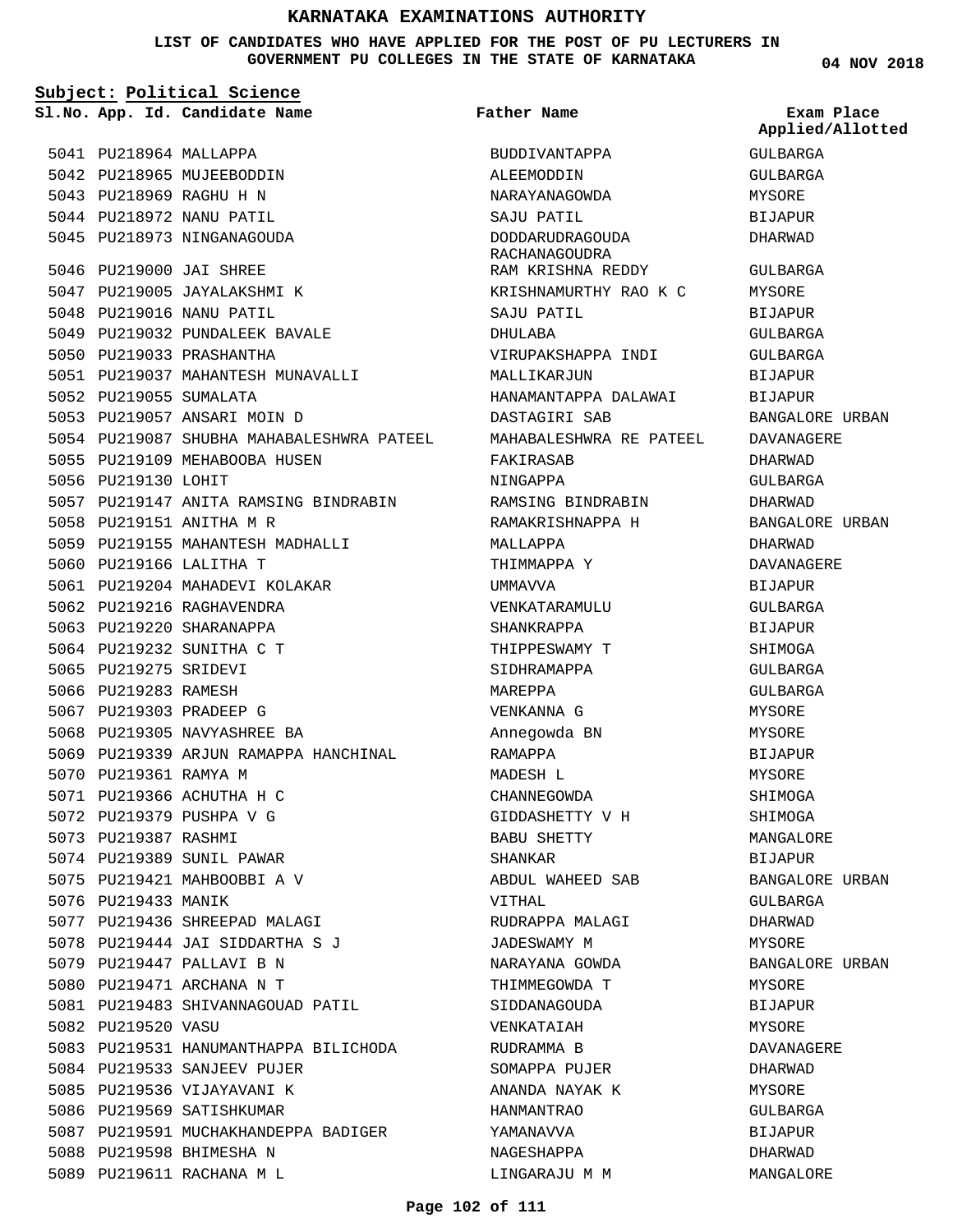### **LIST OF CANDIDATES WHO HAVE APPLIED FOR THE POST OF PU LECTURERS IN GOVERNMENT PU COLLEGES IN THE STATE OF KARNATAKA**

**Subject: Political Science**

**App. Id. Candidate Name Sl.No. Exam Place**

5090 PU219618 MAHADEVAPPA BIDNAL 5091 PU219622 KURUBARA PAMPAPATHI

5092 PU219623 PARVATI 5093 PU219624 GOWRISH G M 5094 PU219633 UMA B E 5095 PU219635 MANGALA P V 5096 PU219650 PUNEETH 5097 PU219701 SANTOSHKUMAR 5098 PU219744 NAGESH B R 5099 PU219750 SOMAPPA SUNAGAR 5100 PU219751 BHIMARAYA 5101 PU219766 SYEDA ZAKERA 5102 PU219811 NAGARATNAMMA KADABAGERI 5103 PU219814 PARASHURAMAPPA J 5104 PU219822 AJJAIAH B 5105 PU219840 RENUKA G H 5106 PU219844 HANAMAPPA 5107 PU219857 SRIKANTH D 5108 PU219867 SUKRU GOUDA 5109 PU219888 GOVINDAIAH M 5110 PU219897 GEETANJALI NAYAKA 5111 PU219913 FAKKEERAPPA NAREGALL 5112 PU219926 AJAMUDDIN 5113 PU220001 JAYANNA N 5114 PU220011 RENUKA 5115 PU220014 SAVITHA M 5116 PU220017 ERAMMA K T 5117 PU220041 GANGAPPA MIRJI 5118 PU220049 PUTTAMADAIAH 5119 PU220056 NIRUPADEPPA 5120 PU220072 ANUSUYA PU220083 SAJIDALI 5121 5122 PU220097 YOGENDRA D B 5123 PU220117 SOWBHAGYA B V 5124 PU220133 SHASHIKALA B P 5125 PU220153 VINUTHA G 5126 PU220157 SRINIVASA P 5127 PU220171 SUMA B M 5128 PU220186 RAMESHAPPA K 5129 PU220192 JAGADISH MUGANUR 5130 PU220224 POOVAMMA T P 5131 PU220260 PRATIBHA 5132 PU220267 MD IMRAN KHAN PU220274 SHYLAJA B 5133 5134 PU220275 RAMESH BABU K N 5135 PU220287 KALAMMA 5136 PU220336 NALINI K R 5137 PU220366 BASAYYA BARAGANI 5138 PU220423 MOHAN KUMAR M C 5139 PU220472 BHAGYA B R

YAMANAVVA MUDUKAPPA K MADEPPA MANJAIAH ESHWARAPPA VIRUPAKSHAPPA RAMAIAH SADANANDAPPA RANGANATH B NAMADEV BASAVARAJ SYED ABDUL MAJEED MUNIYAPPA JAYAPPA GOWDRA BORAIAH HONNEGOWDA BASAPPA WALIKAR Dollaiah K NAGAPPA GOUDA MAHALINGAIAH TUKARAM BASAVANTAPPA ISAMAIL NAGARAJAPPA E VEERBHADRAPPA MUNIYAPPA KALLAPPA KALLAPPA MIRJI DEVAIAH KARIYAPPA DODDAPPA HASENALI BASAVARAJAPPA P VENKATAIAH B V PAPAIAH B P GOPAL KRISHNA A S RAJASHEKAR P MAHALINGAPPA CHANDRAPPA YAMANAPPA PEMMAIAH T M BASANAGOUD MD ISMAIL SAB BHASKAR K NARASIMHAIAH K V KALAPPA RANGASWAMY K S HOLABASAYYA CHANDRAPPA RAJEGOWDA B K **Father Name**

**04 NOV 2018**

DHARWAD DHARWAD GULBARGA SHIMOGA DAVANAGERE DAVANAGERE MYSORE GULBARGA DAVANAGERE BIJAPUR GULBARGA GULBARGA BIJAPUR DAVANAGERE DAVANAGERE BANGALORE URBAN BIJAPUR MYSORE DHARWAD BANGALORE URBAN DHARWAD DHARWAD GULBARGA BANGALORE URBAN GULBARGA BANGALORE URBAN **SHIMOGA** BIJAPUR MYSORE DHARWAD GULBARGA GULBARGA MYSORE MYSORE DAVANAGERE BANGALORE URBAN MYSORE SHIMOGA DHARWAD BIJAPUR MYSORE DHARWAD GULBARGA BANGALORE URBAN BANGALORE URBAN GULBARGA BANGALORE URBAN BIJAPUR SHIMOGA BANGALORE URBAN **Applied/Allotted**

### **Page 103 of 111**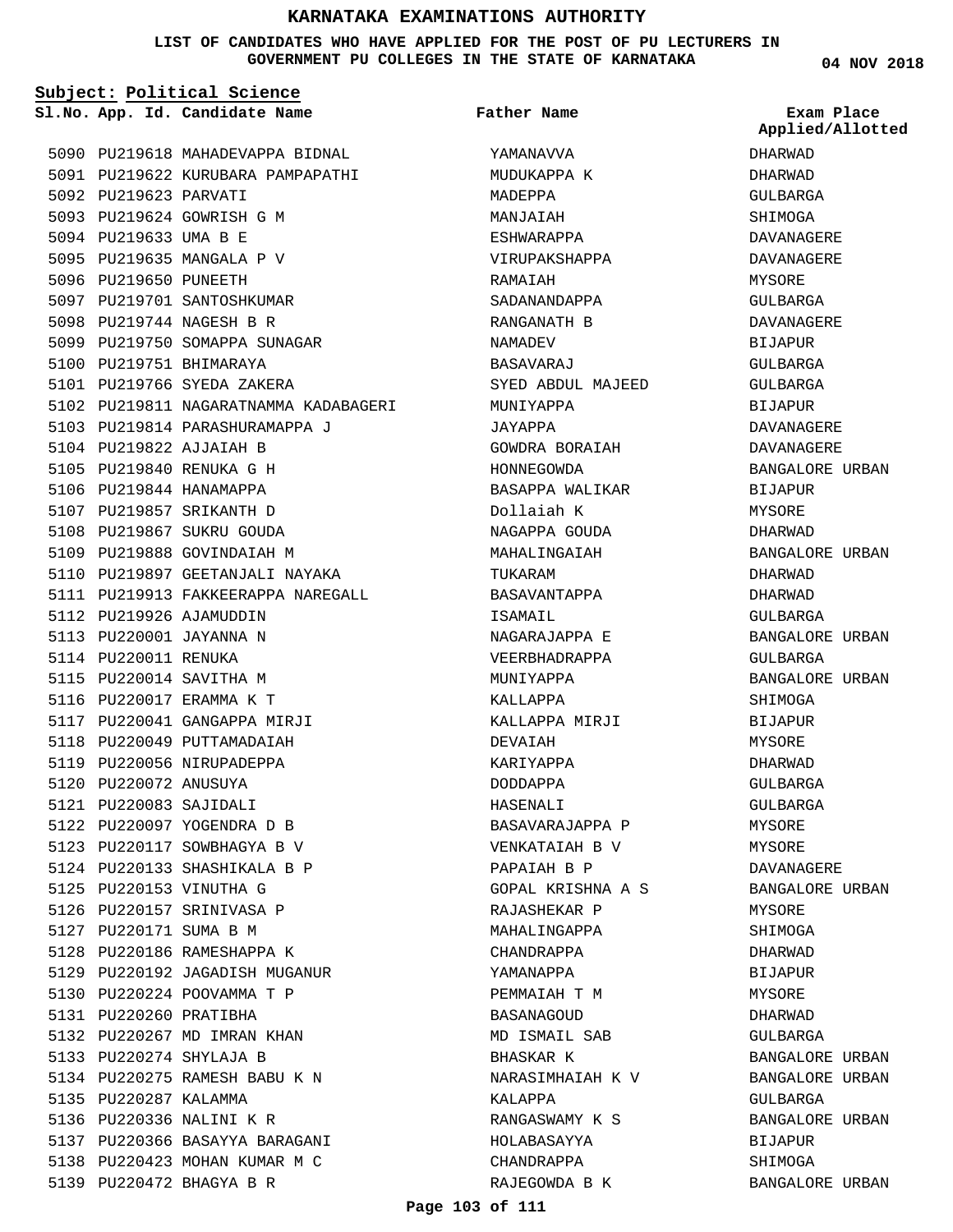## **LIST OF CANDIDATES WHO HAVE APPLIED FOR THE POST OF PU LECTURERS IN GOVERNMENT PU COLLEGES IN THE STATE OF KARNATAKA**

| Subject: Political Science |                        |                                         |                     |                                |
|----------------------------|------------------------|-----------------------------------------|---------------------|--------------------------------|
|                            |                        | Sl.No. App. Id. Candidate Name          | <b>Father Name</b>  | Exam Place<br>Applied/Allotted |
|                            |                        | 5140 PU220474 YASHODHARA T D            | DORESWAMY           | MYSORE                         |
|                            | 5141 PU220475 NALINA   |                                         | THIMMAPPA           | SHIMOGA                        |
|                            |                        | 5142 PU220502 SUDHARANI NAIK            | ISHWAR              | SHIMOGA                        |
|                            |                        | 5143 PU220519 PRADEEPKUMARA M           | MURTHAPPA           | DAVANAGERE                     |
|                            |                        | 5144 PU220542 AMZAD KHAN                | RASHEED KHAN        | <b>GULBARGA</b>                |
|                            |                        | 5145 PU220544 MANISHA ADHAV             | BALKRISHNA          | DHARWAD                        |
|                            |                        | 5146 PU220553 HARSHITHA DP              | D K PRASAD          | MYSORE                         |
|                            |                        | 5147 PU220598 SHYAMALA S G              | GUNDAIAH            | MYSORE                         |
|                            |                        | 5148 PU220601 RAVISHANKAR R             | RAJU                | MYSORE                         |
|                            | 5149 PU220605 AMARESH  |                                         | VISHWANATH SALAKKI  | <b>BIJAPUR</b>                 |
|                            |                        | 5150 PU220623 HEMANNA KENGONDA          | DEVAPPA             | DHARWAD                        |
|                            |                        | 5151 PU220635 MANJUNATHA                | CHANDRASHEKAR       | GULBARGA                       |
|                            |                        | 5152 PU220644 MUNIRAJU M                | MUNIYAPPA           | BANGALORE URBAN                |
|                            |                        | 5153 PU220645 VIDYAVATI                 | NAGAPPA             | GULBARGA                       |
|                            |                        | 5154 PU220651 BASAVARAJ                 | CHANDAPPA           | GULBARGA                       |
|                            |                        | 5155 PU220654 BHIMANAGOUDA DANDINADURGI | RAMANAGOUDA         | DHARWAD                        |
|                            |                        | 5156 PU220668 SRINIVASA V               | VENKATASHIVAPPA V   | BANGALORE URBAN                |
|                            |                        | 5157 PU220676 RAVISHA K R               | REVANNA K T         | BIJAPUR                        |
|                            |                        | 5158 PU220679 MALATESH SUNAGAR          | VITHOB              | DAVANAGERE                     |
|                            |                        | 5159 PU220680 PALLAVI S B               | BASAVEGOWDA         | BANGALORE URBAN                |
|                            | 5160 PU220699 MALLESHA |                                         | RAJEGOWD            | MYSORE                         |
|                            |                        | 5161 PU220712 REKHA VANTGODI            |                     |                                |
|                            |                        |                                         | HANAMANT            | BIJAPUR                        |
|                            |                        | 5162 PU220727 KAVITHA K D               | DHARANENDRA         | MYSORE                         |
|                            |                        | 5163 PU220757 PRABHU KUMARA             | NAGANNA D P         | MYSORE                         |
|                            |                        | 5164 PU220766 SHIVALEELA HITTALAMANI    | NAGAPPA HITTALAMANI | DHARWAD                        |
|                            |                        | 5165 PU220783 VENKATESHA                | RAVANANAYAKA        | MYSORE                         |
|                            |                        | 5166 PU220794 SUNDARESHA K P            | PUTTEGOWDA          | BANGALORE URBAN                |
|                            | 5167 PU220800 SUDHA V  |                                         | VERANNA V           | BANGALORE URBAN                |
|                            |                        | 5168 PU220803 KAVYA K N                 | NAGARAJU K V        | MYSORE                         |
|                            | 5169 PU220820 ASHA     |                                         | RACHPPA             | GULBARGA                       |
|                            |                        | 5170 PU220821 NAGARAJU R                | RANGARAMAIAH        | BANGALORE URBAN                |
|                            |                        | 5171 PU220823 SHREEKANT KODEKALL        | LAXMAN              | GULBARGA                       |
|                            |                        | 5172 PU220843 MAHALAXMI KAMADOLLI       | SHIVARAYAPPA        | DHARWAD                        |
|                            |                        | 5173 PU220865 SOUBHAGYA T P             | PALAKSHAPPA T       | DHARWAD                        |
|                            |                        | 5174 PU220867 PARVATHAREDDY             | MALAKANNAGOUDA      | GULBARGA                       |
|                            |                        | 5175 PU220870 RAGHVENDRA                | GURULINGAPPA        | GULBARGA                       |
|                            |                        | 5176 PU220872 SHARANABASAPPA            | BALAPPA GHANTE      | DHARWAD                        |
|                            |                        | 5177 PU220883 MAHESHWARI V              | VEERABHADREGOWDA    | MYSORE                         |
|                            |                        | 5178 PU220900 IRAPPA GASTI              | HANAMANT            | DHARWAD                        |
|                            |                        | 5179 PU220921 HANUMANTHAPPA T           | THIMMAPPA           | SHIMOGA                        |
|                            |                        | 5180 PU220931 PRAFUL DEVARAMANE         | GANGAPPA            | DHARWAD                        |
|                            |                        | 5181 PU220935 SREE KUMAR H              | HULUGAPPA H         | DHARWAD                        |
|                            |                        | 5182 PU220956 SUNAYANA PATIL            | SHIDAGOUDA          | DHARWAD                        |
|                            |                        | 5183 PU220963 SURESH BANTANOOR          | BUDDAPPA            | BIJAPUR                        |
|                            |                        | 5184 PU220974 MANJUNATHA V M            | MALLAPPA R          | MYSORE                         |
|                            | 5185 PU221008 JYOTI B  |                                         | PAMPANNA            | BANGALORE URBAN                |
|                            |                        | 5186 PU221014 RAGHAVENDRA               | AYYANNA             | GULBARGA                       |
|                            |                        | 5187 PU221019 RAGADAPPA                 | DURAGAPPA           | GULBARGA                       |
|                            |                        | 5188 PU221022 MAHALINGAPPA MURANAL      | BASAVARAJ MURANAL   | DHARWAD                        |
|                            |                        | 5189 PU221025 UMESH TALWAR              | MARUTI              | DHARWAD                        |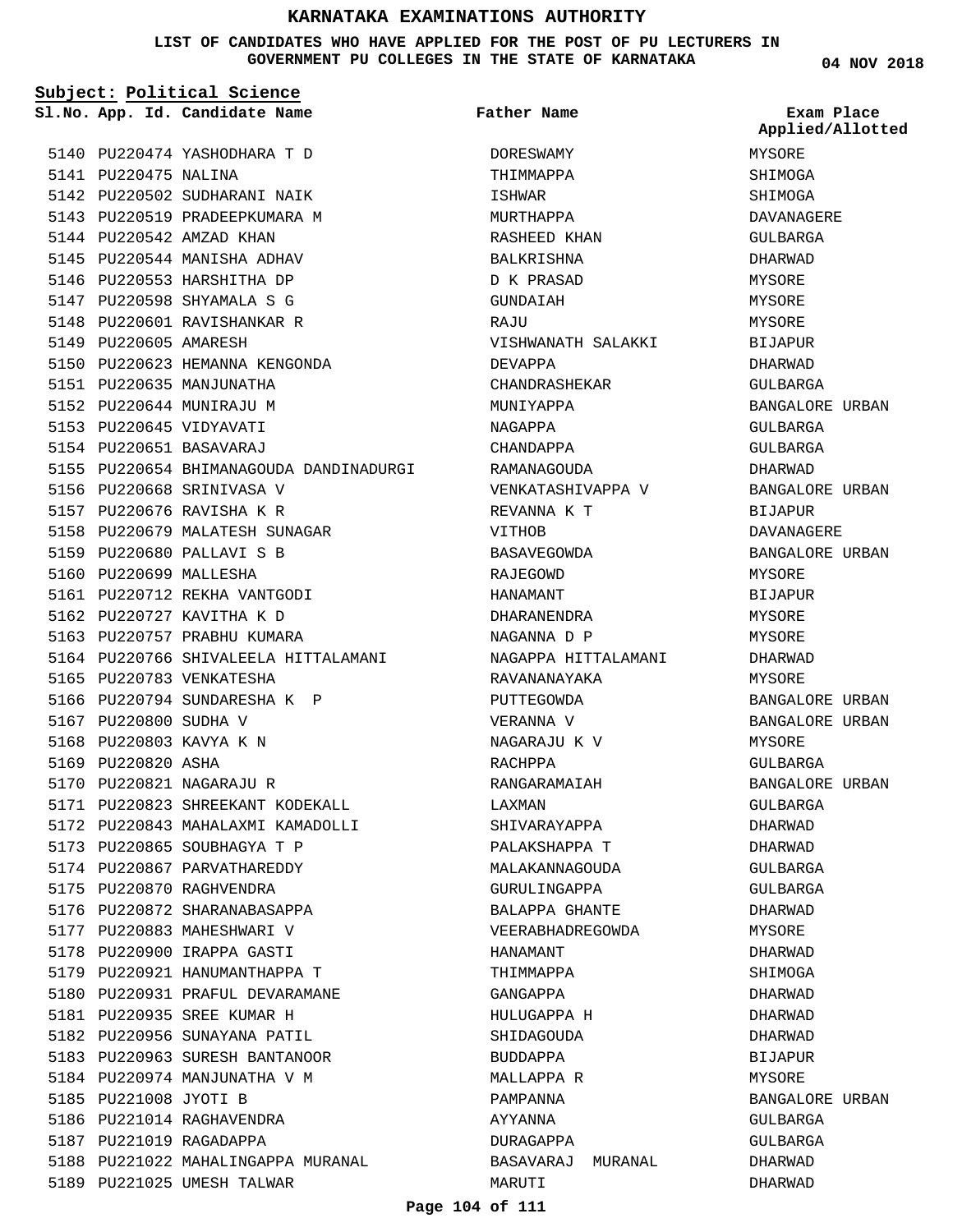**LIST OF CANDIDATES WHO HAVE APPLIED FOR THE POST OF PU LECTURERS IN GOVERNMENT PU COLLEGES IN THE STATE OF KARNATAKA**

**Subject: Political Science**

**04 NOV 2018**

|                        | Sl.No. App. Id. Candidate Name                                  | Father Name               | Exam Place<br>Applied/Allotted |
|------------------------|-----------------------------------------------------------------|---------------------------|--------------------------------|
|                        | 5190 PU221031 APPASAHEB GAVADE                                  | KRISHNAJI                 | <b>BIJAPUR</b>                 |
|                        | 5191 PU221039 SRINIVASA REDDY S                                 | SRIRAMA REDDY             | MYSORE                         |
|                        | 5192 PU221091 PAVITHRA H R                                      | RAJASHEKARA               | BANGALORE URBAN                |
|                        | 5193 PU221099 JYOTI JOGUR                                       | SOMASHEKHAR               | BIJAPUR                        |
|                        | 5194 PU221109 HARILAKSHMI R                                     | RAMACHANDRAPPA V          | BANGALORE URBAN                |
|                        | 5195 PU221128 RAVI WALI                                         | GANGAPPA                  | DHARWAD                        |
|                        | 5196 PU221129 YALLAPPA KHOT                                     | BALAPPA                   | DHARWAD                        |
|                        | 5197 PU221130 FAZALAAHAMMAD KHATEEB                             |                           | DHARWAD                        |
|                        | 5198 PU221132 SANJEEVAKUMAR GANIGER                             | MAHAMAD HANIF<br>DURGAPPA | DHARWAD                        |
|                        | 5199 PU221154 BRAMARAMBA M                                      | MAHADEVAIAH               |                                |
|                        |                                                                 |                           | BANGALORE URBAN                |
|                        | 5200 PU221173 SADANAND BIRADAR                                  | BHEEMAPPA                 | BANGALORE URBAN                |
|                        | 5201 PU221177 SHARANAPPA                                        | KARISIDDAPPA RAMAPUR      | DHARWAD                        |
|                        | 5202 PU221214 JAGADEESH C                                       | CHANDRASHEKARAIAH M       | BANGALORE URBAN                |
|                        | 5203 PU221237 NAGARAJU K                                        | KRISHNEGOWDA              | MYSORE                         |
| 5204 PU221242 MAHESH   |                                                                 | BANDAYYA                  | GULBARGA                       |
|                        | 5205 PU221265 MARUTI HONAKUPPI                                  | GOVINDAPPA                | DHARWAD                        |
|                        | 5206 PU221292 MALLAPPA H S                                      | SHANTHAVEERAPPA H M       | SHIMOGA                        |
|                        | 5207 PU221324 CHANDRASHEKHAR SHIPARAMATTI MAHARUDRAPPA          |                           | MYSORE                         |
|                        | 5208 PU221385 SANGANAGOUDA PATIL                                | RAMANAGOUDA               | DHARWAD                        |
|                        | 5209 PU221418 MALLAYYA                                          | HAMPAYYA INDAWAR          | GULBARGA                       |
|                        | 5210 PU221422 SHRIKANT YARNAL                                   | SIDDAPPA                  | DHARWAD                        |
|                        | 5211 PU221510 MANJUNATH YELAMALI                                | GULAPPA                   | MYSORE                         |
|                        | 5212 PU221519 SHARANAPPA                                        | MAHADEVAPPA               | BANGALORE URBAN                |
|                        | 5213 PU221548 ARUNAKUMARI M                                     | MUNIRAJU                  | BANGALORE URBAN                |
|                        | 5214 PU221573 GANGADHAR                                         | LACHCHAPPA PATTAR         | BIJAPUR                        |
|                        | 5215 PU221591 R REDDEPPA                                        | REDDAPPA                  | BANGALORE URBAN                |
|                        | 5216 PU221593 SANTOSH PAWAR                                     | GANGARAM                  | BIJAPUR                        |
| 5217 PU221602 ABEDABI  |                                                                 | Modinsab                  | GULBARGA                       |
|                        | 5218 PU221627 SHANKAR JANAGONDA                                 | GIRIMALLAPPA              | DHARWAD                        |
|                        | 5219 PU221630 AMBIKA S                                          | SHIVAPPA E                | SHIMOGA                        |
|                        | 5220 PU221646 SHEKHARAPPA MALLAPPA KORTI                        | MALLAPPA                  | <b>BIJAPUR</b>                 |
|                        | 5221 PU221660 SHRISHAIL JAKKANNAVAR                             | CHANDRASHEKHAR            | DHARWAD                        |
| 5222 PU221670 KUMARA K |                                                                 | KALAIAH                   | SHIMOGA                        |
| 5223 PU221671 DIVYA J  |                                                                 | JAVAREGOWDA               | MYSORE                         |
|                        | 5224 PU221673 VIJAYAKUMARA R                                    | LALSINGNAIK               | DAVANAGERE                     |
| 5225 PU221684 AKBAR    |                                                                 | CHANDSAAB                 | GULBARGA                       |
|                        | 5226 PU221685 PRAKASH AMBALI                                    | NIRVANEPPA                | DHARWAD                        |
|                        | 5227 PU221688 PRATIBHA VATNAL                                   | SIDDAPPA                  | BIJAPUR                        |
|                        | 5228 PU221696 HAYATHRAJ KHAN K                                  | KADAR BASHA               | BANGALORE URBAN                |
|                        | 5229 PU221706 BASAPPA RAMAPPA SHINDHURE       RAMAPPA SHINDHURE |                           | DHARWAD                        |
|                        | 5230 PU221707 REVATHI VEERANNA P                                | VEERANNA P                | BANGALORE URBAN                |
|                        | 5231 PU221711 NASREEN BANU                                      | MEHABOOB PEER K           | DAVANAGERE                     |
|                        | 5232 PU221712 AKSHATHA B K                                      | KUMARA B S                | BANGALORE URBAN                |
| 5233 PU221736 BILAL    |                                                                 | IBRAHIM                   | GULBARGA                       |
|                        | 5234 PU221744 ISHWARAPPA BARIGALL                               | MAHADEVAPP                | SHIMOGA                        |
|                        | 5235 PU221761 BHEEMAPPA H GOLLAR                                | HANAMAPPA                 | DHARWAD                        |
| 5236 PU221776 SUREKHA  |                                                                 | BABURAO                   | GULBARGA                       |
|                        | 5237 PU221782 GAVISIDDAPPA                                      | PAMPANNA PUJAR            | DHARWAD                        |
| 5238 PU221789 DHAREPPA |                                                                 | SIDRAMAPPA DADAGOL        | GULBARGA                       |
|                        | 5239 PU221791 SUREKHA P PATIL                                   | SHIVAKUMAR P PATIL        | DHARWAD                        |

# **Page 105 of 111**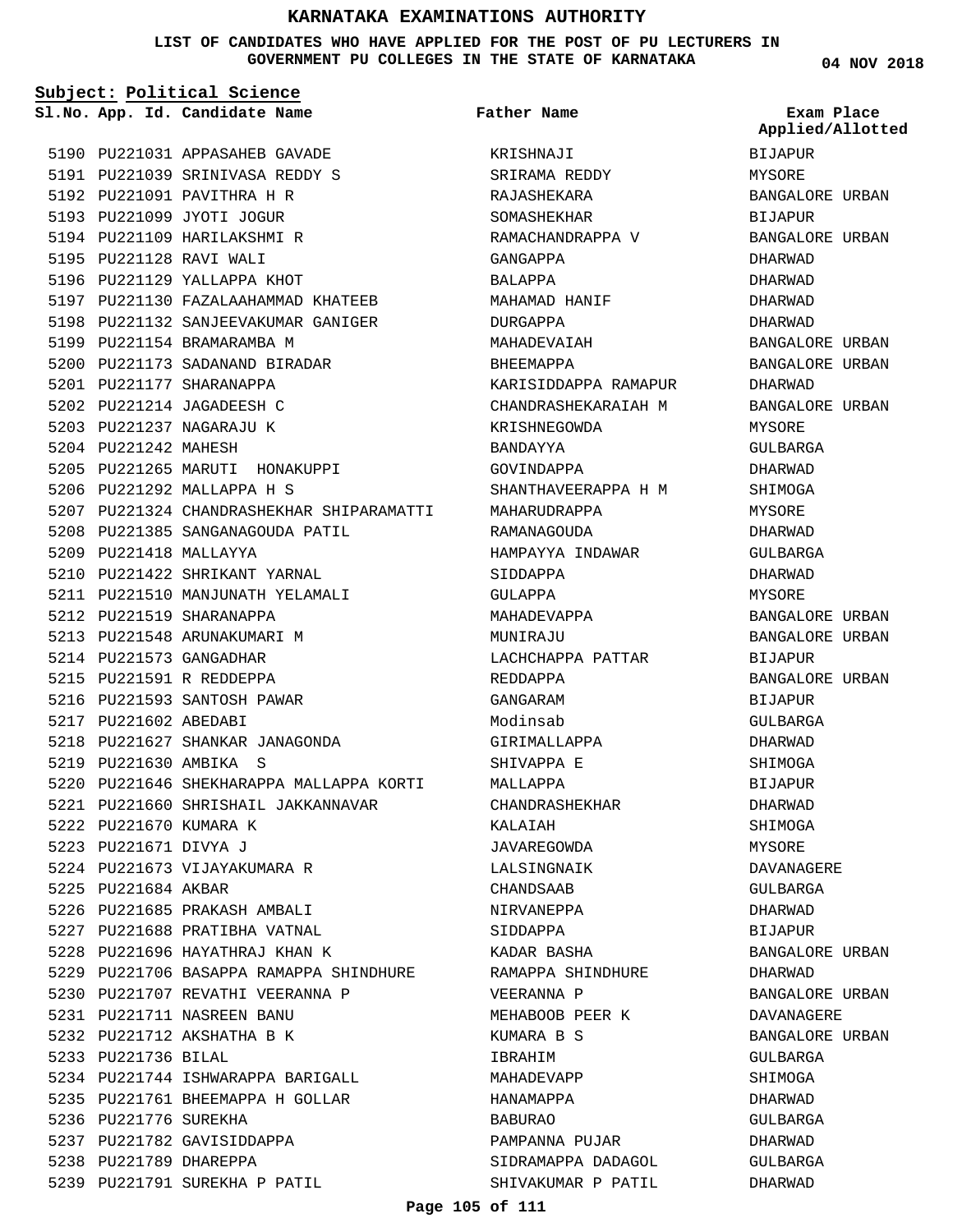### **LIST OF CANDIDATES WHO HAVE APPLIED FOR THE POST OF PU LECTURERS IN GOVERNMENT PU COLLEGES IN THE STATE OF KARNATAKA**

**Subject: Political Science**

**App. Id. Candidate Name Sl.No. Exam Place**

5242 PU221834 PUTTASWAMY D 5243 PU221855 SRIDHARA B R 5244 PU221864 BASAVARAJU S 5245 PU221898 RAJEEV M N 5246 PU221914 DIVYA T S 5247 PU221939 SEEMA A

5250 PU221954 YASHODHA K N

5251 PU221956 SAHANA 5252 PU221970 MUNIRAJU M

5254 PU222013 SAROJINI 5255 PU222020 SUNITHA

5258 PU222041 PARMESHWAR 5259 PU222047 ANANDA B A 5260 PU222052 GOWRISHANKARA 5261 PU222078 SAVITHA T S 5262 PU222087 HASANVALI 5263 PU222090 VIJAYKUMAR

5264 PU222097 DUSHYANTH KUMAR

5274 PU222254 DHANYAKUMARA K M 5275 PU222280 HARISH KUMAR K K

5278 PU222332 PURUSHOTHAMA G C 5279 PU222335 KRISHNAPPA NAYAK

5282 PU222364 THIRUMALESHA

5284 PU222426 GURUSIDDAYYA

5288 PU222456 SRIMANU K S

5289 PU222461 DILIP ARADHYA K S

5276 PU222282 SAVITHA V 5277 PU222310 UMESH

5280 PU222355 GEETA 5281 PU222358 RAMAPPA

5283 PU222421 GEETA

5286 PU222436 VIJAY

5265 PU222104 GODAVARI 5266 PU222134 NAGARAJA B S 5267 PU222144 ABHILASH P M 5268 PU222146 MARILINGAPPA 5269 PU222153 PRADEEPU G K 5270 PU222177 GIRISHA B 5271 PU222208 SHIVAKUMARA B 5272 PU222215 MUMTAJ BEGUM M 5273 PU222234 SUHEEL KHAN

5240 PU221806 YANKAPPA

5241 PU221807 NAGANAGOWDA NINGAPPAGOWDRA 5248 PU221940 AKKAMAHADEVI SUNKAD 5249 PU221942 MITHUNA KUMAR G M 5253 PU221993 SHANKARA CHAKRASALI 5256 PU222023 MODINSAB KILLEDAR 5257 PU222035 PRASHANTHA KUMARA G G 5285 PU222431 SHRIDHARA KUMARA S R 5287 PU222446 MANJUNATH YARAVINATALI DODDAIAH MAHANTESH MALLAPPA MOPIRAPPA MUKTUMSAB BHEEMANNA ASAADAPPA BOREGOWDA TULSIRAM MAHADEVU YANKAPPA KALEGOWDA RUDRAMMA AKIL KHAN Kariyappa VEERANAIK ANANTAPPA Hudleppa VEERAPPA RAMANNA VIJAY HEMANNA

BETADAPPA NINGAPPA RAMAKRISHNAPPA SANNEGOWDA NARASIMHAMURTHY E H SHIVASHANKARAPPA AZEEM ULLA NARAYANASHETTY Chandra Shekara Naika CHANNABASAPPA MAHADEVAPPA SHIVALINGAPPA GANGAPPA G C SIDDARAMAPPA SOMANAYAKA HUSSAIN PEERA LOKHASINGH RATHOD SADHANANDHA BASAVARAJAPPA SHARIFF SAHEB M MALLAPPA H K VENKATAPPA V CHANDREGOWDA G K DEVAPPA NAYAK NARASIMHALU SHEKHARAYYA SHIVAPPA C K SOMARADHYA J **Father Name**

**04 NOV 2018**

DHARWAD DHARWAD MYSORE BANGALORE URBAN MYSORE BANGALORE URBAN MYSORE BANGALORE URBAN SHIMOGA SHIMOGA MYSORE MANGALORE BANGALORE URBAN BANGALORE URBAN GULBARGA GULBARGA DHARWAD MYSORE GULBARGA BANGALORE URBAN MYSORE MYSORE DHARWAD GULBARGA MYSORE GULBARGA **MYSORE** MYSORE GULBARGA MYSORE SHIMOGA DAVANAGERE GULBARGA GULBARGA DAVANAGERE BANGALORE URBAN MYSORE DHARWAD MYSORE DHARWAD DHARWAD MANGALORE DHARWAD GULBARGA DHARWAD MYSORE BANGALORE URBAN DHARWAD MYSORE MYSORE **Applied/Allotted**

### **Page 106 of 111**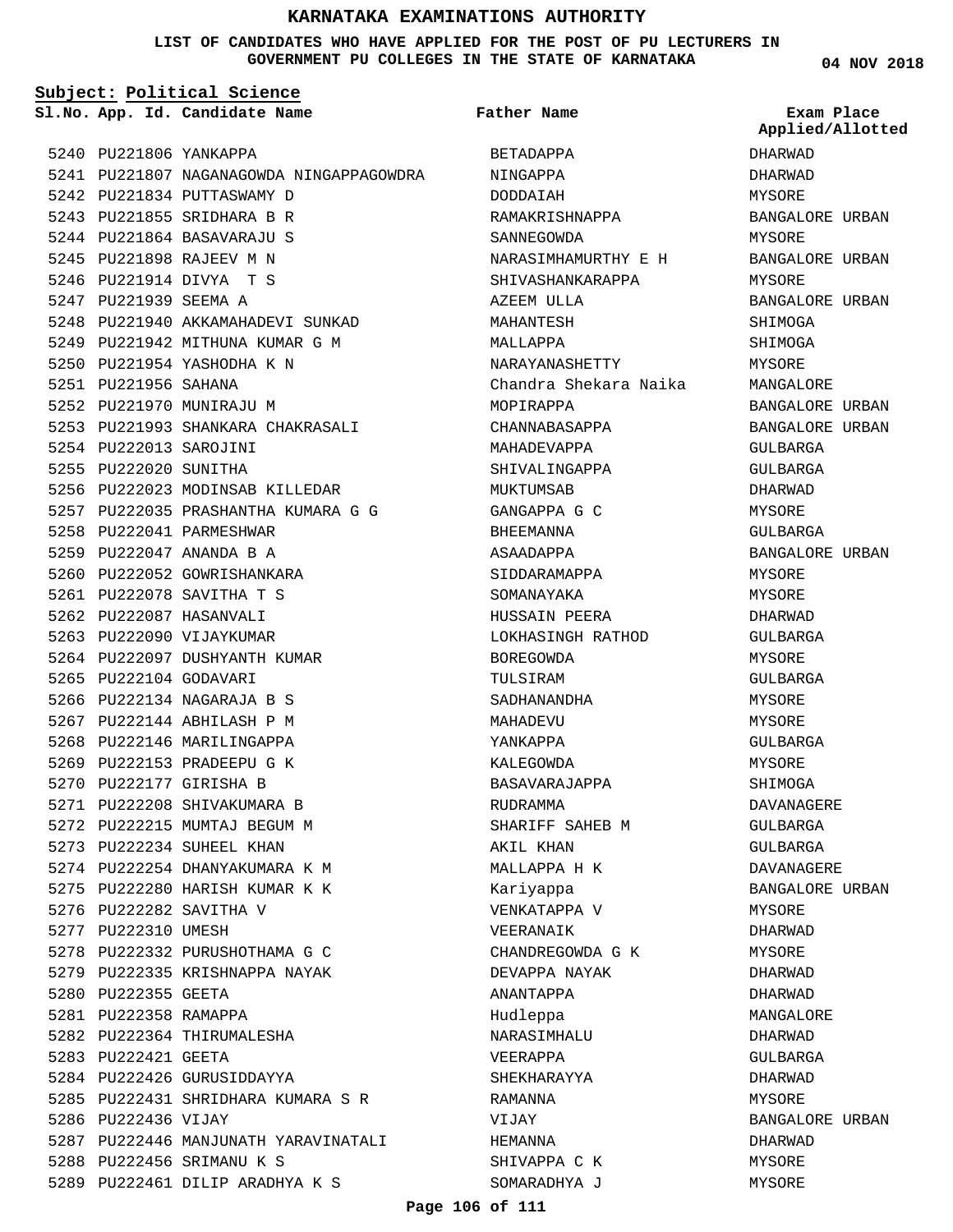**LIST OF CANDIDATES WHO HAVE APPLIED FOR THE POST OF PU LECTURERS IN GOVERNMENT PU COLLEGES IN THE STATE OF KARNATAKA**

#### **Subject: Political Science**

**App. Id. Candidate Name Sl.No. Exam Place**

5290 PU222464 SAROJA M 5291 PU222473 GEETHA K H 5292 PU222498 RAMESHA AGASIMUNDINA 5293 PU222503 SURYAKANT 5294 PU222542 DHARMARAJ H R 5295 PU222562 SHRUTHI B S 5296 PU222568 THIMMARAJA T L 5297 PU222576 CHANDRASHEKHAR LALI 5298 PU222595 ANNU LAMANI 5299 PU222596 JAGADISHA N M 5300 PU222610 SHIVAKUMARA T N 5301 PU222618 RAGHAVENDRA C SANGANAL 5302 PU222623 MAHESHA N 5303 PU222629 RAVINDRA 5304 PU222636 VEERESHA T 5305 PU222644 DEEPAK 5306 PU222650 GANESH HEGDE 5307 PU222663 RASHMI N N 5308 PU222719 SHIVAKUMAR TALAWAR 5309 PU222721 BASAVARAJA V 5310 PU222726 KITTI M C 5311 PU222728 YALLAPPA BHOVI PU222732 DEEPA B L 5312 5313 PU222734 AYYAPPA 5314 PU222742 MANJUNATHA D M 5315 PU222745 KRISHNAMURTHY H N 5316 PU222771 VEENA N 5317 PU222781 LALITHA B KUTAGANAHALLI 5318 PU222817 SUNIL KUMAR M 5319 PU222823 ROOPA KADEMANI 5320 PU222825 MAHALAKSHMI H P 5321 PU222854 NAVEENKUMAR 5322 PU222874 GOPALA K P 5323 PU222875 BHAVYA H M 5324 PU222892 SAYAPPA 5325 PU222903 PRAKASH 5326 PU222906 RASHMITHA 5327 PU222911 RESHMA HOMBAL 5328 PU222952 SARANGA KANNE MUKRI 5329 PU222958 MAHADEVAPPA KUNDARAGI 5330 PU222961 RAJA C 5331 PU222967 RAVINDRA B 5332 PU222981 VEERESH HIREMATH 5333 PU222994 VIJAYAKUMARA M L 5334 PU223008 JYOTESHWARI PU223025 SRINIVASA Y H 5335 5336 PU223028 THIPPESWAMY P O 5337 PU223032 BASAVARAJ KALMANI 5338 PU223049 MANJULA RAKKASAGI 5339 PU223055 BHAGYAMMA P

**Father Name**

MARULAPPA K HANUMANTHAPPA K SANGANAGOUDA BABU RAMASWAMY K SHADAKSHARAPPA M LAKSHMANA T V SHANKAREPPA DHANU LAMANI MAHADEVAPPA NAGENDRAPPA T H CHANDRASHEKHARAPPA NANJUNDAIAH BHEEMARAYA THIPPAIAH TULSIRAM MAHABALESHWAR HEGDE NAGARAJU C B SHANKAR VENKATESHA K CHANDRAPPA LATE HANAMAPPA LOKESH B S LATE YALLAPPA MUNIYAPPA NANJAIAH H Nanjegowda BHARAMAPPA MARAPPA CHANNAPPA PUTTASWAMY GOWDA NAGANAGOWDA G PUTTASWAMY K C MARIGOWDA NARASAPPA DODDAPPA GAVI GOWDA DAVALASAB KANNE MUKRI BASAPPA KUNDARAGI CHIKKONU GIRIMALLAPPA CHANDRASHEKHARAYYA LINGAIAH KASHAPPA HANUMANTHAPPA Y OBAIAH P NAGAPPA KALLAPPA PAKEERAPPA

**04 NOV 2018**

**Applied/Allotted**

SHIMOGA DAVANAGERE DHARWAD GULBARGA MYSORE SHIMOGA DAVANAGERE DHARWAD BANGALORE URBAN MYSORE DAVANAGERE DHARWAD MYSORE GULBARGA SHIMOGA GULBARGA SHIMOGA BANGALORE URBAN DHARWAD DAVANAGERE DAVANAGERE DHARWAD SHIMOGA GULBARGA BANGALORE URBAN MYSORE **MYSORE** DHARWAD SHIMOGA DHARWAD MYSORE DHARWAD MYSORE BANGALORE URBAN GULBARGA GULBARGA MYSORE DHARWAD DHARWAD SHIMOGA BANGALORE URBAN GULBARGA BIJAPUR MYSORE GULBARGA DAVANAGERE DAVANAGERE DHARWAD BIJAPUR

DAVANAGERE

#### **Page 107 of 111**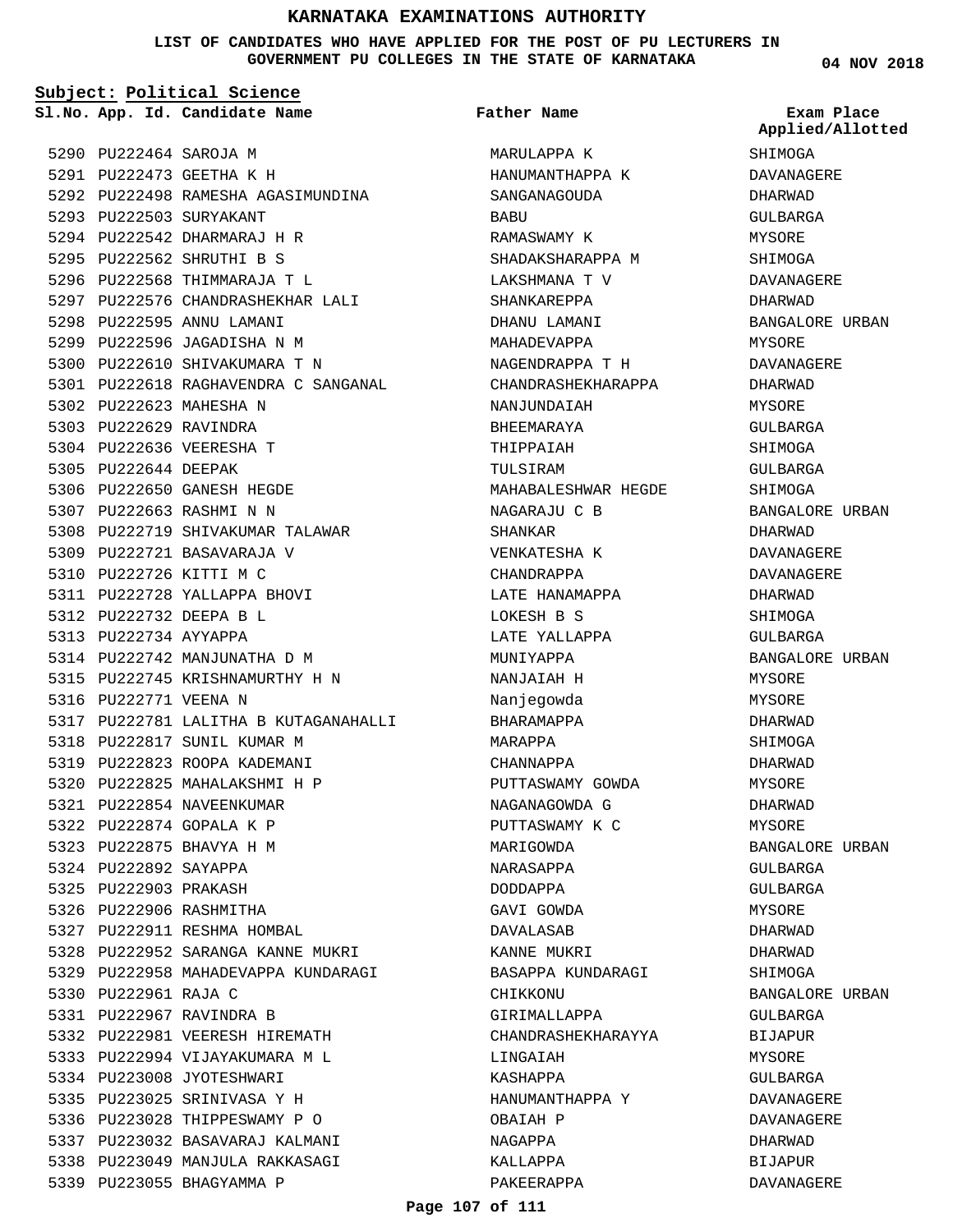### **LIST OF CANDIDATES WHO HAVE APPLIED FOR THE POST OF PU LECTURERS IN GOVERNMENT PU COLLEGES IN THE STATE OF KARNATAKA**

**Subject: Political Science**

**App. Id. Candidate Name Sl.No. Exam Place**

**Father Name**

5340 PU223075 SAVITRI 5341 PU223090 SRIKANTHA NAIK H 5342 PU223092 MALLESHI MALAKAGONA 5343 PU223094 MALLIKARJUN BIRADAR PATIL 5344 PU223102 FYROZALI 5345 PU223104 DIVAKAR H L 5346 PU223107 BUDDEVI 5347 PU223115 BASAVESHWARI ASUNDI 5348 PU223124 MALLAPPA 5349 PU223157 SHASHIKALA Y L 5350 PU223166 SANGAPPA DANDAPUR 5351 PU223187 SHRISHAIL BIRADAR 5352 PU223196 SADASHIVA PATTAR 5353 PU223212 MOHAN B P 5354 PU223242 SOMANATH SHEKHADAR 5355 PU223256 MAHADEVA WADEYAR 5356 PU223275 RATHNAMMA S 5357 PU223279 SAJEEVAKUMAR 5358 PU223294 JAGADISH GANIGER 5359 PU223308 VINODA ULLAGADDI 5360 PU223329 MAHESH PU223344 RAMESH KUMAR B V 5361 5362 PU223356 KAVITHA V 5363 PU223370 SATHEESH KUMAR 5364 PU223374 LOKESHA C P 5365 PU223387 NAVEEN KUMAR B S 5366 PU223392 MANJUNATHA 5367 PU223411 SHARANAPPA 5368 PU223432 PARAGONDA KENCHANAVAR 5369 PU223439 RAJESHWARI K 5370 PU223483 MOHAN R 5371 PU223511 SHASHIDHAR BADIGER 5372 PU223534 GIREESH SAVANUR 5373 PU223560 AJEET PRABHU KALLOLLI 5374 PU223640 NAVEEN KUMAR T P 5375 PU223642 KAMBLE KAPIL 5376 PU223643 MALLAPPA CHANNAPUR 5377 PU223678 CHIDANAND 5378 PU223679 MALLAPPA BALIKAI 5379 PU223697 RENUKAMMA A N 5380 PU223712 SHIDDAPPA SANADI 5381 PU223713 GURUBASAVARAJA C 5382 PU223742 BASAVANTAPPA 5383 PU223790 ROOPA VEERABHADRAPPA BETAGERI veerabhadrappa 5384 PU223832 SHIVASHANKARA C 5385 PU223849 MAHADEVI VEERABADRAPPA 5386 PU223856 KHASEEMA SAB 5387 PU223894 UMESHA H 5388 PU223897 PREETHI N B DOMBARAKOPPA

CHANDRAKANT HARISINGH NAIK CHANABASAPPA SANGAPPA HAJARATALI LAKKEGOWDA TUKARAM SHANKAR SHARANAPPA OLI LINGAPPA R SANNADURAGAPPA BASANGOUD MAHARUDRAPPA PUTTEGOWDA IRANASNGAPPA SHEKHADAR BELEENI LATE SIDDAVEERAIAH LADAPPA SAKKARGI HANAMANT VEERAPPA ULLAGADDI BABU SHIKALPUR VENKATESHAPPA B M VENKATARAJU V SHANMUKHAPPAA PUTTARAJU SHIVANNA B N SHEKHARAPPA HOSAGUR HULLEPPA YASHWANT MANJUNATHA RAJANNA B K SHIVALINGAPPA BASAVANTAPPA SAVANUR PRABHU Puttaraju s SAHADEV ASHOK BASAWARAJ KUBENDRAPPA BALIKAI Ningappa LAXMAN VEERAPPA C SIDDALINGAPPA CHINNAMALLAPPA VEERABADRAPPA GOODASAB

**04 NOV 2018**

**Applied/Allotted**

GULBARGA

BANGALORE URBAN MYSORE BIJAPUR DAVANAGERE MYSORE GULBARGA DHARWAD DHARWAD BANGALORE URBAN DHARWAD **BIJAPUR** BIJAPUR MANGALORE **BIJAPUR** BIJAPUR MYSORE GULBARGA DHARWAD DHARWAD DHARWAD BANGALORE URBAN BANGALORE URBAN GULBARGA MYSORE BANGALORE URBAN DHARWAD GULBARGA BIJAPUR DAVANAGERE MYSORE BIJAPUR DHARWAD BANGALORE URBAN MYSORE BIJAPUR **BIJAPUR** MANGALORE DHARWAD BANGALORE URBAN BIJAPUR DAVANAGERE GULBARGA DHARWAD BANGALORE URBAN DHARWAD GULBARGA MYSORE

SHIMOGA

#### **Page 108 of 111**

HANUMANTHAIAH BASAVARAJU T N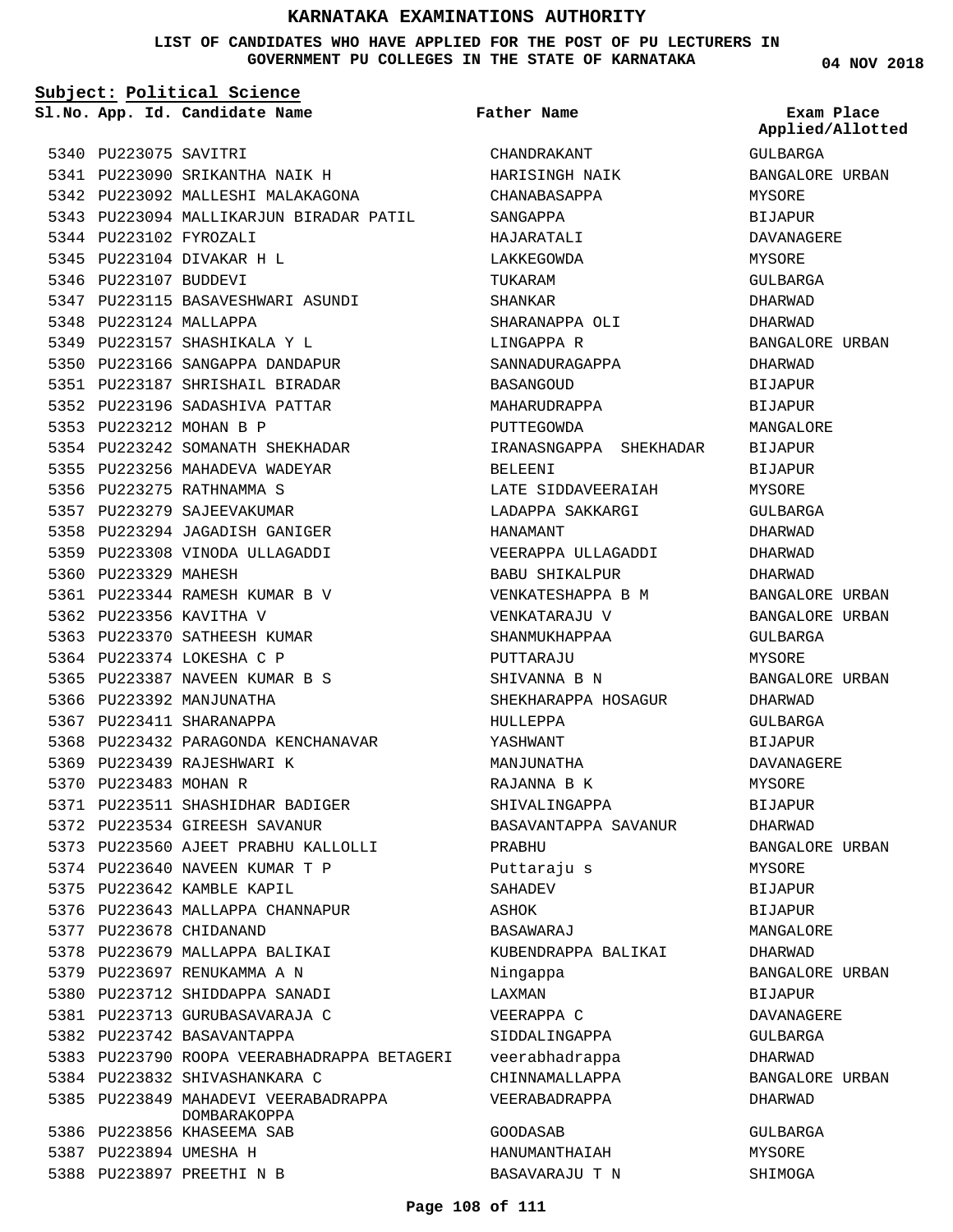## **KARNATAKA EXAMINATIONS AUTHORITY**

**LIST OF CANDIDATES WHO HAVE APPLIED FOR THE POST OF PU LECTURERS IN GOVERNMENT PU COLLEGES IN THE STATE OF KARNATAKA**

**Subject: Political Science**

**App. Id. Candidate Name Sl.No. Exam Place**

5389 PU223903 NETHRA K M 5390 PU223950 BASAVARAJ DODDAMANI 5391 PU223953 SHRUTHI M A 5392 PU223964 HARISHA H S 5393 PU223973 KOTRESHA T 5394 PU223981 NAVEEN KUMAR M B 5395 PU224014 AKABAR ATTAR 5396 PU224023 SRIKANTH M N 5397 PU224049 SHWETHA K J 5398 PU224066 SHIVANNA HANABAR 5399 PU224078 MANJUNATHA H M 5400 PU224088 MALLIKARJUN 5401 PU224098 ANITHA B H 5402 PU224119 PRAKASHA K 5403 PU224128 RAGHAVENDRAREDDY G 5404 PU224158 SAVITHA 5405 PU224171 UMA R 5406 PU224172 BASAVARAJ 5407 PU224183 KASHINATHA 5408 PU224196 VADDARA BALAJI 5409 PU224223 GEETHA M R 5410 PU224225 ANTHONI RAJ P 5411 PU224240 VISHWANATHA G B 5412 PU224243 PUSHPA H 5413 PU224264 GIRIBABU A N 5414 PU224275 RAMESHA 5415 PU224283 JAGADEESHA G B 5416 PU224290 RAMANNA MASUTI 5417 PU224331 MARUTI MORE 5418 PU224334 MYNA KM 5419 PU224342 VEERENDRA D R 5420 PU224343 JAGADISHA V 5421 PU224354 ANITA KONNUR 5422 PU224361 LAKSHMANA GUJJALA 5423 PU224365 ASHA H M 5424 PU224381 CHINTAMANI GOUDA 5425 PU224390 DEEPAK KUMAR 5426 PU224399 SOWMYA S 5427 PU224403 RESHMA RAMA NAIK 5428 PU224424 NANDINI 5429 PU224426 BHIMASAPPA PU224449 NAGARAJA B P 5430 5431 PU224456 MEENAKSHI 5432 PU224476 GANESH SHAYINATH NAIK 5433 PU224480 NITIN 5434 PU224517 FAKKIRAPPA HALERITTI 5435 PU224541 KASHIBAI RAGHA 5436 PU224557 ELUKOTEPPA PATIL 5437 PU224573 RAVASAB BHAJANTRI 5438 PU224587 PRAJVALYA K S

### **Father Name**

MUNEGOWDA T MUDUKAPPA DODDAMANI ANANDA M SHIVANNA H C DANAPPA T MARIBASAPPA IMAMSAB NARAYANAPPA M JAVARAIAH RAMAPPA MARIYAPPA H M TIPPANNA HANUMANTHAPPA B B KUNNINGA GOVINDAPPA BS ANNU GOWDA Ramaiah g k BHEEMANNA TIPPAYYA MARENNA V RAJU M L PALCHANDRA BASAVARAJAPPA S B HANUMANTHAIAH NARASIMHAIAH A N SHARANAPPA BASAVARAJAPPA S B SHIVAPPA ASHOK MONAPPA KP RAMAKRISHNAIAH VENKATARAVANAPPA KALLAPPA SANNA MALLAYYA GUJJALA MAHADEVAPPA H S NEELAPPA GOUDA GYANOBA SOMASHEKAR P V RAMA NAIK BALAJI SANKARPPA PRAKASHACHARI MANAPPA BANNIGOL SHAYINATH VENKATARAMAN NAIK DHARWAD VENKATESH NINGAPPA LACHEPPA SHIVAPPA GOPAL KITTANNA RAI K

**04 NOV 2018**

**Applied/Allotted**

BANGALORE URBAN DHARWAD MYSORE DAVANAGERE DAVANAGERE BANGALORE URBAN DHARWAD BANGALORE URBAN MYSORE DHARWAD BANGALORE URBAN GULBARGA DAVANAGERE MYSORE BANGALORE URBAN MANGALORE MYSORE GULBARGA GULBARGA DHARWAD SHIMOGA MYSORE DAVANAGERE BANGALORE URBAN BANGALORE URBAN GULBARGA DAVANAGERE BIJAPUR BIJAPUR MYSORE DAVANAGERE BANGALORE URBAN DHARWAD MYSORE BANGALORE URBAN DHARWAD GULBARGA BANGALORE URBAN BIJAPUR GULBARGA GULBARGA BANGALORE URBAN DHARWAD BIJAPUR DAVANAGERE DHARWAD DHARWAD GULBARGA

MANGALORE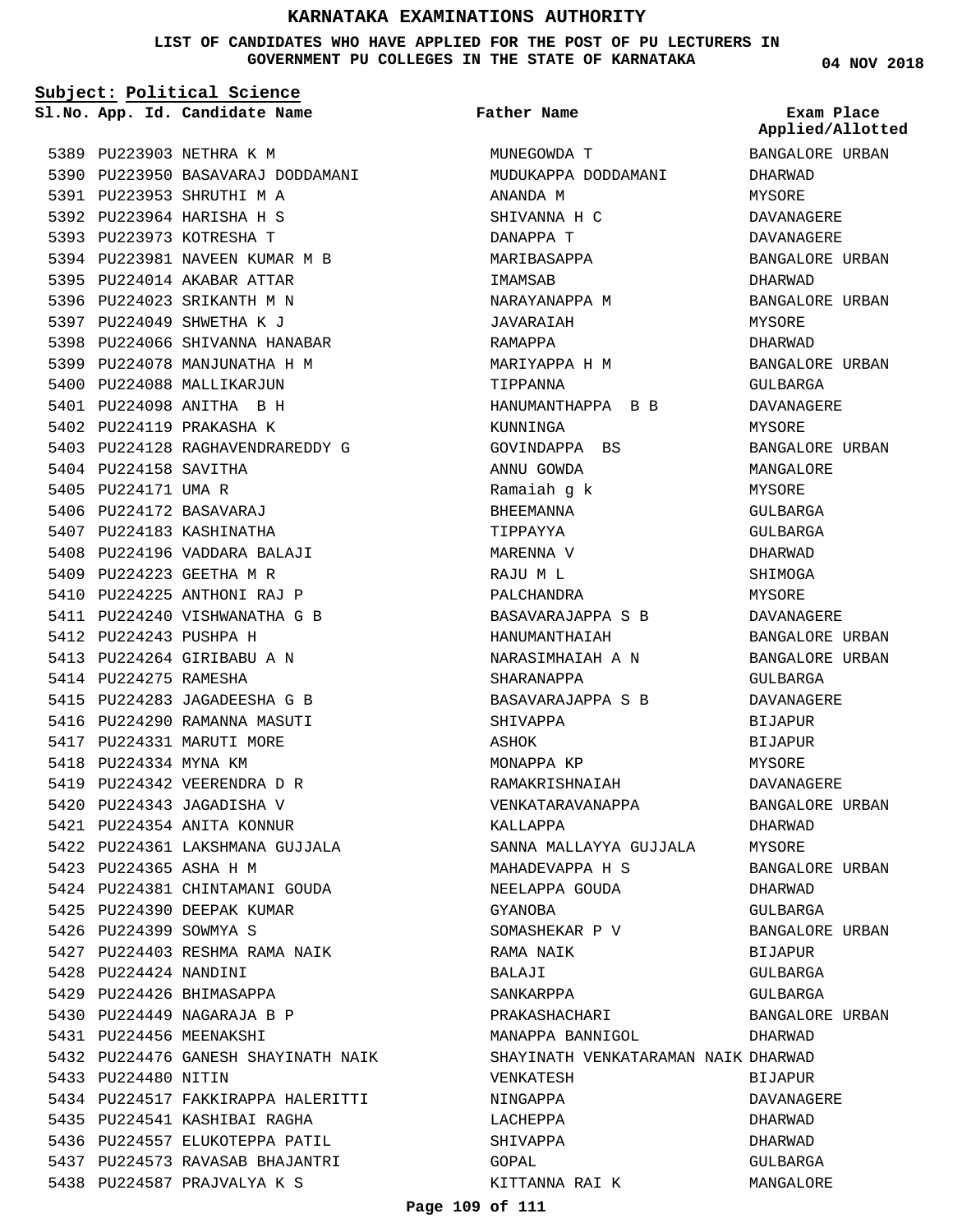## **KARNATAKA EXAMINATIONS AUTHORITY**

**LIST OF CANDIDATES WHO HAVE APPLIED FOR THE POST OF PU LECTURERS IN GOVERNMENT PU COLLEGES IN THE STATE OF KARNATAKA**

SRINIVAS K M

**Father Name**

**Subject: Political Science**

5439 PU224596 ASHARANI K S 5440 PU224609 MUDDAPPA M 5441 PU224637 MAMATA 5442 PU224647 YOGESHRAO DESAI 5443 PU224648 MALAI MAHADEVASWAMY M 5444 PU224650 BHEEMAMMA 5445 PU224656 AMARAPPA 5446 PU224661 MALANBEGUM 5447 PU224663 SHIVAKUMAR A M 5448 PU224699 VINAYYADAV T 5449 PU224705 NINGABASAPPA 5450 PU224727 RATNAMMA 5451 PU224731 SHAKEEZ SAJIDA 5452 PU224739 HONNAPPA 5453 PU224741 THAMMAIAH H R 5454 PU224758 REKHA RAVI 5455 PU224766 RAVIKUMARA N 5456 PU224779 NETHRAKALA M C 5457 PU224780 ASHFAQUE MULLA 5458 PU224783 HAFIZA BEGUM KITTUR 5459 PU224843 ANJANEYA 5460 PU224848 PRABHU 5461 PU224856 SHANKAR TALAWAR 5462 PU224861 SURESH S 5463 PU224871 SIDDAPPA KADAPATTI 5464 PU224886 GANGADHARA G 5465 PU224888 GEETA VEERANNA 5466 PU224916 SAVITHA HM 5467 PU224921 SHANKARALINGA K 5468 PU224927 REKHA M 5469 PU224933 YOGESHA L J 5470 PU224951 MANJUNATHA K 5471 PU224956 KARABASAPPA KAMAPPA 5472 PU224992 SUDHARANI 5473 PU224996 KUMAR M J 5474 PU225013 BALAKRISHNA M N 5475 PU225055 SUVARNA RATHOD 5476 PU225058 POORNIMA G B 5477 PU225059 RAGHU A 5478 PU225072 SADASHIV PUJERI 5479 PU225088 NAGABHUSHAN B N 5480 PU225105 MANJUNATHA M 5481 PU225142 MENAKA 5482 PU225151 SURESH 5483 PU225158 MALLIKARJUNA M 5484 PU225176 SHARANAPPA MUDENUR 5485 PU225243 SHILPA T K 5486 PU225246 MALLIKARJUN DASAR 5487 PU225273 BYREDDY G S 5488 PU225284 HANUMESH

MUDDAPPA IRANNA PRANESHRAO DESAI MADAIAH M BHEEMANNA BASAPPA NADUVINAMANI IQBAL KOTRABASAIAH A M THIPPESWAMY S REVANSIDDA OMANNA MD ABDUL SAMAD MALLAPPA RAJANNA RAVI M NAGARAJA NAIK LATE CHIKKALINGAIAH M IMAMHUSAIN MAHMOODKHAN MAHADEV KRISHNAPPA H RAMAPPA MONAPPA NAGAPPA GANGAPPA VEERANNA MANJAPPA KOLLURAPPA MANJANNA JAVARE GOWDA KRISHNAPPA KAMAPPA SOMAPPA JAYANNA NARASIMHAPPA **RAMIT** BUJALINGAPPA N ANJAPPA PUNDALIK NARASAIAH MAHESHWARAPPA T M APPAJI GOWDA SUBBA MURTHY S T MALLAPPA KOTTURESWARAPPA T M

**04 NOV 2018**

**App. Id. Candidate Name Sl.No. Exam Place Applied/Allotted**

BANGALORE URBAN

SHIMOGA

# GULBARGA GULBARGA MYSORE GULBARGA DHARWAD GULBARGA DAVANAGERE DAVANAGERE GULBARGA GULBARGA GULBARGA GULBARGA BANGALORE URBAN SHIMOGA DAVANAGERE MYSORE DHARWAD DHARWAD GULBARGA GULBARGA DHARWAD GULBARGA BIJAPUR DAVANAGERE GULBARGA SHIMOGA BANGALORE URBAN DAVANAGERE MYSORE BANGALORE URBAN SHIMOGA BIJAPUR DAVANAGERE BANGALORE URBAN GULBARGA DAVANAGERE BANGALORE URBAN BIJAPUR SHIMOGA DAVANAGERE BANGALORE URBAN MANGALORE **SHIMOGA** DHARWAD DAVANAGERE DHARWAD BANGALORE URBAN DHARWAD

#### **Page 110 of 111**

VENKAPPA SHIVA REDDY LOKAYYA